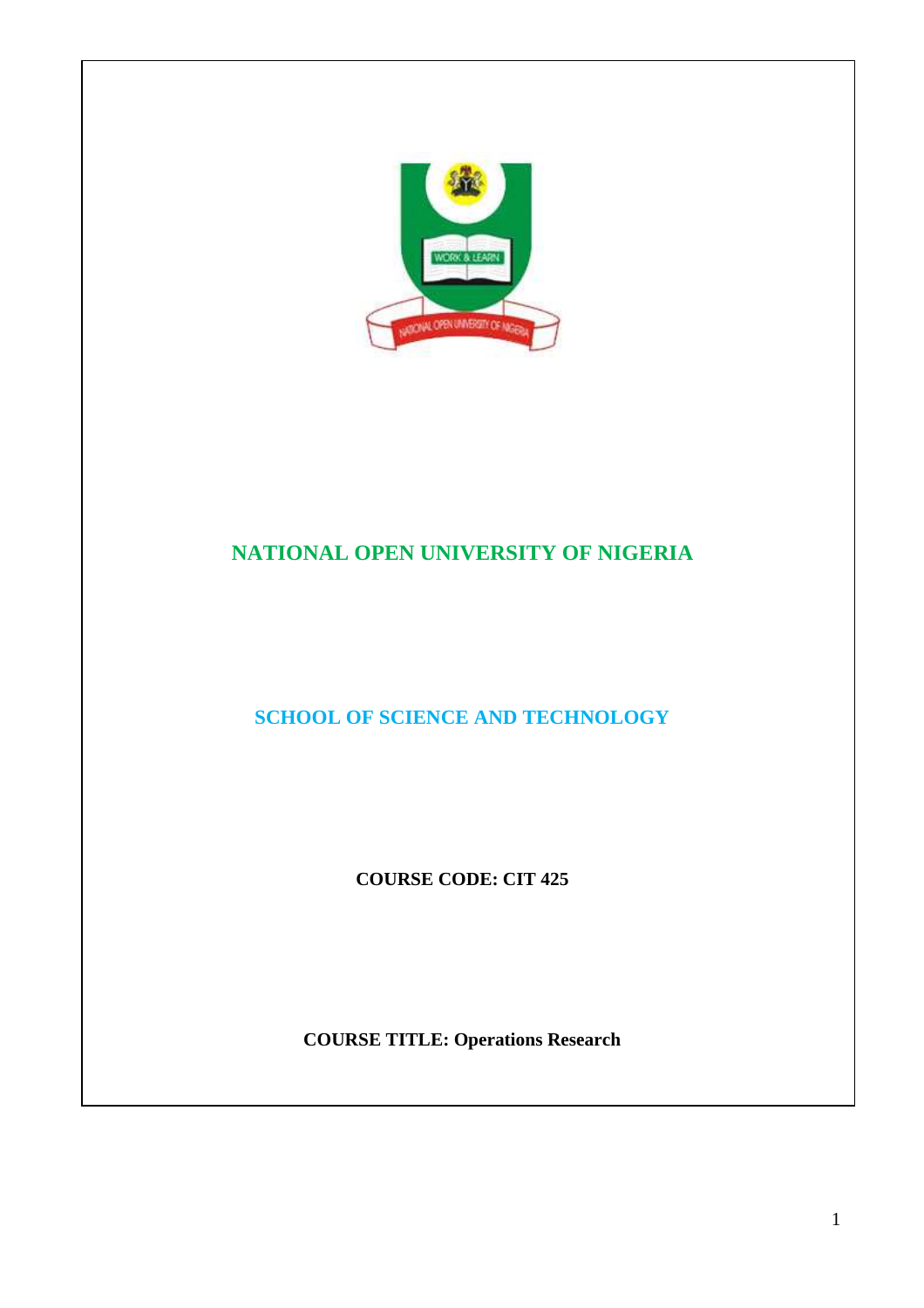**Course Code CIT 425** 

| <b>Course Title</b> | <b>Operations Research</b>     |
|---------------------|--------------------------------|
| Course Developer    | Greg. O. Onwodi                |
|                     | School of Science & Technology |
|                     | National Open University,      |
|                     | 14/16 Ahmadu Bello Way,        |
|                     | Lagos.                         |

Course Co-ordinator Greg. O. Onwodi

Programme Leader Prof. Kehinde Obidairo



# **NATIONAL OPEN UNIVERSITY OF NIGERIA**

National Open University of Nigeria

Headquarters

14/16 Ahmadu Bello Way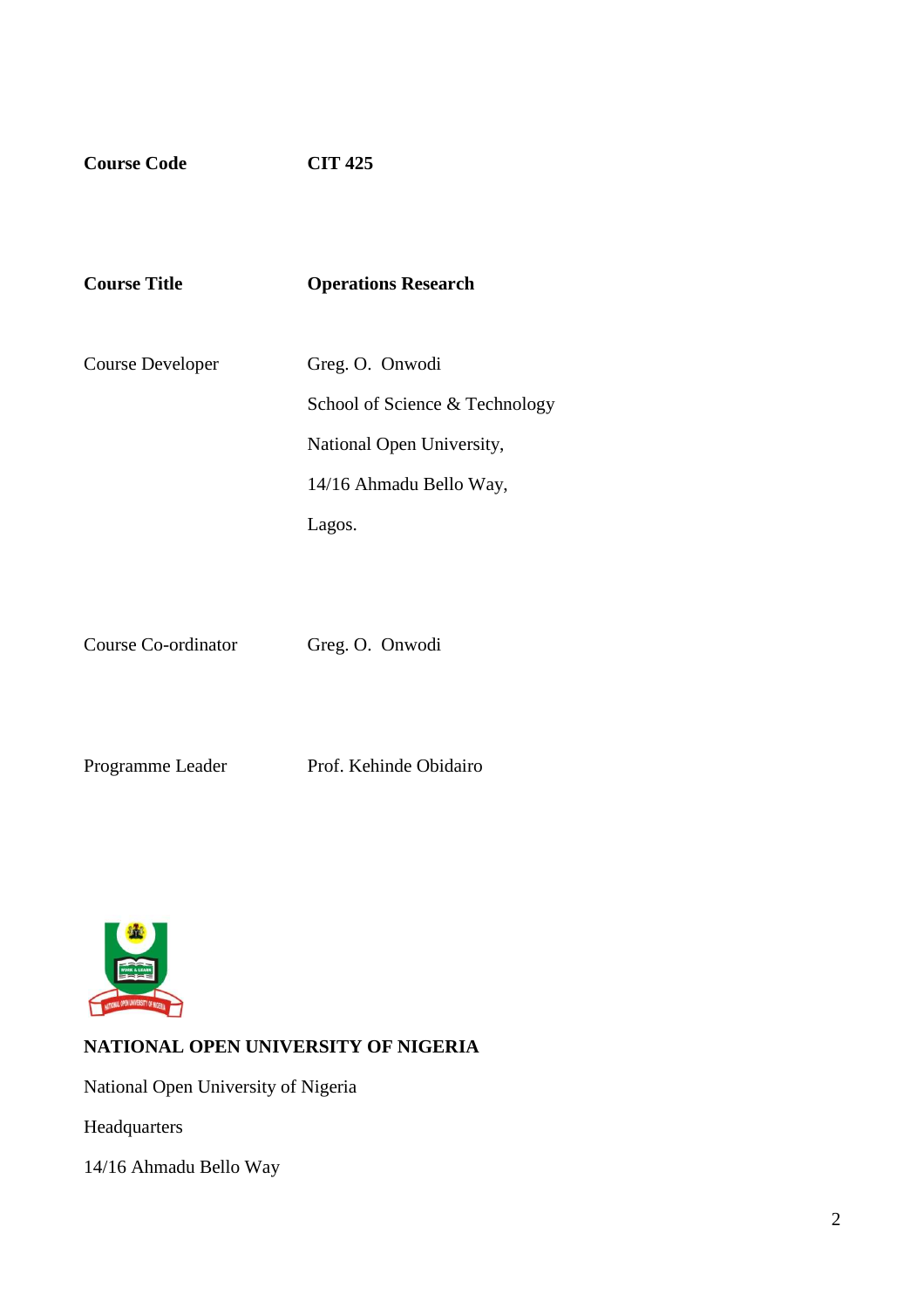Victoria Island

Lagos

Abuja Annex 245 Samuel Adesujo Ademulegun Street Central Business District Opposite Arewa Suites Abuja e-mail: centralinfo@nou.edu.ng URL: www.nou.edu.ng National Open University of Nigeria 2011 First Printed 2011 ISBN All Rights Reserved Printed by …………….. For National Open University of Nigeria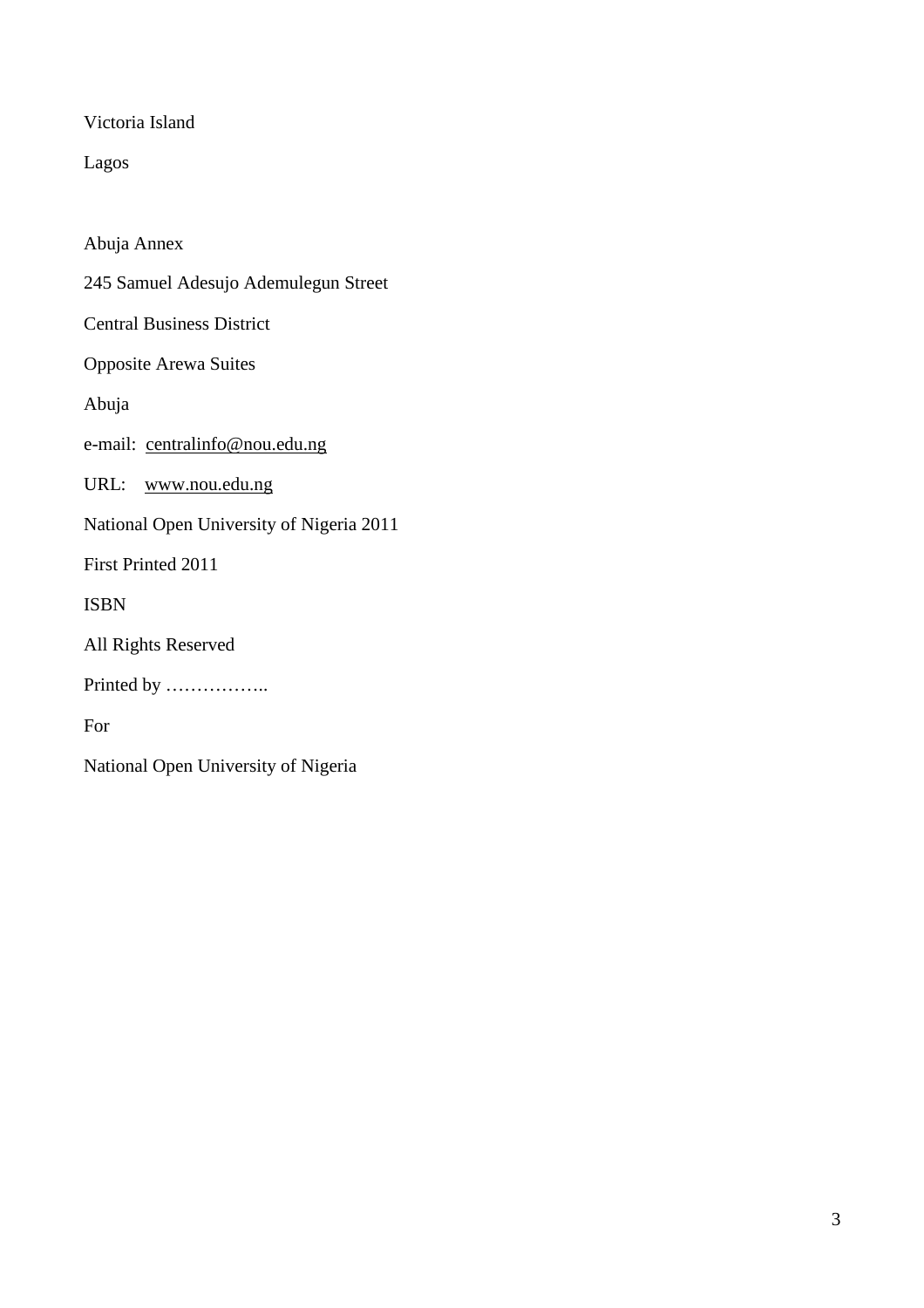# **MODULE ONE CONCEPTS OF OPERATIONS RESEARCH**

- UNIT 1: Development of Operations Research
- UNIT 2: Modelling in Operations Research

# **MODULE TWO MATHEMATICAL PROGRAMMING**

- UNIT 1: Optimization problem
- UNIT 2: Linear programming (LP)
- UNIT 3: Linear Programming (Simplex Method)
- UNIT 4: INTEGER PROGRAMMING

# **MODULE THREE MULTI STAGE DECISION PROCESSES**

**UNIT 1: Dynamic Programming** 

# **MODULE FOUR SCHEDULING MODELS**

- UNIT 1: TRANSPORTATION MODEL
- UNIT 2: Assignment Model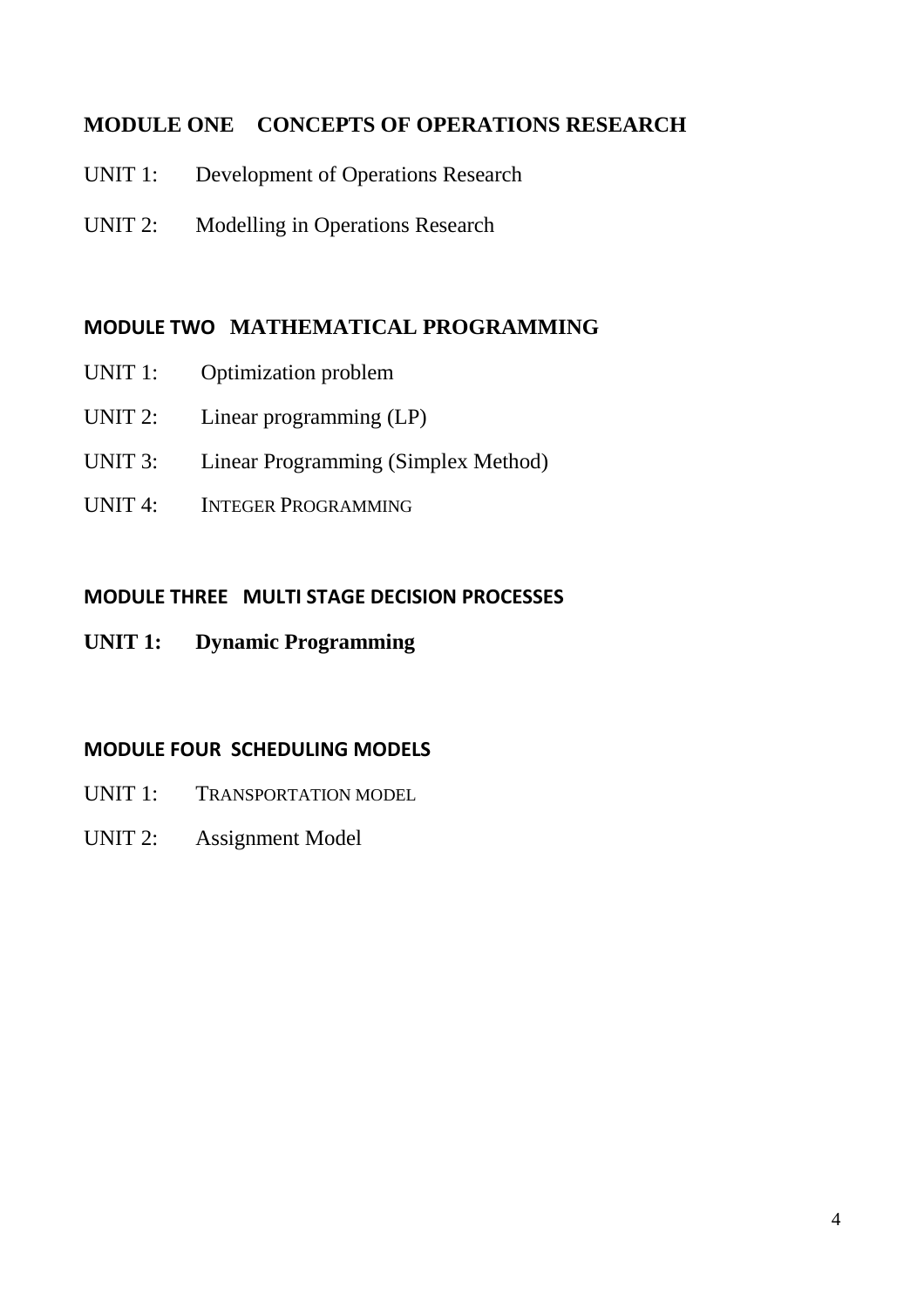# **MODULE ONE CONCEPTS OF OPERATIONS RESEARCH**

# **UNIT 1 DEVELOPMENT OF OPERATIONS RESEARCH (O.R)**

# **CONTENTS**

| 1.0 |     | Introduction                                     |
|-----|-----|--------------------------------------------------|
| 2.0 |     | Objective                                        |
| 3.0 |     | <b>Main Content</b>                              |
|     | 3.1 | Definition of O.R                                |
|     | 3.2 | Historical Background of O.R                     |
|     | 3.3 | Basic facts about O.R as a concept               |
|     | 3.4 | O.R. as an adaptation of the Scientific Approach |
|     | 3.5 | Role of O.R. in Business                         |
|     | 3.6 | Limitations of O.R.                              |
| 4.0 |     | Conclusion                                       |
| 5.0 |     | Summary                                          |
| 6.0 |     | <b>Tutor Marked Assignment</b>                   |

7.0 References/Further Readings

# **1.0 INTRODUCTION**

Operations Research has existed since the beginning of recorded history. As far back as World War II, operations research techniques have been developed to assist the Military during the war. Today, many organizations employ a staff of operation researcher or management science personnel or consultants to apply the principles of operations research to management problems.

There are actually several approaches in interpreting, analyzing and solving business problems; viz:

- i. The Conventional Approach: This involves following past techniques and solutions to solving present problems. This method if state; it offers little or nothing to the advancement in management.
- ii. The Observation Approach: A method of watching and learning from other managers in similar situation.
- iii. Systematic/Scientific Approach: Utilizes concept of theoretical systems, which may be somewhat different from the actual problem under study. This is the operations research method of solving management problem.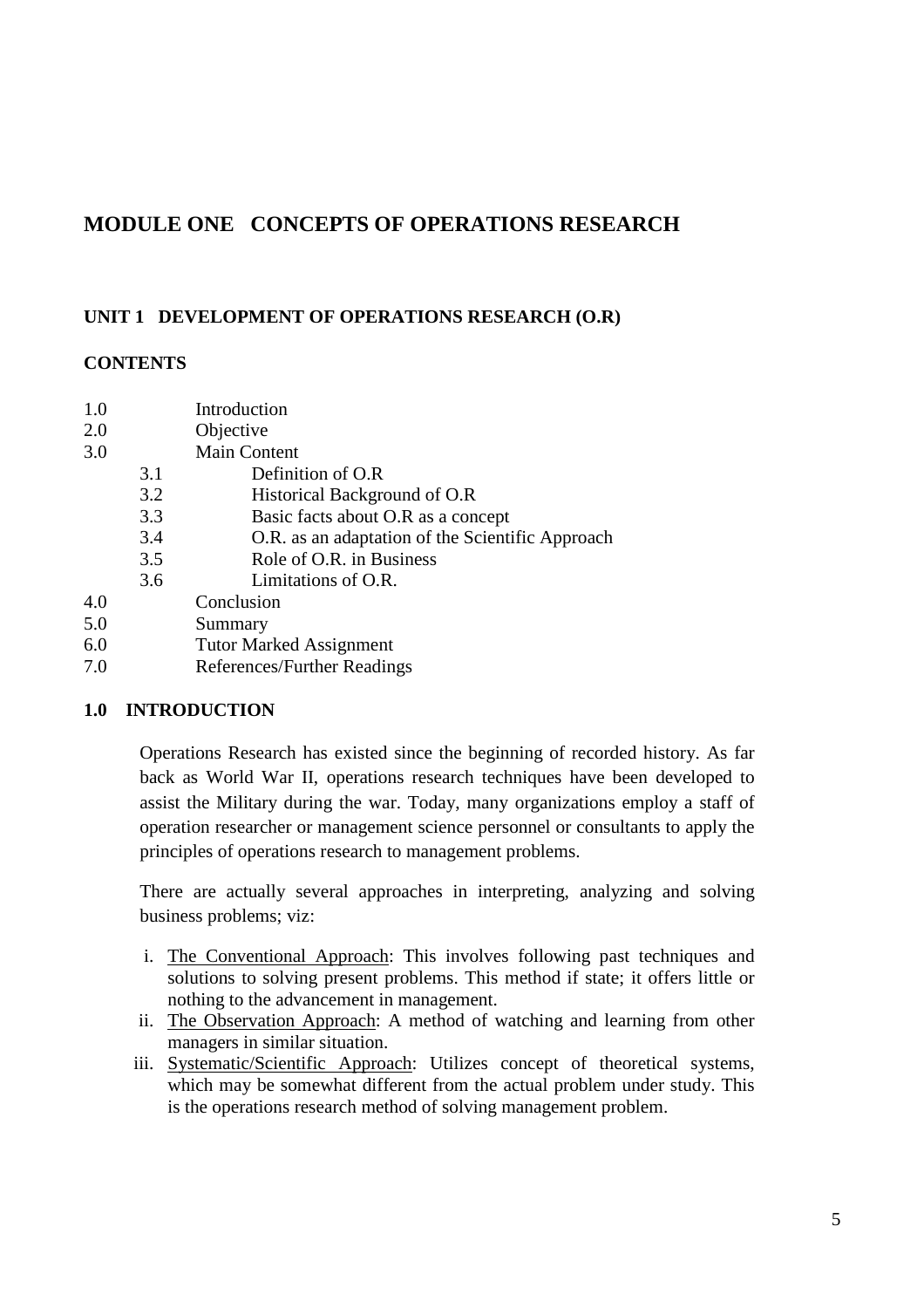The successful use of operations research techniques usually results in a solution that is timely, accurate, flexible, economical, reliable and easy to understand and use. We will be familiar with the limitations, assumption and specific applicability of the techniques.

### **2.0 OBJECTIVES**

By the end of this unit the reader will be able to:

- $\checkmark$  Understand the meaning of Operations Research
- $\checkmark$  Highlight the historical development of Operations Research
- $\checkmark$  Describe the scientific nature of Operations Research
- $\checkmark$  Identify the importance and uses of Operations Research with respect to the various topics to be treated in the study
- $\checkmark$  State the limitations of Operations Research

### **3.0 MAIN TEXT**

## **3.1 Definition**

Defining Operations Research itself is very difficult. Like many other subjects that developed pragmatically and shade imperceptibly into adjoining subjects, it is more easily recognized than defined.

Generally speaking, operations research is an approach to the analysis of operations that to a greater or lesser extent adopts:

- i. Scientific method (observation, hypothesis, deduction and experimentation as far as possible).
- ii. The explicit formulation of complex relationships.
- iii. An inter-disciplinary nature.
- iv. A non-partisan attitude.

Operational Research can also be regarded as a scientific approach to the analysis and solution of management problem.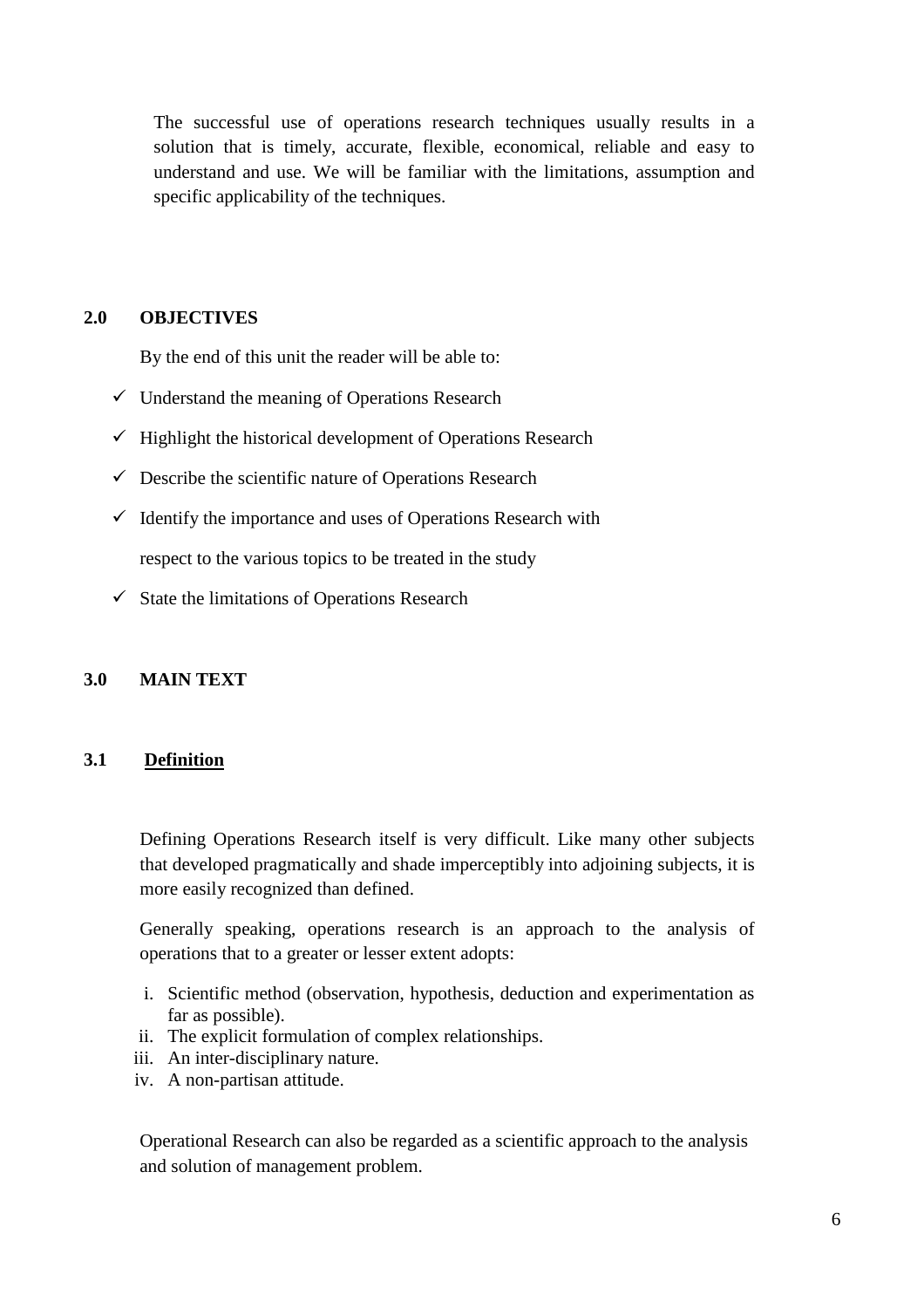The council of the United Kingdom Operational Research Society defines Operational Research as "the attack of modern science on complex problems, arising in the direction and management of large systems of men, machines, materials and money in industry, business, government and defence. It goes on to state the distinctive approach as to develop a scientific model of the system; incorporating measurement of factors such as chance and risk, in order to predict and compare the outcomes of alternative decisions, strategies and controls. The purpose is to help management to determine its policy and action scientifically".

It is also worth pointing out that an Operations Research project is often a team effort that involved people drawn from many different backgrounds including: Accountants, Engineers, Mathematicians, Statisticians and Scientist as well as the operations research experts themselves.

#### **3.2 Historical Background of O.R**

Pre-World war II: The roots of OR are as old as science and society. Though

the roots of OR extend to even early 1800s, it was in 1885 when Ferderick W.

Taylor emphasized the application of scientific analysis to methods of production, that the real start took place.

Another man of early scientific management era was Henry L. Gantt. Most jobscheduling methods at that time were rather haphazard. A job, for instance, may be processed on a machine without trouble but then wait for days for acceptance by the next machine. Gantt mapped each job from machine to machine, minimizing every delay. Now with the Gantt procedure it is possible to plan machine loadings months in advance and still quote delivery dates accurately.

In 1917, A.K.Erlang, a Danish mathematician, published his work on the problem of congestion of telephone traffic. The difficulty was that during busy periods, telephone operators were many, resulting in delayed calls. A few years after its appearance, his work was accepted by the British Post Office as the basis for calculating circuit facilities.

The well known economic order quantity model is attributed to F.W. Harris, who published his work on the area of inventory control in 1915.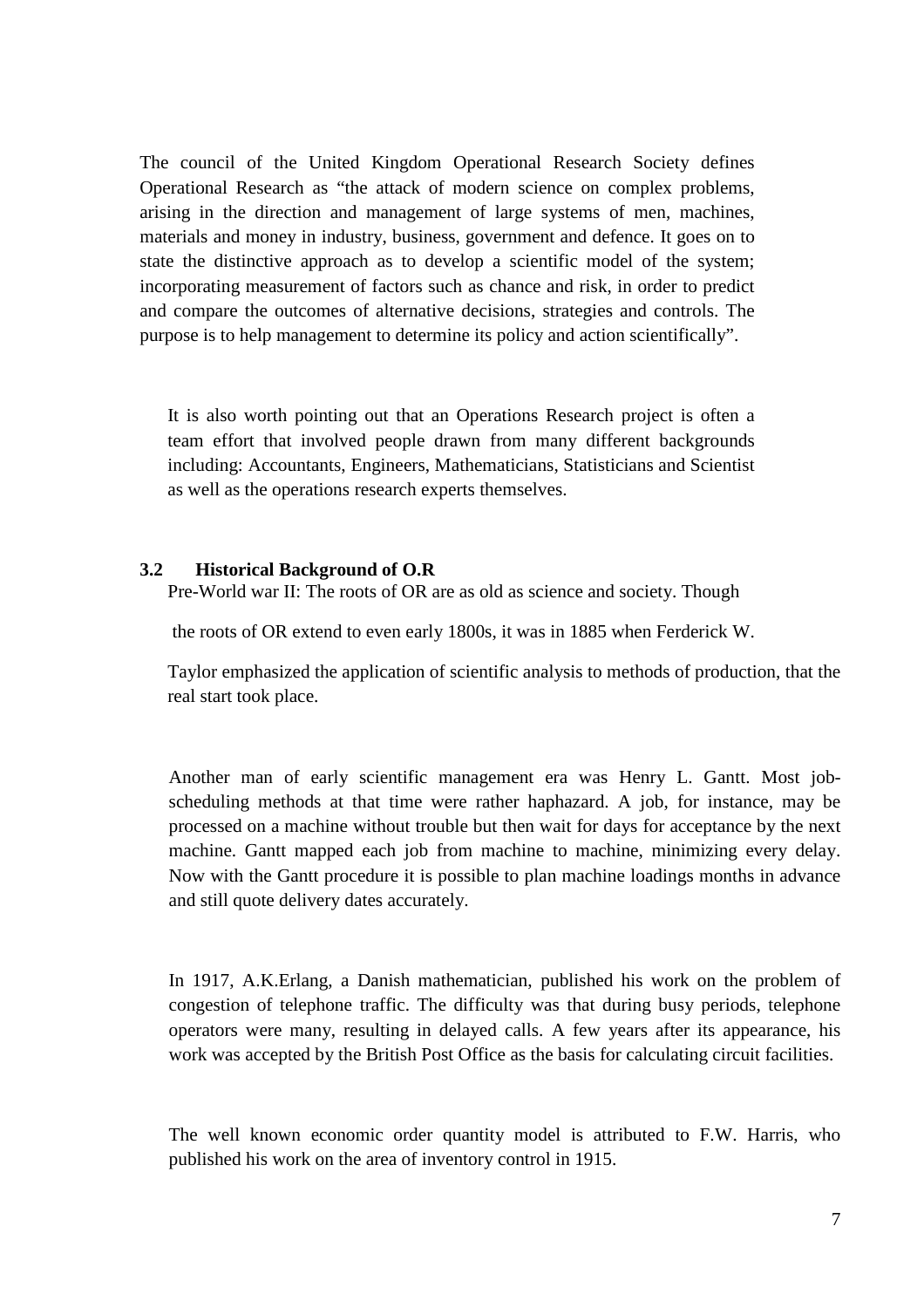During the 1930s, H.C. Levinson, an American astronomer, applied scientific analysis to the problems of merchandising. His work included scientific study of customers' buying habits, response to advertising and relation of environment to the type of article sold.

However, it was the First Industrial Revolution which contributed mainly towards the development of OR. Before this revolution, most of the industries were small scale, employing only a handful of men.

The advent of machine tools-the replacement of man by machine as a source of power and improved means of transportation and communication resulted in fast flourishing industry. It became increasingly difficult for a single man to perform all the managerial functions ( of planning, sale, purchase, production, etc.). Consequently, a division of management function took place. Managers of production, marketing, finance, personnel, research and development etc., began to appear. With further industrial growth, further subdivisions of management functions took place. For example ,production department was sub-divided into sections like maintenance, quality control, procurement, production planning, etc.

World War II: During World War II, the military management in England called on a team of scientists to study the strategic and tactical problems of air and land defence. This team was under the direction of Professor P.M.S. Blackett of University of Manchester and a former naval officer. "Blackett circus", as the group was called, included three physiologist, two mathematical physicists, one astrophysicist, one army officer, one surveyor, one general physicist and two mathematicians. Many of these problems were of the executive type. The objective was to find out the most effective allocation of limited military resources to the military operations and to the activities within each operation. The application included the effective use of newly invented radar, allocation of British Air Force Planes to missions and the determination of best patterns for searching submarines. This group of scientists formed the first OR team.

The name operations research ( or operational research) was apparently coined because the team was carrying out research on (military)operation.the encouraging results of these effort led to the information of more such teams in British armed services and the use of scientific teams soon spread to western allies-the united states, Canada and France. thus through this scince of operation research originated in England,the united states soon took the lead.in united state these OR teams helped in developing stategiesfrom mining operations, inventing new flight patterns and planning of sea mines.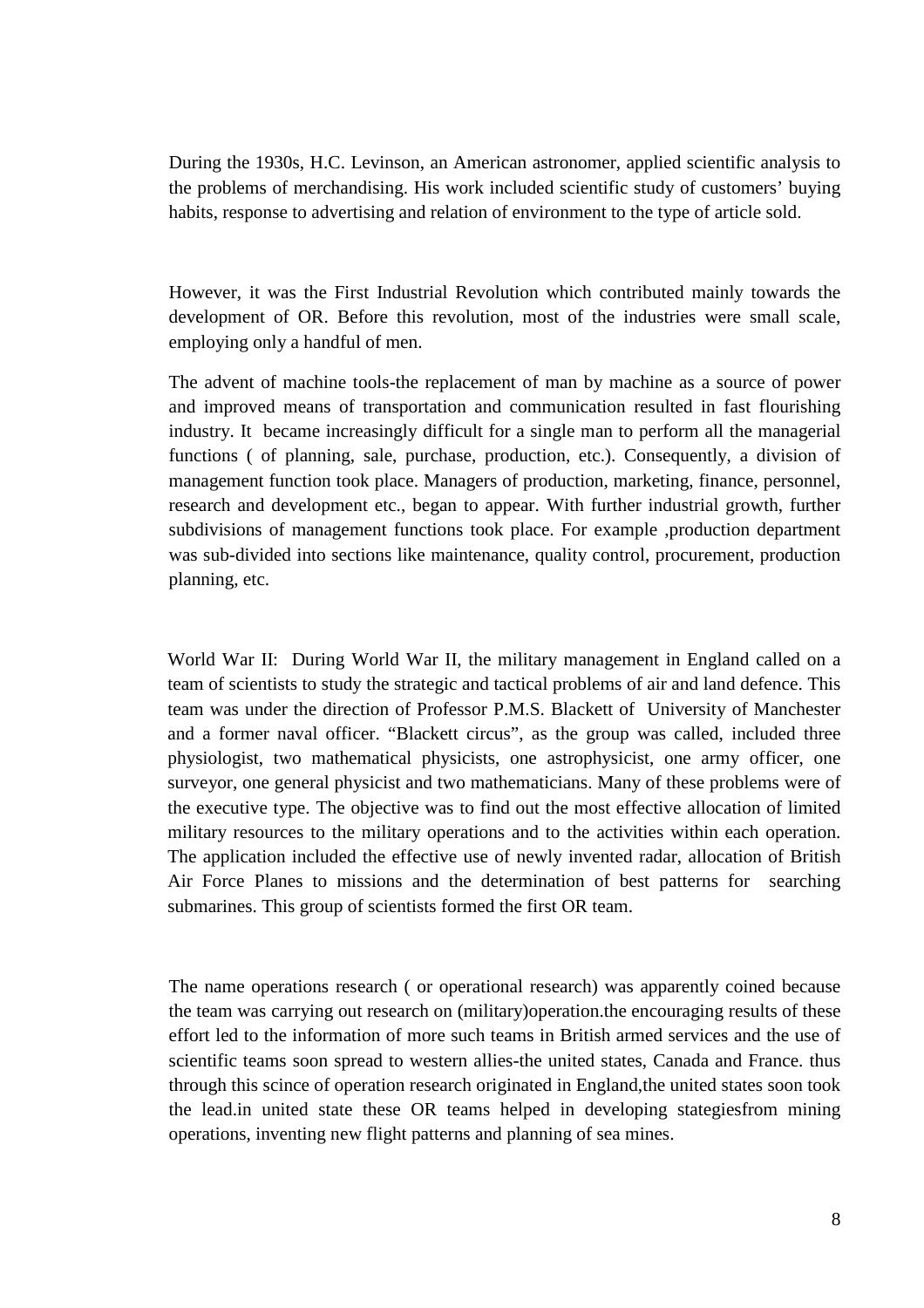(b) Post-world war II : immediately after the war,the success of military teams attracted the attention of industrial managers who were seeking solutions to their problems. Industrial operation research in U.K. and U.S.A. developed along different lines. In U.K., the critical economic situation required drastic increase in production efficiency and creation of new markets.nationalisation of a few key industries further increased the potential field for OR. Consequently OR soon spread from military to government, industrial, social and economic planning.

In U.S.A.the situation was different. Impressed by its dramatic success in U.K., defence operations research in U.S.A was increased. Most of the war experienced OR workers remained in military service. Industrial executives did not call for much help because they were returning to the peace-time situation and many of them believed that it was merely a new application of an old technique. Operation research by a variety of names in that country such as operational analysis, operation evaluation, systems analysis, system evaluation, system research and management science.

The progress of industrial operational research in U.S.A. was due to advent of second industrial revolution which resulted in *automation*-the replacement of man by machine as a *source of control.*the new revolution began around 1940s when electronic computers became commercially available. The electronic brains processed tremendous computational speed and information storage. But for these digital computers, operation research with its complex computational problems could not have achieved its promising place in all kinds of operational environments.

In 1950, OR was introduced as a subject for academic study in American universities since then this subject has been gaining ever increasing importance for the students of Mathematics, Statistics, Commerce, Economics, Management and Engineering. To increase the impact of operation research, the Operations Research Society of America was formed in 1950. In 1953, the Institute of Management Sciences (IMS) was established. Other countries followed suit and in 1959 International Federation of OR began to appear. Some of them

( in English ) are:

\*Operations Research

\*Opsearch

\*Operational Research Quarterly

\*Management Science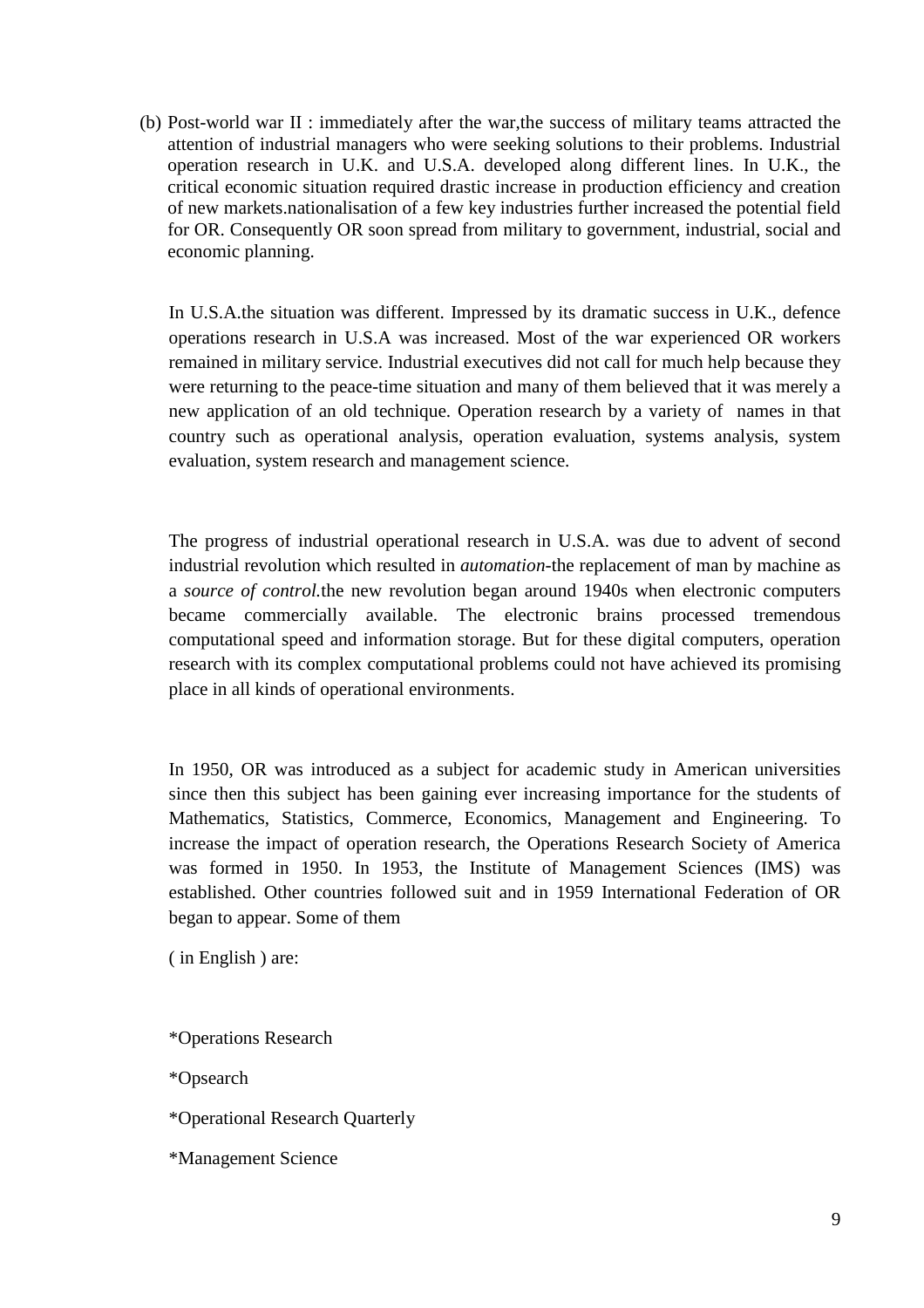\*Transportation Science

- \* Mathematics of Operations Research
- \* International Journal of Game Theory, etc.

Today, the impact of operations research can be felt in many areas. This is shown by the ever increasing number of educational institutions offering this subject at degree level. Of late, OR activities have spread to diverse fields such as hospitals, libraries, Planning, transportation systems, management, defence, etc.

# **3.3 Basic facts about O.R as a concept**

The following are basic facts about Operations Research:

- It is a science-based approach to analyzing problems and decision situations to aid solving such problems and decision-making. It is therefore a practical activity, although based on the theoretical construction and analysis.
- It is an approach and an aid to problem-solving and decision-making.
- Its distinctive approach is facts-finding and modeling.
- It examines functional relations (i.e. functions of a system and their related components) from a system overview.
- It utilizes interdisciplinary mixed-team approach to solving management problems.
- It adopts the planned approach (updated scientific method which reflects technological advancement as the computer) to management problems.
- It helps to discover new problems as one problem is being solved.

# **3.4. O.R. as an adaptation of the Scientific Approach**

Operations Research is most fundamentally science-based.

It is so by adoption and adapting the scientific approach in analyzing operational decision problems. (These are problems involved in carrying out operations). The way operations research is the adoption and adaptation of the scientific approach is as follows:

# i. Definition of Problem

This involves the development of a clear and concise statement of the problem at hand. This gives direction and meaning to other steps.

In defining the problem, it is important that the whole system be examined critically in order to recognize all the areas that could be affected by any decision taking. It is essential to examine the symptoms and true causes of the problem when defining the issue.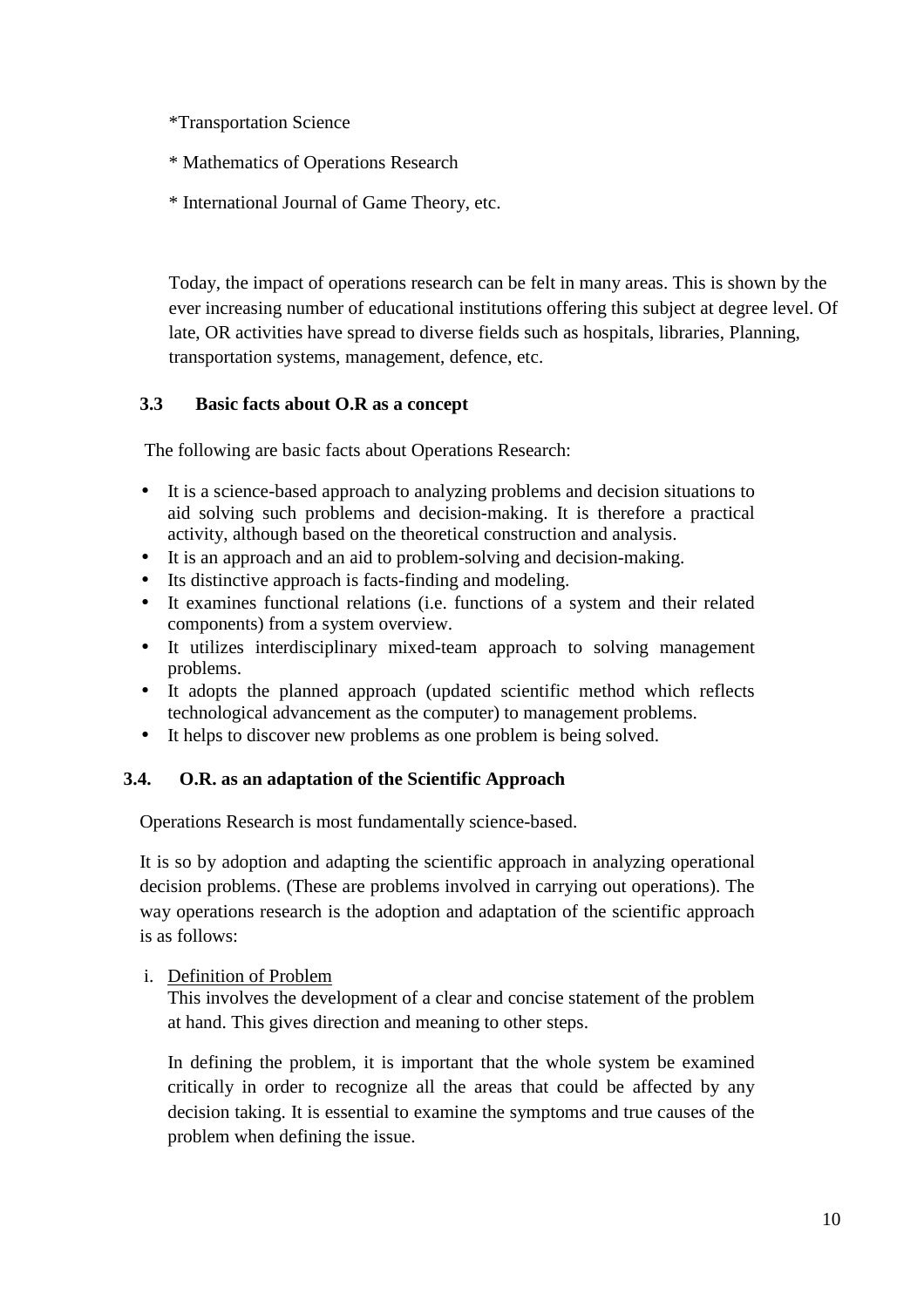Note that when the problem is difficult to qualify, it may be necessary to develop specific and measurable objectives that may not solve the real problem.

ii. Construction of a Model

This step involves the construction of a suitable model (usually mathematical), which is a representation of the problem at hand.

It might be of a functional nature as in linear programming or have a logical structure as in simulation and algorithms.

E.g. Minimize:  $C = 4x + 5y$ 

Subject to:  $x + 3y \ge 6$ 

 $x + y \geq 3$ 

 $x, y \ge 0$ , which is a linear programming model.

iii. Data Collection

It involves obtaining quantitative data either from existing records or a new survey that fits well into the constructed model of the problem.

#### iv. Developing a Solution

This involves the manipulation of the model to arrive at the best (optimal) solution to the problem. It may require solving some mathematical equations for optimal decisions as in calculus or linear programming models. It may also be a logical approach or a functional approach which does not require solving a mathematical equation, such as in queuing theory. The optimal solution is then determined by some criteria.

#### v. Testing the Model and its Solution

This involves determining the accuracy or the completeness of the data used in the model because inaccurate data leads to inaccurate solutions. If the model can adequately predict the effect of the changes in the system, however simple it may be, it is acceptable.

## vi. Interpretation of the Results/Establishment of Controls

This involves determining the implication of the solutions to the system. In most cases, a solution to a problem will result in a kind of action or change in the organization. The implication of these actions or changes must be determined and analyzed before results are implemented. This analysis (sensitivity analysis) determines how much the solution changes if there were changes in model or in the input data. Controls are therefore established so that changes that make a significant difference in solution are recognized and taken into account.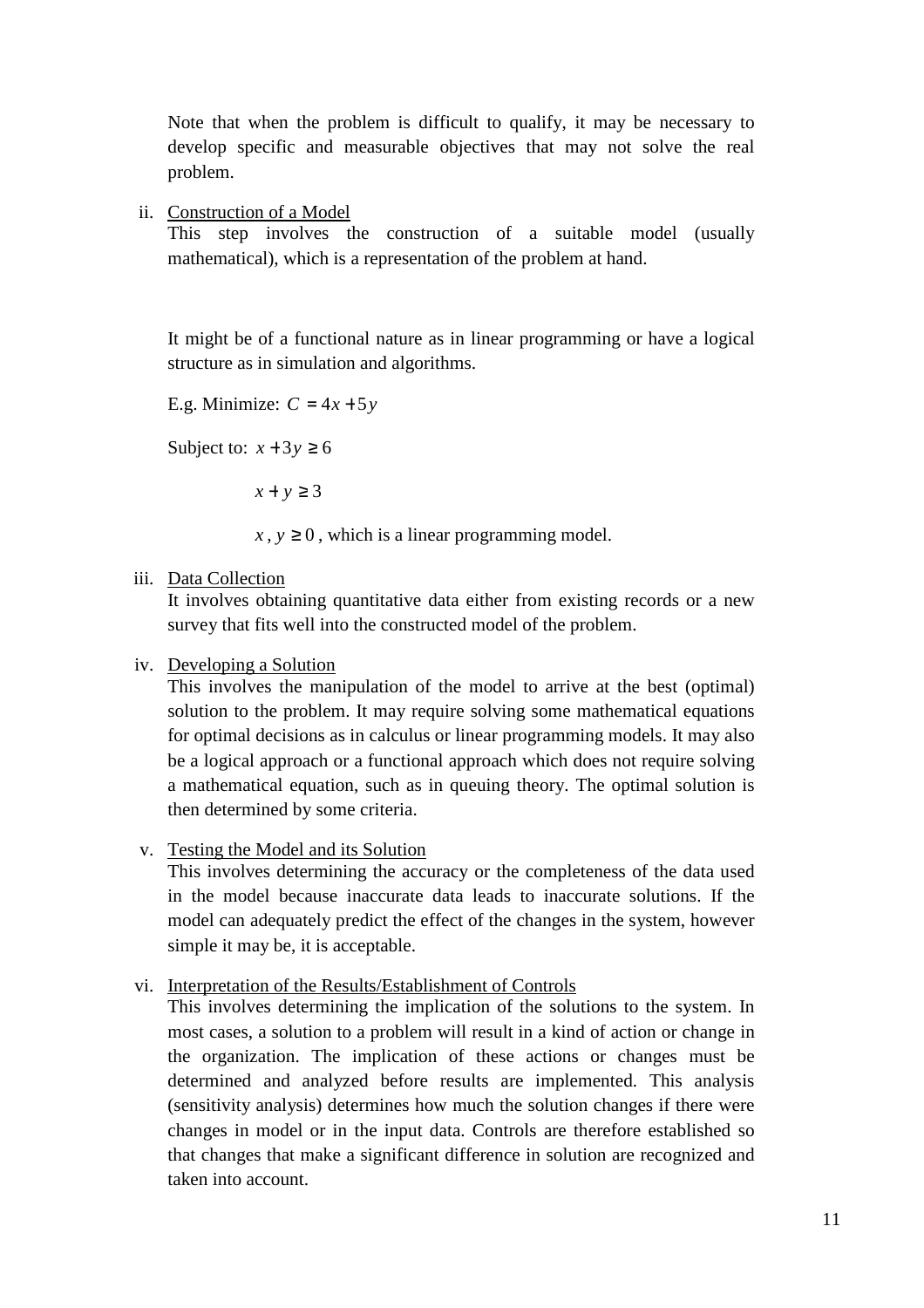### vii. Implementation of Model

This is the process of incorporating the solution into the system, which is carried out by the personnel already working in the area and not the Operations Research team.

The solution to the problem has to be translated to a set of operating instructions which can be handled by the personnel involved.



#### **Flow Chart Showing the Stages in Operations Research**

# **3.5 Role of Operations Research in Business**

Operations Research help to determines the information requirements that enable the best decisions to be made, subject to cost constraints and to formulation of rules or procedures for making these operating decisions. It is also concern with improving the day-to-day efficiency of a company's operation.

# **Business areas where Operations Research is applicable includes**:

- i. Stock re-ordering policies.
- ii. Transport schedules.
- iii. Product mix.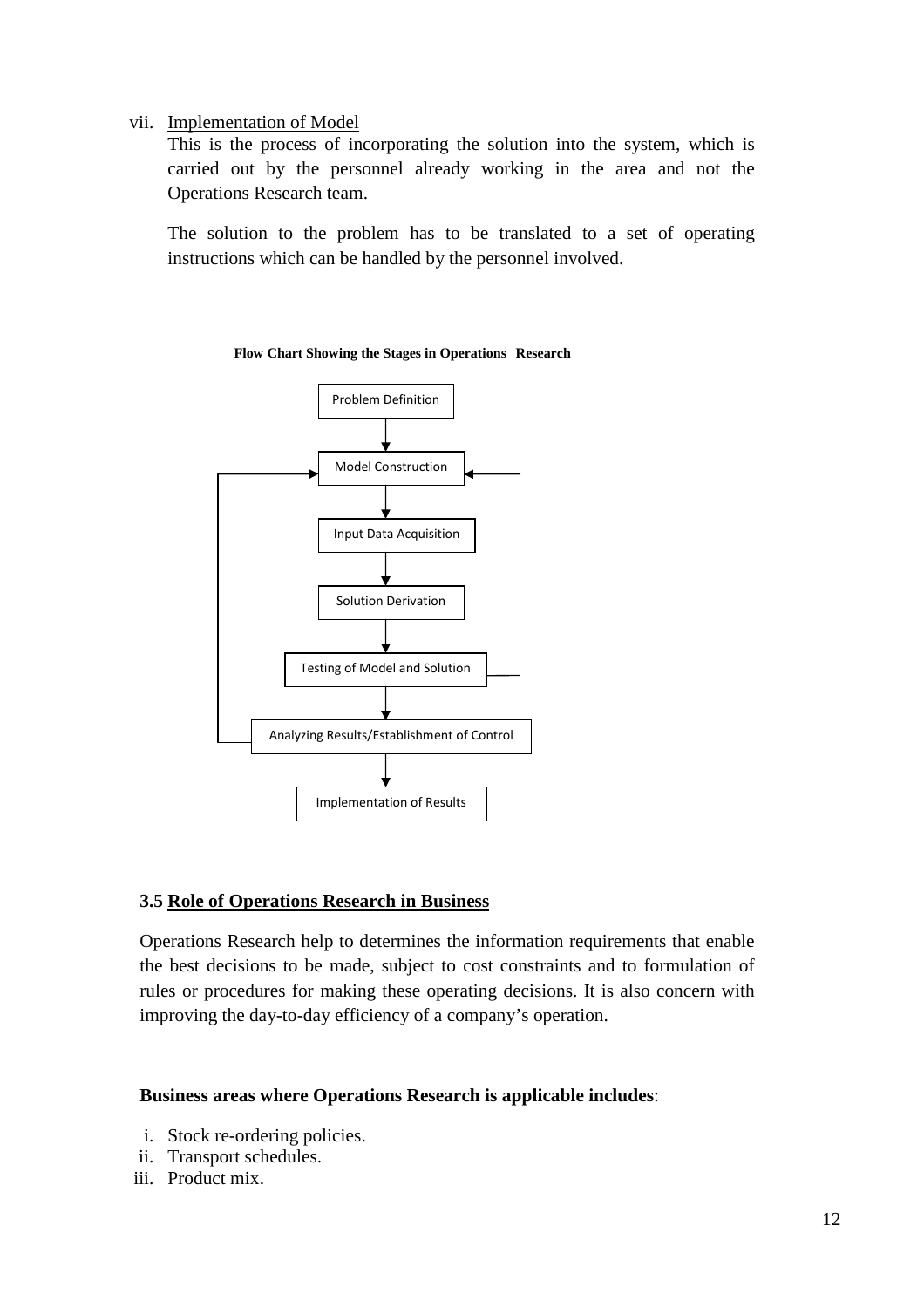- iv. Production flows.
- v. Allocation problems i.e. which jobs should be allocated to which machines.
- vi. Time wasted queuing at issuing, counters.
- vii. Scheduling of activities in a complex project.
- viii. General congestion problem.

## **3.6 Limitations of Operations Research**

- i. It is often difficult to balance the requirement of reality and those of simplicity.
- ii. The quality of data collection may be poor and/or inaccurate.
- iii. In many cases, the solution of Operations Research problem is restricted by the lack of suitable solution techniques.
- iv. The derived solution may be sub-optimal i.e. the boundaries of the problem may be open.
- v. An Operations Research model is static but the solution it imitates is dynamics.
- vi. Conflict between conclusion reached by the Operations Research analyst and the opinion of time managers as to the best course of action.

## **3.7 Use of Computer**

The computer as we all know is the major modern in information technology equipment. One of its uses, which most people in our part of the world are not yet attuned to, is problem-solving. Operations research uses the computer in this regard.

The following process is useful in this regard.

- i. Identifying situation e.g. production planning.
- ii. A number of activities to be performed e.g. tables, chairs, doors to be made. Generalizing term is *j*, the variable representing the magnitude of *jth* activity is  $X_j$ .
- iii. A number of resources with general term *i* and available quantity  $b_i$ .
- iv. Profit yield per unit of *jth* activity *C<sup>i</sup>* .
- v. Amount of *ith* resource required by 1 unit of *jth* activity  $a_{ij}$ .
- vi. Obtain the model:

The logic of the situation can be studies to achieve the famous linear programming model:

Maximize:  $Z = \sum C_i X_i$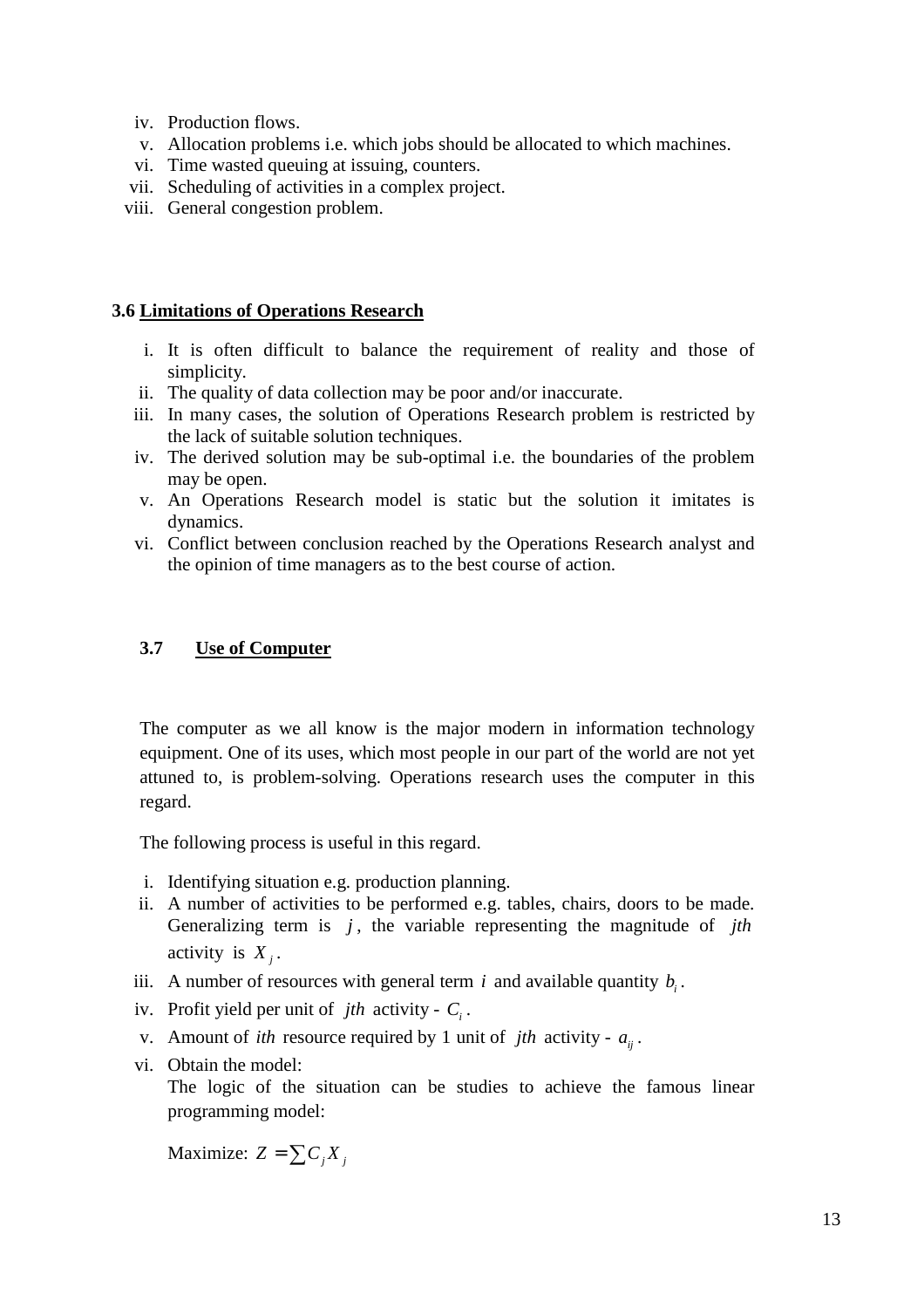Subject to:  $\sum a_{ij} X_j \leq b_i, v_i$ 

$$
X_j \geq 0.
$$

vii. Solve the model by using the computer that has software for solving linear programming model of our size. The computer, after keying the data will give the solution.

### **EXAMPLE (A Break Even Model)**

The sales manager of Turnover Limited maintains he could increase the sales turnover (in units) of any of the company's product by 50 percent if he was authorized to give a 10% price discount and place appropriate additional advertising matter.

The Board wish to know the maximum additional advertising expense they can incur in respect of any given product without the manager's proposal resulting in a smaller profit.

# **SOLUTION**

This situation can be modeled as follows:

Let  $p$  be the current production selling price,  $m$  be the product marginal cost and, *q* be the current turnover (in units).

The current product contribution is:  $q(p-m)$ and

the new product contribution net of the additional advertising is:

 $1.5q(0.9p - m)$  – cost of additional advertising.

Since at the worst, these two contributions must equal each other to make proposal viable, then:

 $q(p-m)=1.5q(0.9p-m)$  − cost of additional advertising.

Cost of additional advertising is:

$$
1.5q(0.9p - m) - q(p - m) = 1.35qp - 1.5qm - qp + qm
$$

$$
= q(0.35p - 0.5m).
$$

Since we can put this expression in a more useful form by taking  $1/2$  out of the brackets, we have:

Maximum additional advertising cost to be: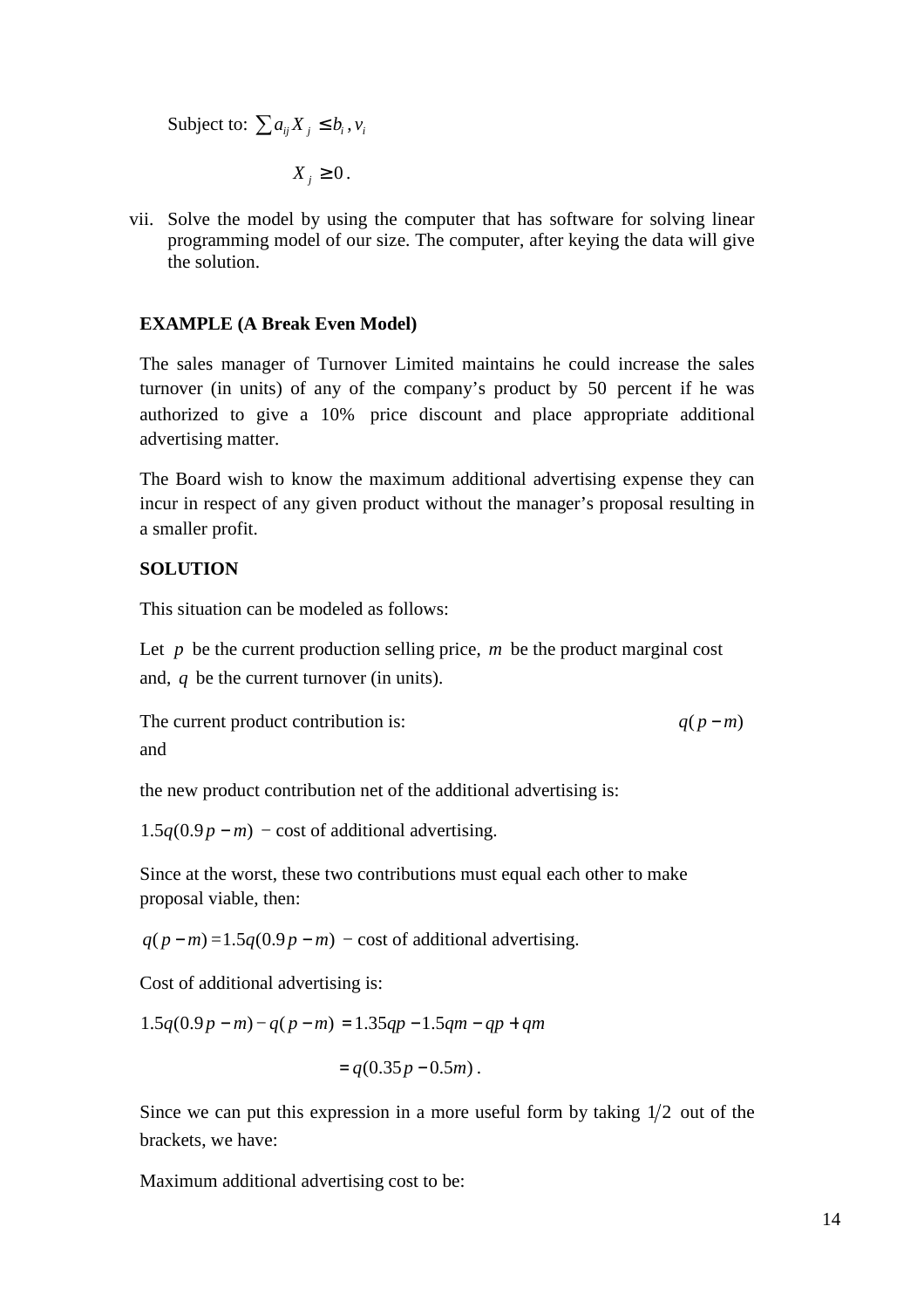$(0.7 \times 10 - 4)$ 2  $\frac{n}{2}(0.7 \times 10 - 4)$ .

The Board now have a useful model, for if one of their products has a marginal cost  $#4$  and sells 10,000 units at  $#10$ , then:

Maximum additional product advertising cost is:

$$
\frac{10,000}{2}(0.7 \times 10 - 4) = #15,000.
$$

The model, however, goes further than this, for it also tells the Board that any product with a marginal cost of 70% or more of the selling price must never be subjected to the sales manager's proposal. This follows from the fact that if  $M > 0.7 p$ , a negative result i.e. the additional advertising would need to be negative. It would, then, be impossible to allow the manager any additional advertising expenditure.

#### **4.0 CONCLUSION**

This unit introduced you to the formal study of Operations Research. However, what has been discussed is not exhaustive. Further reading is recommended.

### **5.0 SUMMARY**

- Operations Research is scientific in nature and is closely related to management science.
- Operations Research has some limitations
- Effective use of Operations Research involves people working as team to solve identified problems

## **6.0 TUTOR MARKED ASSIGNMENT**

- (1). Explain the term Operations Research
- (2). Describe the role, methodology and limitations of Operations

Research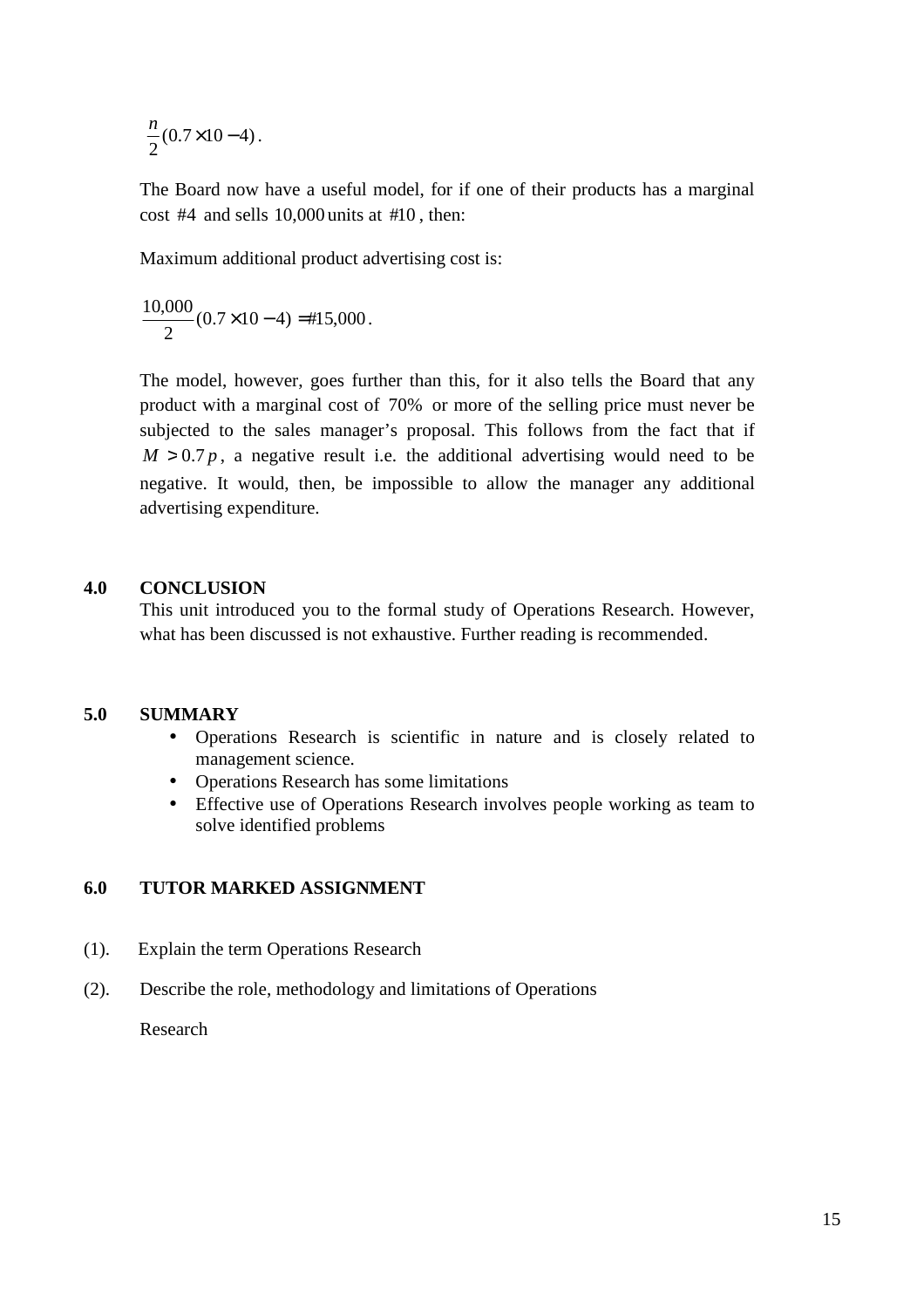## **7.0 REFRENCES/FURTHER READING**

- 1. Operations Research. By Prem Kumar Gupta and D.S. Hira
- 2. Operations Research. ( Problem Solvers) By Research and

Education Association.

- 3. Statistics and Operations Research. By Debashis Dutta
- 4. Operations Research by O.T. Arowolo and G.O. Lawal

## **UNIT 2 MODELLING IN OPERATIONS RESEARCH**

#### **CONTENTS**

- **1.0** Introduction
- **2.0** Objectives
- **3.0** Main Text
	- **3.1** Types of Models
	- **3.2** Types of Mathematical Model
	- **3.3** Structure of O.R. mathematical Model
	- **3.4** How to construct a model
	- **3.5** Standard O.R. model
- **4.0** Conclusion
- **5.0** Summary
- **6.0** Tutor Marked Assignment
- **7.0** References/ Further Readings

#### **1.0 INTRODUCTION**

Modeling is fundamental to the Operations Research approach.

It is a way of representing the behaviour of a situation to enable us deduce what is best to do about the system. Models are therefore tools for representing a situation to understand it and for reasoning about it.

If for instance, the relationship between the demand for an item and time is found to be represent able by a seasonal pattern, then we can use the representation to identify when it is best for us to trade in the item. This is the kind of thing operations research disciplines us to do as an objective and rational way of tackling situations.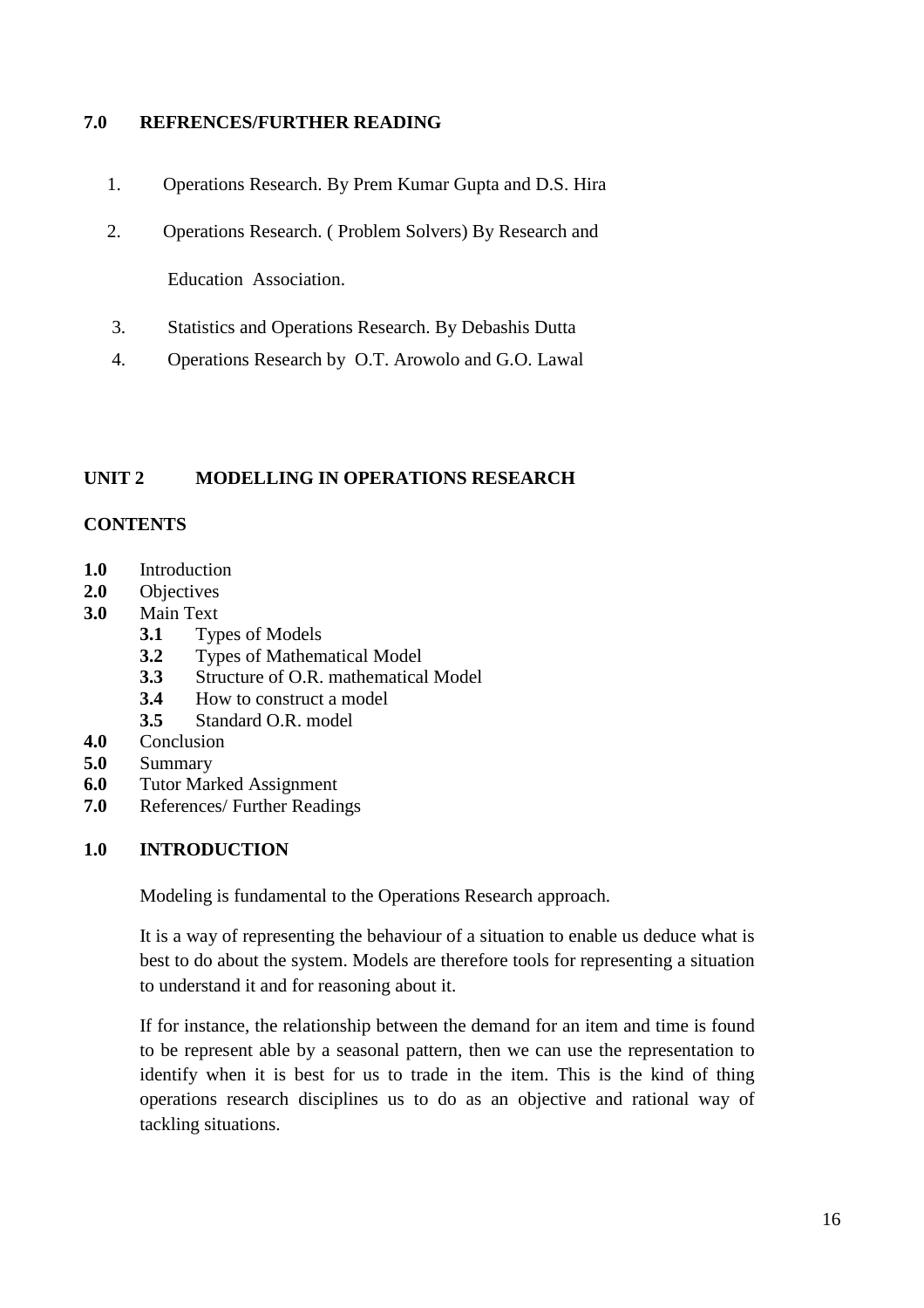The model we build must be based on the facts of the situation being modeled, only being represented in a convenient way either for better comprehension or for reasoning with or to communicate with. The facts are usually in terms of:

- i. What the under acting entities are e.g. item and time in the above example.
- ii. How the entity interrelate e.g. seasonal relationship between the item and time in the above example, in which relationship we call time series.

A major merit in modelling is that knowledge gain about a model framework can be used in understand, communicating, and/or reasoning about other situation that can be modelled using the same framework. Hence, for instance knowledge generally gain about network model framework is adaptable for me in studying and analyzing projects, decision networks, road network, etc.

This approach is a generalizing one and therefore, it is efficient.

## **2.0. OBJECTIVES**

At the end of this unit you will be able to :

- State the meaning of model in Operations Research
- Describe the various types of model
- Describe how to construct a model
- State some standard Operations Research model

# **3.0 . MAIN TEXT**

# **3.1 Types of Models**

#### 1. **Symbolic or Mathematical Model**

This is the most important type of model. Mathematical modeling focuses on creating a mathematical representation of management problems in organizations. All the variables in a particular problem are expressed mathematically. The model then provides different outcomes, which will result from the different choices the management wishes to use. The best outcome in a particular situation will help the management in decision-making. These models use set of mathematical symbols and hence are also called symbolic models.

The variables in many business and industry situations can be related together by mathematical equations. To understand the concepts of symbolic or mathematical model, visualize a balance sheet or profit and loss account as a symbolic representation of the budget. Similarly, the demand curve in economics can be seen as symbolic representation of the buyers' behaviour at varying price levels.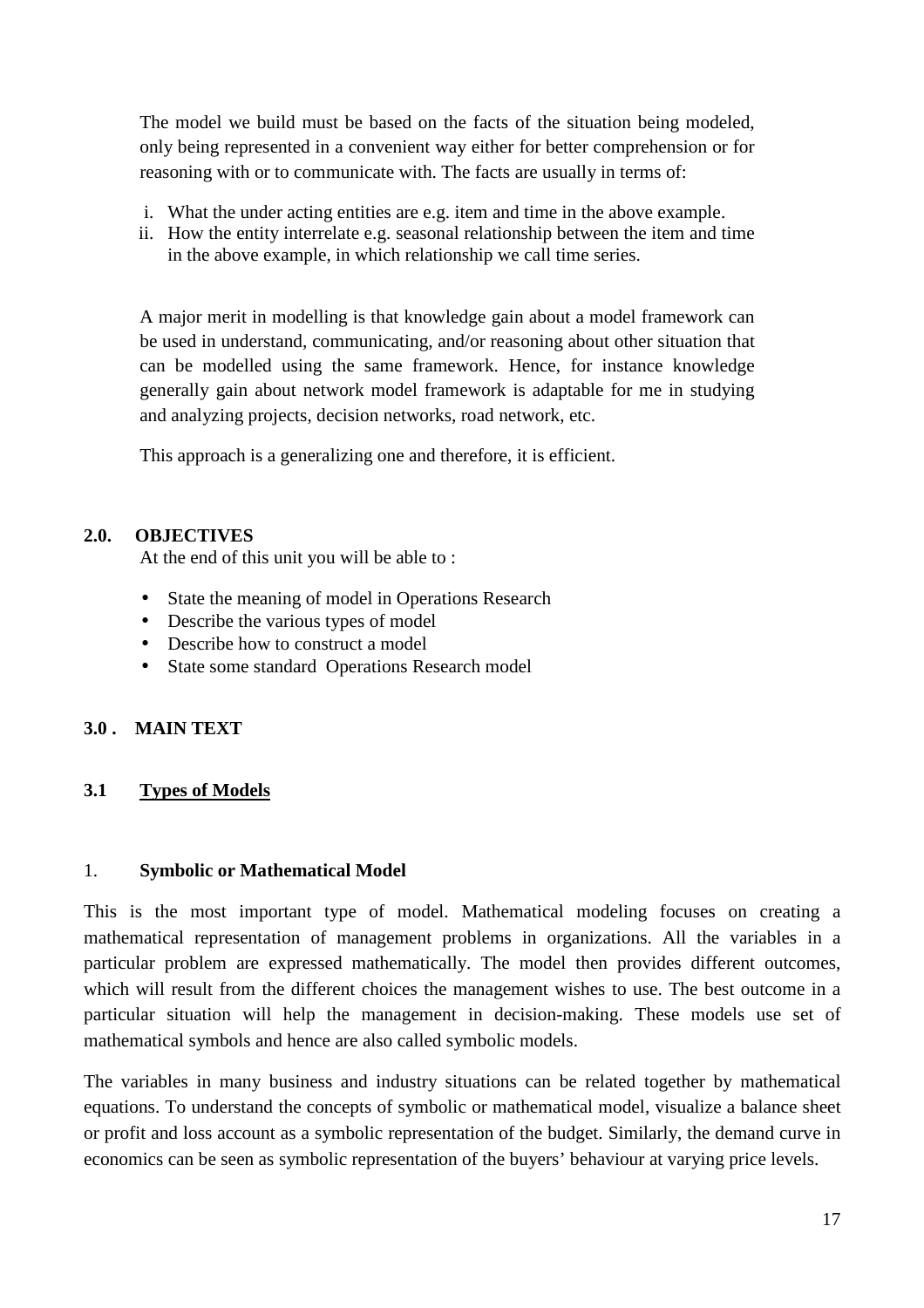#### **2. Simulation Models**

In Simulation model, the behaviour of the system under study is 'initiated' over a period of time'. Simulation models do not need mathematical variables to be related in the form of equations, normally, these models are used for solving such problems that cannot be solved mathematically. Simulation is a general technique, which helps us in developing dynamic models, which are similar to the real process. Developing good simulation models is difficult because 'creating' a real life situation to perfection is extremely difficult.

#### **3. Iconic Models**

These models represent the physical simulations to the real life system under. Physical dimensions are scaled up or down to simplify the actual characteristic and specifications of the system. Preparation of prototype models for say an automobile or 3-D plant layout are some examples of iconic models.

#### **4. Analog Model**

They are not the exact replica. Like the iconic models these are smaller, simple physical system as compared to the real life system which are complex. These models are used to explain an actual system by analog.

#### **5. Deterministic Model**

When the change of one variable has a certain or define change in the outcome, the model is called a deterministic model. Infact, everything is absolutely clearly defined and the results are known. Economic Order Quantity (EOQ) is a deterministic model, as economic lot size can be exactly known, with change in one of the variables in the EOQ formula.

#### **3.2 Types of Mathematical Models**

Mathematical models can be classified in several ways. These include the following: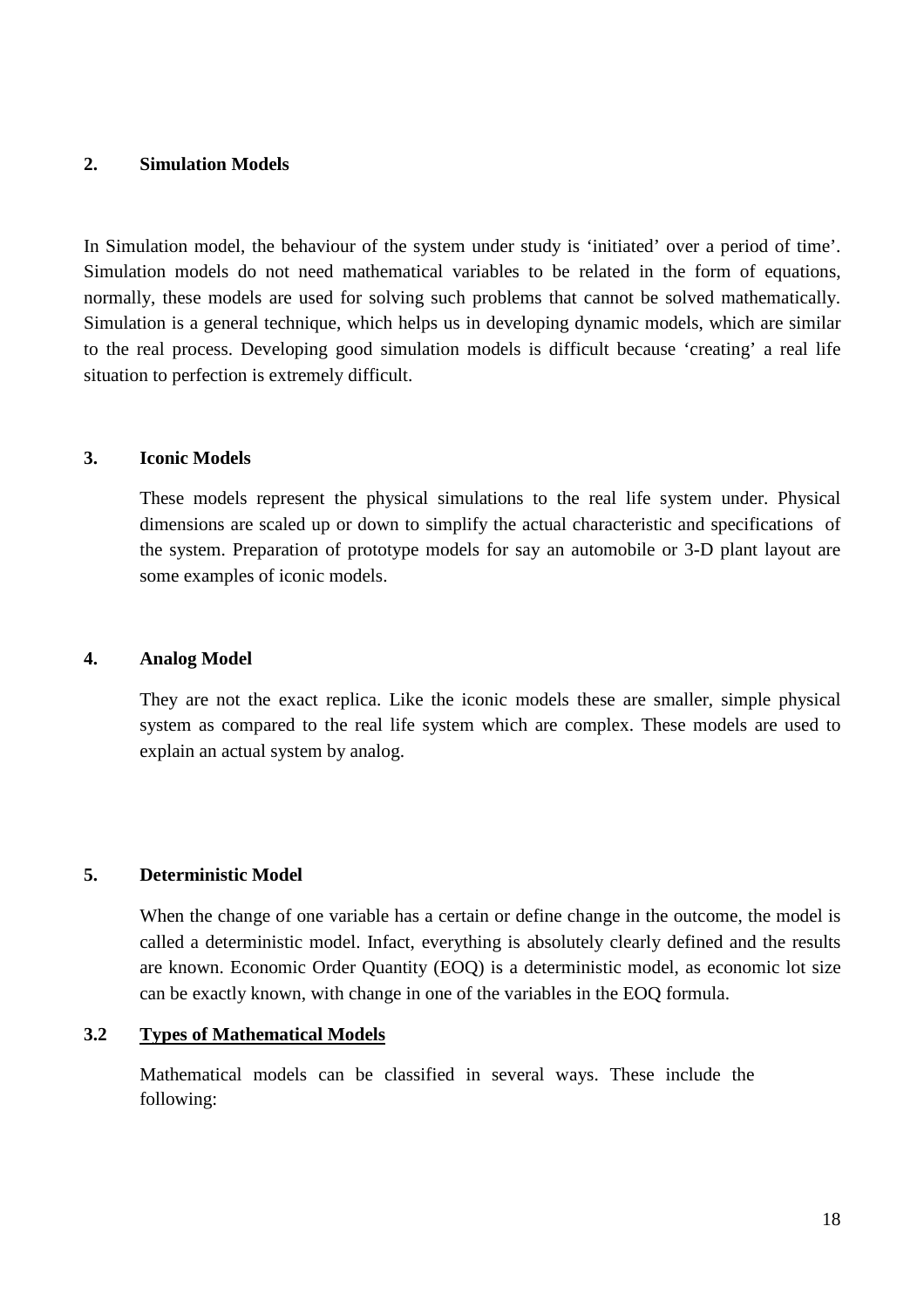## **Probabilistic versus Deterministic**

Models that incorporate uncertainty in terms of probabilities of future event occurring are probabilistic ones, while those that assume certain knowledge of such events are deterministic ones.

Deterministic models predict the exact outcome of a situation because it is based on certain known laws.

Probabilistic models deals with situation that are random in character and can predict the outcome within a certain stated or known degree of accuracy.

For example, in a project management situation, the critical path method (*CPM* ) uses a deterministic network model in which the durations of the activities are assumed to be known for certain. Whereas, the program evaluation and review technique (*PERT*) uses a model that incorporates some probability distribution of the durations.

## **Qualitative Versus Quantitative**

Mathematical models are essentially symbolic and structural. Where the entities involved are kinds of things or attributes rather than the quantities in which they exist, then we have a qualitative model.

Quantitative models, on the other hand involve quantities of attributes as the interacting entities.

Qualitative (or conceptual) models are often starting points in formulating quantitative models. Inventory and linear programming mathematical models involve such qualitative frameworks as starting points.

#### **Linear versus Non-linear**

A mathematical model is normally put in the form of relationships between the quantitative variables. The relationships could be linear or non-linear. They are linear when changes in the independent or input variables result in constant proportional changes in the dependent, or output variables.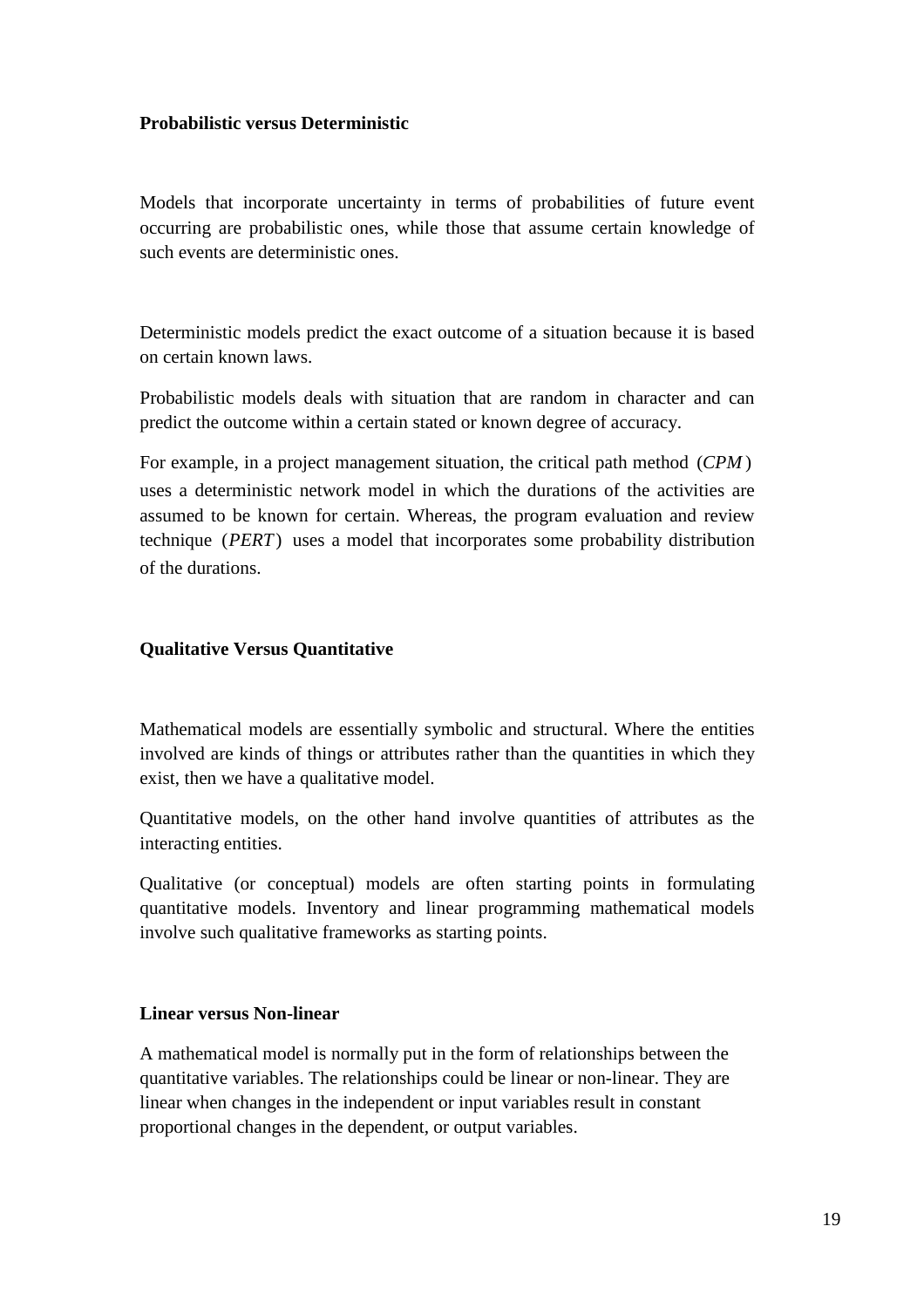The graphs of such relationships are in the form of straight lines. The linearity property is one of constant return to scale.

Examples of linear relationship are:

$$
y = 4x + 2
$$

$$
y = 5 + 5w + 3x
$$

While examples of non-linear relationships are:

$$
y = 6 + 5x + x2
$$
  

$$
y = xz2 + 3x2 + 5z + 2
$$

#### **Static versus Dynamic**

Models that assume that the situation being represented will not change, at least in its essential features, within the operational period, are static ones. While those that incorporate changes are dynamic ones. In this respect, linear programming models that use only one set of values of the input variables are static, while dynamic programming that use only one set of values of the input variables that change over time are dynamic.

### **Standard versus Custom-made Models**

Standard models are format for representing recurring features and relationships. They are usually put in generalized forms. They are used in appropriate specific situations by replacing the features in the models with the corresponding features in the real, particular situation. There are several such models that are in use in operations research. Linear programming models are an example of standard models.

Custom-made models, on the other hand are obtained specially for specific situations. This has to be done when no standard model framework exists, or is known to be reasonably appropriate for the specific situation. We refer to such modelling as being from fundamentals.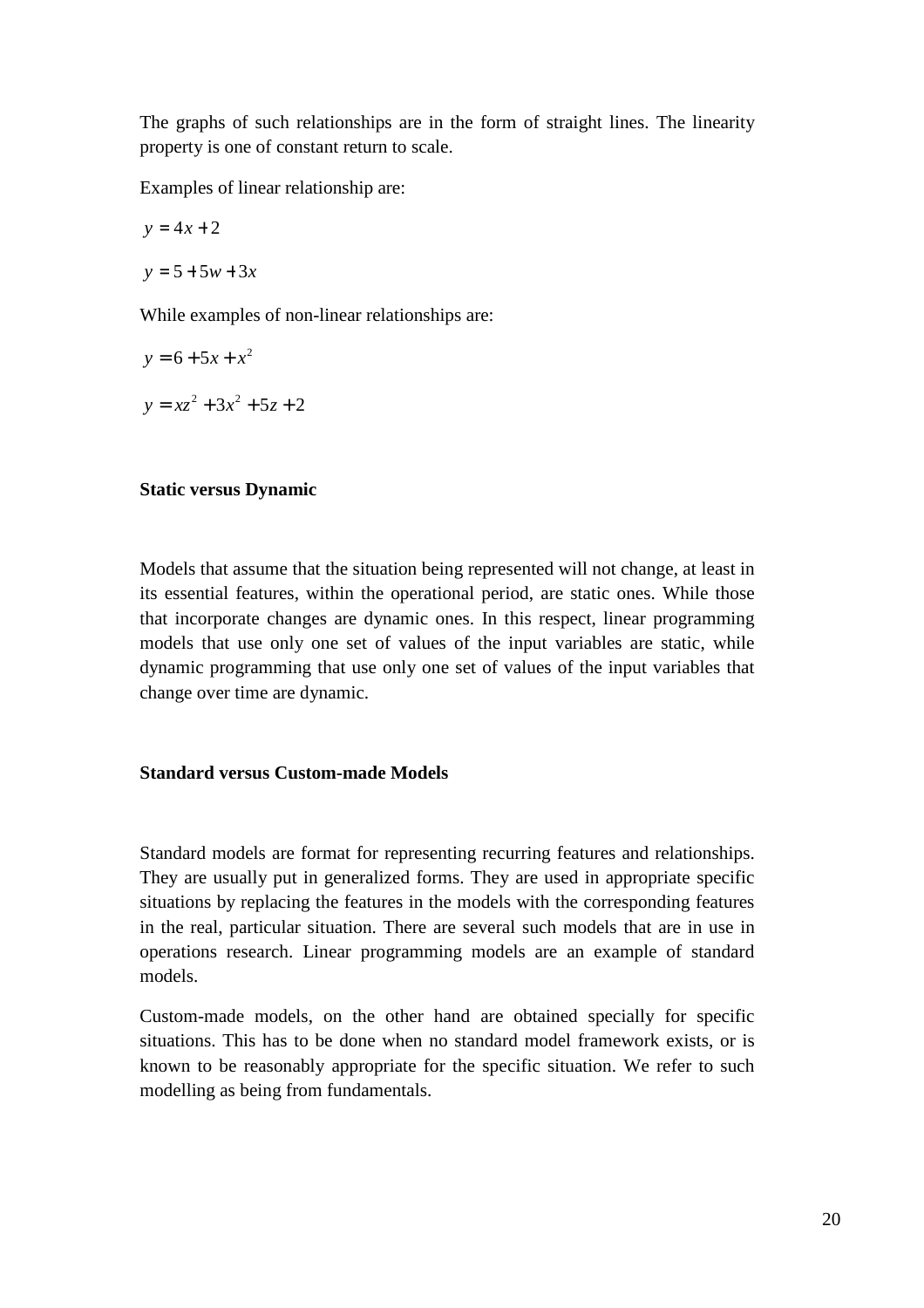# **Analytic versus Simulation**

An analytic model is one that represents the relationship between the variables in the form of formulas. Linear programming model is an example.

A simulation model, on the other hand, describes the process involved in a simulation, indicating the mathematical relationships that exist at each stage.

In this sense, simulation is an imitation of the step-by-step process involved in the build-up of system relationships. We shall return to the subject of simulation later.

# **3.3Structure of Operations Research Mathematical Models**

Operations Research Mathematical Models are decision problem models in the following general form:

| Entity                                     | Representation    |
|--------------------------------------------|-------------------|
| Objective                                  | E                 |
| Factors:                                   |                   |
| 1. Controllable (or decision)<br>variables | $X_{i}$           |
| Uncontrollable variables<br>2.             | $Y_i$             |
| Structure                                  | $E = f(X_i, Y_i)$ |

Each model will have entities in them that are in the foregoing categories.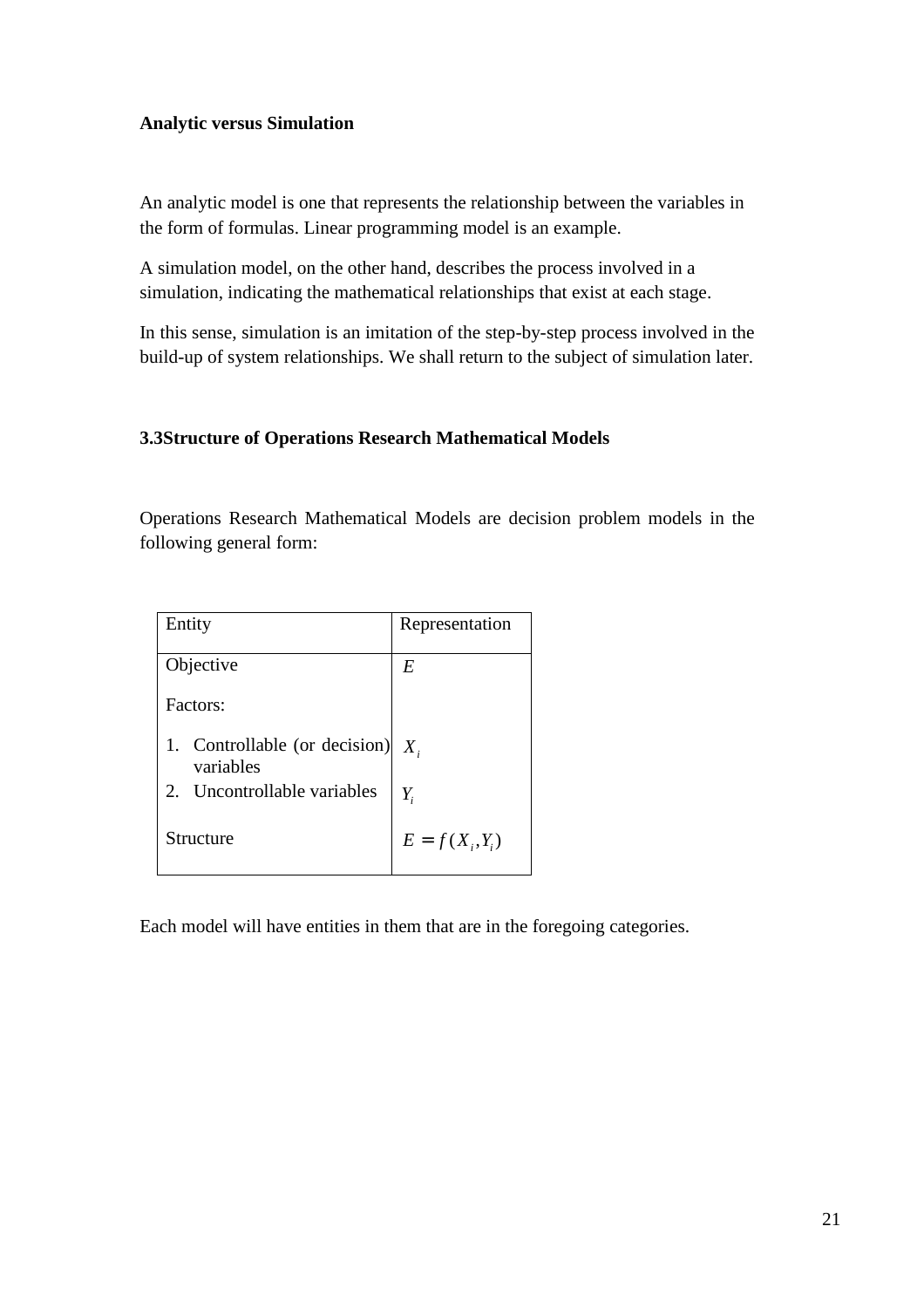In a simple inventory situation for example, the interacting entities are the following:

| Entity         | Symbol     |
|----------------|------------|
| Total cost     | TC         |
| Order quantity | Q          |
| Purchase cost  | $C_p$      |
| Ordering cost  | $C_{_{o}}$ |
| Holding cost   | $C_h$      |
| Demand         | D          |

The conceptual model can then be put into symbolic (mathematical) form as follows:

$$
TC = DC_p + \frac{D}{q}C_o + qC_pC_h.
$$

Thus, we see that

$$
\begin{array}{ccc}\n & & \longrightarrow & \\
& \searrow & \\
& \searrow & \\
& \searrow & \\
& \searrow & \\
& \searrow & \\
& \searrow & \\
& \searrow & \\
& \searrow & \\
& \searrow & \\
& \searrow & \\
& \searrow & \\
& \searrow & \\
& \searrow & \\
& \searrow & \\
& \searrow & \\
& \searrow & \\
& \searrow & \\
& \searrow & \\
& \searrow & \\
& \searrow & \\
& \searrow & \\
& \searrow & \\
& \searrow & \\
& \searrow & \\
& \searrow & \\
& \searrow & \\
& \searrow & \\
& \searrow & \\
& \searrow & \\
& \searrow & \\
& \searrow & \\
& \searrow & \\
& \searrow & \\
& \searrow & \\
& \searrow & \\
& \searrow & \\
& \searrow & \\
& \searrow & \\
& \searrow & \\
& \searrow & \\
& \searrow & \\
& \searrow & \\
& \searrow & \\
& \searrow & \\
& \searrow & \\
& \searrow & \\
& \searrow & \\
& \searrow & \\
& \searrow & \\
& \searrow & \\
& \searrow & \\
& \searrow & \\
& \searrow & \\
& \searrow & \\
& \searrow & \\
& \searrow & \\
& \searrow & \\
& \searrow & \\
& \searrow & \\
& \searrow & \\
& \searrow & \\
& \searrow & \\
& \searrow & \\
& \searrow & \\
& \searrow & \\
& \searrow & \\
& \searrow & \\
& \searrow & \\
& \searrow & \\
& \searrow & \\
& \searrow & \\
& \searrow & \\
& \searrow & \\
& \searrow & \\
& \searrow & \\
& \searrow & \\
& \searrow & \\
& \searrow & \\
& \searrow & \\
& \searrow & \\
& \searrow & \\
& \searrow & \\
& \searrow & \\
& \searrow & \\
& \searrow & \\
& \searrow & \\
& \searrow & \\
& \searrow & \\
& \searrow & \\
& \searrow & \\
& \searrow & \\
& \searrow & \\
& \searrow & \\
& \searrow & \\
& \searrow & \\
& \searrow & \\
& \searrow & \\
& \searrow & \\
& \searrow & \\
& \searrow & \\
& \searrow & \\
& \searrow & \\
& \searrow & \\
& \searrow & \\
& \searrow & \\
& \searrow & \\
& \searrow & \\
& \searrow & \\
& \searrow & \\
& \searrow & \\
& \searrow & \\
& \searrow & \\
& \searrow & \\
& \searrow & \\
& \searrow & \\
& \searrow & \\
& \searrow & \\
& \searrow & \\
& \searrow & \\
& \searrow & \\
& \searrow & \\
& \searrow & \\
& \searrow & \\
& \searrow & \\
& \
$$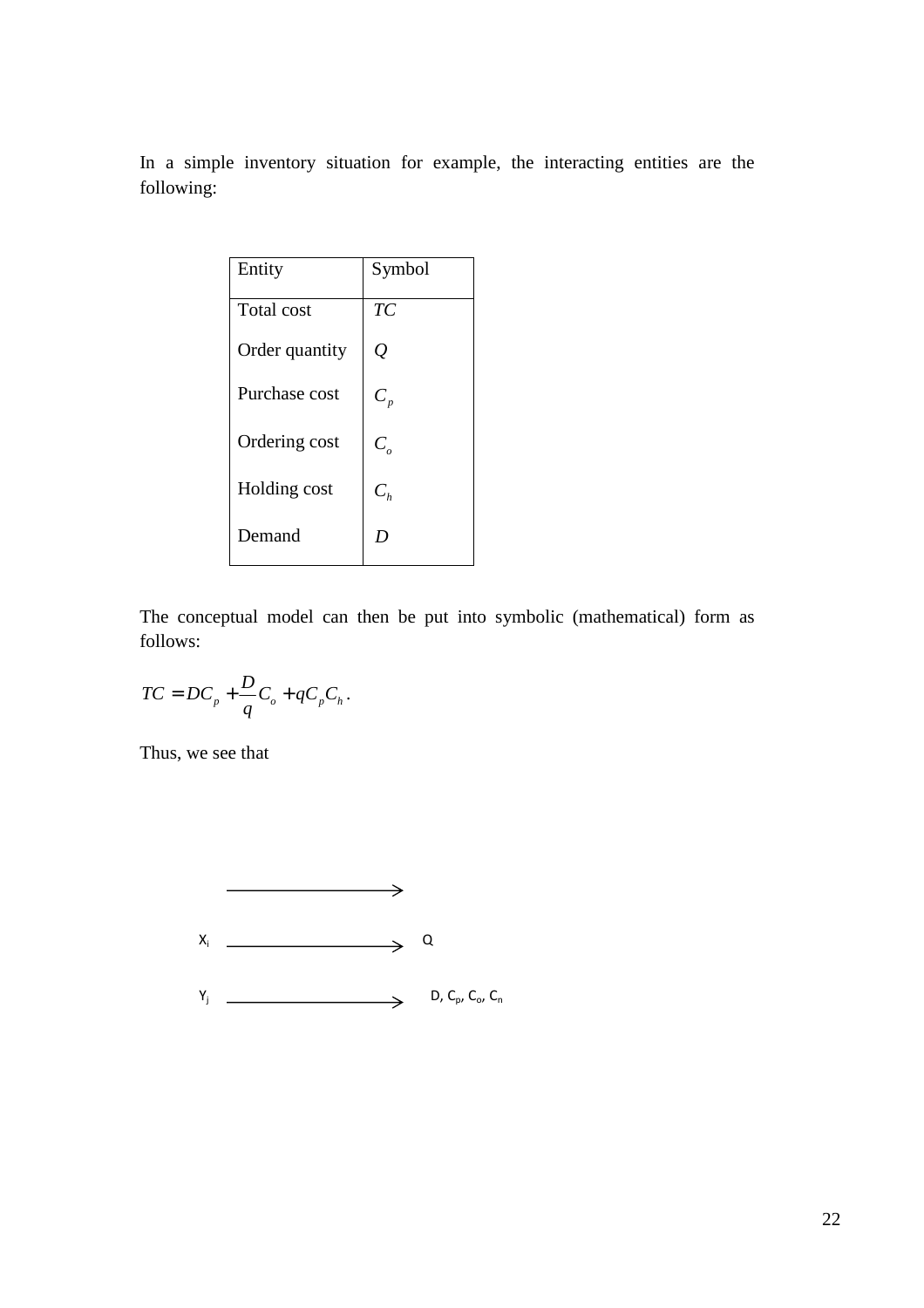Solving a mathematical model involves deducing what values of the decision (controllable) variables will yield best result.

We can apply appropriate pure mathematics method to make such deductions. In the case of the simple inventory model, the method of calculus is used in solving optimization problem involved to yield the famous Economic Order Quantity (*EOQ*) formula:

$$
Q = \sqrt{\frac{2DC_o}{C_p C_h}}.
$$

#### **3.4 How to Construct a Model**

To construct a model. You need to observe real-word problem and make assumptions about influencing factors. This is called abstraction.



You must know enough about the mechanics of mathematics to derive results from model.



The next step is to gather data. Does the prediction given by the model fit all the known data? If not, you will use the data to modify the assumptions used to create the model. This is an ongoing process.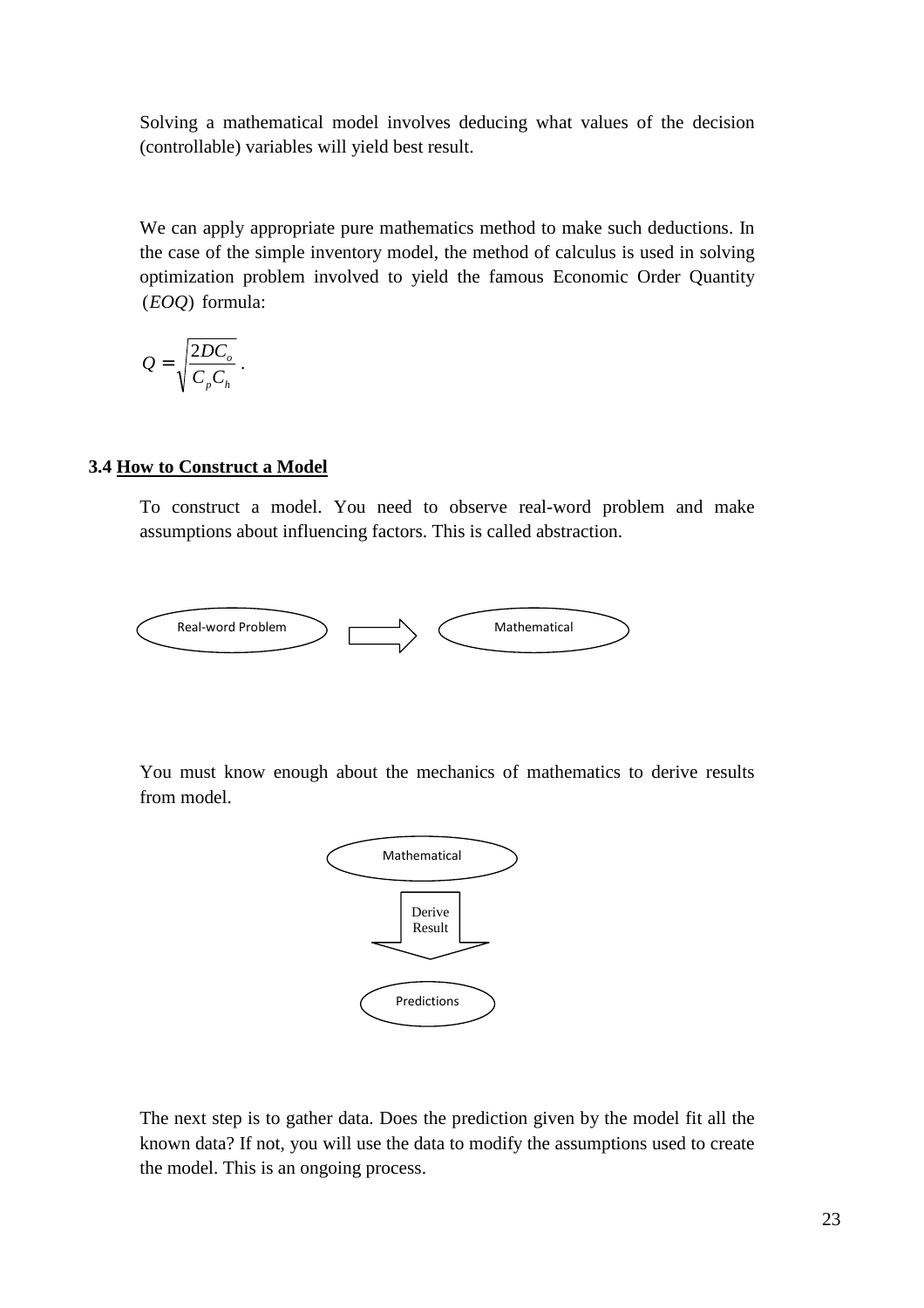

# **3.5 Standard Operations Research Models**

Operations Research practice over the years has led to the identification of problems that recur in diverse situations. Ways of representing (modelling) them have been developed and techniques for solving them also developed. These problem types are called prototypes. While models for representing them bear specific names and so also are the techniques for solving them.

The table below summarizes the common prototypes, their nature, model and techniques for handling them.

|                                                         | Nature                                                                                                            | <b>Common Solution Technique</b>                                                                                                                                                             |
|---------------------------------------------------------|-------------------------------------------------------------------------------------------------------------------|----------------------------------------------------------------------------------------------------------------------------------------------------------------------------------------------|
| Prototype                                               |                                                                                                                   |                                                                                                                                                                                              |
| Allocation and its<br>extensions e.g.<br>Transportation | How best to allocate limited resources 1.<br>to activities                                                        | Mathematical programming<br>e.g. Linear programming,<br>integer programming, goal<br>programming.<br>Specific techniques e.g.<br><b>Transportation Techniques,</b><br>Assignment Techniques. |
| Inventory                                               | Determining optimal order quantity in $ 1$ .<br>a situation requiring purchase to store<br>pending usage          | Inventory theory techniques<br>e.g. the $(EOQ)$ method.<br>Simulation.<br>2.                                                                                                                 |
| <b>Waiting lines</b>                                    | What best level of facilities will<br>minimize cost of queues, or what<br>order of service will do so             | Queuing theory<br>1.<br>Simulation<br>2.                                                                                                                                                     |
| Coordination and<br>Extension                           | How best to manage pre-set<br>sequencing of jobs or activities e.g.<br>comprising a projector an assembly<br>line | 1. Network techniques e.g.<br>CPM and PERT.<br>Line balancing techniques.<br>2.                                                                                                              |
| Replacement;                                            | Maintenance of operating units                                                                                    | Replacement techniques<br>1.                                                                                                                                                                 |

Major prototypes and common techniques available for solving them.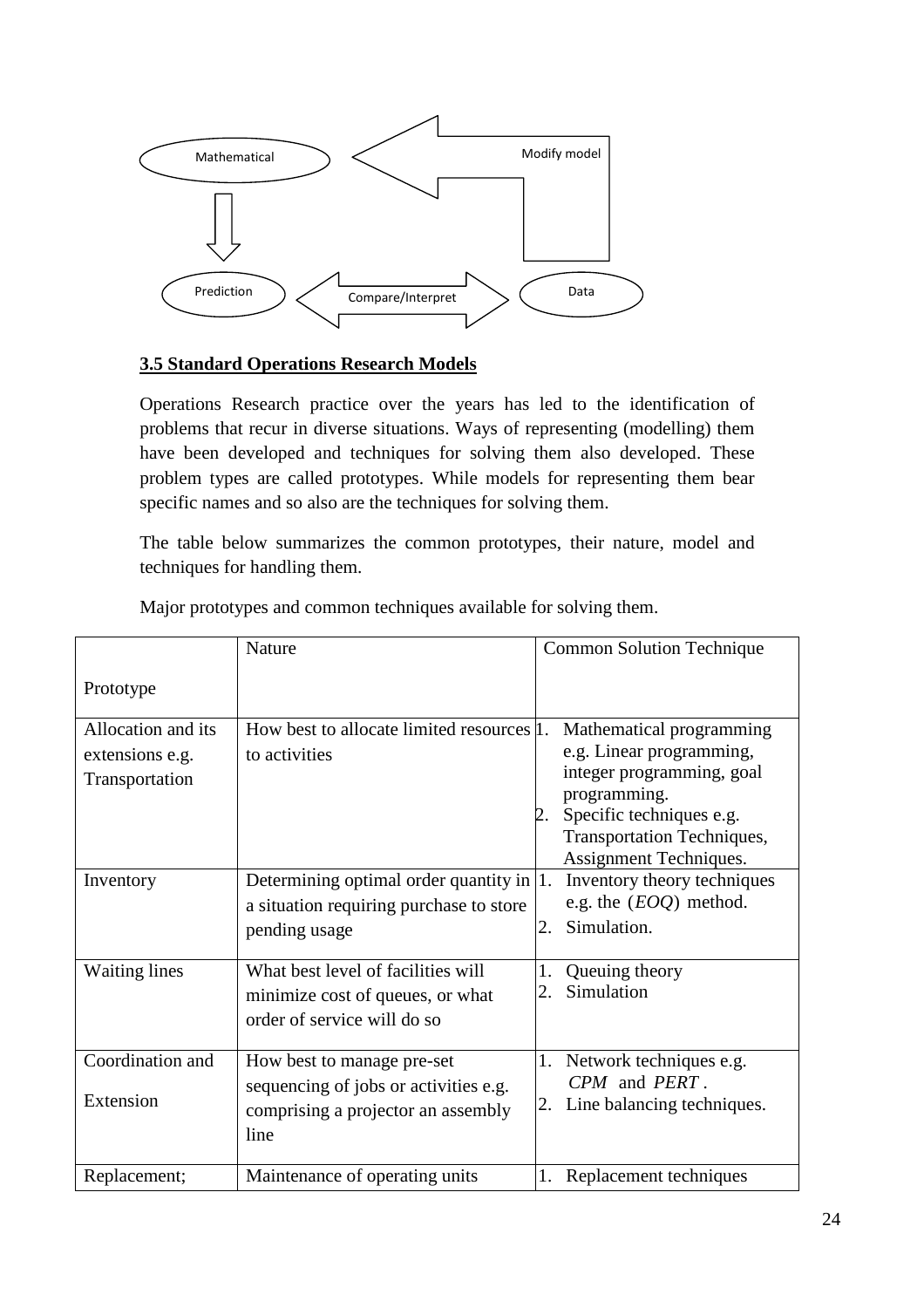| including general<br>maintenance | through replacement and/or servicing                                       | 2. | Maintenance techniques<br>Simulation<br>Manpower management<br>models |
|----------------------------------|----------------------------------------------------------------------------|----|-----------------------------------------------------------------------|
| Competition                      | What strategy is best to adopt in a<br>conflict e.g. competitive situation |    | Game theory<br>2. Hyper games<br>Meta games                           |

# **4.0. CONCLUSION**

Mathematical Model are the most used operations research model, they help to simplify complex situation for ease of understanding and evolving solution to problems**.** 

# **5.0. SUMMARY**

\* Models help to simplify complex situation for ease of

understanding and evolving solution to problems.

- \* The component of an operations research model are variable and Parameter.
- \* Mathematical Model are the widely use operations research model

# **6.0. TUTOR MARKED ASSIGNMENT**

- 1. (a) Explain the term models in operations research
	- (b) Enumerate the types of models used in operations research.
- 2. In a particular one product company, it has been noted that the value of sales per day is given by the expression : {#1000 − *sellingpriceperunitin*#} If daily fixed cost amount to #1000

and the variable cost per unit is #2, then, prepare a profit model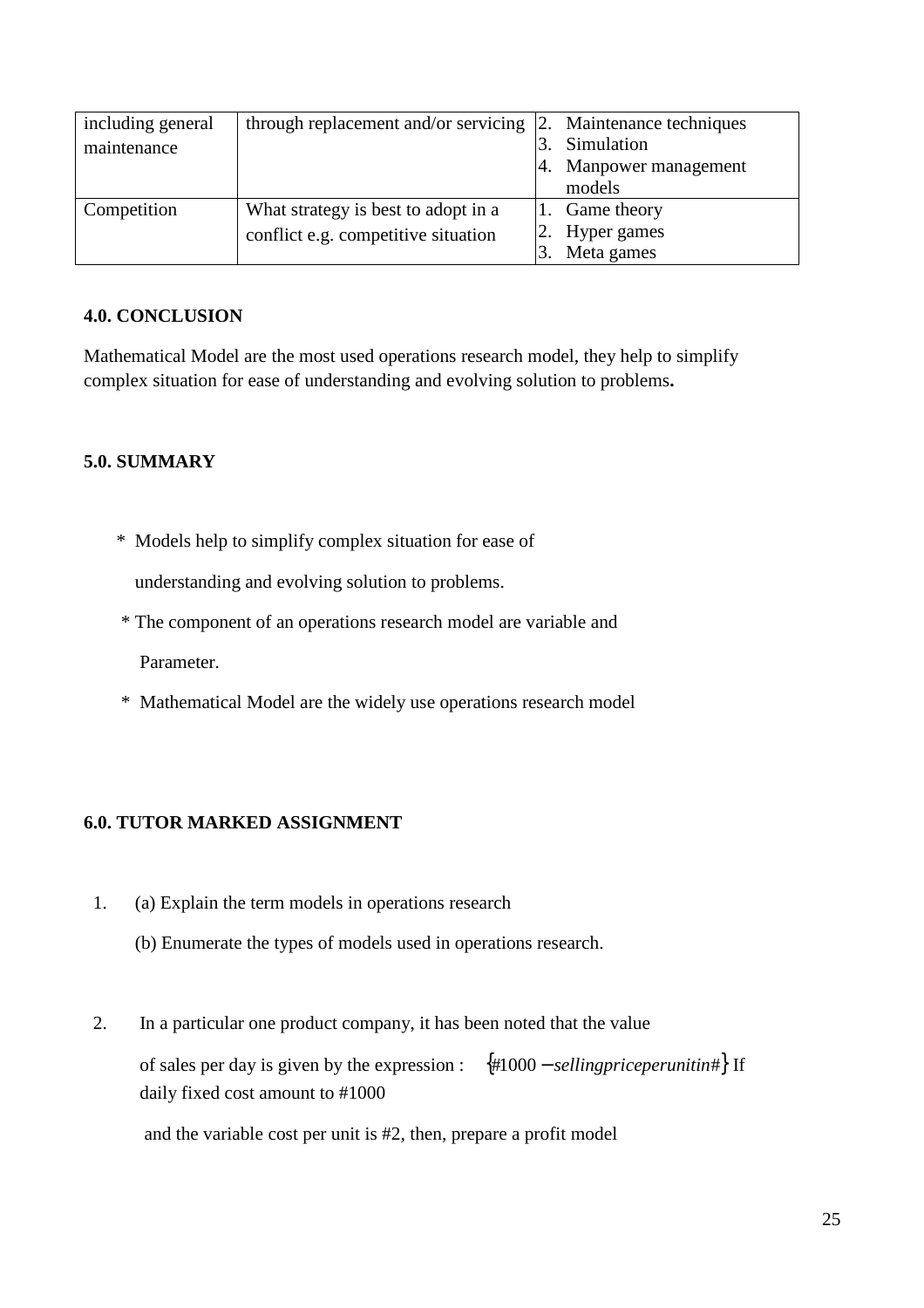# **7.0. References/ Further Readings**

- 1. Operations Research. By Prem Kumar Gupta and D.S. Hira
- 2. Operations Research. ( Problem Solvers) By Research and Education Association.
- 5. Statistics and Operations Research. By Debashis Dutta
- 6. Arowolo .O. (2011) Operations Research: CIT656
- 7. Operations Research by O.T. Arowolo and G.O. Lawal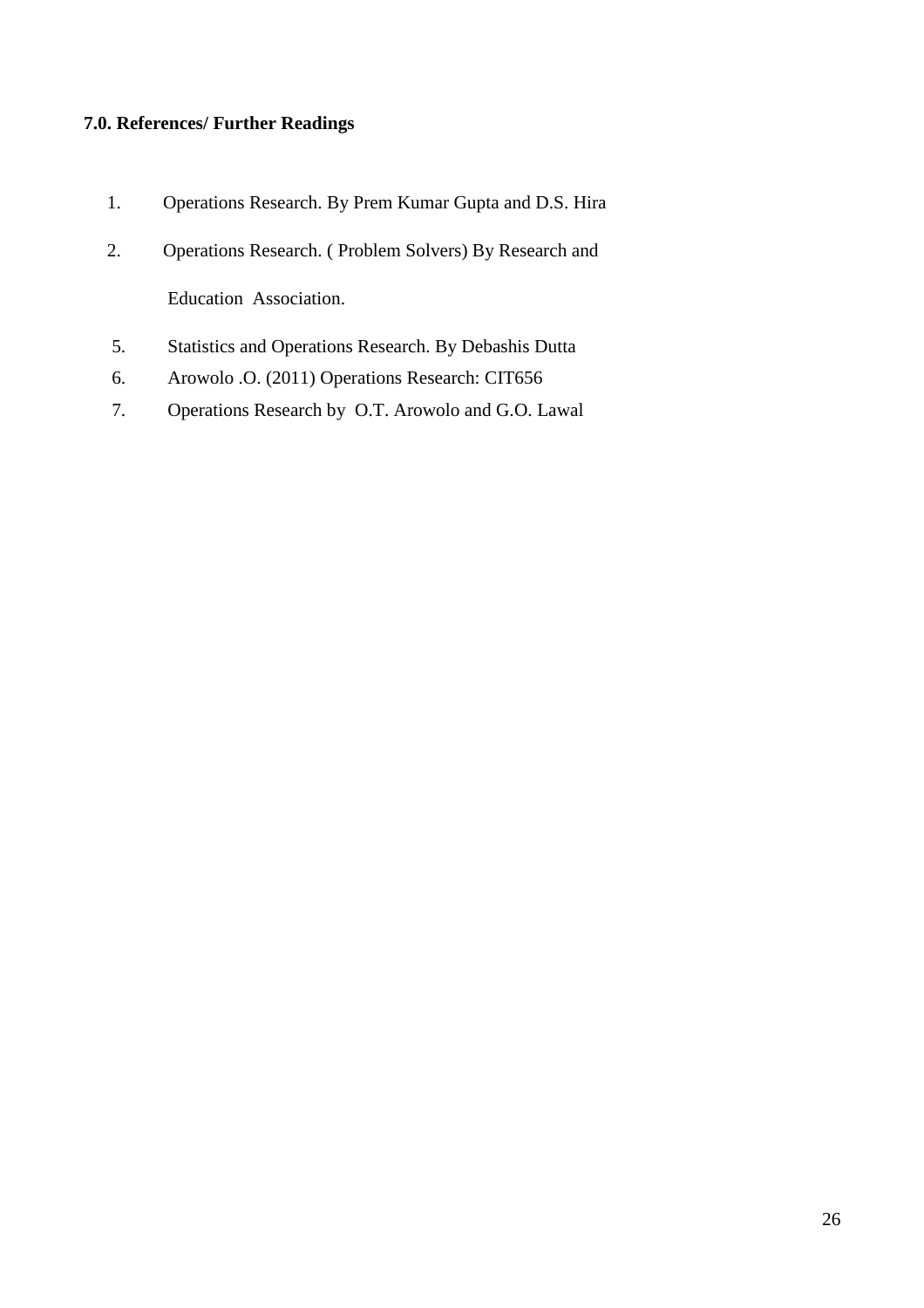# **MODULE TWO MATHEMATICAL PROGRAMMING**

- UNIT 1: Optimization problem
- UNIT 2: Linear programming (LP)
- UNIT 3: Linear Programming (Simplex Method)
- UNIT 4: INTEGER PROGRAMMING

## **UNIT 1: OPTIMIZATION PROBLEMS**

- 1.0Introduction
- 2.0. Objective
- 3.0. Main Content
	- 3.1 Linear Programs
	- 3.2. Integer Programs
	- 3.3. Quadratic Programs
	- 3.4. Problem Formulation
	- 3.5. Solved Problems
- 4.0. Conclusion
- 5.0. Summary
- 6.0. Tutor Marked Assignment
- 7.0.Reference/ Further Readings

# **UNIT 1: OPTIMIZATION PROBLEMS**

#### **1.0 Introduction**

In an *optimization problem* one seeks to maximize or minimize a specific quantity, called the *objective,* which depends on a finite number of input variables. These variables may be independent *of* one another, or they may be related through one or more *constraints.*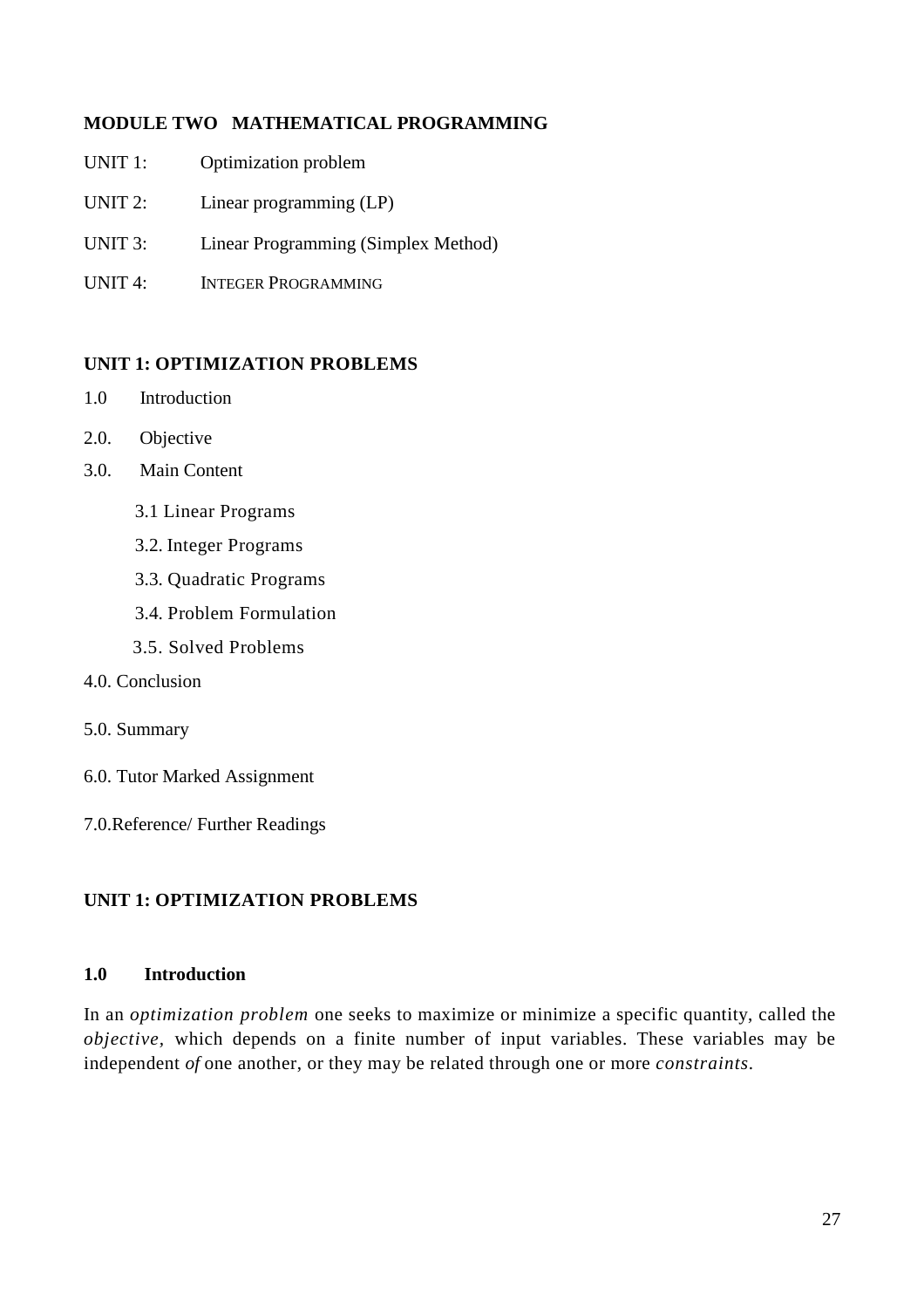**Example 1.1** The problem

minimize: 
$$
z = xi + xz
$$
  
subject to:  $x, -x_2 = 3$   
 $x_2 > 2$ 

is an optimization problem for the objective z. The input variables are  $x_1$  and  $x_2$ , which are constrained in two ways: x, must exceed  $x_2$  by 3, and also  $x_2$  must be greater than or equal to 2. It is desired to find values for the input variables which minimize the sum of their squares, subject to the limitations imposed by the constraints.

A *mathematical program is* an optimization problem in which the objective and constraints are given as mathematical functions and functional relationships (as they are in Example 1.1). Mathematical programs treated in this book have the form

> optimize:  $z = f(XI, x2, \ldots, Xn)$ subject to:  $g_1(x_1, x_2, \ldots, x_n)$  *bi g2(X1, X2, Xn) b2 ............... \_ ... (1.1) gm(X1, X21 Xn) bm*

Each *of* the *m* constraint relationships in (1.1) involves one of the three signs  $\leq$ ,  $=$ ,  $\geq$ . *Unconstrained* mathematical programs are covered by the formalism  $(1.1)$  if each function  $g_i$ *is* chosen as zero and each constant  $b_i$  *is* chosen as zero.

#### **2.0. Objective**

- $\checkmark$  Understand Optimization problems
- $\checkmark$  Understand Linear and Non Linear Programs
- $\checkmark$  Formulate Problems from verbal statements.
- $\checkmark$  Differentiate between Integer and Quadratic programs
- $\checkmark$  Understand solution conventions in OR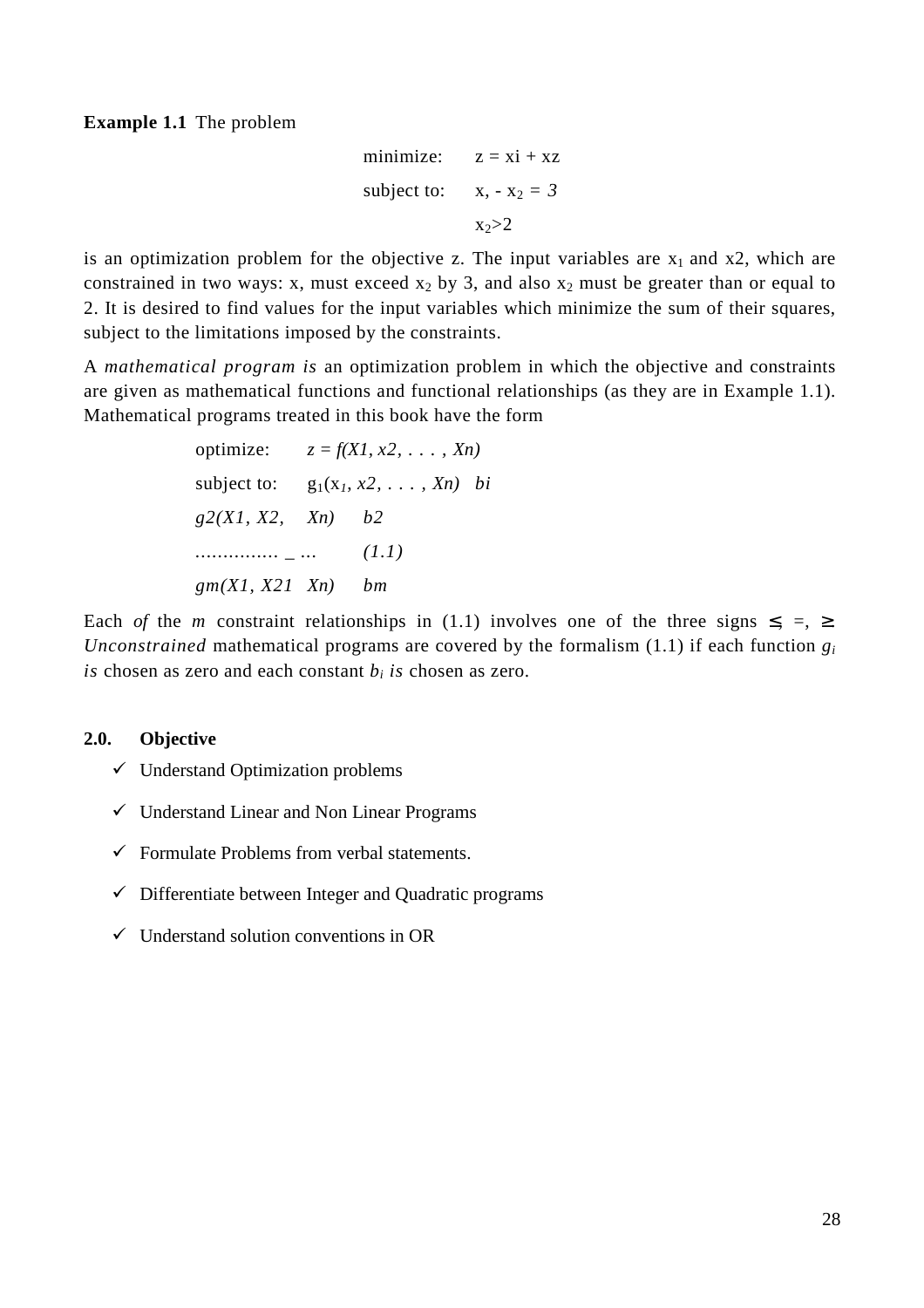#### **3.0. Main Content**

#### **3.1. LINEAR PROGRAMS**

A mathematical program (1.1) *is linear if*  $f(x_1, x_2, \ldots, x_n)$  and each  $gi(x_1, x_2, \ldots, x_n)$  ( $i = 1$ , *2, . . . , m)* are linear in each of their arguments-that is, if

$$
f(X1, X2,..., x_n) = cIX1 + c2X2 + ... + cnXn \qquad (1.2)
$$

and

$$
9i(X1, X2...., X_n) = ai_1x_1 + ai2X2 + ... + ai_nX_n \qquad (1.3)
$$

where  $c_j$  and *aid (i = 1, 2, ..., m; j = 1, 2, ..., n)* are known constants.

Any other mathematical program is *nonlinear. Thus,* Example 1.1 describes a nonlinear program, in view of the form of z.

#### **3.2. INTEGER PROGRAMS**

An *integer program* is a linear program with the additional restriction that the input variables be integers. It is not necessary that the coefficients in  $(1.2)$  and  $(1.3)$ , and the constants in (1.1), also be integers, but this will very often be the case.

#### **3.3. QUADRATIC PROGRAMS**

A *quadratic program* is a mathematical program in which each constraint is linear-that is, each constraint function has the form (1.3)-but the objective is of the form

$$
f(x1, x2, \dots, xn) = Y_{-}
$$
  
\n
$$
Y_{-}
$$
ciixixi + I *dist* (1.4)  
\n
$$
i=1 \quad i=1
$$

Where  $c_{ij}$  and  $d_i$  are known constants.

The program given in Example 1.1 is quadratic. Both constraints are linear, and the objective has the form (1.4), with  $n = 2$  (two variables),  $c11 = 1$ ,  $c12 = c21 = 0$ ,  $c22 = 1$ , and  $d_1 = d_2 = 0$  $\Omega$ .

#### **3.4. PROBLEM FORMULATION**

Optimization problems most often are stated verbally. The solution procedure is to model the problem with a mathematical program and then solve the program by the techniques described in Chapters 2 through 15. The following approach is recommended for transforming a word problem into a mathematical program:

- *STEP 1:* Determine the quantity to be optimized and express it as a mathematical function. Doing so serves to define the input variables.
- *STEP* 2: Identify all stipulated requirements, restrictions, and limitations, and express them mathematically. These requirements constitute the constraints.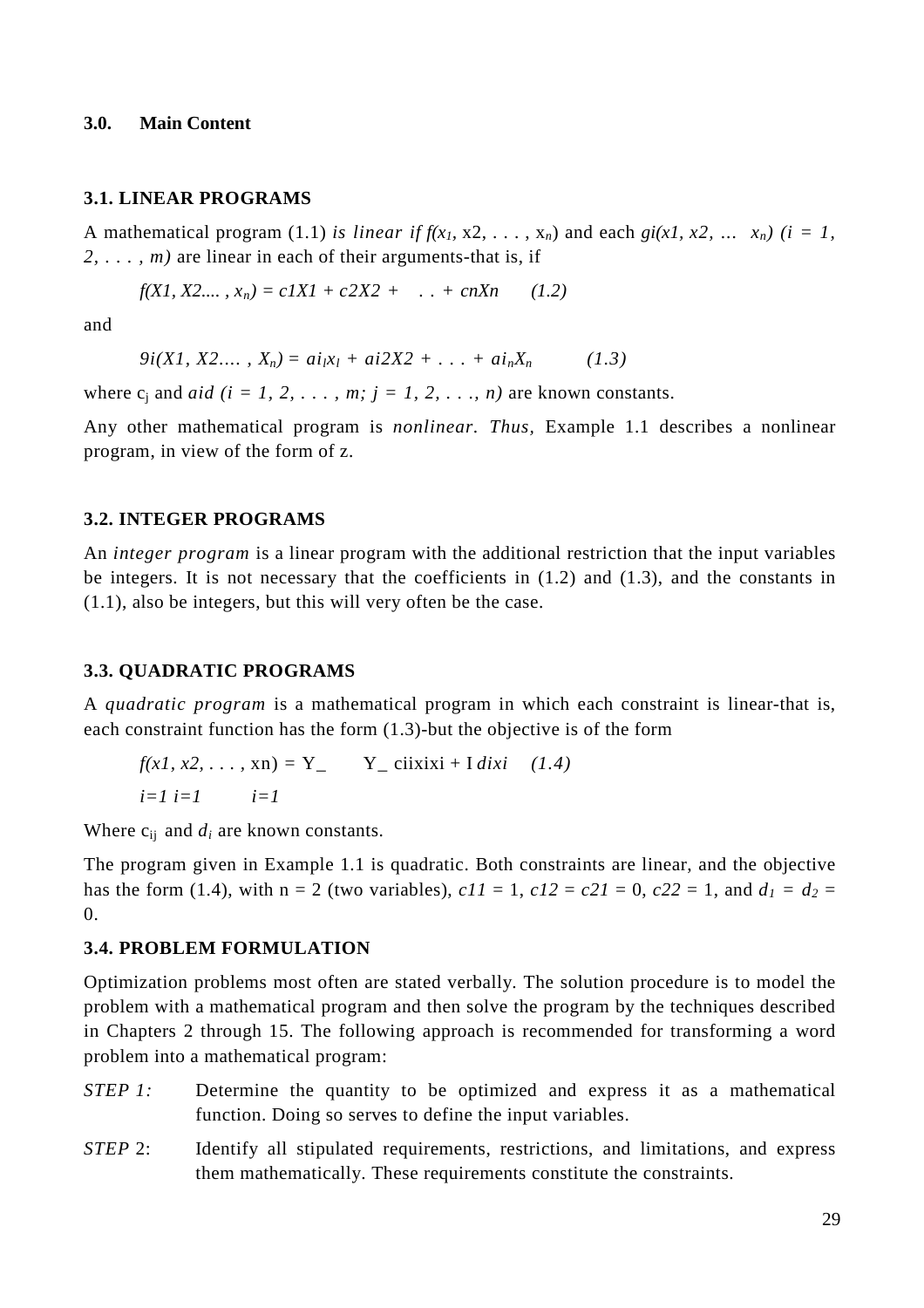*STEP* 3: Express any hidden conditions. Such conditions are not stipulated explicitly in the problem but are apparent from the physical situation being modeled. Generally they involve nonnegativity or integer requirements on the input variables.

### **3.5. SOLUTION CONVENTION**

In any mathematical program, we seek *a* solution. If a number of equally optimal solutions exist, then any one will do. *There is no preference between equally optimal solutions if there is no preference stipulated in the constraints.* 

## **3.6. SOLVED PROBLEMS**

3.6.1 The Village Butcher Shop traditionally makes its meat loaf from a combination of lean ground beef and ground pork. The ground beef contains 80 percent meat and 20 percent fat, and costs the shop 80~ per pound; the ground pork contains 68 percent meat and 32 percent fat, and costs 60~ per pound. How much of each kind of meat should the shop use in each pound of meat loaf if it wants to minimize its cost and to keep the fat content of the meat loaf to no more than 25 percent?

The objective is to minimize the cost (in cents), z, of a pound of meat loaf, where

 $z = 80$  times the poundage of ground beef used plus 60 times the poundage of ground pork used Defining

 $x_1$  = poundage of ground beef used in each pound of meat loaf

 $x_2$  - poundage of ground pork used in each pound of meat loaf we express the objective as

minimize:  $z = 80x_1 + 60x_2$ 

Each pound of meat loaf will contain  $0.20x_1$  pound of fat contributed from the beef and  $0.32x_2$  pound of fat contributed from the pork. The total fat content of a pound of meat loaf must be no greater than 0.25 lb. Therefore,

$$
0.20x_1 + 0.32x_2 < 0.25\tag{2}
$$

The poundages of beef and pork used in each pound of meat loaf must sum to 1; hence

$$
x_{1} + x_{2} = 1 \tag{3}
$$

Finally, the butcher shop may not use negative quantities of either meat, so that two hidden constraints are  $x, >_0$  and  $x_2 >_0$ . Combining these conditions with (1), (2), and (3), we obtain

minimize: 
$$
z = 80x, +60x2
$$
  
subject to:  $0.20x_1 + 0.32x_2 < 0.25$  (4)  
 $x, +x_2=1$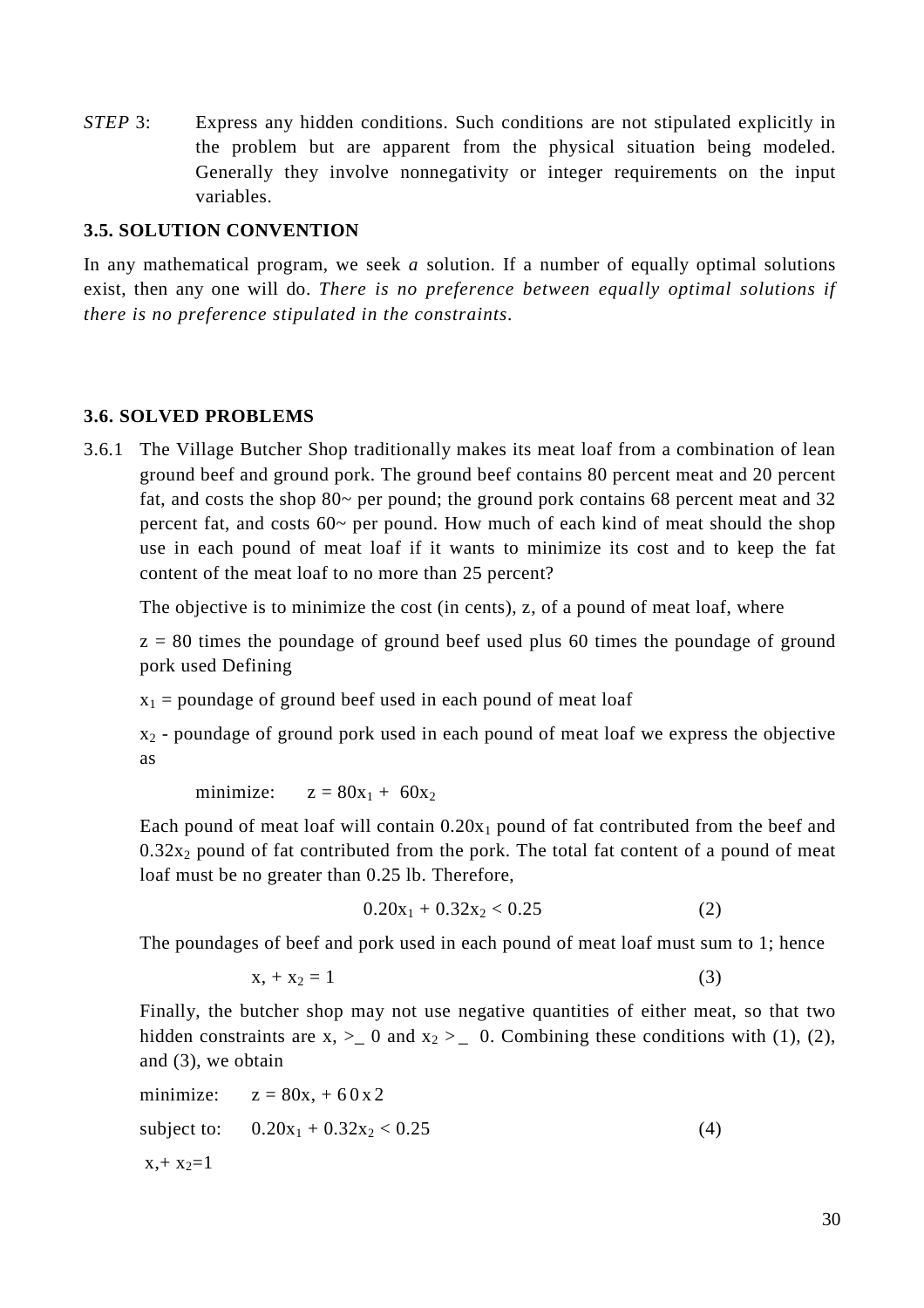with: all variables nonnegative

System (4) is a linear program. As there are only two variables, a graphical solution may be given.

3.6.2 Solve the linear program (4) of Problem 1.1 graphically.

See Fig. 1-1. The *feasible* region-the set of points  $(x, x^2)$  satisfying all the constraints, including the nonnegativity conditions-is the heavy line segment in the figure. To determine z\*, the minimal value of z, we arbitrarily choose values of z and plot the graphs of the associated objectives. By choosing  $z = 70$  and then  $z = 75$ , we obtain the objectives

 $70 = 80x, +60x$  and  $75 = 80x, +60x2$ 

respectively. Their graphs are the dashed lines in Fig. 1-1. It is seen that z\* will be assumed at the upper endpoint of the feasible segment, which is the intersection of the two lines

 $0.20x_1 + 0.32x_2 = 0.25$  and  $x_1 + x_2 = 1 r$ 

Simultaneous solution of these equations gives  $x = 7/12$ ,  $x^2 = 5/12$ ; hence,

 $z^* = 80(7/12) + 60(5/12) = 71.67$ 

3.6.3 A furniture maker has 6 units of wood and 28 h of free time, in which he will make decorative screens. Two models have sold well in the past, so he will restrict himself to those two. He estimates that model I requires 2 units of wood and 7 h of time, while model II requires 1 unit of wood and 8 h of time. The prices of the models are \$120 and \$80, respectively. How many screens of each model should the furniture maker assemble if he wishes to maximize his sales revenue?

The objective is to maximize revenue (in dollars), which we denote as z:

 $z = 120$  times the number of model I screens produced plus 80

times the number of model II screens produced

Letting

x1 - number of model I screens to be produced

 $x_2$  - number of model II screens to be produced

we express the objective as

maximize:  $z = 120x + 80x_2$  (1)

The furniture maker is subject to a wood constraint. As each model I requires 2 units of wood, 2x, units must be allocated to them; likewise,  $1x_2$  units of wood must be allocated to the model 11 screens. Hence the wood constraint is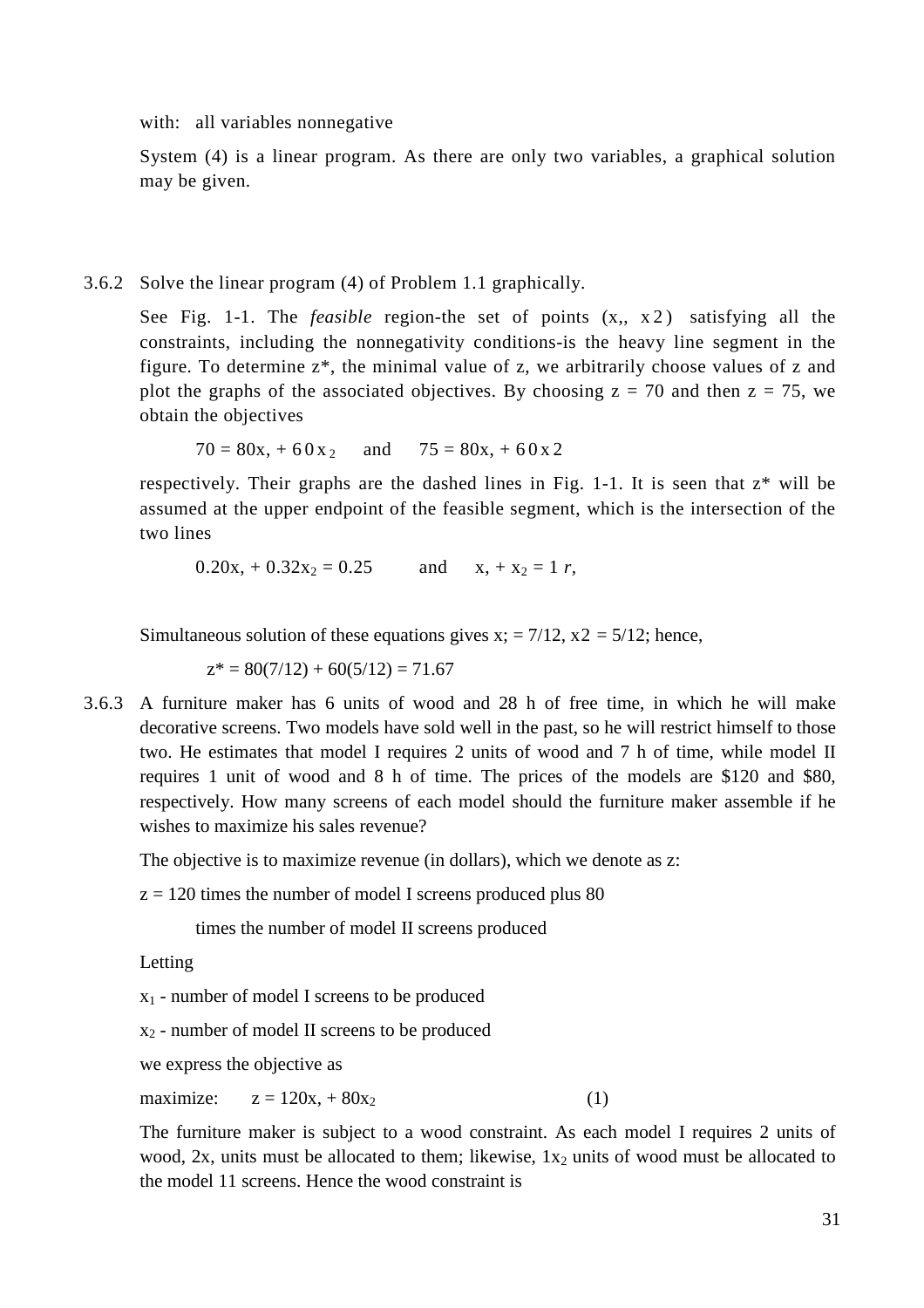$$
2x_1 + x_2 < 6 \tag{2}
$$

The furniture maker also has a time constraint. The model I screens will consume 7x, hours and the model II screens  $8x_2$  hours; and so

$$
7x_1 + 8x_2 < 28\tag{3}
$$

It is obvious that negative quantities of either screen cannot be produced, so two hidden constraints are  $x, > 0$  and  $x_2 > 0$ . Furthermore, since there is no revenue derived from partially completed screens, another hidden condition is that x, and  $x_2$  be integers. Combining these hidden conditions with (1), (2), and (3), we obtain the mathematical program

maximize: 
$$
z = 120x + 80x2
$$
  
subject to:  $2x + x_2 < 6$   
 $7x + 8x_2 < 28$  (4)

with: all variables nonnegative and integral

System (4) is an integer program. As there are only two variables, a graphical solution may be given.

3.6.4 Give a graphical solution of the integer program (4) of Problem 1.3.

See Fig. 1-2. The feasible region is the set of integer points (marked by crosses) within the shaded area. The dashed lines are the graphs of the objective function when z is arbitrarily given the values 240, 330, and 380. It is seen that the z-line through the point (3, 0) will furnish the desired maximum; thus, the furniture maker should assemble three model I screens and no model II screens, for a maximum revenue of

 $z^* = 120(3) + 80(0) = $360$ 

Observe that this optimal answer is not achieved by first solving the associated linear program (the same problem without the integer constraints) and then moving to the closest feasible integer point. In fact, the feasible region for the associated linear program is the shaded area of Fig. 1-2; so the optimal solution occurs at the circled corner point. But at the closest feasible integer point, (2, 1), the objective function has the value  $z = 120(2) + 80(1) =$ \$320 or \$40 less than the true optimum.

An alternate solution procedure for Problem 1.3 \* given in Problem 7.8.

3.6.5 Universal Mines Inc. operates three mines in West Virginia. The ore from each mine is separated into two grades before it is shipped; the daily production capacities of the mines, as well as their daily operating costs, are as follows:

|         | High-Grade Ore,<br>tons/day | Low-Grade Ore,<br>tons/day | <b>Operating Cost,</b><br>\$1000/day |
|---------|-----------------------------|----------------------------|--------------------------------------|
| Mine I  |                             |                            | 20                                   |
| Mine II |                             |                            | 22                                   |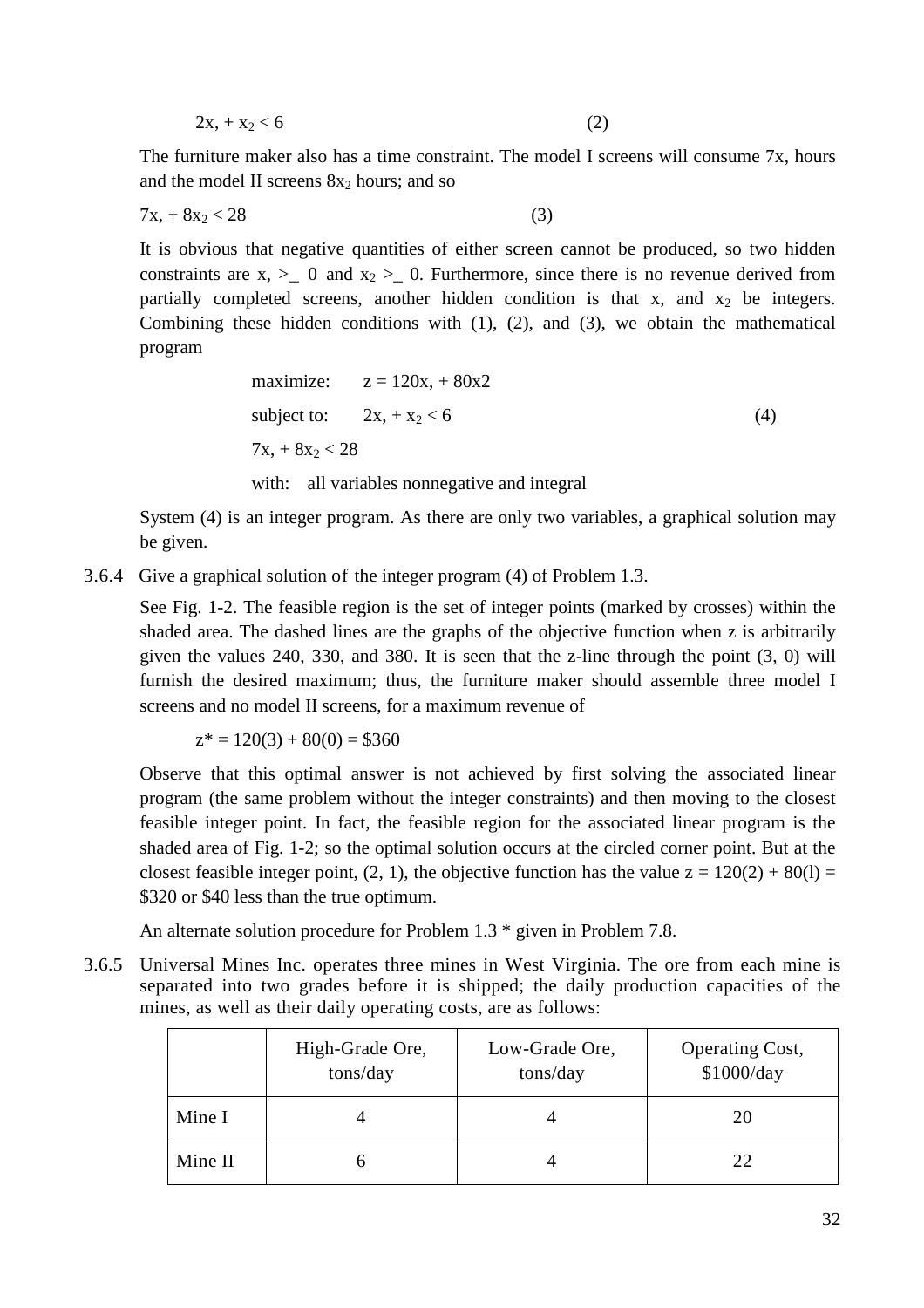| Mine III |  |  |
|----------|--|--|
|----------|--|--|

Universal has committed itself to deliver 54 tons of high-grade ore and 65 tons of low-grade ore by the end of the week. It also has labor contracts that guarantee employees in each mine a full day's pay for each day or fraction of a day the mine is open. Determine the number of days each mine should be operated during the upcoming week if Universal Mines is to fulfill its commitment at minimum total cost.

Let x,,  $x$  2, and  $x_3$ , respectively, denote the numbers of days that mines I, 11, and III will be operated during the upcoming week. Then the objective (measured in units of \$1000) is

minimize: 
$$
z = 20x_1 + 22x_2 + 18x_3
$$
 (1)

The high-grade ore requirement is

$$
4x + 6x_2 + x_3 > 54 \tag{2}
$$

and the low-grade ore requirement is

$$
4x_1 + 4x_2 + 6x_3 > 65 \tag{3}
$$

As no mine may operate a negative number of days, three hidden constraints are  $x, \geq$ 0,  $x_2 > 0$ , and  $x_3 > 0$ . Moreover, as no mine may operate more than 7 days in a week, three other hidden constraints are  $x, < 7, x_2 < 7$ , and  $x_3 < 7$ . Finally, in view of the labor contracts, Universal Mines has nothing to gain in operating a mine for part of a day; consequently, X1, X2, and X3 are required to be integral. Combining the hidden conditions with  $(1)$ ,  $(2)$  and  $(3)$ , we obtain the mathematical programme

minimize  $z = 20x1 + 22x2 + 18x3$ subject to:  $4x1 + 6x2 + x3 \ge 54$  $4x1 + 4x2 + 6x3 \ge 65$  $x1 \leq 7$  $x2 \leq 7$  $x3 \leq 7$ 

with: all variable nonnegative and integral

#### **4.0. Conclusion**

In an *optimization problem* one seeks to maximize or minimize a specific quantity, called the *objective,* which depends on a finite number of input variables. These variables may be independent *of* one another, or they may be related through one or more *constraints.*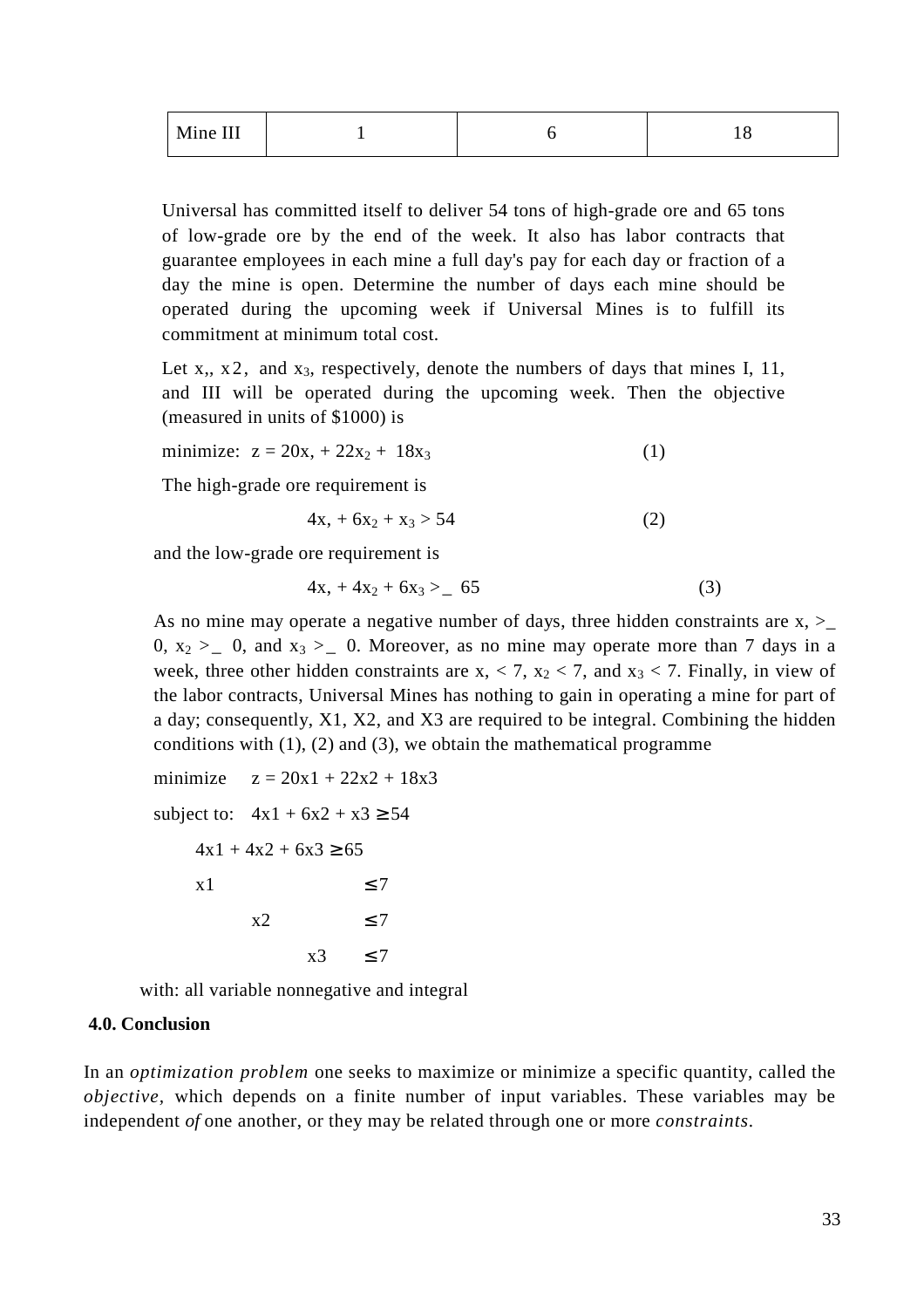## **5.0. Summary**

In any mathematical program, we seek *a* solution. If a number of equally optimal solutions exist, then any one will do. *There is no preference between equally optimal solutions if there is no preference stipulated in the constraints.* 

### **6.0. Tutor Marked Assignment**

1. Minimize  $z = 20x1 + 22x2 + 18x3$ 

Subject to:  $4x1 + 6x2 + x3 > 54$  $4x1 + 4x2 + 6x3 \ge 65$  $x1 \leq 7$  $x2 \leq 7$  $x3 \leq 7$ 

With: all variable nonnegative and integral

## **7.0. REFERENCES/FURTHER READINGS**

- 1. Operations Research. By Prem Kumar Gupta and D.S. Hira
- 2. Operations Research. ( Problem Solvers) By Research and

Education Association.

- 8. Statistics and Operations Research. By Debashis Dutta
- 9. Operations Research by O.T. Arowolo and G.O. Lawal
- 10. Operations Research (1997) Richard Bronson & Govindasami Naadimuthu (Schaum series)

# **UNIT 2 LINEAR PROGRAMMING (LP)**

#### **1.0 Introduction**

- 2.0 Objective
- 3.0 Main Content
	- 3.1 Application of LP to Business
	- 3.2 Properties of LP Model
	- 3.3 Assumption of LP
	- 3.4 Formulation of LP Model
	- 3.5 Examples on Formulation of LP Model
	- 3.6 Graphical Solution of Linear Programming Problems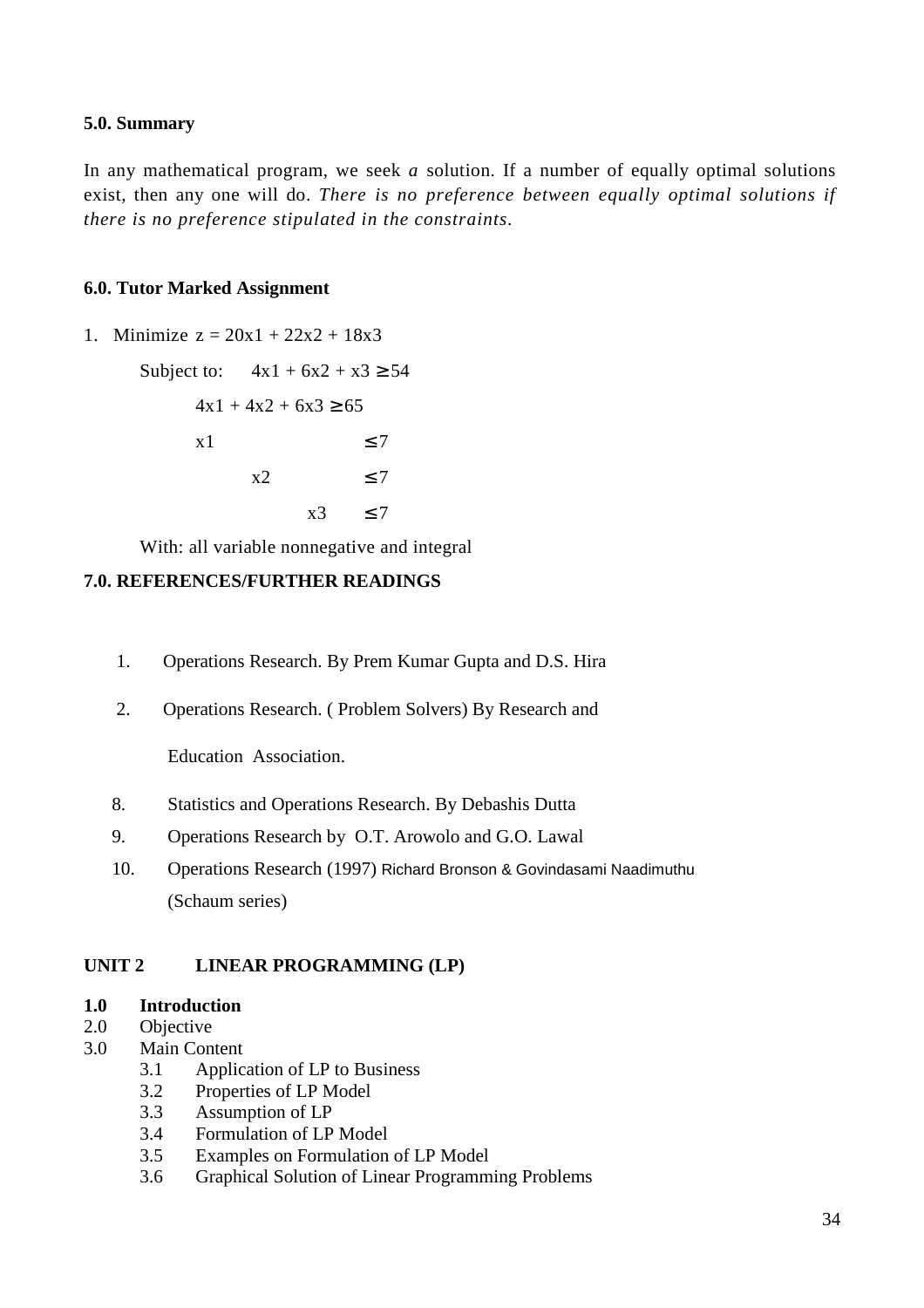- 3.7 Linear Programming Theorem
- 4.0 Conclusion
- 5.0 Summary
- 6.0 Tutor Marked Assignment
- 7.0 Reference/ Further Readings

## **1.0. INTRODUCTION**

Many management decisions involve trying to make the most effective use of organization resources. These resources include Machinery, Labours, Money, Time, Warehouse space or Raw materials to produce goods (machinery, furniture, food or cooking) or service (schedules for machinery and production advertising policies or investment decision).

Linear Programming (LP) is a widely used mathematical techniques designed to help managers in planning and decision making relative to resource allocations.

# **2.0. OBJECTIVE**

By the end of this unit you should be able to :

- State the usefulness of linear programming in operations research
- State the properties of a linear programming model
- Identify some areas of application of linear programming
- Formulate a linear programming model
- State the usual assumptions of a linear programming model
- Solve a two-variable linear programming model graphically

# **3.0. MAIN TEXT**

#### **3.1. Application of Linear Programming to Business**

**i.** Product-Mix

**Use in the** selection of the product-mix in a factory to make best use of machine and machine hours available while maximizing profit, that is, to find out which product to include in production plan and in what quantities that should be produced.

#### ii. Blending Problems

Use for the selection of different blends of raw materials to produce the best combinations at minimum cost e.g. food drinks, etc.

iii. Production Scheduled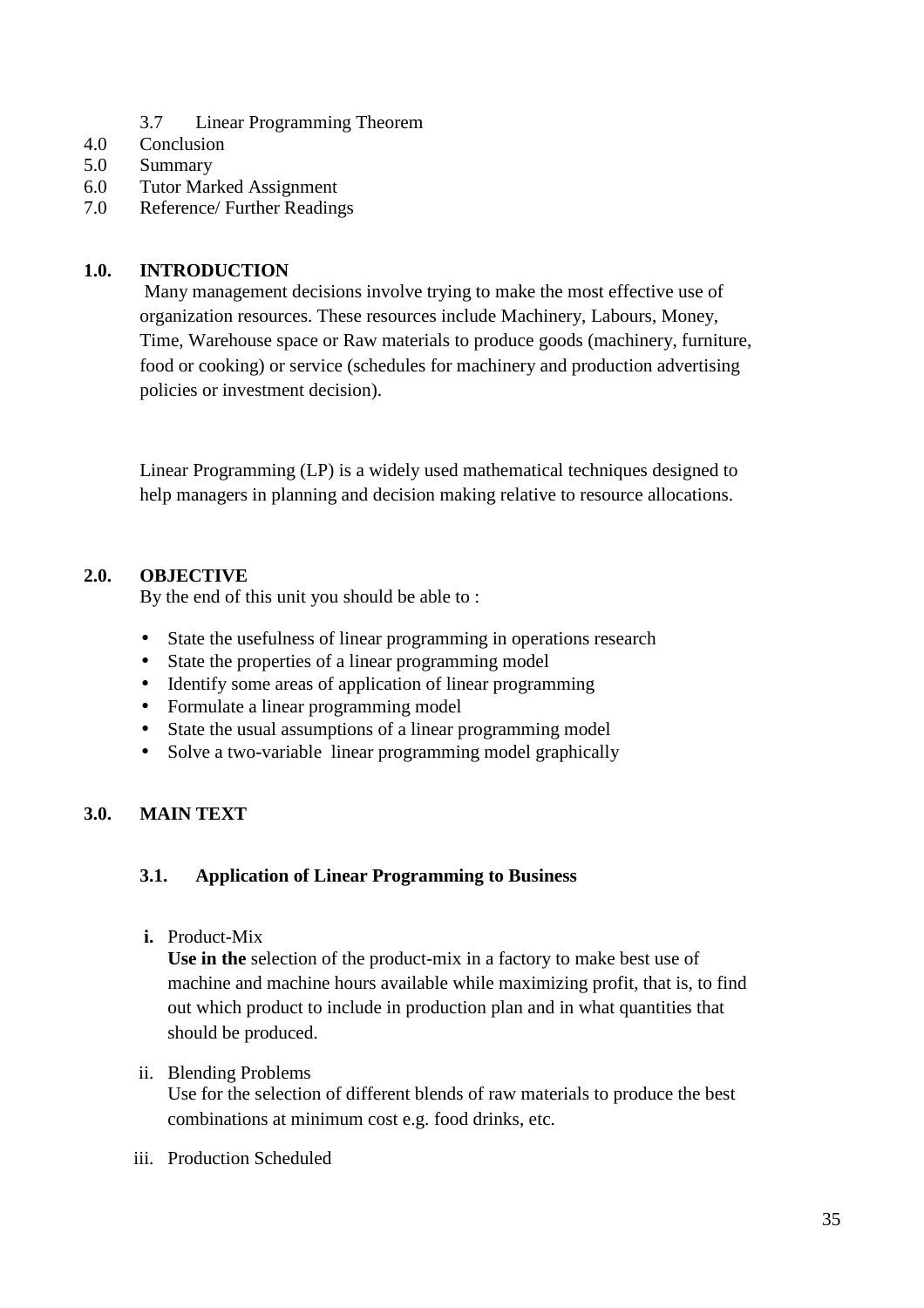Use to develop a production scheduled that will satisfy future demands for a firm's product and at the same time minimize production and inventory cost.

iv. Production Quantity

Use in determination of how much quantity to produce of different grades of petroleum product (say) to yield maximum profit.

v. Distribution System

Use in determining a distribution system that will minimize total shipping cost from several warehouses to various market locations.

- vi. Limited Advertisement Use in the allocation of limited advertising budget among radio, TV and newspaper spots in order to maximize the returns on investment.
- vii. Investment

Use in selecting investment port-folio from a variety of stocks and bonds available in such a way as to maximize the returns on investment.

viii. Work Scheduled

Use in the development of a work scheduled that allows a large restaurant to meet staff needs at all hours of the day, while minimizing the total number of employees.

# **3.2 Properties of Linear Programming Model**

All linear programming models have four basic properties in common. They are:

- i. All LP models seek to maximize or minimize some quantity, usually profit or costs.
- ii. All LP models have constraints or limitations that limit the degree to which the objective can be purse. E.g. deciding how many units of product in a product line to be produced is restricted to the manpower and machinery available.
- iii. There must be alternative course of action to choose from e.g. if there are 4 different product, management may decide (using LP) how to allocate limited resources among them.
- iv. Objectives and constraints in LP model must be expressed in linear equations and inequalities.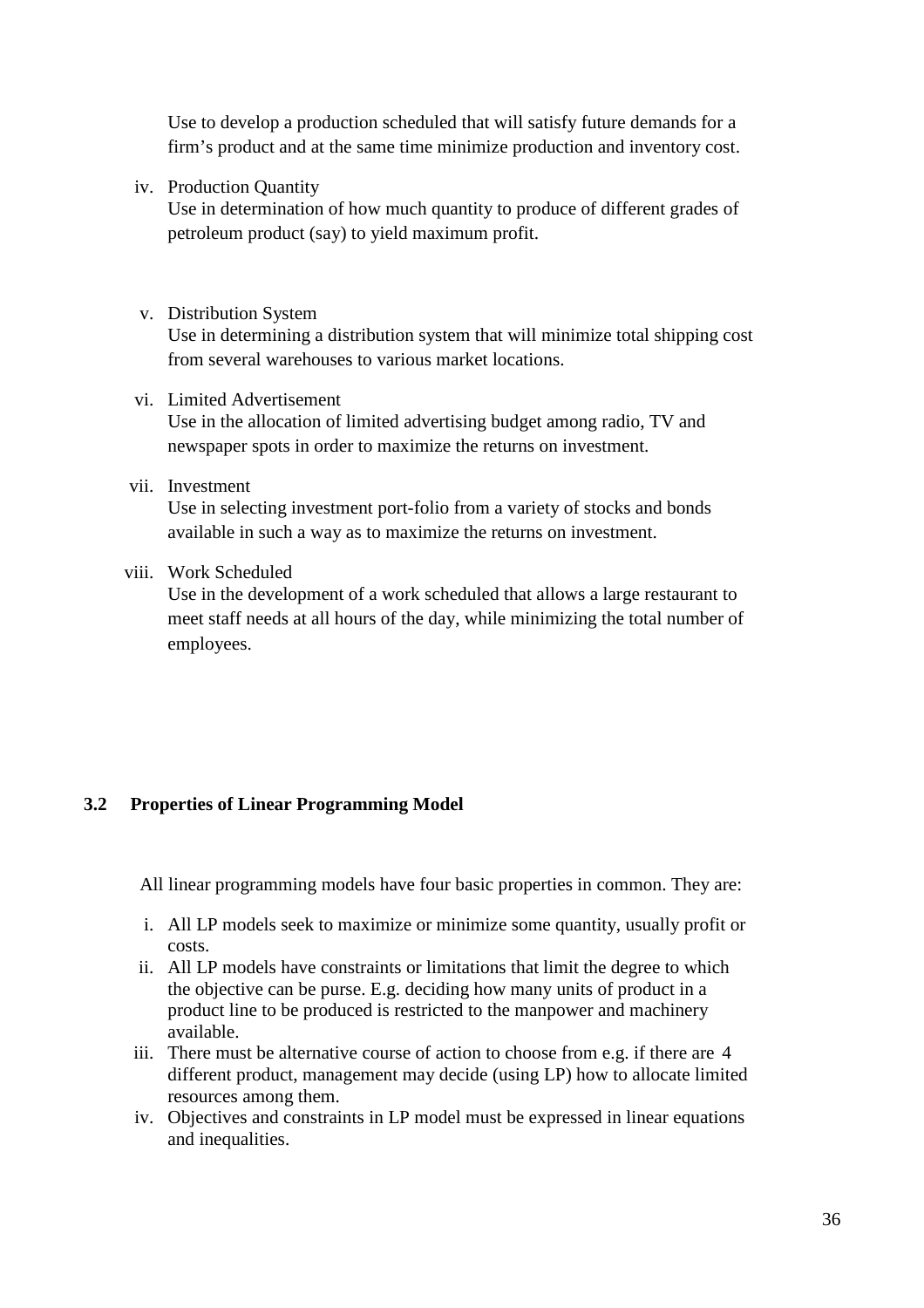## **3.3 Assumption of Linear Programming**

### i. Certainty

We assume that numbers in the objective and constraints are known with certainty and does not change during the period being study

ii. Proportionality

We are sure that proportionality exists in the objective and the constraints. This means that, if production of one unit of product uses two of a particular scare resource; then making five units of that product uses ten resources.

## iii. Additivity

This means that the total of all activities equals the sum of each individual activity.

### iv. Divisibility

This means that solution may take fractional values and need not be in whole numbers (integers). If a fraction of a product cannot be produced, integer programming problem exist.

v. Non-negativity

We assume that all answers or variables are non-negative. Negative values of physical quantities are an impossible solution.

## **3.4 Formulation of Linear Programming Model**

Linear programming problems are optimization problem which are stated verbally or in words. The following steps can be used to formulate the model of any optimization problem.

Step 1

Choose variables and notations that will be used to form the objective and constraints functions.

Step 2

Identify the objective function to either maximize or minimize e.g. maximizes profit or minimizes cost.

Step 3

Develop mathematical relationships to describe objective and constraints.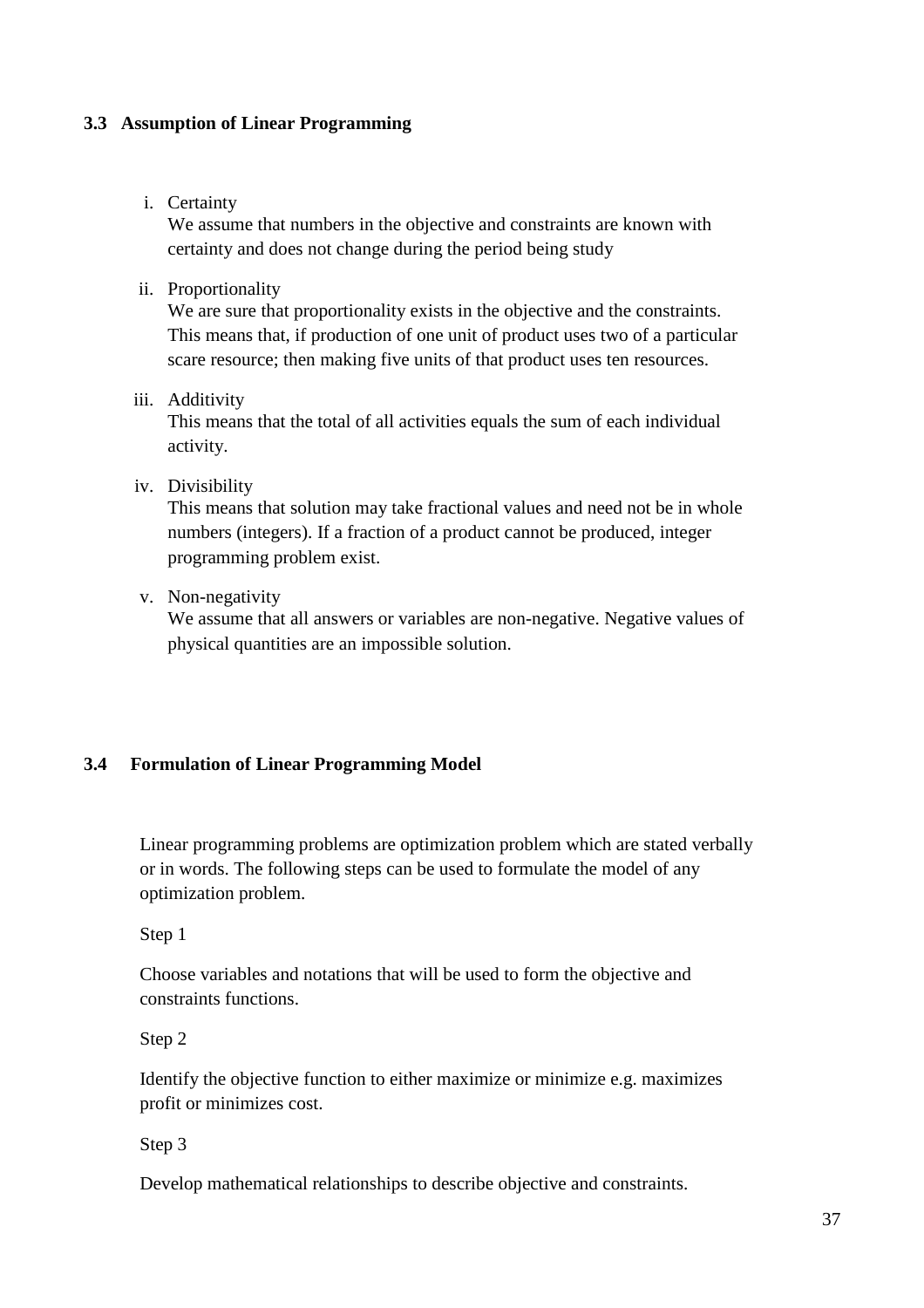## **3.5 Examples on Formulation Linear Programming Models**

## **EXAMPLE 1 (Allocation of Resources in Production)**

A farmer has 100 acres on which to plant two crops: corn or wheat. To produce these crops, there are certain expenses as shown in the table.

| Item                     | Cost per Acre |
|--------------------------|---------------|
|                          | $(\#)$        |
| Corn                     |               |
| Seed                     | 12            |
| Fertilizer               | 58            |
| Planting/care/harvesting | 50            |
| Total                    | 120           |
| Wheat                    |               |
| Seed                     | 40            |
| Fertilizer               | 80            |
| Planting/care/harvesting | 90            |
| Total                    | 210           |

After the harvest, the farmer must store the crops awaiting proper market conditions. Each acre yields an average of 110 bushels of corn or 30 bushels of wheat. The limitations of resources are as follows:

Available capital: #15,000.

Available storage facilities: 4,000 bushels.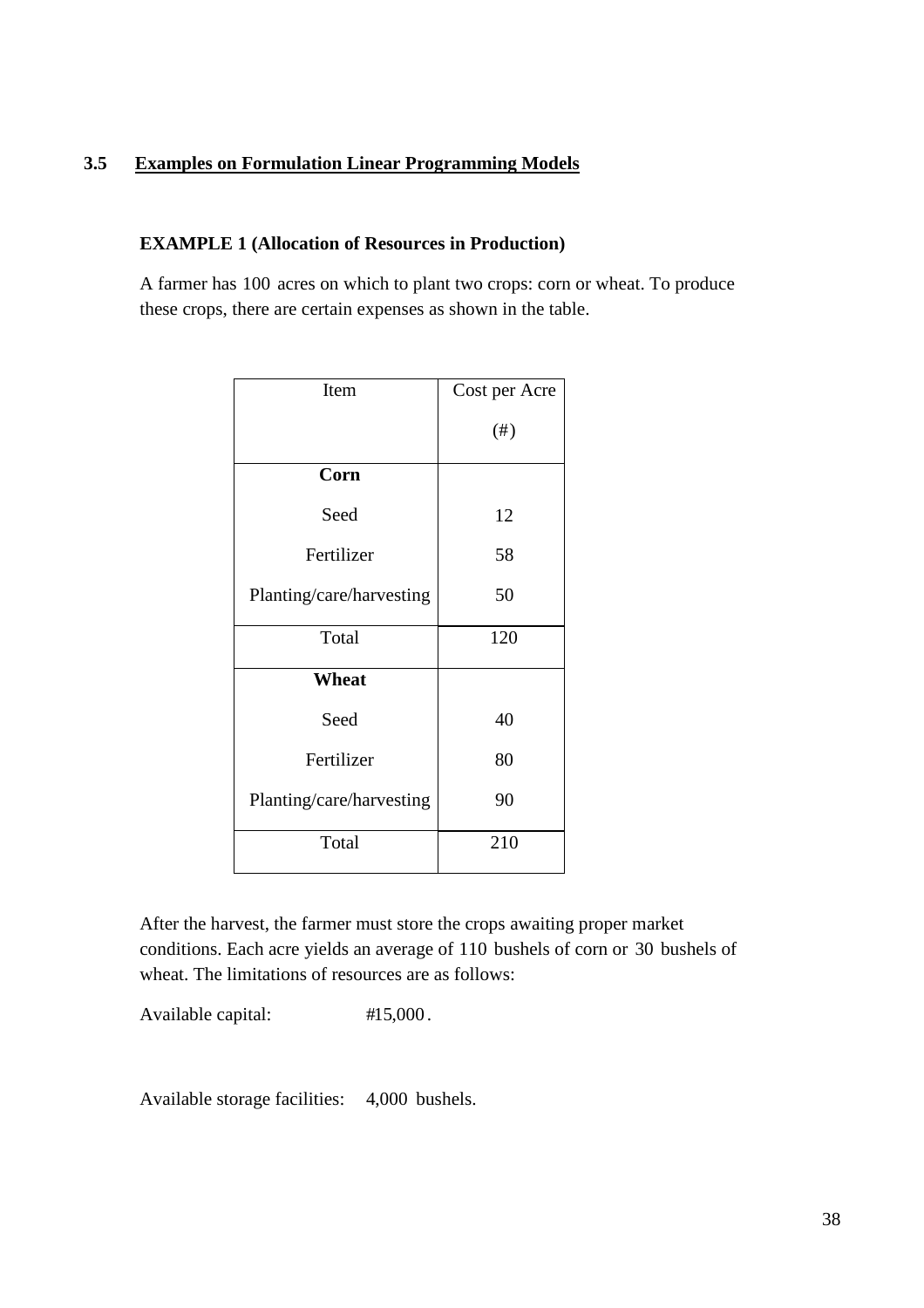If net profit (the profit after all expenses have been subtracted) per bushel of corn is  $\#1.30$  and for wheat is  $\#2.00$ , how should the farmer plant the 100 acres to maximize the profits?

## **SOLUTION**

To formulate a mathematical model, begin by letting:

- $x =$ Number of acres to be planted in corn.
- *y* = Number of acres to be planted in wheat.

There are certain limitations or constraints.

• The number of acres planted cannot be negative, so  $x \geq 0$ 

*y* ≥ 0

• The amount of available land is 100 acres:  $x + y \le 100$ .

Why not  $x + y = 100$ ? it might be more profitable for the

farmer to leave some land out of production i.e. it is not

necessary to plant all the land.

• We also know that: Expenses for planting the corn  $= 120x$ .

Expenses for planting the wheat = 210*y* .

The total expenses cannot exceed  $#15,000$ :

This is the available capital:

 $120x + 210y \le 15000$ 

• The yields are: Yield of acreage planted in corn  $= 110x$ .

Yield of acreage planted wheat = 30*y* .

The total yield cannot exceed the storage capacity of

4,000 bushels: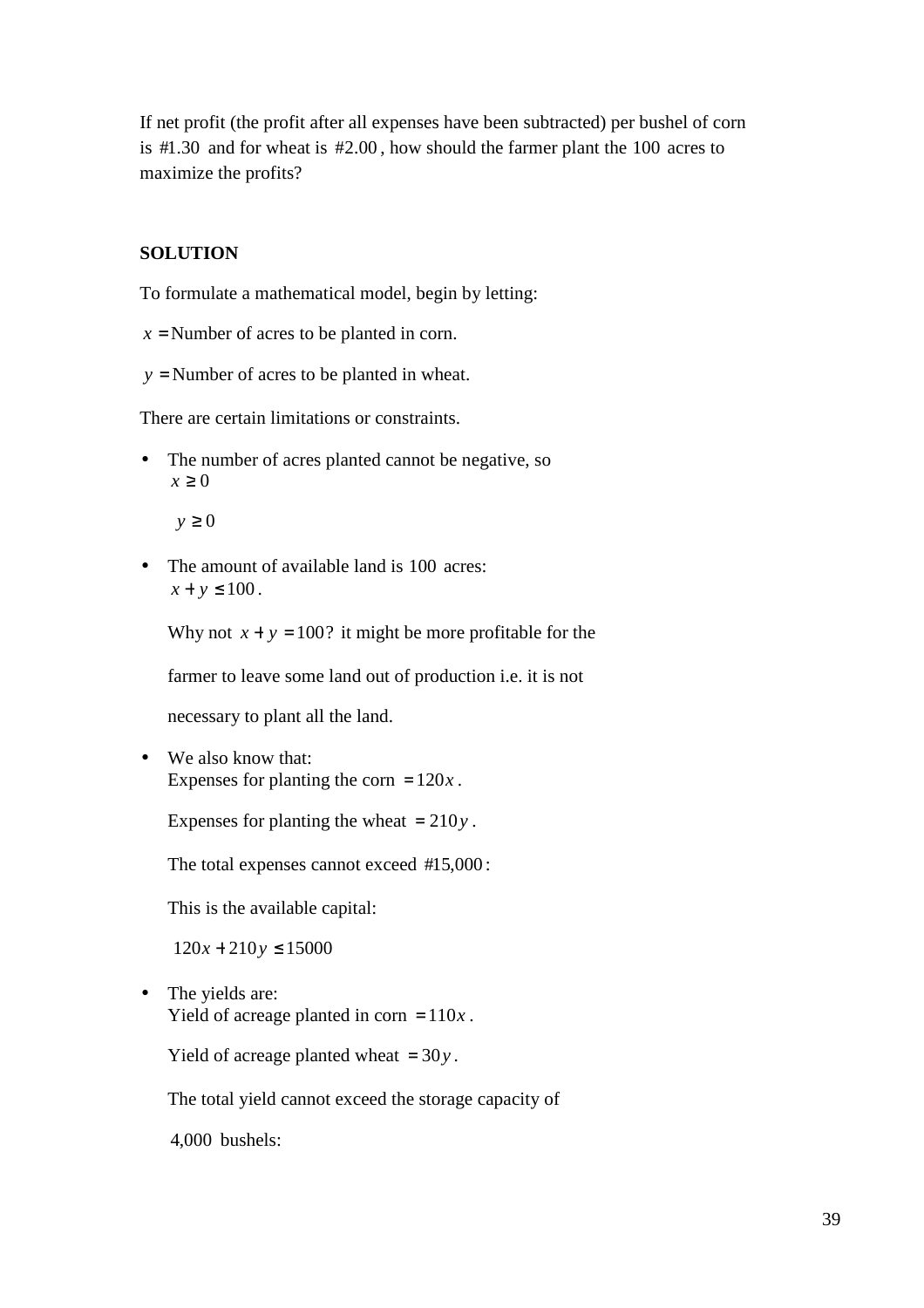$110x + 30y \le 4000$ .

Summary of constraints:

| $x + y \le 100$         | [Available land]    |
|-------------------------|---------------------|
| $120x + 210y \le 15000$ | [Available capital] |
| $110x + 30y \le 4000$   | [Storage capacity]  |
| $x \geq 0$              | [Non-negativity]    |
| $y \geq 0$              | [Non-negativity]    |

• Now, let P represent total profit. The farmer wants to maximize the profit, P. Profit from  $\text{corr} = \text{value}$ . amount

$$
= 1.30 . 110x
$$

$$
= 143x.
$$

Profit from wheat = value . amount

$$
= 2.00 . 30y
$$

$$
= 60y.
$$

P = profit from corn + profit from wheat =  $143x + 60y$ .

The linear programming model is stated as follows:

Maximize:  $P = 143x + 60y$  [Available land]

Subject to:

| $x + y \le 100$         | [Available land]    |
|-------------------------|---------------------|
| $120x + 210y \le 15000$ | [Available capital] |
| $110x + 30y \le 4000$   | [Storage capacity]  |
| x > 0                   | [Non-negativity]    |
| $y \geq 0$              | [Non-negativity]    |

### **EXAMPLE 2 (Allocation of Resources in Manufacturing)**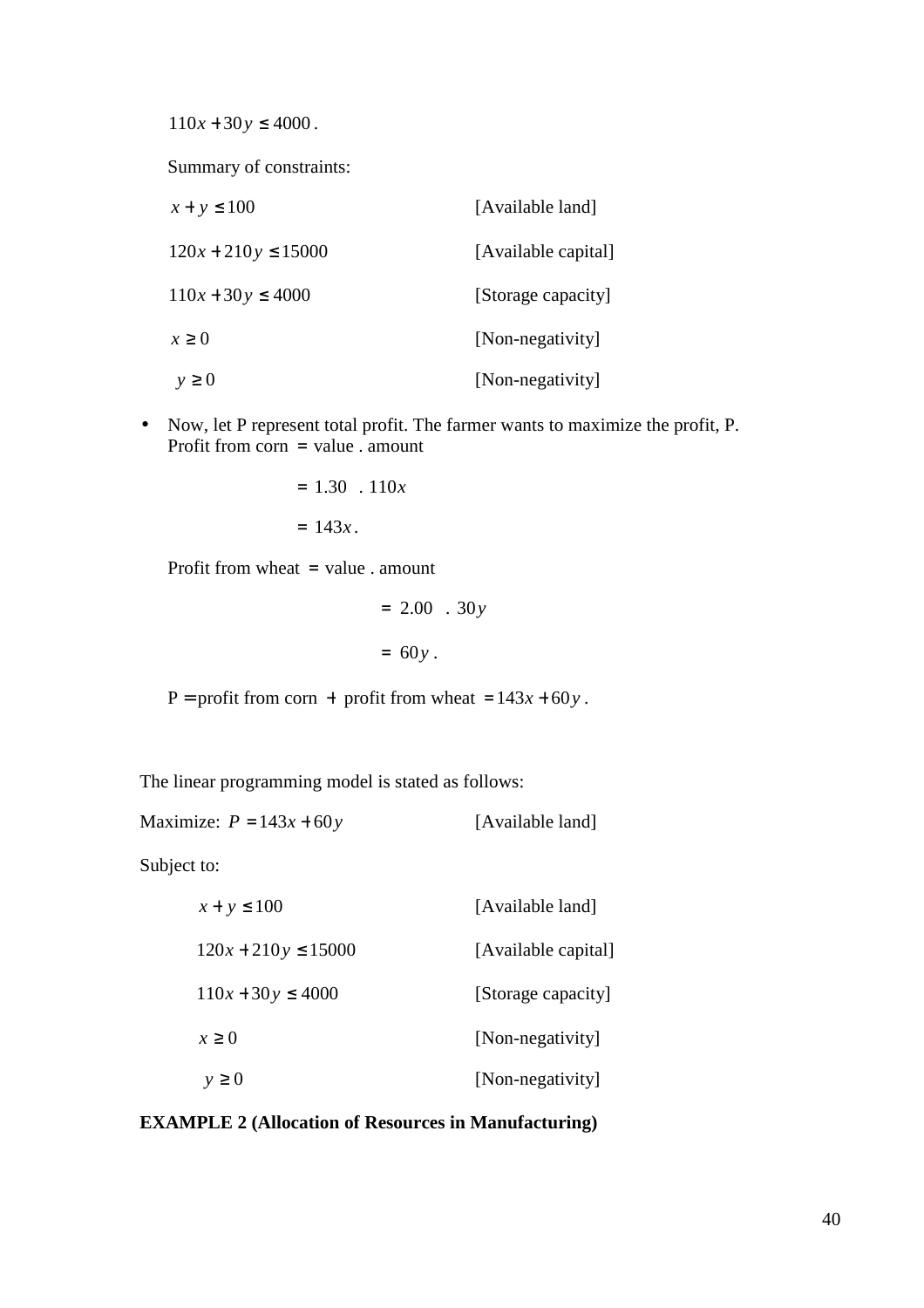ONIJOGBO manufactures two types of settee; half-upholstered and fullupholstered. The contribution per unit to profit is #80 for half-upholstered and #90 for full-upholstered. The amount of materials needed per product and maximum available materials are given below:

| Product           | Unit of Material |                |       |
|-------------------|------------------|----------------|-------|
|                   | Wood             | Foam           | Cover |
| Half-upholstered  | 2                | $\overline{2}$ | 5     |
| Full-upholstered  | 1                | 4              | 5     |
| Maximum available | 12               | 24             | 35    |

Required: formulate the linear programming model for the above problem.

## **SOLUTION**

We want to maximize the profit, P. There are two types of items, half-upholstered and full-upholstered.

Let,  $x =$  Number of half-upholstered produced.

*y* = Number of full-upholstered produced.

Then,

Profit from half-upholstered  $=$ #80 $x$ .

Profit from full-upholstered  $=$ #90 $y$ .

 $P =$  profit from half-upholstered  $+$  profit from full-upholstered  $P = #80x + #90y$ .

The constraints are:

i. Non-negativity  $x > 0$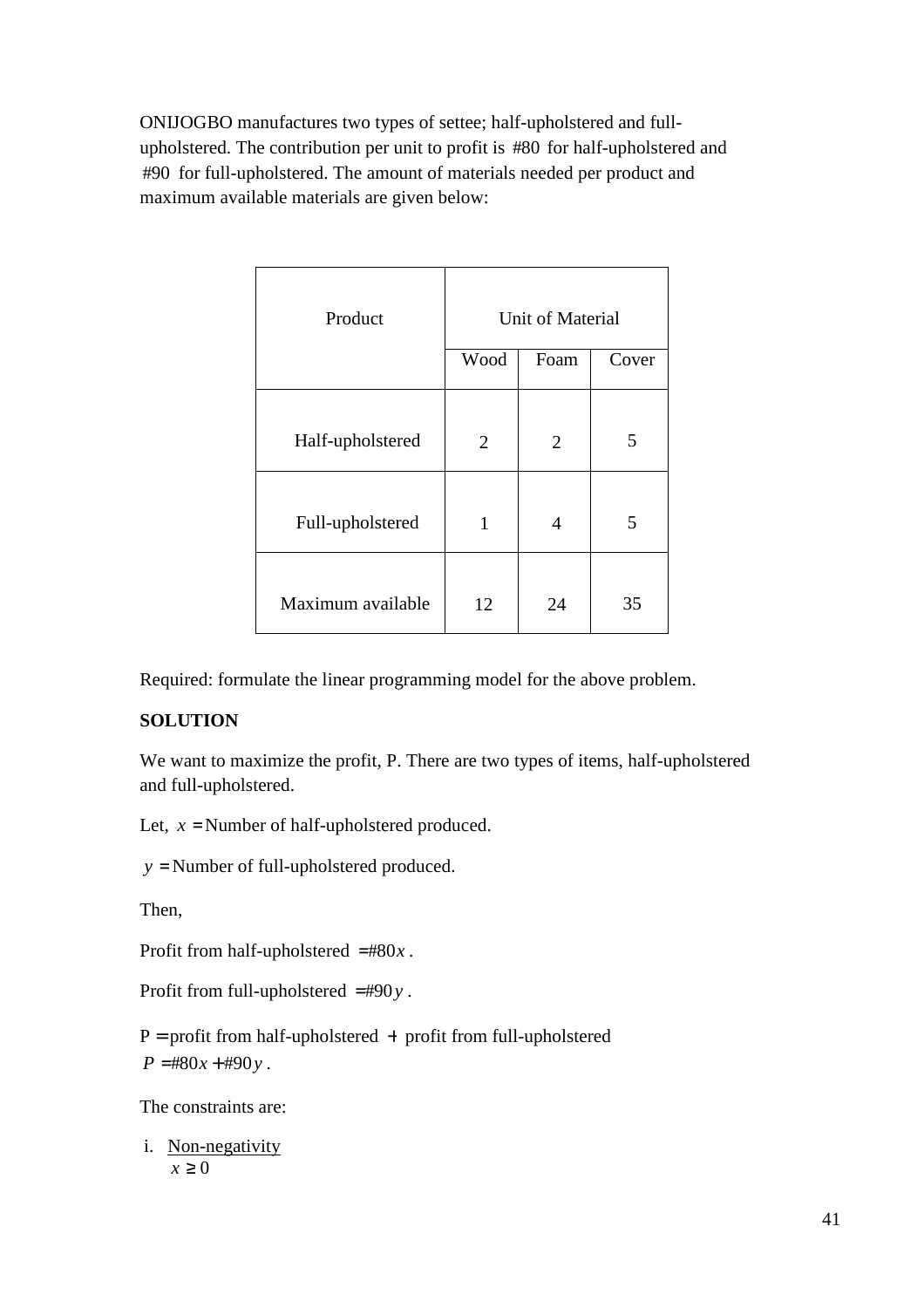*y* ≥ 0

The number of product must be non-negative.

ii. Wood Material

 $2x =$  Amount of wood material used for half-upholstered.

*y* = Amount of wood material used for full-upholstered.

The total wood material cannot exceed 12:

This is the maximum available:  $2x + y \le 12$ .

iii. Foam Material

 $2x =$  Amount of foam material used for half-upholstered.

 $4y =$  Amount of foam material used for full-upholstered.

The total foam material cannot exceed 24 :

This is the maximum available:  $2x + 4y \le 24$ .

iv. Cover Material

 $5x =$  Amount of cover material used for half-upholstered.

 $5y =$  Amount of cover material used for full-upholstered.

The total cover material cannot exceed 35:

This is the maximum available:  $5x + 5y \le 35$ .

Thus, the linear programming model is:

Maximize:  $P = #80x + #90y$ .

Subject to:

| $2x + y \le 12$  | [Wood material]  |
|------------------|------------------|
| $2x + 4y \le 24$ | [Foam material]  |
| $5x + 5y \le 35$ | [Cover material] |
|                  |                  |
| $x \geq 0$       | [Non-negativity] |
| $y \geq 0$       | [Non-negativity] |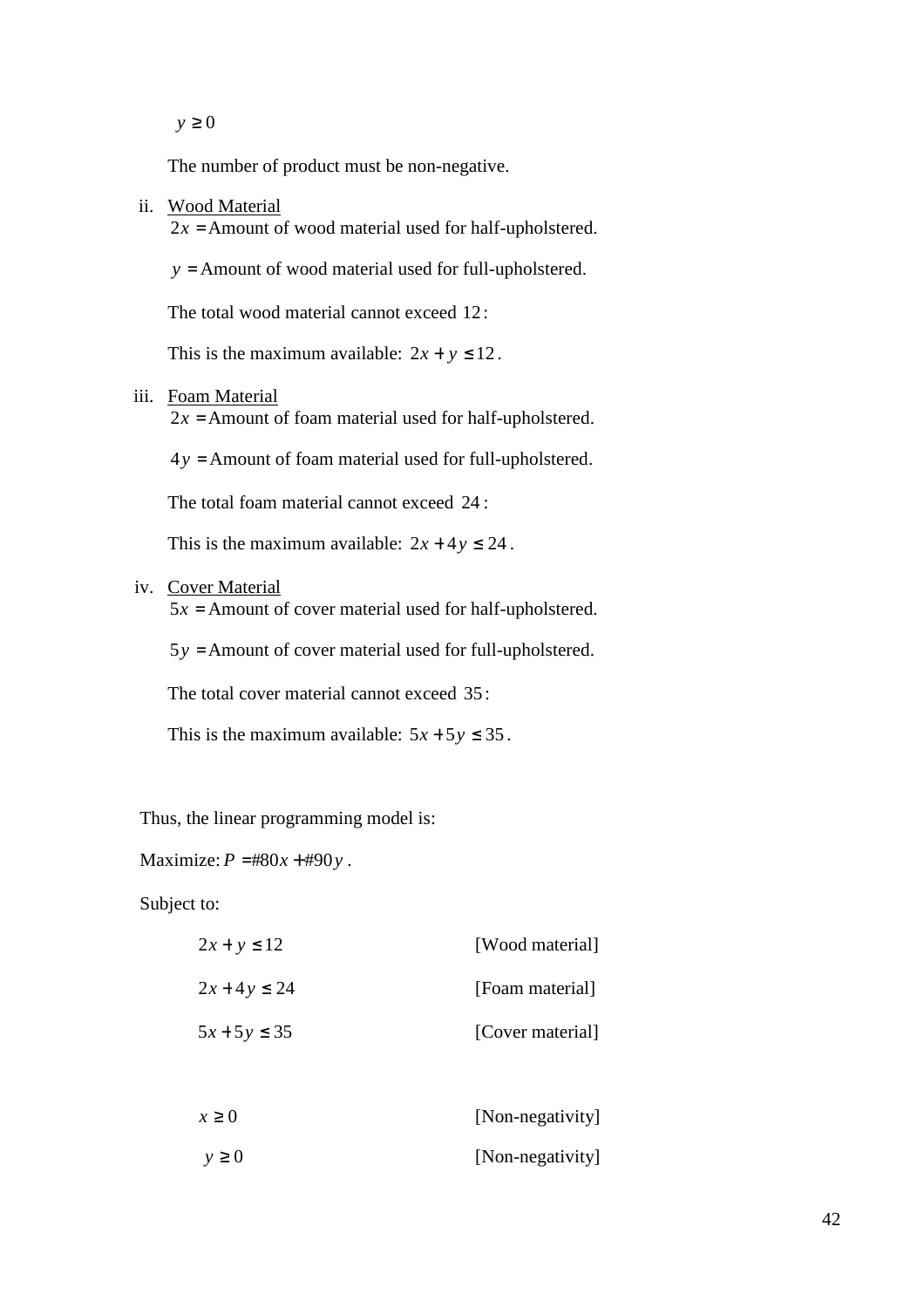### **EXAMPLE 3 (Diet Problem)**

A convalescent hospital wishes to provide at a minimum cost, a diet that has a minimum of  $200g$  of carbohydrates,  $100g$  of protein and  $120g$  of fats per day. These requirements can be met with two foods:

| Food | Carbohydrates | Protein | Fats |
|------|---------------|---------|------|
|      | 10g           | 2g      | 3g   |
| B    | 5g            | 5g      | 4g   |

If food A cost  $29k$  per ounce and food B cost  $15k$  per ounce, how many ounces of each food should be purchased for each patient per day in order to meet the minimum requirements at the lowest cost?

Required: formulate the LP model.

## **SOLUTION**

Let,  $x =$  Number of ounces of food A.

*y* = Number of ounces of food B.

The minimum cost, C, is found by:

Cost of food  $A = .29x$ .

Cost of food  $B = .15y$ .

∴  $C = .29x + .15y$ 

The constraints are:

*x* ≥ 0

 $y \geq 0$ 

The amounts of food must be non-negative.

The table gives a summary of nutrients provided: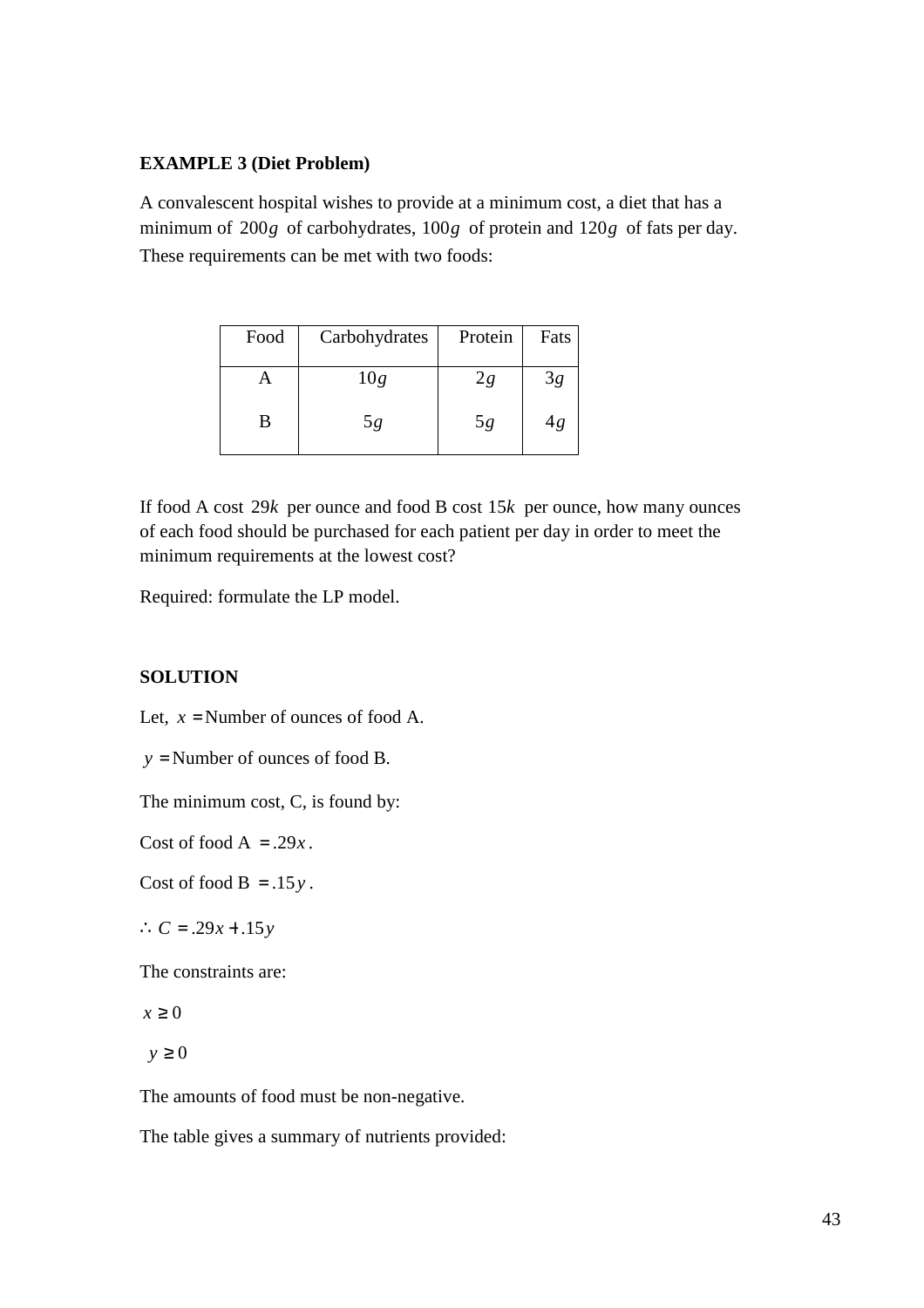|       | Amount        | <b>Total Consumption (in Grams)</b> |           |         |
|-------|---------------|-------------------------------------|-----------|---------|
| Food  | (in Ounces)   | Carbohydrates                       | Protein   | Fats    |
| A     | $\mathcal{X}$ | 10x                                 | 2x        | 3x      |
| B     |               | 5y                                  | 5y        | 4y      |
| Total |               | $10x + 5y$                          | $2x + 5y$ | $3x+4y$ |

Daily requirements:

 $10x + 5y \ge 200$  $2x + 5y \ge 100$ 

 $3x + 4y \ge 120$ 

The LP model is:

Minimize:  $C = .29x + .15y$ 

Subject to:

| $10x + 5y \ge 200$ | [Carbohydrates]  |
|--------------------|------------------|
| $2x+5y \ge 100$    | [Protein]        |
| $3x + 4y \ge 120$  | [Fats]           |
| $x \geq 0$         | [Non-negativity] |
| $y \geq 0$         | [Non-negativity] |

## **EXAMPLE 4 (Investment Problem)**

Big Bros. Inc. is an investment company doing an analysis of the pension fund for a certain company. A maximum of #10 million is available to invest in two places. No more than #8 million can be invested in stocks yielding 12% and at least #2 million can be invested in long-term bonds yielding 8%. The stock-tobond investment ratio cannot be more than 1 to 3 . How should Big Bros. advise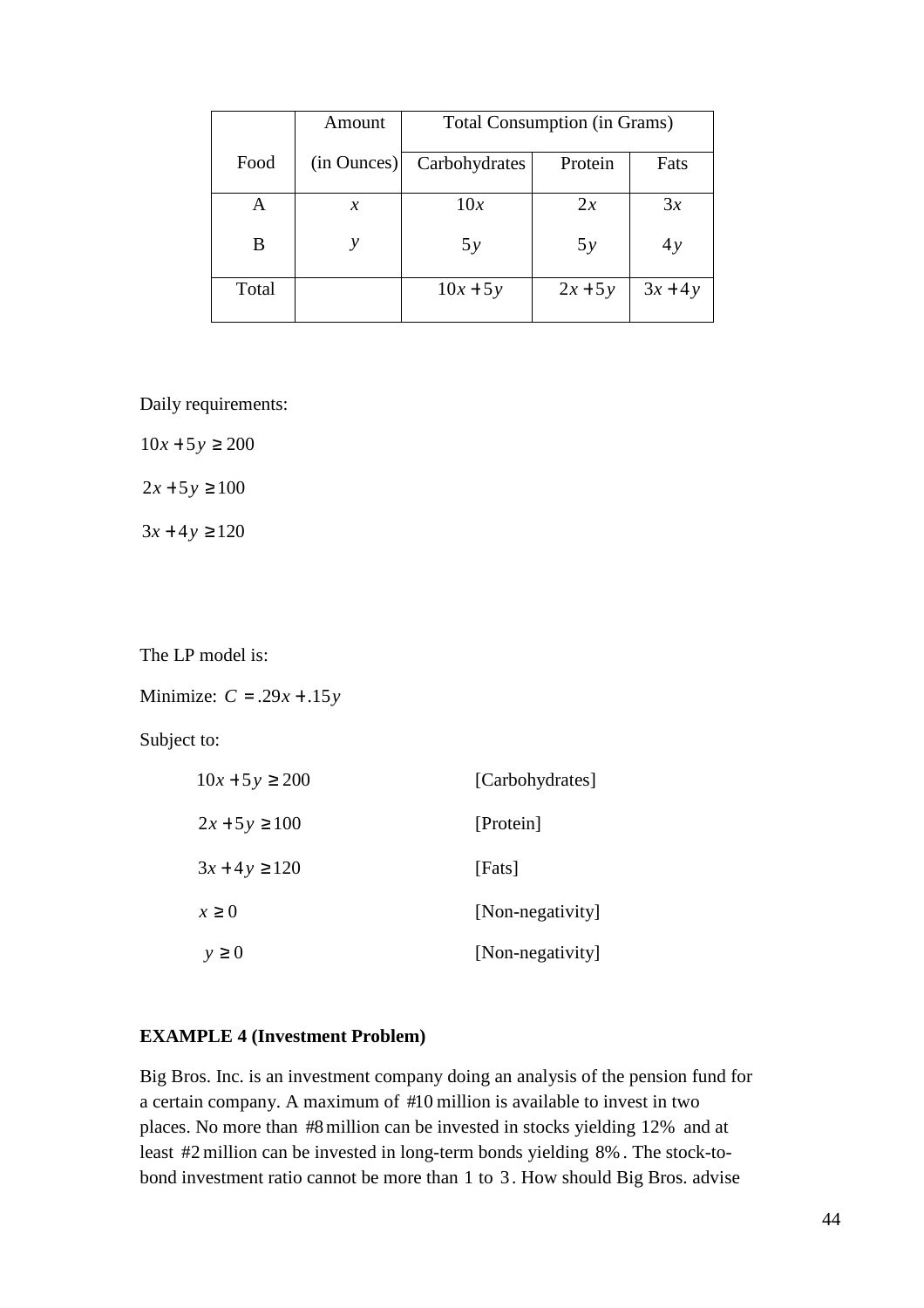their client so that the pension fund will receive the maximum yearly return on investment?

Required: formulate the LP model.

## **SOLUTION**

To build this model, you need the simple interest formula:

 $I = prt$ ; where,

 $I =$  Interest: The amount paid for the use of another's money.

 $p =$ Principal: The amount invested.

 $r =$ Interest rate: Write this as a decimal. It is assumed to be an annual interest rate, unless otherwise stated.

*t* =Time: In years, unless otherwise stated.

Let,  $x =$  Amount invested in stocks [12% yield]

 $y =$  Amount invested in bonds [8% yield]

Stocks:  $I = .12x$ ,  $p = x$ ,  $r = .12$  and  $t = 1$ 

Bonds:  $I = .08y$ ,  $p = y$ ,  $r = .08$  and  $t = 1$ 

Return on investment, R, is found by:

 $R = 0.12x + 0.08y$ .

Constraints:

| $x \geq 0$     | [Investments are non-negativity]     |
|----------------|--------------------------------------|
| $y \geq 0$     | [Investments are non-negativity]     |
| $x + y \le 10$ | [Maximum investment]                 |
| $x \leq 8$     | [Not more than #8 million in stocks] |
| $y \geq 2$     | [Not less than #2 million in bonds]  |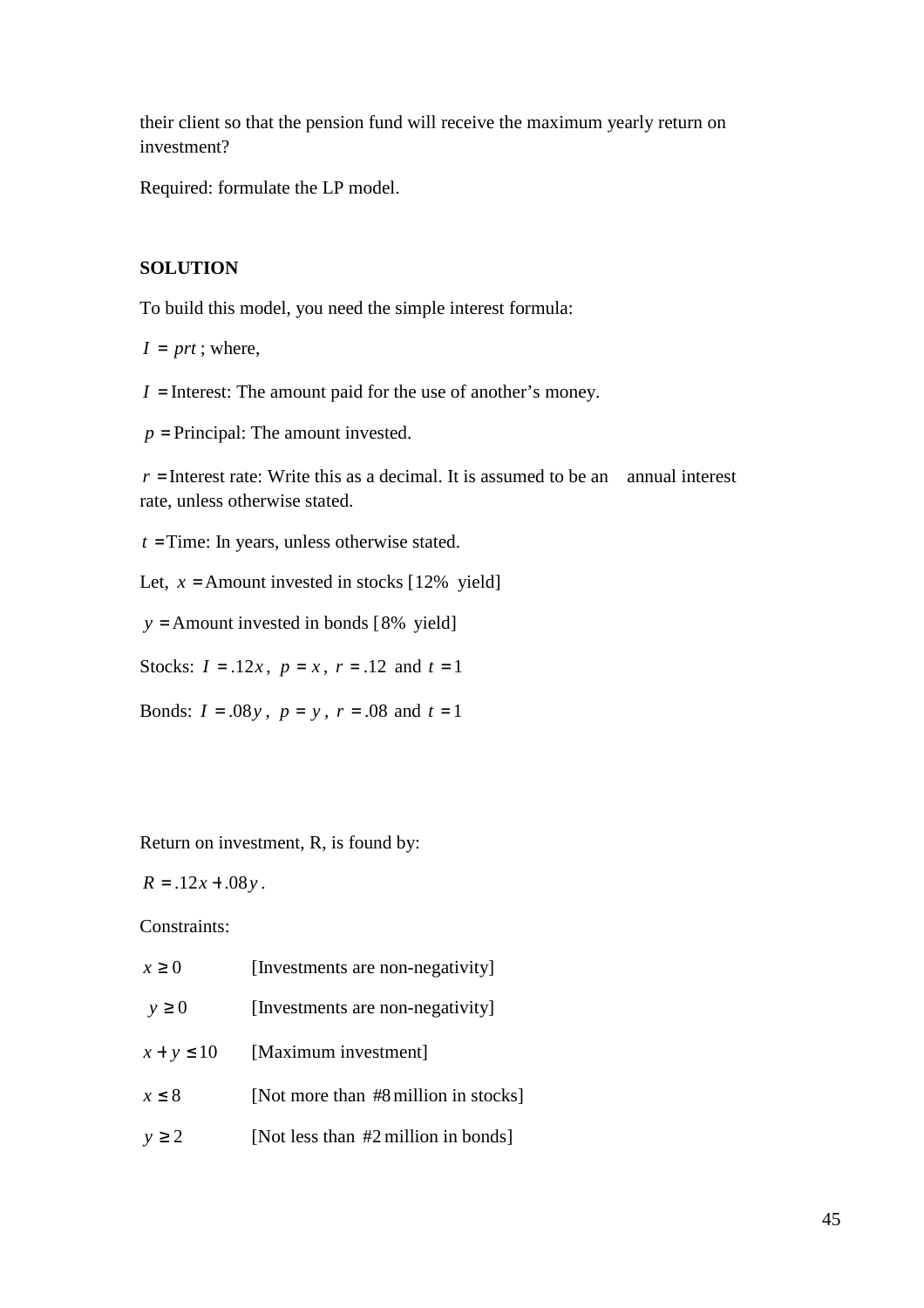# $3x \leq y$  [Stock to bond ratio of 1 to 3 i.e. must invest #3 million in bonds for every #1million invested in stocks].

Thus, the LP model for this problem is::

Maximize:  $R = .12x + .08y$ 

Subject to:

 $x + y \le 10$ *x* ≤ 8 *y* ≥ 2  $3x - y \le 0$  $x \geq 0$  $y \geq 0$ 

## **EXAMPLE 5 (Transportation Problem)**

TRAX Ships a certain refrigerator unit from factories in Lagos and Onitsha to distribution centres in Abuja and Kano. Shipping costs are summarized in the table below:

| Source  | Destination | Shipping cost |
|---------|-------------|---------------|
| Lagos   | Abuja       | #30           |
|         | Kano        | #40           |
| Onitsha | Abuja       | #60           |
|         | Kano        | #50           |

The supply and demand, in number of units, is shown below: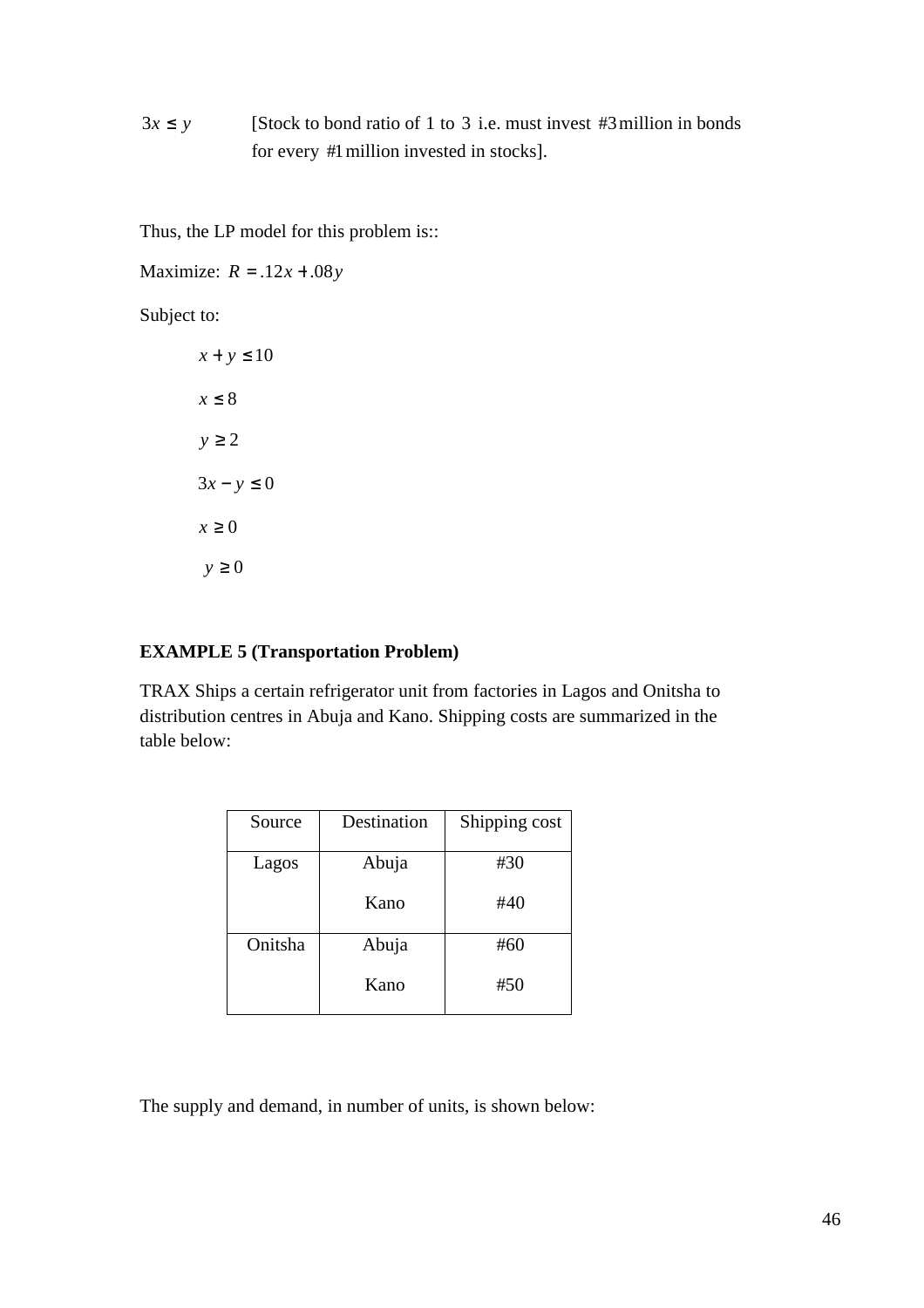| Supply       | Demand     |
|--------------|------------|
| Lagos, $200$ | Abuja, 300 |
| Onitsha, 600 | Kano, 400  |

How should shipments be made from Lagos and Onitsha to minimize the shipping cost?

## **SOLUTION**

The information of this problem can be summarized by the following "map".



Suppose the following number of units is shipped.

| Source  | Destination | Number | Shipping cost |
|---------|-------------|--------|---------------|
| Lagos   | Abuja       | $\chi$ | 30x           |
|         | Kano        | у      | 40y           |
| Onitsha | Abuja       | Z.     | 60z           |
|         | Kano        | w      | 50w           |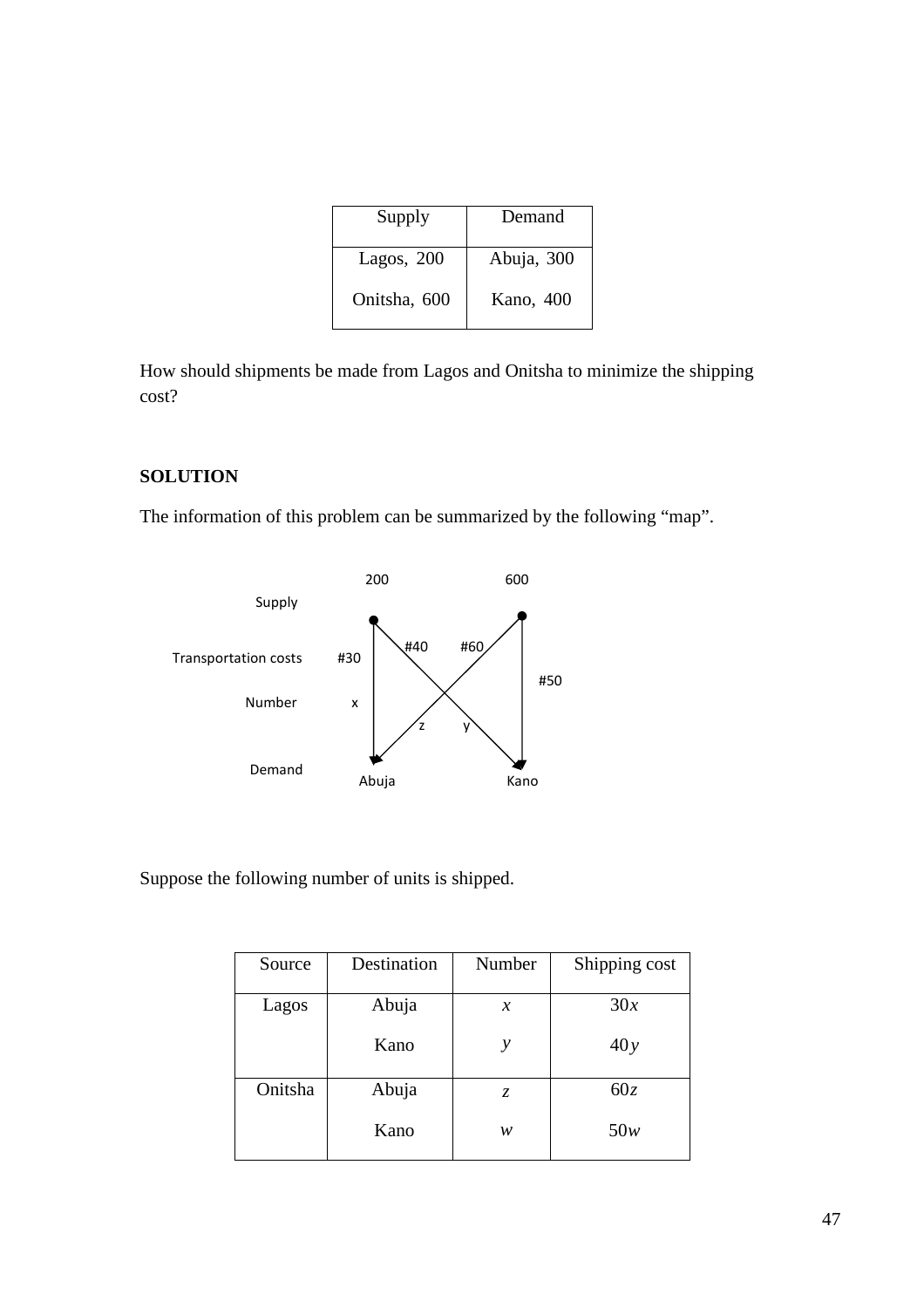The LP model is as follows:

Minimize:  $C = 30x + 40y + 60z + 50w$ 

Subject to:

| $x + y \le 200$                               | [Supply]         |
|-----------------------------------------------|------------------|
| $z + w \leq 600$                              | [Supply]         |
| $x + z \ge 300$                               | [Demand]         |
| $y + w \ge 400$                               | [Demand]         |
| $x \ge 0$ , $y \ge 0$ , $z \ge 0$ , $w \ge 0$ | [Non-negativity] |

## **3.6 Graphical Solution of Linear Programming Problems**

In the previous section, we looked at some models called linear programming models. In each case, the model had a function called an objective function, which was to be maximized or minimized while satisfying several conditions or constraints. If there are only two variables, we will use a graphical method of solution. We begin with the set of constraints and consider them as a system of inequalities. The solution of this system of inequalities is a set of points, S. Each point of the set S is called a feasible solution. The objective function can be evaluated for different feasible solutions and the maximum or minimum values obtained.

### **EXAMPLE 6**

Maximize:  $R = 4x + 5y$ 

Subject to:

 $2x + 5y \le 25$  $6x + 5y \le 45$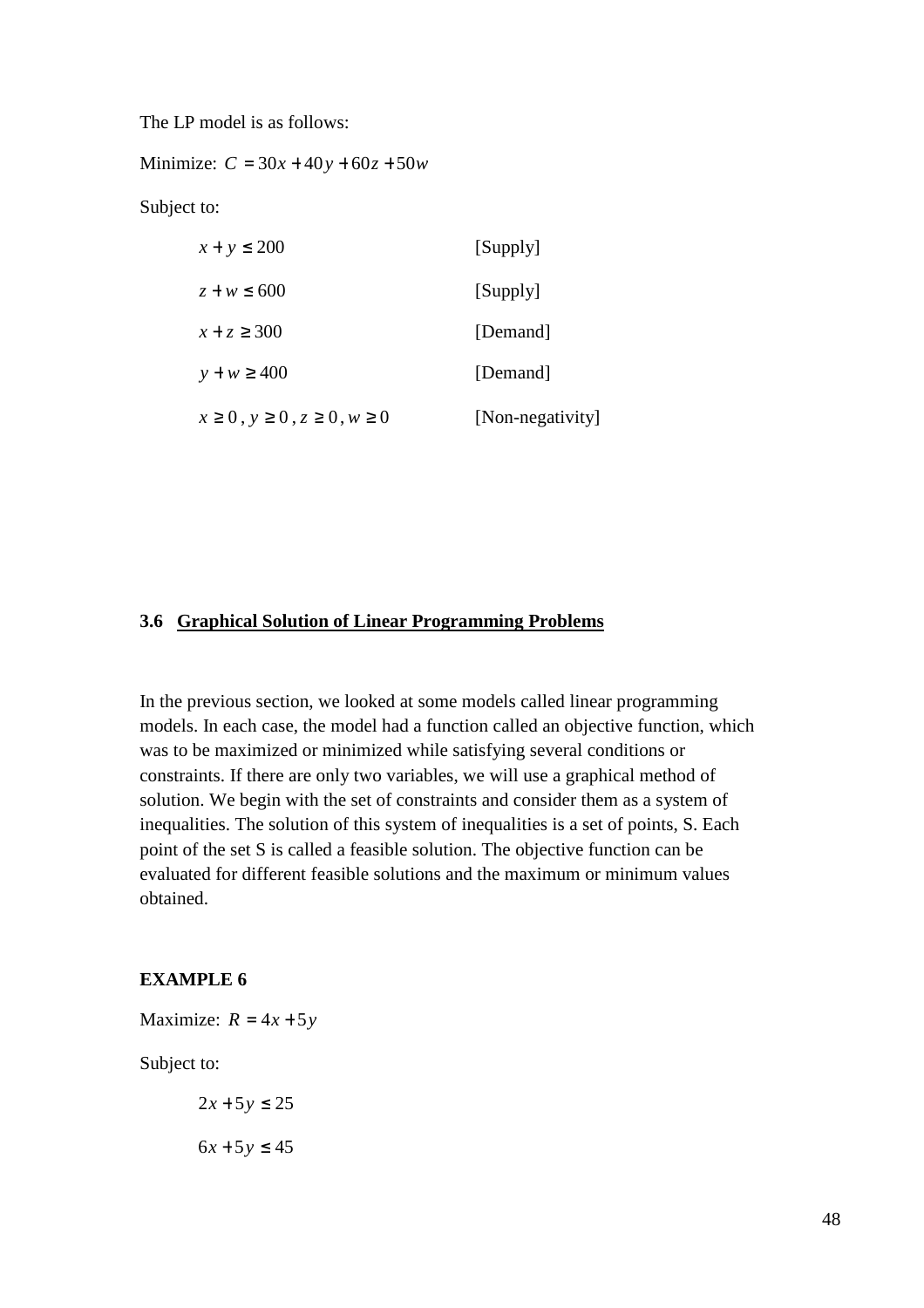$x \geq 0$ ,  $y \geq 0$ 

## **SOLUTION**

To solve the above linear programming model using the graphical method, we shall turn each constraints inequality to equation and set each variable equal to zero  $(0)$  to obtain two  $(2)$  coordinate points for each equation (i.e. using double intercept form).

Having obtained all the coordinate points, we shall determine the range of our variables which enables us to know the appropriate scale to use for our graph. Thereafter, we shall draw the graph and join all the coordinate points with required straight line.

 $2x + 5y = 25$  [Constraint 1]

When  $x = 0$ ,  $y = 5$  and when  $y = 0$ ,  $x = 12.5$ .

 $6x + 5y = 45$  [Constraint 2]

When  $x = 0$ ,  $y = 9$  and when  $y = 0$ ,  $x = 7.5$ .

Minimum value of *x* is  $x = 0$ .

Maximum value of *x* is  $x = 12.5$ .

Range of *x* is  $0 \le x \le 12.5$ .

Minimum value of  $y$  is  $y = 0$ .

Maximum value of  $y$  is  $y = 9$ .



Fig. 1

Range of *y* is  $0 \leq y \leq 9$ .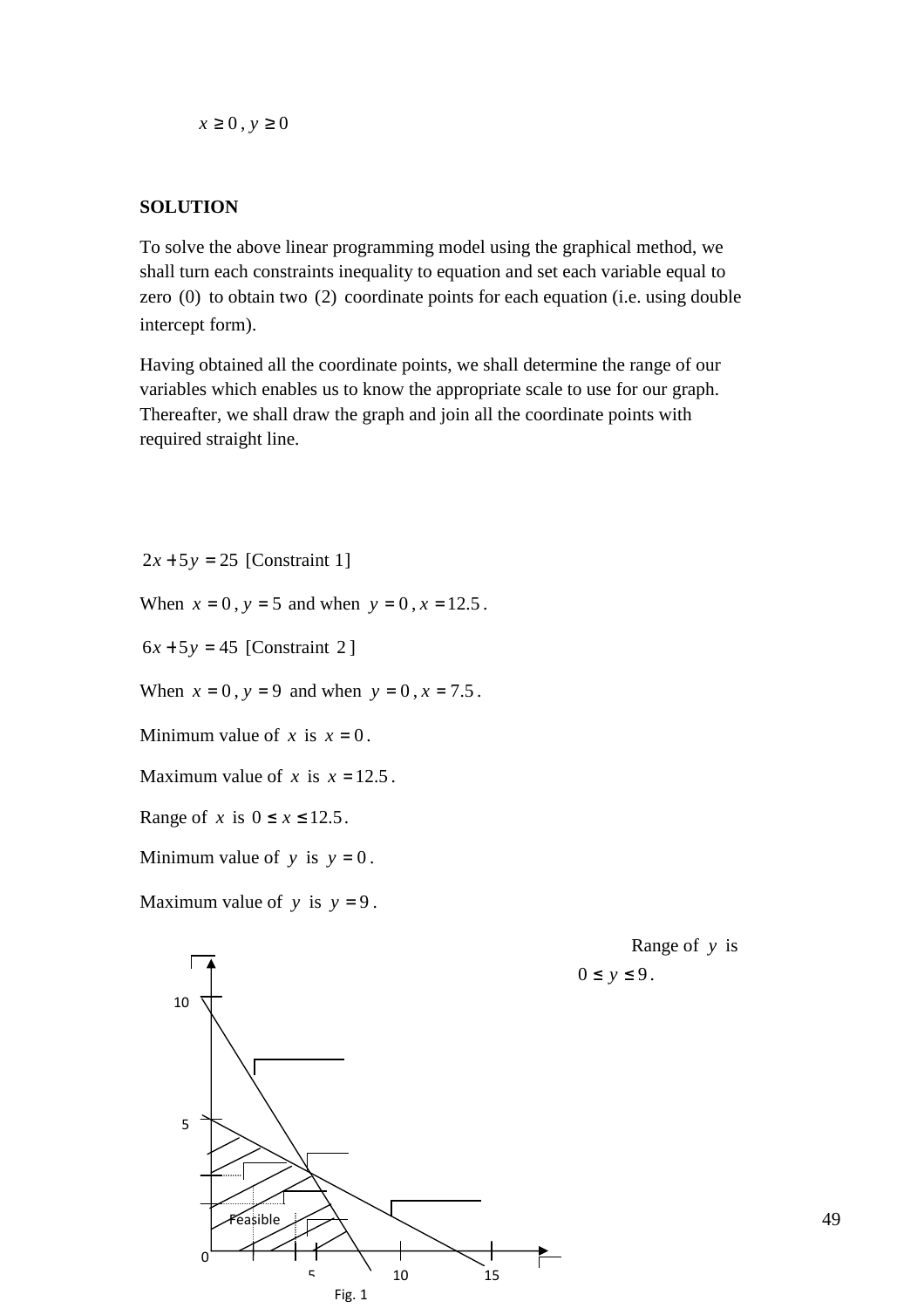The constraints give a set of feasible solutions as graphed above. To solve the linear programming problem, we must now find the feasible solution that makes the objective function as large as possible. Some possible solutions are listed below:

| Feasible solution                           | Objective function           |
|---------------------------------------------|------------------------------|
| (A point in the solution set of the system) | $R = 4x + 5y$                |
| (2,3)                                       | $4(2) + 5(3) = 8 + 15 = 23$  |
| (4,2)                                       | $4(4) + 5(2) = 16 + 10 = 26$ |
| (5,1)                                       | $4(5) + 5(1) = 20 + 5 = 25$  |
| (7,0)                                       | $4(7) + 5(0) = 28 + 0 = 28$  |
| (0,5)                                       | $4(0) + 5(5) = 0 + 25 = 25$  |

In this list, the point that makes the objective function the largest is  $(7,0)$ . But, is this the largest for all feasible solutions? How about  $(6,1)$ ? or  $(5,3)$ ? It turns out that (5,3) provide the maximum value:  $4(5) + 5(3) = 20 + 15 = 35$ .

### **EXAMPLE 7**

Find the corner points for:

 $2x + 5y \le 25$ 

 $6x + 5y \le 45$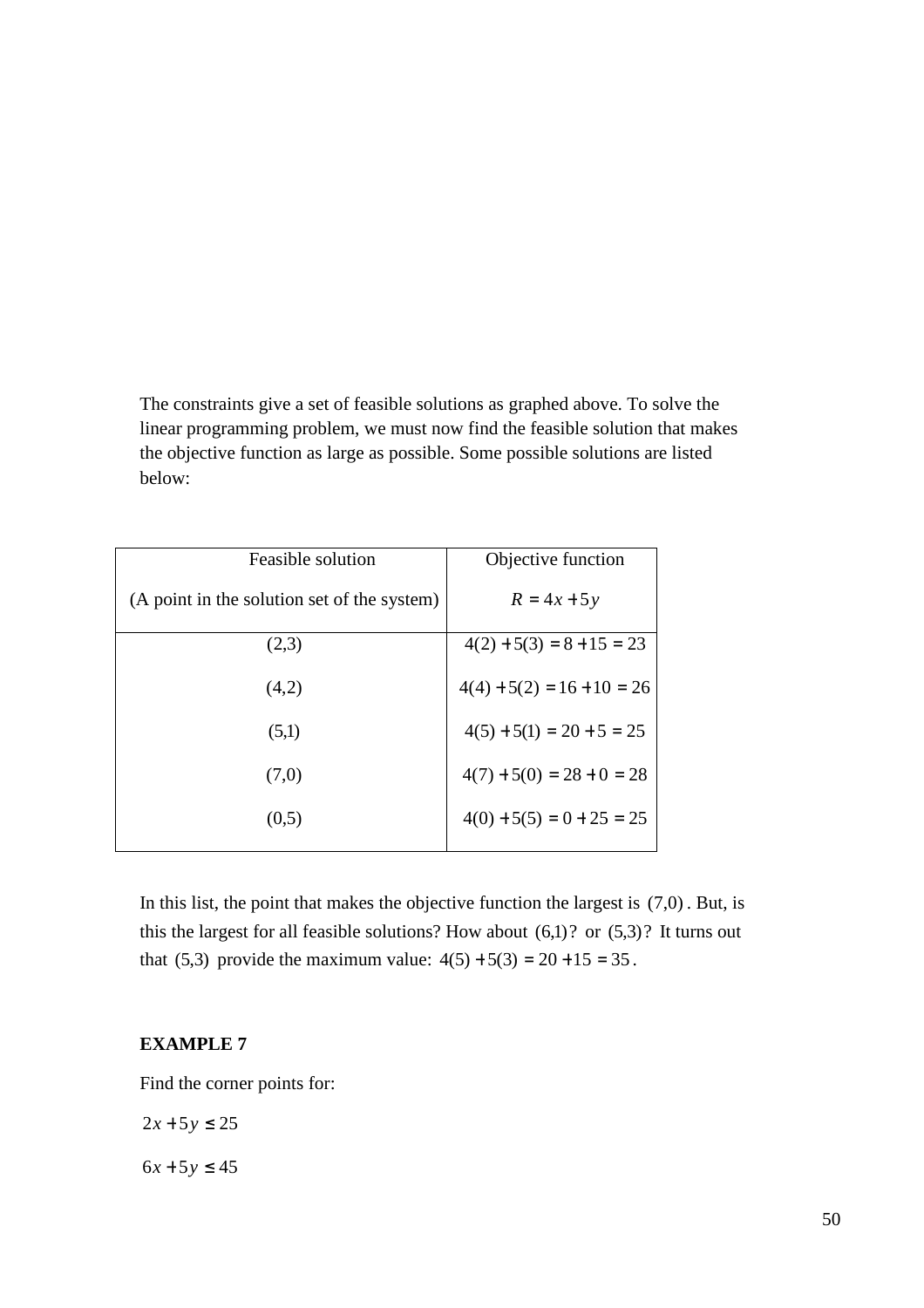$x \geq 0$ ,  $y \geq 0$ 

This is the set of feasible solution for Example 6 .

## **SOLUTION**

The graph for Example 6 is repeated here and shows the corner points.



Some corner points can usually be found by inspection. In this case, we can see  $A = (0,0)$  and  $D = (0,5)$ . Some corner points may require some work with boundary lines (uses equations of boundaries not the inequalities giving the regions).

Point C:

System:  $2x + 5y = 25$  ... (1)  $6x + 5y = 45$  ... (2)  $(1) - (2) \Rightarrow -4x = -20$  $\Rightarrow$   $x = 5$ . If  $x = 5$ , then from (1) or (2):  $y = 3$ .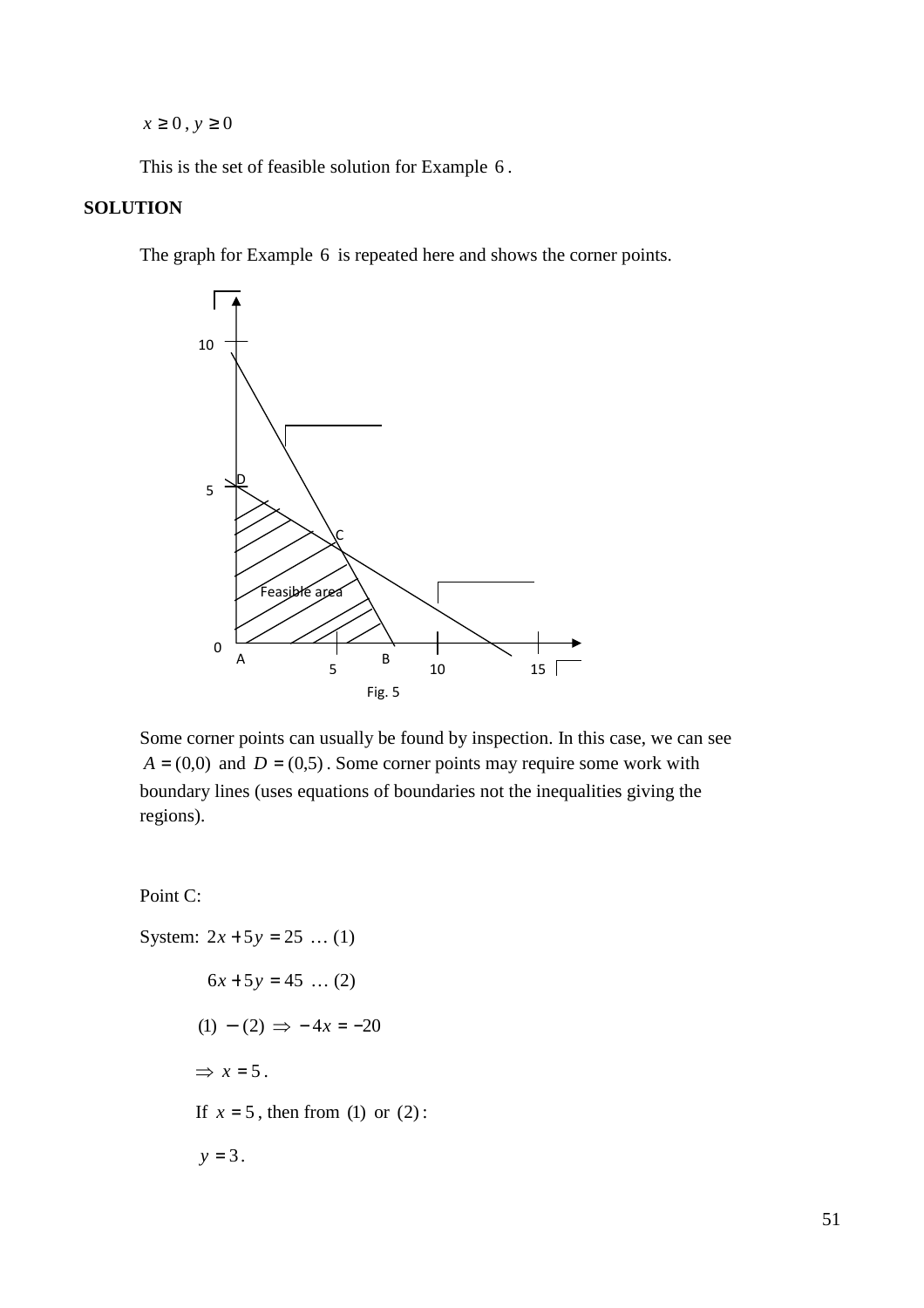Point B:

System:  $y = 0$  ... (1)

 $6x + 5y = 45$  ... (2)

Solve by substitution:

$$
\Rightarrow 6x + 5(0) = 45
$$

$$
\Rightarrow x = \frac{45}{6} = 7.5.
$$

The corner points for example 7 are:  $(0,0)$ ,  $(0,5)$ ,  $(7.5,0)$  and  $(5,3)$ .

Convex sets and corner points lead us to a method for solving certain linear programming problems.

## **3.7 Linear Programming Theorem**

A linear expression in the variables  $c_1x + c_2y$  defined over a convex set S whose sides are line segments, takes on its maximum value at a corner point of S and its minimum value at a corner point of S. If S is unbounded, there may or may not be an optimum value, but if there is, then it must occur at a corner point. In summary, to solve a linear programming problem graphically; the following steps must be taken:

- Find the objective expression (the quantity to be maximized or minimized).
- Find and graph the constraints defined by a system of linear inequalities; the simultaneous solution is called the set *S* .
- Find the corner points of S; this may require the solution of a system of two equations with two unknowns, one of each corner points.
- Find the value of the objective expression for the coordinates of each corner point. The largest value is the maximum; the smallest value is the minimum.

#### **EXAMPLE 8**

Solve graphically Example1.

## **SOLUTION**

The linear programming model is: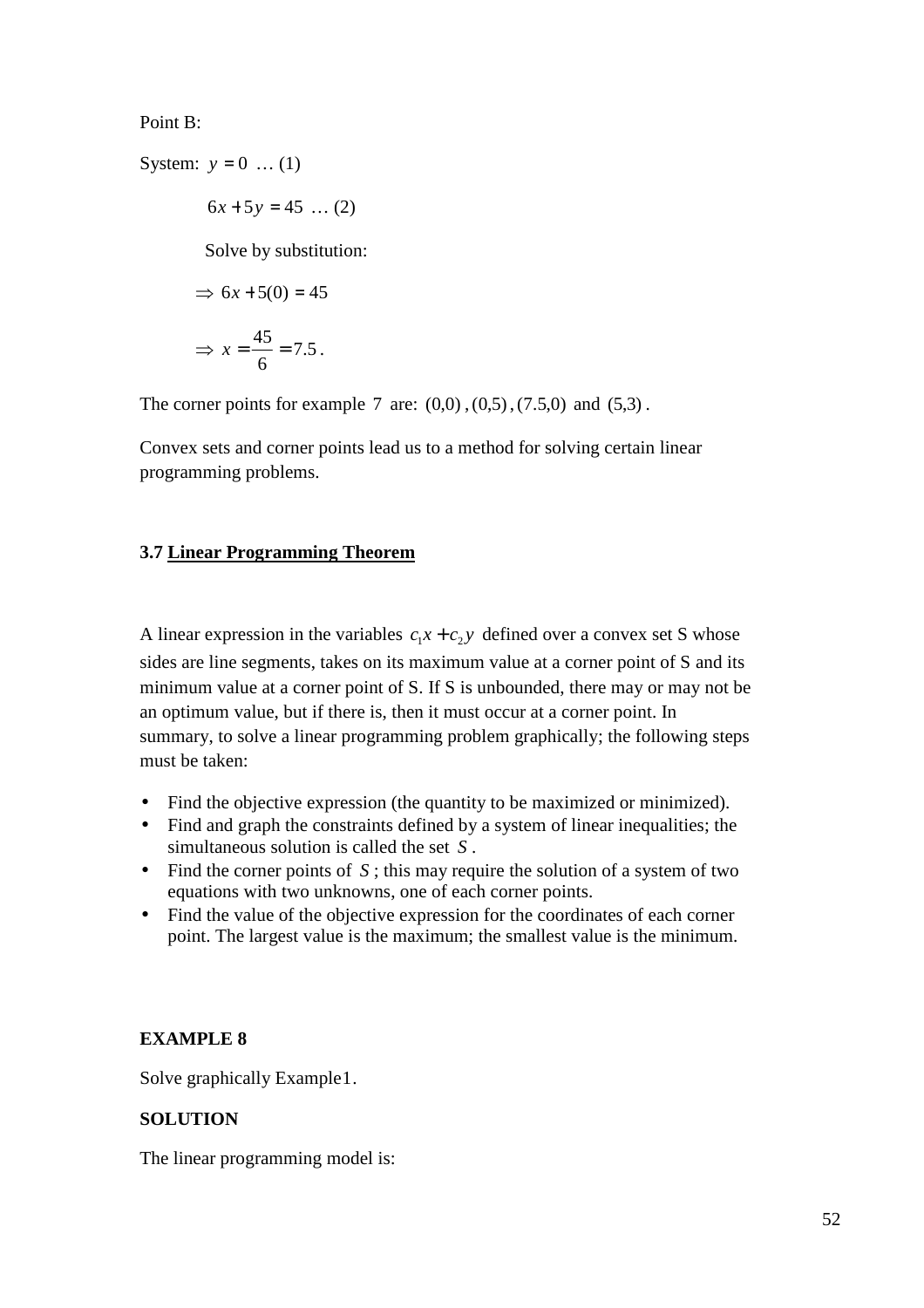Maximize:  $P = 143x + 60y$ 

Subject to:

$$
x + y \le 100
$$
  
120x + 210y \le 15000  
110x + 30y \le 4000  
 $x \ge 0, y \ge 0$ .

Where  $x$  the number of acres is planted in corn and  $y$  is the number of acres planted in wheat.

First, graph the set of feasible solutions by graphing the system of inequalities, as shown in the figure:

 $x + y = 100$  [Constraint 1]

When  $x = 0$ ,  $y = 100$  and when  $y = 0$ ,  $x = 100$ .

120*x* + 210*y* = 15000 [Constraint 2 ]

When  $x = 0$ , 7  $y = \frac{500}{7}$  and when  $y = 0$ ,  $x = 125$ .

 $110x + 30y = 4000$  [Constraint 3]

When  $x = 0$ , 3  $y = \frac{400}{9}$  and when  $y = 0$ , 11  $x = \frac{400}{11}$ .

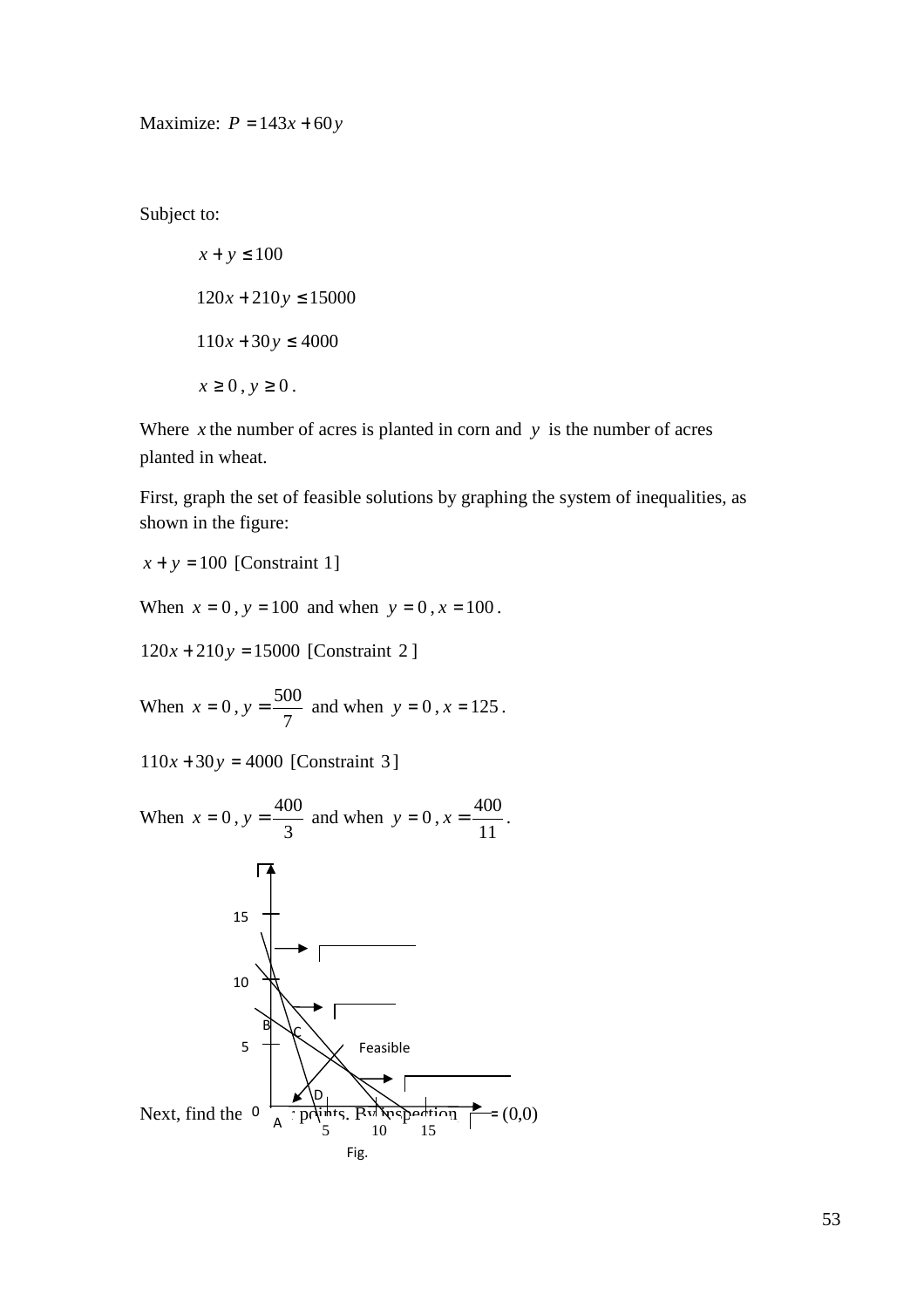Point B:

System:  $120x + 210y = 15000$  ... (1)

 $x = 0$  ... (2)

Solve (1) and (2) simultaneously by substituting for  $x = 0$  in (1):

$$
\Rightarrow 120(0) + 210y = 15000
$$

$$
\Rightarrow y = \frac{15000}{210} = \frac{500}{7}.
$$

Point B:  $\left|0, \frac{300}{5}\right|$ J  $\left(0,\frac{500}{\cdot}\right)$ l ſ 7  $(0, \frac{500}{5})$ .

Point C:

System:  $110x + 30y = 4000$  ... (1)  $120x + 210y = 15000$  ... (2)  $7(1) - (2) \Rightarrow 650x = 13000$  $\Rightarrow$   $x = 20$ . Substitute for  $x = 20$  in (1):  $\Rightarrow$  110(20) + 30*y* = 4000  $\Rightarrow$  30*y* = 1800. ∴  $y = 60$ Point C:  $(20,60)$ .

Point D:

System:  $110x + 30y = 4000$  ... (1)  $y = 0$  ... (2) Solve (1) and (2) simultaneously by substituting for  $y = 0$  in (1):  $\Rightarrow$  110*x* + 30(0) = 4000.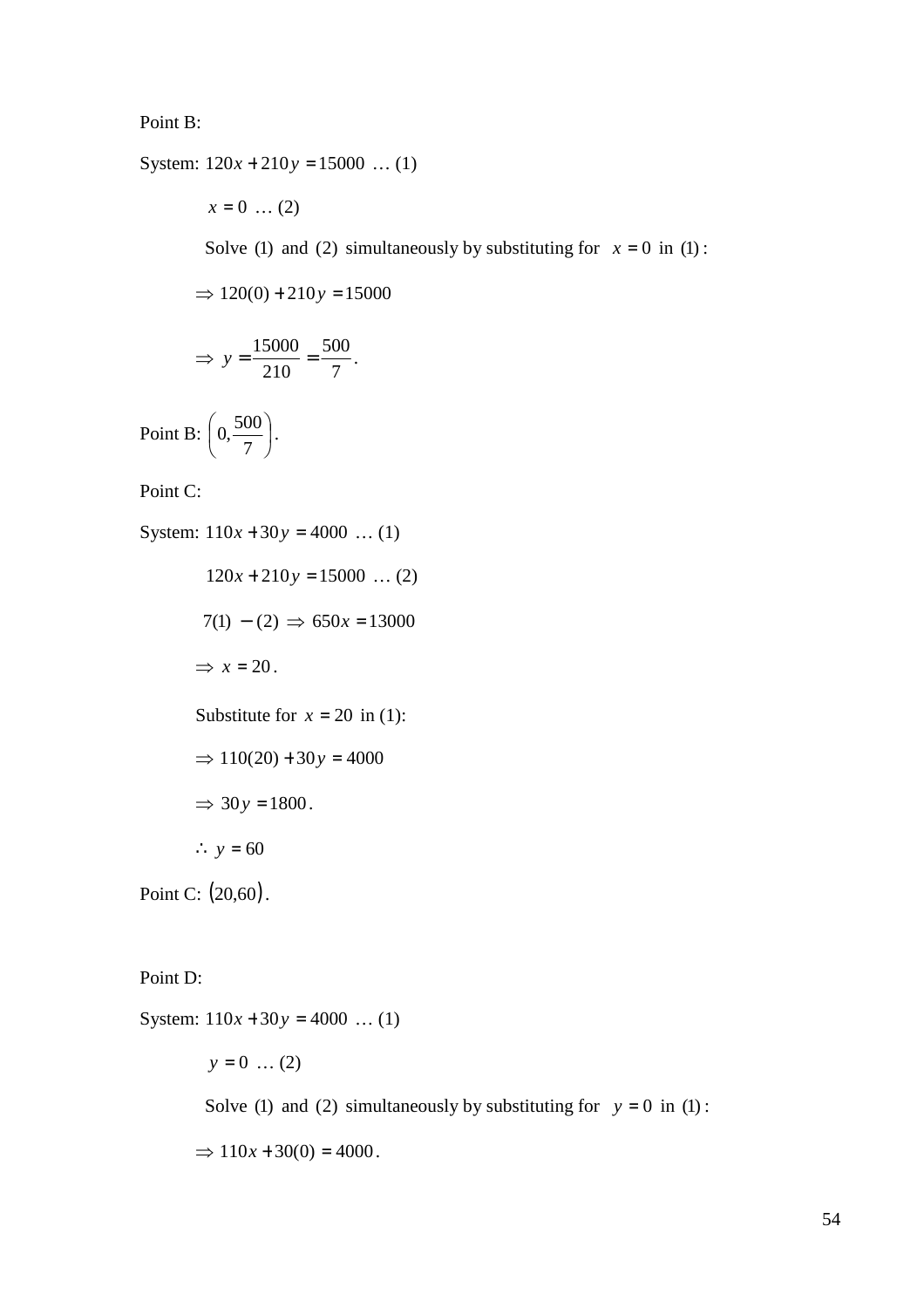$$
\Rightarrow 110x = 4000
$$

$$
\therefore x = \frac{400}{11}
$$

$$
\text{Point D: } \left(\frac{400}{11}, 0\right).
$$

Use the linear programming theorem and check the corner points:

| Corner point                    | Objective function            |  |  |  |
|---------------------------------|-------------------------------|--|--|--|
|                                 | $P = 143x + 60y$              |  |  |  |
| (0,0)                           | $143(0) + 60(0) = 0$          |  |  |  |
| $\left(0,\frac{500}{7}\right)$  | $143(0) + 60(500/7) = 4,286$  |  |  |  |
| $\left(\frac{400}{11},0\right)$ | $143(400/11) + 60(0) = 5,200$ |  |  |  |
| (20,60)                         | $143(20) + 60(60) = 6,460$    |  |  |  |

The maximum value of P is  $6,460$  at  $(20,60)$ . This means that to maximum profit, the farmer should plant 20 acres in corn, plant 60 acres in wheat and leave 20 acres unplanted.

Notice from the graph in Example 8 that some of the constraints could be eliminated from the problem and everything else would remain unchanged. For example, the boundary  $x + y = 100$  was not necessary in finding the maximum value of P. Such a condition is said to be a superfluous constraint. It is not uncommon to have superfluous constraints in a linear programming problem. Suppose, however, that the farmer in Example 1 contracted to have the grain stored at neighboring farm and now the contract calls for at least 4,000 bushels to be stored. This change from  $110x + 30y \le 4000$  to  $110x + 30y \ge 4000$ , now makes the condition  $x + y \le 100$  important to the solution of the problem. Therefore, you must be careful about superfluous constraints even though they do not affect the solution at the present time.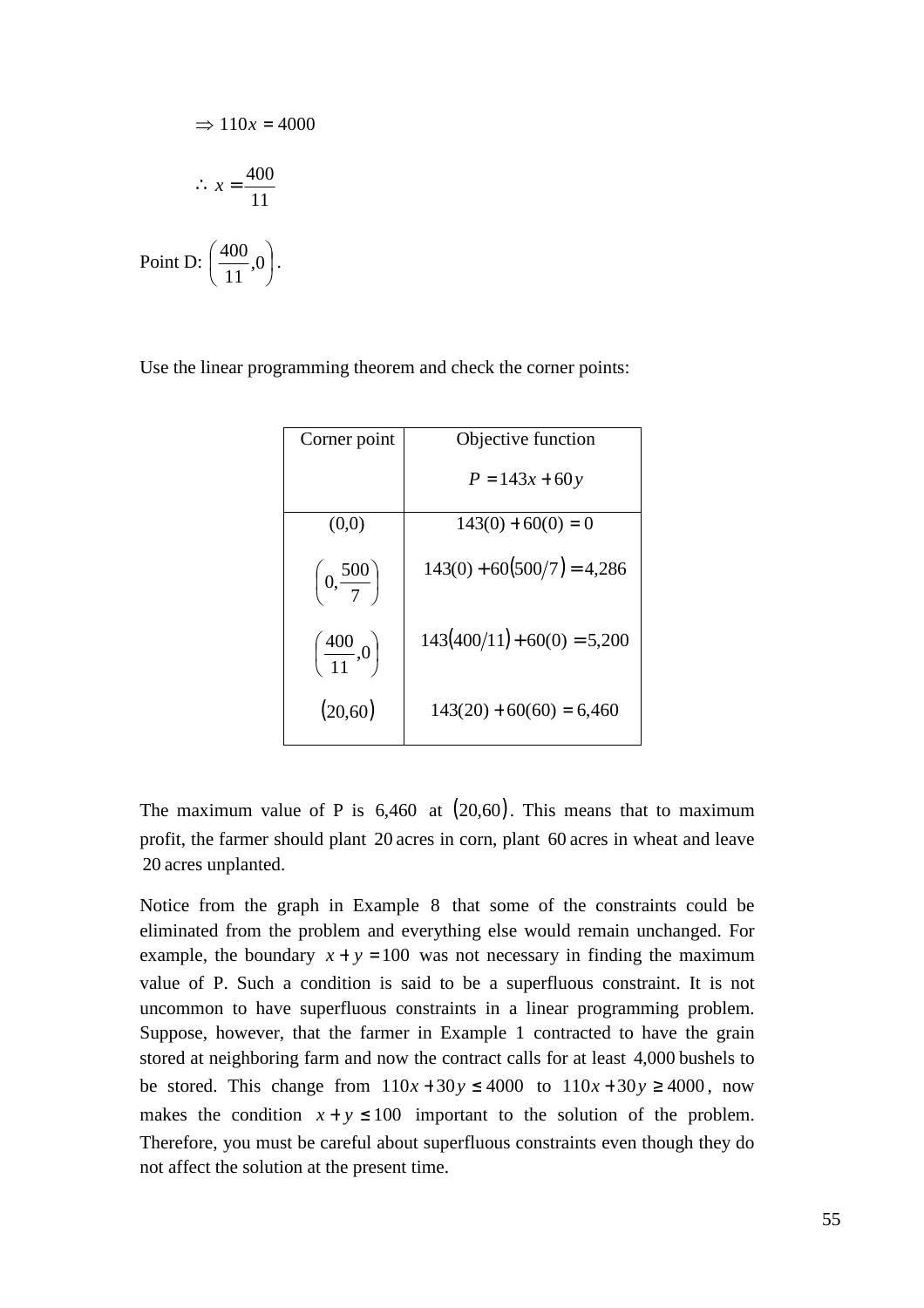# **EXAMPLE 9**

Solve the following linear programming problem:

Minimize:  $C = 60x + 30y$ 

Subject to:

$$
2x + 3y \ge 120
$$

$$
2x + y \ge 80
$$

$$
x \ge 0, y \ge 0.
$$

## **SOLUTION**



Corner points  $A = (0,80)$  and  $C = (60,0)$  are found by inspection.

Point B:

System: 
$$
2x + 3y = 120
$$
 ... (1)  
 $2x + y = 80$  ... (2)

$$
(1) - (2) \Rightarrow 2y = 40
$$

$$
\Rightarrow y = 20.
$$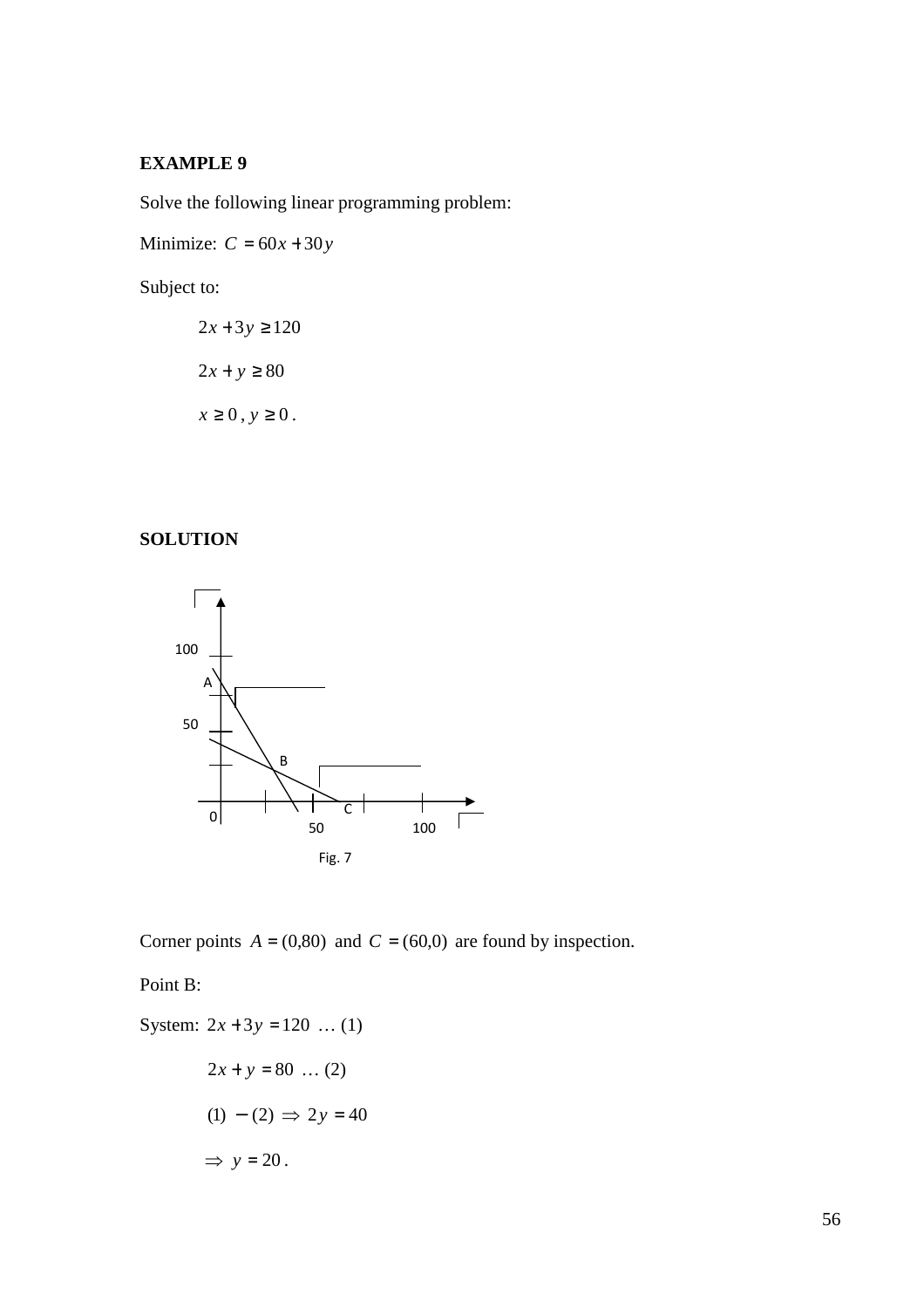Substitute for 
$$
y = 20
$$
 in (2):  
\n $\Rightarrow 2x + 20 = 80$ .  
\n $\Rightarrow 2x = 60$ .  
\n $\Rightarrow x = 30$ .

Point B: (30,20).

## **Extreme values**.

| Corner point | Objective function       |  |  |  |
|--------------|--------------------------|--|--|--|
|              | $C = 60x + 30y$          |  |  |  |
|              |                          |  |  |  |
| (0, 80)      | $60(0) + 30(80) = 2400$  |  |  |  |
|              | $60(30) + 30(20) = 2400$ |  |  |  |
| (30,20)      |                          |  |  |  |
| (60,0)       | $60(60) + 30(0) = 3600$  |  |  |  |
|              |                          |  |  |  |

From the table above, there are two minimum values for the objective function:  $A = (0.80)$  and  $B = (30,20)$ . In this situation, the objective function will have the same minimum value  $(2,400)$  at all points along the boundary line segment A and B.

## **Special Cases**

Linear programming problems do not always yield a unique optimal solution. There are a number of special cases and we shall consider just two of them:

i. No feasible solution and;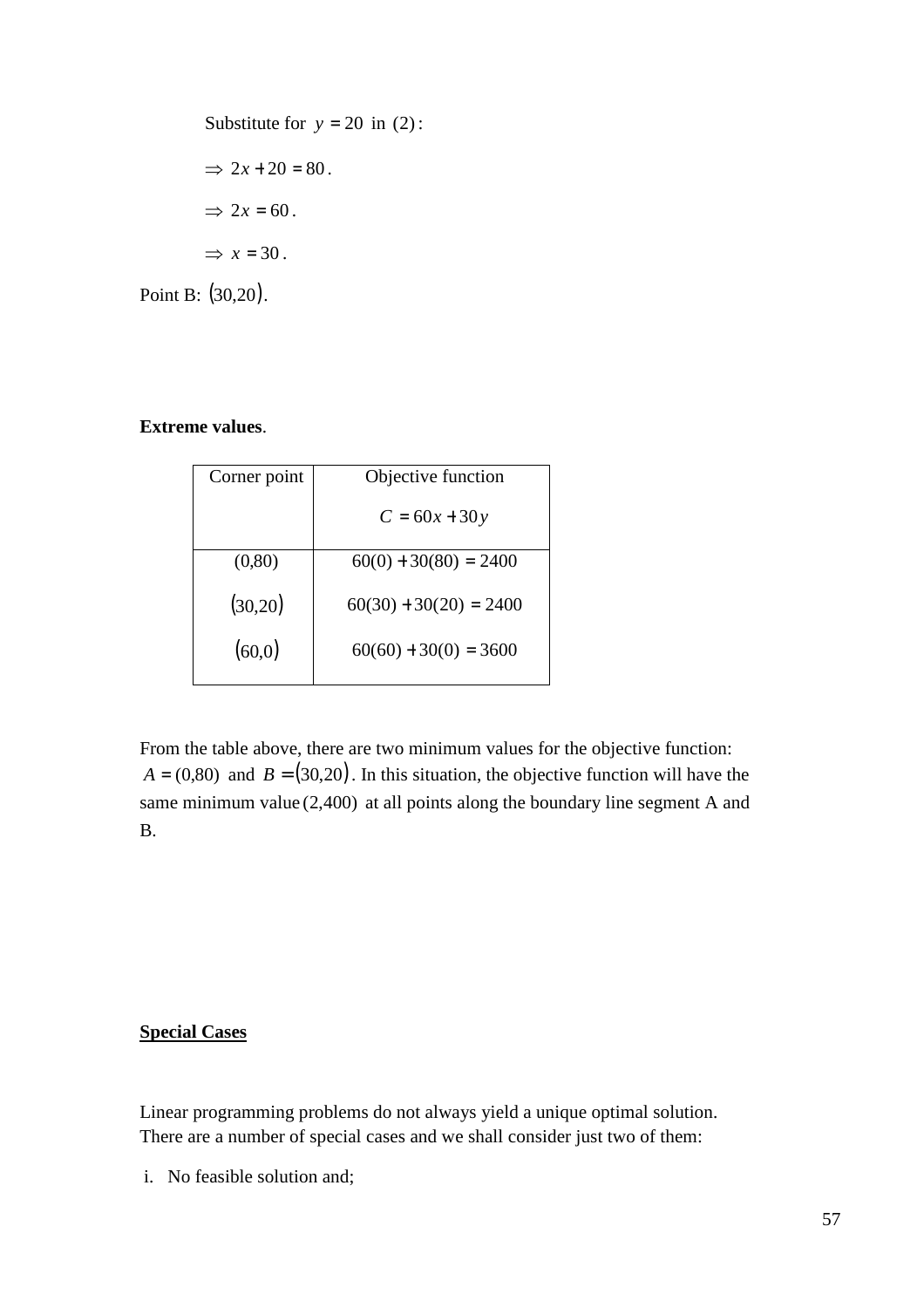ii. Multiple optimum solutions.

### No Feasible Solution

If the constraints are mutually exclusive, no feasible area can be defined and no optimum solution can exist. Consider again the maximization problem.

#### **EXAMPLE 10**

Maximize:  $z = 2x + 3y$ 

Subject to:

$$
x + 2y \le 40
$$
  

$$
6x + 5y \le 150
$$
  

$$
x \ge 0, y \ge 0
$$

## **SOLUTION**

The feasible area is defined by the constraints as shown in the figure below.



existing constraints, the company is contracted to produce at least 30 units each week. This additional constraint can be written as:  $x + y \ge 30$ . As a boundary solution, the constraint would be:  $x + y = 30$ ,  $(x = 0, y = 30)(x = 30, y = 0)$ .

The three structural constraints are shown in the figure below.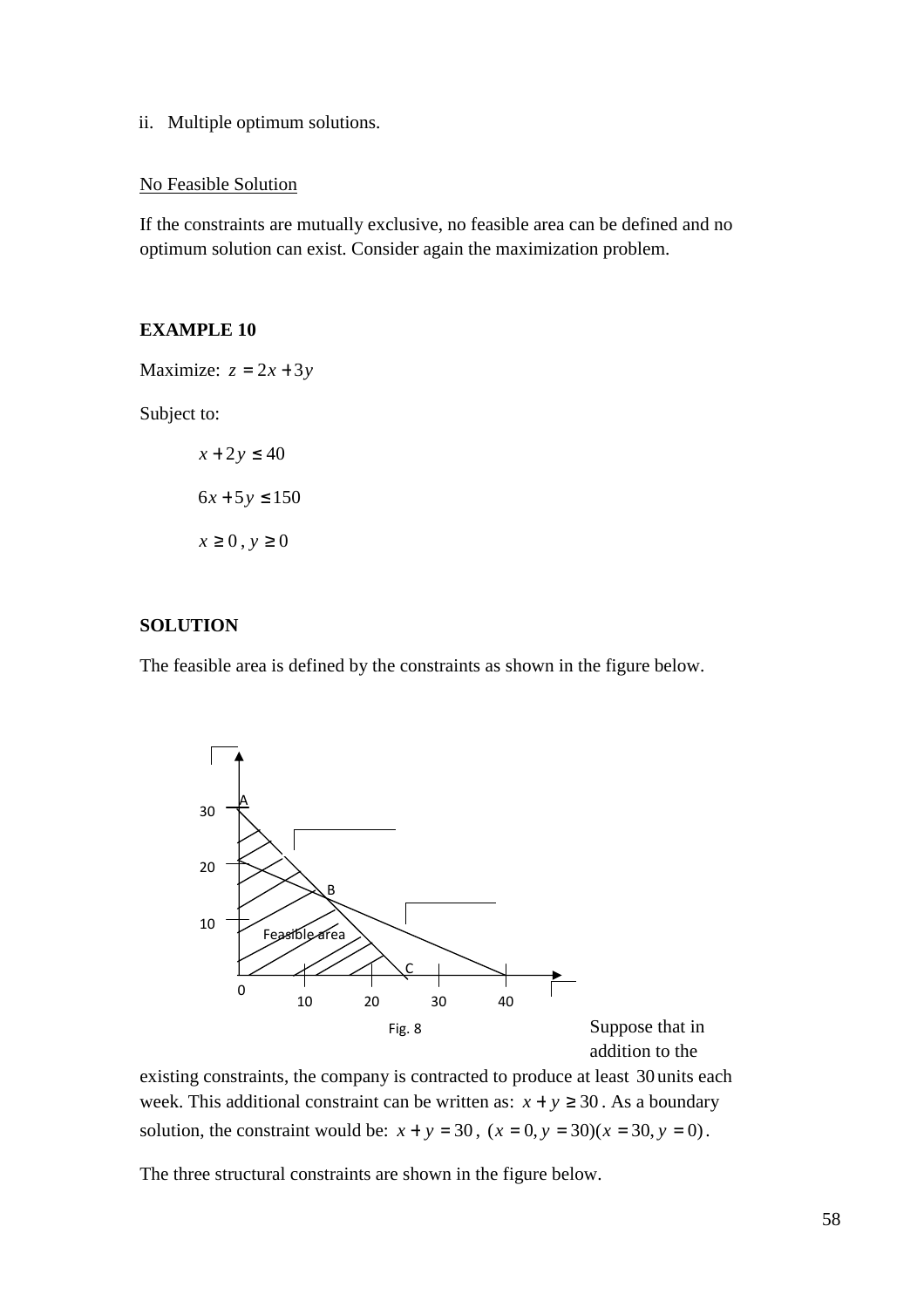This case presents the manager with demands which cannot simultaneously be satisfied.



## Multiple Optimum Solutions

A multiple optimum solution results when the objective function is parallel to one of the boundary constraints. Consider the following problem.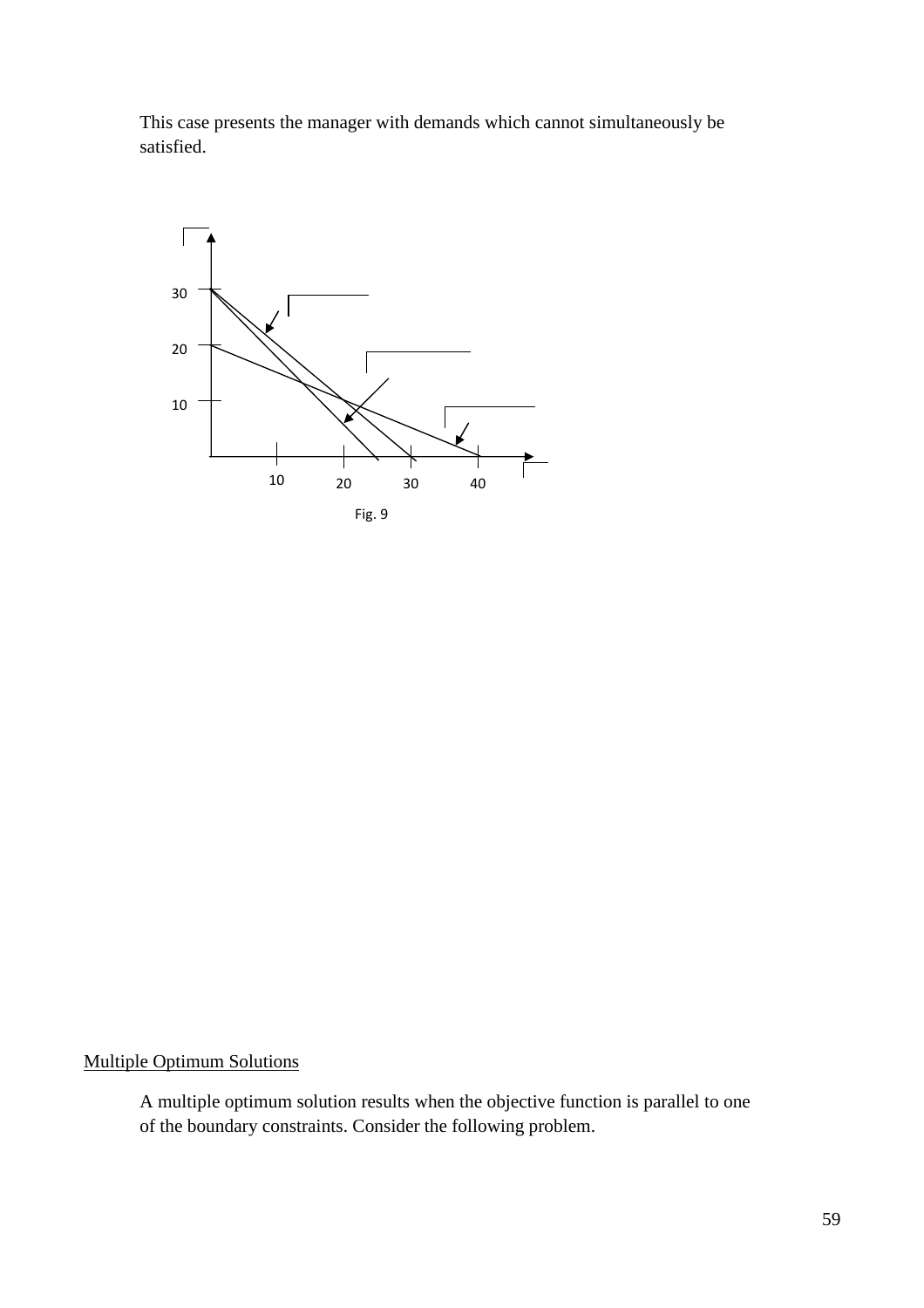## **EXAMPLE 11**

Minimize:  $z = 600x + 900y$ 

Subject to:

 $40x + 60y \ge 480$  $30x + 15y \ge 180$  $x \ge 0$ ,  $y \ge 0$ 

## **SOLUTION**

If we let  $z = #8100$ , then:

 $8100 = 600x + 900y$ ,  $(x = 0, y = 9)(x = 13.5, y = 0)$ .

The resultant trial cost is shown in the figure below.



60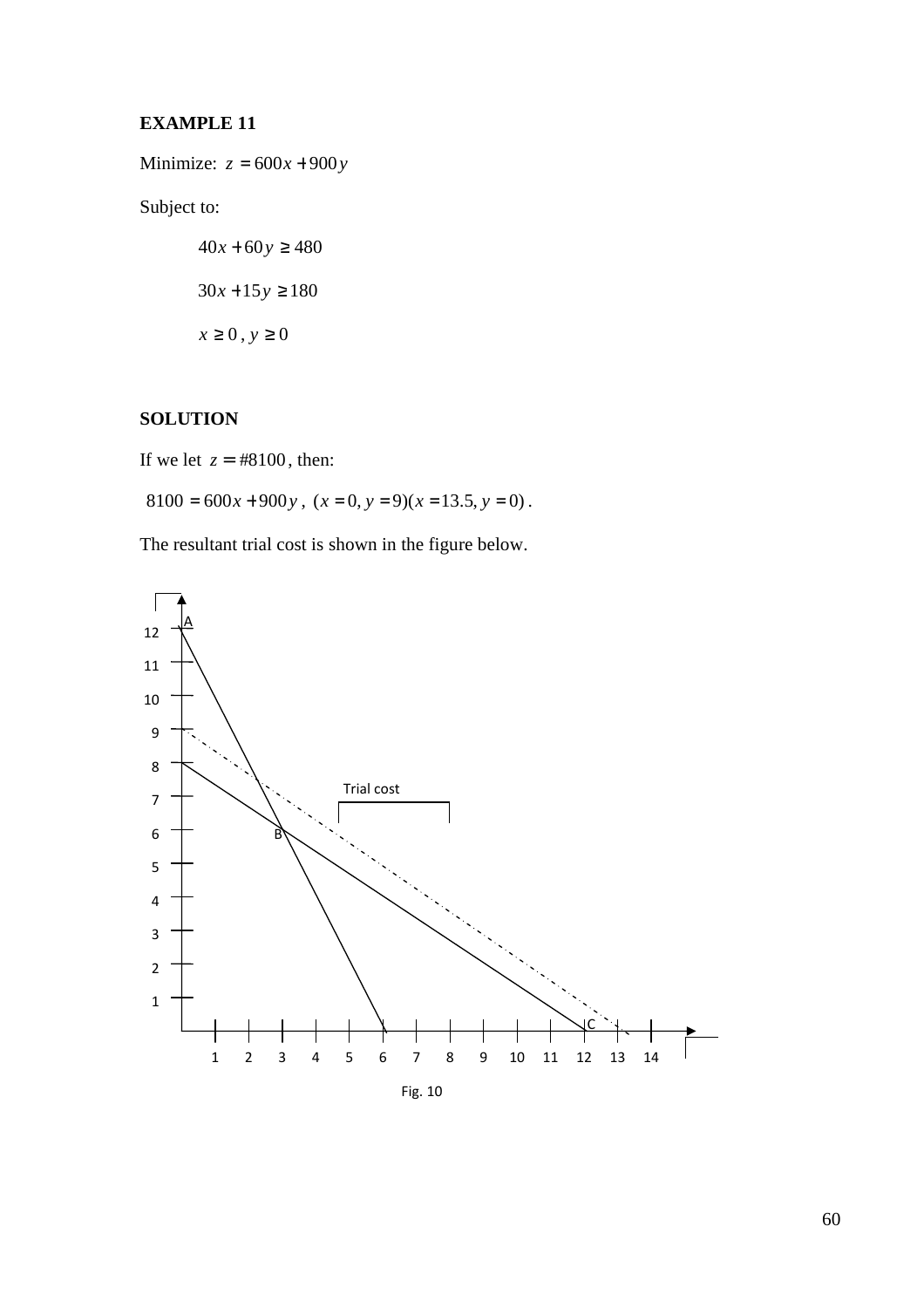This line is parallel to the boundary line BC. The lowest acceptable cost solution will be coincidental with the line BC making point B, point C and any other points on the line BC optimal. Multiple optimum solutions present the manager with choice and hence some flexibility.

### **The value of Resources**

Linear programming provides a method for evaluating the marginal value of resources. Consider yet again the maximization problem.

## **EXAMPLE 12**

Maximize:  $z = 2x + 3y$ 

Subject to:

 $x + 2y \le 40$  (Labour hours)

 $6x + 5y \le 150$  (Moulding material)  $x \geq 0$ ,  $y \geq 0$ 

In this case, the solution is limited by the 40 hours of labour and the 150 litres of moulding material. To assess the value of additional resources, we can consider what difference it would make if we could provide an extra hour of labour or an extra unit of moulding material. The amount added to profit in this case (or more generally, z in the objective function) as a result of the additional unit of resources is seen as the marginal value of the resources and is referred to as the "opportunity cost" or the "shadow price".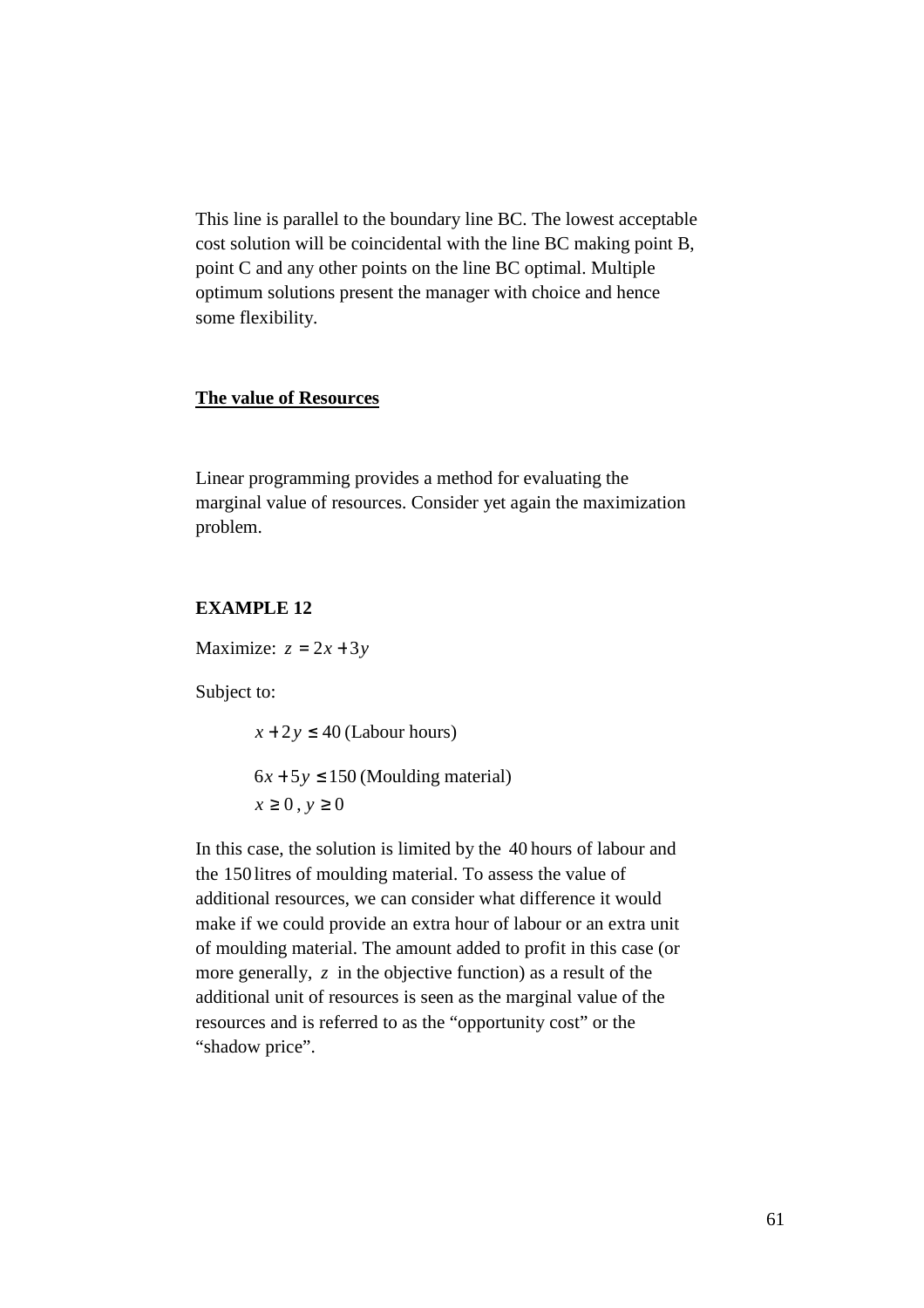To determine the shadow price of labour, we would increase the hours available from 40 to 41. The linear programming formulation now becomes:

Maximize:  $z = 2x + 3y$ 

Subject to:

$$
x + 2y \le 41
$$
  

$$
6x + 5y \le 150
$$
  

$$
x \ge 0, y \ge 0
$$

This type of marginal analysis is difficult to show graphically because of the small movements involved. Effectively, the labour constraint has moved outwards and can be plotted using the points  $(x = 0, y = 20.5)$  and  $(x = 41, y = 0)$ .

The new solution is 7  $x = 13\frac{4}{x}$  and 7  $y = 13\frac{5}{7}$ .

The new level of profit can be found by substitution into the objective function, thus:

$$
z = \left(\frac{\#2 \times 13\frac{4}{7}}{\#3 \times 13\frac{5}{7}}\right) = \frac{\#68.29}{45}.
$$

The increase in profit resulting from the additional hour of labour, or shadow price of labour, is the difference between the new profit and the old profit i.e.  $\#(68.29 - 67.14) = \#1.15$ .

To determine the shadow price of materials, we would increase the number of litres available from 150 to 151. The linear programming formulation now becomes:

Maximize:  $z = 2x + 3y$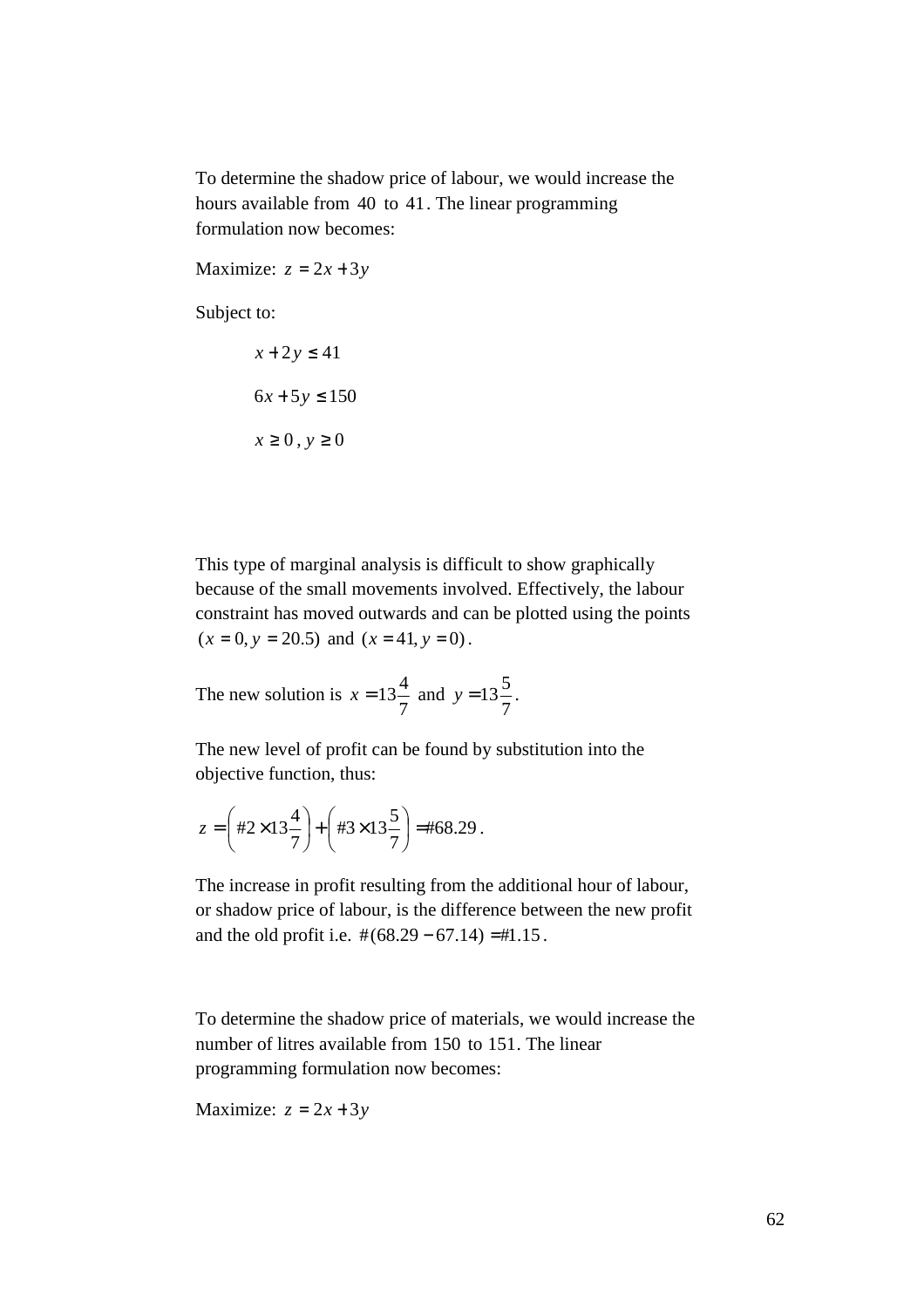Subject to:

$$
x + 2y \le 40
$$
  

$$
6x + 5y \le 151
$$
  

$$
x \ge 0, y \ge 0
$$

In this case, it is the material constraint that would move outwards while the labour constraint remained unchanged at 40 hours. To plot the new material constraint, the points  $(x = 0, y = 30.2)$  and  $(x = 25.17, y = 0)$  may be used.

The new solution is 7  $x = 14\frac{4}{x}$  and 7  $y = 12\frac{5}{7}$ .

The new level of profit can be found by substitution into the objective function, thus:

$$
z = \left(\frac{\#2 \times 14\frac{4}{7}}{\#3 \times 12\frac{5}{7}}\right) = \frac{\#67.29}{}
$$

The increase in profit resulting from the additional litre of moulding material, or shadow price of material, is the difference between the new profit and the old profit i.e.  $\# (67.29 - 67.14) = \# 0.15$ .

If the manager were to pay below  $#1.15$  for the additional hour of labour (unlikely to be available at these rates!), then profits could be increased, and if the manager were to pay above this figure, then profits would decrease. Similarly, if the manager can pay below  $#0.15$  for an additional unit of moulding material, then profits can be increased but if the manager were to pay above this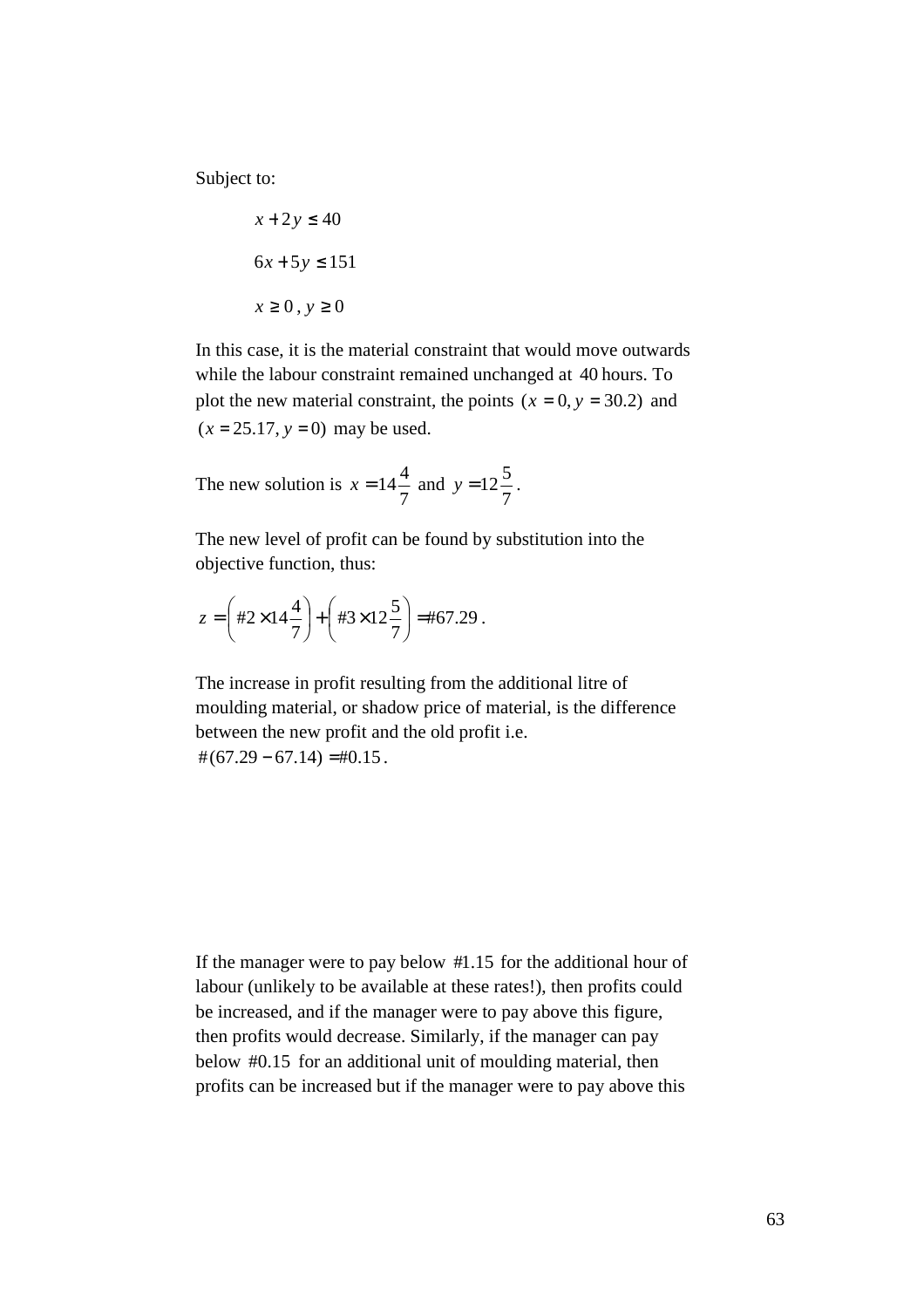level, then profits would decrease. It is useful to see the effect of increasing both labour and materials by one unit.

The linear programming formulation now becomes:

Maximize:  $z = 2x + 3y$ 

Subject to:

 $x + 2y \le 41$  $6x + 5y \le 151$  $x \geq 0$ ,  $y \geq 0$ 

The new solution is 7  $x = 13\frac{6}{x}$  and 7  $y = 13\frac{4}{7}$ .

The new level of profit is  $z = |t/2 \times 13^{-}$  +  $|t/3 \times 13^{-}$  =  $|t/68.43$ 7 #3×13 $\frac{4}{5}$ 7  $\#2\times13\frac{6}{2}\,+\left(\#3\times13\frac{4}{2}\right)=$ J  $\left(\text{\#3}\times13\frac{4}{2}\right)$ l  $+ \int \frac{1}{43x}$ J  $\left(\#2\times13\frac{6}{2}\right)$ l ſ  $z = |$  #2×13<sup>2</sup>  $| + |$  #3×13<sup>2</sup>  $| =$   $| + 68.43$ .

The increase in profit is  $\#(68.43 - 67.14) = \#1.29$ .

This increased profit (subject to the small rounding error of  $#0.01$ ) is the sum of the shadow prices  $\#(1.15 + 0.15)$ . It should be noted that, the shadow prices calculated only apply while the constraints continue to work in the same way. If, for example, we continue to increase the supply of moulding material (because it can obtained at a market price below the shadow price), other constraints may become active and change the value of the shadow price.

#### **4.0. CONLUSION**

 Linear programming model have four properties, viz: Objective function, Alternative decision variables, Constraint and linear representations of the objective function and the constraints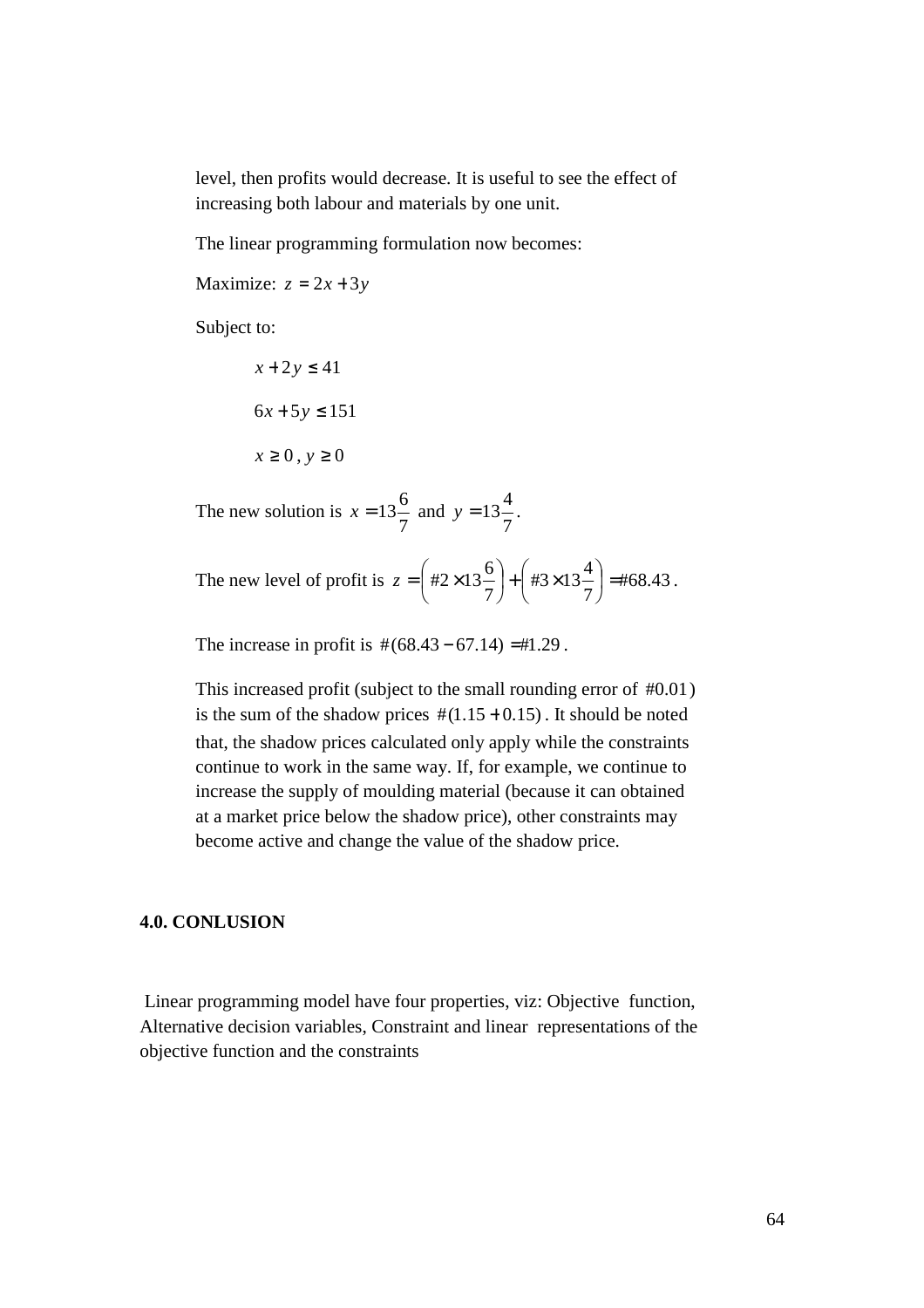### **5.0. SUMMARY**

\* Linear programming is an aspect of operations research that utilizes the construction of a mathematical model to solve allocation problem.

. \* In formulating a mathematical model we follow these steps:

- (i) Identification of decision variables
- (ii) Statement of the objective function
- (iii) Statement of the constraint

 \* Graphical method can only be use to solve a linear programming model involving two decision variables.

## **6.0. TUTOR MARKED ASSIGNMENT**

1. In relation to Linear Programming, explain the implication of the

following assumptions of the model:

- (i) Linearity of the objective function and constraints
- (ii) Certainty and (iii) Decision variables

 *2.* Orient Paper Mills produces two grades of paper X and Y Because of raw material restrictions not more than 400 tons of grade X and not more than 300 tons of grade Y can be produced in a week.

There are 160 production hour in a week. It requires 0.2 and 0.4

hour to produced a ton of products X and Y respectively. With

corresponding profit of #20 and # 50 per ton.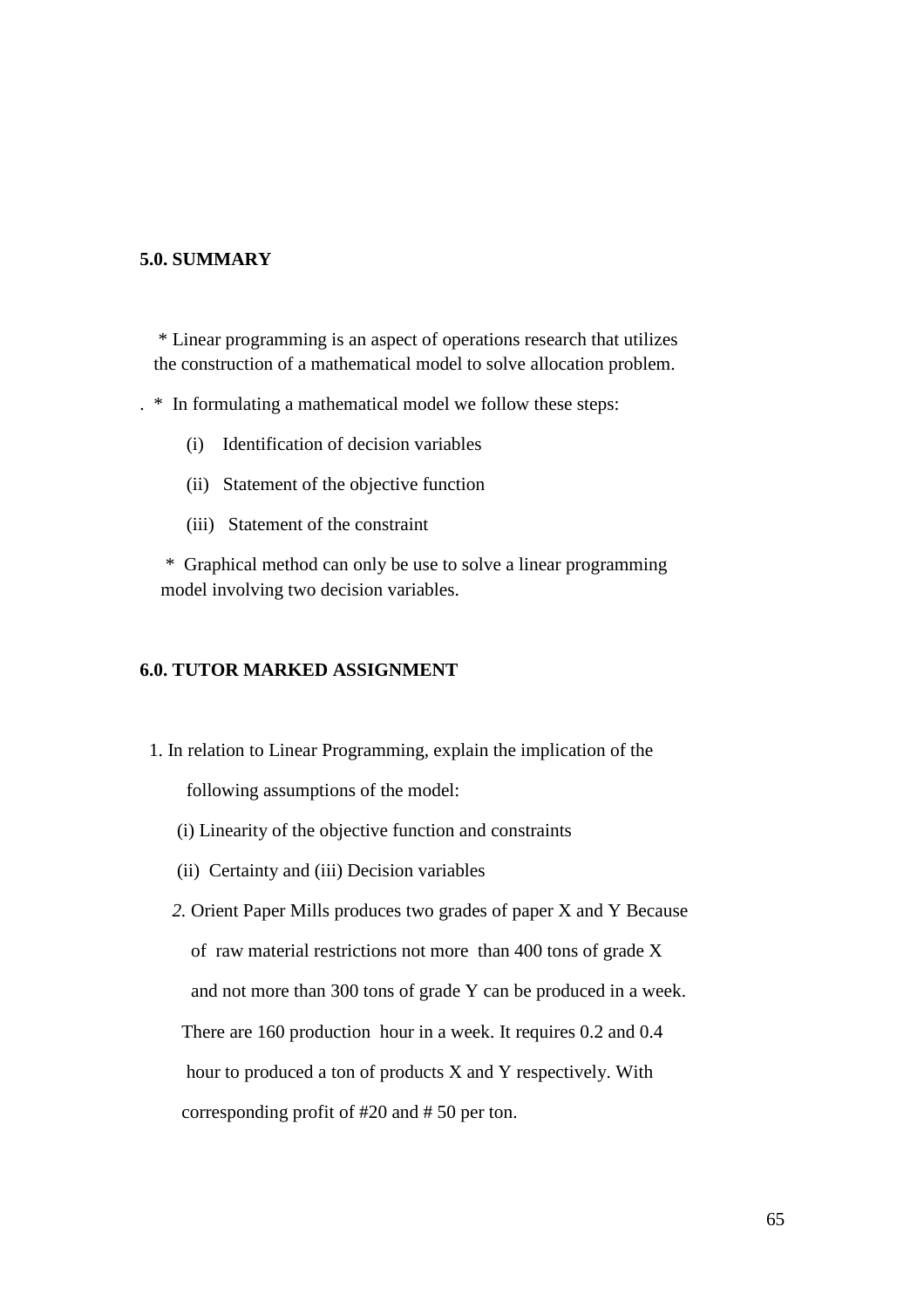## Required:

- (a) Formulate a linear programming model to optimize the product mix for maximum profit.
- (b) Solve graphical the model in (a) above.

## **7.0. REFRENCES/FURTHER READINGS**

- 1. Operations Research. By Prem Kumar Gupta and D.S. Hira
- 2. Operations Research. ( Problem Solvers) By Research and Education Association.
- 11. Statistics and Operations Research. By Debashis Dutta
- 12. Arowolo .O. (2011), Operations Research:CIT656
- 13. Operations Research by O.T. Arowolo and G.O. Lawal

### **UNIT 3 LINEAR PROGRAMMING (SIMPLEX METHOD)**

- 1.0. Introduction
- 2.0. Objective
- 3.0. Main Content
	- 3.1.Various steps in solving or problems using simplex method.
		- (a) Maximization problems
		- (b) Minimization problems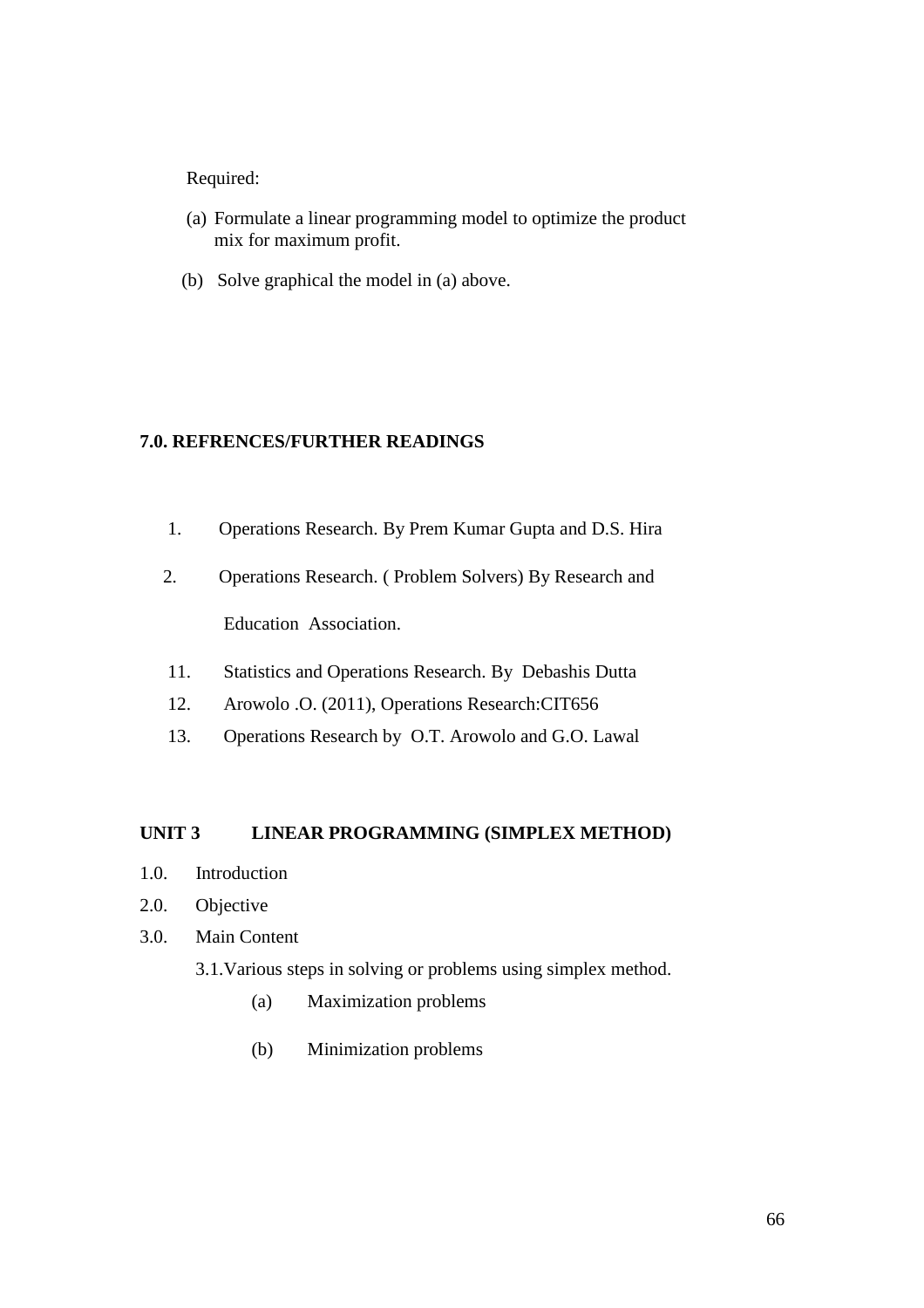3.2. MINIMISATION PROBLEMS (ALL CONSTRAINTS OF THE TYPE >) BIG 'M' METHOD.

3.3. MINIMISING CASE – CONSTRAINTS OF MIXED TYPES (< AND >)

3.4. Maximisation case-constraints of mixed type

- 4.0.Conclusion
- 5.0.Summary
- 6.0.Tutor Marked Assignment
- 7.0.Reference/ Further Readings

## **1.0 INTRODUCTION**

We have seen in the chapter on Linear Programming Problems that one can conveniently solve problems with two variables. If we have more than two variables, the solution becomes very cumbersome and complicated. Thus, there is a limitation of LPP.

Simplex method is an algebraic procedure in which a series of repetitive operation are use\d and we progressively approach the optimal solution. Thus, this procedure has a number of steps to find the solution to any problems consisting of any number of variables and constraints, however problems with more than 4 variables cannot be solved manually and require the use of computer for solving them.

 This method developed by the American mathematician G B Dantizg, can be used to solve any problem, which has a solution. The process of reaching the optimal solution through different stages is also called iterative, because4 the same computational steps are repeated a number of times before the optimum

## **2.0 OBJECTIVE**

- $\checkmark$  Preparation of LPD for use of simplex
- $\checkmark$  Understanding of the need of use of simplex
- $\checkmark$  Steps involve in using a simple method.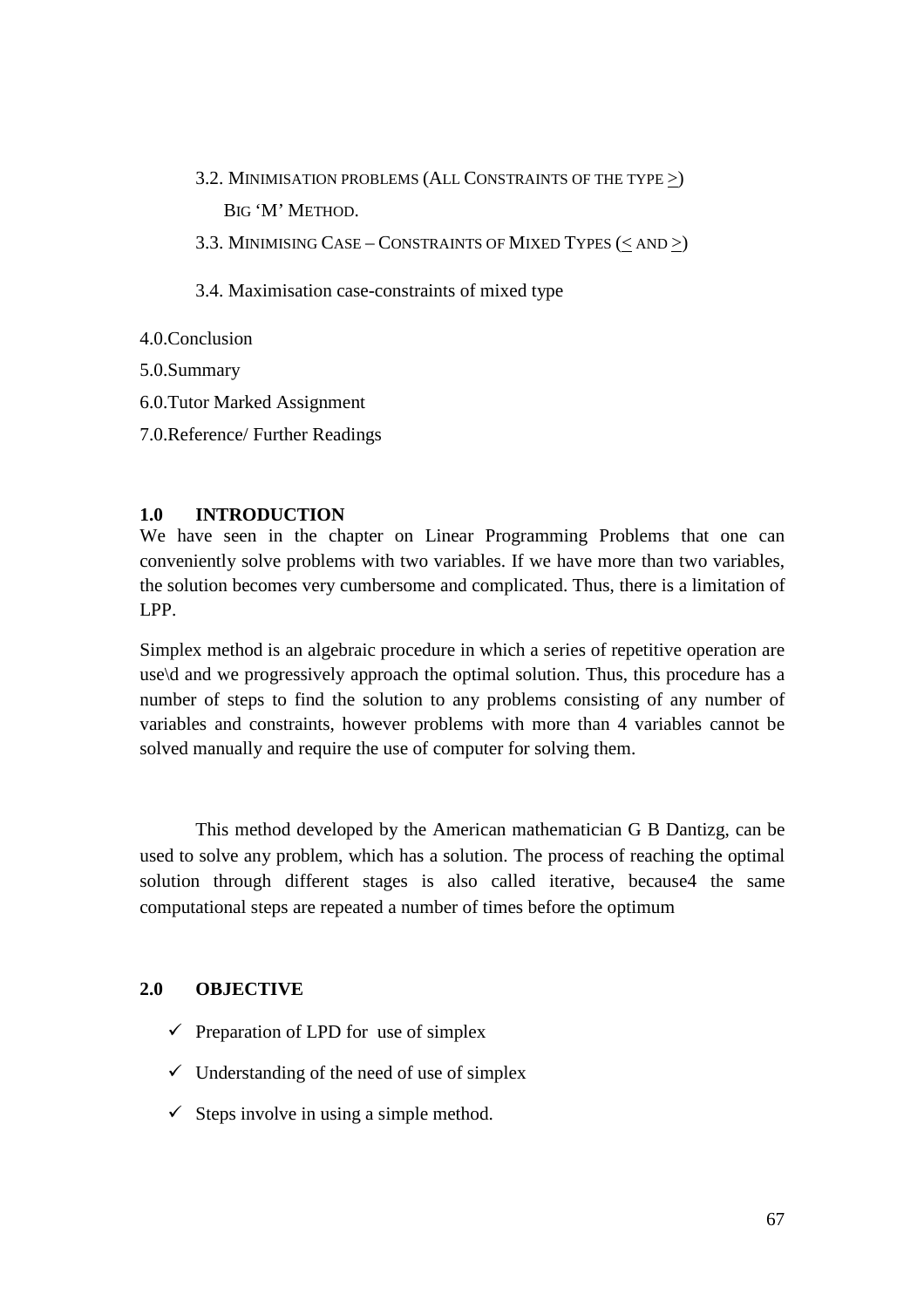- $\checkmark$  Preparing a simplex Table and understanding its various components.
- $\checkmark$  Demonstrating the use of simplex method for solving a LLP
- $\checkmark$  Solving LPP using maximization problem

#### **3.0 MAIN TEXT**

# **3.1.VARIOUS STEPS IN SOLVING OR PROBLEM USING SIMPLE METHOD.**

#### Step 1. **Formulate the problem**

The problem must be put in the form of a mathematical model. The standard form of the LP model has the following proprieties

- a An objective function, which has to maximized or minimized
- b All the constraints can be put in the form equations.
- c All the variables are non-negative.

## **Step II. Set up the initial simple table with slack variable or surplus variables in the solution.**

A constraint of type  $\langle$  or  $\rangle$  can be converted into an equation by adding a slack variable or subtracting a surplus variable on the left hand side of the constraint.

For example, in the constraint  $X_1 + 3X_2 \le 15$  we add a slack  $S_1 \ge 0$  To The left side to obtain an equation :  $X_1 + 3X_2 + S_1 = 15$ ,  $S_1 \ge 0$ 

Now consider the constraint  $2X_1 + 3X_2 - X_3 = 4$ , since the left side is not smaller than the right side we subtract a surplus variable  $S_{2} > 0$  from the left side to obtain the equation

$$
2X_1 + 3X_2 - X_3 - S_2 = 4 , S_2 \ge 0
$$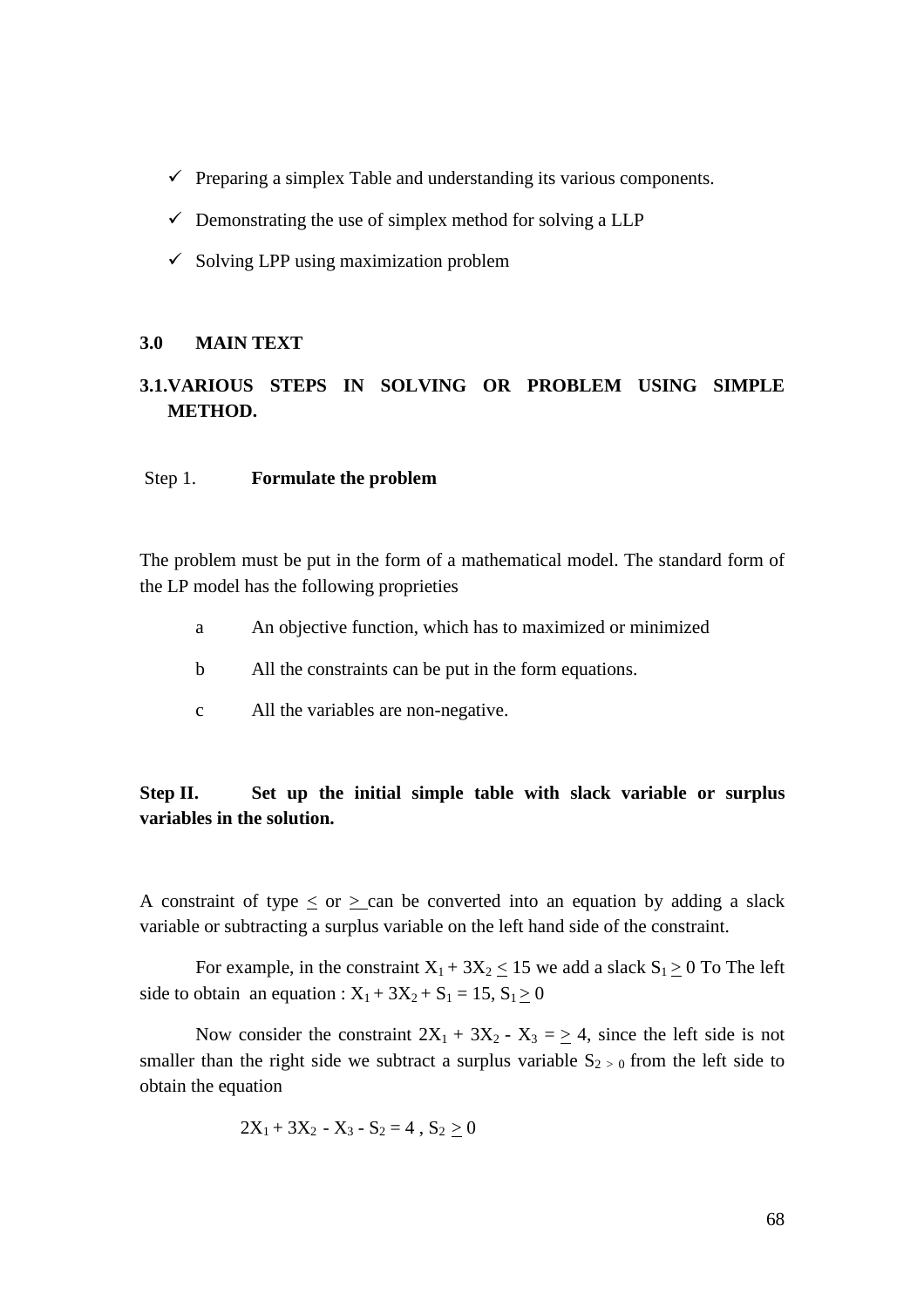The use of the slack variable or surplus variable will become clear in the actual example as we proceed.

 **Step III.** Determine the decision variables which are to be brought in the solution

**Step IV.** Determine which variable to replace.

**Step V.** Calculation new row values for entering variables

**Step VI.** Revise remaining rows.

Repeat steps III to VI till an optimal solution is obtained. This procedure can best be explained with the help of a suitable example.

**Example 1** Solve the following linear programming problem by simplex method.

Maximize  $Z = 10X_1 + 20X_2$ 

Subject to the following constraints

 $3X_1 + 2X_2 \le 1200$  $2X_1 + 6X_2 < 1500$  $X_1 < 350$  $X_2 \le 200$  $X_1$ ,  $X_2 > 0$ 

**Solution** 

**Step 1.** Formulate the problem

Problem is already stated in the mathematical model.

**Step 2.** Set up the initial simplex table with the slack variables in solution. By introducing the slack variables, the equation in step I, *i.e.* the mathematical model can be rewritten as follows

$$
3X1+ 2X2 + S1 = 1,200
$$

$$
2X1 + 6X2 + S2 = 1,500
$$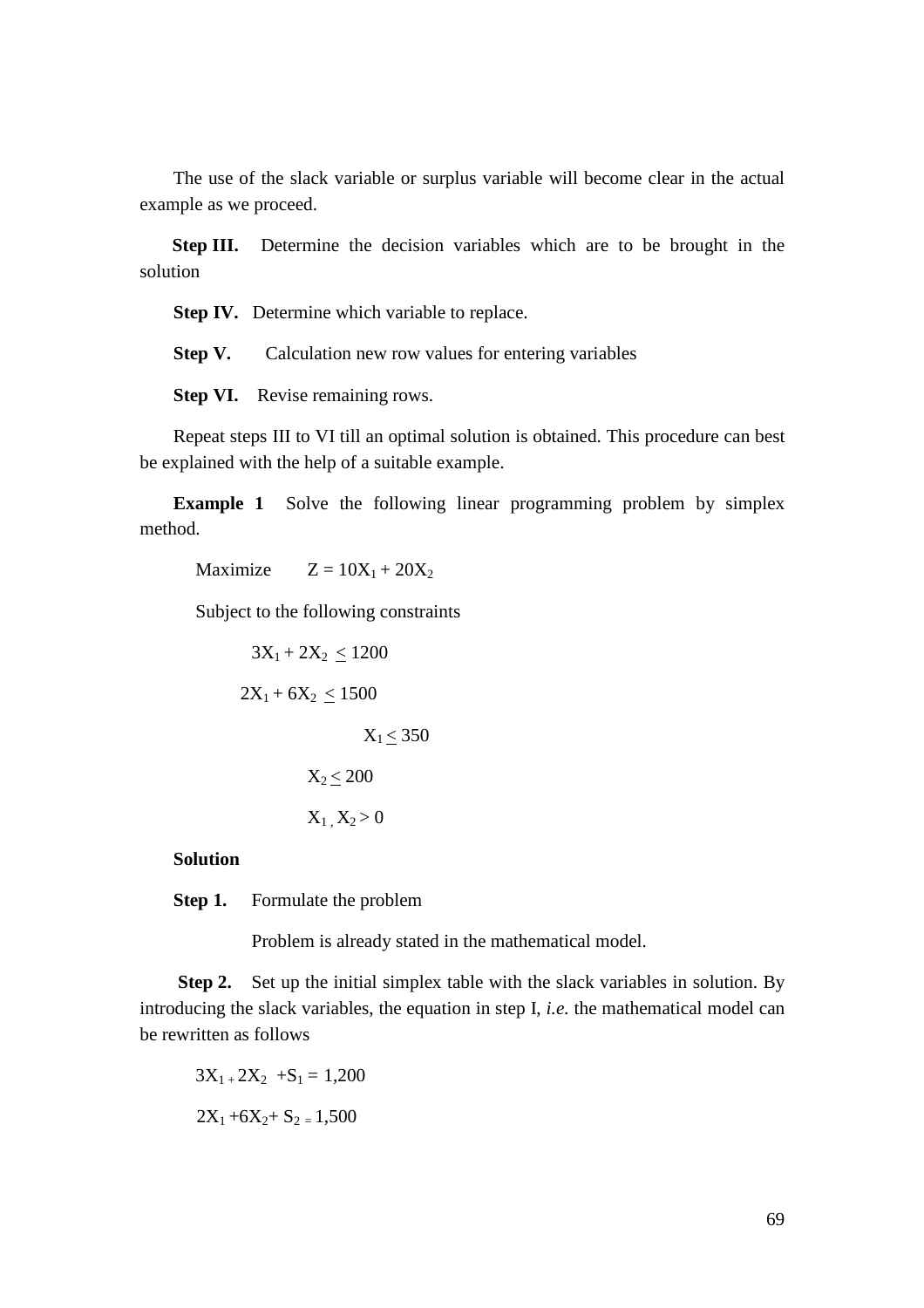$$
X_1 + S_3 = 350
$$
  

$$
X_2 + S_4 = 200
$$

Where  $S_1$   $S_2$   $S_3$  and  $S_4$  are the slack variables. Let us re- write the above equation in symmetrical manner so that all the four slacks  $S_1$ ,  $S_2$ ,  $S_3$  and  $S_4$  appear in all equation

$$
3X_1 + 2X_2 + 1S_1 + 0S_2 + 0S_3 + 0S_4 = 1,200
$$
  

$$
2X_1 + 6X_2 + 0S_1 + 1S_2 + 0S_3 + 0S_4 = 1,500
$$
  

$$
1X_1 + 0X_2 + 0S_1 + 0S_2 + 1S_3 + 0S_4 = 350
$$
  

$$
0X_1 + 1X_2 + 0S_1 + 0S_2 + 1S_3 + 0S_4 = 200
$$

Let us also write the objective function Z by introducing the slack in it.

 $Z = 10X_1 + 20X_2 + 0S_1 + 0S_2 + 1S_3 + 0S_4$ 

The first simplex table can now be written as.

### **Table 1**

| $C_1$            | <b>Solution</b> | #10            | #20                   | $\boldsymbol{0}$ | $\boldsymbol{0}$ | $\boldsymbol{0}$ | $\boldsymbol{0}$ | <b>Contribution unit</b> |
|------------------|-----------------|----------------|-----------------------|------------------|------------------|------------------|------------------|--------------------------|
|                  | <b>Mix</b>      | $X_1$          | $X_1$                 | $S_1$            | $S_2$            | $S_3$            | $S_4$            | quantity                 |
| $\overline{0}$   | $S_1$           | 3              | $\overline{2}$        | $\mathbf{1}$     | $\boldsymbol{0}$ | $\overline{0}$   | $\overline{0}$   | 1200                     |
| $\overline{0}$   | $S_2$           | $\overline{2}$ | 6                     | $\overline{0}$   | 1                | $\overline{0}$   | $\overline{0}$   | 1500                     |
| $\overline{0}$   | $S_3$           | $\mathbf{1}$   | $\boldsymbol{0}$      | $\overline{0}$   | $\overline{0}$   | $\mathbf{1}$     | $\overline{0}$   | 350                      |
| $\boldsymbol{0}$ | $S_4$           | $\overline{0}$ | (1)<br>Key<br>Element | $\overline{0}$   | $\overline{0}$   | $\overline{0}$   | $\mathbf{1}$     | 200 Key Row              |
|                  | $Z_j$           | $\overline{0}$ | $\overline{0}$        | $\overline{0}$   | $\overline{0}$   | $\overline{0}$   | $\overline{0}$   | $\overline{0}$           |
|                  | $(C_J - Z_J)$   | 10             | 20                    | $\overline{0}$   | $\overline{0}$   | $\overline{0}$   | $\overline{0}$   |                          |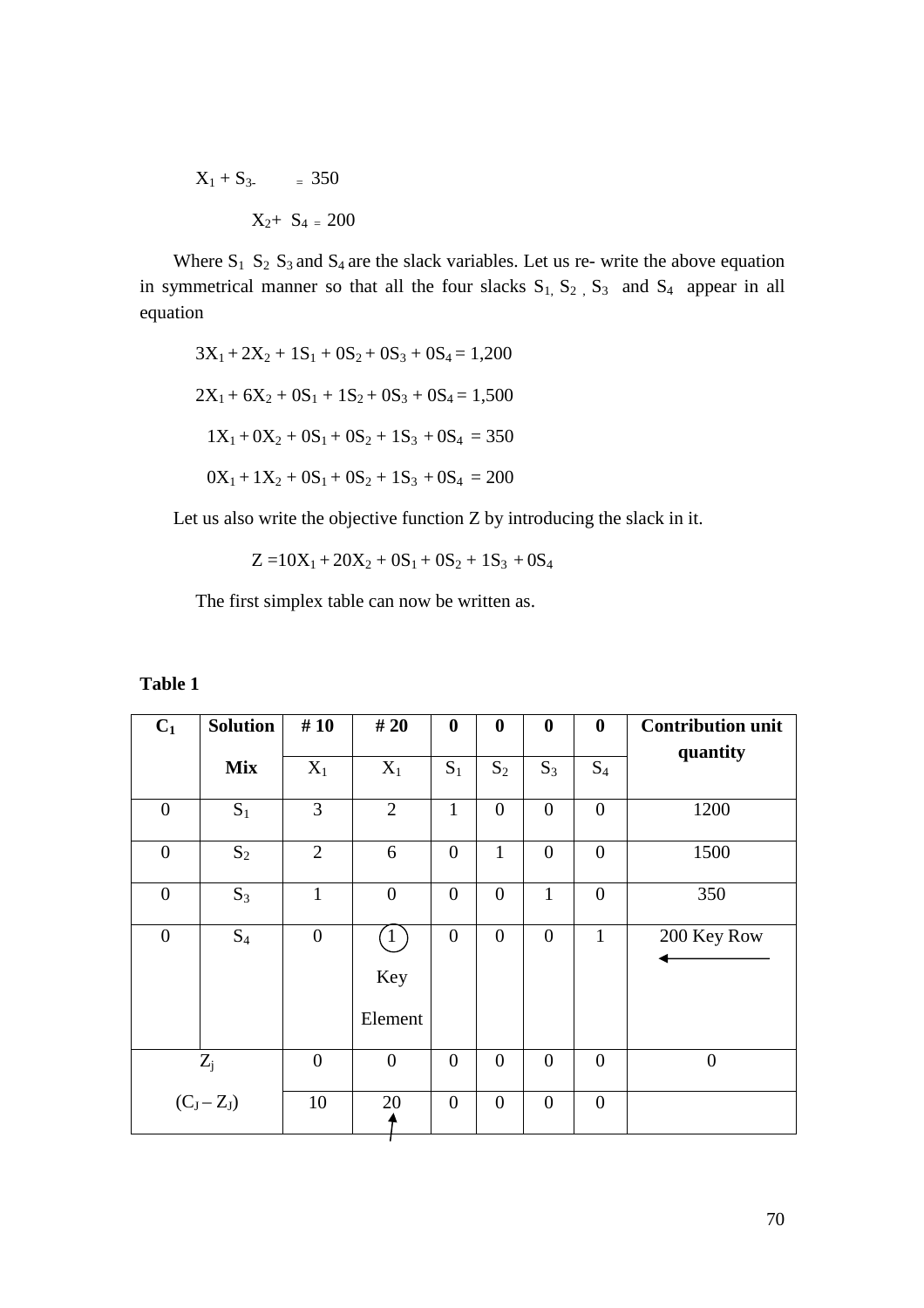|  | Key    |  |  |  |
|--|--------|--|--|--|
|  | Column |  |  |  |

The first simplex table is shown in Table 1. The table is explained as below.

- 1. Row 1 contains C or the contribution to total profit with the production of one unit of each product  $X_1$  and  $X_2$ . This row gives the coefficients of the variables in the objective function which will remain the same. Under column  $1(C_J)$  is provided profit unit of 4 variables  $S_1 S_2 S_3 S_4$  which is zero.
- 2. All the variables  $S_1$ ,  $S_2$ ,  $S_3$ ,  $S_4$  are listed under solution Mix. Their profit is zero and written under column  $1 (C_J)$  as explained above.
- 3. The constraints variables are written to the right of solution mix. These are  $X_1$  $X_2$   $S_1$ ,  $S_2$ ,  $S_3$  and  $S_4$  Under these are written coefficient of variable and under each are written the coefficients  $X_1$ ,  $X_2$ ,  $S_1$ ,  $S_2$ ,  $S_3$  and  $S_4$  in first constraint equation are 3,2,1,0,0 and 0, respectively which are written under these variables in the first level. Similarly,, the remaining 3 rows represents the coefficient of the variables as they appear in the other 3 constraint equation The entries in the quantity column represent the right hand side of each constraint equation. These values are 1,200, 1,500, 350 and 200 receptivity, for the given problem.
- 4. The Z*<sup>j</sup>* values in the second row form the bottom refer to the amount of gross profit that is given up by the introducing one unit the solution. The subscript *j*  refer to the specific variable being considered. The Z*j* values under the quantity column is the total profit for their solution. In the initial column all the  $Z_j$  values will be zero because no real product is being manufactured and hence there is on gross profit to be lost if they are replaced.
- 5. The bottom row of the table contains net profit per unit obtained by introducing one unit of a given variable into the solution. This row is designated as the  $C_J - Z_j$  row. The procedure for calculating  $Z_j$  and  $C_j - Z_j$ values is given below.

## **Calculation of Z***<sup>J</sup>*

- $C_i$  *x*  $X_1$  $C_i$  **x**  $X_2$   $C_i$  **x**  $S_1$
- $0 \times 3 = 0$   $0 \times 2 = 0$   $0 \times 1 = 0$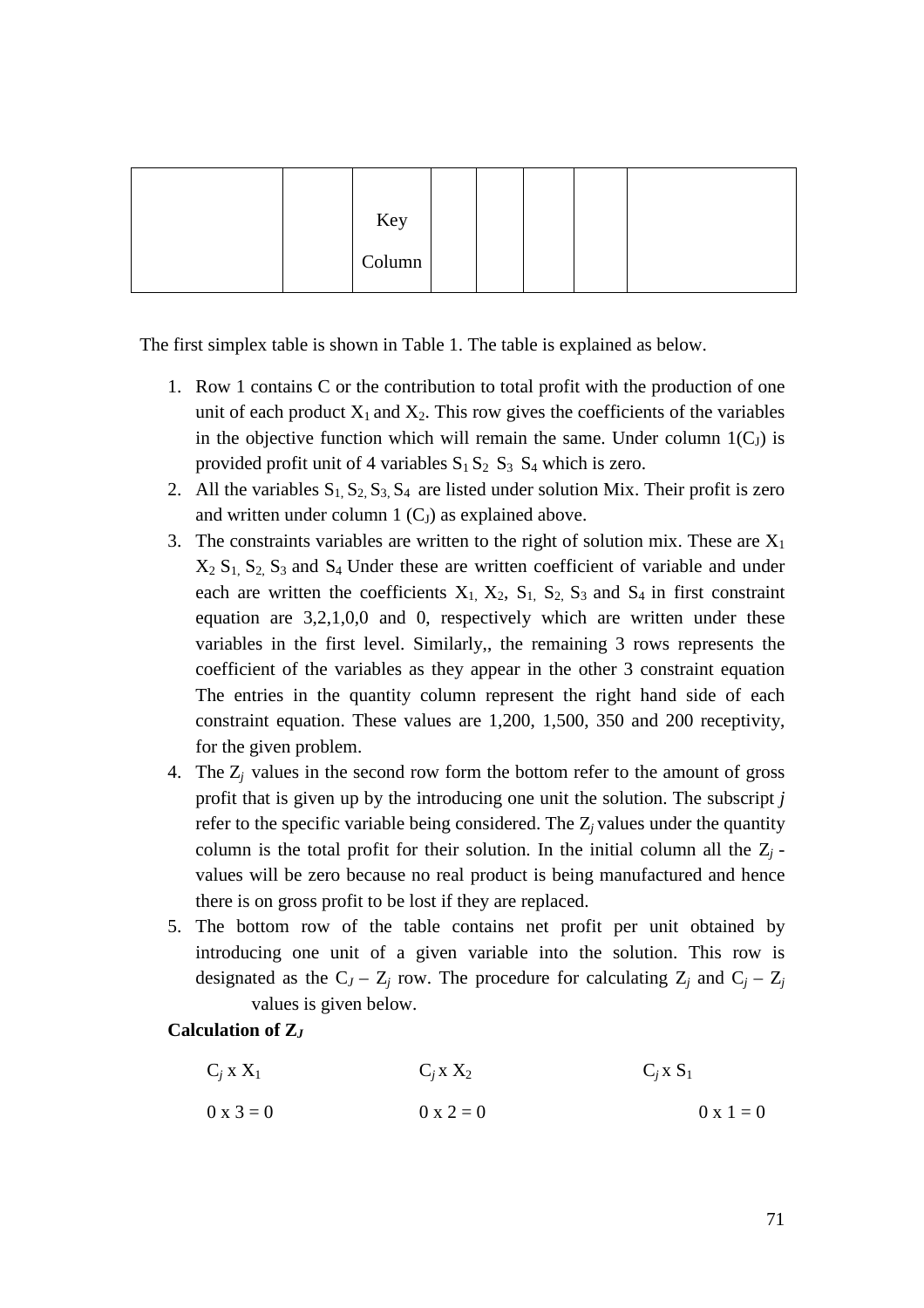| $0 \times 2 = 0$      | $0 \times 6 = 0$        | $0 \times 0 = 0$             |
|-----------------------|-------------------------|------------------------------|
| $^{+}$                | $^{+}$                  | $^{+}$                       |
| $0 \times 1 = 0$      | $0 \times 0 = 0$        | $0 \times 0 = 0$             |
| $^{+}$                | $^{+}$                  | $^{+}$                       |
| $0x0 = 0$<br>$Zx_1=0$ | $0 x 1 = 0$<br>$Zx_2=0$ | $0 x 0 = 0$<br>$Z_{S_1} = 0$ |

Similarly,  $Z_{s_2}$ ,  $Z_{s_2}$  and  $Z_{s_4}$  can be calculated as 0 each

## **Calculation of**  $C_j$  **<b>-**  $Z_j$

$$
Cx_1 - Zx_1 = 10 - 0 = 10
$$
  
\n
$$
Cx_2 - Zx_2 = 20 - 0 = 20
$$
  
\n
$$
Cs_1 - Zs_1 = 0 - 0 = 0
$$
  
\n
$$
Cs_2 - Zs_2 = 0 - 0 = 0
$$
  
\n
$$
Cs_3 - Zs_3 = 0 - 0 = 0
$$
  
\n
$$
Cs_4 - Zs_4 = 0 - 0 = 0
$$

The total profit for this solution is # zero.

#### **Step 3.**

Determine the variable to be brought into the solution. An improved solution is possible if there is a positive value in  $C_j - Z_j$  row. The variable with the largest positive value in the  $C_j - Z_j$ , row is subjected as the objective is to maximize the profit, The column associated with this variable is referred to as 'Key column' and is designated by a small arrow beneath this column. In the given example , 20 is the largest possible value corresponding to  $X_2$  which is selected as the key column.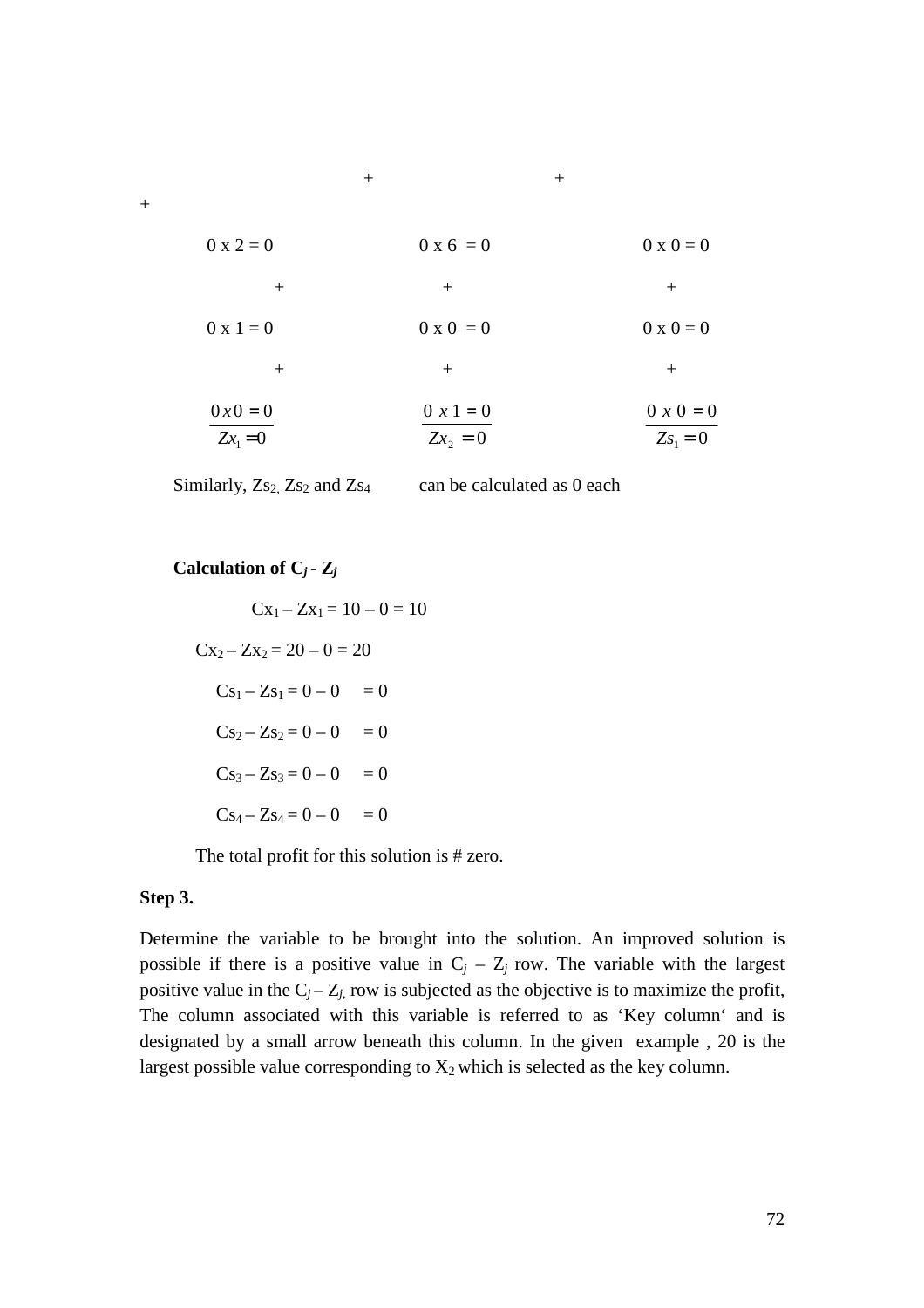# **Step 4.**

Determine which variable is to be replaced. To make this determination, divine each amount in the contribution quantity column by the amount in the comparable row of Key column,  $X_2$  and choose the variable associated with smallest quotient as the one to be replace. In the given example, these value are calculated as

> for the  $S_1$  row  $- 1200/2 = 600$ for the  $S_2$  row  $- 1500/6 = 250$ for the S<sub>3</sub> row –  $350/2 = \infty$ for the  $S_4$  row  $- 200/1 = 200$

Since the smallest quotient is 200 corresponding to  $S_4$ ,  $S_4$  will be replaced, and its row is identified by the small arrow to the right of the table as shown. The quotient represents the maximum value of X which could be brought into the solution.

#### **Step 5.**

Calculate the new row values for entering the variable. The introduction of  $X_2$  into the solution requires that the entire  $S_4$  row be replaced. The values of  $X_2$ , the replacing row, are obtained by dividing each value presently in the  $S<sub>4</sub>$  row by the value in column  $X_2$  in the same row. This value is termed as the key or the pivotal element since it occurs at the intersection of key row and key column.



The row values entering variable  $X_2$  can be calculated as follows: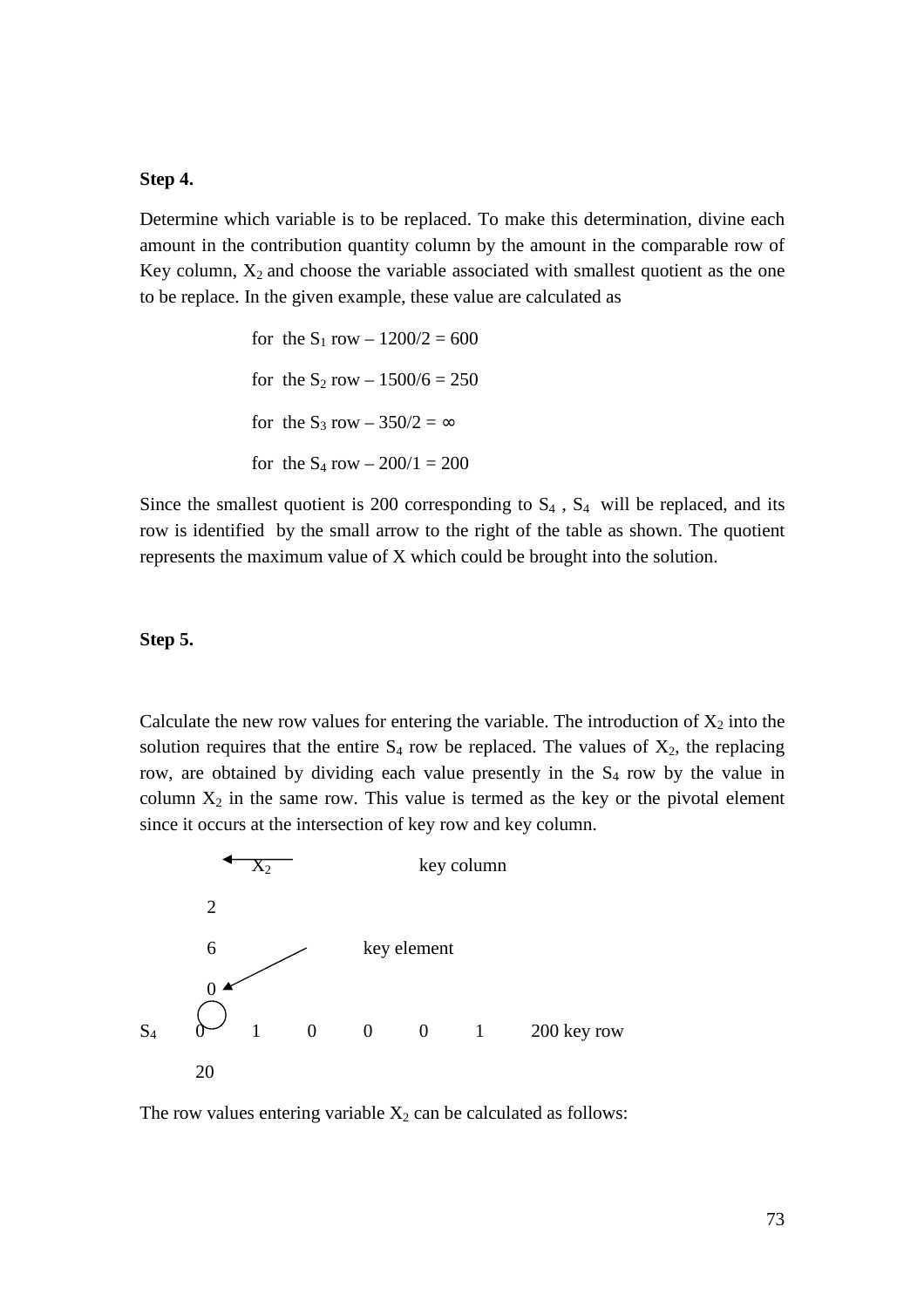$0/1 = 0$ ;  $1/1 = 1$ ;  $0/1 = 0$ ;  $0/1 = 0$ ;  $0/1 = 0$ ;  $-1/1 = 1$ ;  $200/1 = 200$ 

# **Step 6.**

**row** 

Update the remaining rows. The new  $S_2$  row values are 0, 1, 0, 0, 1 and 200 which are same as the previous table as the key element happens to be 1. The introduction of a new variable into the problem will affect the values of remaining variables and a second set of calculations need to be performed to update the initial table. These calculations are performed as given here:

Updated  $S_1$  row = old  $S_1$  row – intersectional element of old  $S_1$  row x corresponding element of new  $X_2$  row.

$$
= 3 - [2 \times 0] = 3
$$
  

$$
= 2 - [2 \times 1] = 0
$$
  

$$
= 1 - [2 \times 0] = 1
$$
  

$$
= 0 - [2 \times 0] = 0
$$
  

$$
= 0 - [2 \times 1] = -2
$$
  

$$
= 1200 - [2 \times 200] = 800
$$

Similarly, the updated elements of  $S_2$  and  $S_3$  rows can be calculated as follows:

|     | Elements of updated $S_2$ row | Elements of updated $S_3$ |
|-----|-------------------------------|---------------------------|
| row |                               |                           |
|     | $2 - [6 \times 0] = 2$        | $1 - [0 \times 0] = 1$    |
|     | $6 - [6 \times 1] = 0$        | $0 - [0 \times 1] = 0$    |
|     | $0 - [6 \times 0] = 0$        | $0 - [0 \times 0] = 0$    |
|     | $1 - [6 \times 0] = 1$        | $0 - [0 \times 0] = 0$    |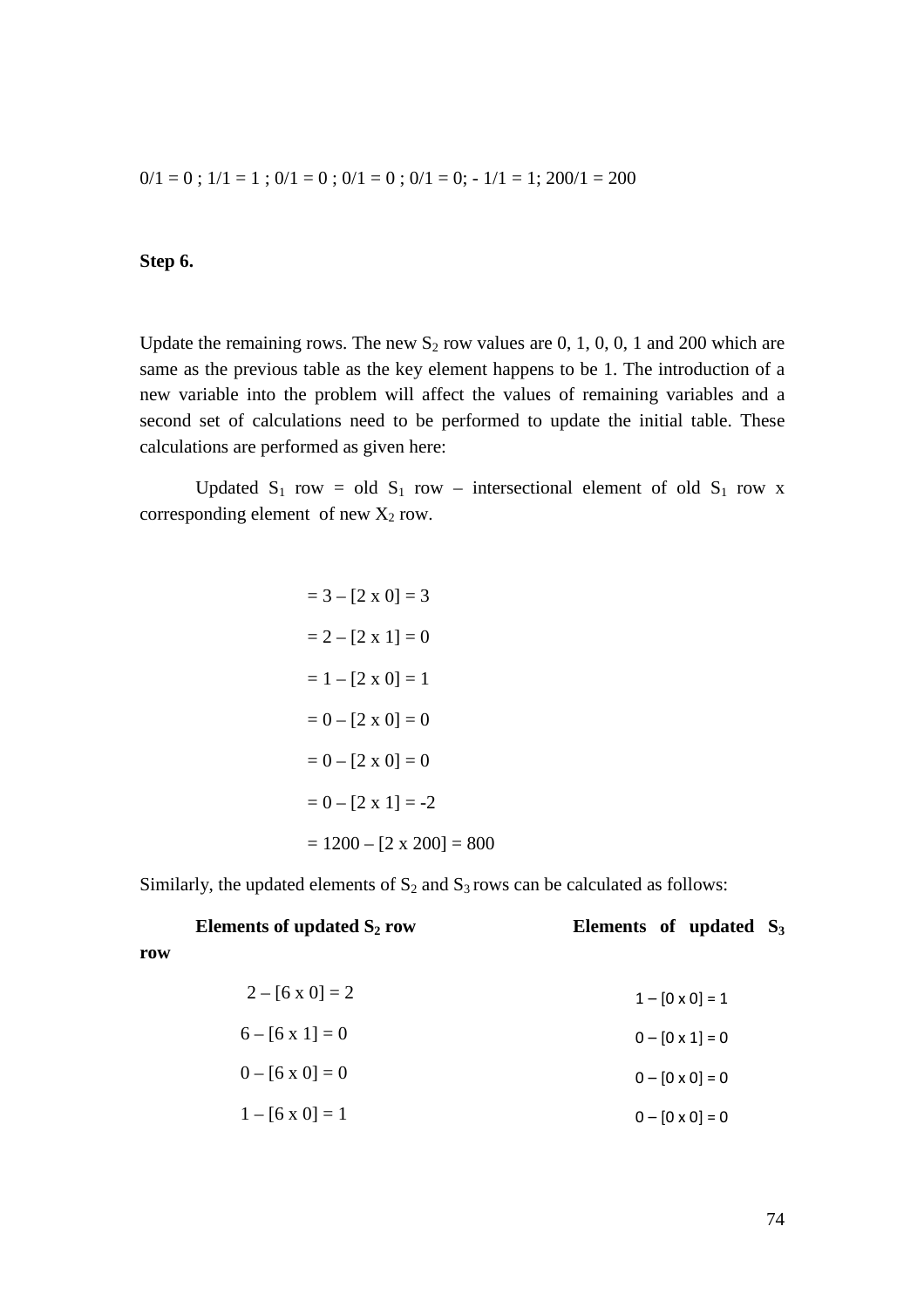$$
0 - [6 \times 0] = 0
$$
  

$$
0 - [6 \times 1] = -6
$$
  

$$
1500 - [6 \times 200] = 300
$$

Rewiring the second simplex table with the updated elements as shown in Table 2. below

|                  | <b>Solution</b> | #10              | #20              | $\boldsymbol{0}$ | $\boldsymbol{0}$ | $\boldsymbol{0}$ | $\mathbf{0}$     | <b>Contribution</b> |          |
|------------------|-----------------|------------------|------------------|------------------|------------------|------------------|------------------|---------------------|----------|
| $C_i$            | <b>Mix</b>      | $X_1$            | $\mathbf{X}_2$   | $S_1$            | $S_2$            | $S_3$            | S <sub>4</sub>   | Quantity            | Ratio    |
| $\boldsymbol{0}$ | $S_1$           | 3                | $\boldsymbol{0}$ | $\mathbf{1}$     | $\boldsymbol{0}$ | $\mathbf{0}$     | $-2$             | 800                 | 266.7    |
| $\boldsymbol{0}$ | $S_2$           | $\overline{2}$   | $\boldsymbol{0}$ | $\overline{0}$   | $\mathbf{1}$     | $\overline{0}$   | $-6$             | 300                 | 150      |
| $\overline{0}$   | $S_3$           | $\mathbf{1}$     | $\boldsymbol{0}$ | $\overline{0}$   | $\boldsymbol{0}$ | $\mathbf{1}$     | $\boldsymbol{0}$ | 350                 | 350      |
| 20               | $X_2$           | $\boldsymbol{0}$ | $\mathbf{1}$     | $\boldsymbol{0}$ | $\boldsymbol{0}$ | $\overline{0}$   | $\mathbf{1}$     | 200                 | $\infty$ |
|                  | $Z_j$           | $\boldsymbol{0}$ | 20               | $\boldsymbol{0}$ | $\boldsymbol{0}$ | $\mathbf{0}$     | 20               | 400                 |          |
|                  | $(C_j - Z_j)$   | 10               | $\boldsymbol{0}$ | $\boldsymbol{0}$ | $\theta$         | $\overline{0}$   | $-20$            |                     |          |

**Table 2** 

The new variable entering the solution would be  $X_1$ . It will replace the  $S_2$  row which can be shown as follows:

for the  $S_1$  row  $-$  800/2 = 266.7

for the  $S_2$  row  $-300/6 = 150$ 

for the  $S_3$  row  $-350/2 = 350$ 

for the  $S_4$  row – 200/1 =  $\infty$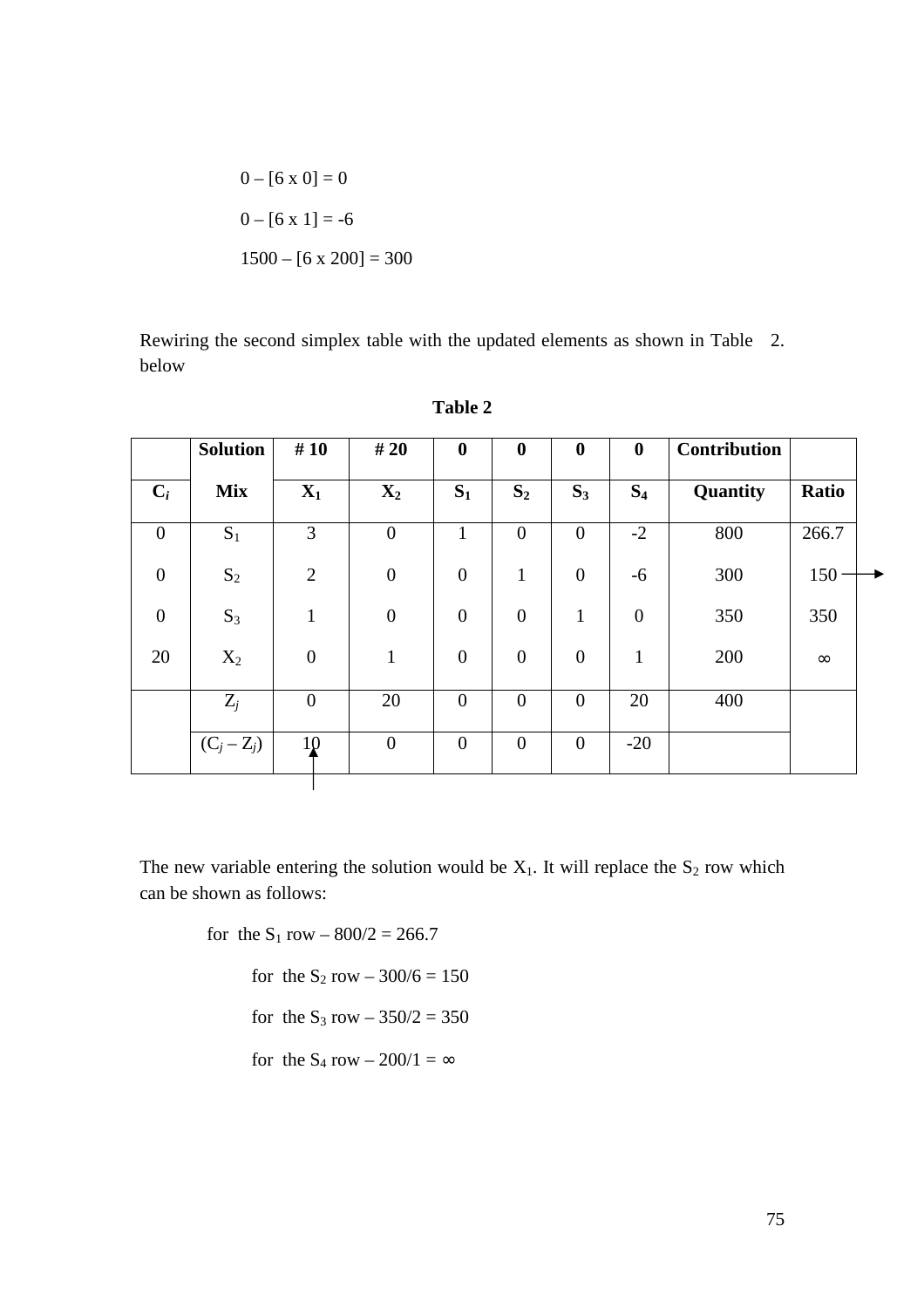As he quotient 150 corresponding of  $S_2$  row is the minimum, it will be replaced by  $X_1$ in the new solution. The corresponding elements of  $S_2$  row can be calculated as follows:



New element of  $S_2$  row to be replace by  $X_1$  are

 $2/2 = 1$ ;  $0/2 = 0$ ;  $0/2 = 0$ ;  $1/2 = 1/2$ ;  $0/2 = 0$ ;  $0.6/2 = -3$ ;  $300/2 = 150$ ;

The updated elements of  $S_1$  and  $S_3$  rows can be calculated as follows:

| Elements of updated $S_1$ row | Elements of updated $S_3$ row |
|-------------------------------|-------------------------------|
| $3 - [3 \times 1] = 0$        | $1 - [1 \times 1] = 0$        |
| $0 - [3 \times 0] = 0$        | $0 - [1 \times 0] = 0$        |
| $1 - [3 \times 0] = 1$        | $0 - [1 \times 0] = 0$        |
| $1 - [3 \times 1/2] = -3/2$   | $0 - [1 \times 1/2] = 1/2$    |
| $0 - [3 \times 0] = 0$        |                               |
| $-2 - [3 \times 3] = -7$      |                               |
| $800 - [3 \times 150] = 350$  |                               |

# **Elements of updated X2 row**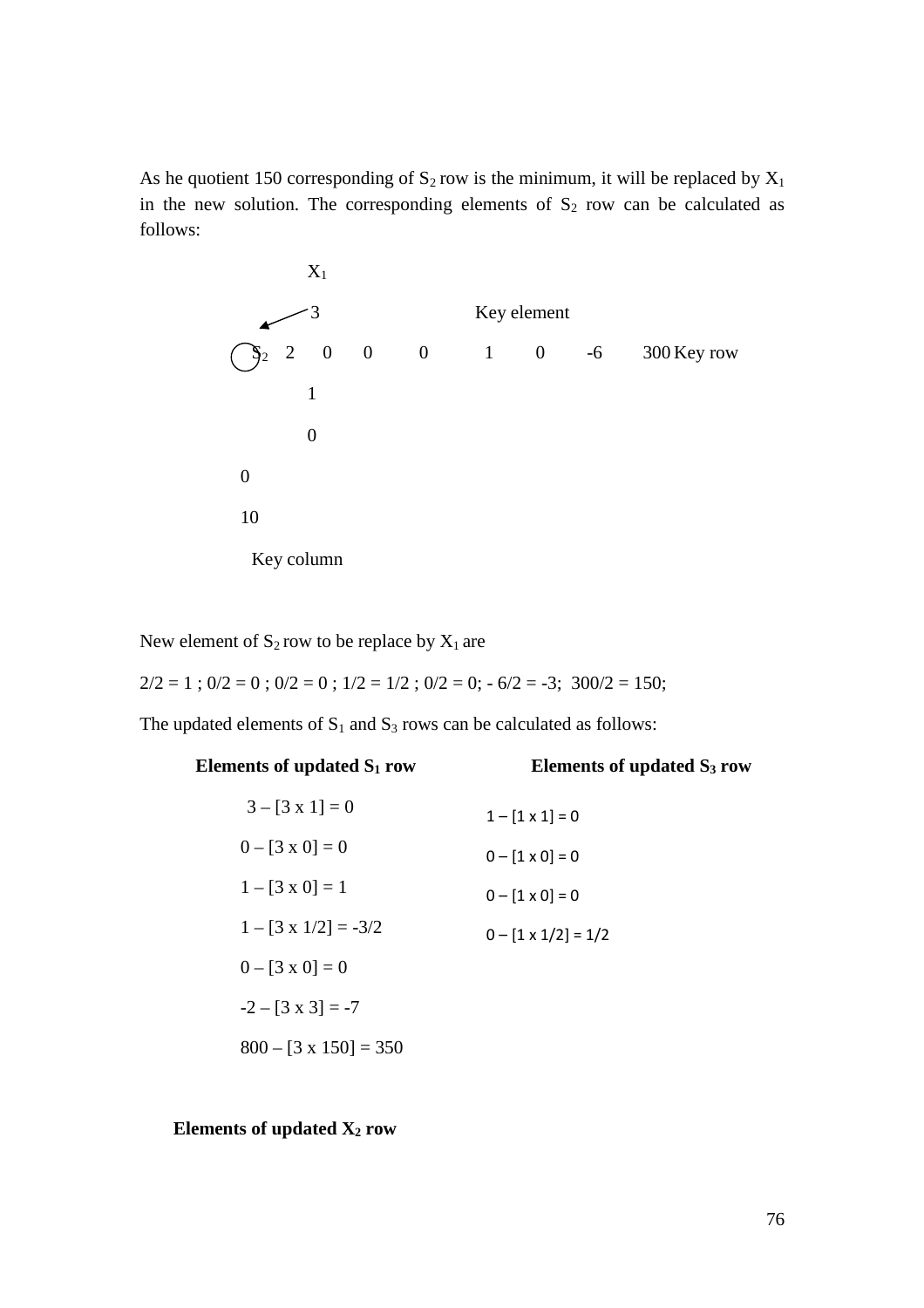$0 - [0 x 1] = 0$  $1 - [0 \times 0] = 1$  $0 - [0 \times 0] = 0$  $0 - [0 x 1/2] = 0$  $0 - [0 x 0] = 0$  $1 - [0 x -3] = 1$  $200 - [0 \times 150] = 200$ 

Revised simplex table can now be written as shown in Table 3 below:

|                  | <b>Solution</b> | #10              | # 20             | $\boldsymbol{0}$ | $\boldsymbol{0}$ | $\boldsymbol{0}$ | $\boldsymbol{0}$ | <b>Contribution</b> | Min   |
|------------------|-----------------|------------------|------------------|------------------|------------------|------------------|------------------|---------------------|-------|
| $C_i$            | <b>Mix</b>      | $X_1$            | $\mathbf{X}_2$   | $S_1$            | $S_2$            | $S_3$            | S <sub>4</sub>   | Quantity            | Ratio |
| $\boldsymbol{0}$ | $S_1$           | $\boldsymbol{0}$ | $\boldsymbol{0}$ | $\mathbf{1}$     | $-3/2$           | $\overline{0}$   | 7                | 350                 | 50    |
| 10               | $X_1$           | $\mathbf{1}$     | $\boldsymbol{0}$ | $\overline{0}$   | 1/2              | $\overline{0}$   | $-3$             | 150                 | $-50$ |
| $\boldsymbol{0}$ | $S_3$           | $\boldsymbol{0}$ | $\boldsymbol{0}$ | $\overline{0}$   | $-1/2$           | $\mathbf{1}$     | 3                | 200                 | 66.7  |
| 20               | $X_2$           | $\boldsymbol{0}$ | $\mathbf{1}$     | $\boldsymbol{0}$ | $\boldsymbol{0}$ | $\boldsymbol{0}$ | $\mathbf{1}$     | 200                 | 200   |
|                  | $Z_j$           | 10               | 20               | $\overline{0}$   | 5                | $\overline{0}$   | $-10$            | 5500                |       |
|                  | $(C_j - Z_j)$   | $\boldsymbol{0}$ | $\overline{0}$   | $\overline{0}$   | $-5$             | $\overline{0}$   | 10               |                     |       |

Now the new entering variable will be  $S_4$  and it will replace  $S_1$  as shown below:

 $350/7 = 50$  $150/-3 = -50$  $200/3 = 66.7$  $200/1 = 200$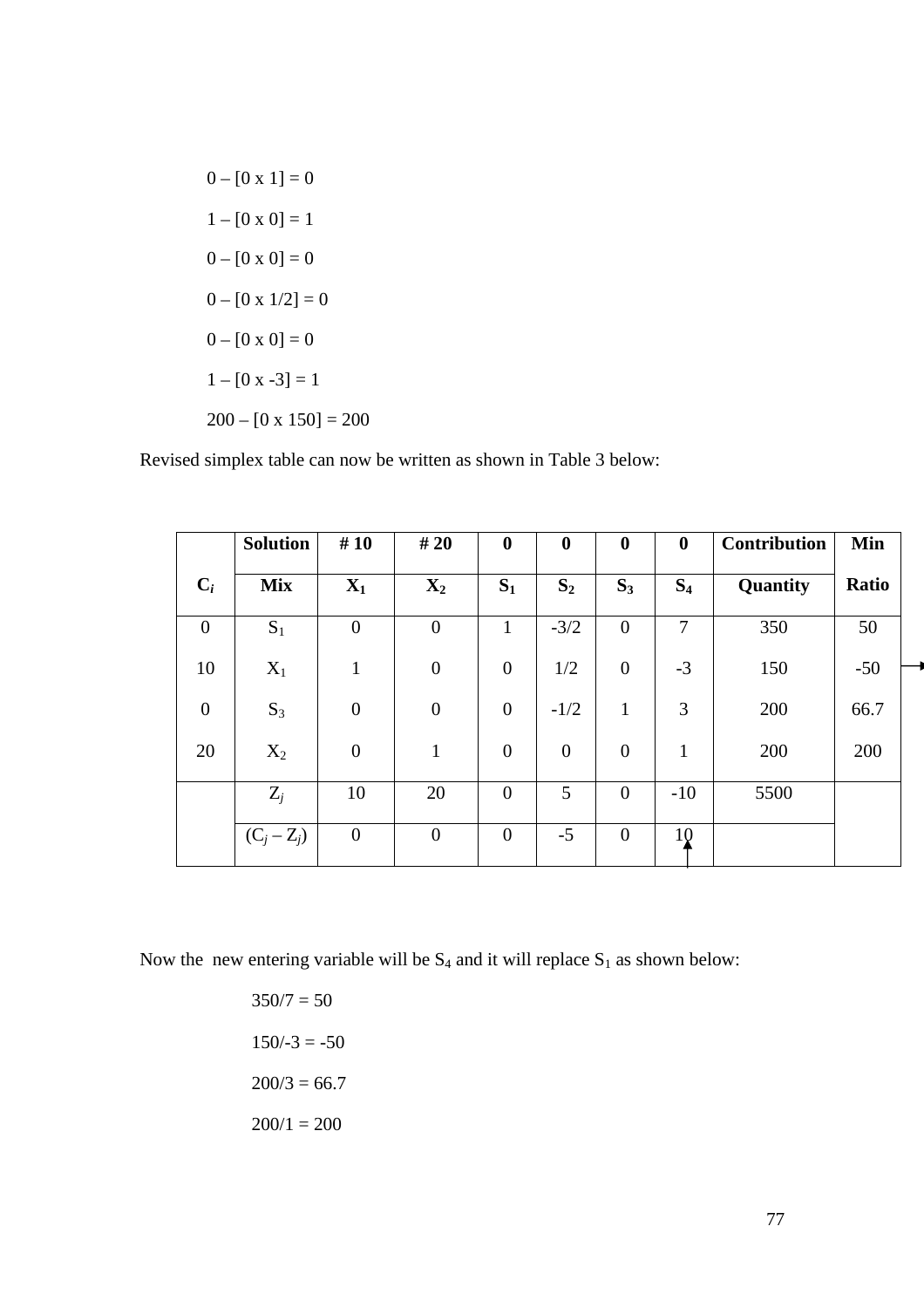In these figures, 50 represent the minimum quotient which corresponds to row  $S_1$ . The negative sign is not considered.

The new elements of  $S_1$  row to be replaced by  $S_4$  can be calculated as follows:



The new elements of  $S_4$  row would be

 $0/7 = 0$ ;  $0/7 = 0$ ;  $1/7 = 1/7$ ;  $(-3/2)$  x  $(1/7) = -3/14$ ;  $0/7 = 0$ ;  $1$ ;  $7/7 = 1$ ;  $350/7 = 50$ 

The updated elements of the other rows can be calculated as follows:

# **Elements of updated X1 row Elements of updated S3 row**

| $1 - [-3 \times 0] = 1$           | $0 - [3 \times 0] = 0$             |
|-----------------------------------|------------------------------------|
| $0 - [-3 \times 0] = 0$           | $0 - [3 \times 0] = 0$             |
| $0 - [-3 \times 1/7] = 3/7$       | $0 - [3 \times 1/7] = 3/7$         |
| $\frac{1}{2}$ – [-3 x 3/14] = 1/7 | $-\frac{1}{2}$ – [3 x 3/14] = -1/7 |
| $0 - [-3 \times 0] = 0$           |                                    |
| $-3 - [-3 \times 1] = 0$          |                                    |
| $150 - [-3 \times 50] = 300$      |                                    |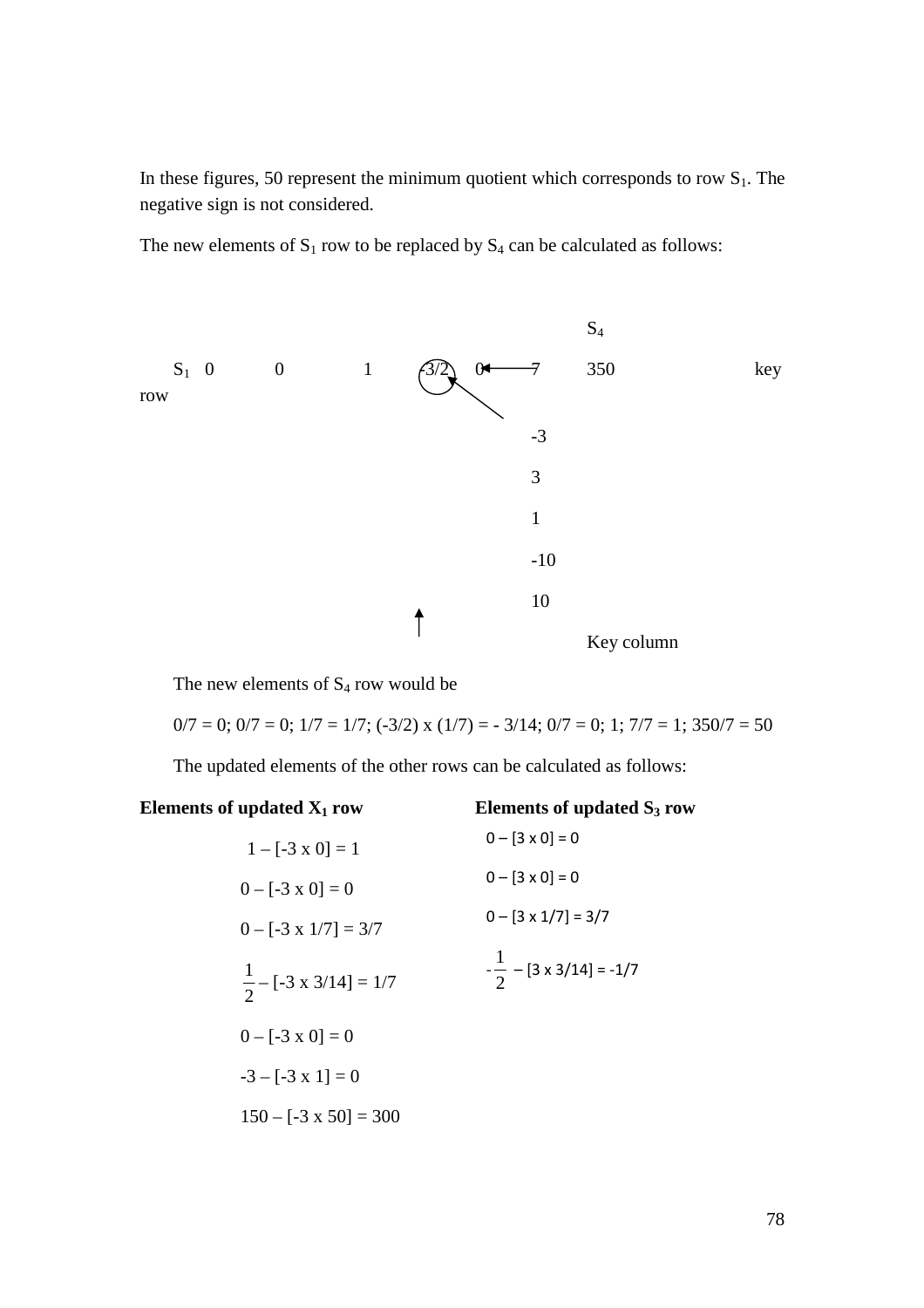# **Elements of updated X2 row**

 $0 - [1 \times 0] = 0$  $1 - [1 \times 0] = 1$  $0 - [1 \times 1/7] = 1/7$  $0 - [1 x -3/14] = 3/14$  $0 - [1 \times 0] = 0$  $1 - [1 \times 1] = 0$  $200 - [1 \times 50] = 150$ 

Revised simplex table can now be written as shown in Table 4 below:

|                  | <b>Solution</b> | #10              | #20              | $\boldsymbol{0}$ | $\boldsymbol{0}$ | $\boldsymbol{0}$ | $\boldsymbol{0}$ | <b>Contribution</b> |
|------------------|-----------------|------------------|------------------|------------------|------------------|------------------|------------------|---------------------|
| $C_i$            | <b>Mix</b>      | $X_1$            | $\mathbf{X}_2$   | $S_1$            | S <sub>2</sub>   | $S_3$            | $S_4$            | Quantity            |
| $\overline{0}$   | $S_4$           | $\overline{0}$   | $\boldsymbol{0}$ | 1/7              | $-3/14$          | $\overline{0}$   | 1                | 50                  |
| 10               | $X_1$           | $\mathbf{1}$     | $\boldsymbol{0}$ | 3/7              | $-1/7$           | $\boldsymbol{0}$ | $\boldsymbol{0}$ | 300                 |
| $\boldsymbol{0}$ | $S_3$           | $\boldsymbol{0}$ | $\boldsymbol{0}$ | $-3/7$           | 1/7              | $\mathbf{1}$     | $\boldsymbol{0}$ | 50                  |
| 20               | $X_2$           | $\boldsymbol{0}$ | $\mathbf{1}$     | $-1/7$           | 3/14             | $\boldsymbol{0}$ | $\boldsymbol{0}$ | 150                 |
|                  | $Z_j$           | 10               | 20               | 10/7             | 40/14            | $\overline{0}$   | $\boldsymbol{0}$ | 6,000               |
|                  | $(C_j - Z_j)$   | $\boldsymbol{0}$ | $\boldsymbol{0}$ | $-10/7$          | $-40/14$         | $\overline{0}$   | $\boldsymbol{0}$ |                     |

As there is no positive value in  $C_j - Z_j$  row it represents the optimal solution, which is given as:

 $X_1 = 300 \text{ units} : X_2 = 150 \text{ units}$ 

And the maximum profit  $Z = # 6,000$ 

*Minimization problems.*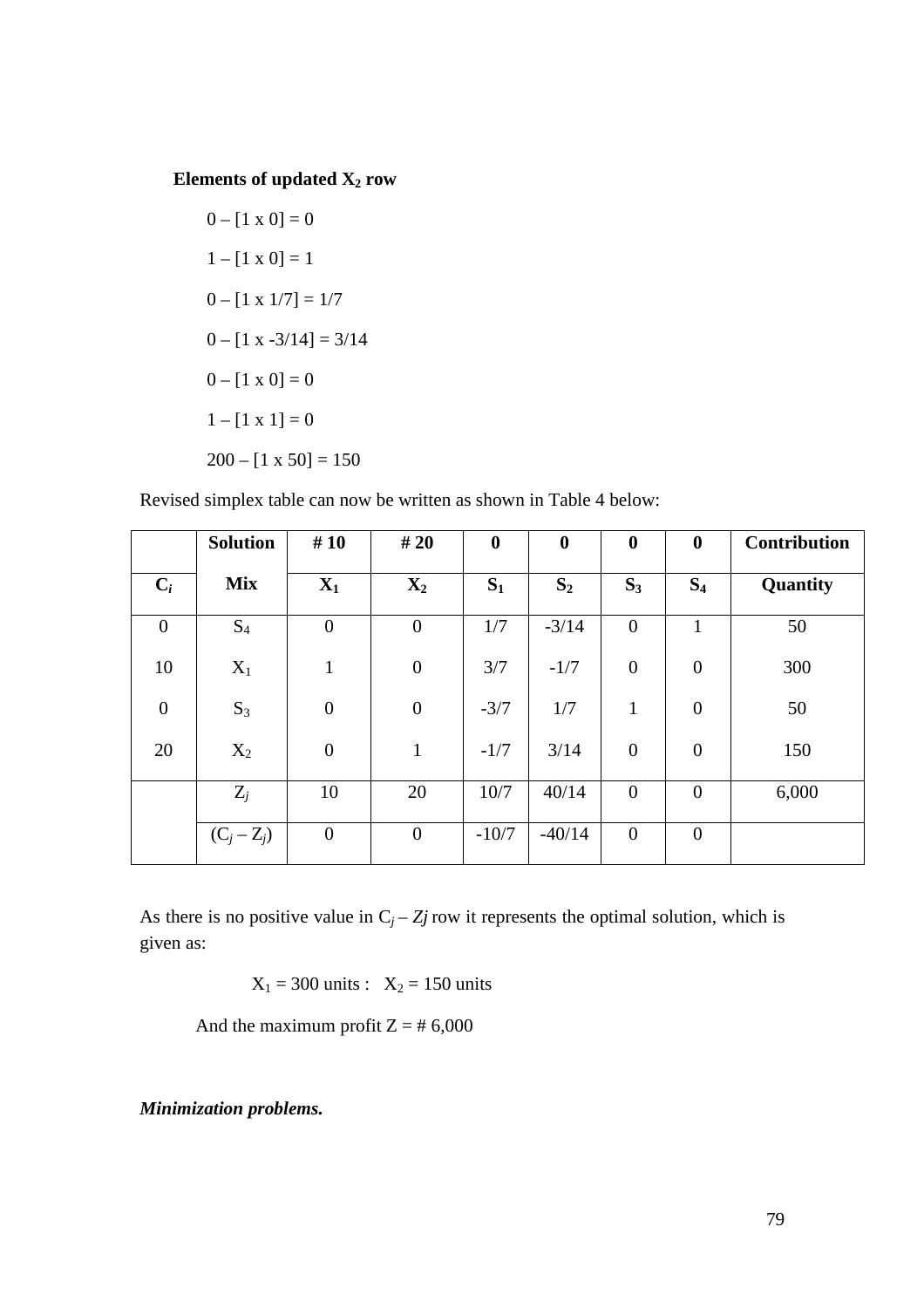Identical procedure is followed for solving the minimization problems. Since the objective is to minimize rather than maximize, a negative  $(C_i - Z_j)$  value indicates potential improvement. Therefore, the variable associated with largest negative  $(C_i -$ *Zj*) value would be brought into the solution first. Additional variables are brought in to set up such problems. However, such problems involve greater than or equal to constraints, which need to be treated separately from less than or equal to constraints, which are typical of maximization problems. In order to convert such inequalities, the following procedure may be adopted.

For example, if the constrain equation is represented as:

$$
3X_1 + 2X_2 > 1200
$$

To convert this into equality, it would be written as:

$$
3X_1 + 2X_2 - S_1 = 1200
$$

Where  $S_1$  is a slack variable. However, this will create a difficulty in the simplex method because of the fact that the initial simplex solution starts with slack variables and a negative value  $(-1S_1)$  would be in the solution, a condition which is not permitted in linear programming. To overcome this problem, the simplex procedure requires that another variable known as artificial variable be added to each equation in which a slack variable is subtracted. An artificial variable may be thought of as representing a fictitious product having very high cost which though permitted in the initial solution to a simplex problem, would never appear in the solution. Defining A as an artificial variable, the constraint equation can be written as:

$$
3X_1 + 2X_2 - 1S_1 + 1A_1 = 1200
$$

Assuming the objective function is to minimize cost, it would be written as:

$$
10X_1 + 20X_2 - 0S_1 + MA_1
$$
 to be minimized

Where M is assumed to be very large cost (say, 1 million). Also  $S_1$  is added to the objective function even though it is negative in constraint equation. An artificial variable is also added to constraint equations with equality sign, e.g. if the constraint equation is

$$
3X_1 + 2X_2 = 1200
$$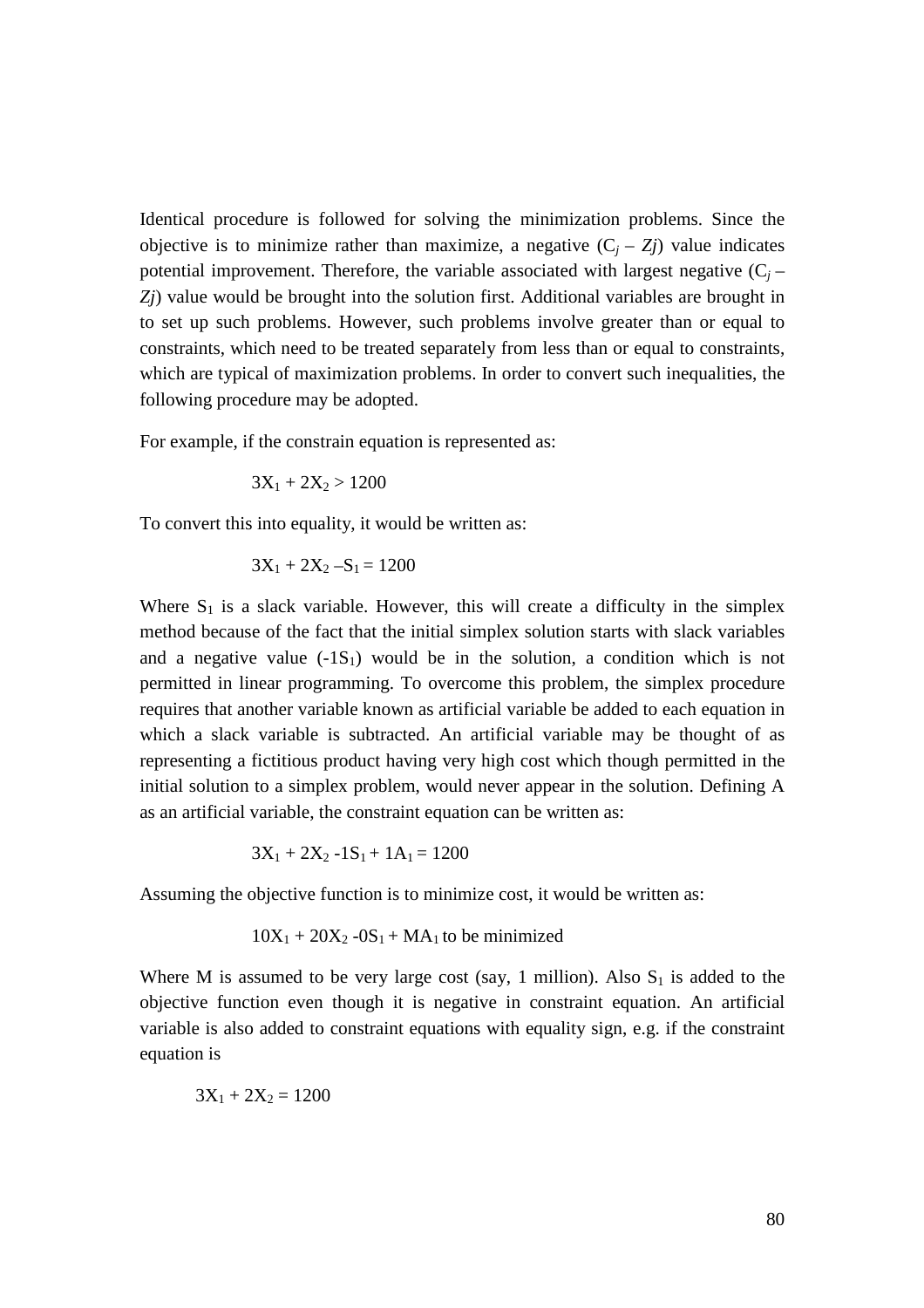then, in simplex it would change to

$$
3X_1 + 2X_2 + 1A_1 = 1200
$$

to satisfy simplex requirement and would be reflected as MA in the objective function

# **Example 2**

ABC company manufactures and sells two products  $P_1$  and  $P_2$ . Each unit of  $P_1$ requires 2 hours of mahining and 1 hour of skilled labour. Each unit of  $P_2$  requires 1 hour of machining and 2 hours of labour. The machine capacity is limited to 600 machine hours and skilled labour is limited to 650 man hours. Only 300 units of product  $P_1$  can be sold in the market. You are require to

- a. Develop a suitable model to determine the optimal product mix
- b. Find out the optimal product mix and the maximum contribution. Unit contribution from product  $P_1$  is # 8 and from product  $P_2$  is # 12.

c. Determine the incremental contribution / unit of machine-hours, per unit of labour and per unit of product  $P_1$ .

# **Solution**

# **Step 1. Formulation of LP model**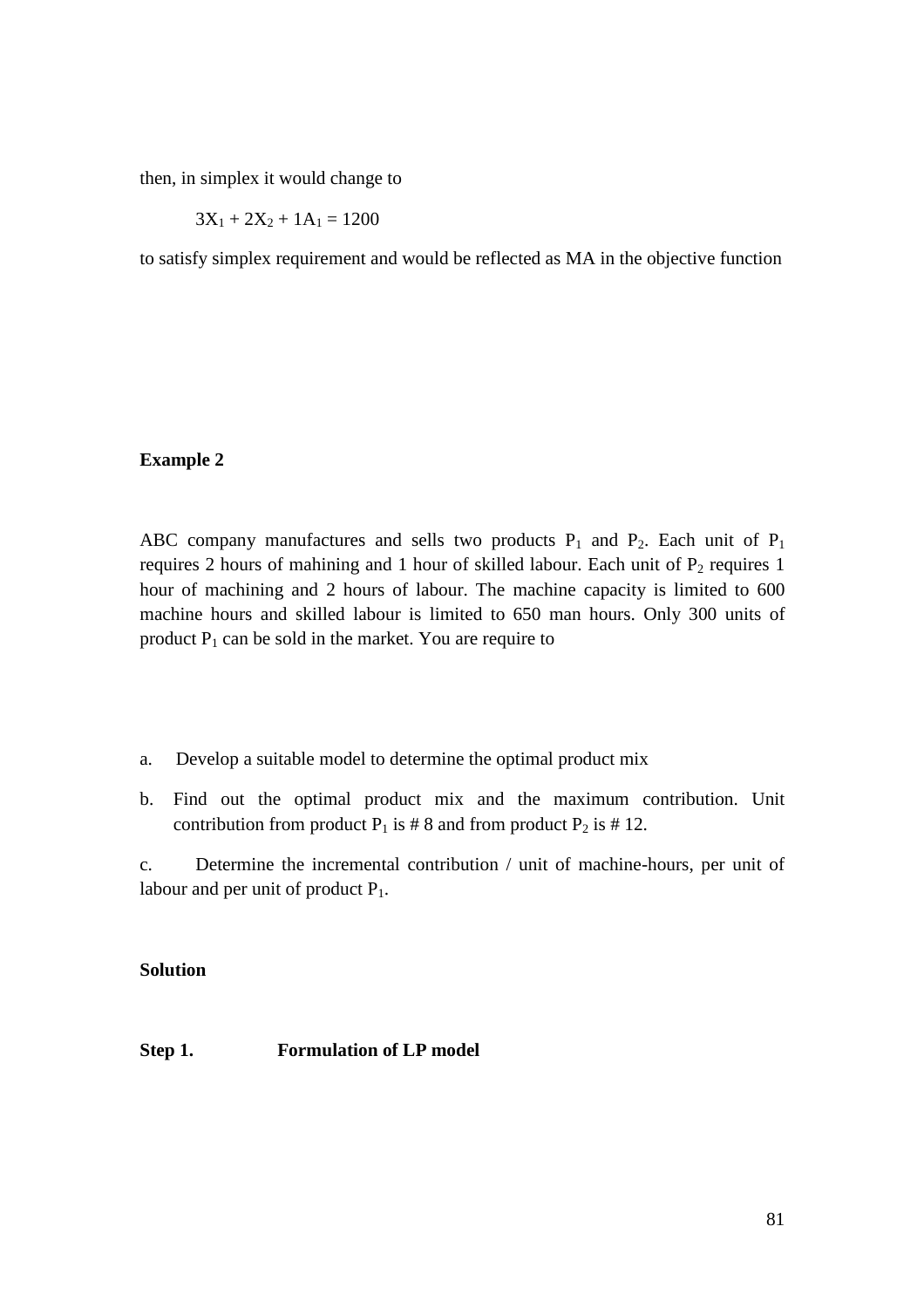Let  $X_1$  and  $X_2$  be the number of units to be manufactured of the two products  $P_1$  and  $P_2$  respectively. We are required to find out the number of units of the two products to be manufactured to maximize contribution, i.e., profits when individual contribution of the two products are given. LP model can be formulated as follows:

Maximize  $Z = 8X_1 + 12X_2$ 

Subject to conditions/constraints

 $2X_1 + X_2 \leq 600$  (Machine time constraint)

 $X_1 + 2X_2 \le 650$  (Labour-time constraint)

 $X_1$  < 300 (marketing constraint of product P<sub>1</sub>)

# **Step 2. Converting constraints into equations**

LP problem has to be written in a standard form, for which the inequalities of the constraints have to be converted into equations. For this purpose, we add a slack variable to each constraint equation. Slack is the unused or spare capacity for the constraints to which it is added. In less than  $\langle \rangle$  type of constraint, the slack variable denoted by S, is added to convert inequalities into equations. S is always a nonnegative figure or 0. if S is negative, it may be seen that the capacity utilized will exceed the total capacity, which is absurd. The above inequalities of this problem can be rewritten by adding suitable slack variables and converted into equations as shown below.

$$
2X_1 + X_2 + S_1 = 600
$$
  

$$
X_1 + 2X_2 S_2 = 650
$$
  

$$
X_1 S_3 = 300
$$
  

$$
X_1, X_2, S_1, S_2, S_3 > 0
$$

Slack variables  $S_1$ ,  $S_2$  and  $S_3$  contribute zero to the objective function since they represent only unused resources. Let us include these slack variables in the objective function. Then maximize:  $Z = 8X_1 + 12X_2 + 0S_1 + 0S_2 + 0S_3$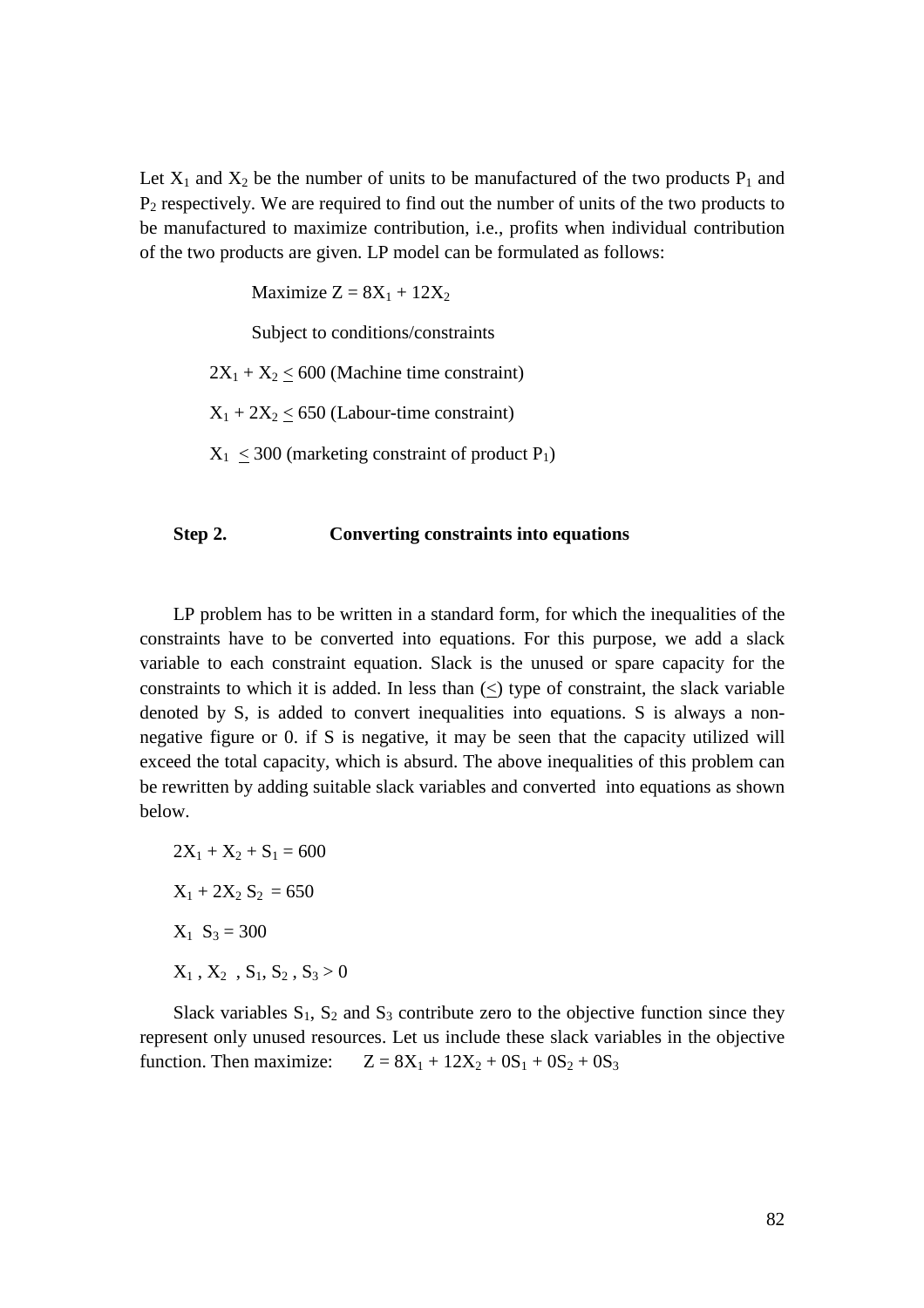# **Step 3. Set up the initial solution**

Let us recollect that the computational procedure in the simplex method is based on the following fundamental property.

"The optimal solution to a Linear Programming problem always occurs at one of three corner points of the feasible solution space".

 It means that the corner points of the feasible solution region can provide the optimal solution. Let the search start with the origin which means nothing is produced at origin (0, 0) and the value of decision variable  $X_1$  and  $X_2$  is zero. In such a case,  $S_1$  $= 600$ ,  $S_2 = 650$ ,  $S_3 = 300$  are the spare capacities as nothing (0) is being produced. In the solution at origin we have two variables  $X_1$  and  $X_2$  with zero value and three variables  $(S_1, S_2 \text{ and } S_3)$  with specific value of 600, 650 and 300. The variables with non-zero values, i.e.  $S_1$ ,  $S_2$  and  $S_3$  are called the **basic variables** where as the other variables with zero values i.e.  $X_1$ ,  $X_2$  and  $X_3$  are called **non-basic variables.** It can be seen that the number of basic variables is the same as the number of constraints equations (three in the present problem). The solution with basic variables is called basic solution which can be further divided into Basic Feasible Solution and Basic Infeasible Solution. The first type of solutions are those which satisfy all the constraints. In Simplex Method, we sear for basic feasible solution only.

#### **Step 4. Developing initial simplex table**

The initial decision can be put in the form of a table which is called a Simplex Table or Simplex Matrix. The details of the matrix are as follows

- (1) Row 1 contains  $C_j$  or the contribution to total profit with the production of one unit of each product  $P_1$  and  $P_2$ . Under column 1  $(C_i)$  are listed the profit coefficients of the basic variables. In the present problem, the profit coefficients of  $S_1$ ,  $S_2$  and  $S_3$  are zero.
- (2) In the column labeled Solution Mix or Product Mix are listed he variables  $S_1$ ,  $S_2$  and  $S_3$ , their profits are zero and written under column 1  $(C_i)$  as explained above.
- 1. In the column labeled 'contribution unit quantity' are listed the values of basic variables included in the solution. We have seen in the initial solution  $S_1$  = 600,  $S_2 = 650$  and  $S_3 = 300$ . These values are listed under this column on the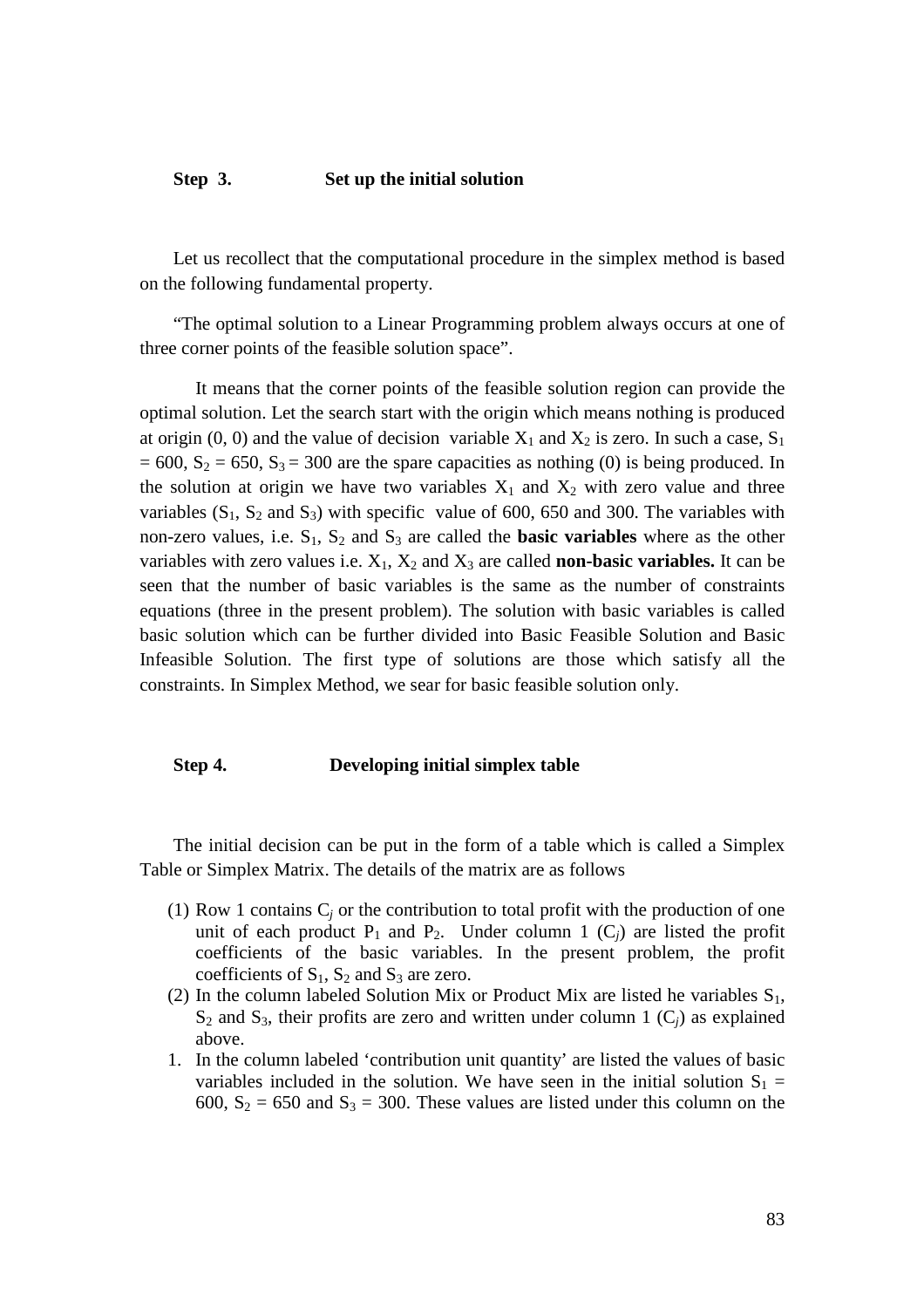right side as shown in table 3.5. Any variables not listed under the solutionmix column are the non-basic variables and their values are zero.

- 2. The total profit contribution can be calculated by multiplying the entries in column  $C_j$  and column 'contribution per unit quantity' and adding them up. The total profit contribution in the present case is  $600 \times 0 + 650 \times 0 + 300 \times 0$  $= 0$
- 3. Numbers under  $X_1$  and  $X_2$  are the physical ratio of substitution. For example, number 2 under  $X_1$ , gives the ratio of substitution between  $X_1$  and  $S_1$ . In sample words if we wish to produce 2 units of product  $P_1$  i.e., X, 2 units of  $S_1$ must be sacrificed. Other numbers have similar interpretation. Similarly, the number in the identity matrix' columns  $S_1 S_2$  and  $S_3$  can be interpreted as ratios of exchange. Hence the numbers under the columns  $S_1$ , represents the ratio of exchange between  $S_1$  and the basic variables  $S_1$ ,  $S_2$  and  $S_3$ .
- 4.  $Z_j$  and  $C_j Z_j$  are the two final rows. These two rows provide us the total profit and help us in finding out whether the solution is optimal or not  $Z_j$  and  $C_j - Z_j$ can be found out in the following manner.

(a)  $Z_j = C_j$  of  $S_1$  (0) x coefficient of  $X_1$  in  $S_1$  row (2) +  $C_j$  of  $S_1$  (0) x coefficients of  $X_1$  in  $S_2$  row (1) +  $C_j$  of  $S_3$  (0) x coefficient  $X_1$  in  $S_3$  row (1) = 0  $x 2 + 0 x 1 + 0 x 1 = 0$ 

| $C_i$          | <b>Solution mix</b> | 8              | 12             | $\bf{0}$       | $\bf{0}$ | $\bf{0}$         | <b>Contribution unit quantity</b> |
|----------------|---------------------|----------------|----------------|----------------|----------|------------------|-----------------------------------|
|                |                     | $X_1$          | $\mathbf{X}_2$ | $S_1$          | $S_2$    | $S_3$            | (Solution values)                 |
| $\bf{0}$       | $S_1$               | $\overline{2}$ |                |                | 0        | $\boldsymbol{0}$ | 600                               |
| $\overline{0}$ | $S_2$               |                | $\overline{2}$ | $\theta$       |          | 0                | 650                               |
| $\overline{0}$ | $S_3$               |                | 0              | $\Omega$       | $\theta$ |                  | 300                               |
|                | $C_i$               | $\overline{0}$ | 0              | $\theta$       | 0        | 0                |                                   |
|                | $(C_j - C_j)$       | 8              | 12             | $\overline{0}$ | $\Omega$ | $\boldsymbol{0}$ |                                   |

# **Table5**

Using the same procedure  $Z_j$  for all the other variable columns can be worked out as shown in the complete first Simplex Table given in Table 5.

(b) The number in the  $(C_j - Z_j)$  row represent the net profit that will result from introducing 1 unit of each product or variable into the solution. This can be worked out by subtracting.  $Z_j$  total for each column from the  $C_j$  values at the top of that variable's column. For example,  $C_j - Z_j$  number in the  $X_1$  column will 8 –  $0 = 8$ , in the  $X_2$  column it will be  $12 - 0 = 12$  etc.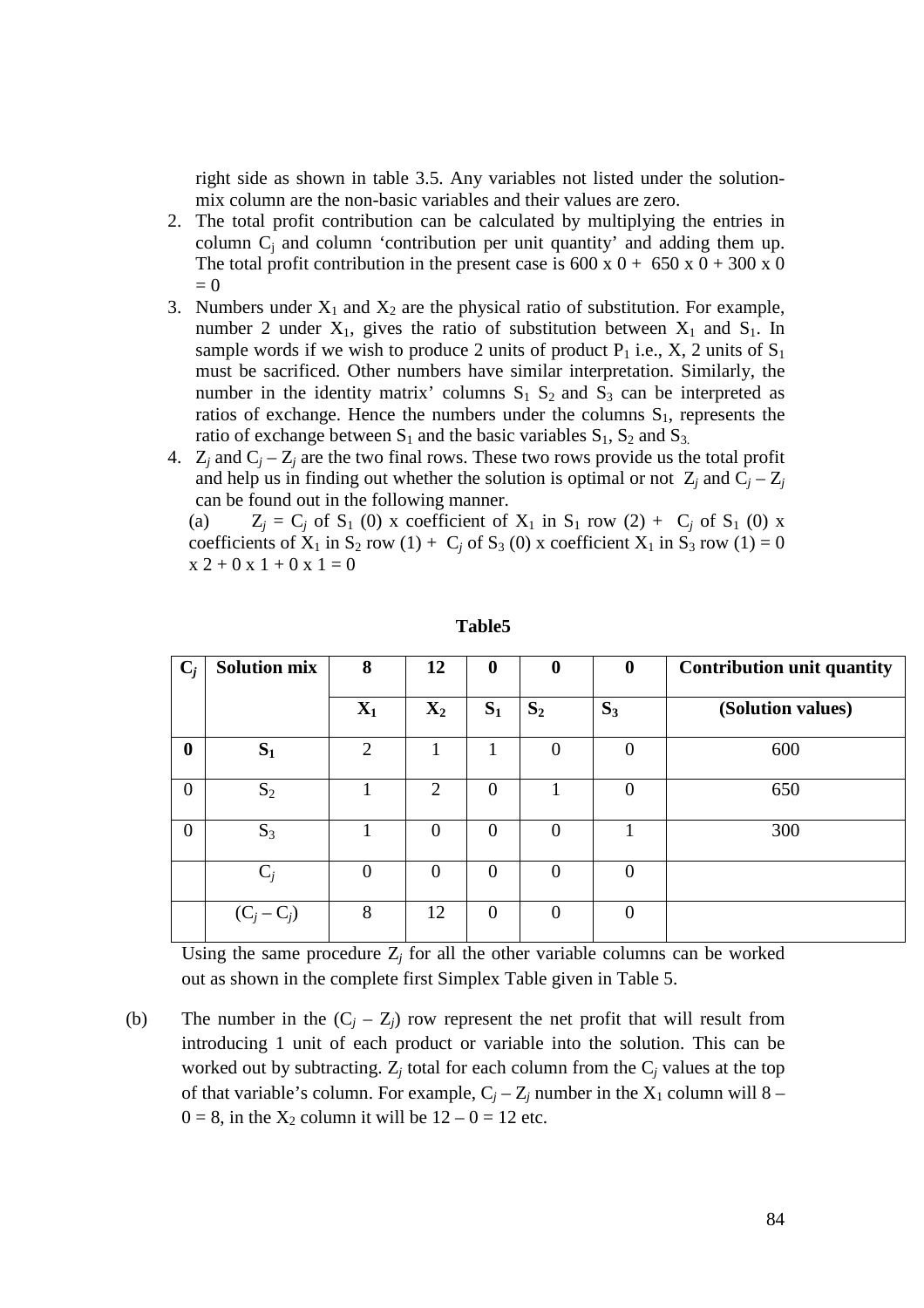(7) The value of the objective function can be obtained by multiplying the elements in  $C_j$  column with the corresponding elements in the  $C_j$  rows i.e. in the present case  $Z = 8 \times 0 + 12 \times 0 = 0$ 

| $C_j$          | <b>Solution mix</b> | 8              | 12             | $\boldsymbol{0}$ | $\mathbf 0$    | $\boldsymbol{0}$ | <b>Contribution unit quantity</b> |
|----------------|---------------------|----------------|----------------|------------------|----------------|------------------|-----------------------------------|
|                |                     | $X_1$          | $\mathbf{X}_2$ | $S_1$            | $S_2$          | $S_3$            | (Solution values)                 |
| $\mathbf 0$    | $S_1$               | $\overline{2}$ |                |                  | $\Omega$       | $\theta$         | 600                               |
| $\overline{0}$ | $S_2$               |                | 2              | $\overline{0}$   |                | $\Omega$         | 650                               |
| $\overline{0}$ | $S_3$               |                | 0              | $\overline{0}$   | $\overline{0}$ |                  | 300                               |
|                | $C_j$               | $\overline{0}$ | 0              | $\overline{0}$   | 0              | $\theta$         |                                   |
|                | $(C_j - C_j)$       | 8              | 12             | $\overline{0}$   | $\theta$       | $\theta$         |                                   |

| able | n |
|------|---|
|------|---|

(8) By examining the number in the  $(C_i - Z_j)$  row, we can see that total profit can be increased by #8 for each unit of product  $X_1$  added to the product mix or by #12 for each unit of product  $X_2$  added to the product mix. A positive  $(C_j - Z_j)$ indicates that profits can still be improved. A negative number of  $(C_i - Z_j)$ would indicate the amount by which the profits would decrease, if one unit of the variable was added to the solution. Hence, optimal solution is reached only when there are no positive numbers in  $(C_i - Z_j)$  row.

# **Step 5. Test for optimality**

Now we must test whether the results obtained are optimal or it is possible to carry out any improvements. It can be done in the following manner.

- 5. Selecting the entering variable. We have to select which of the variables, out of the two non-basic variables  $X_1$  and  $X_2$ , will enter the solution. We select the one with maximum value of  $C_j - Z_j$  variable  $X_1$  has a  $(C_j - Z_j)$ value of 8 and  $X_2$  has a  $(C_i - Z_j)$  value of 12. Hence, we select variable  $X_2$ as the variable to enter the solution mix and identify the column in which it occurs as the key column with help of a small arrow.
- 6. Selecting the variable that leaves the solution. As a variable is entering the solution, we have to select a variable which will leave the solution. This can be done as follows:
	- (a) Divide each number in the solution value or contribution unit quantity column by corresponding number in the key column i.e. divide 600, 650 and 300 by 1, 2, 0.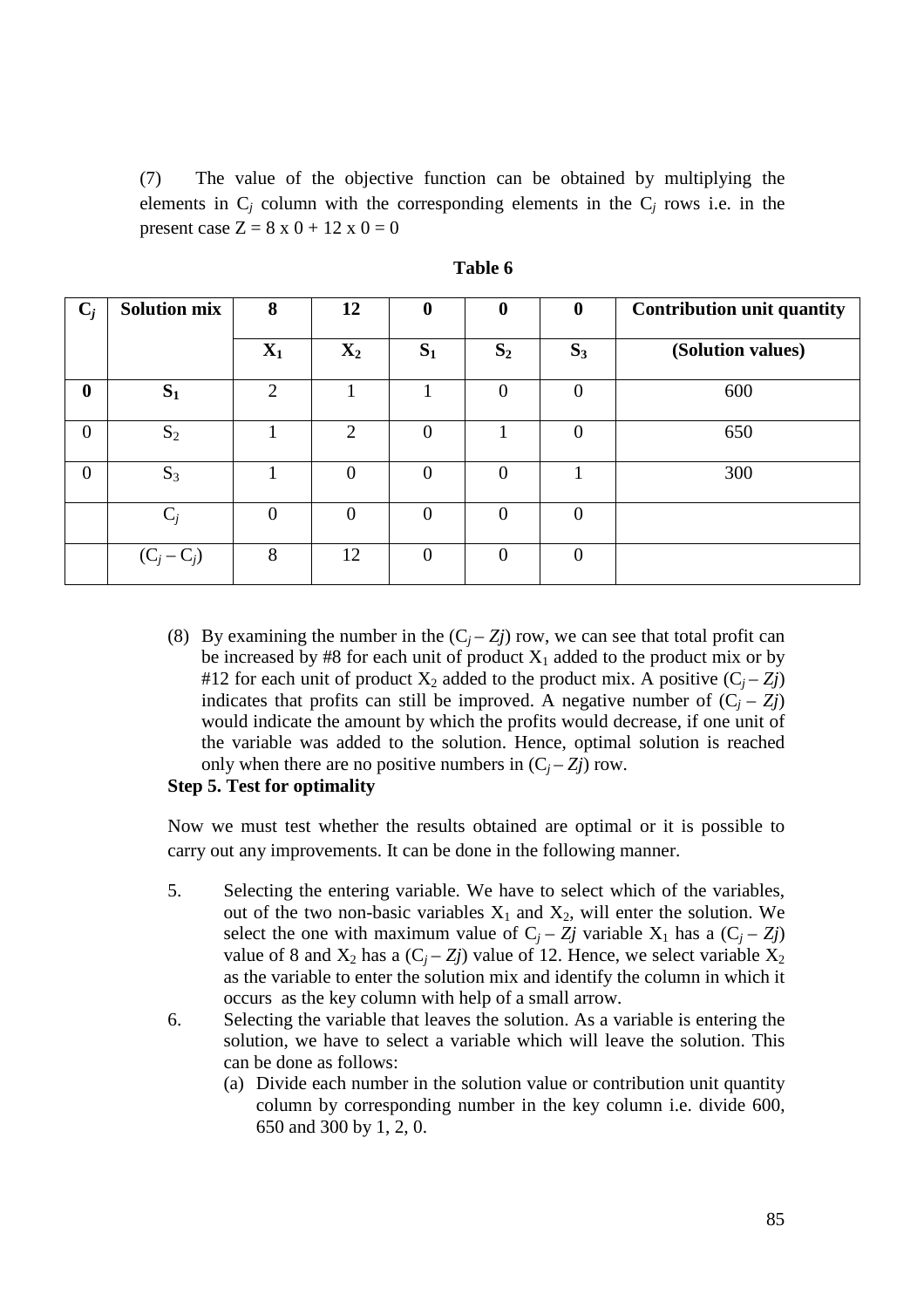|                |                     |                | 1 avivi        |                  |                  |                  |                 |                |
|----------------|---------------------|----------------|----------------|------------------|------------------|------------------|-----------------|----------------|
| $C_i$          | <b>Solution Mix</b> | 8              | 12             | $\boldsymbol{0}$ | $\boldsymbol{0}$ | $\boldsymbol{0}$ | <b>Solution</b> | <b>Minimum</b> |
|                |                     | $X_1$          | $X_2$          | $S_1$            | $S_2$            | $S_3$            | values          | ratio          |
| $\overline{0}$ | $S_1$               | $\overline{2}$ | 1              | 1                | $\overline{0}$   | $\boldsymbol{0}$ | 600             | 600            |
| $\overline{0}$ | $S_2$               | $\mathbf{1}$   |                | $\overline{0}$   | $\mathbf{1}$     | $\boldsymbol{0}$ | 650             | 325            |
| $\overline{0}$ | $S_3$               | $\mathbf{1}$   | $\overline{0}$ | $\overline{0}$   | $\boldsymbol{0}$ | $\mathbf{1}$     | 300             | $\infty$       |
|                | $Z_j$               | $\overline{0}$ | $\overline{0}$ | $\overline{0}$   | $\overline{0}$   | $\overline{0}$   |                 |                |
|                | $(C_j - Z_j)$       | 8              | 12             | $\overline{0}$   | $\boldsymbol{0}$ | $\boldsymbol{0}$ |                 |                |
|                |                     |                |                |                  |                  |                  |                 |                |
|                |                     | Key column     |                |                  |                  |                  |                 |                |

**Table7** 

(b) Select the row with smallest non negative ratio as the row to be replaced, in present example the ratio are

 $S_1$  row, 600/1 = 600 unit of  $X_2$  $S_2$  row, 650/2 = 325 units of  $X_2$ S<sub>3</sub> row,  $300/0 = \infty$  units of  $X_2$ 

It is clear that  $S_2$  (with minimum ratio) is the departing variable. This row is called the key row.

(c) The number at the intersection of key row and key column is called is called the key number which is 2 in the present case and is circled in the table.

# **Step 6. Developing second simplex table**

Now we can develop the second simplex table by the following method.

 (a) Determine new values for the key row. To revise the key rows, divide he values in the key row  $(S_2)$  by value of the element (2) and replace departing variable  $(S_2)$  by the entering variable  $(X_2)$ .

(b) Determine new values for other remaining rows. This is done as follows:

Key

86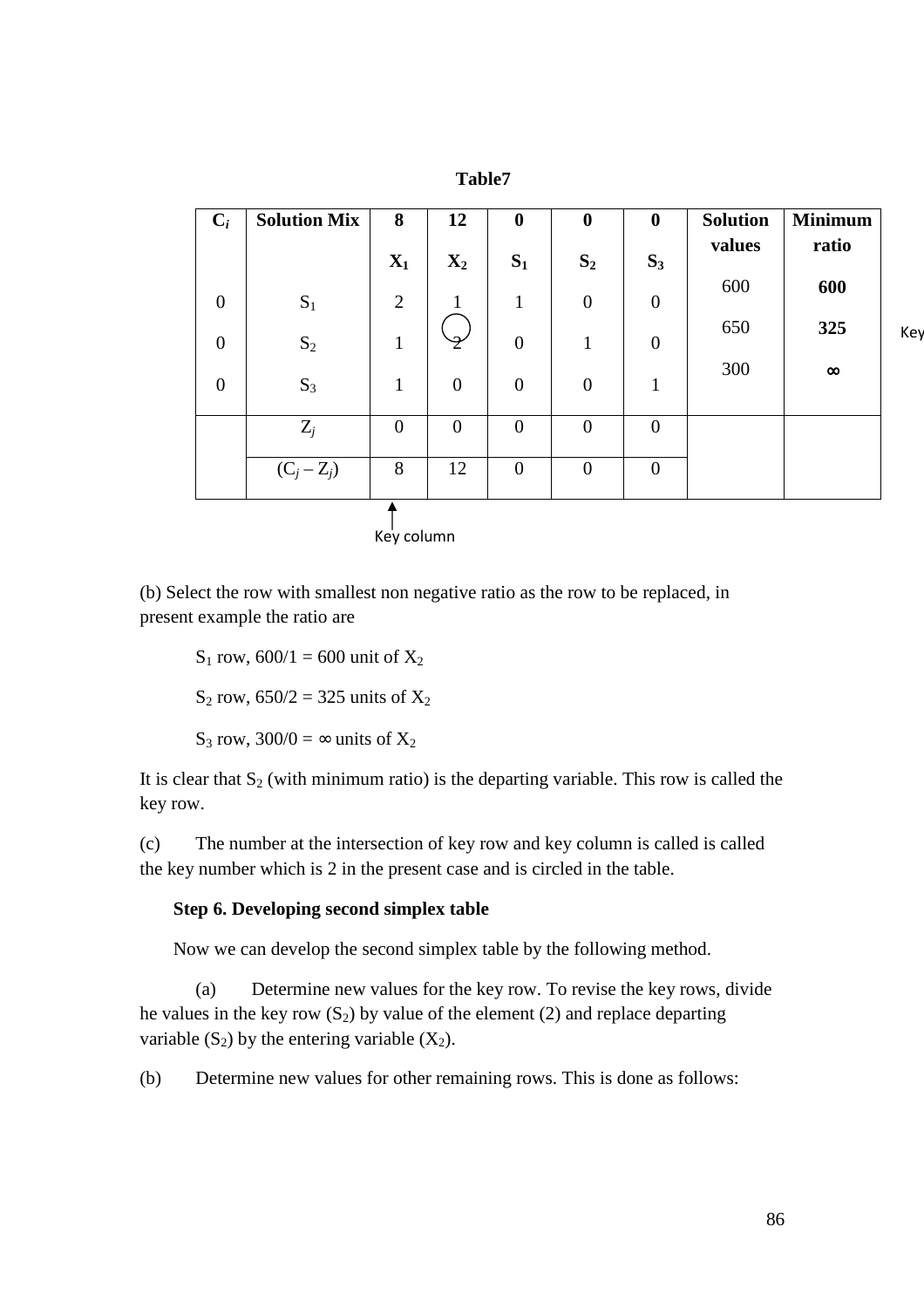New row = old row number – [Corresponding number in key row] x [corresponding fixed ratio] where fixed ratio = old row number in key column/key number.

Now the new  $S_1$  and  $S_3$  row are

Row  $S_1 = 600 - 650$  x  $1/2 = 275$  $2 - 1 \times 1/2 = 1.5$  $1 - 2 \times 1/2 = 0$  $1 - 0 \times 1/2 = 1$  $0 - 1 x 1/2 = 0$  $0 - 0 x 1/2 = 0$ 

Row  $S_2 = 300 - 650 \times 0/2 = 300$  $1 - 1 \times 0/2 = 1$  $0 - 2 \times 0/2 = 0$  $0 - 0 \times 0/2 = 0$  $0 - 1 x 0/2 = 0$  $1 - 0 \times 0/2 = 1$ 

Key row  $S_2$  is replaced by  $X_2$  with the following elements

1/2 , 1, 0, 1/2, 0, 325

(c) Value of  $C_j$  and  $C_j - Z_j$  rows can be calculated as explained earlier. The new revised and improved solution table is shown below.

# **Table 8 Second simplex Table**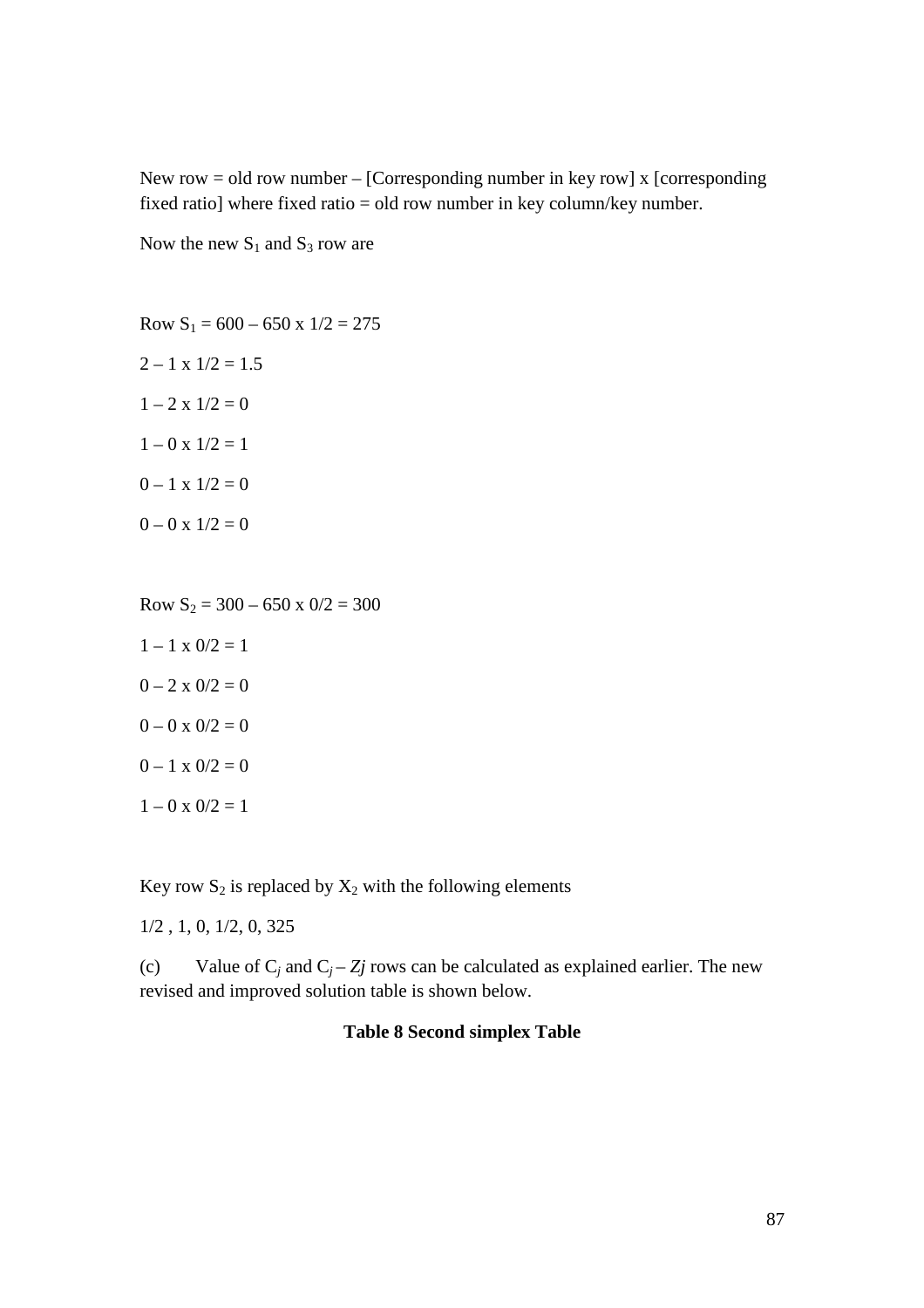| $C_i$            | <b>Solution</b> | 8                | 12               | $\boldsymbol{0}$ | $\boldsymbol{0}$ | $\boldsymbol{0}$ | <b>Solution</b> | <b>Minimum</b> |   |
|------------------|-----------------|------------------|------------------|------------------|------------------|------------------|-----------------|----------------|---|
|                  | <b>Mix</b>      | $\mathbf{X}_1$   | $X_2$            | $S_1$            | $S_2$            | $S_3$            | values          | ratio          |   |
| $\boldsymbol{0}$ | $S_1$           | 1.5              | $\boldsymbol{0}$ | $\mathbf{1}$     | $\overline{0}$   | $\overline{0}$   | 275             | $\infty$       | K |
| $\boldsymbol{0}$ | $X_2$           | 1/2              | $\mathbf{1}$     | $\overline{0}$   | 1/2              | $\mathbf{0}$     | 325             | 325            |   |
| $\boldsymbol{0}$ | $S_3$           | $\mathbf{1}$     | $\boldsymbol{0}$ | $\boldsymbol{0}$ | $\boldsymbol{0}$ | $\mathbf{1}$     | 300             | $\infty$       |   |
|                  | $Z_j$           | 10               | $\boldsymbol{0}$ | $\overline{0}$   | $\overline{0}$   | $\overline{0}$   |                 |                |   |
|                  | $(C_j - Z_j)$   | $\boldsymbol{0}$ | 12               | $\boldsymbol{0}$ | $\overline{0}$   | $\overline{0}$   |                 |                |   |
|                  |                 |                  | Key column       |                  |                  |                  |                 |                |   |

 $key row \rightarrow$ 

$$
Z_j
$$
 values are  $Z = 0 \times 1.5 + 0 \times \frac{1}{2} \times 0 \times 1 = 0$  etc.

Minimum ratios by dividing 275, 325 and 300 by corresponding element in the key column i.e., 0, 1, 0.

$$
\frac{275}{0} = \infty
$$

$$
\frac{325}{1} = 325
$$

$$
\frac{300}{0} = \infty
$$

We find that the value of objective function has been improved from 0 to  $\infty$ . But the correct solution is not optimal as there are positive values (12) and (8) in the  $(C_i - Z_j)$ row. Also, since minimum ratio is 325, we select  $X_2$  row to leave the solution as  $X_2$ (key column) will enter the solution. The new  $X_2$  (key) row will remain same as its elements 1/2, 1, 0, 1/2, 0 and 325 have to be divided by key element, i.e. (shown circled in the above able). However, row  $S_1$  and  $S_3$  elements will undergo change Row  $S_1$  = old row number – [corresponding number in key row] x [corresponding fixed ratio]

Fixed ratio = old row number in key column/ key number =  $0$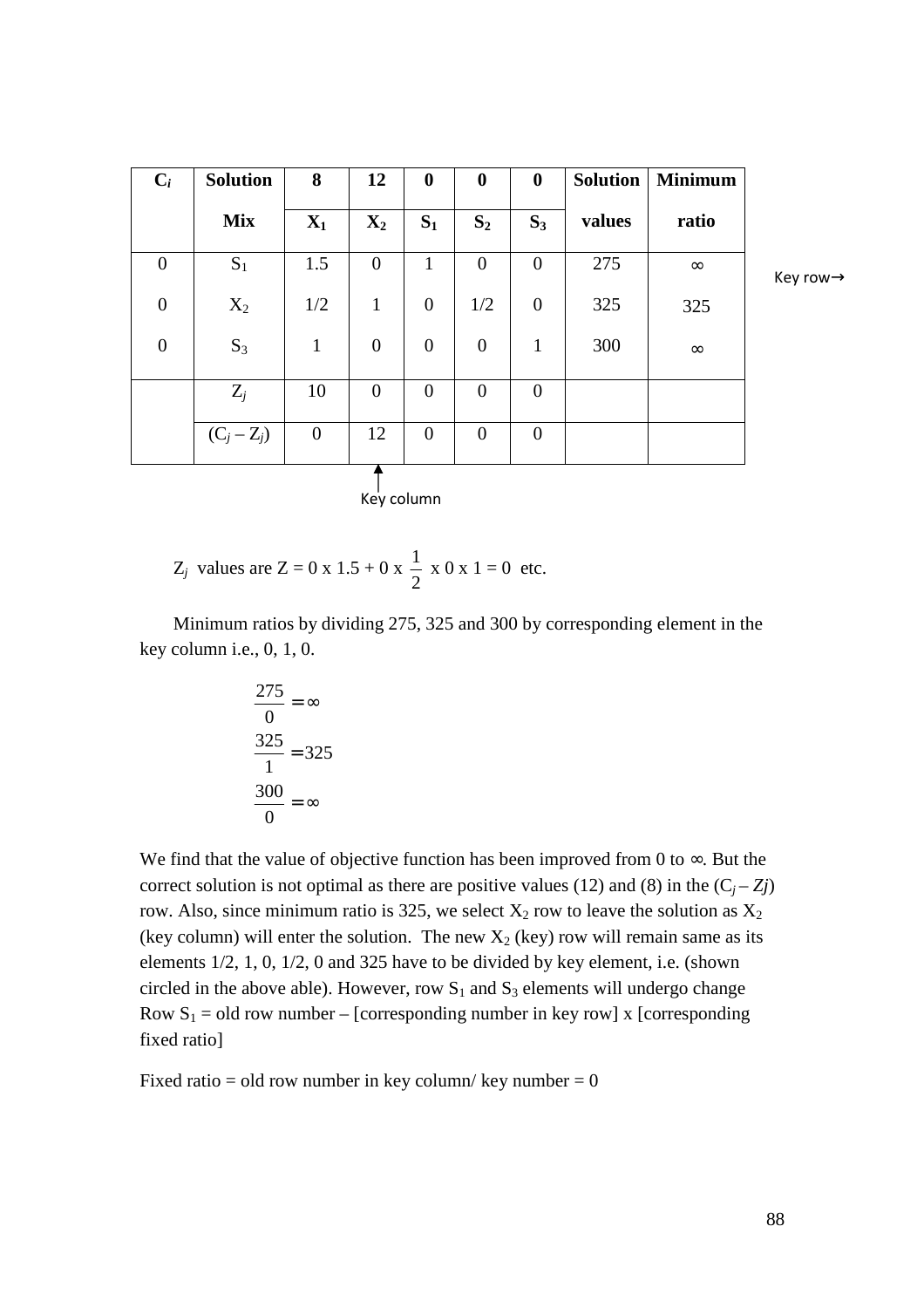It can be concluded that this problems does not have a optimal solution as  $X_2$  row is to be replaced by  $X_2$  row.

**Example 3** ABC Ltd produces four products  $P_1$ ,  $P_2$ ,  $P_3$  and  $P_4$ . Each one of these products has to be processed on three machines X, Y, Z. The capacity of the machines and the time required to manufacture one of each type of products are shown in the table below:

| <b>Product</b>   | Processing time for production |                  |                             |  |  |  |  |  |  |
|------------------|--------------------------------|------------------|-----------------------------|--|--|--|--|--|--|
|                  | <b>Machine X</b>               | <b>Machine Y</b> | <b>Machine Z</b>            |  |  |  |  |  |  |
| $P_1$            | $\mathcal{D}_{\cdot}$          |                  | 3                           |  |  |  |  |  |  |
| $P_2$            | 3                              | $\mathfrak{D}$   | $\mathcal{D}_{\mathcal{L}}$ |  |  |  |  |  |  |
| $P_3$            | 4                              |                  | $\mathcal{D}_{\mathcal{L}}$ |  |  |  |  |  |  |
| $P_4$            | 3                              |                  |                             |  |  |  |  |  |  |
| Capacity (hours) | 800                            | 600              | 420                         |  |  |  |  |  |  |

The profit contribution / unit of products  $P_1$ ,  $P_2$ ,  $P_3$  and  $P_4$  are Rs. 8, 8, 6, 4, 2 respectively.

You are required to formulate the above as a LPP and determine the optimal product mix by using simplex method.

# **Solution.**

Let  $x_1$ ,  $x_2$ ,  $x_3$  and  $x_4$  be the number of units of product  $P_1$ ,  $P_2$ ,  $P_3$  and  $P_4$  respectively.

The mathematical model is as follows :

Maximise  $Z = 8x_1 + 6x_2 + 4x_3 + 2x_4$ .

Subject to the following constraints

 $2x_1 + 3x_2 + 4x_3 + 3x_4 \leq 800$  (capacity of machine X)  $4x_1 + 2x_2 + 1x_3 + 2x_4 \le 600$  (capacity of machine Y)  $3x_1 + x_2 + 2x_3 + x_4 \leq 420$  (capacity of machine Z)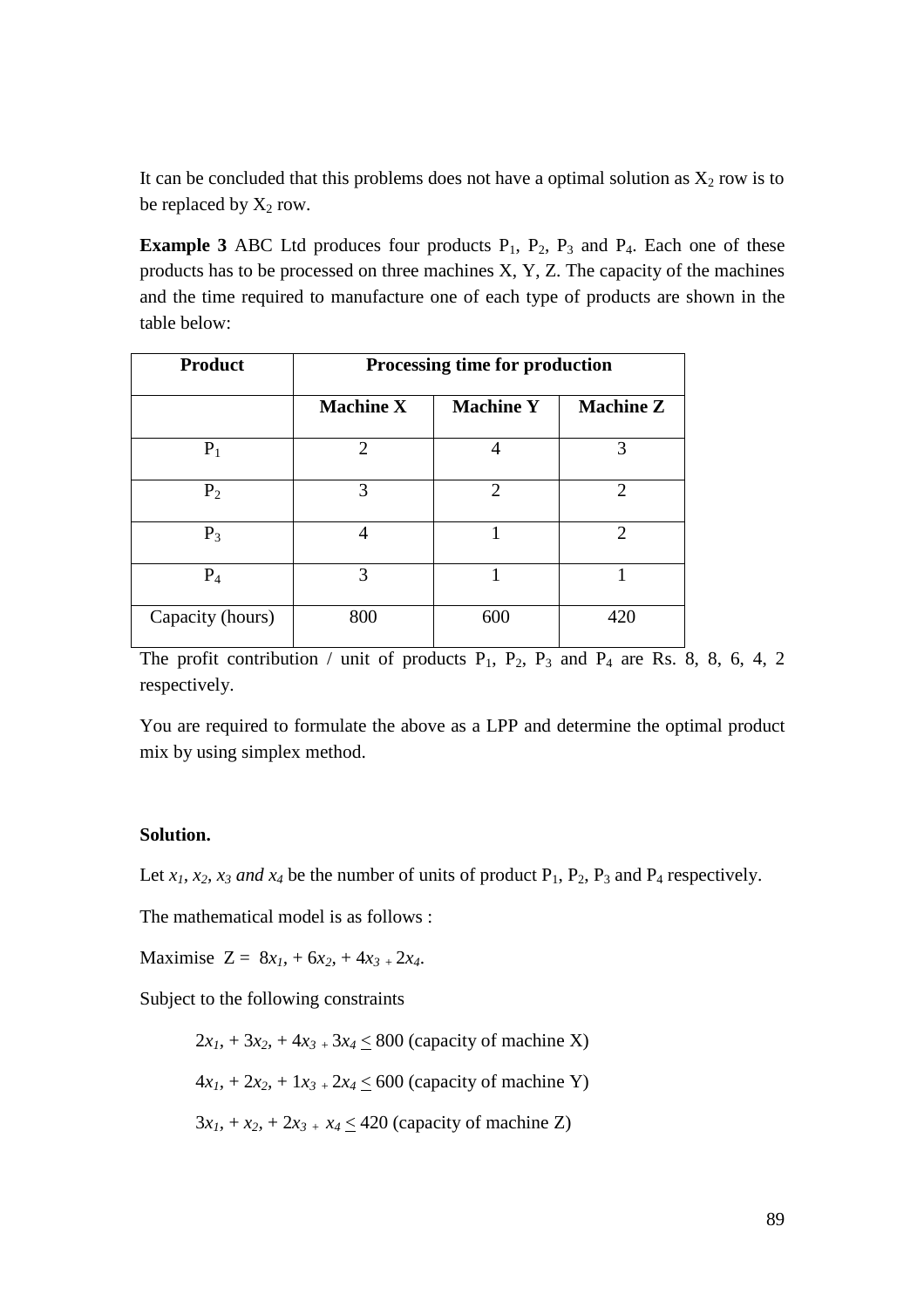$$
x_1, x_2, x_3, x_4 \geq 0
$$

After introducing slack variables  $S_1$ ,  $S_2$  and  $S_3$  the problem can be rewritten as

Maximize  $Z = 8x_1 + 6x_2 + 4x_3 + 2x_4 + 0S_1 + 0S_2 + 0S_3$ 

Subject to the constraints

 $2x_1$ ,  $+3x_2$ ,  $+4x_3$ ,  $+3x_4$ .  $+S_1 = 800$  $4x_1 + 2x_2 + 1x_3 + 2x_4 + 5_2 = 600$  $3x_1 + x_2 + 2x_3 + x_4 + S_3 = 420$  $x_1, x_2, x_3, x_4 \, S_1, S_2, S_3$   $\geq 0$ 

Initial feasible solution can be obtained by putting the first simplex table can be constructed.

| $C_j$          | <b>Solution</b><br>mix | 8                | 6              | $\overline{\mathbf{4}}$ | $\overline{2}$ | $\boldsymbol{0}$ | $\boldsymbol{0}$ | $\boldsymbol{0}$ | <b>Solution</b><br><b>Value</b> | <b>Minimum</b><br>Ratio |
|----------------|------------------------|------------------|----------------|-------------------------|----------------|------------------|------------------|------------------|---------------------------------|-------------------------|
|                |                        | $x_I$            | $x_2$          | $x_3$                   | $x_4$          | $S_1$            | $S_2$            | $S_3$            |                                 |                         |
| $\overline{0}$ | $S_1$                  | $\overline{2}$   | 3              | $\overline{4}$          | 3              | $\mathbf{1}$     | $\boldsymbol{0}$ | $\overline{0}$   | 800                             | 400                     |
| $\overline{0}$ | $S_2$                  | $\overline{4}$   | $\overline{2}$ | $\mathbf{1}$            | $\overline{2}$ | $\overline{0}$   | $\mathbf{1}$     | $\overline{0}$   | 600                             | 150                     |
| $\overline{0}$ | $S_3$                  | 3                | $\mathbf{1}$   | $\overline{2}$          | 1              | $\overline{0}$   | $\boldsymbol{0}$ | $\mathbf{1}$     | 420                             | 140                     |
|                |                        |                  |                |                         |                |                  |                  |                  |                                 | Key row                 |
|                | $Z_j$                  | $\boldsymbol{0}$ | $\overline{0}$ | $\overline{0}$          | $\overline{0}$ | $\overline{0}$   | $\overline{0}$   | $\boldsymbol{0}$ |                                 |                         |
|                | $(C_j - Z_j)$          | 8                | 6              | $\overline{4}$          | $\overline{2}$ | $\overline{0}$   | $\overline{0}$   | $\overline{0}$   |                                 |                         |

# **Table 9**

Key column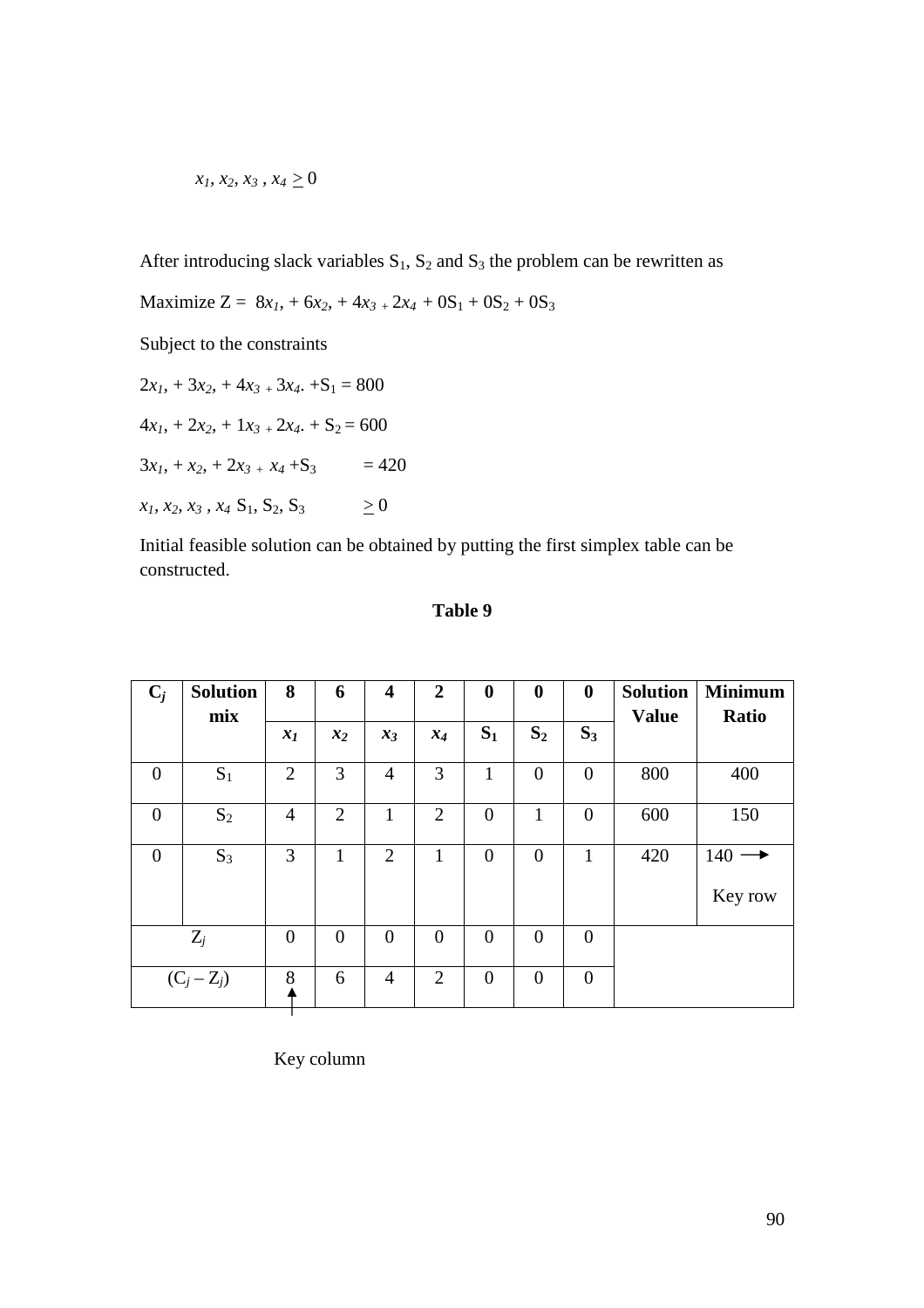$x_I$  is the key column

 $S_3$  is the key row.

and 3 is the key number (circled in the table)

Also  $x_I$  is the entering variable and  $S_3$  is the outgoing variable.

We use the following row operations to get second simplex table by entering  $x_I$  in to the solution and removing  $S_3$  variable.  $R_3$  (old)

$$
R_3 \text{ (new)} = \frac{1}{3}
$$
  
 
$$
R_1 \text{ (new)} = R_1 \text{ (old)} - 3R_3 \text{ (new)}
$$
  
 
$$
R_2 \text{ (new)} = R_2 \text{ (old)} - 2R_3 \text{ (new)}
$$

**Table 10 Second simplex table** 

| $C_j$            | <b>Solution</b><br>mix | 8              | 6                        | $\overline{\mathbf{4}}$     | $\overline{2}$                                         | $\boldsymbol{0}$ | $\boldsymbol{0}$ | $\bf{0}$             | <b>Solution</b><br><b>Value</b> | <b>Minimum</b><br>Ratio |         |
|------------------|------------------------|----------------|--------------------------|-----------------------------|--------------------------------------------------------|------------------|------------------|----------------------|---------------------------------|-------------------------|---------|
|                  |                        | $x_I$          | $x_2$                    | $x_3$                       | $x_4$                                                  | $S_1$            | $S_2$            | $S_3$                |                                 |                         |         |
| $\overline{0}$   | $S_1$                  | $-1$           | 3                        | $\overline{2}$              | 2                                                      | $\mathbf{1}$     | $\mathbf{0}$     | $-1$                 | 380                             | 126.7                   |         |
| $\boldsymbol{0}$ | $S_2$                  | $\overline{2}$ | 4<br>$\overline{3}$      | 1<br>$ -$<br>$\overline{3}$ | $\overline{4}$<br>$\overline{3}$                       | $\boldsymbol{0}$ | 1                | $\overline{2}$<br>3  | 320                             | 240                     |         |
| 8                | $x_I$                  | $\mathbf{1}$   | 1<br>$\overline{3}$      | $rac{2}{3}$                 | $\mathbf 1$<br>$\overline{3}$                          | $\mathbf{0}$     | $\boldsymbol{0}$ | T,<br>$\overline{3}$ | 140                             | 46.7                    | Key row |
| $Z_j$            | 1120                   | 8              | 8<br>—<br>$\overline{3}$ | 16<br>$\overline{3}$        | 8<br>$\overbrace{\qquad \qquad }^{}$<br>$\overline{3}$ | $\theta$         | $\mathbf{0}$     | 8<br>$\overline{3}$  |                                 |                         |         |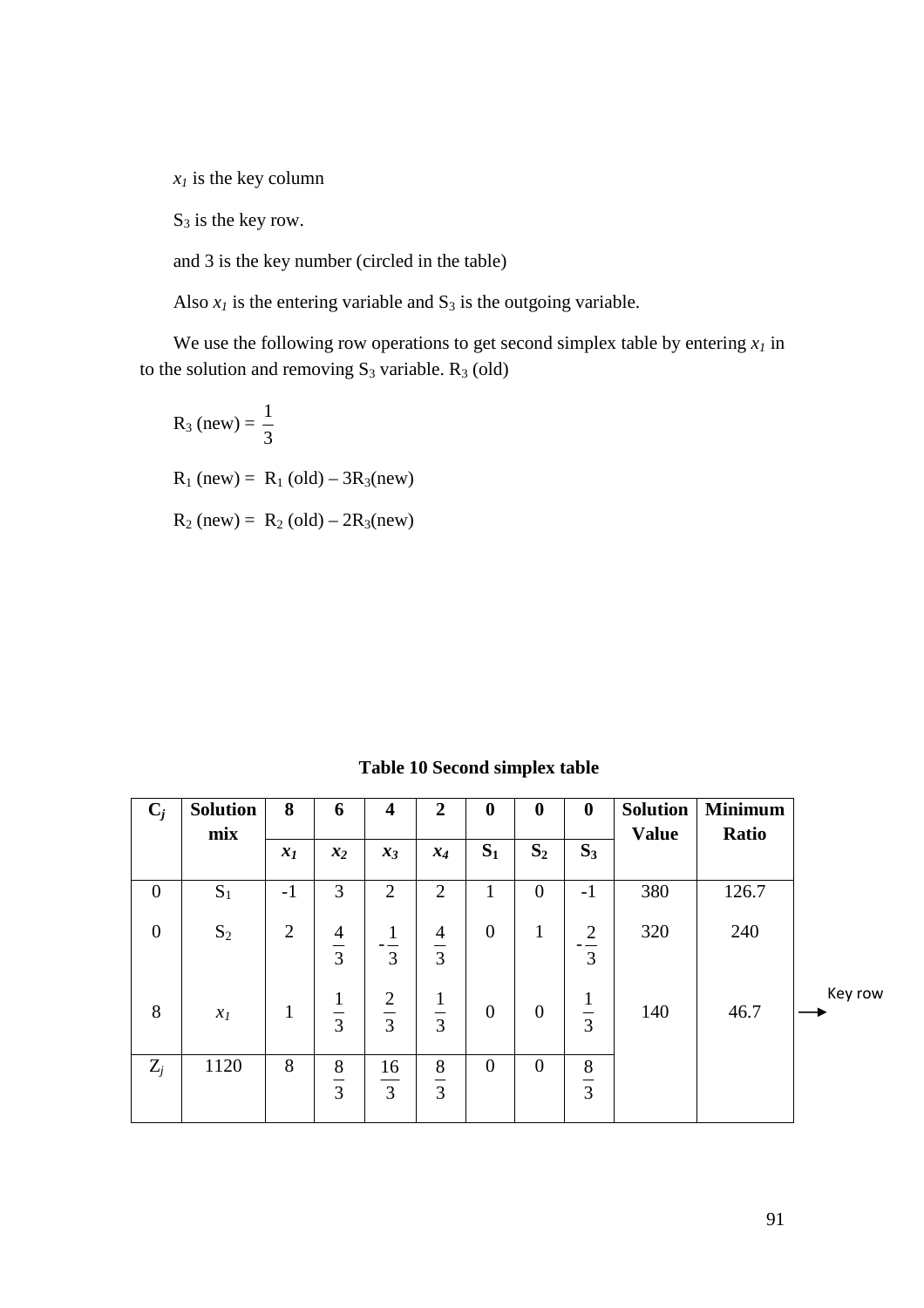| $(C_i - Z_i)$ | 0 <sup>1</sup> | $\begin{array}{ c c c c c c } \hline 10 & 4 & 2 \\ \hline \end{array}$ | $\mathfrak{I}$ |  | $\overline{0}$ |  |  |
|---------------|----------------|------------------------------------------------------------------------|----------------|--|----------------|--|--|
|               |                |                                                                        |                |  |                |  |  |

# Key column

 $R_3$  (new) = 3  $\frac{1}{2}$  x 3 = 1, 3  $\frac{1}{2}$  x 1 = 3  $\frac{1}{2}$ , 3  $\frac{1}{2}$  x 2 = 3  $\frac{2}{2}$ , 3  $\frac{1}{2}$ , 0, 0, 3  $\frac{1}{2}$ , 140 *i.e.,* 1, 3  $\frac{1}{2}$ , 3  $\frac{2}{2}$ , 3  $\frac{1}{2}$ , 0, 0, 3  $\frac{1}{2}$ , 140  $R_1$  (new) = 2 – 3 x 1 = - 1, 3 – 3 x 3  $\frac{1}{2}$  = 2, 4 – 3 x 3  $\frac{2}{3}$  = 2, 3 – 3 x 3  $\frac{1}{2}$  = 2  $1 - 3 \times 0 = 1, 0 - 3 \times 0 = 0, 0 - 3 \times 0$ 3  $\frac{1}{2}$  = -1, 800 - 3 x 140 = 380 *i.e.,* 1, 2, 2, 2, 1, 0, - 1, 380.  $R_2$  (new) = 4 – 2 x 1 = 2, 2 – 2 x 3  $\frac{1}{2}$  = 3  $\frac{4}{2}$ , 1 – 2 x 3  $\frac{2}{2}$  = -3  $\frac{1}{2}$ , 2 – 2 x 3  $\frac{1}{2}$  = 3 4  $0 - 2 x 0 = 0, 1 - x 0 = 1, 0 - 2 x$ 3  $\frac{1}{2}$  = -3  $\frac{2}{2}$ , 600 – 2 x 140 = 320 *i.e.,* 2, 3  $\frac{4}{2}$ , -3  $\frac{1}{2}$ , 3  $\frac{4}{2}$ , 0, 1, -3  $\frac{2}{3}$ , 320

Calculation of Z*<sup>j</sup>*

$$
Z_j(x_j) = -1 \times 0 + 2 \times 0 + 1 \times 8 = 8
$$
  
\n
$$
Z_j(x_2) = 2 \times 0 + \frac{4}{3} \times 0 + \frac{1}{3} \times 8 = \frac{8}{3}
$$
  
\n
$$
Z_j(x_3) = \frac{16}{3}
$$
  
\n
$$
Z_j(x_4) = \frac{8}{3}
$$
  
\n
$$
Z_j = 380 \times 0 + 320 \times 0 + 140 \times 8 = 1120
$$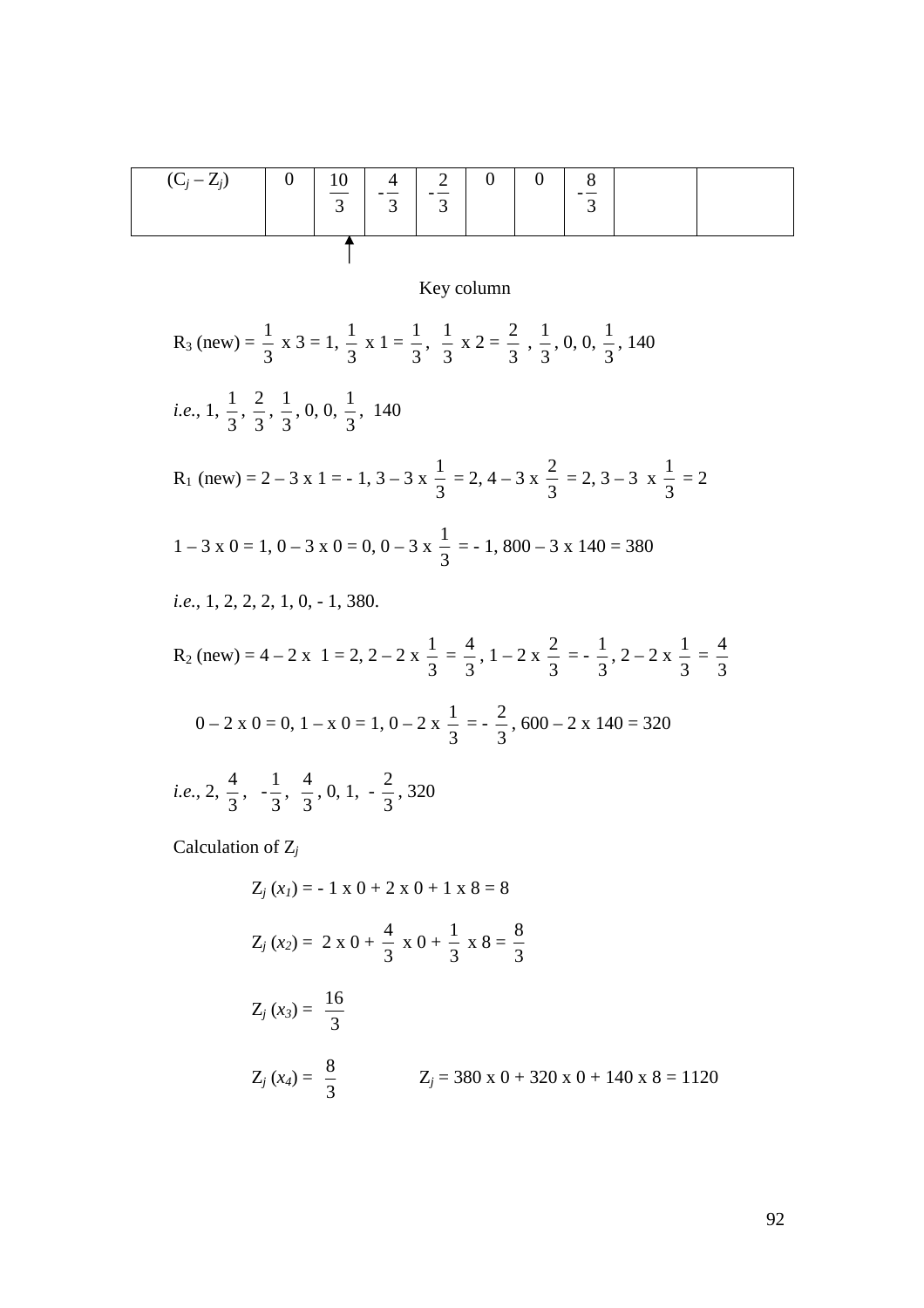$$
Z_j (S_1) = 0
$$

$$
Z_j (S_2) = 0
$$

$$
Z_j (S_3) = \frac{8}{3}
$$

It can be seen that Z has improved from 0 to 1120 but since there is still a positive vale in  $(C_j - Z_j)$  it is not optimal solution.

It is now clear that  $x_2$  is the entering variable and  $x_1$  the departing variable.

Now the third simplex table is o be constructed

We now use the following row operations to get a new solution by entering  $x_2$  and removing<sub>*x*1</sub> variable.

R<sub>1</sub> (new) = R<sub>1</sub> (old)  
\nR<sub>2</sub> (new) = R<sub>2</sub> (old) - 
$$
\frac{2}{3}
$$
R<sub>1</sub> (new)  
\nR<sub>3</sub> (new) = R<sub>3</sub> (old) -  $\frac{2}{3}$ R<sub>1</sub> (new)  
\nR<sub>1</sub> (new) = -1, 2, 2, 2, 1, 0, -1, 380  
\nR<sub>2</sub> (new) = 2 -  $\frac{2}{3}$  x - 1 =  $\frac{8}{3}$ ,  $\frac{4}{3} - \frac{2}{3}$  x 2 = 0,  $-\frac{1}{3} - \frac{2}{3}$  x 2 =  
\n $\frac{4}{3} - \frac{2}{3}$  x 2 = 0, 0 -  $\frac{2}{3}$  x 1 =  $\frac{-2}{3}$ , x 1 =  $\frac{-2}{3}$ , 0 -  $\frac{2}{3}$  x 0 = 0  
\n $\frac{1}{3} - \frac{2}{3}$  x - 1 = 1, 320 -  $\frac{2}{3}$  x 380 =  $\frac{200}{3}$   
\ni.e.  $\frac{8}{3}$ , 0,  $\frac{-5}{3}$ , 0,  $\frac{-2}{3}$ , 0, 1,  $\frac{200}{3}$   
\nR<sub>3</sub> (new) = 1 -  $\frac{2}{3}$  x - 1 =  $\frac{5}{3}$ ,  $\frac{1}{3} - \frac{2}{3}$  x 2 = -1,  $\frac{2}{3} - \frac{2}{3}$  x 2 =  $\frac{-2}{3}$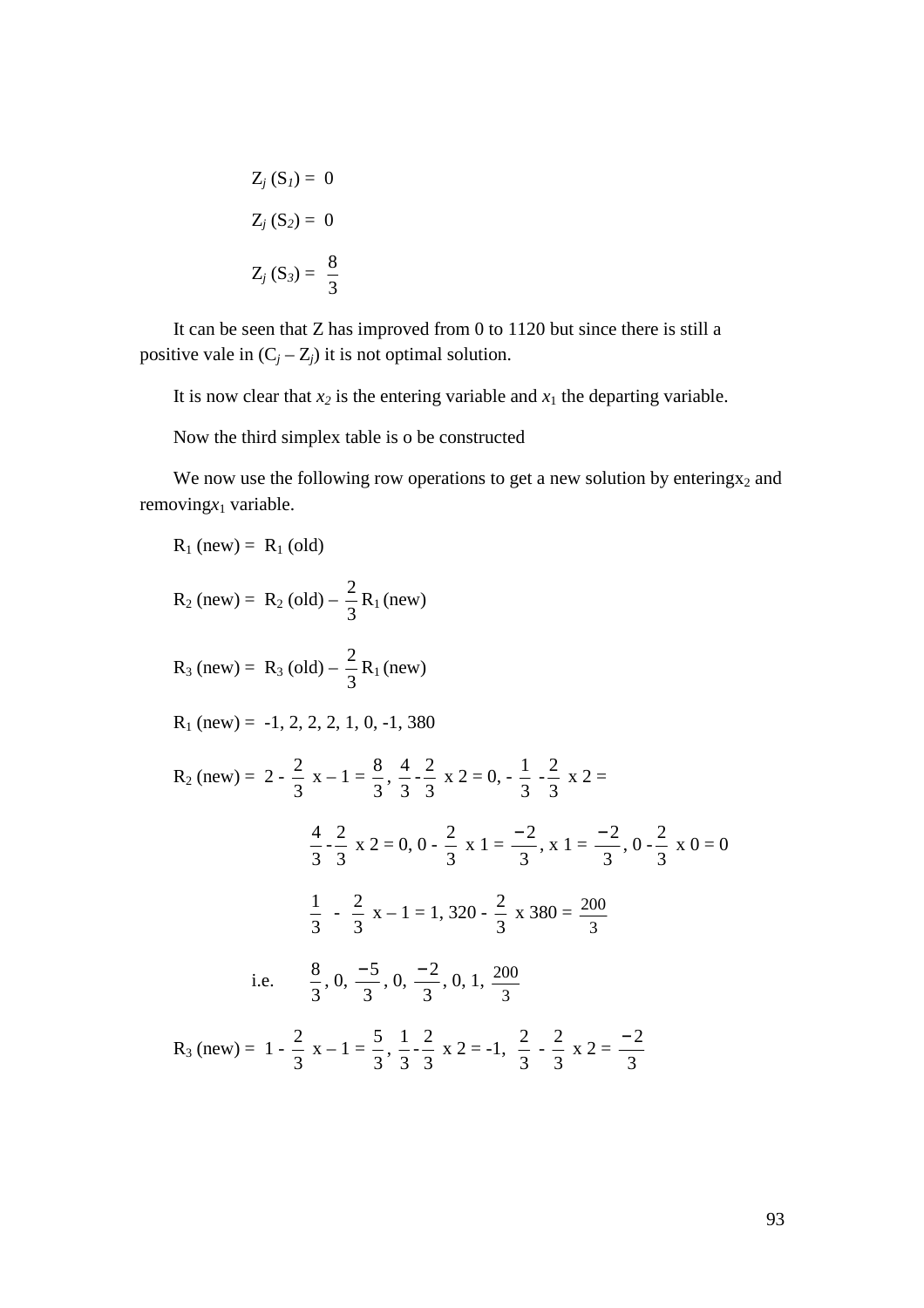$$
\frac{1}{3} - \frac{2}{3} \times 2 = -1, 0 - \frac{2}{3} \times 1 = \frac{-2}{3}, 0 - \frac{2}{3} \times 0 = 0
$$
  

$$
\frac{1}{3} - \frac{2}{3} \times -1 = 1, 140 - \frac{2}{3} \times 380 = \frac{-340}{3}
$$
  
i.e. 
$$
\frac{5}{3}, -1, \frac{-2}{3}, -1, \frac{-2}{3}, 0, 1, \frac{-340}{3}
$$

#### **Table 11 Third simplex table**

| $C_j$    | <b>Solution</b><br>mix | 8             | 6              | $\overline{\mathbf{4}}$ | $\overline{2}$ | $\boldsymbol{0}$ | $\boldsymbol{0}$ | $\boldsymbol{0}$ | <b>Solution</b><br>mix |
|----------|------------------------|---------------|----------------|-------------------------|----------------|------------------|------------------|------------------|------------------------|
|          |                        | $x_I$         | $X_2$          | $x_3$                   | $x_4$          | $S_1$            | $S_2$            | $S_3$            |                        |
| $\theta$ | $S_1$                  | $-1$          | $\overline{2}$ | $\overline{2}$          | $\overline{2}$ | $\mathbf{1}$     | $\overline{0}$   | $-1$             | 380                    |
| $\theta$ | $S_2$                  | $\frac{8}{3}$ | $\overline{0}$ | $\frac{-5}{3}$          | $\overline{0}$ | $\frac{-2}{3}$   | $\overline{0}$   | 1                | 200<br>$\overline{3}$  |
| 6        | X <sub>2</sub>         | $rac{5}{3}$   | $-1$           | $\frac{-2}{3}$          | $-1$           | $\frac{-2}{3}$   | $\overline{0}$   |                  | $\frac{-340}{3}$       |
| $Z_j$    |                        | 10            | $-6$           | $\frac{-12}{3}$         | $-6$           | $-4$             | $\overline{0}$   | 6                |                        |
|          | $(C_j - Z_j)$          |               | $\theta$       | 8                       | 8              | 4                | $\overline{0}$   | $-6$             |                        |

The student should further attempt this problem to get the optimal solution. The present solution is not the optimal solution as positive values exist in  $C_j - Z_j$ 

# **3.2 MINIMISATION PROBLEMS (ALL CONSTRAINTS OF THE TYPE >) BIG 'M' METHOD**

We have till now seen in this chapter, the type of problems where profit had to be maximized and the constraints were of the type < . However, there could be problems where the objective function has to be minimized (like the availability of funds, raw material or the costs of operations have to be minimized) and the constraints involved may be of the type  $>$  or  $=$ . In such cases, the Simplex method is somewhat different and is discussed in the form of following steps.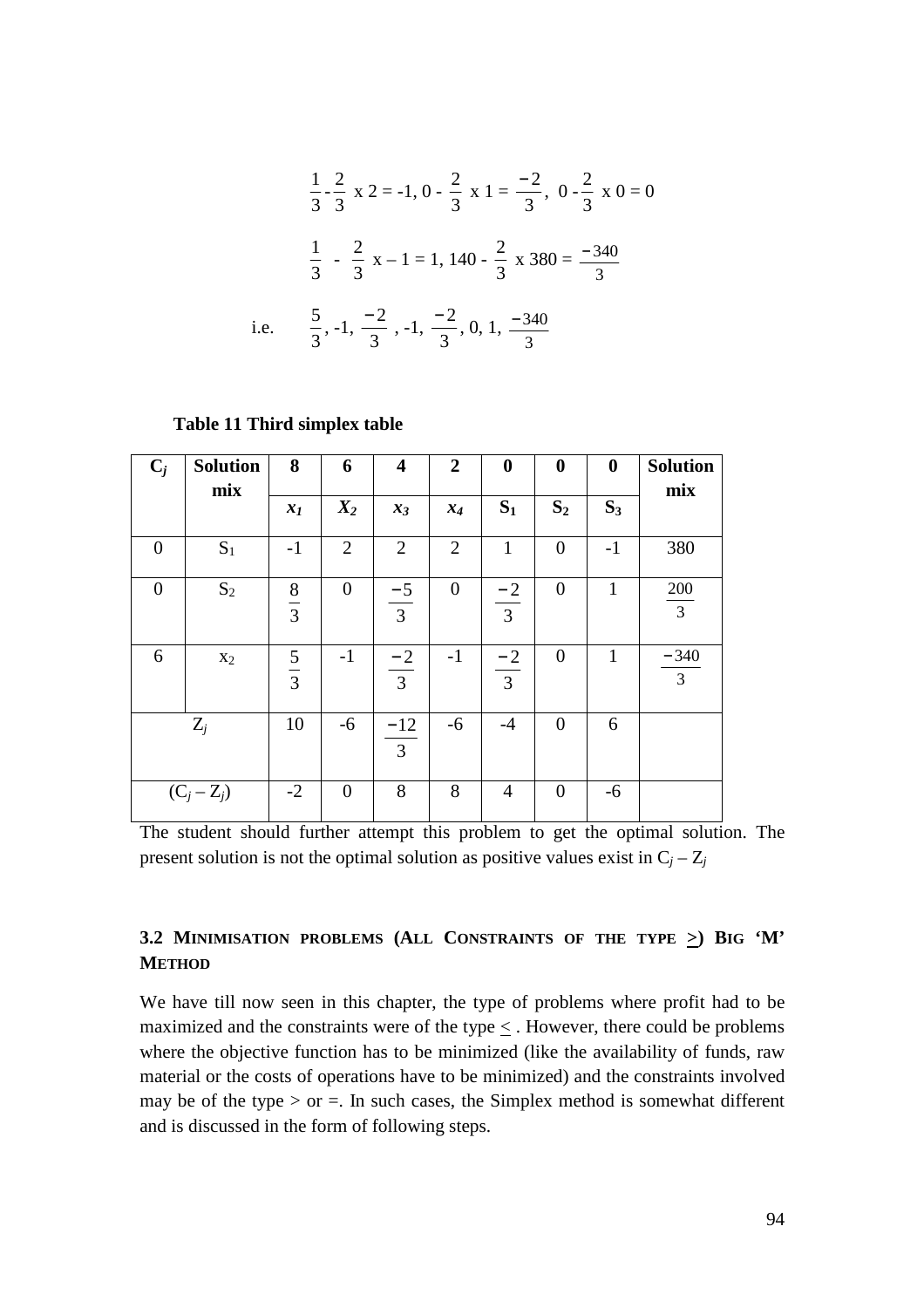**Step I.** Formulation of mathematical model

Minimise  $Z = C_1 x_1 + C_2 x_2 + C_3 x_3 + \dots + C_n x_n$ 

Subject to the constraints

 $a_{11}x_1 + a_{12}x_2 + a_{13}x_3 + \dots + a_{1n}x_n \ge b_1$ 

 $a_{21}x_1 + a_{22}x_2 + a_{23}x_3 + \ldots + a_{2n}x_3 \ge b_2$ 

|                                   | and the contract of the contract of | <b>Contract Contract Contract Contract</b><br>the contract of the contract of the contract of the contract of the contract of the contract of the contract of                                                                     |  |
|-----------------------------------|-------------------------------------|-----------------------------------------------------------------------------------------------------------------------------------------------------------------------------------------------------------------------------------|--|
| <b>Contract Contract Contract</b> |                                     | $\mathbf{r}$ , and the contract of the contract of the contract of the contract of the contract of the contract of the contract of the contract of the contract of the contract of the contract of the contract of the contract o |  |
| $\sim$ $\sim$                     |                                     | <b>Contract Contract Contract</b><br>the contract of the contract of the contract of the contract of the contract of the contract of the contract of                                                                              |  |

 $a_{m1}x_1 + a_{m2}x_2 + a_{m3}x_3 + \ldots + a_{m n}x_n \ge b_m$ 

where  $x_1, x_2, x_3, \ldots, x_n \ge 0$ 

Now we subtract the surplus variables  $S_1, S_2, \ldots, S_n$  etc to convert the inequalities into equations.

*i.e.*, Minimise  $Z = C_1 x_1 + C_2 x_2 + C_3 x_3 + \dots + C_n x_n + 0S_1 + 0S_2 + \dots +$  $OS_n$ 

Subject to the constraints

 $a_{11}x_1 + a_{12}x_2 + a_{13}x_3 + \ldots + a_{1n}x_n - S_1 = b_1$  $a_{21}x_1 + a_{22}x_2 + a_{23}x_3 + \ldots + a_{2n}x_3 - S_2 = b_2$  . . . . . . The simulation of the simulation of the simulation of the simulation of the simulation of the simulation of the simulation of the simulation of the simulation of the simulation of the simulation of the simulation of the . . . . . .

 $a_{m1}x_1 + a_{m2}x_2 + a_{m3}x_3 + \ldots + a_{m n}x_n - S_m = b_m$ 

*where*  $x_i > 0$  ( $i = 1, 2, \dots, n$ )

$$
S_j > 0
$$
  $(j = 1, 2, \ldots, m)$ 

As in the maximization problem, initial basic solution is obtained by putting  $x_1 = x_2$  $\ldots = x_n = 0$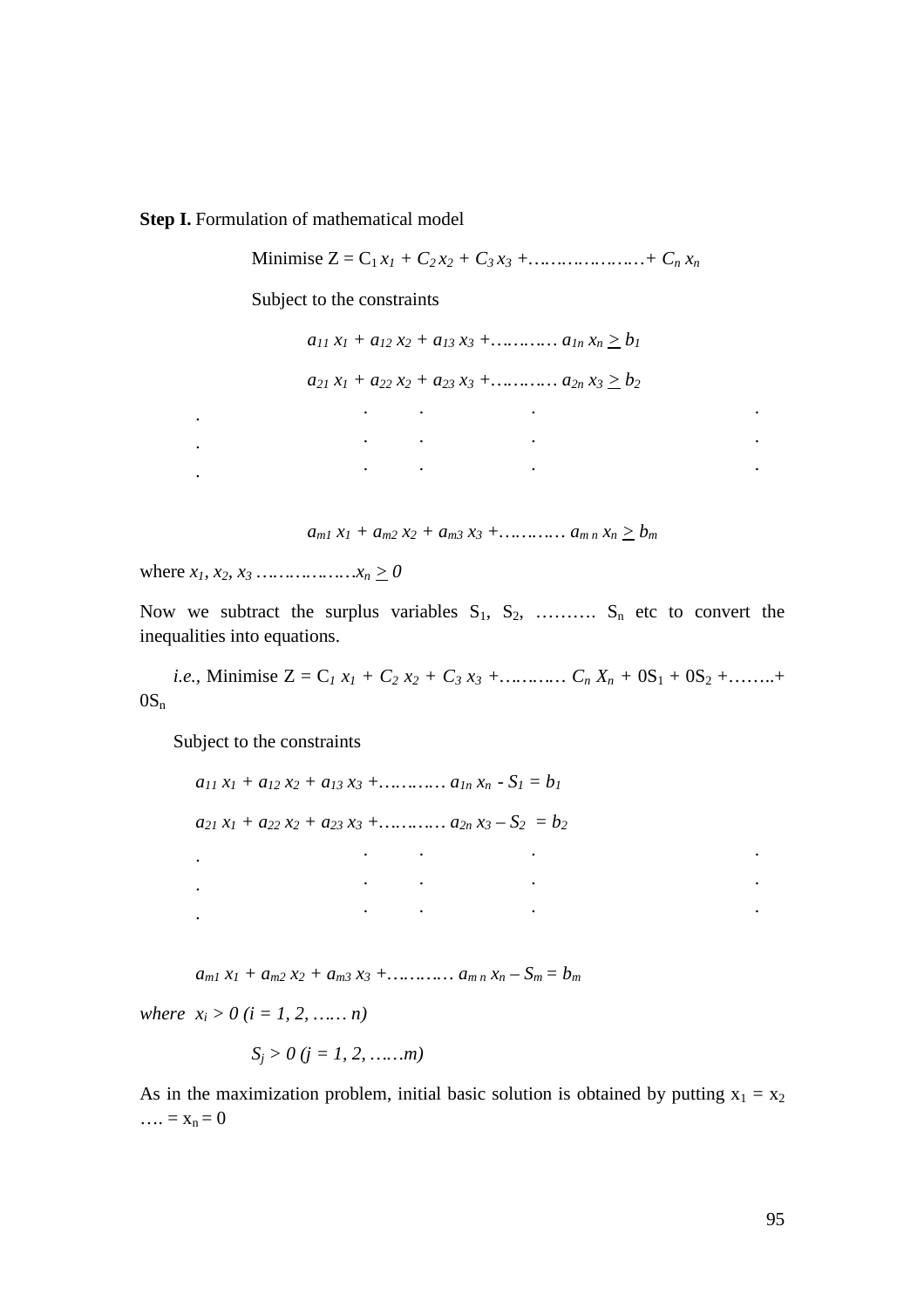So -  $S_1 = b_1$  or  $S_1 = -b_1$  $-S_2 = b_2$  or  $S_2 = -b_2$  . . . . . . . . . . . .  $-S_m = b_m$  or  $S_2 = -b_2$ 

It may be seen that  $S_1, S_2, \ldots, S_m$  being negative violate the non-negativity constraint and hence is not feasible. Hence, in the system of constraints we introduce *m* new variables  $A_1$   $A_2$ ....... $A_m$  known as artificial variable. By introducing these variables the equations are

$$
a_{11} x_1 + a_{12} x_2 + a_{13} x_3 + \dots + a_{1n} x_n - S_1 + A_1 = b_1
$$
  
\n
$$
a_{21} x_1 + a_{22} x_2 + a_{23} x_3 + \dots + a_{2n} x_3 - S_2 + A_2 = b_2
$$

 $a_{m1}x_1 + a_{m2}x_2 + a_{m3}x_3 + \ldots + a_{m}x_n - S_m + A_m = b_m$ 

*where*  $x_j > 0$  (*i* = 1, 2, 3, ... *n*)

$$
S_j > 0 \ (j = 1, 2, 3, \dots, m)
$$

$$
A_j > 0 \ (j = 1, 2, 3, \dots, m)
$$

As we have introduced artificial variables  $A_1 A_2$ …..., $A_m$  this has to be taken out of the solution. For this purpose, we introduce a very large value (M) assigned to each of artificial variable and zero to each of he surplus variables as the coefficient values in the objectives function. The problem now become

Minimise  $Z = C_1 x_1 + C_2 x_2 + C_3 x_3 + \dots + C_n x_n$  $+ 0S_1 + 0S_2 + \ldots + 0S_m +$  $MA_1 + MA_2 + \ldots + MA_m$ 

Subject to constraints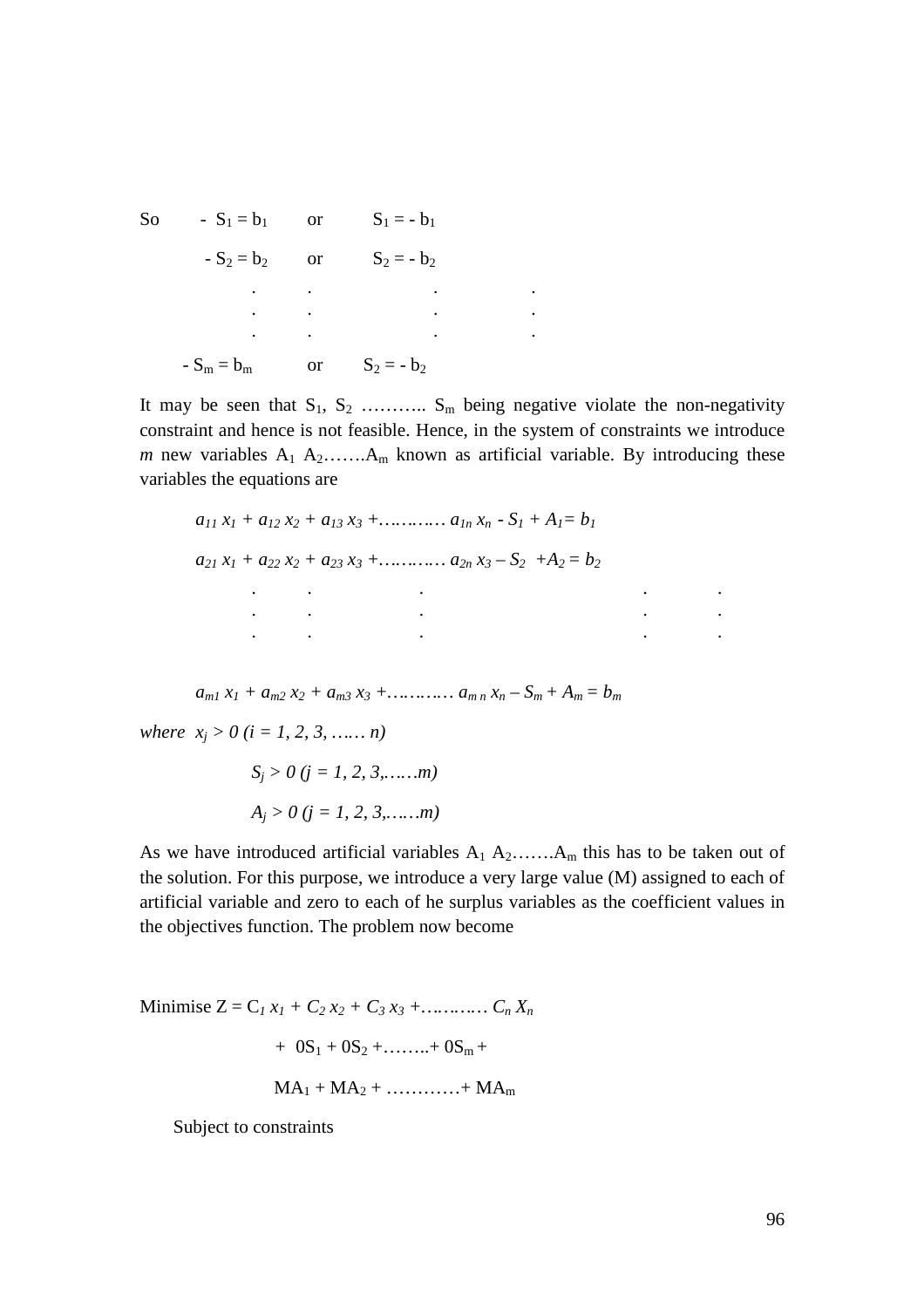$a_{11}x_1 + a_{12}x_2 + a_{13}x_3 + \ldots + a_{1n}x_n - S_1 + A_1 = b_1$ 

 $a_{21}x_1 + a_{22}x_2 + a_{23}x_3 + \dots + a_{2n}x_3 - S_2 + A_2 = b_2$ 

| the contract of the contract of<br>$\sim$ $\sim$ |  | the contract of the contract of the contract of the contract of the contract of the contract of the contract of                                                                                                               |  |  |
|--------------------------------------------------|--|-------------------------------------------------------------------------------------------------------------------------------------------------------------------------------------------------------------------------------|--|--|
| $\sim$ $\sim$ $\sim$                             |  | the contract of the contract of the contract of the contract of the contract of the contract of the contract of                                                                                                               |  |  |
|                                                  |  | the control of the control of the control of the control of the control of the control of the control of the control of the control of the control of the control of the control of the control of the control of the control |  |  |

 $a_{m1}x_1 + a_{m2}x_2 + a_{m3}x_3 + \ldots + a_{m n}x_n - S_m + A_m = b_m$ 

Step 2. Setting up of initial simplex table

Here, we allot 0 values to variables  $x_1 = x_2 = x_3$  …… =  $x_n = 0$  so that  $A_1 = b_1$ ,  $A_2 = b_2$ ……  $A_m = b_m$ .

|                                                                             |                        | $C_i$                                          | $C_1$ $C_2$ $C_3$ $C_n$ 0 0 M  M                                                                                                                                                                                                                                                                                                                    | <b>Minimum</b> |
|-----------------------------------------------------------------------------|------------------------|------------------------------------------------|-----------------------------------------------------------------------------------------------------------------------------------------------------------------------------------------------------------------------------------------------------------------------------------------------------------------------------------------------------|----------------|
| $\mathbf C\mathbf B$                                                        | Solution<br>mix        | values                                         | Solution $x_1, x_2, x_3, , x_n, S_1, S_2, S_m, A_1$<br>$A_2A_m$                                                                                                                                                                                                                                                                                     | ratio          |
| CB <sub>1</sub>                                                             | A <sub>1</sub>         | $b_1$                                          | $a_{11} a_{12} \ldots a_{1n-1} 0 0 1 0 \ldots$<br>$\theta$                                                                                                                                                                                                                                                                                          |                |
| CB <sub>2</sub><br>$\bullet$<br>$\overline{\mathcal{C}}$<br>CB <sub>n</sub> | $A_2$<br>$A_m$         | b <sub>2</sub><br>$\mathcal{L}^{\pm}$<br>$B_m$ | $a_{21} a_{22} \ldots a_{2n} 0-1 0 0 1 \ldots$<br>$\mathbf{1}^{\prime}$ , $\mathbf{1}^{\prime}$ , $\mathbf{1}^{\prime}$ , $\mathbf{1}^{\prime}$ , $\mathbf{1}^{\prime}$ , $\mathbf{1}^{\prime}$<br>$\mathbb{F}_{\frac{1}{2}}$<br>and the company of the<br>and the state of the state<br>$A_{m1}$ $a_{m2}$ $a_{m n}$ 0 0 -1 0 0<br>$\boldsymbol{l}$ |                |
|                                                                             | $Z_j$<br>$(C_i - Z_i)$ |                                                | $0\ 0\ 0\ 0\ 0\ 0\ \ldots$<br>$\overline{0}$<br>$\begin{array}{ccc} & & 0 & \end{array}$<br>$\overline{0}$<br>M                                                                                                                                                                                                                                     |                |

**Table 12 Initial simplex table**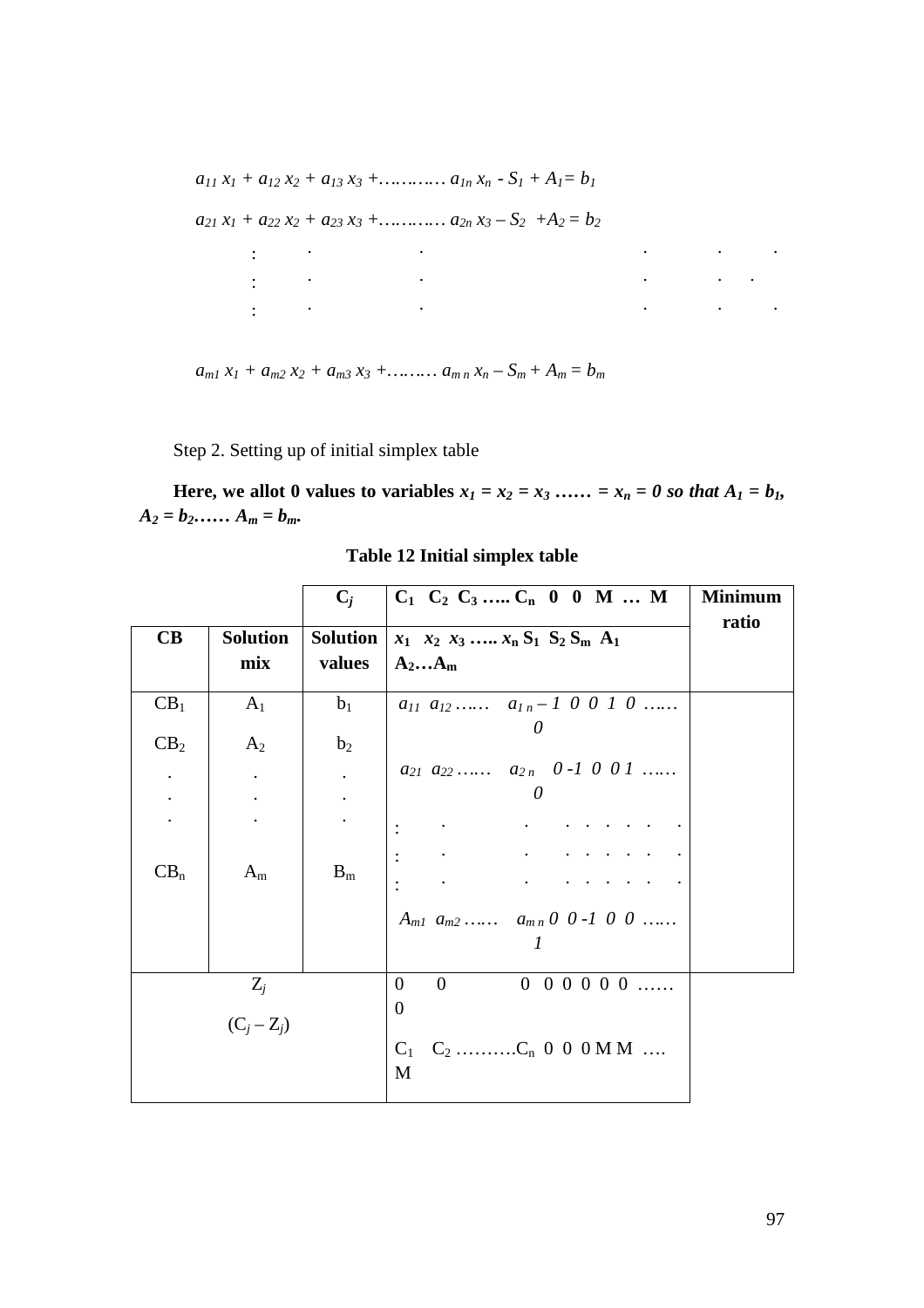# **Step 3. Test for optimality**

Calculate the elements of  $(C_j - Z_j)$  row

- (a) If all  $(C_j Z_j) > 0$  then the basic feasible solution is optimal.
- (b) If anyone  $(C_j Z_j) < 0$  then pick up the largest negative number in this row. This is the key column and determines the variable entering the solution.

Now the second simplex table can be constructed.

# **Step 4. Test for feasibility**

Determine the key row and key number (element) in the same manner as is done in the maximization problem.

**Example 4** A special diet for a patient in the hospital must have at least 8000 units of vitamins, 100 units of minerals and 2800 units of calories. Two types of foods X and Y are available in the market at the cost of #8 and #6 respectively. One unit of X con tains 40 units of vitamins, 2 units of minerals and 80 units of calories. One unit of food B contains 200 units of vitamins, 4 units of minerals and 80 units of calories. What combination of foods X and Y be used so that the minimum requirement of vitamins, minerals and calories is maintained and the cost incurred by the hospital is minimized? Use simplex method.

**Solution.** Mathematical model of the problem is as follows

Minimize  $Z = 8x_1 + 6x_2$ 

Subject to the constraints

 $400x_1 + 200x_2 \ge 800$  (Constraint of minimum vitamins)

 $2x_1 + 4x_2 > 100$  (Constraint of minimum minerals)

 $80x_1 + 80x_2 > 2800$  (Constraint of minimum calories)

 $x_1, x_2 \ge 0$  (Non – negativity constraint)

where  $x_1$  and  $x_2$  are the number of units of food X and food Y. Now the constraint inequalities can be converted into equations. Here, we take an initial solution with very high cost, as opposed to the maximum problem where we had started with an initial solution with no profit. We subtract surplus variables  $S_1$ ,  $S_2$  and  $S_3$ .

$$
400x_1 + 200x_2 - S_1 = 800
$$

 $2x_1 + 4x_2 - S_2 = 100$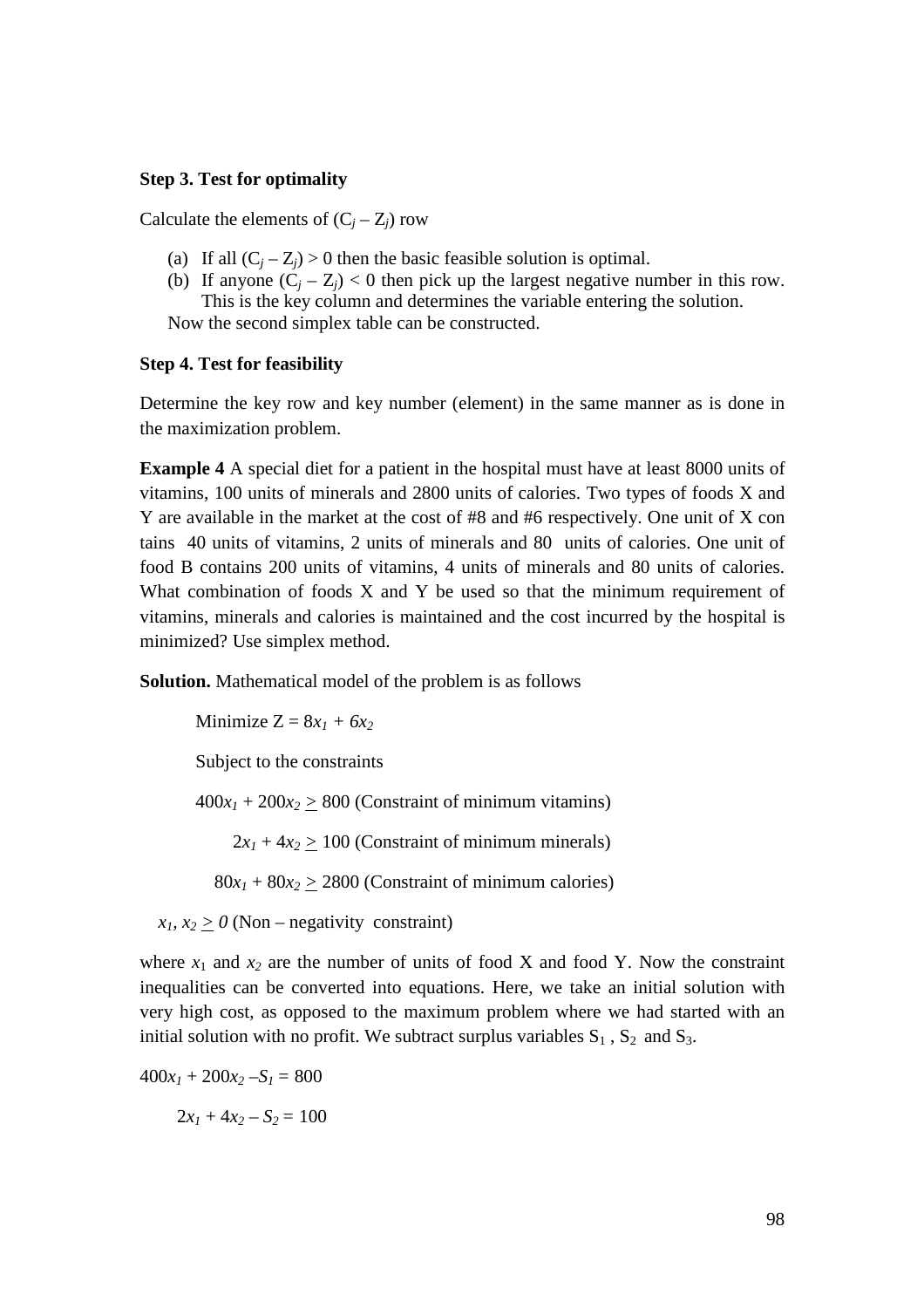$80x_1 + 80x_2 - S_3 = 2800$ 

The surplus variables  $S_1$ ,  $S_2$  and  $S_3$  introduced in these equations represent the extra unit of vitamins, minerals and calories over 8000 units, 100 units and 2800 units in the least cost combinations.

Let  $x_1$ ,  $x_2$  be zero in the initial solution

Hence  $S_1 = -8000$ 

$$
S_2 = -100
$$

$$
S_3 = -2800
$$

This is not feasible as  $S_1$ ,  $S_3$  and  $S_3 \ge 0$  and cannot be negative. We have to see hat  $S_1$ ,  $S_2$  and  $S_3$  do not appear (as they are – ve) in the initial solution. So is  $x_1$ ,  $x_2$  and  $S_1$ ,  $S_2$ ,  $S_3$  are all zero, new foods which can substitute food X and Y must be introduced.  $A_1$ ,  $A_2$  and  $A_3$  are he artificial variable to be introduced. Let the artificial variables (foods) be of are large price, M per unit

$$
400x1 + 200x2 - S1 + A1 = 800
$$

$$
2x1 + 4x2 - S2 + A2 = 100
$$

$$
80x1 + 80x2 - S3 + A3 = 2800
$$

And Z object function

Minimise  $Z = 8x_1 + 6x_2 + 0S_1 + 0S_2 + 0S_3 + MA_1 + MA_2 + MA_3$ 

where *x<sup>1</sup>*

*x2 , S1, S2, S3, A1, A2, A3 > 0* 

Now, it is possible to set up initial solution by putting  $x_1 = x_2 = S_1 = S_2 = S_3$ ,  $= 0$  in such a manner that  $A_1 = 8000$ ,  $A_2 = 100$  and  $A_3 = 2800$ .

#### Table 13

# First simplex table

|   | ◡         |  | $\sim$ | ⌒<br>◡ | $\Omega$<br>ິ | $\mathbf M$ | $\mathbf M$ | M |  |
|---|-----------|--|--------|--------|---------------|-------------|-------------|---|--|
| ມ | $b(=x_B)$ |  |        |        |               |             |             |   |  |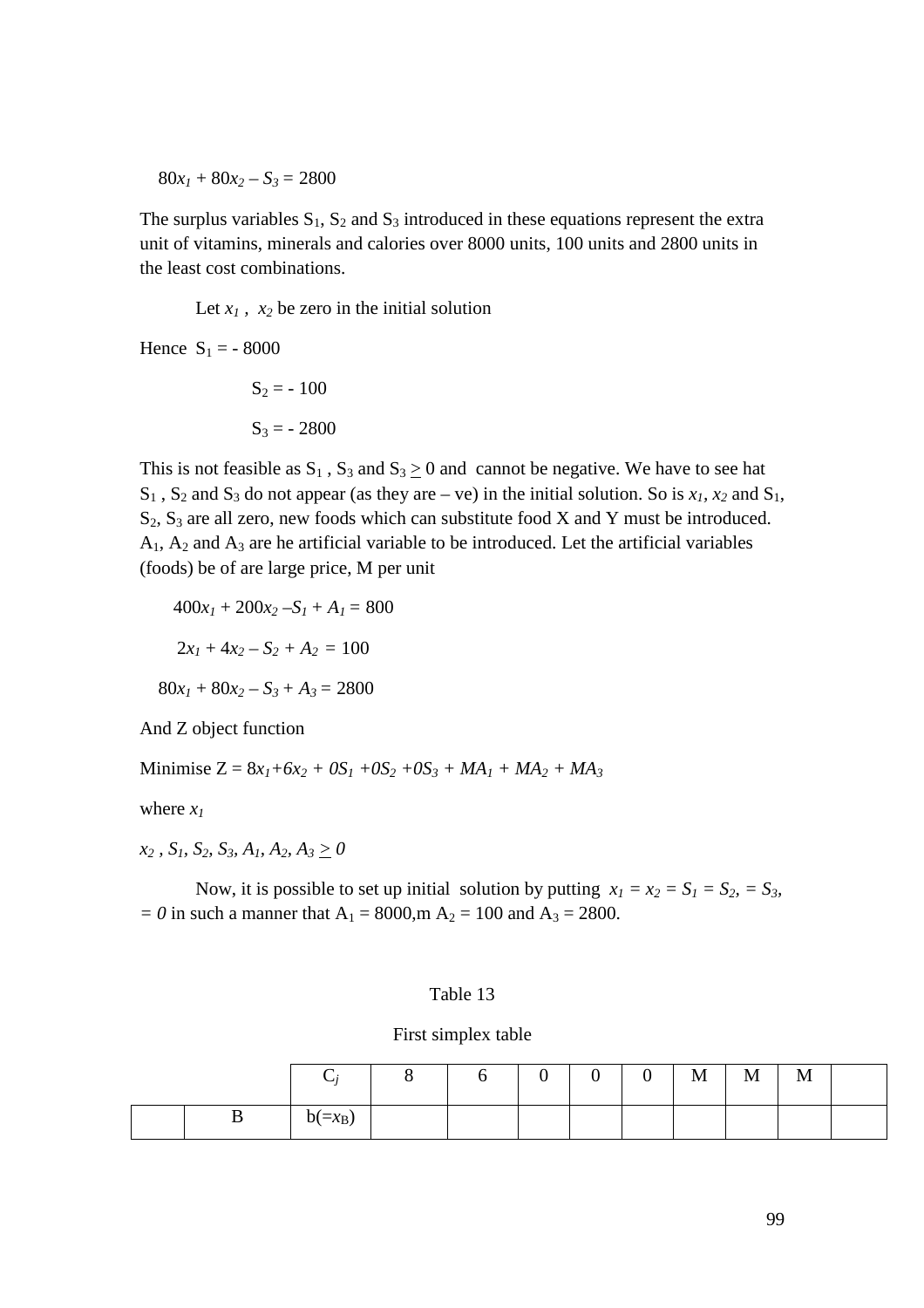| $C_B$       | Solution       | Solution | $X_1$          | $x_2$          | $S_1$            | $S_2$            | $S_3$          | $A_1$            | $A_2$            | $A_3$          | Min   |
|-------------|----------------|----------|----------------|----------------|------------------|------------------|----------------|------------------|------------------|----------------|-------|
|             | mix            | values   |                |                |                  |                  |                |                  |                  |                | ratio |
|             | variable       |          |                |                |                  |                  |                |                  |                  |                |       |
|             |                |          |                |                |                  |                  |                |                  |                  |                |       |
| $\mathbf M$ | A <sub>1</sub> | 8000     | 400            | 200            | $-1$             | $\overline{0}$   | $\overline{0}$ | 1                | $\theta$         | $\overline{0}$ | 20    |
|             |                |          |                |                |                  |                  |                |                  |                  |                |       |
| M           | A <sub>2</sub> | 100      | $\overline{2}$ | $\overline{4}$ | $\boldsymbol{0}$ | $-1$             | $\overline{0}$ | $\boldsymbol{0}$ | $\mathbf{1}$     | $\overline{0}$ | 50    |
|             |                |          |                |                |                  |                  |                |                  |                  |                |       |
| M           | $A_3$          | 2800     | 80             | 80             | $\mathbf{0}$     | $\boldsymbol{0}$ | $-1$           | $\boldsymbol{0}$ | $\boldsymbol{0}$ | $\mathbf{1}$   | 35    |
|             |                |          |                |                |                  |                  |                |                  |                  |                |       |
|             | $Z_j$          |          | 482M           | 284 M          | $-M$             | $-M$             | $-M$           | M                | M                | M              |       |
|             |                |          |                |                |                  |                  |                |                  |                  |                |       |
|             | $(C_j - Z_j)$  |          | $8-$           | $6 -$          | M                | M                | M              | $\overline{0}$   | $\overline{0}$   | $\overline{0}$ |       |
|             |                |          | 482M           | 284M           |                  |                  |                |                  |                  |                |       |
|             |                |          |                |                |                  |                  |                |                  |                  |                |       |

Key column

 $x<sub>1</sub>$  is the key column entering the solution, A is the departing row and 400 (circled) in the table is the key number (element).

Now apply the row operations

(i) R – 1 (new)  $\rightarrow$ 400  $\frac{1}{20}$  R – 1 (old) (ii)  $R - 2$  (new)  $\rightarrow R - 2$  (old) – 2R – 1 (new)  $(iii)R - 3$  (new) → R – 3 (old) – 80 R – 1 (new)

Table 14 second simplex table

|       |                                        | $C_j$                           | 8     | 6              | $\theta$ | $\theta$ | $\boldsymbol{0}$ | M     | M        | M        |              |
|-------|----------------------------------------|---------------------------------|-------|----------------|----------|----------|------------------|-------|----------|----------|--------------|
| $C_B$ | Solution<br>mix<br>variable<br>$(= B)$ | Solution<br>values<br>$b(=x_B)$ | $X_1$ | $X_2$          | $S_1$    | $S_2$    | $S_3$            | $A_1$ | $A_2$    | $A_3$    | Min<br>ratio |
| 8     | $x_{\it 1}$                            | 20                              |       | $\overline{2}$ | 400      | $\theta$ | $\overline{0}$   |       | $\theta$ | $\Omega$ | 40           |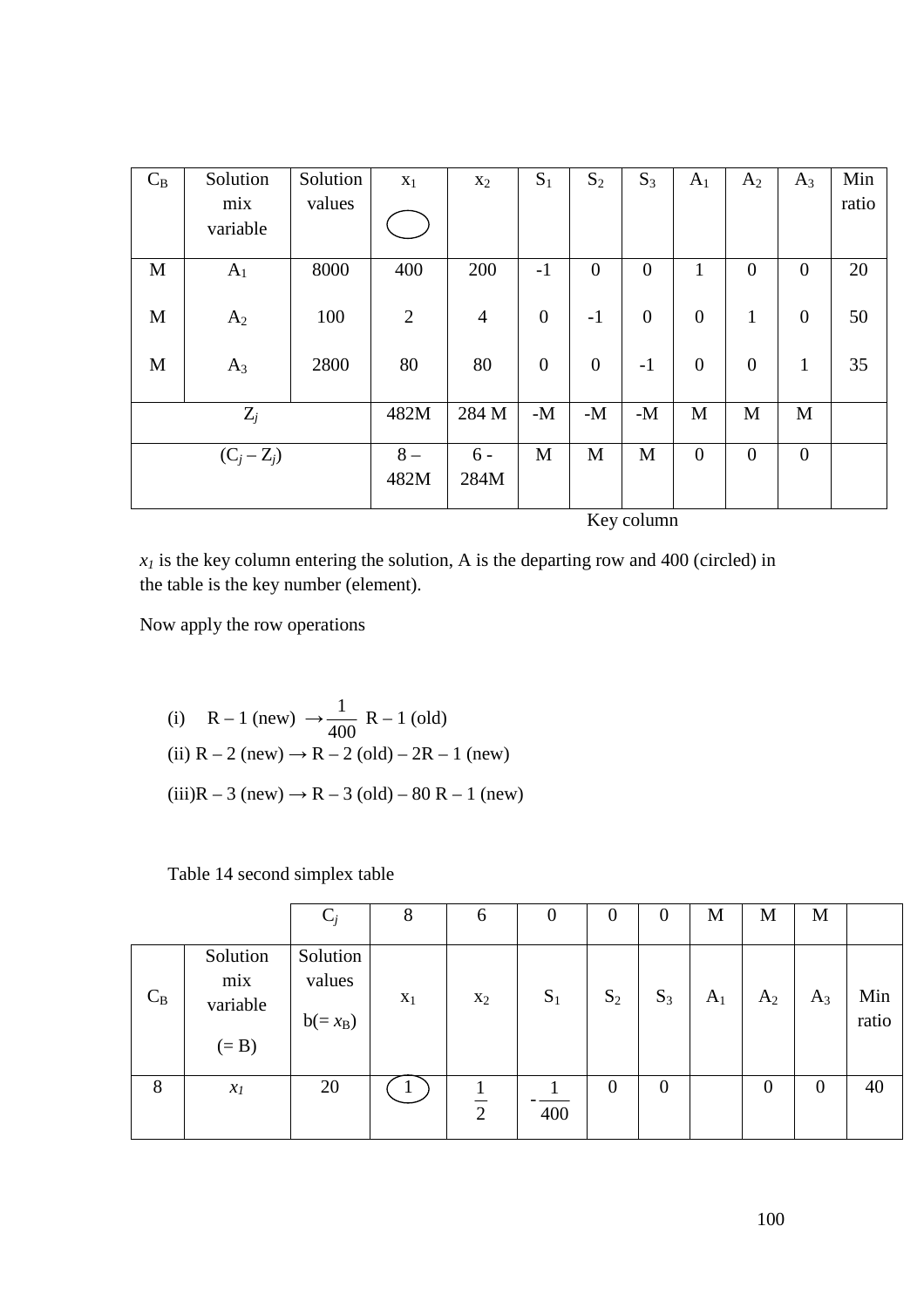| $\mathbf M$ | A <sub>2</sub> | 60   | $\theta$ | 3        |                | $-1$           | $\boldsymbol{0}$ | 1                | $\theta$     | 20 |
|-------------|----------------|------|----------|----------|----------------|----------------|------------------|------------------|--------------|----|
|             |                |      |          |          | 200            |                |                  |                  |              |    |
|             |                |      |          |          |                |                |                  |                  |              |    |
| M           | $A_2$          | 1200 | $\theta$ | 40       |                | $\overline{0}$ | $-1$             | $\boldsymbol{0}$ | 1            | 30 |
|             |                |      |          |          | $\overline{5}$ |                |                  |                  |              |    |
|             |                |      |          |          |                |                |                  |                  |              |    |
|             | $Z_j$          |      | 8        | $4 + 43$ | $-4+41$        | $-M$           | $-M$             | M                | M            |    |
|             |                |      |          | M        |                |                |                  |                  |              |    |
|             |                |      |          |          | M/200          |                |                  |                  |              |    |
|             |                |      |          |          |                |                |                  |                  |              |    |
|             | $(C_j - Z_j)$  |      | $\theta$ | $2 -$    | $4 - 41$       | M              | M                | $\boldsymbol{0}$ | $\mathbf{0}$ |    |
|             |                |      |          | 43M      | M/200          |                |                  |                  |              |    |
|             |                |      |          |          |                |                |                  |                  |              |    |

Key column

Value of Z calculated as follows

$$
Z_j(x_l) = 8 \times 1 + M \times 0 = 8
$$
  
\n
$$
Z_j(x_2) = \frac{1}{2} \times 8 + 3 \times M + 40M = 4 + 43M
$$
  
\n
$$
Z_j(S_l) = \frac{1}{400} \times 8 + \frac{1}{200} M + \frac{1}{5} M = \frac{-4 + 41M}{200}
$$
  
\n
$$
Z_j(S_2) = -M
$$
  
\n
$$
Z_j(S_3) = -M
$$
  
\n
$$
Z_j(A_2) = M
$$
  
\n
$$
Z_j(A_3) = M
$$

It is clear from the above table, that  $x_2$  enters the solution and  $A_2$  departs, using the following row operations, we introduce  $x_2$  and remove  $A_2$ .

(i) 
$$
R - Z
$$
 (new)  $\rightarrow \frac{1}{3} R - 2$  (old)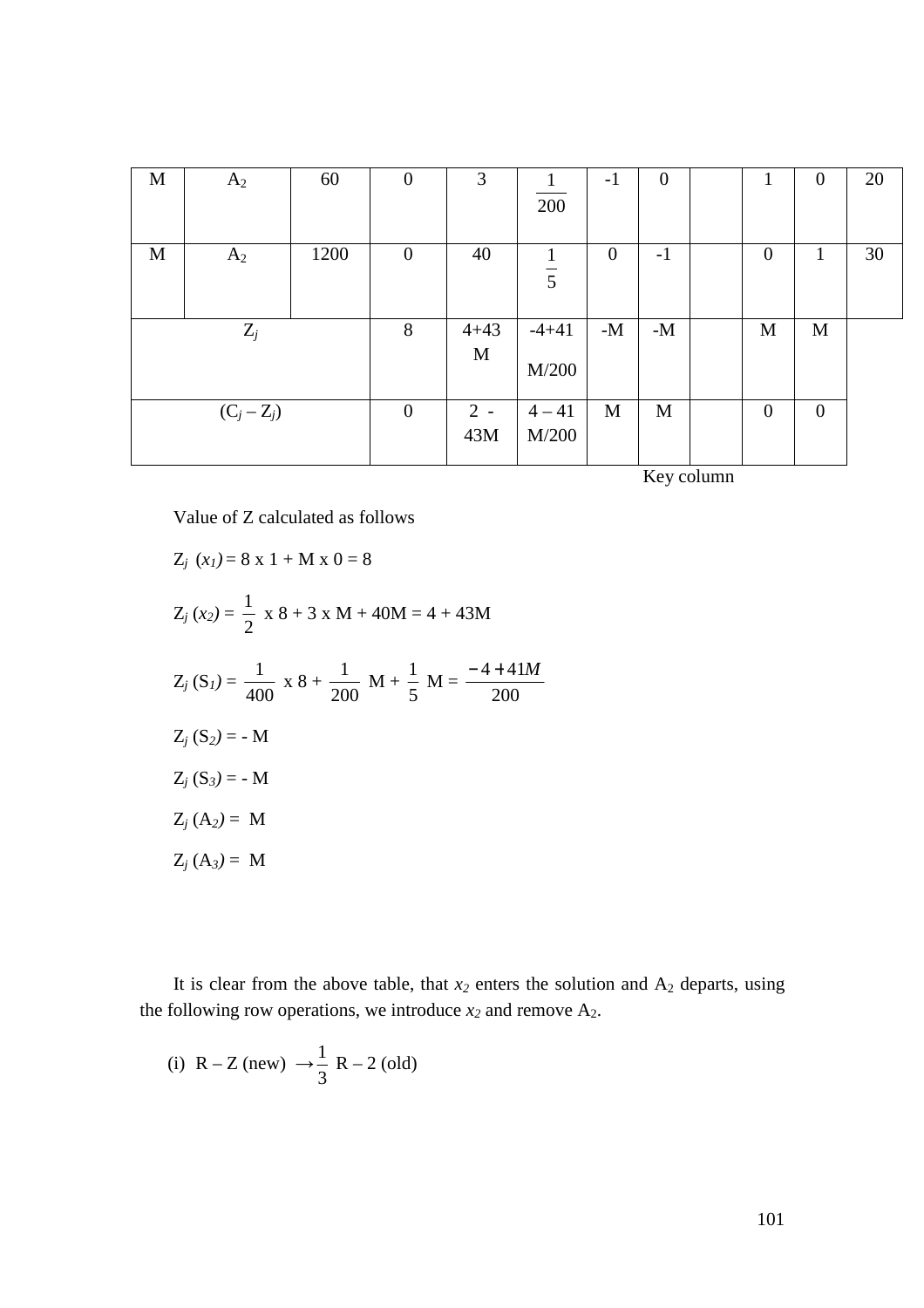(ii) 
$$
R - 1
$$
 (new)  $\rightarrow R - 1$  (old)  $-\frac{1}{2}$   $R - 2$  (new)  
\n(iii)  $R - 3$  (new)  $\rightarrow R - 3$  (old)  $- 40$   $R - 1$  (new)  
\n $R - 2$  (new) = 20, 0, 1,  $\frac{1}{600}$ ,  $-\frac{1}{3}$ , 0,  $\frac{1}{3}$ , 0.  
\n $R - 1$  (new) = 10, 1, 0,  $-\frac{1}{300}$ ,  $\frac{1}{6}$ , 0.  
\n $R - 3$  (new) = 400, 0, 0,  $\frac{2}{15}$ ,  $\frac{40}{3}$ , -1.

# Table 15 second simplex table

|             |                                        | $C_j$                           | 8                | 6              | $\boldsymbol{0}$    | $\boldsymbol{0}$         | $\overline{0}$   | M                        | $\mathbf M$              | $\mathbf M$      |              |
|-------------|----------------------------------------|---------------------------------|------------------|----------------|---------------------|--------------------------|------------------|--------------------------|--------------------------|------------------|--------------|
| $C_B$       | Solution<br>mix<br>variable<br>$(= B)$ | Solution<br>values<br>$b(=x_B)$ | $x_1$            | $x_2$          | $\mathbf{S}_1$      | $\mathbf{S}_2$           | $S_3$            | A <sub>1</sub>           | A <sub>2</sub>           | $A_3$            | Min<br>ratio |
| 8           | $X_I$                                  | 10                              | $\mathbf{1}$     | $\overline{0}$ | $\mathbf{1}$<br>300 | $\frac{1}{6}$            | $\boldsymbol{0}$ | -                        |                          | $\boldsymbol{0}$ | 60           |
| 6           | $X_2$                                  | 20                              | $\overline{0}$   | $\mathbf{1}$   | $\vert$<br>600      | $-\frac{1}{3}$           | $\boldsymbol{0}$ | $\overline{\phantom{a}}$ | $\overline{\phantom{a}}$ | $\boldsymbol{0}$ | $-60$        |
| $\mathbf M$ | $A_3$                                  | 400                             | $\overline{0}$   | $\overline{0}$ | $\frac{2}{5}$       | $\frac{40}{3}$           | $-1$             | $\overline{\phantom{0}}$ | $\overline{\phantom{0}}$ | $\mathbf{1}$     | $30\,$       |
|             | $Z_j$                                  |                                 | 8                | 6              | $-1+8M$<br>60       | $-2+4M$<br>3             | -M $\,$          |                          |                          | $\mathbf M$      |              |
|             | $(C_j - Z_j)$                          |                                 | $\boldsymbol{0}$ | $2 -$<br>43M   | $1-8M$<br>60        | $2-4M$<br>$\overline{3}$ | $\mathbf M$      | $\overline{\phantom{a}}$ | $\overline{\phantom{a}}$ | $\boldsymbol{0}$ |              |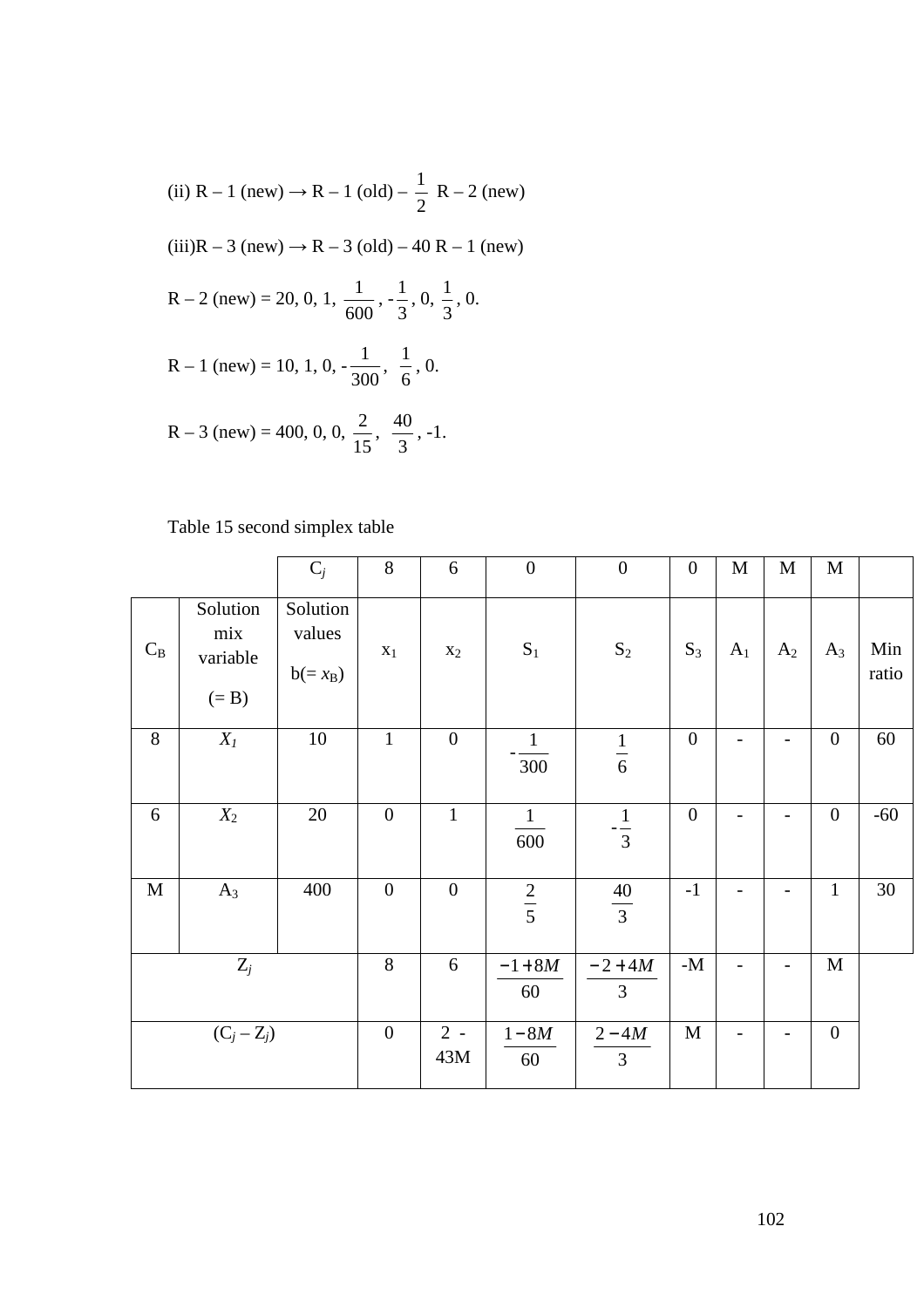It can be seen  $S_2$  has to be introduced and  $A_3$  has to depart. This procedure can be adopted for further improving the solution by constructing fourth simplex Table and so on.

# **3.3 MINIMISING CASE – CONSTRAINTS OF MIXED TYPES (< AND >)**

We have seen the examples earlier where the constraints were either  $>$  type or  $<$  type. Both these are problems where the constraint equation could contain both types of constraints. This type of problem is illustrated with the help of an example.

# **Example 4**

A metal alloy used in manufacture of rifles uses two ingredients A and B. A total of 120 units of alloy is used for production. Not more than 60 units of A can be used and at least 40 units of ingredient B must be used in the alloy. Ingredient A costs Rs. 4 per unit and ingredient B costs Rs. 6 per unit. The company manufacturing rifles is keen to minimize its costs. Determine how much of A and B should be used.

**Solution:** Mathematical formulation of the problem is

Minimise cost  $Z = 4x_1 + 6x_2$ 

Subject to constraints.

 $x_1 + x_2 = 120$  (Total units of alloy)  $x_1 \leq 60$  (ingredient A constraint)  $x_2 \leq 40$  (ingredient B constraint)  $x_1, x_2 > 0$  (Non-negativity constraint)

where  $x_1$  and  $x_2$  number of units of ingredient A and B respectively. Let  $x_1$  and  $x_2 = 0$ *and let us introduce an artificial variable which represents a new ingredient with very high cost M.* 

$$
x_1 + x_2 A_1 = 120
$$

*Also*  $x_1 + S_1 = 60$ 

*Third constraint*  $x_2 - S_2 + A_2 = 40$ 

Now the standard form of the problem is

Minimize  $Z = 4x_1 + 6x_2 + MA_1 + 0S_1 + 0S_2 + MA_2$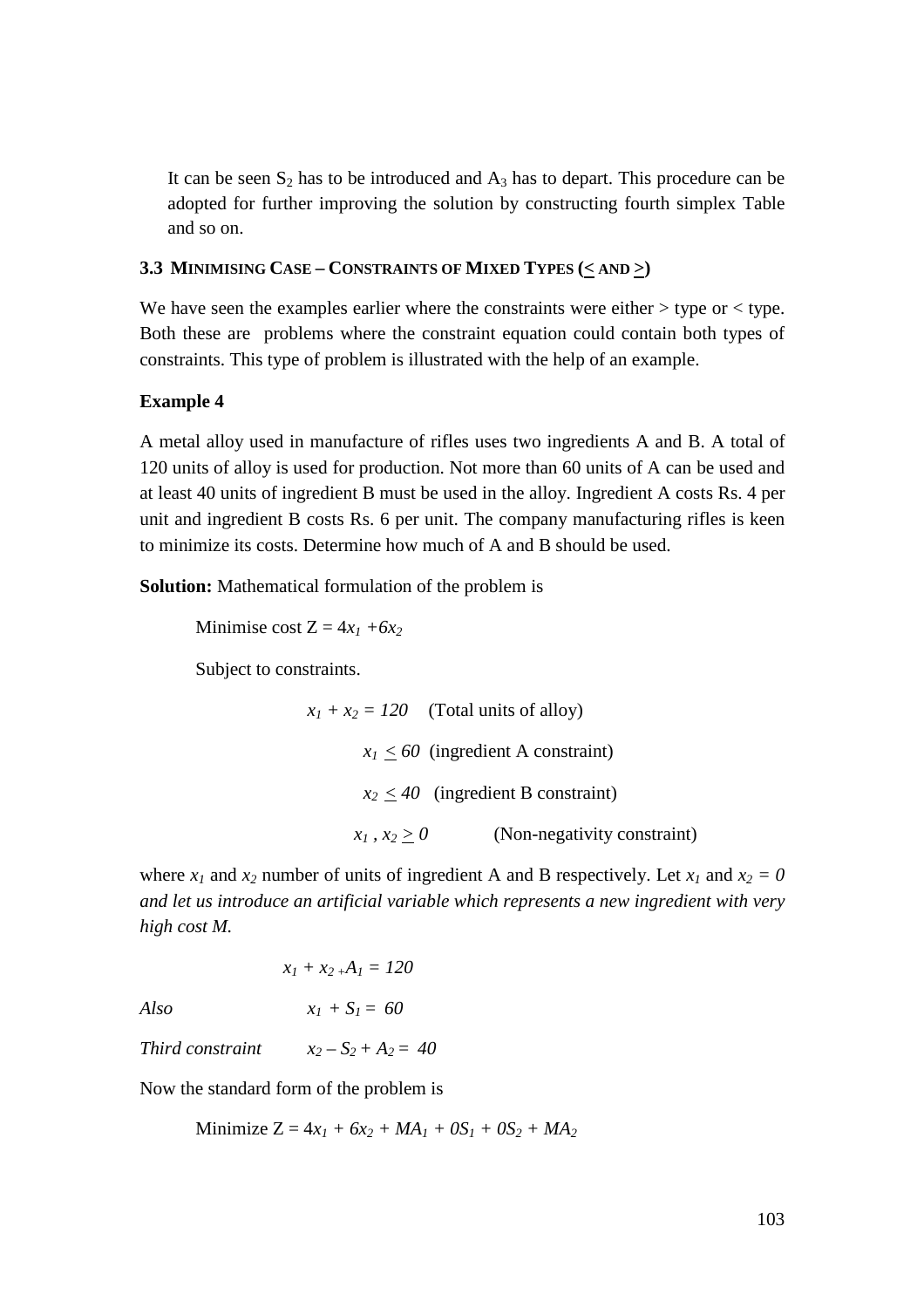Subject to the constraints

$$
x_1 + x_2 A_1 = 120
$$
  

$$
x_1 + S_1 = 60
$$
  

$$
x_2 - S_2 + A_2 = 40
$$
  

$$
x_1, x_2, S_1, S_2, A_1, A_2 \ge 0
$$

Initial basic solution is obtained by putting  $x_1 = x_2 = 0$  and  $S_1 = S_2 = 0$  so that  $A_1$ 100,  $S_1 = 60$ ,  $A_2 = 40$ 

|                  |                        | $C_j$                     | $\overline{\mathbf{4}}$ | 6                | M              | $\boldsymbol{0}$ | $\boldsymbol{0}$ | M                | <b>Minimum</b>           |
|------------------|------------------------|---------------------------|-------------------------|------------------|----------------|------------------|------------------|------------------|--------------------------|
| $C_B$            | <b>Solution</b><br>mix | <b>Solution</b><br>values | $x_I$                   | $x_2$            | A <sub>1</sub> | $S_1$            | $S_2$            | A <sub>2</sub>   | ratio                    |
| $\mathbf M$      | $A_1$                  | 120                       | $\mathbf{1}$            | $\mathbf{1}$     | $\mathbf{1}$   | $\overline{0}$   | $\overline{0}$   | $\overline{0}$   | 120                      |
| $\boldsymbol{0}$ | $\mathbf{S}_1$         | 60                        | $\mathbf{1}$            | $\boldsymbol{0}$ | $\mathbf{0}$   | $\mathbf{1}$     | $\overline{0}$   | $\boldsymbol{0}$ |                          |
| $\mathbf M$      | A <sub>2</sub>         | 40                        | $\overline{0}$          | $\mathbb{O}$     | $\overline{0}$ | $\overline{0}$   | $-1$             | $\overline{0}$   | $40 \frac{Key}{}$<br>row |
|                  | $Z_j$                  |                           | M                       | 2M               | $\mathbf M$    | $\overline{0}$   | - $\mathbf{M}$   | M                |                          |
| $(C_j - Z_j)$    |                        |                           | $4-$<br>$\mathbf M$     | $6 - 2M$         | $\mathbf{0}$   | $\overline{0}$   | M                | $\overline{0}$   |                          |
|                  |                        |                           |                         |                  |                |                  |                  | Key              |                          |

| Table 16 First simplex table |
|------------------------------|
|------------------------------|

column

 $6 - 2M$  is the largest negative number hence,  $x_2$  will enter the solution and since 40 is the minimum ratio  $A_1$  will depart.

 $R - 3$  (New)  $\rightarrow R - 3$  (old ) as key element is 1

 $R - 1$  (New)  $\rightarrow R - 1$  (old ) –  $R - 3$  (New)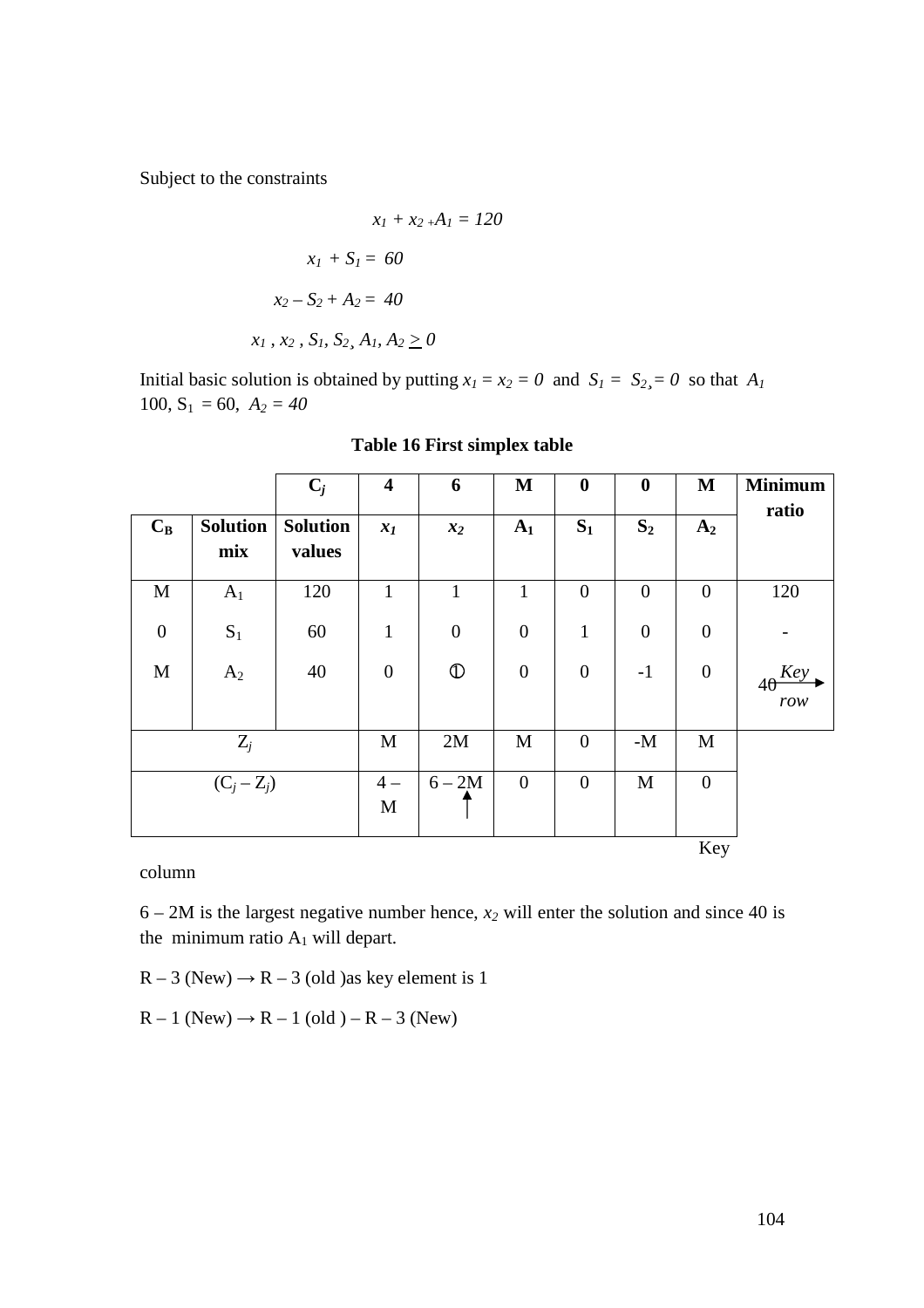|                  |                        | $\mathbf{C}_j$            | $\overline{\mathbf{4}}$ | 6                | $\mathbf M$      | $\boldsymbol{0}$ | $\boldsymbol{0}$ | M              | <b>Minimum</b><br>ratio |
|------------------|------------------------|---------------------------|-------------------------|------------------|------------------|------------------|------------------|----------------|-------------------------|
| $C_B$            | <b>Solution</b><br>mix | <b>Solution</b><br>values | $x_I$                   | $x_2$            | A <sub>1</sub>   | $S_1$            | $S_2$            | A <sub>2</sub> |                         |
| M                | A <sub>1</sub>         | 80                        | $\mathbf{1}$            | $\boldsymbol{0}$ | $\mathbf{1}$     | $\boldsymbol{0}$ | $\mathbf{1}$     |                | 80                      |
| $\boldsymbol{0}$ | $\mathbf{S}_1$         | 60                        | $\mathbb{O}$            | $\boldsymbol{0}$ | $\boldsymbol{0}$ | $\mathbf{1}$     | $\boldsymbol{0}$ |                | $60 \rightarrow$        |
| 6                | $X_2$                  | 40                        | $\boldsymbol{0}$        | $\mathbf{1}$     | $\boldsymbol{0}$ | $\boldsymbol{0}$ | $-1$             |                |                         |
| $Z_j$            |                        |                           | M                       | 6                | M                | $\boldsymbol{0}$ | $M -$<br>6       |                |                         |
|                  | $(C_j - Z_j)$          |                           | М                       | $\boldsymbol{0}$ | $\boldsymbol{0}$ | $\overline{0}$   | $-M$<br>$+6$     |                |                         |

**Table 17 Second simplex table** 

Key column

$$
R-1 \text{ (new)} = 1-0 = 1; 1-1 = 0, 1-0 = 1, 0-0 = 0, 0-(-1) = 1
$$

*i.e.*, 0, 1, 1, 0, 1, 100 -40 = 60

 $x_I$  will be introduced and  $Si_1$  will depart

Use the following row operations

(i) 
$$
R-2
$$
 (new)  $\rightarrow R_2$  (old)

(ii) 
$$
R-1
$$
 (new)  $\rightarrow R_1$  (old)  $-R_2$  (new)

 $R - 2$  (new) = 1, 0, 0, 1, 0

$$
R-1 \text{ (new)} = 1-1 = 0, 0-0 = 0, 1-0 = 1, 0-1 = -1, 1-0 = 1
$$

# **Table 18 Third simplex table**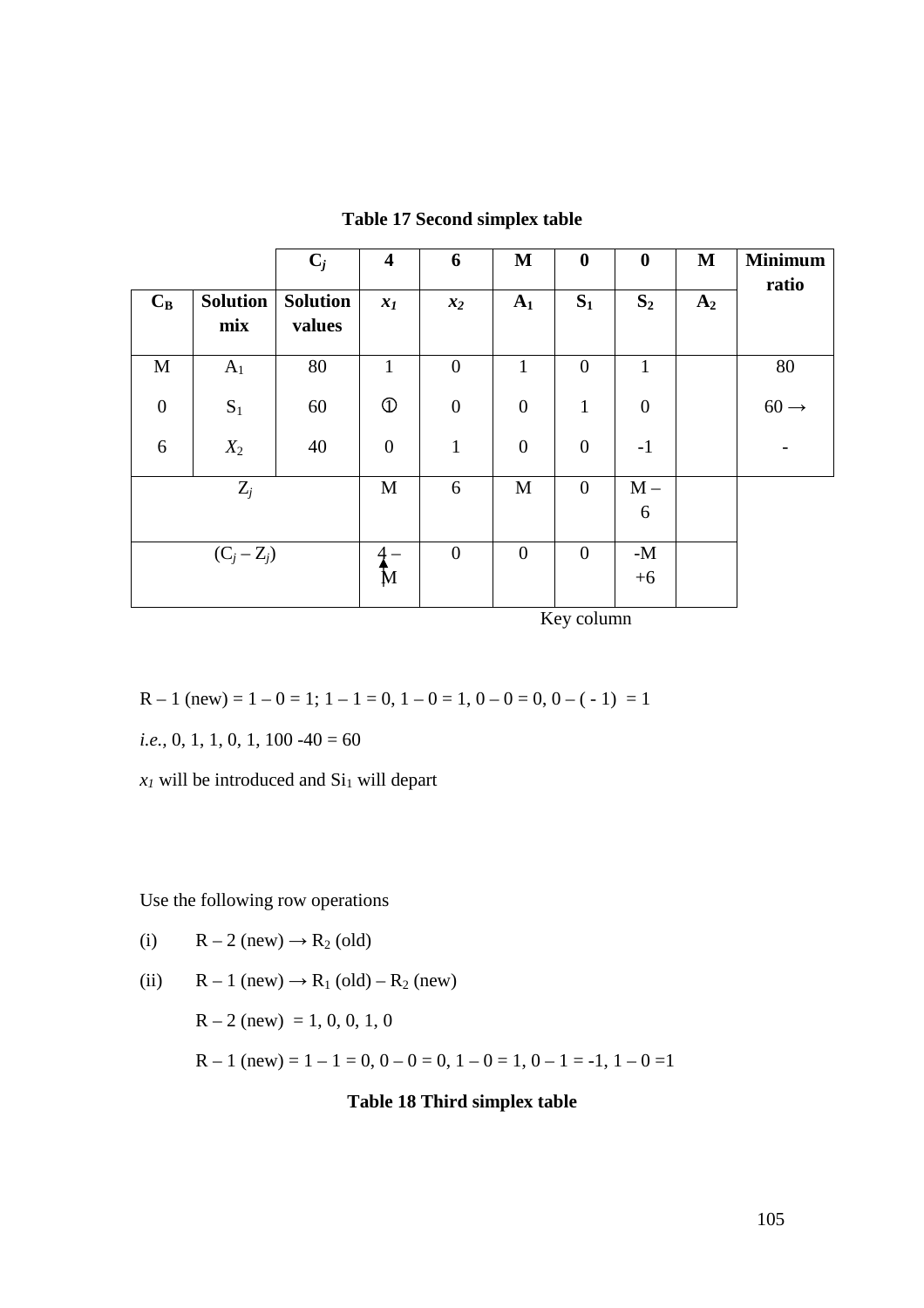|                |                        | $C_j$                     | $\overline{\mathbf{4}}$ | 6              | M                | $\boldsymbol{0}$        | $\boldsymbol{0}$       | $\mathbf{M}$   | <b>Minimum</b> |
|----------------|------------------------|---------------------------|-------------------------|----------------|------------------|-------------------------|------------------------|----------------|----------------|
| $C_B$          | <b>Solution</b><br>mix | <b>Solution</b><br>values | $x_1$                   | $x_2$          | $A_1$            | $S_1$                   | $S_2$                  | A <sub>2</sub> | ratio          |
| $\mathbf M$    | A <sub>1</sub>         | 40                        | $\overline{0}$          | $\overline{0}$ | $\mathbf{1}$     | $-1$                    | $\mathbb{D}$           |                | 40             |
| $\overline{4}$ | $x_1$                  | 60                        | $\mathbf{1}$            | $\overline{0}$ | $\overline{0}$   | $\mathbf{1}$            | $\boldsymbol{0}$       |                |                |
| 6              | $X_2$                  | 40                        | $\overline{0}$          | $\mathbf{1}$   | $\boldsymbol{0}$ | $\overline{0}$          | $-1$                   |                | $-40$          |
|                | $Z_j$                  |                           | $\overline{4}$          | 6              | M                | $-M+4$                  | $M -$<br>6             |                |                |
| $(C_j - Z_j)$  |                        |                           |                         | $\overline{0}$ | $\overline{0}$   | $M -$<br>$\overline{4}$ | - $\mathbf{M}$<br>$+6$ |                |                |

Key column

We now introduce  $S_2$  and take out  $A_1$  using following row operations

 $R - 1$  (new)  $\rightarrow R - 1$  (old)

 $R - 3$  (new)  $\rightarrow R - 3$  (old)  $+ R - 1$  (new)

|                |                        | $C_j$                     | 4     | 6     | M              | $\bf{0}$ | $\bf{0}$          | M     |
|----------------|------------------------|---------------------------|-------|-------|----------------|----------|-------------------|-------|
| $C_B$          | <b>Solution</b><br>mix | <b>Solution</b><br>values | $x_I$ | $x_2$ | A <sub>1</sub> | $S_1$    | S <sub>2</sub>    | $A_2$ |
| 0              | $S_2$                  | 40                        | 0     | 0     |                | $-1$     |                   |       |
| $\overline{4}$ | $x_1$                  | 60                        | 1     | 0     |                | 1        | 0                 |       |
| 6              | $x_2$                  | 80                        | 0     | 1     |                | $-1$     | $\Omega$          |       |
|                | $Z_i$                  |                           | 4     | 6     |                | $-2$     | $\mathbf{\Omega}$ |       |

# **Table 19 Forth simplex table**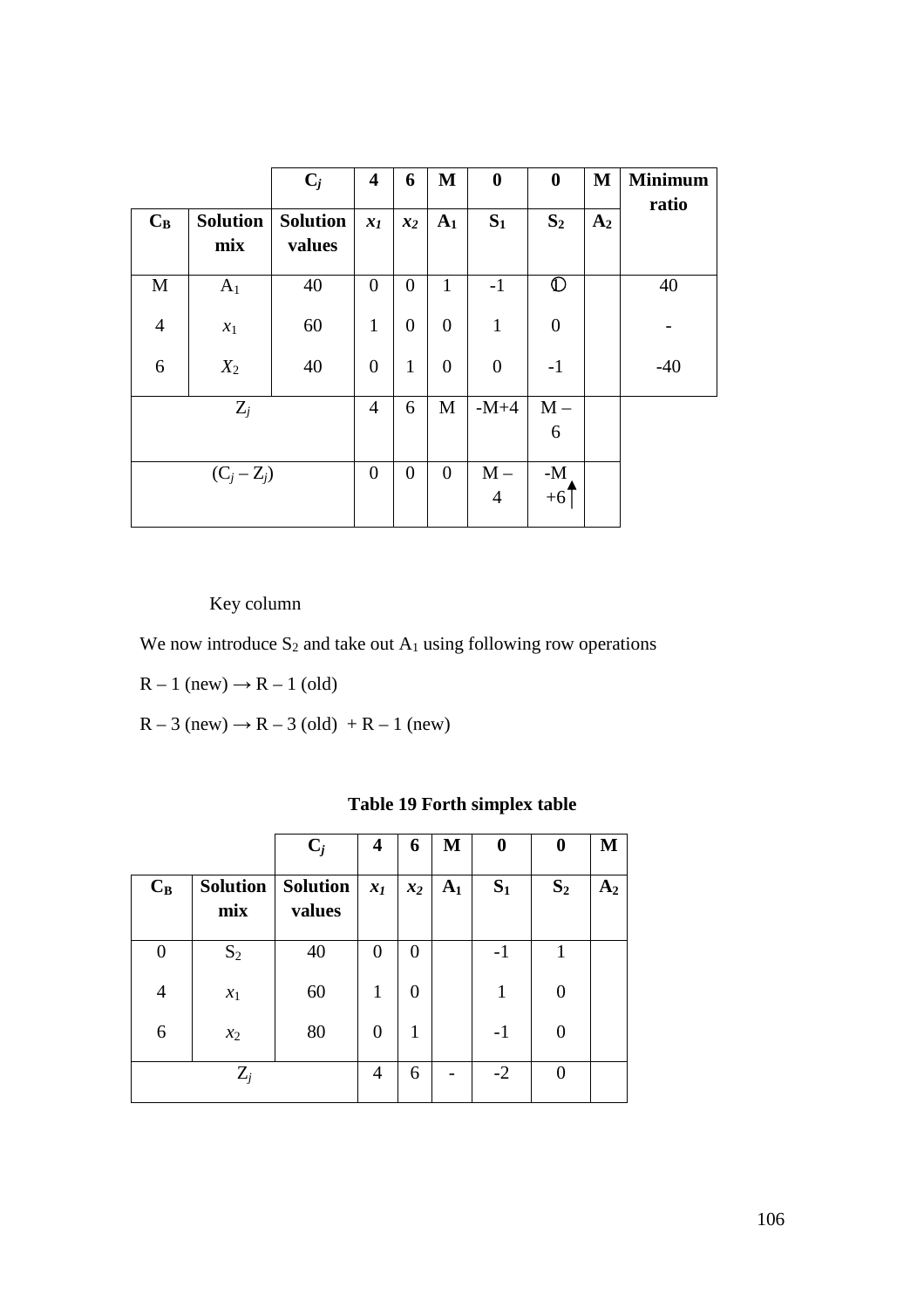| $\mathcal{L}$ |  |  | $\overline{\phantom{0}}$ |  |  |  |
|---------------|--|--|--------------------------|--|--|--|
|---------------|--|--|--------------------------|--|--|--|

Since all the numbers in  $(C_j - Z_j)$  are either zero or positive, this is the optimal solution.

$$
x_1 = 60
$$
,  $x_2 = 80$  and  $Z = 40$  x  $60 + 6$  x  $80 = #720$ 

#### **3.4 Maximisation case-constraints of mixed type**

A problem involving mixed type of constraints in which  $=$  ,  $\geq$  and  $\leq$  are involved and the objective function is to be maximized.

# **Example 6.** Maximise  $Z = 2x_1 + 4x_2 - 3x_3$

Subject to the constraints.

$$
x_1 + x_2 + x_3 \ge 8
$$

$$
x_1 - x_2 \ge 1
$$

$$
3x_1 + 4x_2 + x_3 \ge 40
$$

**Solution.** The problem can be formulated in the standard form

Mazimise  $Z = 2x_1 + 4x_2 - 3x_3 + 0S_1 - MA_1 - MA_2$ 

Subject to constraints

$$
x_1 + x_2 + x_3 + A_1 = 8
$$
  
\n
$$
x_1 - x_2 - S_1 + A_2 = 1
$$
  
\n
$$
3x_1 + 4x_2 + x_3 + S_3 = 40
$$
  
\n
$$
x_1 \ge 0, \ x_2 \ge 0, \ S_1 \ge 0, \ S_2 \ge 0, A_1 \ge 0, A_2 \ge 0.
$$

Where  $A_1$  and  $A_2$  are the artificial constraints,  $S_1$  is the surplus variable,  $S_2$  is the slack variable and M is a very large quantity. For initial basic solution:  $A_1 = 8$ ,  $A_2 = 1$ ,  $S_2 = 40$ 

#### **Table 20 First simplex table**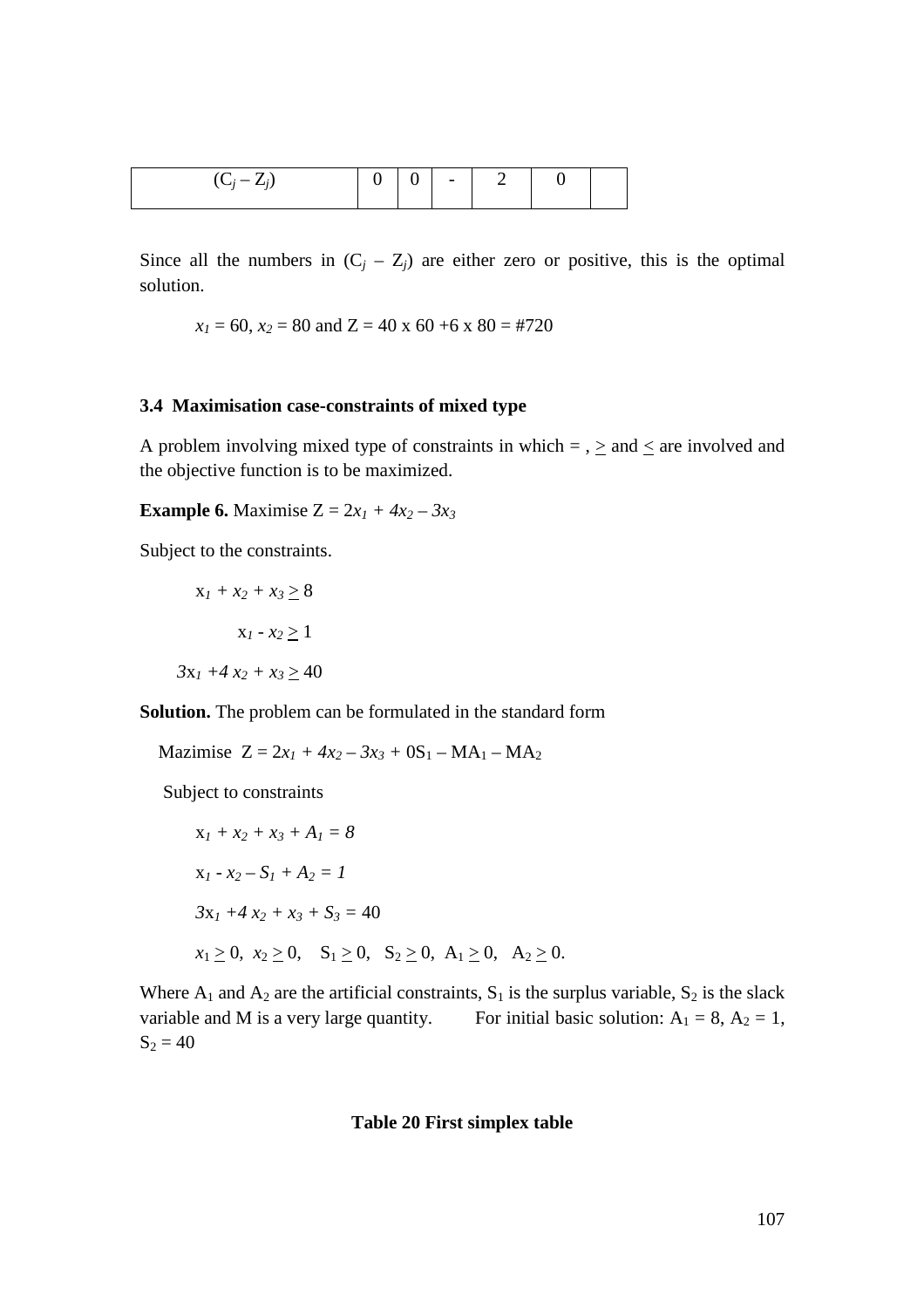|                |                                        | $C_j$                           | $\overline{2}$ | $\overline{\mathbf{4}}$ | $-3$           | $\boldsymbol{0}$ | $\boldsymbol{0}$ | $-M$             | $-M$             |                         |
|----------------|----------------------------------------|---------------------------------|----------------|-------------------------|----------------|------------------|------------------|------------------|------------------|-------------------------|
| $C_B$          | <b>Solution</b><br>mix<br>variable (B) | <b>Solution</b><br>values       | $x_I$          | $x_2$                   | $x_3$          | $S_1$            | $S_2$            | $A_1$            | A <sub>2</sub>   | <b>Minimum</b><br>ratio |
|                |                                        | $\mathbf{b}$ (=x <sub>B</sub> ) |                |                         |                |                  |                  |                  |                  |                         |
| - $M$          | $A_1$                                  | $8\,$                           | $\mathbf{1}$   | $\mathbf{1}$            | $\mathbf{1}$   | $\overline{0}$   | $\overline{0}$   | $\mathbf{1}$     | $\overline{0}$   | 8                       |
| - $M$          | A <sub>2</sub>                         | $\mathbf{1}$                    | $\mathbf{1}$   | $-1$                    | $\overline{0}$ | $-1$             | $\overline{0}$   | $\boldsymbol{0}$ | $\mathbf{1}$     | $\mathbf{1}$            |
| $\overline{0}$ | C <sub>2</sub>                         | 40                              | $\overline{3}$ | $\overline{4}$          | $\mathbf{1}$   | $\overline{0}$   | $\mathbf{1}$     | $\overline{0}$   | $\overline{0}$   | $\frac{40}{3}$          |
|                |                                        |                                 |                |                         |                |                  |                  |                  |                  |                         |
|                | $Z_j$                                  |                                 | $-2M$          | $\overline{0}$          | $-M$           | $\mathbf{M}$     | $\boldsymbol{0}$ | $-M$             | $-M$             |                         |
| $(C_j - Z_j)$  |                                        |                                 | $2+2M$         | $\overline{4}$          | $3+M$          | $-M$             | $\boldsymbol{0}$ | $\boldsymbol{0}$ | $\boldsymbol{0}$ |                         |
|                |                                        |                                 |                |                         |                |                  |                  |                  | Key column       |                         |

This is a problem of maximization, hence we select  $2 + 2M$ , the largest positive number in

 $(C_j - Z_j)$   $x_I$  will enter and  $A_2$  will depart. Use the following row operations.

 $R - 2$  (new)  $\rightarrow R - 2$  (old)

 $R - 1$  (new)  $\rightarrow R - 1$  (old)  $- R_2$  (new)

 $R - 3$  (new)  $\rightarrow R - 3$  (old) – 3  $R_2$  (new)

| <b>Table 21 Second simplex table</b> |  |  |  |
|--------------------------------------|--|--|--|
|--------------------------------------|--|--|--|

|       |                                           |                                                              | 2     | 4     | $-3$  | O     | 0     | $-M$           | $-M$           |                         |
|-------|-------------------------------------------|--------------------------------------------------------------|-------|-------|-------|-------|-------|----------------|----------------|-------------------------|
| $C_B$ | <b>Solution</b><br>mix<br>variable<br>(B) | <b>Solution</b><br>values<br>$\mathbf{b}$ (=x <sub>B</sub> ) | $x_I$ | $x_2$ | $x_3$ | $S_1$ | $S_2$ | A <sub>1</sub> | A <sub>2</sub> | <b>Minimum</b><br>ratio |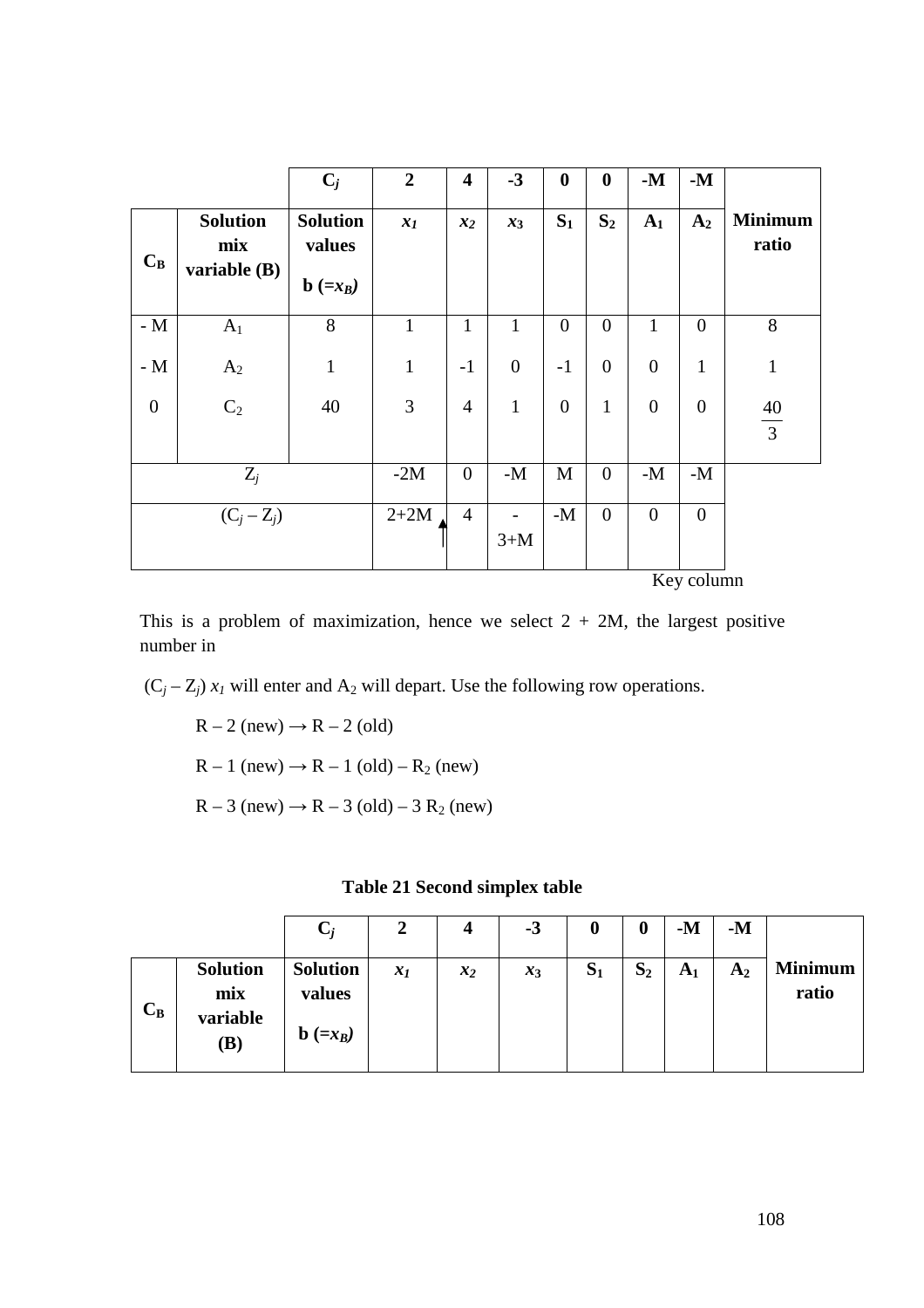| - $\mathbf M$    | $A_1$          | 7            | $\overline{0}$   | $\overline{2}$           |                |        | $\boldsymbol{0}$ |     | $-1$  | 7                      |
|------------------|----------------|--------------|------------------|--------------------------|----------------|--------|------------------|-----|-------|------------------------|
| 2                | $\mathbf{x}_2$ | $\mathbf{1}$ | $\mathbf{1}$     | $-1$                     | $\overline{0}$ | $-1$   | $\boldsymbol{0}$ |     | 1     | $\overline{2}$<br>$-1$ |
| $\boldsymbol{0}$ | $\mathbf{S}_2$ | 37           | $\boldsymbol{0}$ | $\overline{7}$           | $\overline{0}$ | 3      | $\mathbf{1}$     |     | $-3$  | $\frac{37}{7}$         |
|                  | $Z_j$          |              | $\overline{2}$   | $-2M-$<br>$\overline{2}$ | $-M$           | $-M-2$ | $\boldsymbol{0}$ |     | $M+2$ |                        |
|                  | $(C_j - Z_j)$  |              | $\overline{0}$   | $6+2M$                   | $-3+M$         | $M+2$  | $\boldsymbol{0}$ |     | $-2$  |                        |
|                  |                |              |                  |                          |                |        |                  | Key |       |                        |

column

 $R - 2$  (new) =  $R - 2$  (old)  $R - 1$  (new) =  $R - 1$  (old) –  $R - 2$  (new)  $R - 3$  (new) = 40 – 3 x 1 = 37, 3 – 3 x 1 = 0, 4 – 3 x – 1 = 7  $0 - 3 \times 0 = 0, 0 - 3 \times 0 = 1, 0 - 3$  $x 1 = -3$ 

Now  $x_2$  will enter as new variable and  $A_1$  will depart as shown. Third simplex table can be prepared by using the following row operations.

R-1 (new) = 
$$
\frac{1}{2}
$$
 R-1 (old)  
\nR-2 (new) = R-2 (old) + R-1 (new)  
\nR-3 (new) = R-3 (old) - 7 R - 1 (new)  
\nR-1 (new) =  $\frac{7}{2}$ , 0, 1,  $\frac{1}{2}$ ,  $\frac{1}{2}$ , 0  
\nR-2 (new) =  $\frac{9}{2}$ , 1, 0,  $\frac{1}{2}$ ,  $\frac{-1}{2}$ , 0  
\nR-3 (new) = 37-7 x  $\frac{7}{2}$  =  $\frac{25}{2}$ , 0 -7 x 0 = 0, 7-7 x 1 = 0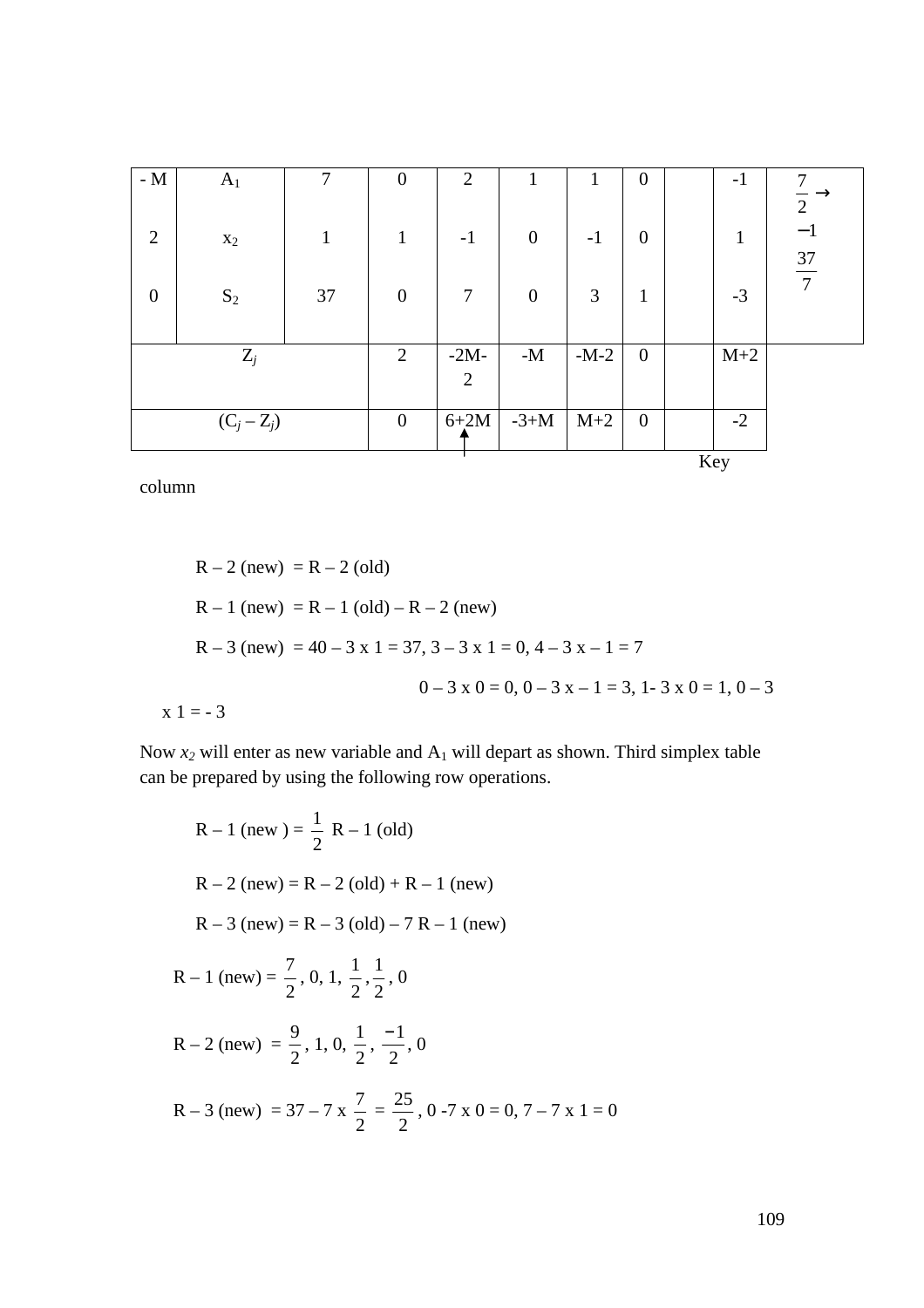$$
0 - 7 \times \frac{1}{2} = \frac{-7}{2}, 3 - 7 \times \frac{1}{2} = \frac{-1}{2}, 1 - 7 \times 0 = 1
$$
  

$$
\frac{25}{2}, 0, 0, \frac{-7}{2}, \frac{-1}{2}, 1
$$

|                  |                                        | $C_j$                                                        | $\overline{2}$   | $\overline{\mathbf{4}}$ | $-3$           | $\boldsymbol{0}$ | $\boldsymbol{0}$ | $\mathbf{-M}$ | $-M$           |
|------------------|----------------------------------------|--------------------------------------------------------------|------------------|-------------------------|----------------|------------------|------------------|---------------|----------------|
| $C_B$            | <b>Solution</b><br>mix<br>variable (B) | <b>Solution</b><br>values<br>$\mathbf{b}$ (=x <sub>B</sub> ) | $X_I$            | $X_2$                   | $x_3$          | $S_1$            | $S_2$            | $A_1$         | A <sub>2</sub> |
| $\overline{4}$   | $x_1$                                  | $\frac{7}{2}$                                                | $\boldsymbol{0}$ | $\mathbf{1}$            | $\frac{1}{2}$  | $\frac{1}{2}$    | $\boldsymbol{0}$ |               |                |
| $\overline{2}$   | $\mathbf{x}_2$                         | $\frac{9}{2}$                                                | $\mathbf{1}$     | $\overline{0}$          | $-\frac{1}{2}$ | $\frac{1}{2}$    | $\overline{0}$   |               |                |
|                  |                                        | $\frac{25}{2}$                                               |                  |                         | $-\frac{7}{2}$ | $-\frac{1}{2}$   |                  |               |                |
| $\boldsymbol{0}$ | $\mathbf{S}_2$                         |                                                              | $\boldsymbol{0}$ | $\boldsymbol{0}$        |                |                  | $\mathbf{1}$     |               |                |
|                  | $Z_j$                                  |                                                              | $\overline{2}$   | $\overline{4}$          | 3              | $\mathbf{1}$     | $\boldsymbol{0}$ |               |                |
|                  | $(C_j - Z_j)$                          |                                                              | $\boldsymbol{0}$ | $\boldsymbol{0}$        | $-6$           | $-1$             | $\boldsymbol{0}$ |               |                |

# **Table 22 Third simplex table**

Since all the entries in  $C_j - Z_j$  are either 0 or negative, optimal solution has been obtained with

$$
x_1 = \frac{9}{2}
$$
,  $x_2 = \frac{7}{2}$ ,  $x_3 = 0$ ,  $S_2 = \frac{11}{2}$  and  $Z = 2x_1 + 4x_2 - 3x_3 + 0S_1 + 0S_2$   
= 9 + 14 - 0 + 0 + 0 = #23.

# **4.0. CONCLUSION**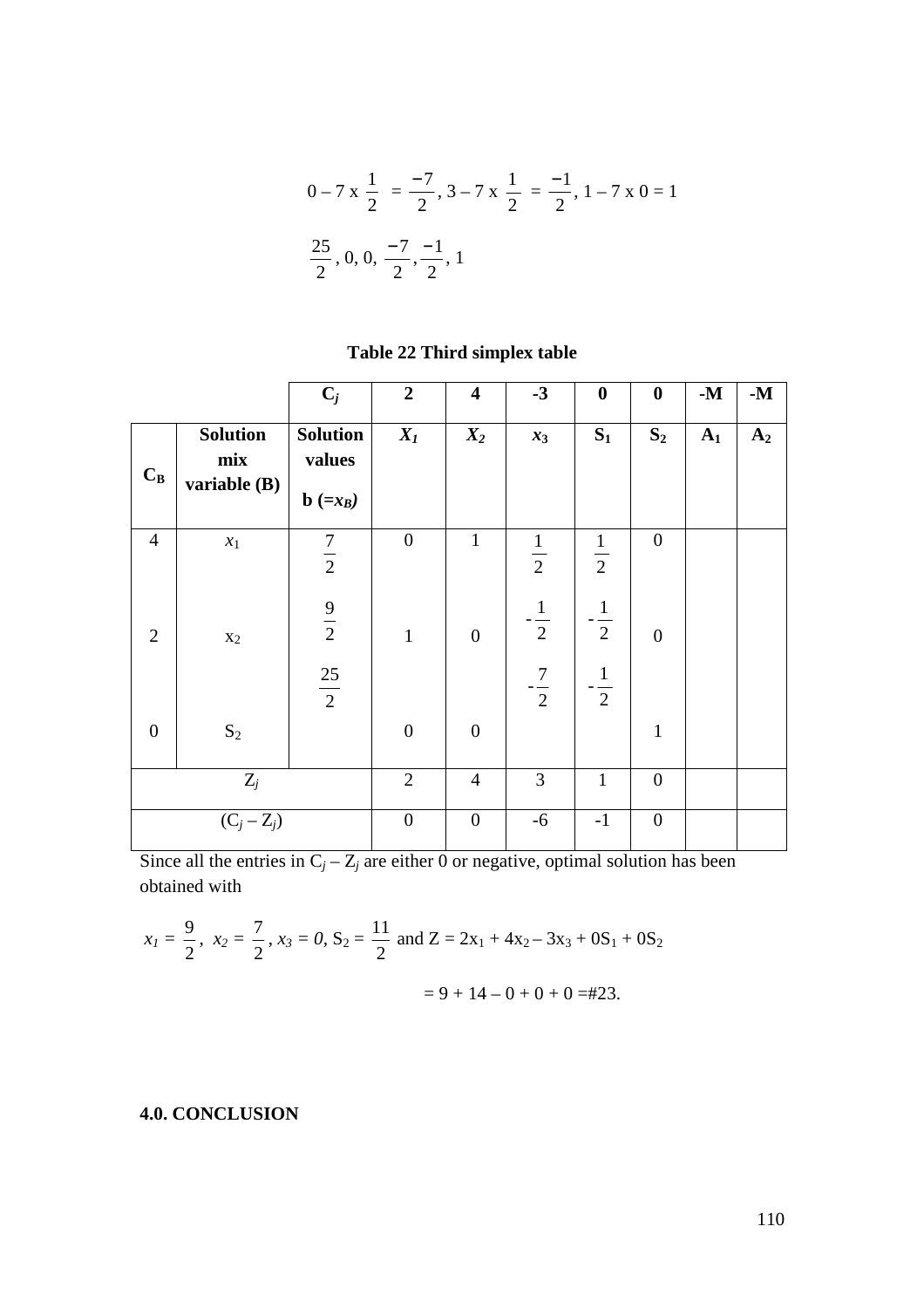Simplex methods can be used to solve a linear programming model whose number of decision variable is two or more. In standard linear programming models, for maximization problems we use the " less than or equal to sign", while for minimization problem we use the "greater than or equal to sign"

## **5.0. SUMMARY**

- 1. Simplex methods can be used to solve a linear programming model whose number of decision variable is two or more.
- 2. In standard linear programming models, for maximization problems. We use the " less than or equal to sign", while for minimization problem we use the "greater than or equal to sign"
- 3. In the simplex method, the process of determining the main variable that can be included or the non basic variable that can be excluded is known as "change of Basis"

#### **6.0. TUTOR MARKED ASSIGNMENT**

Following data is available for a manufacturing company engaged in production of three item X, Y and Z

| <b>Production</b>     | Time required in hours |                  | <b>Total</b>             |
|-----------------------|------------------------|------------------|--------------------------|
|                       | <b>Marching</b>        | <b>Finishing</b> | <b>Contribution (Rs)</b> |
| X                     | 12                     | 3                | 1000                     |
| Y                     | 6                      | 8                | 800                      |
| Z                     | 8                      | 6                | 400                      |
| Company's<br>capacity | 3000                   | 1500             |                          |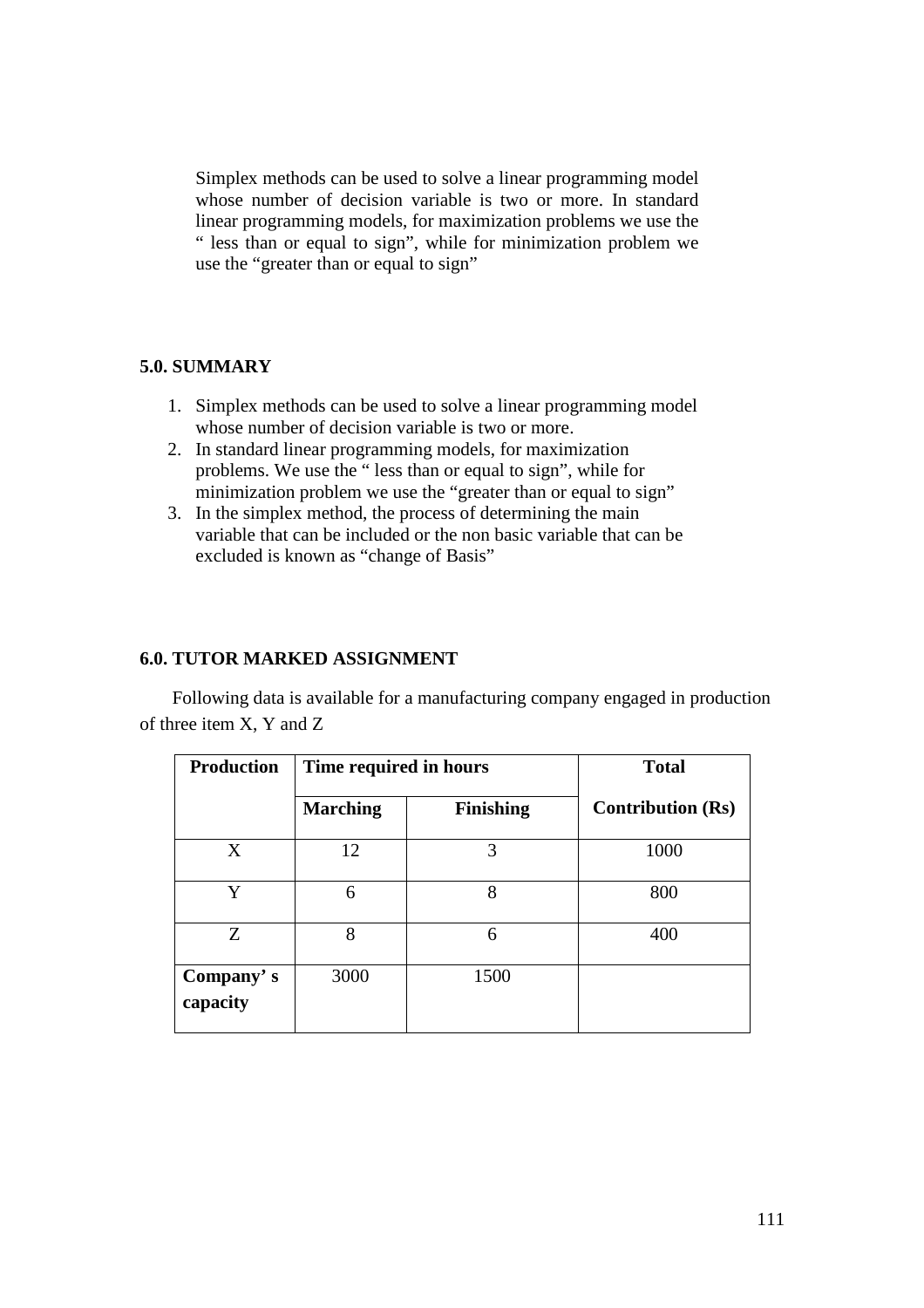You are required to present the above data in the form of LLP to maximize the profit from the production and solve the problem using simplex method.

## **7.0. REFERENCES/FURTHER READINGS**

- 1. Operations Research. By Prem Kumar Gupta and D.S. Hira
- 2. Operations Research. ( Problem Solvers) By Research and Education Association.
- 3. Arowolo O.(2011); Operations Research:CIT425
- 4. Statistics and Operations Research. By Debashis Dutta
- 5. Operations Research by O.T. Arowolo and G.O. Lawal

#### **UNIT 4: INTEGER PROGRAMMING**

Introduction

- 8.0. Objective
- 9.0. Main Content
	- 3.1. LIMITATIONS OF INTEGER PROGRAMMING
	- 3.2. METHODS OF INTEGER PROGRAMMING
	- 3.3. INTEGER PROGRAMMING FORMULATION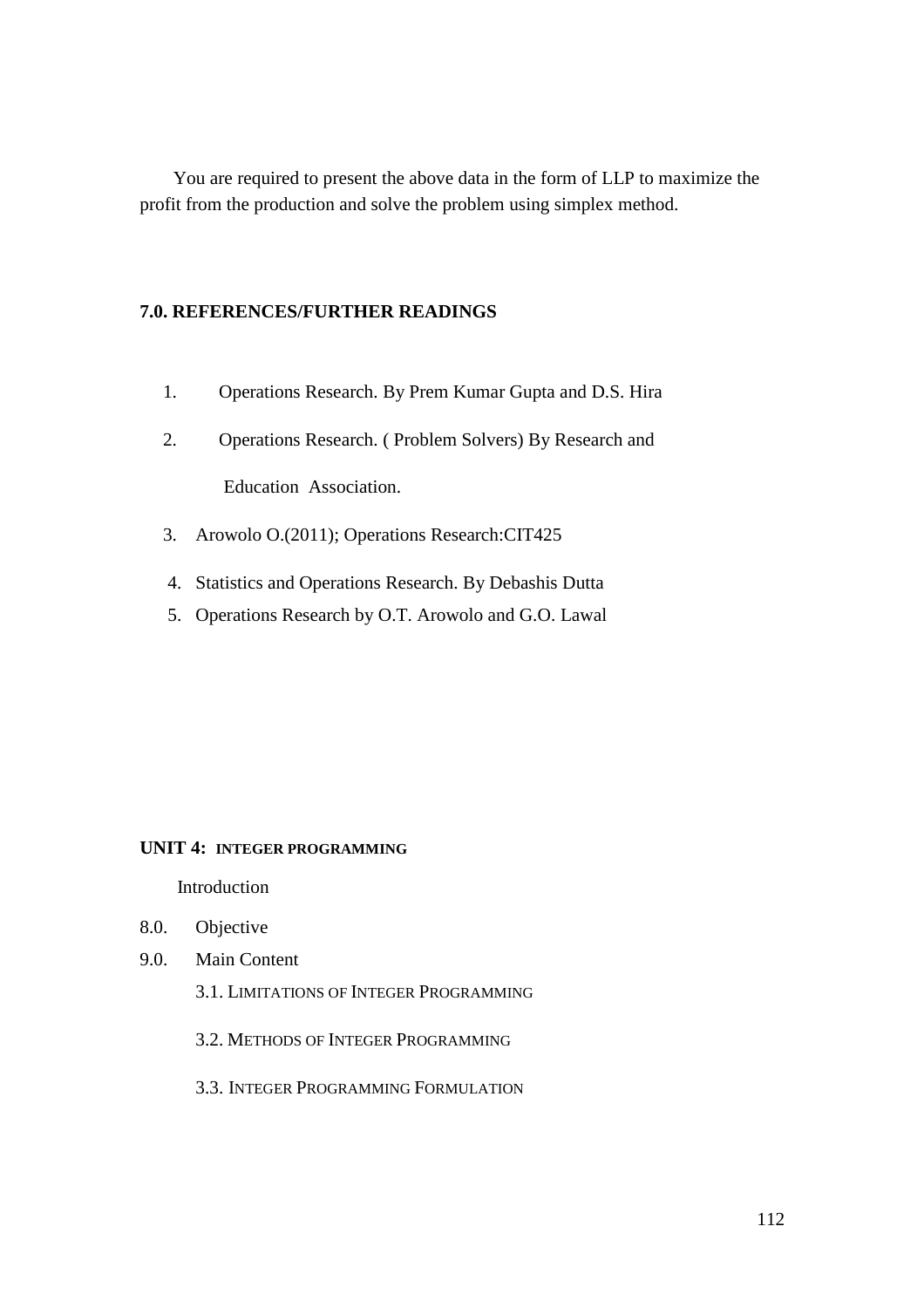## 3.4. BRANCH AND BOUND METHOD

- 10.0. Conclusion
- 11.0. Summary
- 12.0. Tutor Marked Assignment
- 13.0. Reference/ Further Readings

## **4.0 INTRODUCTION**

In mathematical programming problems, sometimes the values of the result come out to be negative and fraction, in such cases the solution is not optimal. In Linear Programming it is assumed that the decision variables can take continuous values i.e. these could be fractions or in integer. Integer Programming deals with solutions in which some or all the variables can assume integers non-negative values only. In LPP, the result may recommend the use of 4.5 machines oir employing 6.5 men, which has no meaning as fractional machines and men cannot be used. Hence,, there is a need to have a programming system where the results are always only integers and not fractions. This need is met by the Integer Programming techniques. We could have.

- (a) Pure Integer Linear Programming. If all the variables take only integer values.
- (b) Mixed Integer Linear Programming if some of the variables are restricted to have only integer values while others could have fractional values as the case may be in real life applications of the problem.

## **5.0 OBJECTIVE**

- $\checkmark$  Understand limitations of integer programming
- $\checkmark$  Identify the methods of integer programming
- $\checkmark$  Formulate integer programming model
- $\checkmark$  Solve IP problems using branch and bond method

#### **6.0 MAIN TEXT**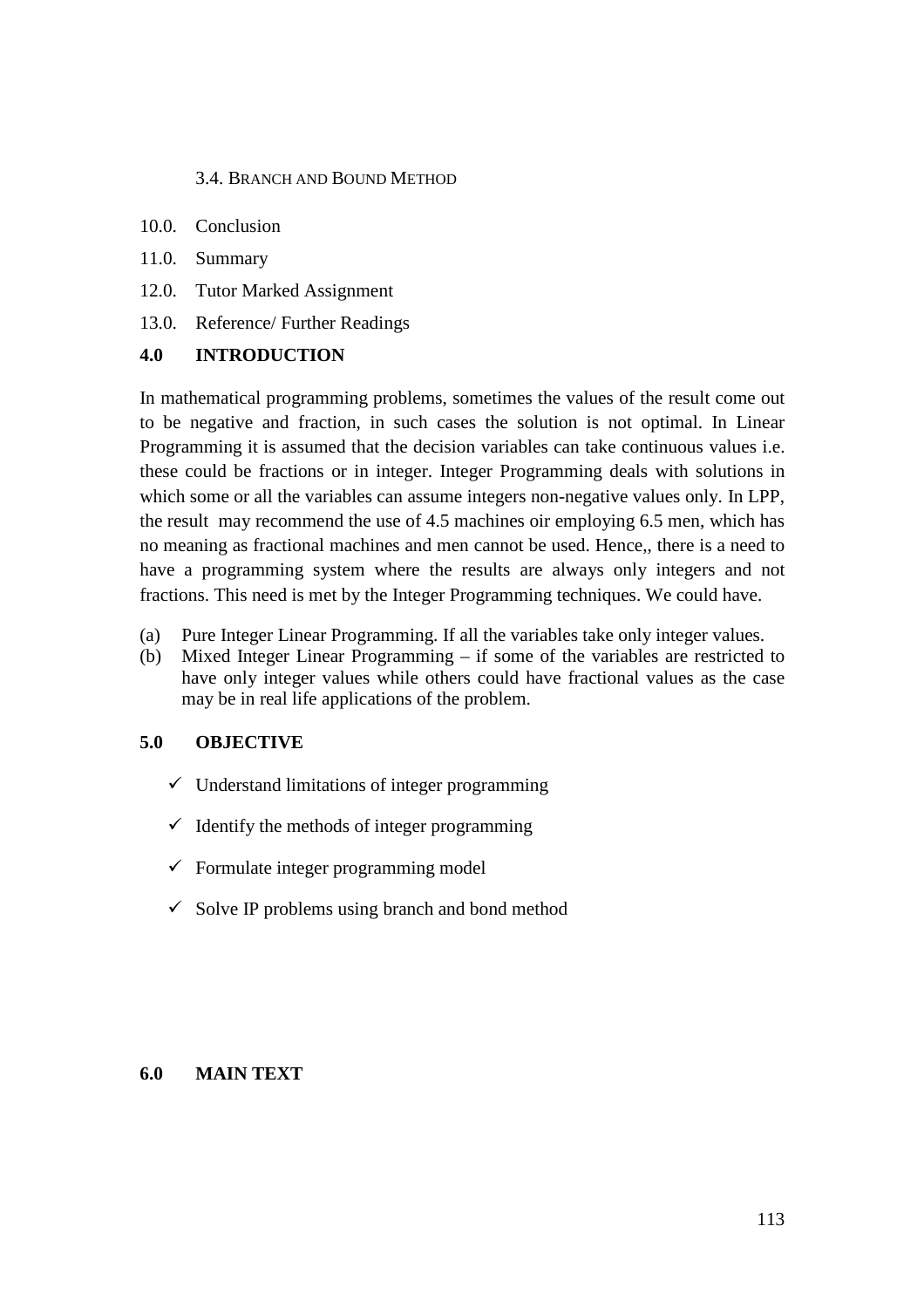## **3.1 LIMITATIONS OF INTEGER PROGRAMMING**

We have seen that in LP problems with large and complex data can be solved in a reasonable time, however the performance of integers algorithms has not been found to be uniformly efficient and useful. In integer programming rounding off is used to a value approximately true or correct. Rounding off is done in such a manner that the closet possible or nearest number is taken. If the result is 22.3 men, obviously the approximation is 22 men and not 23 men. This intersects rounding off error. This type of error or approximation may be acceptable when we talk of discrete number of variables like men, machines etc, however when we are using this algorithm for solution of financial investments, it is not rational or logical to make use of integers only. Here, in fact, it is required that exact values of money are worked out for the best possible results.

## **3.2 METHODS OF INTEGER PROGRAMMING**

The following two integer programming methods are available.

**Cutting Plane Method.** In this method of Integer Linear Programming certain 'secondary' conditions are added in such a manner that the ultimate result satisfies the conditions of only integer solutions. These 'secondary' conditions 'cut' or eliminate certain aspects of the solution which are not feasible integers. Thus the name 'cutting methods'.

**Search Methods.** Here all the possible feasible integers only are considered as the solution. The best known search method is called the branch-and-Bound techniques. A special case of each methods is when all the integer variables are binary in nature.

#### **Cutting-Plane Algorithm**

This method was developed by RE Gomory for pure-integer problems as also for mixed integer problems. Fractional algorithm and mixed algorithm are applied to the two problems respectively. The following steps are involved in finding the solutions.

**Step I.** Minimization problem is converted into maximization problem.

**Step II.** Solve this maximization problem without considering the condition of integer values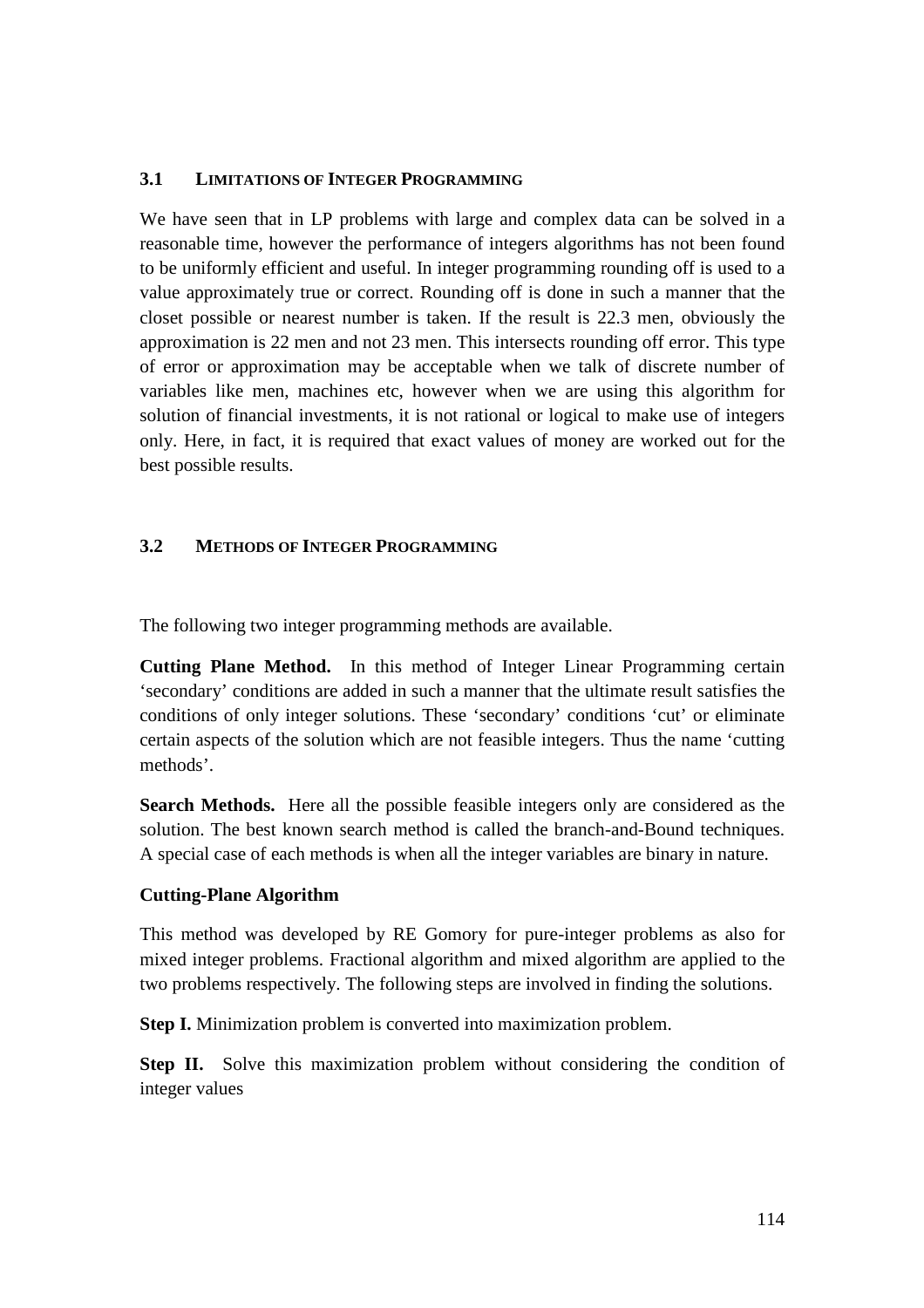**Step III.** If the optimal solution found in step II for the variables, does not have integer values, then moves to step IV as given below.

**Step IV.** Carry out the test of integrality of the solution.

Determine the highest fraction value in solution value column of the solution. Select the row with the largest value. If there is a negative fraction, convert this into the sum of negative and a non-negative fraction. Than the row which contained the larget fraction is written in the form of an equation. Now we obtained equations with fractional parts of all coefficients by ignoring integral parts and replacing the whole number by zeros.

**Step V.** Here the technical coefficient = fractional part of a resource avial bility + some integer. Hence it is equal to or grater than the fractional part of resource availability. So, fractional part is taken to the R.H.S. and the inequation is formed as greater than or equal to  $\left( \langle \rangle = \rangle$  type. If this is to be converted into  $\langle \rangle = \rangle$  type, it is multiplied with – 1 and to make it as an inequality a slack is introduced.

**Step VI.** The constraint is added to the optimum simplex table of the solution found in step II. Now solve the problem by Dual simplex Method.

**Step VII.** If the solution has all integer values, then this is the optimal solution. However, if there are some fractional values, go back to step III. The procedure is repeated till an optimum solution with all the integer values is obtained. The above method will be explained with the help of examples.

#### **3.3 INTEGER PROGRAMMING FORMULATION**

Use the same mathematical notations as were used in he formulation of LPP, the integer programming can be mathematically written as

Maximise or optimize  $Z = \sum_{n=1}^{\infty}$ = *n j*  $C_j X_j$ 1

Subject to the constraints

$$
\sum_{j=1}^{n} a_{i j} x_{j} \le b_{i i} = 1, 2, 3, \dots m
$$

$$
x 1 \ge 0
$$
 j = 1, 2, 3 ... n

and  $x_i$  integer value  $i = 1, 2, \ldots$ ...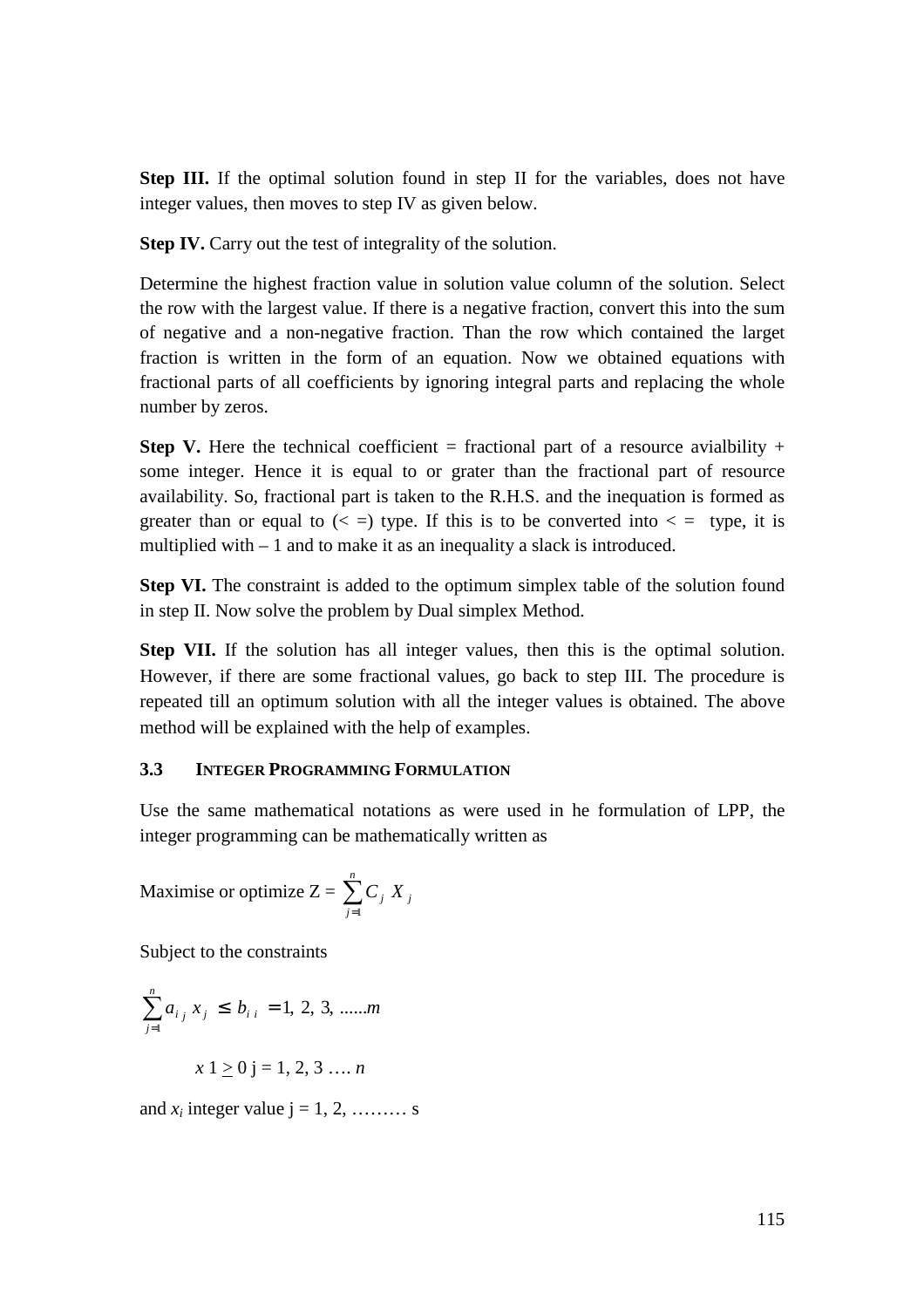The most common use of integer programming is found in the real world problems related to investment decisions, budgeting, Protection Planning and Control (PPC) in manufacturing industry, traveling salesmen etc. Some of these cases are discussed in succeeding examples.

## **Example 19.6**

| <b>Project</b>          |           | <b>Investment during year</b> | PV of expected return |        |
|-------------------------|-----------|-------------------------------|-----------------------|--------|
|                         | 1         | $\overline{2}$                | 3                     |        |
| $P-1$                   | 1000,000  | 600,00                        | 500,00                | 800,00 |
| $P-2$                   | 500,000   | 200,00                        | 400,00                | 700,00 |
| $P-3$                   | 300,000   | 250,00                        | 350,00                | 400,00 |
| $P - 4$                 | 400,000   | 300,00                        | 260,00                | 300,00 |
| Funds for<br>investment | 18,00,000 | 10,00,000                     | 800,000               |        |

*An investment consultant has four projects with different investments and present value of expected returns. Funds available for investment during the three proposal are also available. The detailed information regarding the project is as follows.* 

*Formulate an integer programming model for the consultant to make a decision as to which project should be accepted in order to maximize present value of expected return.* 

#### **Solution.**

Let  $X_1$ ,  $X_2$ ,  $X_3$  and  $X_4$  be the investment on projects P – 1, P – 2, P – 3 and P – 4 respectively.

Maximize  $Z = 8,00,000 + 7,00,00,000 \times 2 + 4,00,000 \times 3 + 3,00,000 \times 4$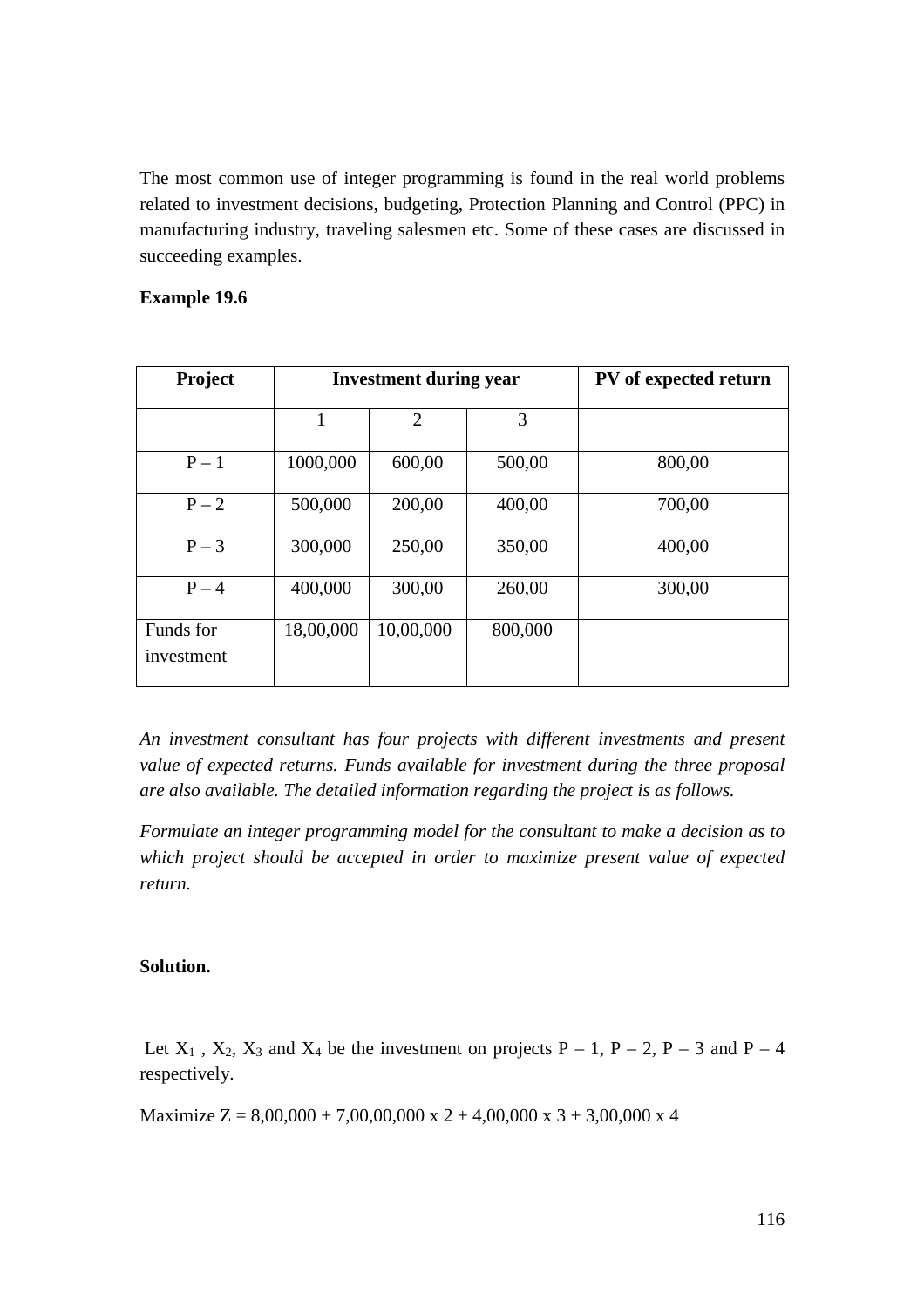Subject to the constraints

10,00,000 x 1 + 5,00,00,000 x 2 + 3,00,000 x 3 + 4,00,000 x 4  $\leq$  18,00,000 6,00,000 x 1 + 2,00,00,000 x 2 + 2,50,000 x 3 + 3,00,000 x 4  $\leq$  10,00,000 5,00,000 x 1 + 4,00,00,000 x 2 + 3,50,000 x 3 + 2,60,000 x 4  $\leq$  8,00,000

Where  $X_1, X_2, X_3, X_4 \geq 0$  and are integers.

## **Example 19.7.**

*A multinational Company (MNC) is planning to invest in four different projects in Business Process Outsourcing (BPO) industry in an important town of North. The details of the investment of MNC (in thousands of naira) are provided below:* 

| Project                           | <b>Present value of expected returns</b> | Capital requirement for three years |                  |     |  |  |  |
|-----------------------------------|------------------------------------------|-------------------------------------|------------------|-----|--|--|--|
|                                   |                                          | $\mathbf 1$                         | $\boldsymbol{2}$ | 3   |  |  |  |
| $\mathbf{A}$                      | 800                                      | 600                                 | 500              | 550 |  |  |  |
| B                                 | 550                                      | 900                                 | 400              |     |  |  |  |
| $\mathcal{C}$                     | 400                                      | 300                                 | 200              | 400 |  |  |  |
| D                                 | 250                                      | 400                                 | 150              | 100 |  |  |  |
| Funds available<br>for investment | 1500                                     | 1200                                | 700              | 500 |  |  |  |

*It is also know that projects A and B are mutually exclusive. However, Project D can only be accepted if project C is acceptable due to technology constraints. Which project should the MNC accept to maximize their present value of expected returns?* 

#### **Solution.**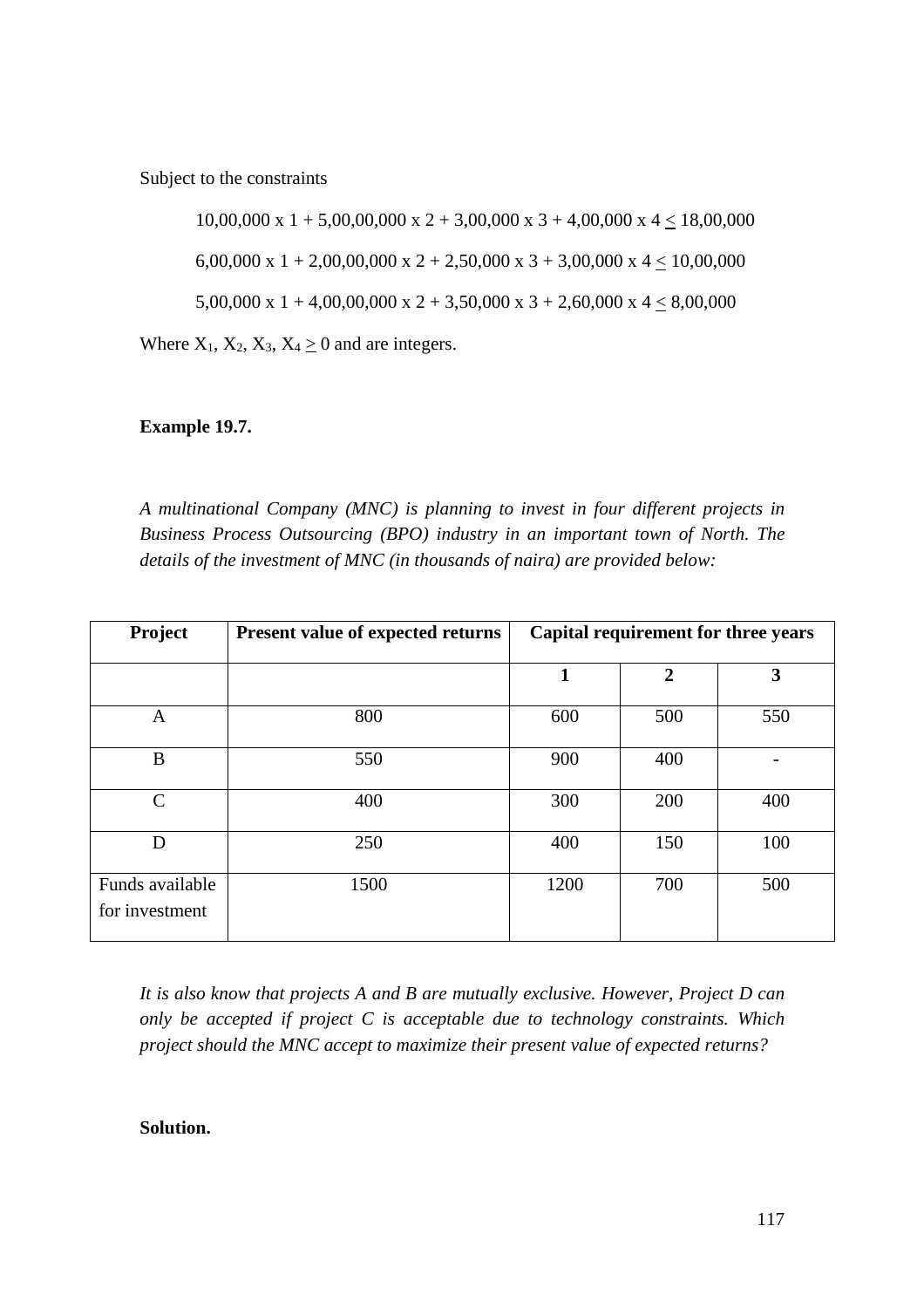Let  $X_1, X_2, X_3$ , and  $X_4$  be the investment in projects A, B C and D respectively. Also, let  $X_i = 1$  (if project *j* is accepted) and  $X_j = 0$  (if project *j* is rejected)

Maximise (PV of returns)  $Z = 800 \times 1 + 500 \times 2 + 400 \times 3 + 250 \times 4 < 1500$ 

Subjective to the constraints.

600 x 1 + 900 x 2 + 300 x 3 + 400 x 4 < 1200 500 x 1 + 400 x 2 + 200 x 3 + 150 x 4  $\leq$  700 550 x 1 + 400 x 3 + 100 x 4  $\leq$  500  $X_1 + X_2 > 1$  $-X_3 + X_4 < 1$  $X_j = 0 \text{ or } 1$ 

#### **3.4 BRANCH AND BOUND METHOD**

In certain type of problems of the variables of an Integer Programming Problem (PP) have the constraint of a upper limit or a lower limit or both upper and lower bounds. The method used to solve such problem is called Branch & Bound Method and is applicable to pure as well mixed IPP.

The basic method involves dividing the feasible region into smaller sub-sets, each sub-set is considered sequentially until a feasible solution giving he optimal value of objective function is arrived at. The procedure is as given un the following steps.

**Step I.** Optimal solution of the Linear Programming problem is obtained without considering the restrictions of integer

**Step II.** Test the integrality of the optimal solution obtained above

- (a) If the solution turns out to be in integers, then this is the optimum solution of the given IPP
- (b) If the solution is not in integers, then proceed to step II

**Step III.** Consider the upper bound values of the objective function, determine the lower bound values by rounding of to the integer values of the decision variables.

Sub-Problem I – Given LPP with an additional constraint  $x_j < [x^*_{j}]$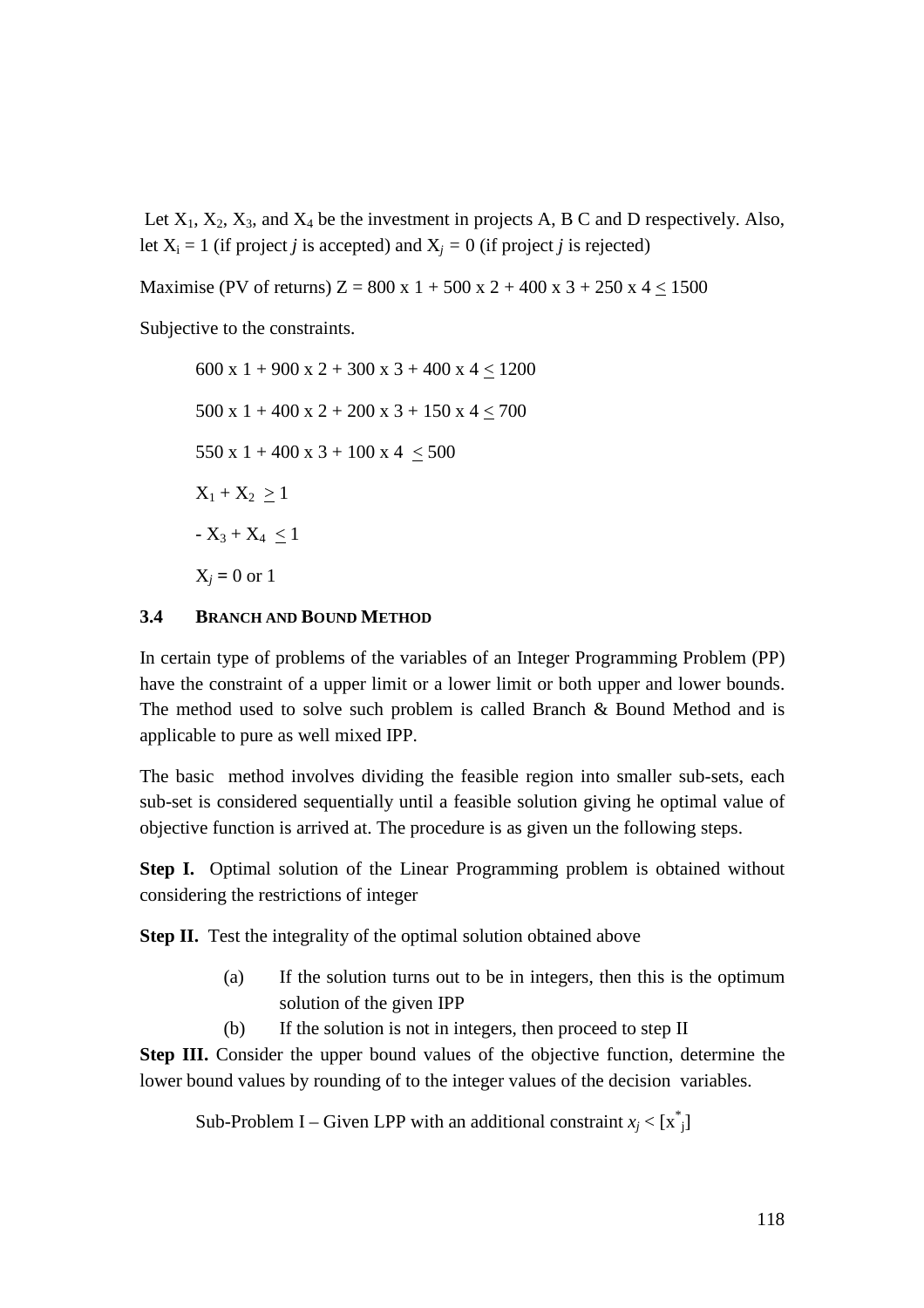Sub-Problem II – Given LPP with an additional constraint  $x_j < [x_j^*]+1$ 

Where  $x_j^*$  is the optium value of  $x_j$  (not an integer) and  $[x_j^*]$  is the largest integer contained in  $x_j^*$ .

**Step V.** Solve the above two sub problems. The following cases may arise.

- (a) Optimum solution of the two sub-problem is in integers, then the solution obtained is the optimal solution.
- (b) (b) One-sub problem Integral Second – sub problem – No feasible solution

In this case, the optimum solution is that of the integral solution of sub-problem one. Second sub-problem solution is ignored.

> (c) One sub-problem – integral Second sub – problem – Non – integral

In this case, repeat the steps III and IV for the second sub problem

**Step VI.** Repeat steps III to V until we get all solutions with integral values.

**Step VII.** Out of the integral value solution achieved, select the one which gives the optimum value of Z.

#### **Example 2**

*Min*  $Z = -4x_1 + x_2 + 2x_3$ 

*Subject to* 

$$
2x_1 - 3x_2 + 2x_3 \le 12
$$

$$
-5x_1 + 2x_2 + 3x_3 \ge 4
$$

$$
3x_1 - 2x_3 = -1
$$

*x1, x2, x3 > 0*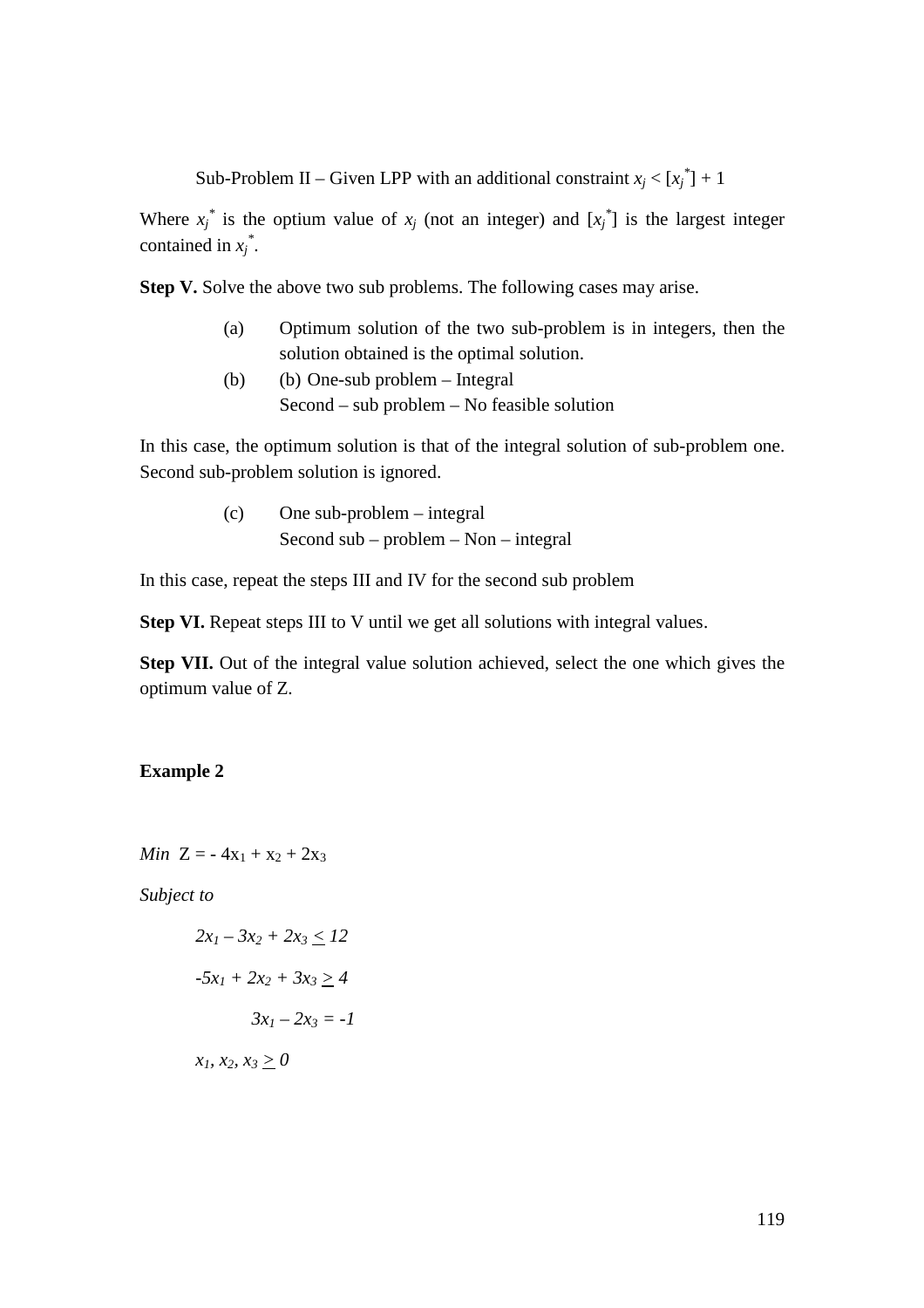#### **Solution.**

In simple form, the problem reduces to

Min Z =  $-4x_1 + x_2 + 2x_3$ Subject to  $2x_1 - 3x_2 + 2x_3 + x_4 = 12$  $-5x_1 + 2x_2 + 3x_3 - x_5 = 4$  $-3x_1 + 2x_3 =1$  $x_1, x_2, x_3, x_4, x_5 > 0$ 

Since the above equations do not contain basic variables, artificial variables  $x_6$  and  $x_7$ are added to the problem. Then the problem is

 $Min z = -4x_1 + x_2 + 2x_3 + 0x_4 + Mx_6 + Mx_7$ 

Subject to

$$
2x_1 - 3x_2 + 2x_3 + x_4 = 12
$$

$$
-5x_1 + 2x_2 + 3x_3 - x_5 = 4
$$

$$
-3x_1 + 2x_3 + x_7 = 1
$$

Let  $S_1$  to  $S_7$  denote the column vectors corresponding to  $x_1$  to  $x_7$ .



As  $x_4$ ,  $x_6$  and  $x_7$  from the initial basis, we have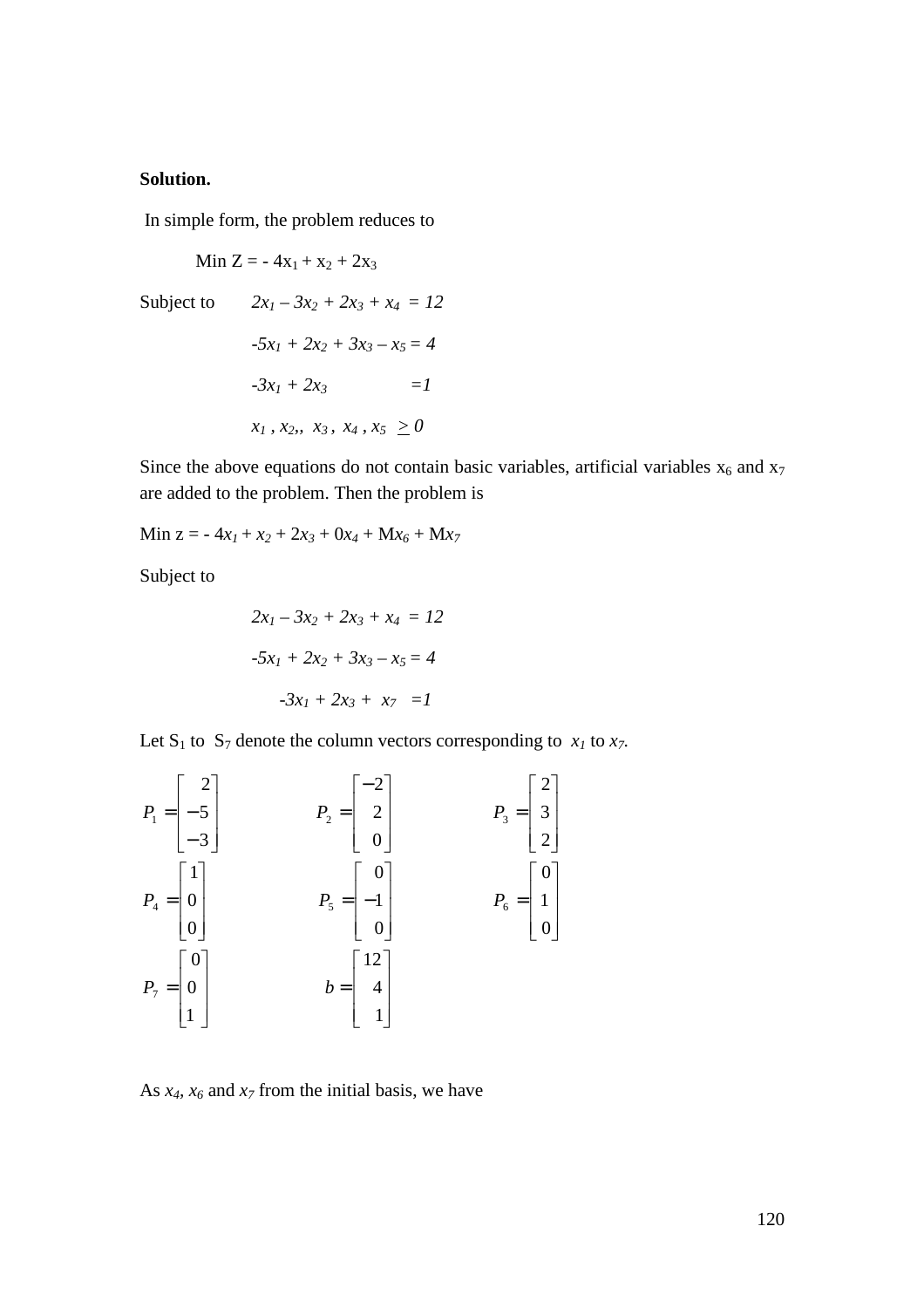$$
B = [P_4 \quad P_6 \quad P_7] = \begin{bmatrix} 1 & 0 & 0 \\ 0 & 1 & 0 \\ 0 & 0 & 1 \end{bmatrix} = 1
$$

 $B^{-1} I = b^- = B^{-1} b = b$ 

The initial table of the revised simplex is given below.

| <b>Basic</b><br>variables | $B^{-1}$                | <b>Solution</b><br>values | <b>Entering</b><br><b>Variable</b> | <b>Pivot Column</b> |
|---------------------------|-------------------------|---------------------------|------------------------------------|---------------------|
| $x_4$                     | $1 \quad 0$<br>$\theta$ | 12                        |                                    |                     |
| $x_6$                     |                         | 4                         | $\mathcal{X}_3$                    |                     |
| $x_7$                     |                         |                           |                                    |                     |

The Simplex multipliers are

$$
= (0 \quad M \quad M) \begin{bmatrix} 1 & 0 & 0 \\ 0 & 1 & 0 \\ 0 & 0 & 1 \end{bmatrix} = (0, \quad M, \quad M)
$$

$$
\therefore C_1 - XP_1 = -4 - (0, \quad M, \quad M) \begin{bmatrix} 2 \\ -5 \\ 3 \end{bmatrix} = 8M - 4
$$

$$
C_2 - XP_2 = 1 - (0, \quad M, \quad M) \begin{bmatrix} -3 \\ 2 \\ 0 \end{bmatrix} = 1 - 2M
$$

$$
C_3 - XP_3 = 2 - (0, \quad M, \quad M) \begin{bmatrix} 2 \\ 3 \\ 2 \end{bmatrix} = 2 - 5M
$$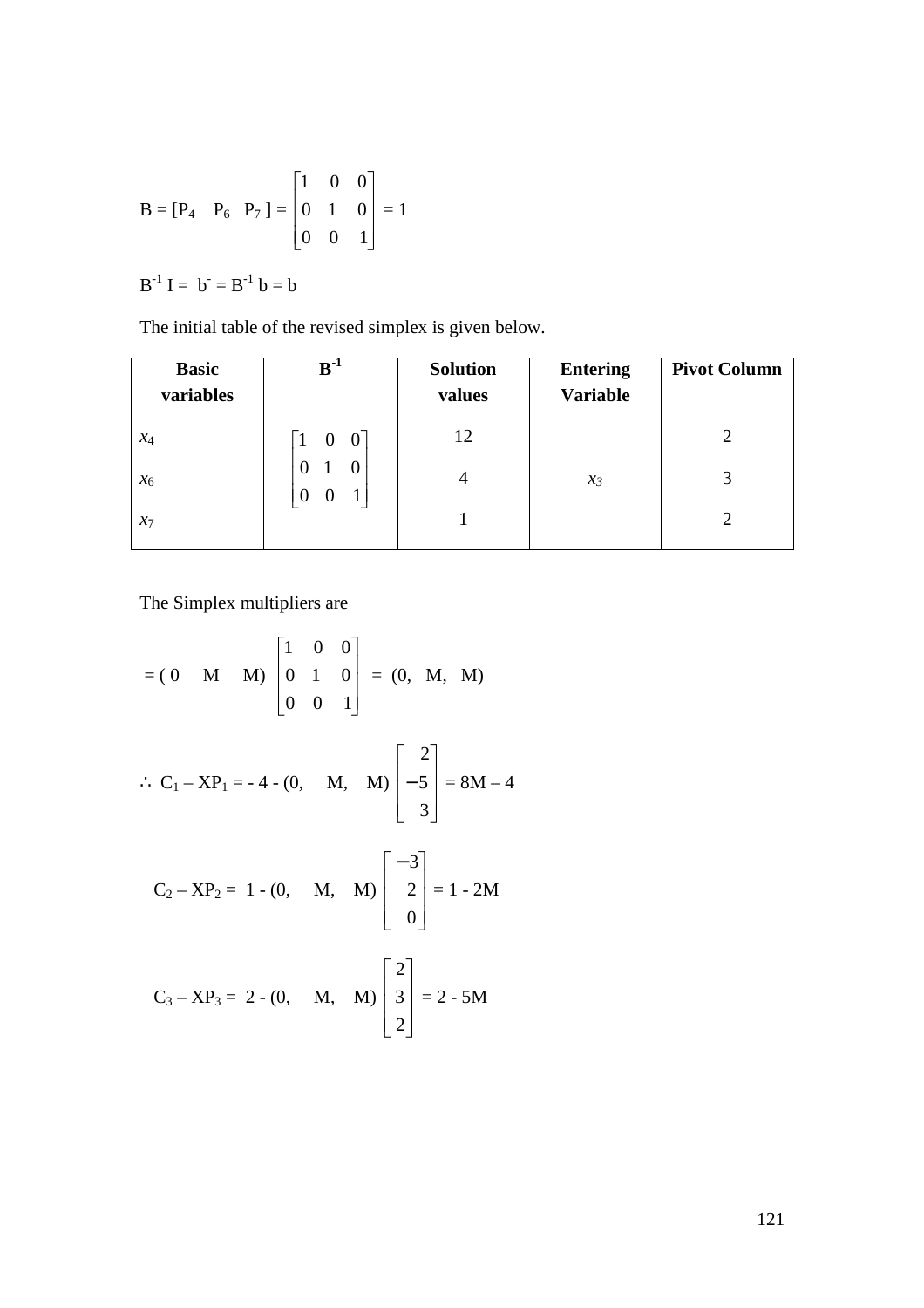$$
C_5 - XP_5 = 01 - (0, \quad M, \quad M) \begin{bmatrix} 0 \\ -1 \\ 0 \end{bmatrix} = M
$$

As  $C_3 - XP_3$  is the most negative values  $X_3$  will be the entering variable.

The first solution is

$$
P_3 = B^{-1} P_3 = \begin{bmatrix} 1 & 0 & 0 \\ 0 & 1 & 0 \\ 0 & 0 & 1 \end{bmatrix} \begin{bmatrix} 2 \\ 3 \\ 2 \end{bmatrix} = \begin{bmatrix} 2 \\ 3 \\ 2 \end{bmatrix}
$$

2 is the first or key element.

Applying the minimum ratio rule  $\frac{12}{2} = 6$ ,  $\frac{1}{2} = 12$ ,  $\frac{1}{2} = 5$ 2  $12, \frac{1}{2}$ 3  $6, \frac{4}{5}$ 2  $\frac{12}{2} = 6$ ,  $\frac{4}{2} = 12$ ,  $\frac{1}{2} =$ 

Minimum ratio is of  $X_7$  so it will be the outgoing variable.

#### **4.0. CONCLUSION**

Integral programming has limitation and this leads to integral programming rounding off.

#### **5.0. SUMMARY**

The limitation of integral programming was introduced. Two methods of integral programming were discussed; questions on integral programming were formulated and solved in order to drive home what has been taught in this unit.

#### **6.0. TUTOR MARKED ASSIGNMENT**

*1. Min*  $Z = -4x_1 + x_2 + 2x_3$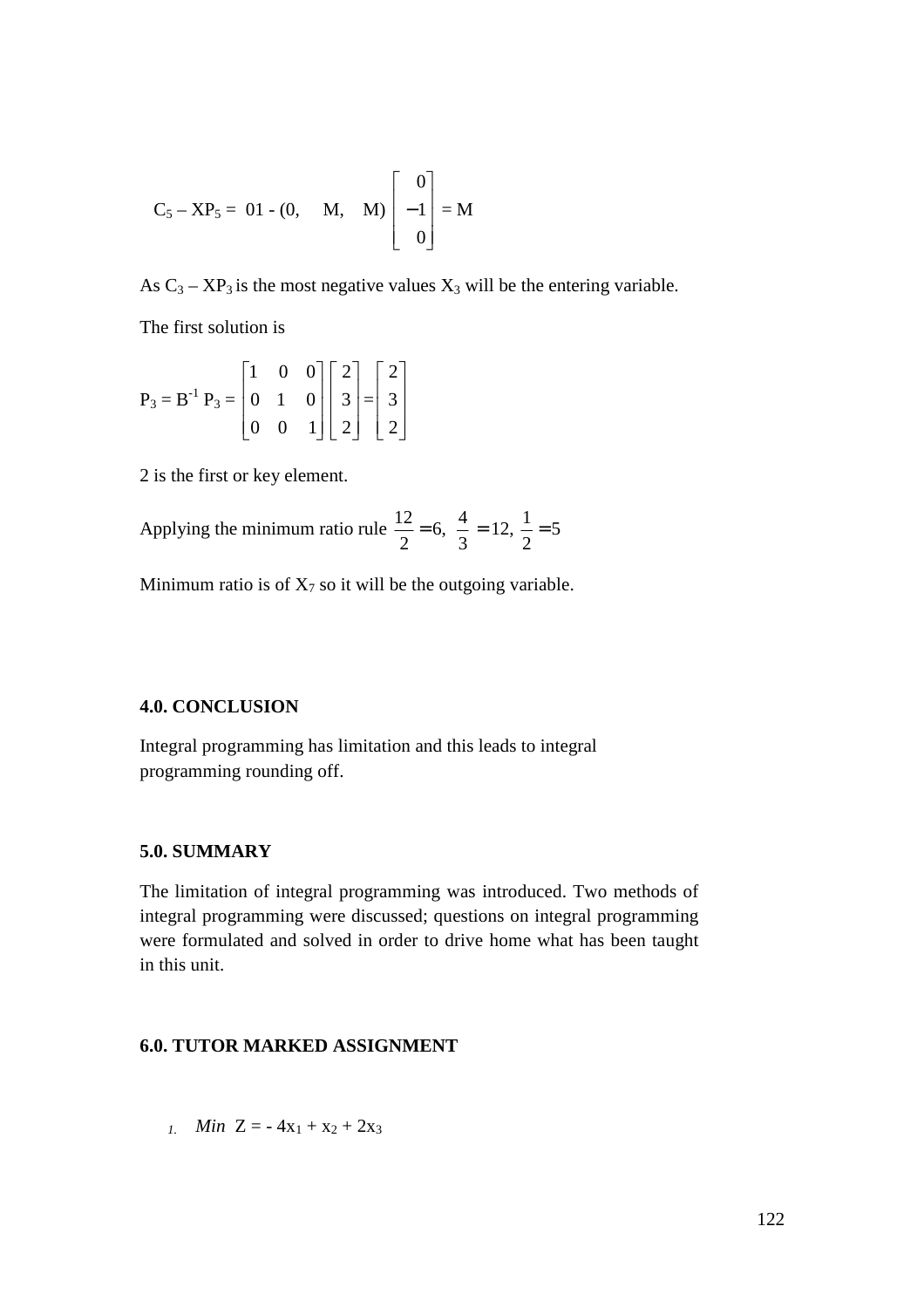*Subject to* 

 $2x_1 - 6x_2 + 2x_3 \le 10$  $-4x_1 + 2x_2 + 3x_3 \ge 6$  $3x_1 - 2x_3 = -2$  $x_1, x_2, x_3 \ge 0$ 

# **7.0. REFERENCES/FURTHER READINGS**

- 1. Operations Research. By Prem Kumar Gupta and D.S. Hira
- 2. Operations Research. ( Problem Solvers) By Research and Education Association.
- 6. Statistics and Operations Research. By Debashis Dutta
- 7. Operations Research by O.T. Arowolo and G.O. Lawal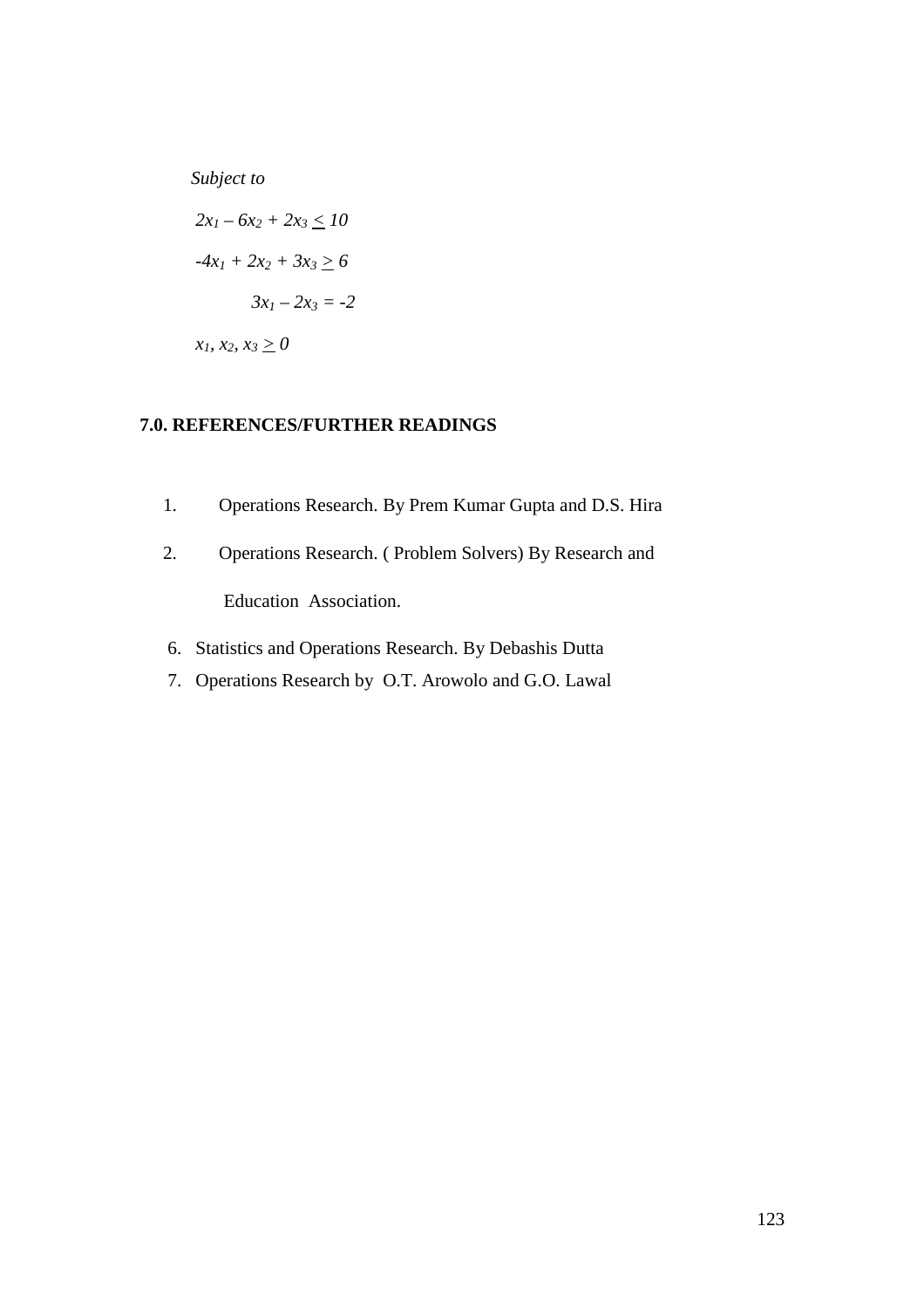# **MODULE THREE MULTI STAGE DECISION PROCESSES**

# **UNIT 1: Dynamic Programming**

- 1.0. Introduction
- 2.0. Objective
- 3.0. Main Content 3.1. IMPORTANT TERMS USED IN DYNAMIC PROGRAMMING
	- 3.2. DYNAMIC PROGRAMMING APPROACH
	- 3.3. FORMULATION AND SOLUTION OF DYNAMIC PROGRAMMING PROBLEMS
- 4.0. Conclusion
- 5.0. Summary
- 6.0. Tutor Marked Assignment
- 7.0. Reference/ Further Readings

## **1.0.INTRODUCTION**

While discussing problem and solution there of in previous chapters we assumed that values of decision variable, remain constants over the planning period. These problems could be con as static and solution were capable only for specific situation and for a particular period of time. But, as we know, there could be many situation in which decisions variables will change with time, such situations are considered dynamic in nature. Dynamic programming techniques help in finding dynamic solution for such problems.

 Dynamic programming was originated by Richard E Bellman and GB Dantzing in early 1950' s. It is a quantitative technique which convert one big/large problem having many decision variables into a sequence of problem each with small number of decisions variables. Thus, a big problem which is difficult to solve can be converted into a series of small problems, which can be easily solved it attempts to optimize multi-stage decision variables and uses the word 'programming' in the mathematical sense of selection of optimal allocation of resources. Also, the word 'dynamic' is used to indicate that the decisions are taken at a number of stages like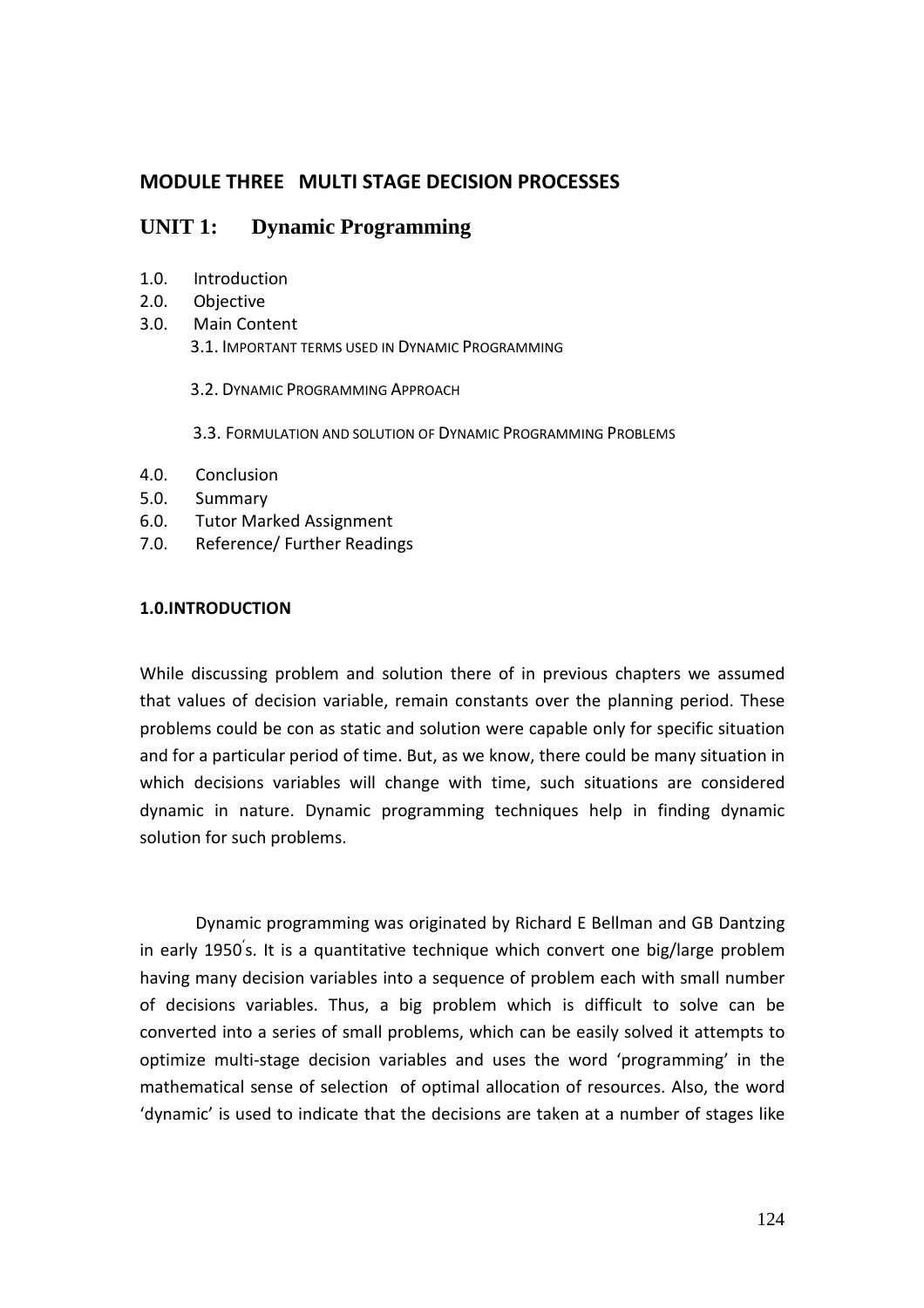daily, weekly etc. dynamic programming is different from linear programming in the following ways:

- (a) It does not involve any mathematical computation like of which are done in Simplex method. It uses a multistage approach by dividing the problem in number of sequential stages.
- (b) LP gives a single stage solution. However, dynamic programming helps in finding optimal solution over a period of time, say over

a

period of six months or one year, by breaking the problem into

six

or twelve one month time problems and solving each of these.

## **OBJECTIVES**

- $\checkmark$  Understand the terminologies used in dynamic programming
- $\checkmark$  Identify the methods of dynamic programming
- $\checkmark$  Formulate dynamic programming model
- $\checkmark$  Solve dynamic programming problems using branch and bond method

## **MAIN CONTENT**

#### **3.1. IMPORTANT TERMS USED IN DYNAMIC PROGRAMMING**

- 1. Stage When a large problem is developed into various sub-problems in a sequence, these are the stages of the original problem. It is in fact, each point where the decision must be made, for example, in salesman allocation, a stage may represent a group of cities, in the case of replacement problem, each year may represent a stage.
- 2. State Specific information describing the problem at different stages with the help of variables. The variables linking two stages are called the state variables. In the salesman allocation problem replacement problem the state is the of beginning with a new machine.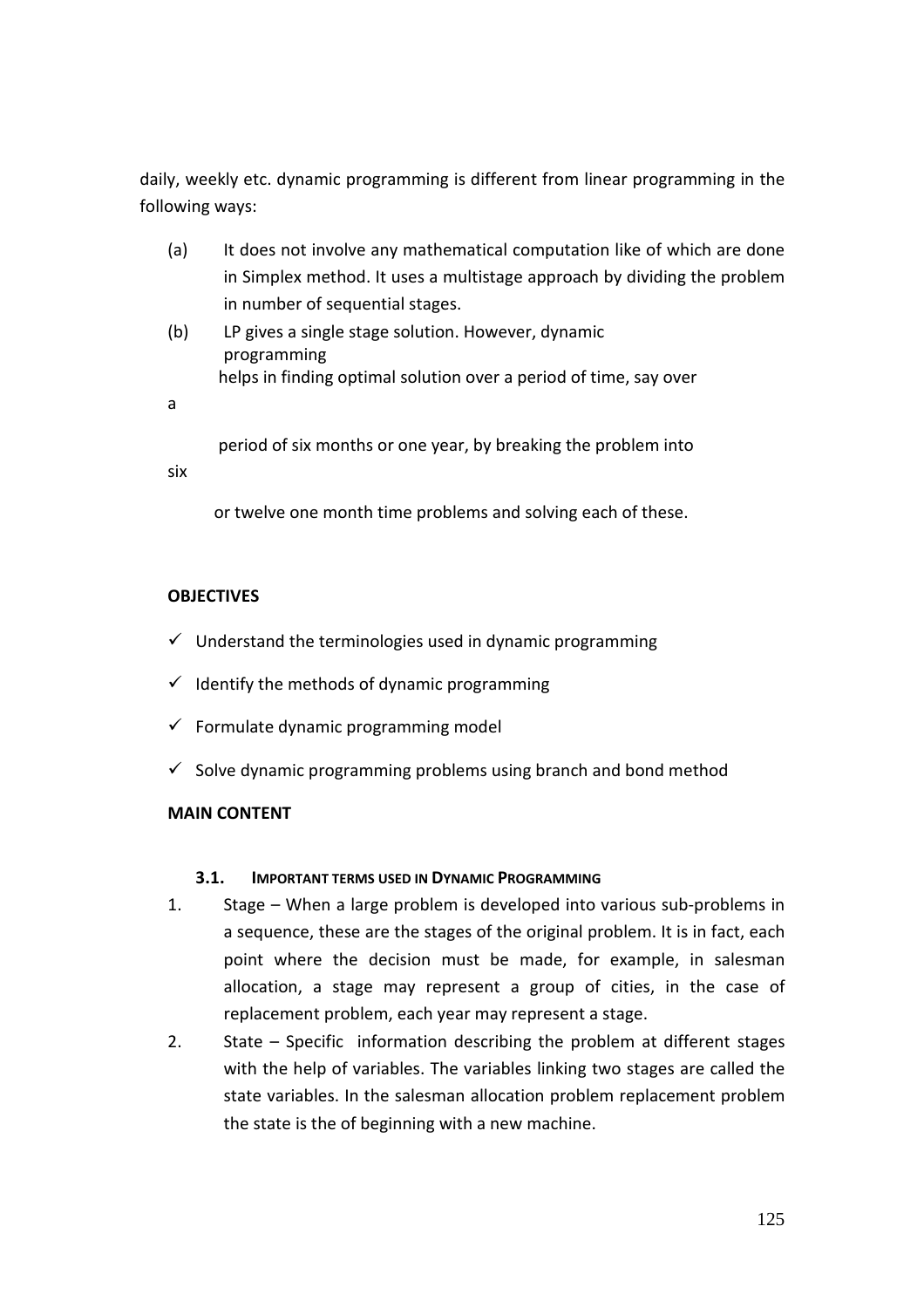3. Principle of Optimality - Bellman's principle of optimally sates "An optimal policy (a sequence of decision) has the property that whatever he initial state and decisions are, the remaining decisions must constitute an optimal policy with regard to the state resulting from the first decision". According to this principle, a wrong decision (non-optimal) taken at one stage does not mean that optimum decisions for the remaining stages cannot be taken. This can be shown diagrammatically as follows.

Stage Decision Stage Decision Stage Decision

where  $n =$  stage number

 $S_n$  = Input to stage *n* from stage  $n + 1$ 

Dn = Decision variable at stage *n.*

4. Forward and Backward Recursive approach – It is the type of computation Forward or Backward depending upon whether we proceed from stage 1 to *n i.e.*  $S_1 \rightarrow S_2 S_3 \rightarrow S_n$  or from sage  $S_n$  to  $S_1$  i.e.  $S_n \rightarrow S_{n-1} \rightarrow S_{n-2} \rightarrow S_1$ .

#### **3.2 DYNAMIC PROGRAMMING APPROACH**

Numerical problems and examples can only be discussed after a student has clear understanding of the fundamental concepts of Dynamic Programming. The two most important concepts are the concept of stage. As already brought out above a large problem is broken down into a number of smaller or sub problems and each subproblem is referred to as a stage. Every stage is a part of the decision problem and a separate decision can be taken for each stage. Stage decision is the selection of one feasible solution out of a large number of alternatives available at every stage of the problem. The stage for decision will contribute to the overall decision of the entire problem. The second very important concept is hat of the 'state' which provides the specific 'current status' conditions or parameters which may be referred to as 'state variables'.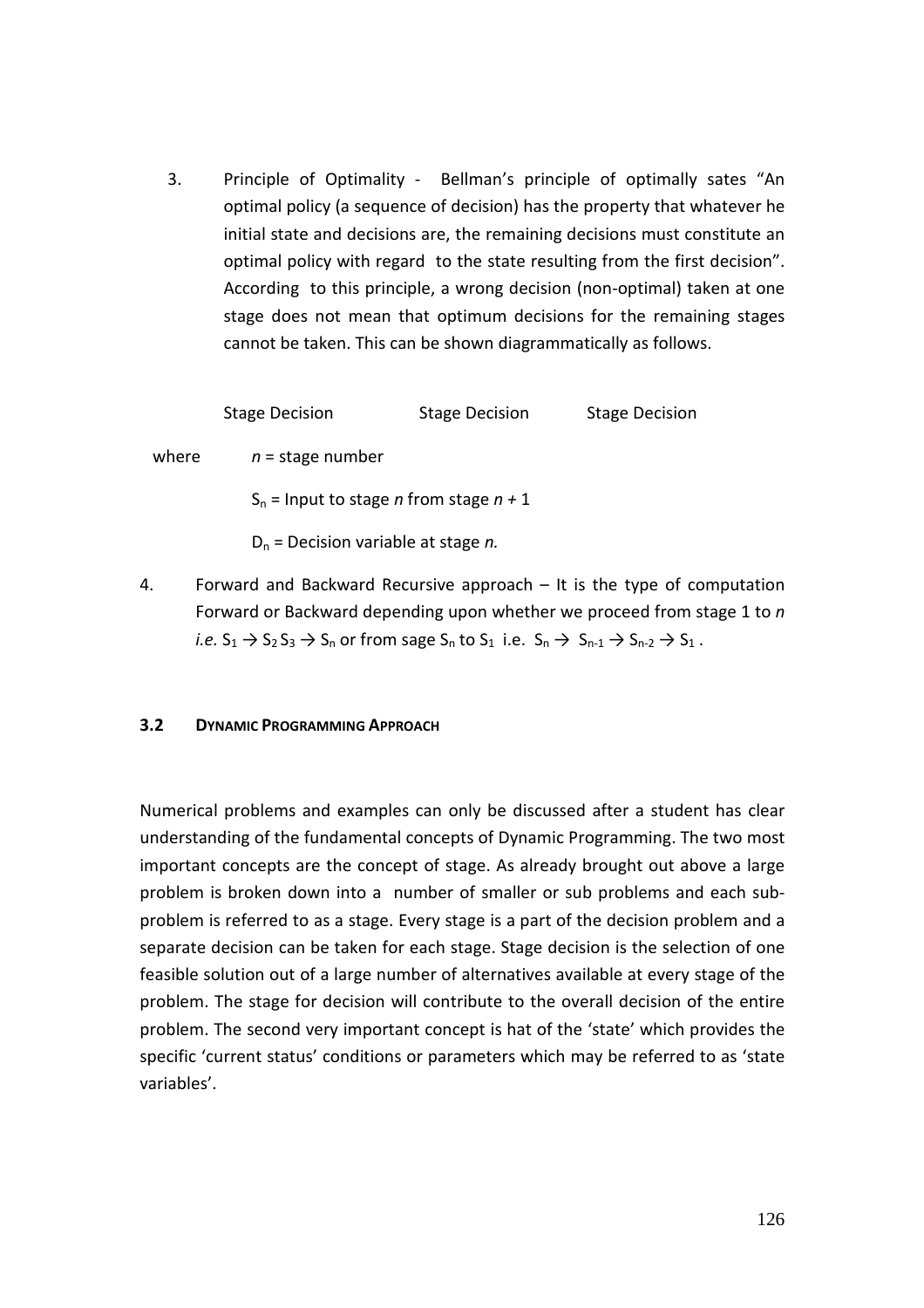In the overall decision-making process for the entire problem, a decision made changes the 'state of the problem' with the aim of maximizing the returns. The next stage of the problem-solving process uses the values of the state variables which are the outcome of the decision of the previous stage.

## **3.3 FORMULATIONS AND SOLUTION OF DYNAMIC PROGRAMMING PROBLEMS**

The following steps are involved in this:-

**Step I.** Definition of problem variables, formulation of objectives function in terms of maximization or minimization of an objective and list the problem constraints.

**Step II.** Specific definition of stages of a multi stage decision problem. This amounts to finding out different variables and their values for each state and specifying the relationship by which the state is determined at one stage with the state and decisions at the next stage.

**Step III.** Developing optimal return function through recursion relationship. Optimal return function at stage 1 is determined as this is slightly different from the general optimal return function for other stages.

**Step IV.** Constructing tabular representation clearly showing the values and computations at each stage of the solution. The solution may be developed manually or with the help of a suitable computer software depending upon the complexity of the problem.

**Step V.** Determining optimal solution. This is done when all stages of the problem have been sequentially solve.

**Example 1** 

**(Salesman Employment Smoothening Problem)**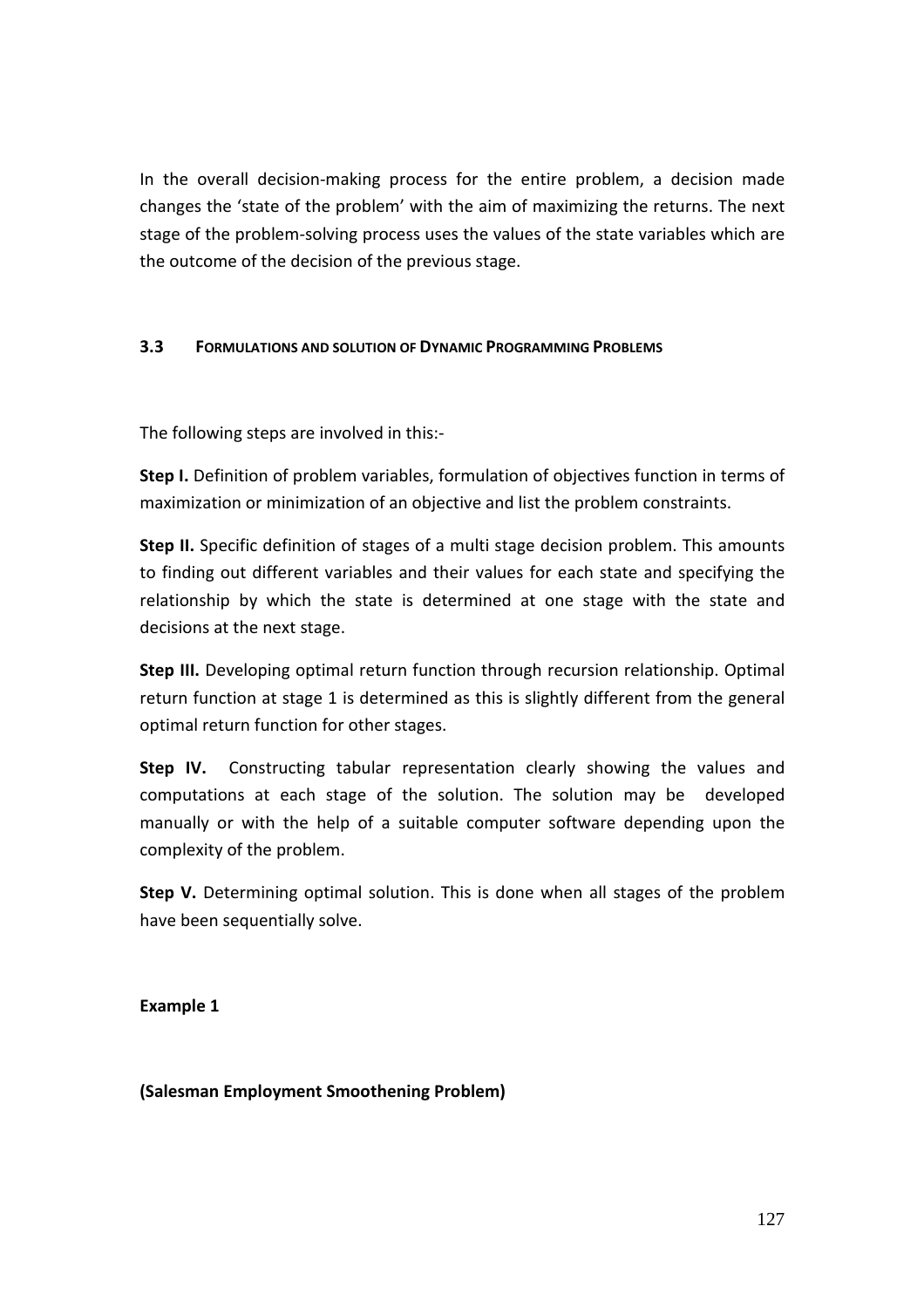*A manufacturing company has divided its total target market into three zones. The Company's marketing department has been collecting data regarding the deployment of salesmen and the sales made in each zones. They have realized that the sales are directly dependent upon the number of salesmen in each zone. The data collected by the company is given in the table below. For various reasons, the company has decided to retain only 9 salesmen during the next year. The problem is to determine allocation of these salesmen to three different zones so that the totals sales cab neb maximized.* 

| No of          |        | <b>Profits in thousands of Naira</b> |        |
|----------------|--------|--------------------------------------|--------|
| Salesmen       |        |                                      |        |
|                | Zone 1 | Zone 2                               | Zone 3 |
| $\mathbf 0$    | 35     | 40                                   | 45     |
| $\mathbf{1}$   | 40     | 50                                   | 50     |
| $\overline{2}$ | 45     | 65                                   | 60     |
| 3              | 60     | 75                                   | 70     |
| $\overline{4}$ | $70\,$ | 85                                   | 80     |
| 5              | 80     | 95                                   | 90     |
| 6              | 90     | 100                                  | 100    |
| $\overline{7}$ | 105    | 105                                  | 110    |
| 8              | 100    | 100                                  | 120    |
| 9              | 90     | 105                                  | 100    |

**Solution.**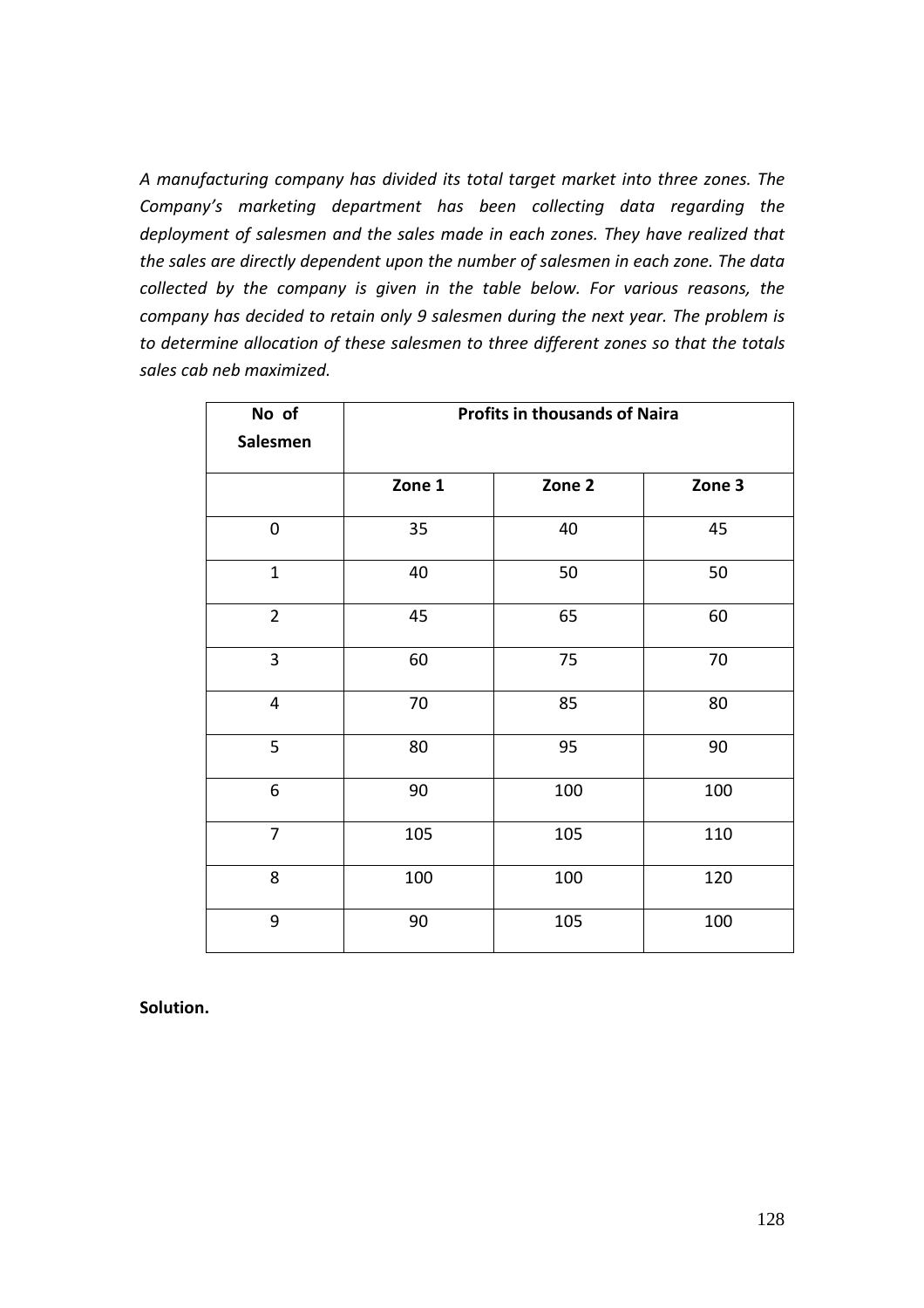In this problem, the solution can be obtained by step process. The problem is to allocate 9 salesmen into three marketing zones to maximize total sales and hence profits. In this problem.

Three stages are the three zones and state variables are he number of salesmen varying from 0 to 9. For zone 1, the return corresponding to deployment of different number of salesmen are as follow:

|     |                |     |                                   |          | Zone 1 |          |                                |    |    |     |
|-----|----------------|-----|-----------------------------------|----------|--------|----------|--------------------------------|----|----|-----|
|     | No of salesmen |     |                                   | $\Omega$ |        |          | $1 \qquad 2 \qquad 3 \qquad 4$ |    | 5  | 6   |
|     |                | 7 8 | - 9                               |          |        |          |                                |    |    |     |
|     |                |     | Sales (in thousands of Rupees) 35 |          | 40     | 45 60 70 |                                | 80 | 90 | 105 |
| 100 | 90             |     |                                   |          |        |          |                                |    |    |     |

Let us consider zone 1 and zone 2 together Nine salesmen can be divided into two zone 1 and 2 in 10 different ways. This is shown below:

| No                      | of  | Zone                 | $X_1$              | 9           | 8            | 7              | 6   | 5   | 4   | 3     | $\overline{2}$ | $\mathbf 1$ | 0   |
|-------------------------|-----|----------------------|--------------------|-------------|--------------|----------------|-----|-----|-----|-------|----------------|-------------|-----|
| salesmen                |     |                      | $\boldsymbol{x}_1$ | $\mathbf 0$ | $\mathbf{1}$ | $\overline{2}$ | 3   | 4   | 5   | $6\,$ | 7              | 8           | 9   |
| Sales                   | (in | Zone<br>$\mathsf{I}$ | $f_1(x_1)$         | 90          | 100          | 105            | 90  | 80  | 70  | 60    | 45             | 40          | 35  |
| thousands of<br>rupees) |     | Zone<br>L            | $f_2(x_2)$         | 40          | 50           | 65             | 75  | 85  | 95  | 100   | 10             | 100         | 105 |
|                         |     |                      |                    |             |              |                |     |     |     |       |                |             |     |
|                         |     | Zone<br>Ш            |                    |             |              |                |     |     |     |       |                |             |     |
|                         |     |                      | Total              | 130         | 150          | 170            | 165 | 165 | 165 | 160   | 150            | 140         | 140 |

Where *x1, x2* are the salesmen n zone 1 and Zone 2 respectively

and  $f_1(x_1)$  = sales from zone I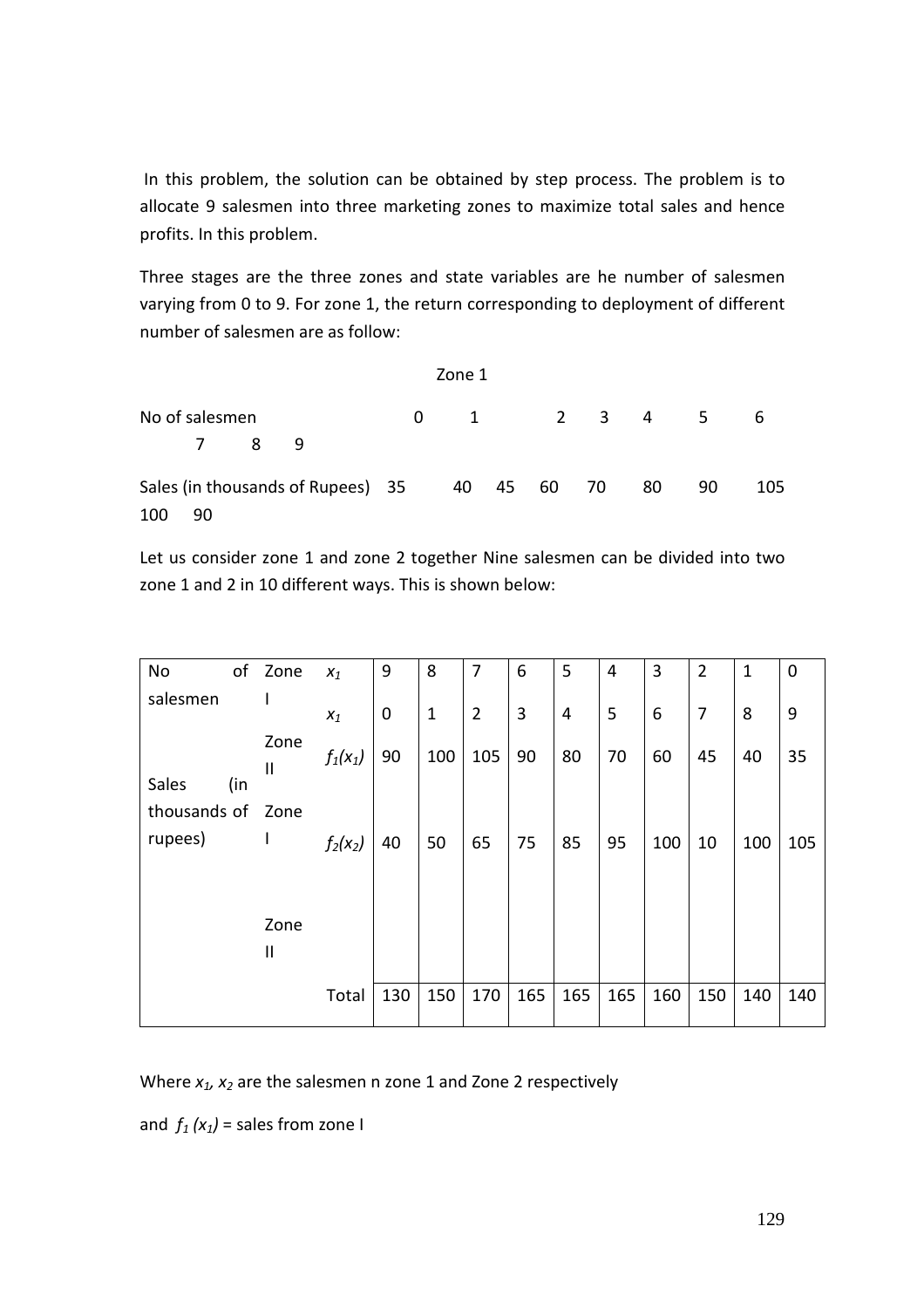$f<sub>2</sub>(x<sub>2</sub>)$  = sales from zone II

Let S = Total sales from each combination

Then  $S = f_1(9) + f_2(0)$  $= f_1(8) + f_2(1)$  $= f_1(7) + f_2(2)$ : 100 million 100 :  $= f_1(0) + f_2(9)$ 

In general  $S = f_1(x) + f_2(9-x)$ 

Or  $S = f_1(x) + f_2(A - x)$ 

Where A is the number of salesmen to be allocated to Zone 1 and Zone 2

Maximise S = F (A)  $[f_1(x) + f_2(A - x)]$ 

F (A) is the maximum sales

This equation can be used to determine the optimum distribution of any number of salesmen. In the present case of 9 salesmen, the distribution in zone 1 and zone 2 is shown below.

#### **Fig 1**

Expected sales for all combination are provided in the table. For a particular number of allocation of salesmen, the sales can be read along the diagonal. For example if 3 salesmen are to be distributed in the two zones the sales in combination possible are  $3+0$ ,  $2+1$ ,  $1+2$ ,  $0+3$  and can be read along diagonal  $3-$ 3. Maximum profit of # 1, 10,000 results from combination of 0 salesmen for zone 1 and 3 for zone 2. Te optimum results for all combinations can be tabulated as follows.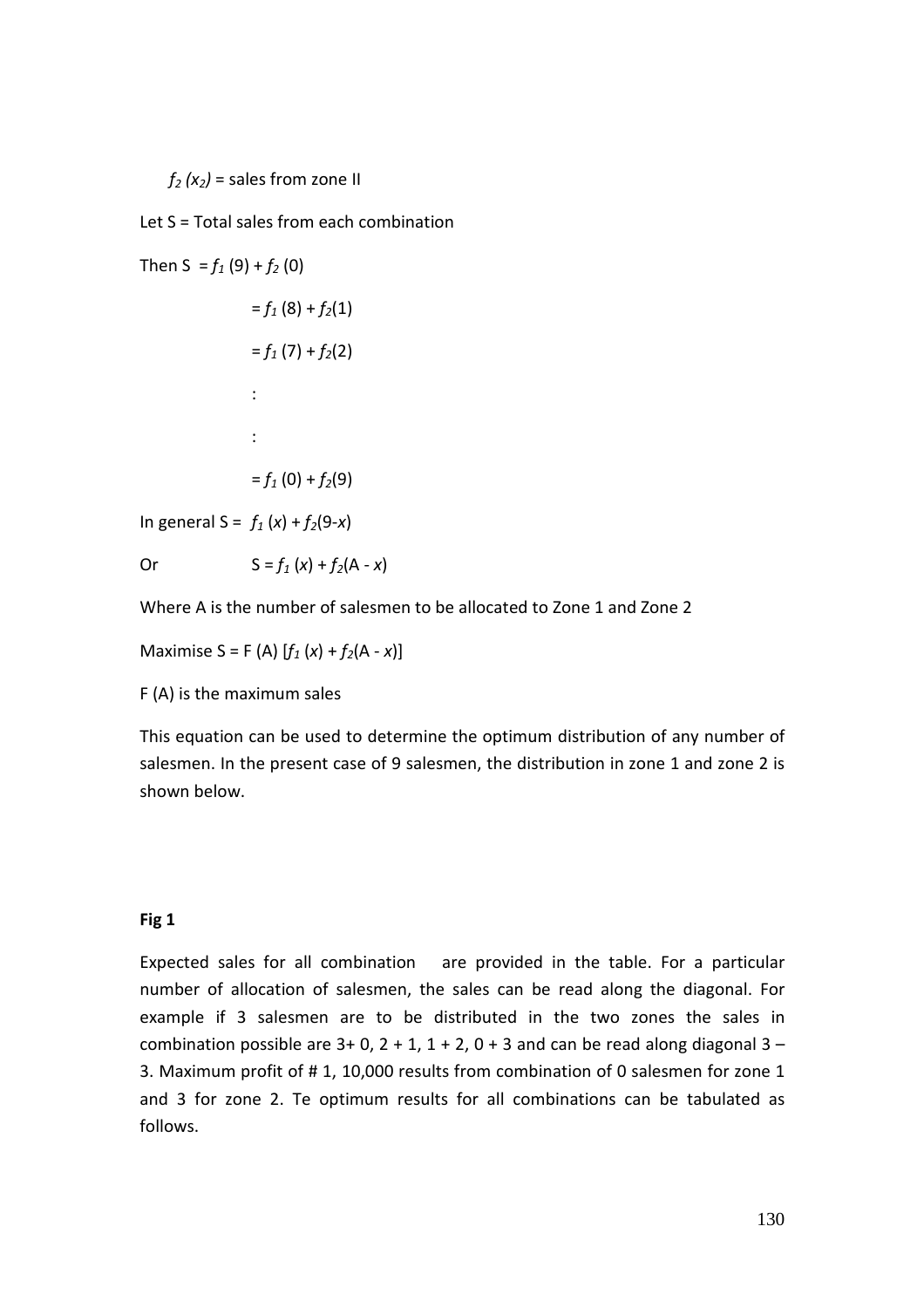|                                                               |             | Maximum Sales from Optimum allocation of Salesmen in Zone 1 and Zone 2 |                |         |         |         |         |         |     |     |  |
|---------------------------------------------------------------|-------------|------------------------------------------------------------------------|----------------|---------|---------|---------|---------|---------|-----|-----|--|
| No of Salesmen<br>A                                           | $\mathbf 0$ | 1                                                                      | $\overline{2}$ | 3       | 4       | 5       | 6       |         | 8   | 9   |  |
| <b>Total sales</b><br>$f_1(x_1) + f_2(x_2)$ (x <sub>2</sub> + | 75          | 85                                                                     | 140            | 110     | 120     | 130     | 135     | 145     | 155 | 170 |  |
| $x_1$                                                         | $0 + 0$     | $0 + 1$                                                                | $ 0+2 $        | $ 0+3 $ | $0 + 3$ | $0 + 5$ | $1 + 5$ | $3 + 4$ |     |     |  |

Now, we can move to the next stage and 9 -salesmen can be allotted to three zones Zone 1, Zone 2 and Zone 3. It means allotting certain salesmen to zone 3 and the balance would be allotted to Zone 1 and Zone 2 put together and then further they will be distributed between Zone 1 and Zone 2. For example, we allot 4 salesmen to Zone 1 and 2 and between 5 to Zone 3, then the best sales would be

 $S = F(4) + f_3(5)$ 

where F(4) – Maximum sales by Zone 1 and Zone 2

 F(5) – Maximum sales in Zone 3 if salesmen are allotted in general, it can be written as

 $S = F(x) + f_3 (A - x)$ 

where *x* = Salesmen allotted to one 1 and Zone 2 combined

 $(A - x) =$  Salesmen allotted to Zone 3.

*i.e.* Maximise  $S = F(A) = F(x) + f_3(9A - x)$ ,  $0 \le x \le A$ 

Let us use the subscript II for the first two zones *i.e.*  $Z_1$  and  $Z_2$ 

then  $F_3$  (A<sub>3</sub>) = Maximum [ $F_{11}$  (A<sub>11</sub>) +  $f_3$  (A<sub>3</sub> – A<sub>11</sub>)], 0  $\leq$  *x*  $\leq$  A<sub>3</sub>

The calculations for selecting the optimum combination of  $A_{II}$  and  $(A_3 - A_{II})$  with  $A_3 =$ 9 can be carried out the same way as done earlier. It is represented in the following table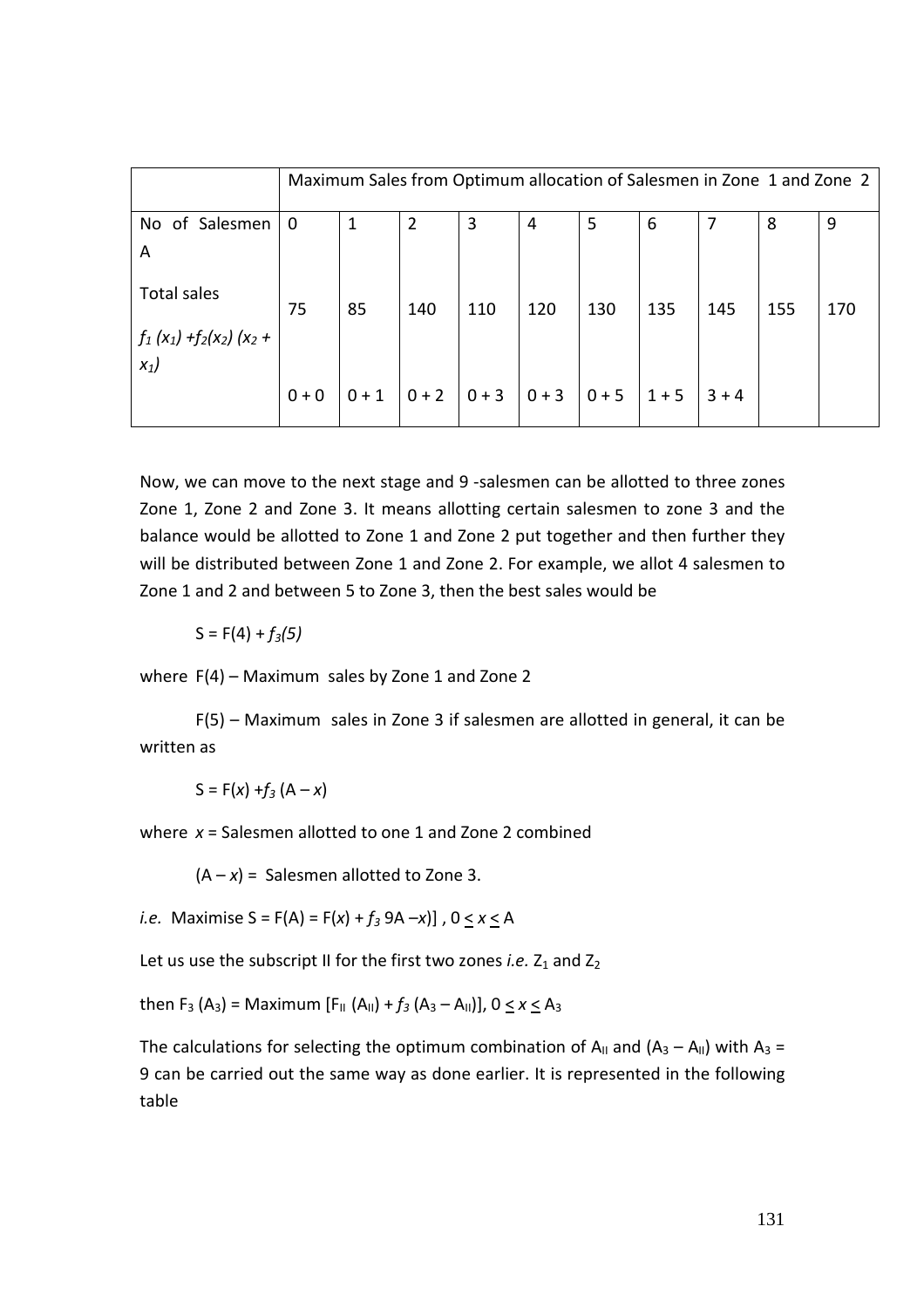#### **No of Salesmen in Zone 1 + Zone 2**

#### **Fig 2**

It can be seen optimum combination is along diagonal 9 – 9 i.e. 7 salesmen in Zone 3 and 2 combined in Zone 1 and Zone 2. This gives maximum sales of # 250,000. Further distribution of 2 salesmen in Zone 1 and Zone 2 can be seen from our earlier table *i.e.* maximum sale of 140,000 for 2 salesmen i--Zone 2 and 0 in Zone 1.

#### **4.0. CONCLUSION**

This unit focuses on stage, state and principle of optimality (forward and backward recursive approach. The Dynamic programming approach, formulation and solution of Dynamic programming problems.

#### **5.0. SUMMARY**

This unit focuses on stage, state and principle of optimality (forward and backward recursive approach. The Dynamic programming approach, formulation and solution of Dynamic programming problems.

#### **6.0. TUTOR MARKED ASSIGNMENT**

- 1. Explain the important terms in Dynamic programming that you have leant.
- 2. State and explain the steps that are involved in the formulation and solution of Dynamic programming.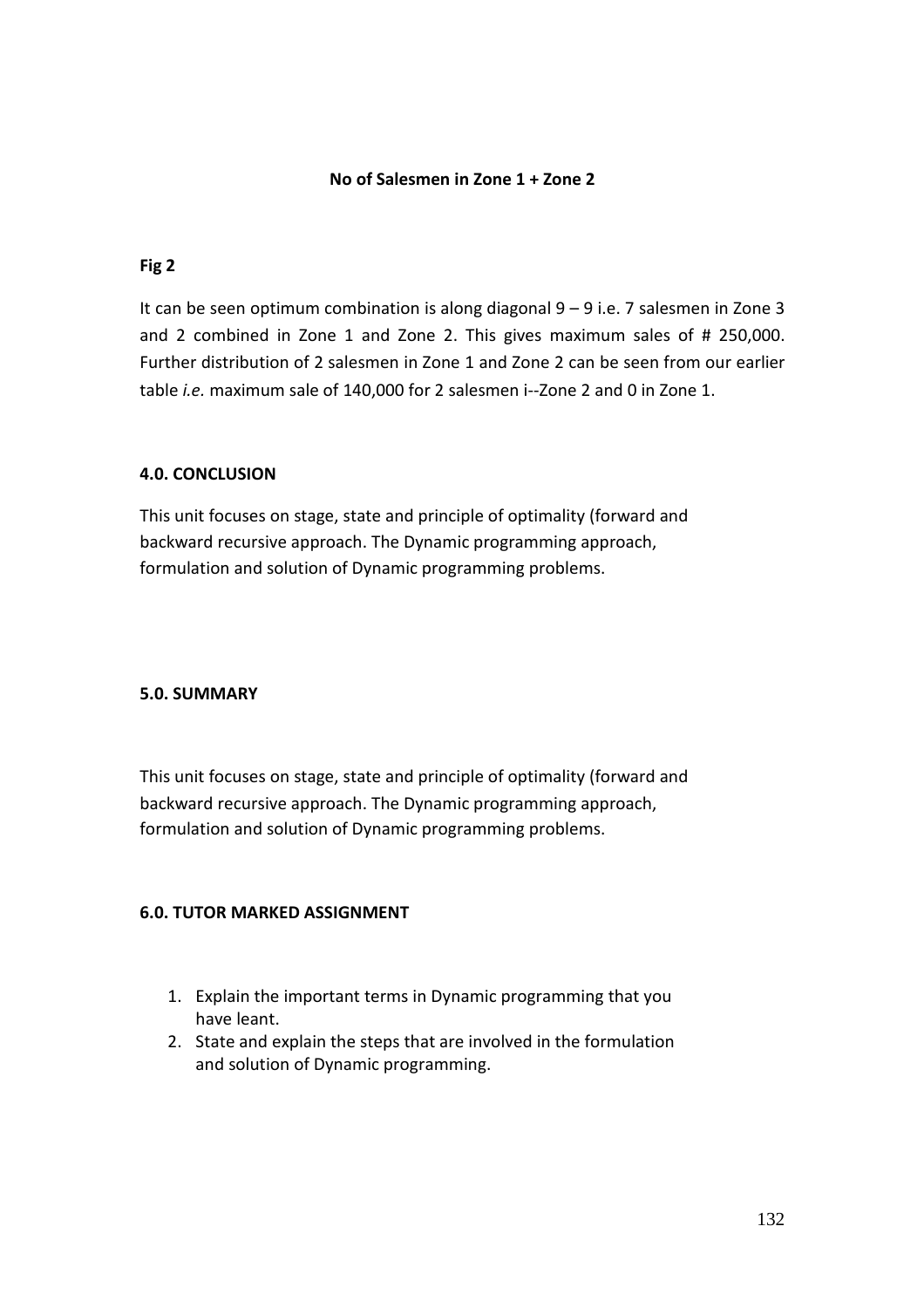## **7.0. REFERENCES/FURTHER READINGS**

- 1. Operations Research. By Prem Kumar Gupta and D.S. Hira
- 2. Operations Research. ( Problem Solvers) By Research and Education Association.
- 14. Statistics and Operations Research. By Debashis Dutta
- 15. Operations Research By ). O.T. Arowolo and G.O. Lawal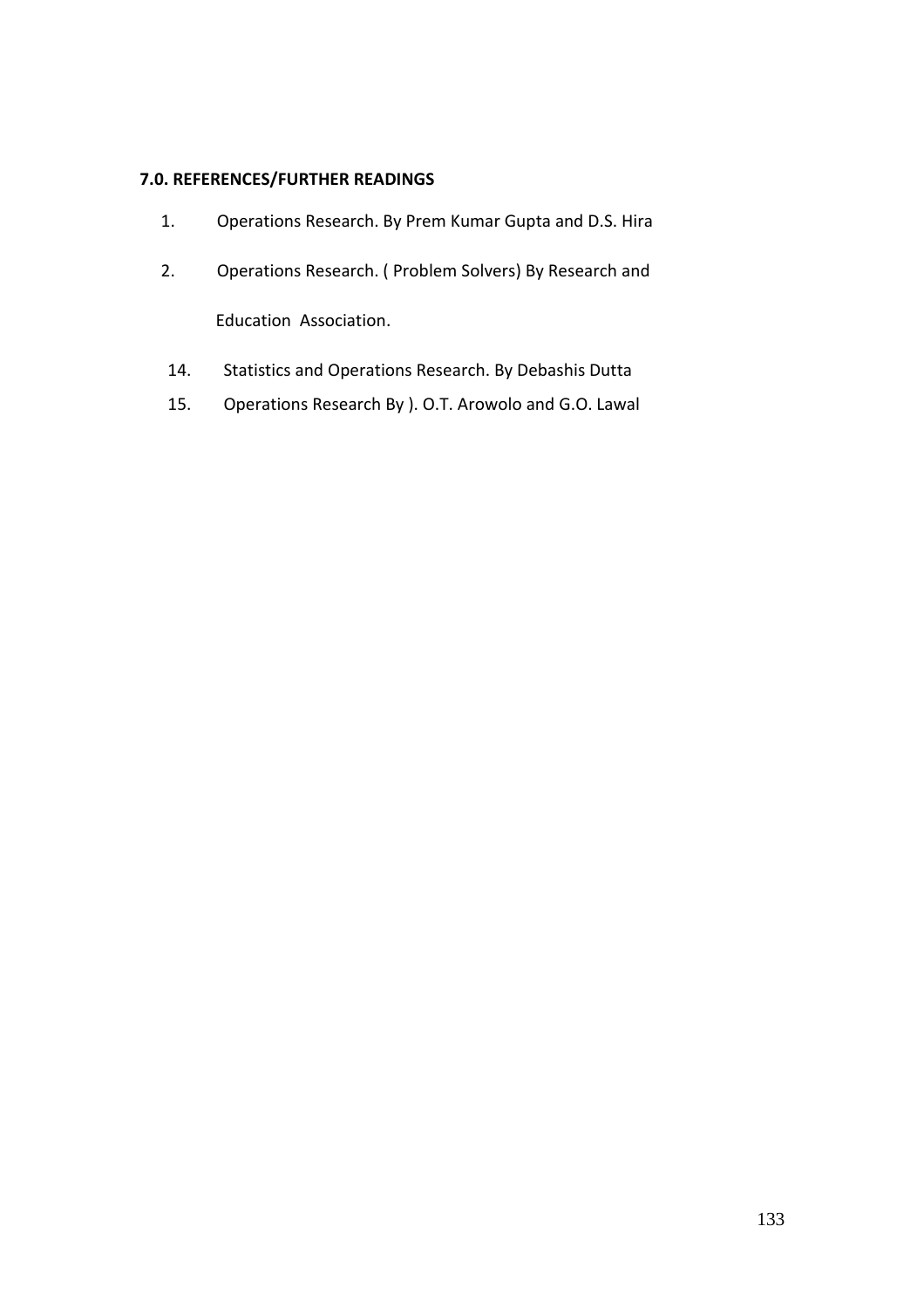# **MODULE FOUR SCHEDULING MODELS**

- UNIT 1: TRANSPORTATION MODEL
- UNIT 2: Assignment Model

## **UNIT 1 TRANSPORTATION MODEL**

- 1.0. Introduction
- 2.0. Objective
- 3.0. Main Content 3.1. Transportation Problems Defined
	- 3.2. The General Transportation Problem
	- 3.3. Balanced Transportation Problem
	- 3.4. Unbalanced Transportation Problem
	- 3.5. Method of Solution
	- 3.6. Degeneracy and the Transportation Problem
	- 3.7. Testing the Solution for Optimality
	- 3.8. Solution of Unbalanced Transportation Problem
	- 3.9. Maximization and the Transportation Techniques
- 3.0. Conclusion
- 4.0. Summary
- 5.0. Tutor Marked Assignment
- 6.0. Reference/ Further Readings

## **1.0. INTRODUCTION**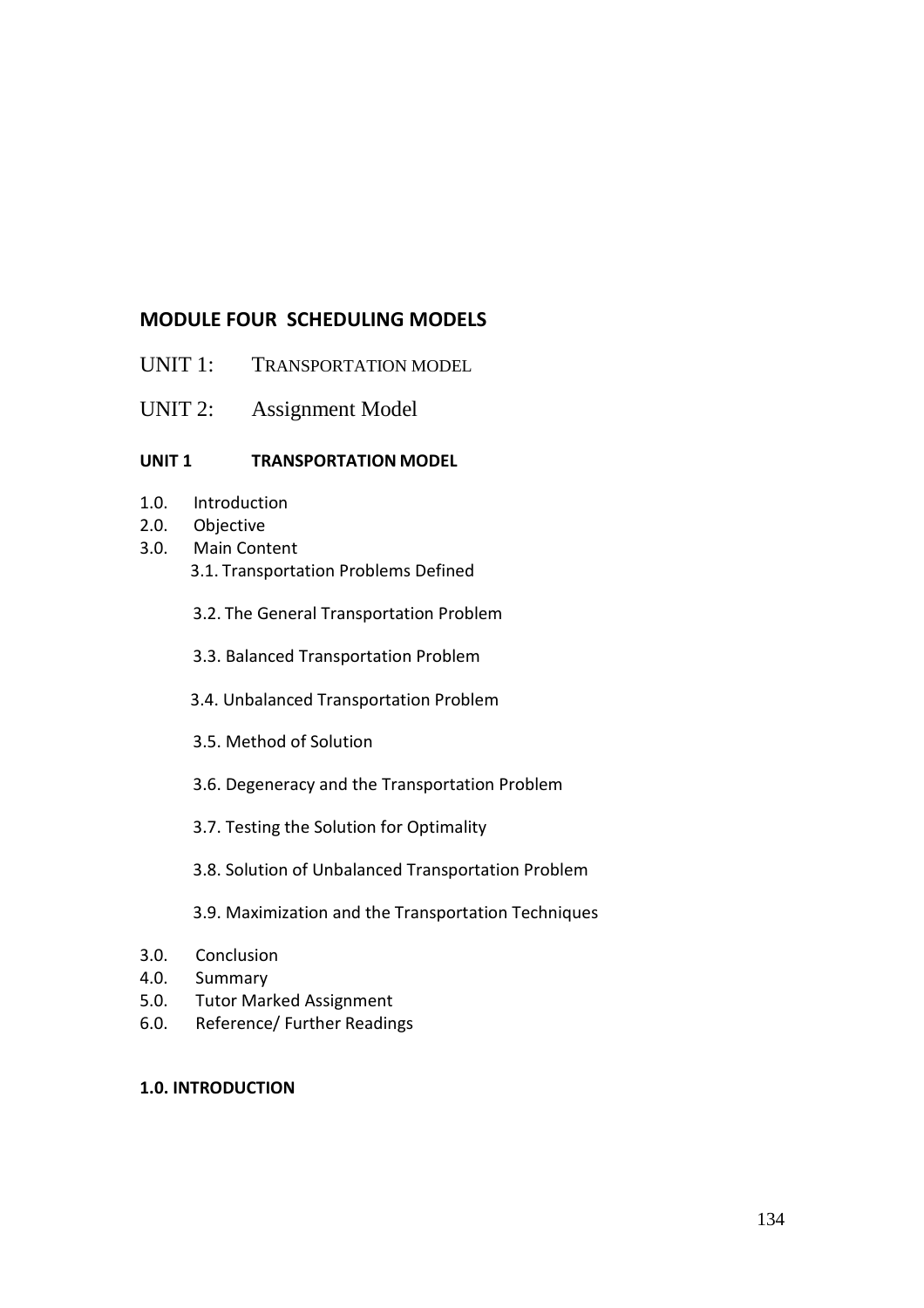The transportation problem is a particular form of the general linear programming problem which is usually solved by a different technique to the simplex method. This chapter describes transportation models and shows a step by step method of solution.

The transportation models are used when a firm is trying to decide where to locate a new facility. Before opening a new warehouse, factory or sales office, it is a good practice to consider a number of alternatives sites. Good financial decision concerning facility location also attempt to minimize total transportation and product costs for the entire system.

## **2.0. OBJECTIVE**

- $\checkmark$  Understand limitations of integer programming
- $\checkmark$  Identify the methods of integer programming
- $\checkmark$  Formulate integer programming model
- $\checkmark$  Solve IP problems using branch and bond method

#### **3.0 MAIN CONTENT**

#### **3.1 Transportation Problems Defined**

The typical transportation problem involves a number of sources of supply (e.g. factory) and a number of destinations (e.g. warehouses). A source or supply point is defined as having only outgoing flows, a destination or sink point is defined as having only incoming flows. The capacities or demands are assumed to be real value; as are the cost or profit coefficients.

The usual objective is to minimize the transportation cost of supplying quantities of a commodity from the source to the destination. The major requirement is that, there must be a constant transportation cost per unit. However, there are some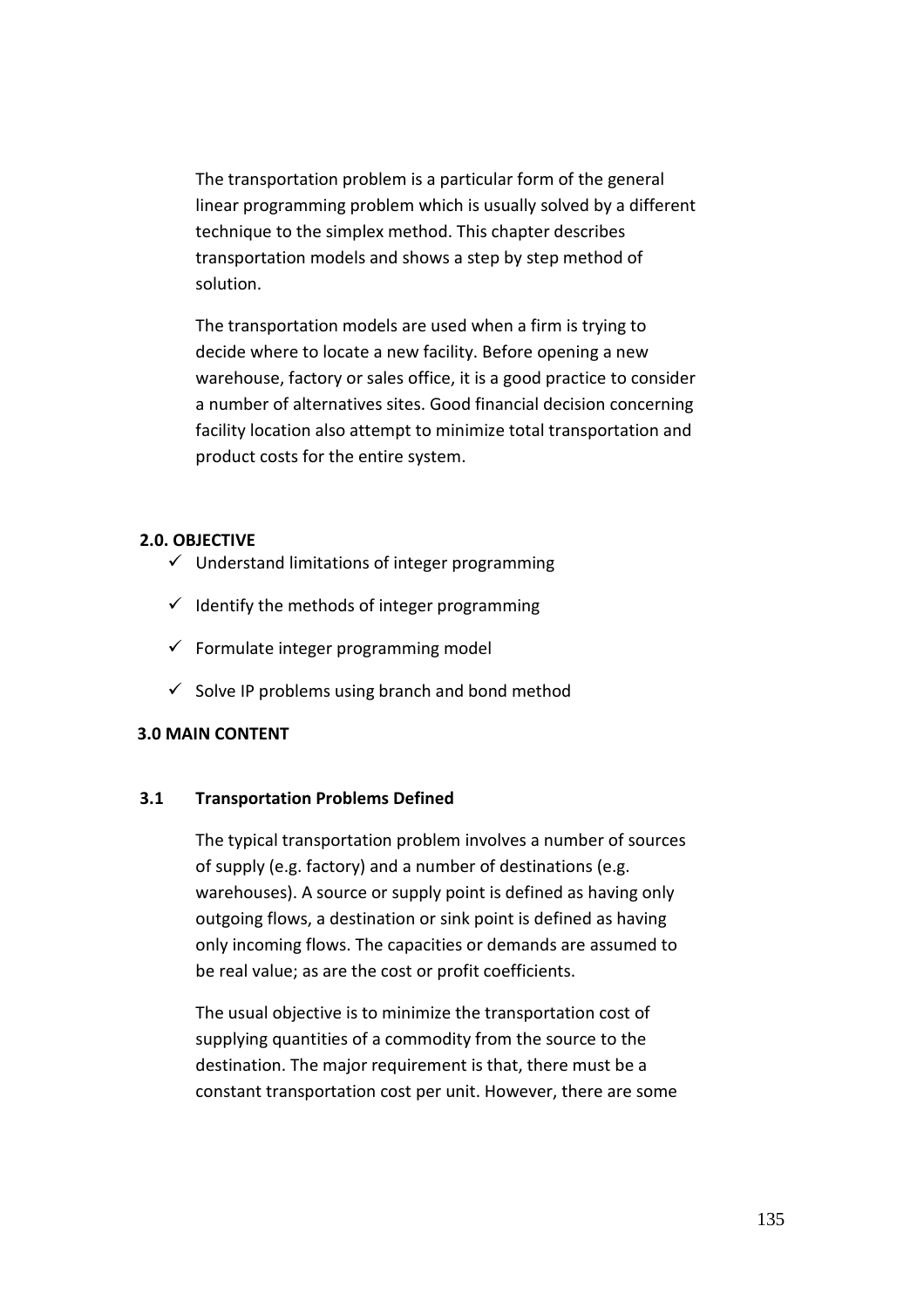situations when a transportation objective is to maximize. This will be discussed later.

# **3.2 The General Transportation Problem**

The general form of a transportation problem for 'm' sources and 'n' destination can be represented as:

- i. A generalized network model
- ii. A transportation tableau
- iii. A linear programming model



#### **Transportation as a Generalized Network**

#### Transportation Tableau

| Source |    | Destination        |                    |          |                    |           |  |  |  |  |  |
|--------|----|--------------------|--------------------|----------|--------------------|-----------|--|--|--|--|--|
|        |    | $(S_i)$            |                    |          |                    |           |  |  |  |  |  |
|        | 11 | $\frac{c_{12}}{2}$ | $\frac{c_{13}}{2}$ | $\cdots$ | $\frac{C_{1n}}{2}$ | <u>ر،</u> |  |  |  |  |  |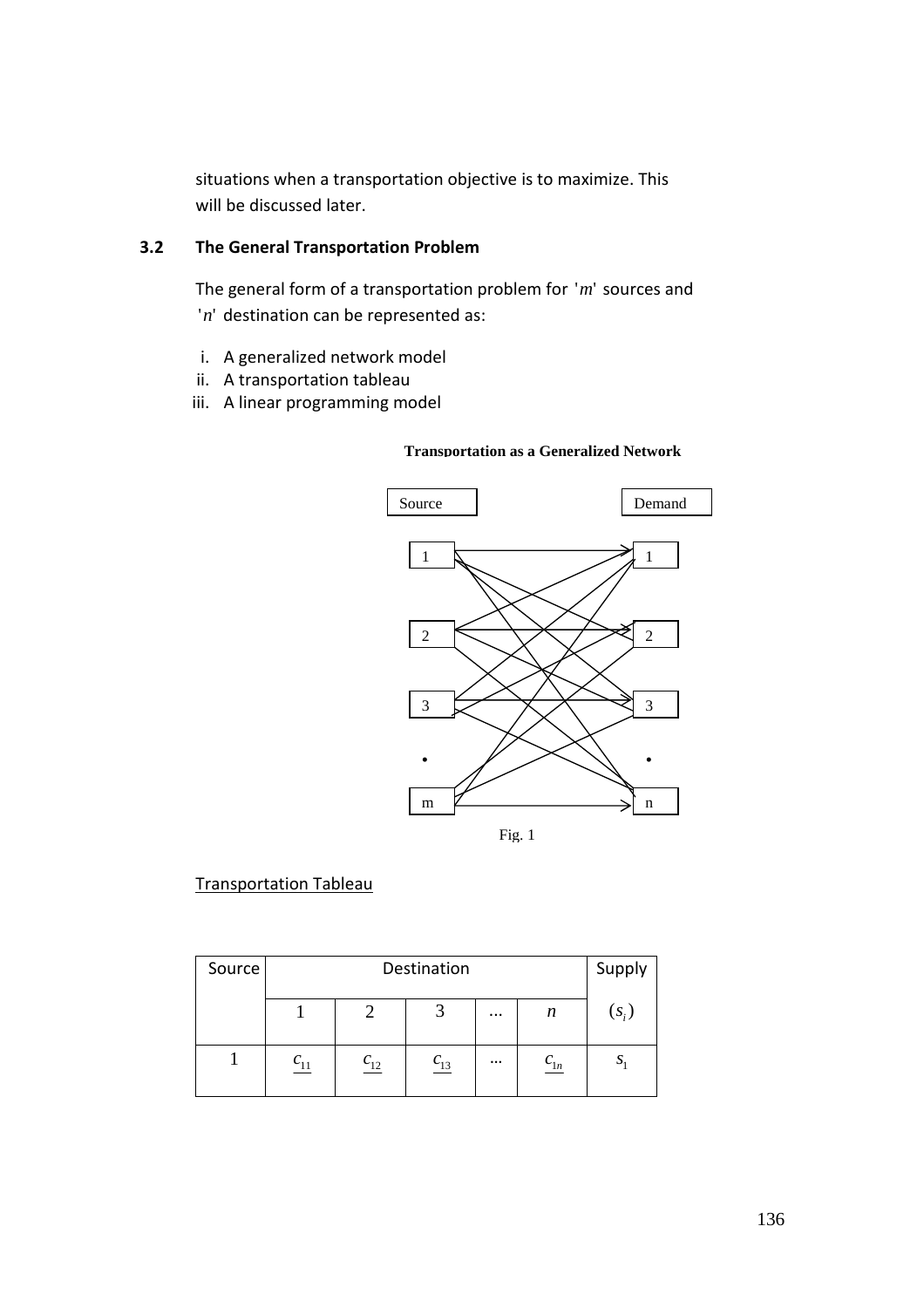|                | $x_{11}$           | $x_{12}$           | $x_{13}$           |          | $x_{1n}$            |       |
|----------------|--------------------|--------------------|--------------------|----------|---------------------|-------|
| $\overline{2}$ | $\frac{c_{21}}{2}$ | $\frac{c_{22}}{2}$ | $\frac{c_{23}}{2}$ | $\cdots$ | $\frac{c_{2n}}{2n}$ | $S_2$ |
|                | $x_{21}$           | $x_{22}$           | $x_{23}$           |          | $x_{2n}$            |       |
| 3              | $\frac{c_{31}}{2}$ | $\frac{c_{32}}{2}$ | $\frac{C_{33}}{2}$ | $\cdots$ | $\frac{C_{3n}}{2}$  | $S_3$ |
|                | $x_{31}$           | $x_{32}$           | $x_{33}$           |          | $x_{3n}$            |       |

| $\bullet$             | ٠                     | $\bullet$          |                                 | $\cdots$ | ٠                  |                    |
|-----------------------|-----------------------|--------------------|---------------------------------|----------|--------------------|--------------------|
| $\bullet$             |                       | $\bullet$          |                                 |          |                    |                    |
| $\bullet$             |                       | $\cdot$            |                                 |          |                    |                    |
| $\ensuremath{m}$      | $\frac{C_{m1}}{2}$    | $\frac{c_{m2}}{2}$ | $\ensuremath{c_{m3}}$           | $\cdots$ | $c_{mn}$           | $\boldsymbol{S}_m$ |
|                       | $\boldsymbol{x}_{m1}$ | $x_{m2}$           | $\boldsymbol{\mathcal{X}}_{m3}$ |          | $\mathcal{X}_{mn}$ |                    |
| Dema<br>nd<br>$(d_i)$ | $d_{\rm l}$           | $\boldsymbol{d}_2$ | $d_3$                           |          | $d_{n}$            | Total              |



The above general transportation tableau has the following characteristics:

- i. The sources are treated as rows and destination as column.
- ii. There are  $(m \times n)$  cells in the tableau.
- iii. The transportation cost,  $c_{ij}$ , from source *'i'* to destination '*j'* is recorded in the top right corner of each cell.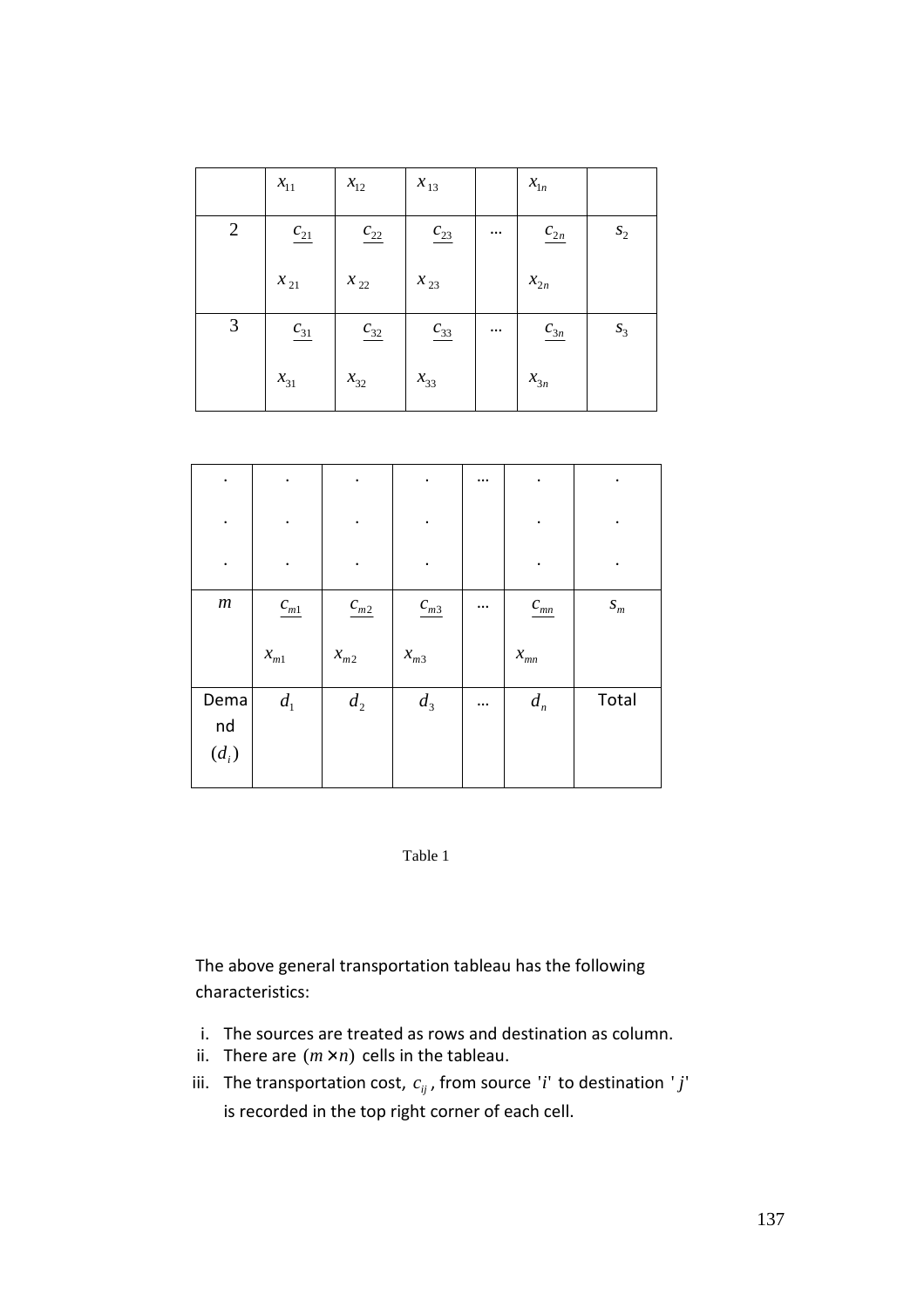- iv. The supply from each source is listed in the last column on the right hand side.
- v. The demand from each destination is recorded at the bottom row.
- vi. The  $x_{ij}$  variable in each cell represent the number of units of product transported from source *i*'' to destination *j*'' .
- vii. The lower right hand corner cell reflects the total supply and the total demand.

Transportation as a Linear Programming Model

Min 
$$
z = \sum_{i=1}^{m} \sum_{j=1}^{n} c_{ij} x_{ij}
$$
.

S.t:

$$
\sum_{i=1}^{m} x_{ij} = d_j
$$
 (Demand  $d_j$  at destination  $j$ ),  $j = 1, 2, ..., n$ .

$$
\sum_{j=1}^n x_{ij} = s_i
$$
 (Supply  $s_i$  from source  $i$ ),  $i = 1, 2, \ldots, m$ .

$$
x_{ij} \geq 0
$$
 for all  $i, j =$ 

$$
\sum_{i=1}^{m} s_i = \sum_{j=1}^{n} d_j
$$
 (To indicate that transportation problem is

balanced).

However, it should be noted that for the type of algorithm to be described here; the tabular representation will be used.

#### **3.3 Balanced Transportation Problem**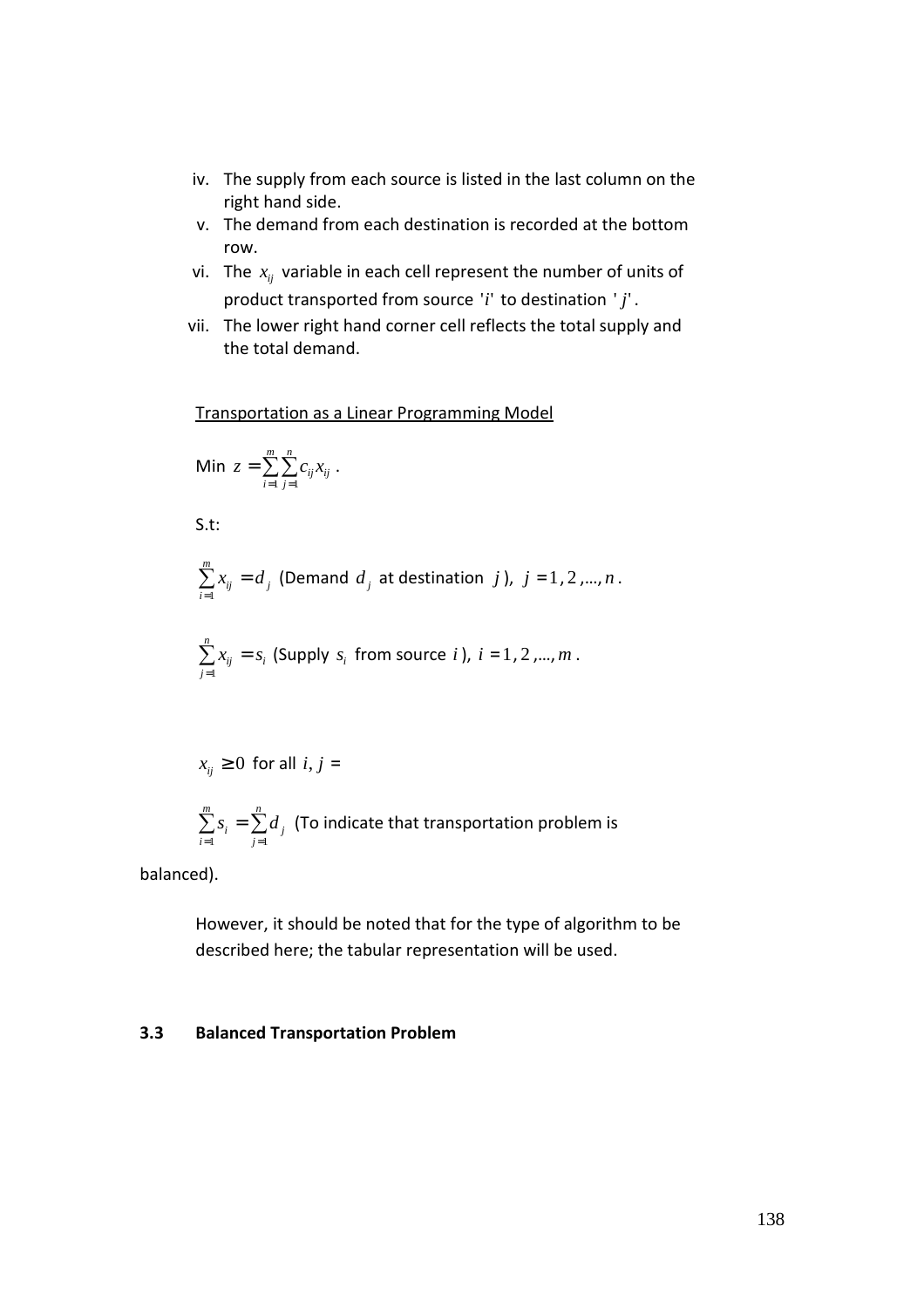This is when the total supply from all sources exactly equal total demand at all destination. This type of problem is referred to as a balanced transportation problem. It is rare to observe a balanced transportation problem in reality, however the analysis of a balanced problem is a good starting point to understanding of the transportation solution processes.

For an illustration, see the table below:

#### **EXAMPLE 1**

Consider the transportation problem with the following unit costs and capacities.

| Source         | Destination      | Supply           |                       |     |
|----------------|------------------|------------------|-----------------------|-----|
|                |                  |                  |                       |     |
|                | $\boldsymbol{A}$ | $\boldsymbol{B}$ | $\mathcal{C}_{0}^{0}$ |     |
| $\mathbf{1}$   | 5                | 1                | 6                     | 200 |
| $\overline{2}$ | 8                | 4                | 3                     | 350 |
| 3              | 7                | 9                | 5                     | 170 |
| Demand         | 200              | 300              | 200                   |     |

Table 2

From the table above, you will notice that the row total (i.e. supply) is exactly equal to the column total (i.e. demand), which is 720 units.

#### **3.4 Unbalanced Transportation Problem**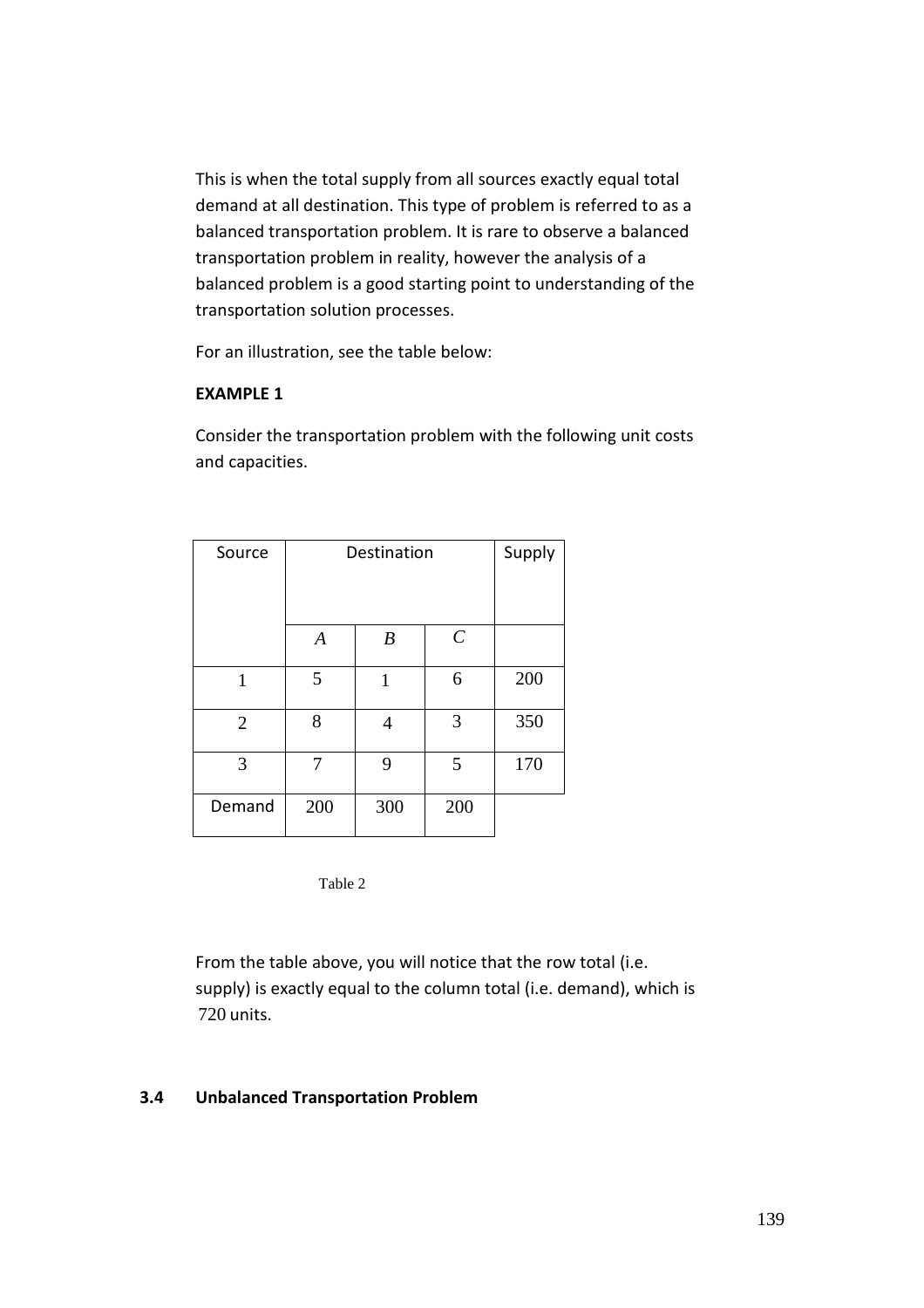When the sum of the row requirement is not equal to the sum of the column requirements, the transportation problem is said to be unbalanced. There are two possibilities: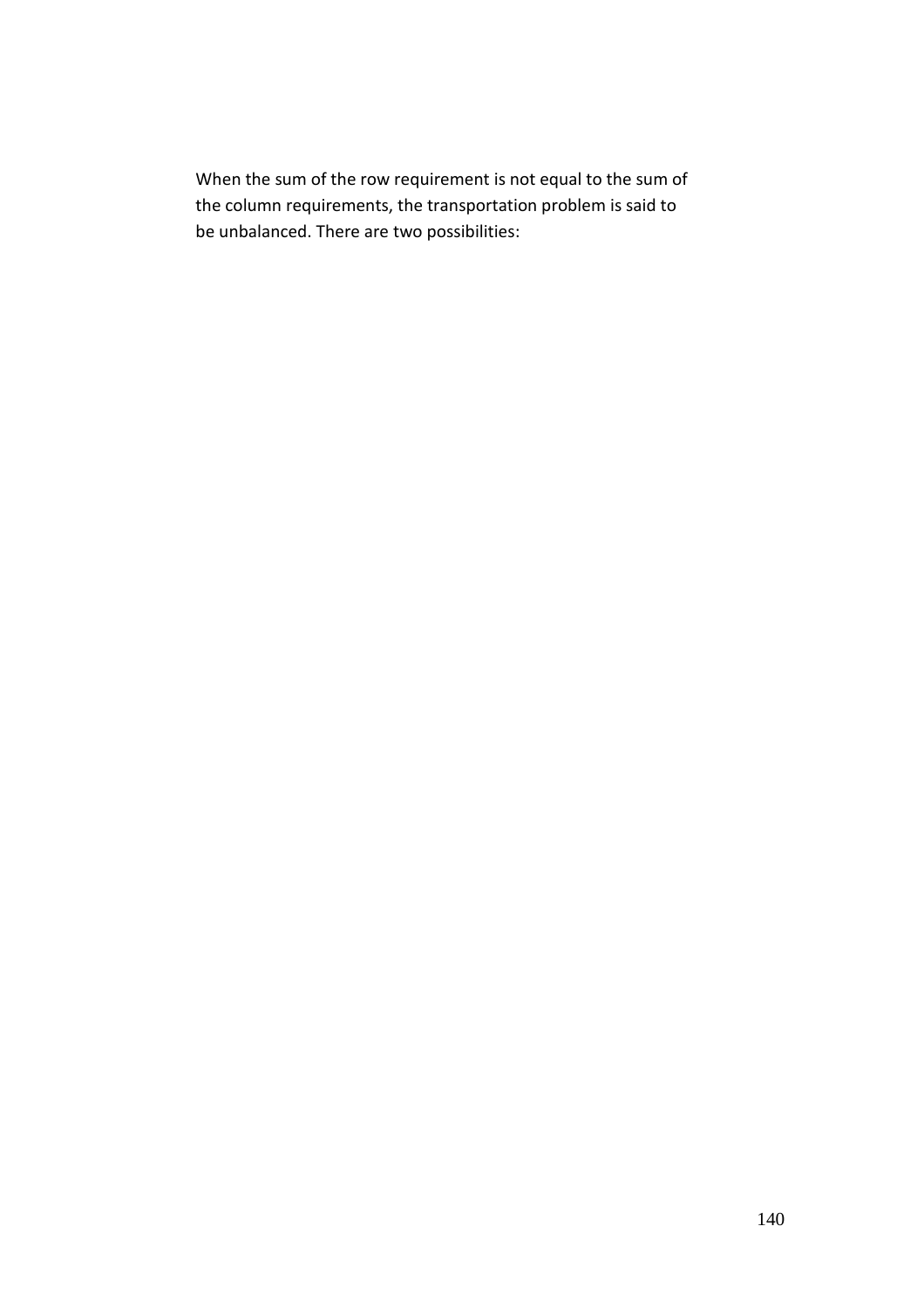## 1) Over Production

If the sum of the row requirement (supply) is greater than the sum of the column requirements, (demand), the production at the factories or sources exceeds the demand at the destination, warehouses or sinks and a condition of over production exists.

The transportation problem can be balanced by creating an artificial destination, warehouse or sink where the excess units are sent. This is equivalent to adding one column to the cost and distribution matrices. This additional column is given a requirement equal to difference between the sum of rows and column requirements.

For the purpose of this book, the cost coefficients will be assumed to be all zeros. Their true values depend upon the situation at hand. However, they could have positive values equal to the cost of storing the excess inventory at each destination.

For example, consider a problem with the following cost matrix with row and column requirements as an example of over production.

## **EXAMPLE 2**

Consider the transportation problem with the following unit costs and capacities.

| Plant | Warehouse | Monthly  |
|-------|-----------|----------|
|       |           | capacity |
|       |           |          |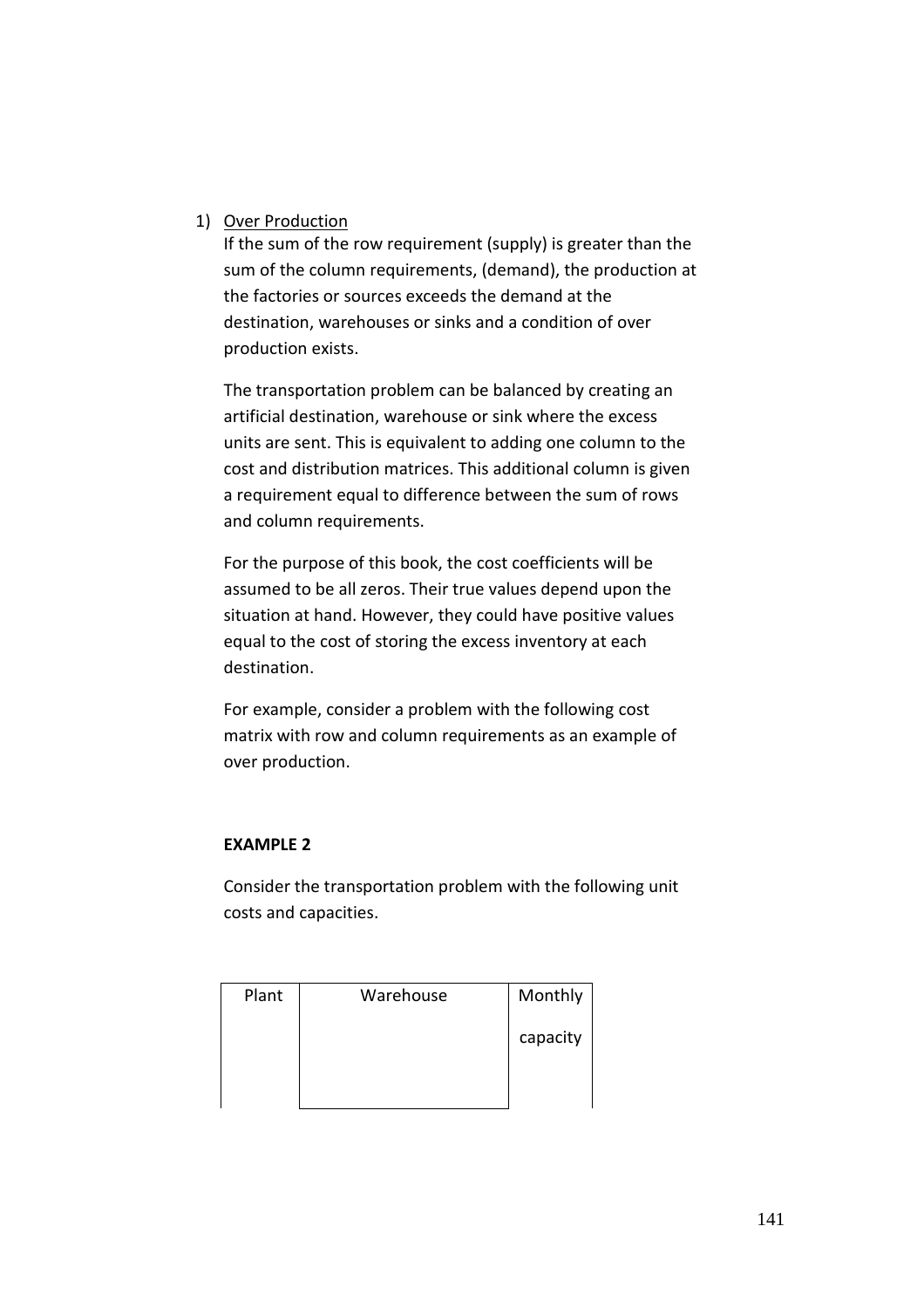|                   | A    | $\boldsymbol{B}$ | $\mathcal{C}_{0}^{0}$ |       |
|-------------------|------|------------------|-----------------------|-------|
| 1                 | 20   | 19               | 21                    | 12200 |
| $\overline{2}$    | 19   | 22               | 18                    | 2800  |
| 3                 | 20   | 20               | 20                    | 2500  |
| 4                 | 21   | 20               | 19                    | 2200  |
| Monthly<br>demand | 7300 | 3500             | 5600                  |       |

Table 3

The over production is 3300 units. With the addition of an artificial column (destination) called "Dummy", the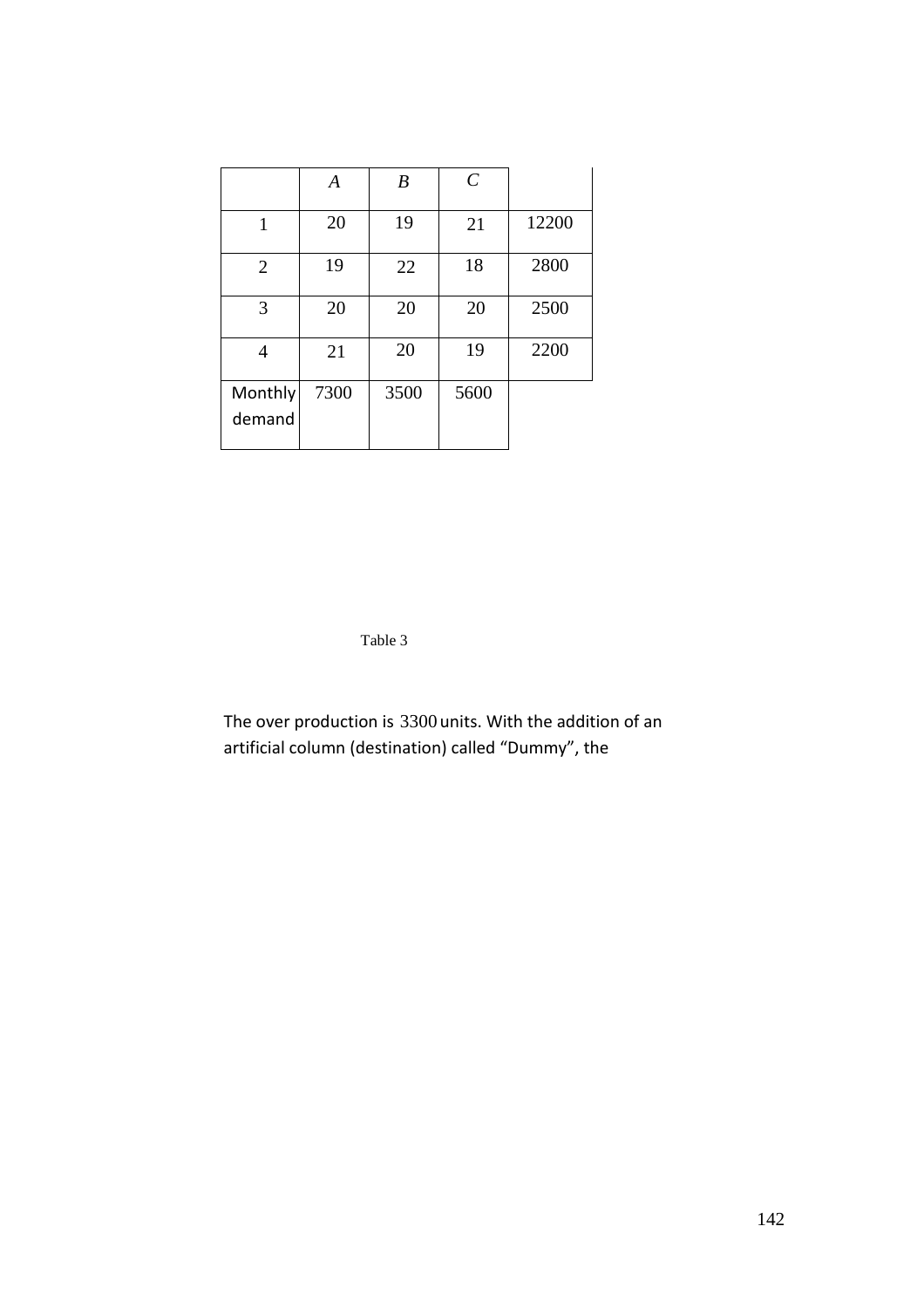balanced transportation problem becomes:

| Plant             |                  | Monthly          |               |                |          |
|-------------------|------------------|------------------|---------------|----------------|----------|
|                   | $\boldsymbol{A}$ | $\boldsymbol{B}$ | $\mathcal{C}$ | Dummy          | capacity |
|                   |                  |                  |               |                |          |
| $\mathbf{1}$      | 20               | 19               | 21            | $\overline{0}$ | 12200    |
| $\overline{2}$    | 19               | 22               | 18            | $\Omega$       | 2800     |
| 3                 | 20               | 20               | 20            | $\overline{0}$ | 2500     |
| 4                 | 21               | 20               | 19            | $\Omega$       | 2200     |
| Monthly<br>demand | 7300             | 3500             | 5600          | 3300           |          |

Table 4

## 2) Under Production

When the sum of row requirements is less than the sum of column requirements, the demand at the destinations (sinks) exceeds the production at the factories (sources) and under production exists. To balance the problem, add an artificial factory (source) with a scheduled production equal to the unsatisfied demand. Again, for the purpose of this book, the cost coefficients will be assumed to be all zeros. Their true values depend upon the situation at hand.

The following is an example of under production with the cost matrix, row and column requirement.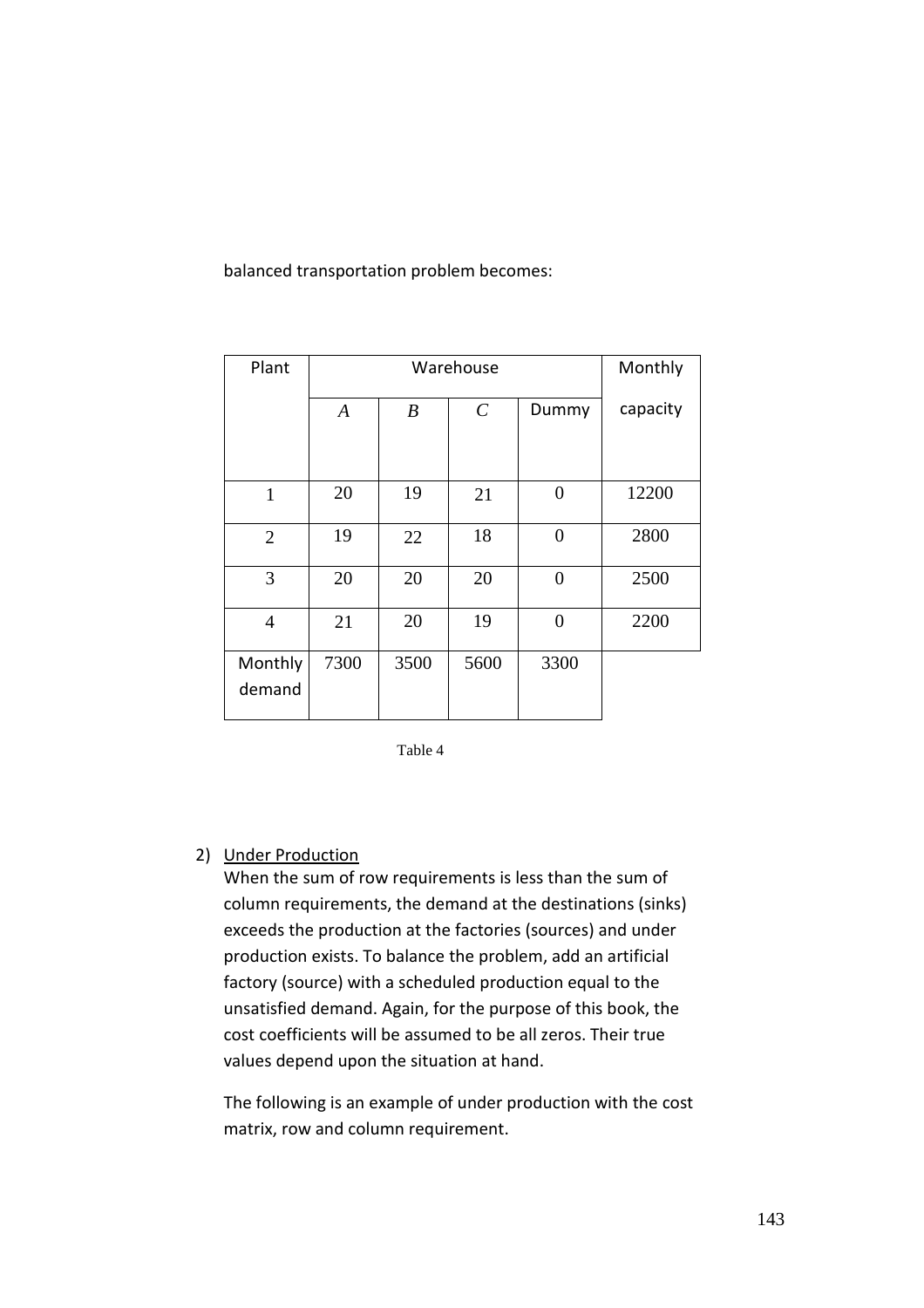#### **EXAMPLE 3**

Consider the transportation problem with the following unit costs and capacities.

| Source           | Destination |                  |                       |       |       | Supply |
|------------------|-------------|------------------|-----------------------|-------|-------|--------|
|                  | A           | $\boldsymbol{B}$ | $\mathcal{C}_{0}^{0}$ | D     | $\,E$ |        |
| $\boldsymbol{X}$ | 100         | 50               | 90                    | 30    | 130   | 30000  |
| Y                | 90          | 30               | 70                    | 50    | 110   | 20000  |
| Z                | 95          | 30               | 75                    | 40    | 120   | 20000  |
| Demand           | 10000       | 12000            | 15000                 | 17000 | 25000 |        |

Table 5

The level of under production is 9000 units. To balance the problem, add an artificial row (factory, supply or source) with a scheduled production of 9000 units. The balanced transportation is:

| Source | Destination      |                  |                       |       |       | Supply |
|--------|------------------|------------------|-----------------------|-------|-------|--------|
|        | $\boldsymbol{A}$ | $\boldsymbol{B}$ | $\mathcal{C}_{0}^{0}$ | D     | E     |        |
| X      | 100              | 50               | 90                    | 30    | 130   | 30000  |
| Y      | 90               | 30               | 70                    | 50    | 110   | 20000  |
| Z      | 95               | 30               | 75                    | 40    | 120   | 20000  |
| Dummy  | $\theta$         | Table 6          |                       | 0     |       | 9000   |
| Demand | 10000            | 12000            | 15000                 | 17000 | 25000 |        |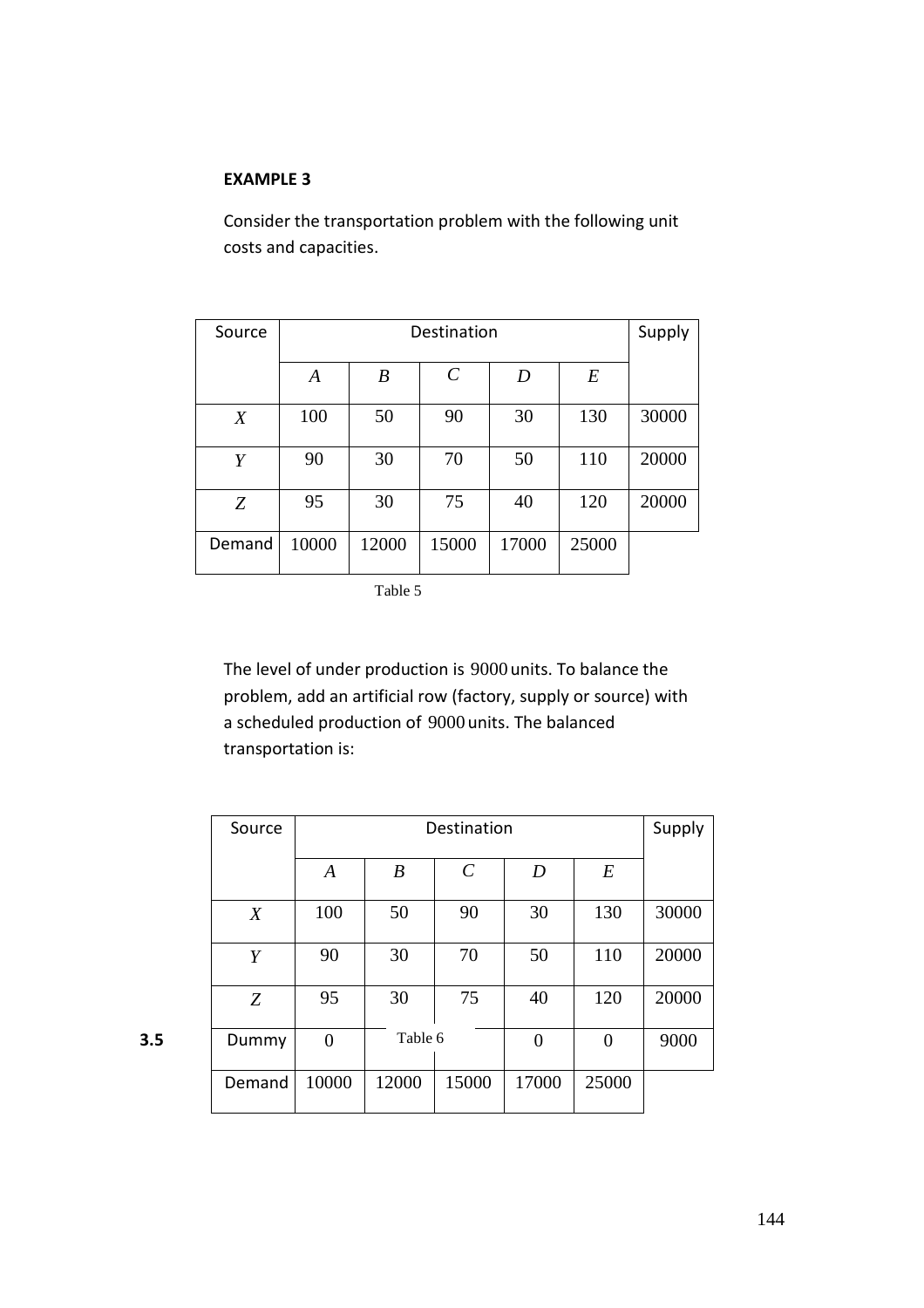### **Method of Solution**

As mentioned in the introduction, linear programming can be used to solve this type of problem. However, more efficient special purpose algorithm has been developed for the transportation application. As in the simplex algorithm, they involve finding an initial feasible solution and the making step by step improvements until an optimal solution is reached. Unlike the simplex method, the transportation methods are fairly simple in terms of computation.

Here, we will take a look at the following methods of solution which gives an initial feasible solution to transportation problem.

The methods are:

- i. North-west corner method;
- ii. Least cost first method;
- iii. Vogel's approximation method.

While stepping stone method and the modify improved method (MDI) are iterative technique for moving from an initial feasible solution to an optimal solution.

It must be mentioned however that before any of these method can be applied, the transportation problem must be a balanced one.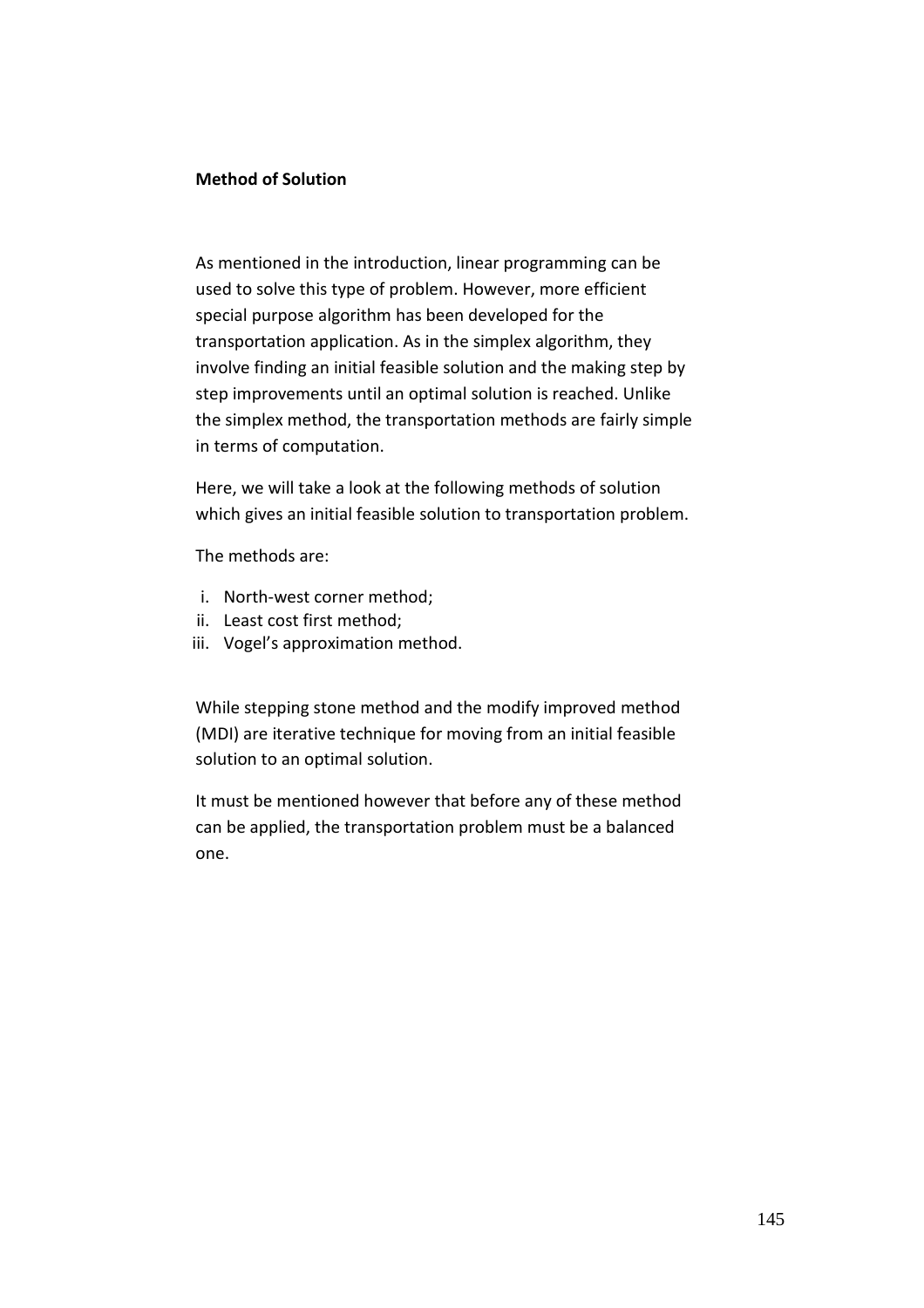### North-west Corner Method

This method advocates that allocation should be made on the basis of geographical location of the cells in the tableau. In particular, the method attaches greater importance to the cell situated at the upper left hand corner of the tableau and makes as much as possible an allocation to the cell with both the supply restriction and demand constraint taking into consideration.

The algorithm for North-west corner methods are:

- i. Exhaust the supply (source) capacity at each row before moving down to the next row.
- ii. Exhaust the demand (destination) requirements of each column before moving to the right of the next column.
- iii. Continue in the same manner until all supply has been exhausted and demand requirements have been met.

### **EXAMPLE 4**

A firm has three factories in Lagos, Ibadan and Benin which make weekly dispatches to four depots located at Kaduna, Kano, Kebbi and Katsina. The transport cost per cost of goods dispatch along route is shown in the table below as well as the weekly quantities available from each factory and the requirement of each depot.

Transport cost / create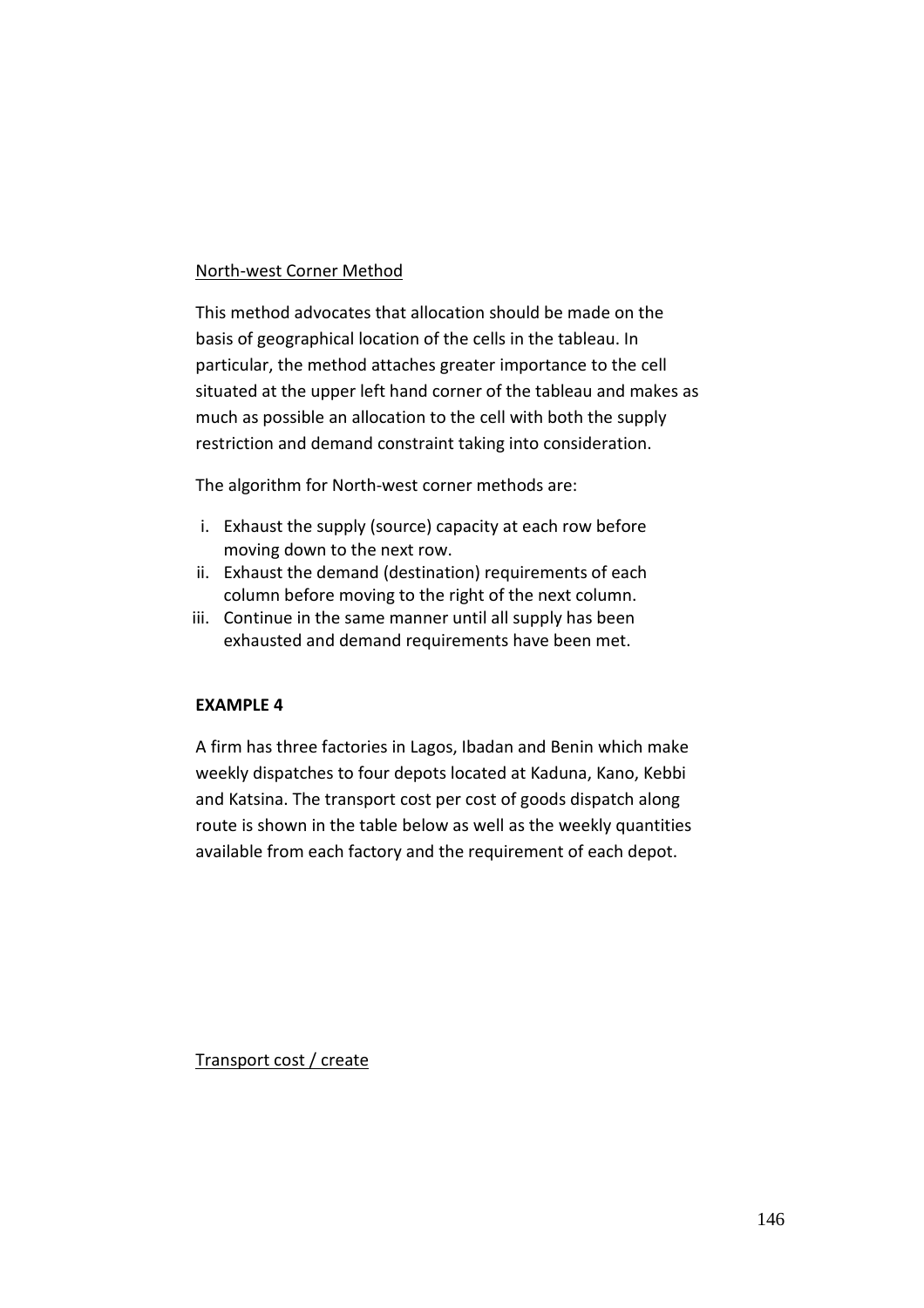| Storage |                |                 | Demand point    |                 | Supply   |
|---------|----------------|-----------------|-----------------|-----------------|----------|
|         |                |                 |                 |                 | capacity |
|         | Kaduna         | Kano            | Kebbi           | Katsina         |          |
| Lagos   | $\overline{2}$ | $\overline{4}$  | $\overline{2}$  | $\underline{6}$ | 100      |
| Ibadan  | $\overline{3}$ | $\underline{3}$ | $\underline{6}$ | $\underline{6}$ | 200      |
| Benin   | $\overline{2}$ | $\overline{2}$  | $\overline{1}$  | 8               | 400      |
| Demand  | 200            | 100             | 150             | 250             |          |

Table 7

How should the product be allocated to the depots? Use the North-west corner method for the initial allocation.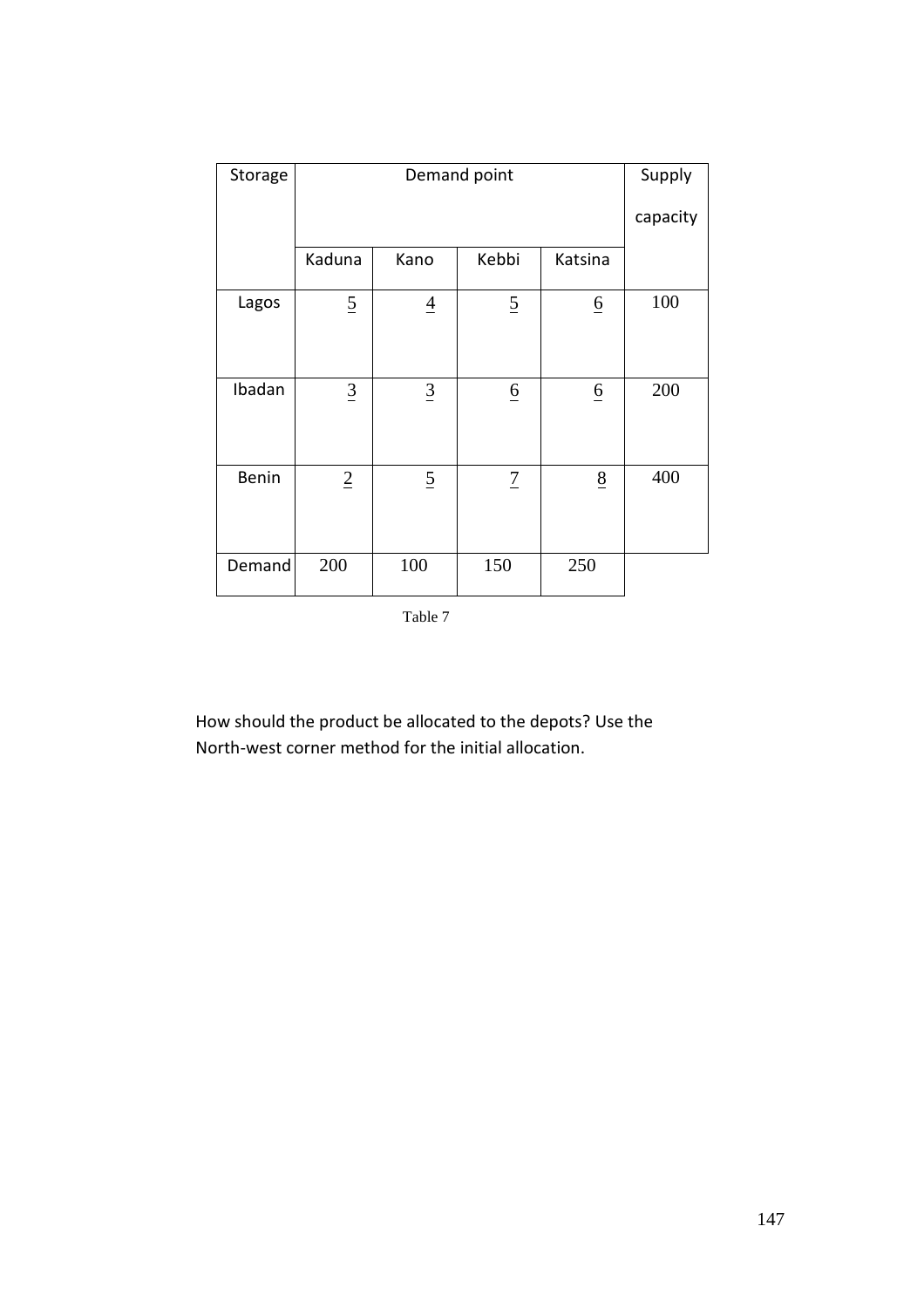## **SOLUTION**

Using the procedure describe above for the North-west corner method. The table below shows the initial allocation.

| Storage |                |                | Demand point    |                 | Supply   |
|---------|----------------|----------------|-----------------|-----------------|----------|
|         |                |                |                 |                 | capacity |
|         | Kaduna         | Kano           | Kebbi           | Katsina         |          |
| Lagos   | $\overline{2}$ | $\overline{4}$ | $\overline{2}$  | $\underline{6}$ | 100      |
|         | 100(1)         |                |                 |                 |          |
| Ibadan  | $\overline{3}$ | $\overline{3}$ | $\underline{6}$ | $\underline{6}$ | 200      |
|         | 100(2)         | 100(3)         |                 |                 |          |
| Benin   | $\overline{2}$ | $\overline{2}$ | $\overline{1}$  | $\underline{8}$ | 400      |
|         |                |                | 150(4)          | 250(5)          |          |
| Demand  | 200            | 100            | 150             | 250             |          |

Table 8

#### **Note**

The numbers in the table represent deliveries and the numbers in the brackets  $(1)$ ,  $(2)$ , etc. represent the order of allocation (distribution). The number in the top right corner of each cell represent unit cost of transportation.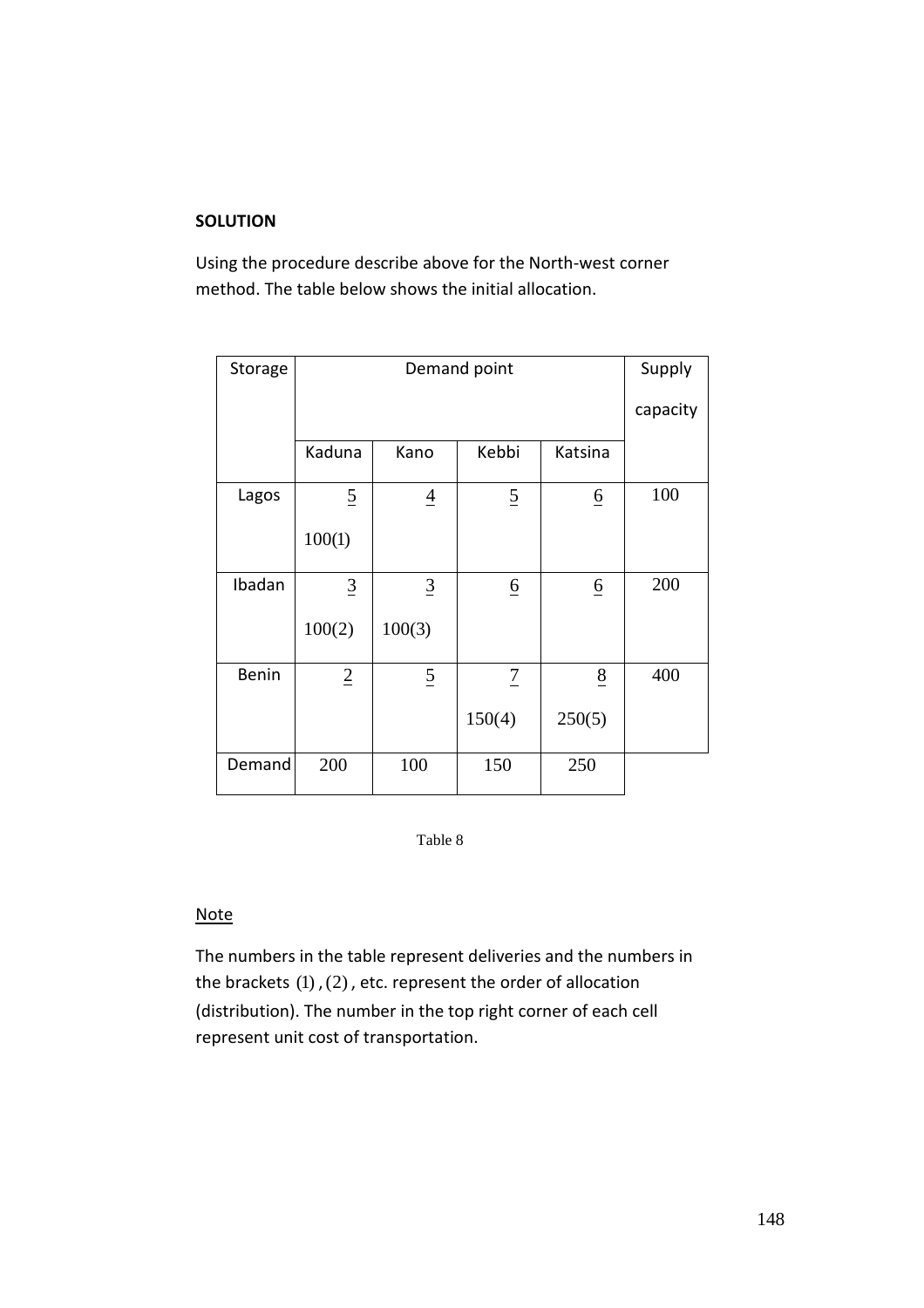# Transportation Cost for this Initial Allocation in using North-west Corner Method

| Route        |         | Unit    | $\times$ | Cost     |     | Total cost |
|--------------|---------|---------|----------|----------|-----|------------|
|              |         | shipped |          | per unit |     | $(\#)$     |
| From         | To      |         |          | $(\#)$   |     |            |
| Lagos        | Kaduna  | 100     | $\times$ | 5        |     | 500        |
| Ibadan       | Kaduna  | 100     | $\times$ | 3        | $=$ | 300        |
| Ibadan       | Kano    | 100     | $\times$ | 3        | $=$ | 300        |
| <b>Benin</b> | Kebbi   | 150     | $\times$ | 7        | $=$ | 1050       |
| <b>Benin</b> | Katsina | 250     | $\times$ | 8        |     | 2000       |
|              |         |         |          |          |     | 4150       |

The total cost from North-west corner method is  $#4,150$  for the initial feasible solution.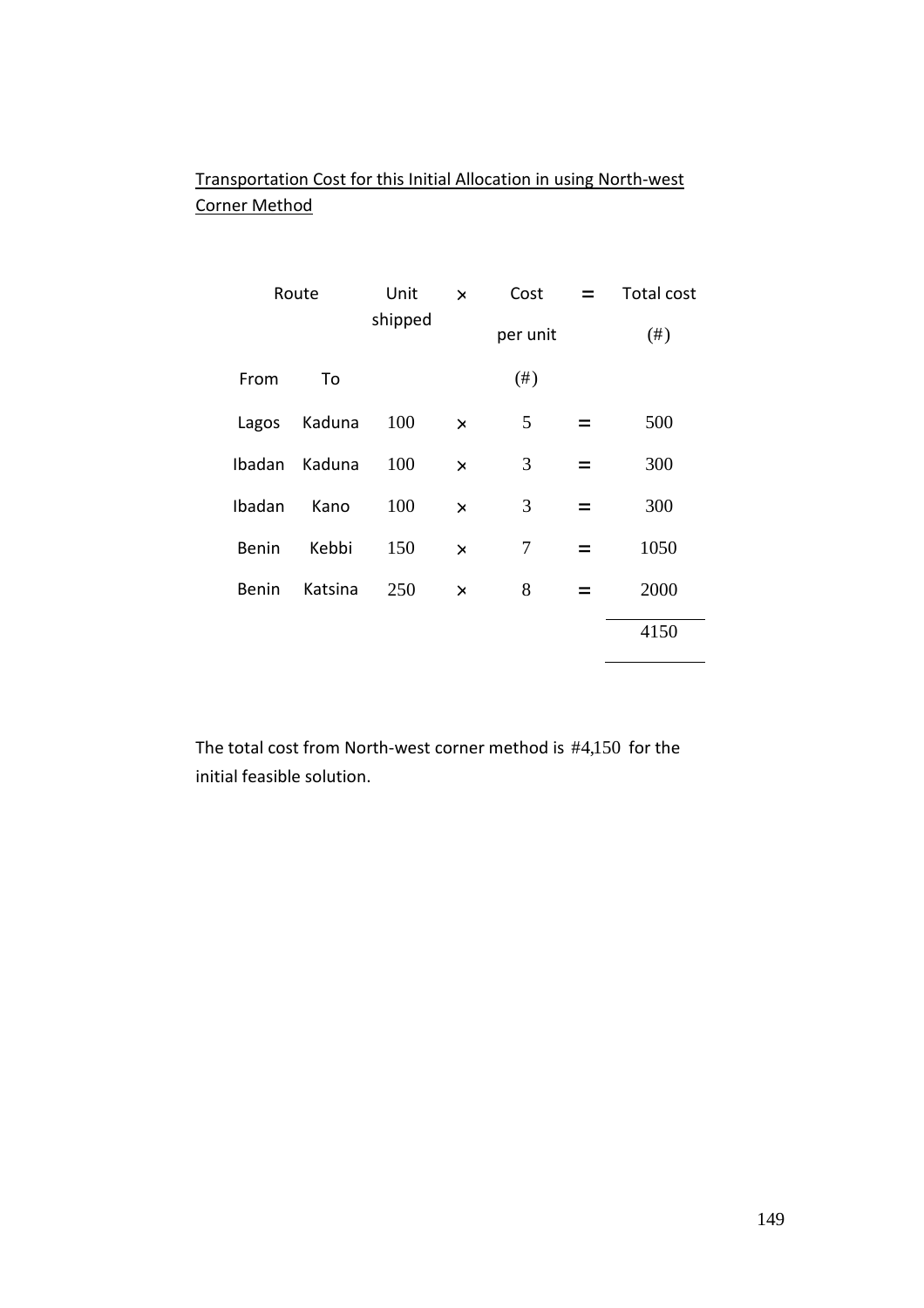### Least Cost Method

The method advocates that allocation should be based on minimum cost of transportation rule / criterion. It says that the first allocation must be made to the cell with the most minimum cost of transportation per unit. In other words, we look at the scheduled of the transport cell and identify the most minimum.

After identifying the cell with the least transportation cost, we next make maximum allocation to the cell without violating both supply and demand restriction.

To demonstrate the use of least cost first method, consider the problem of Example 4.

| Storage |                 |                | Demand point    |                 | Supply   |
|---------|-----------------|----------------|-----------------|-----------------|----------|
|         |                 |                |                 |                 | capacity |
|         | Kaduna          | Kano           | Kebbi           | Katsina         |          |
| Lagos   | $\overline{2}$  | $\overline{4}$ | $\overline{2}$  | $\underline{6}$ | 100      |
|         |                 |                | 100(3)          |                 |          |
| Ibadan  | $\underline{3}$ | Table 9        | $\underline{6}$ | $\underline{6}$ | 50       |
|         |                 | 100(2)         | 50(4)           | 50(5)           |          |
| Benin   | $\overline{2}$  | $\overline{2}$ | $\overline{1}$  | $\frac{8}{5}$   | 400      |
|         | 200(1)          |                |                 | 200(6)          |          |
| Demand  | 200             | $\overline{0}$ | 50              | 250             |          |

The transportation cost for this initial allocation is: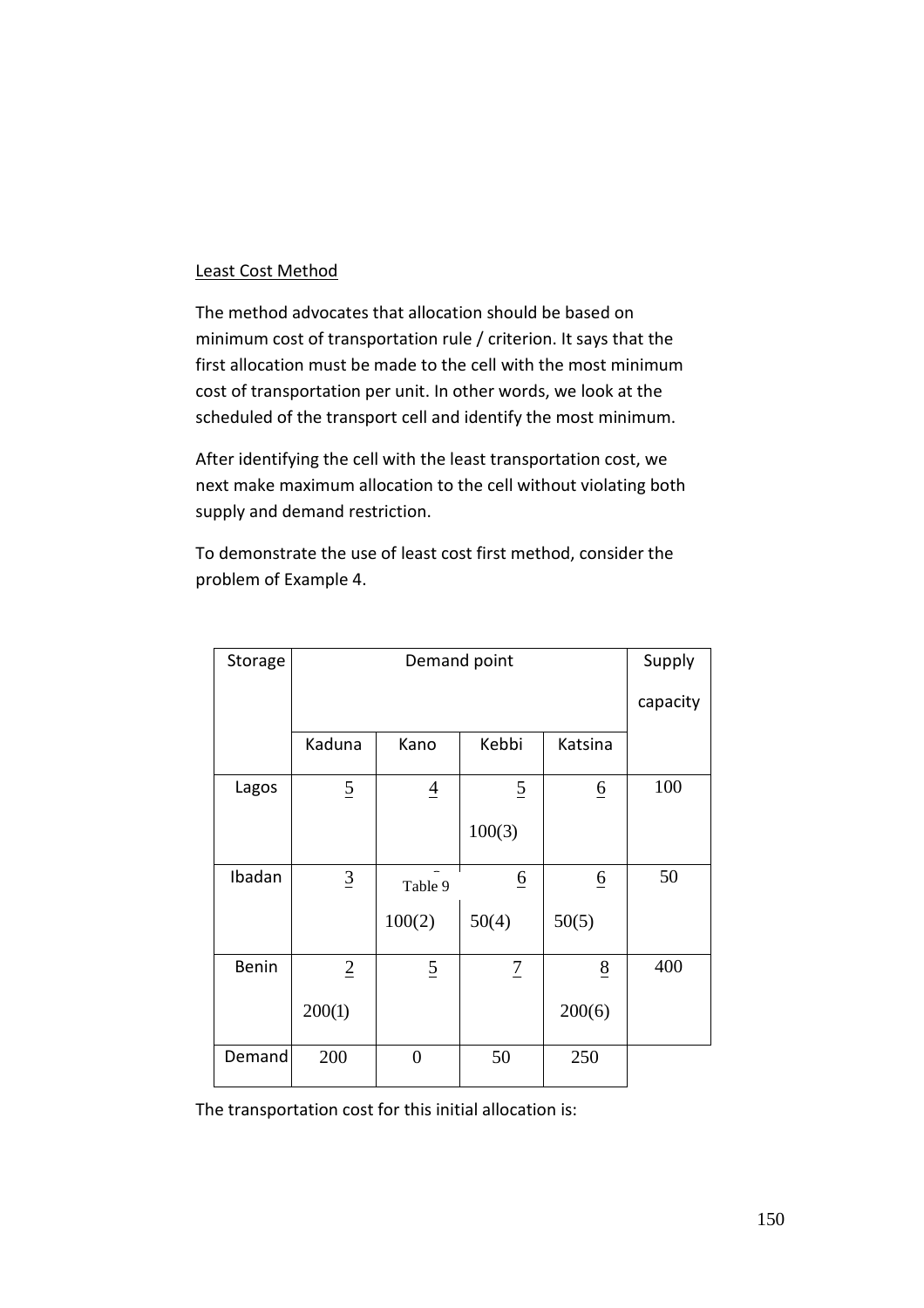| Route        |         | Unit<br>$\times$ |                     | Cost<br>$\equiv$ |     | Total cost |
|--------------|---------|------------------|---------------------|------------------|-----|------------|
|              |         |                  | shipped<br>per unit |                  |     | $(\#)$     |
| From         | To      |                  |                     | $(\#)$           |     |            |
| Benin        | Kaduna  | 200              | $\times$            | $\overline{2}$   |     | 400        |
| Ibadan       | Kano    | 100              | $\times$            | 3                | $=$ | 300        |
| Lagos        | Kebbi   | 100              | $\times$            | 5                | $=$ | 500        |
| Ibadan       | Kebbi   | 50               | $\times$            | 6                | $=$ | 300        |
| Ibadan       | Katsina | 50               | $\times$            | 6                | $=$ | 300        |
| <b>Benin</b> | Katsina | 200              | $\times$            | 8                | $=$ | 1600       |
|              |         |                  |                     |                  |     | 3400       |

The total cost from least cost first method is  $#3,400$  for the initial feasible solution.

Note that allocation 5 can be before 4 and vice versa.

So, for alternative solution, allocation 5 will be performed before.

| Storage |                | Supply                   |                |                 |     |  |  |  |
|---------|----------------|--------------------------|----------------|-----------------|-----|--|--|--|
|         |                | capacity                 |                |                 |     |  |  |  |
|         | Kaduna         | Kebbi<br>Katsina<br>Kano |                |                 |     |  |  |  |
| Lagos   | $\overline{5}$ | $\overline{4}$           | $\overline{5}$ | $\underline{6}$ | 100 |  |  |  |
|         |                |                          | 100(3)         |                 |     |  |  |  |

## Alternative Solution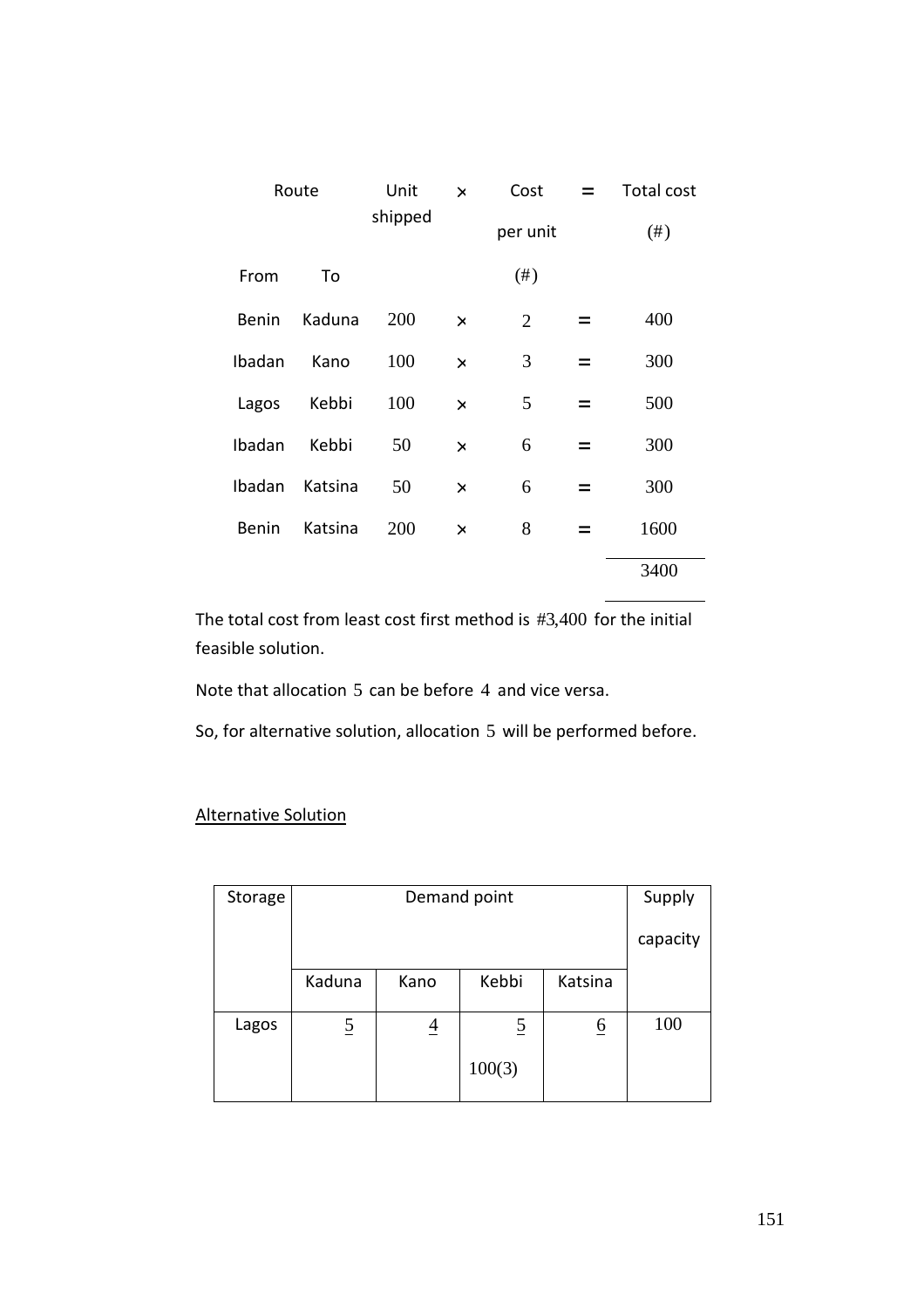| Ibadan | $\overline{3}$ | $\overline{3}$ | $\overline{6}$ | $\underline{6}$ | 50  |
|--------|----------------|----------------|----------------|-----------------|-----|
|        |                | 100(2)         |                | 100(4)          |     |
| Benin  | $\overline{2}$ | $\overline{2}$ | 7              | $rac{8}{5}$     | 150 |
|        | 200(1)         |                | 50(5)          | 150(6)          |     |
| Demand | 200            | I)             | 500            | 250             |     |

Table 10

The transportation cost for this initial allocation is:

| Route  |         | Unit    | $\times$ | Cost     | $\overline{\phantom{0}}$ | Total cost |
|--------|---------|---------|----------|----------|--------------------------|------------|
|        |         | shipped |          | per unit |                          | (# )       |
| From   | To      |         |          | $(\#)$   |                          |            |
| Benin  | Kaduna  | 200     | $\times$ | 2        |                          | 400        |
| Ibadan | Kano    | 100     | $\times$ | 3        |                          | 300        |
| Lagos  | Kebbi   | 100     | $\times$ | 5        |                          | 500        |
| Ibadan | Katsina | 100     | $\times$ | 6        |                          | 600        |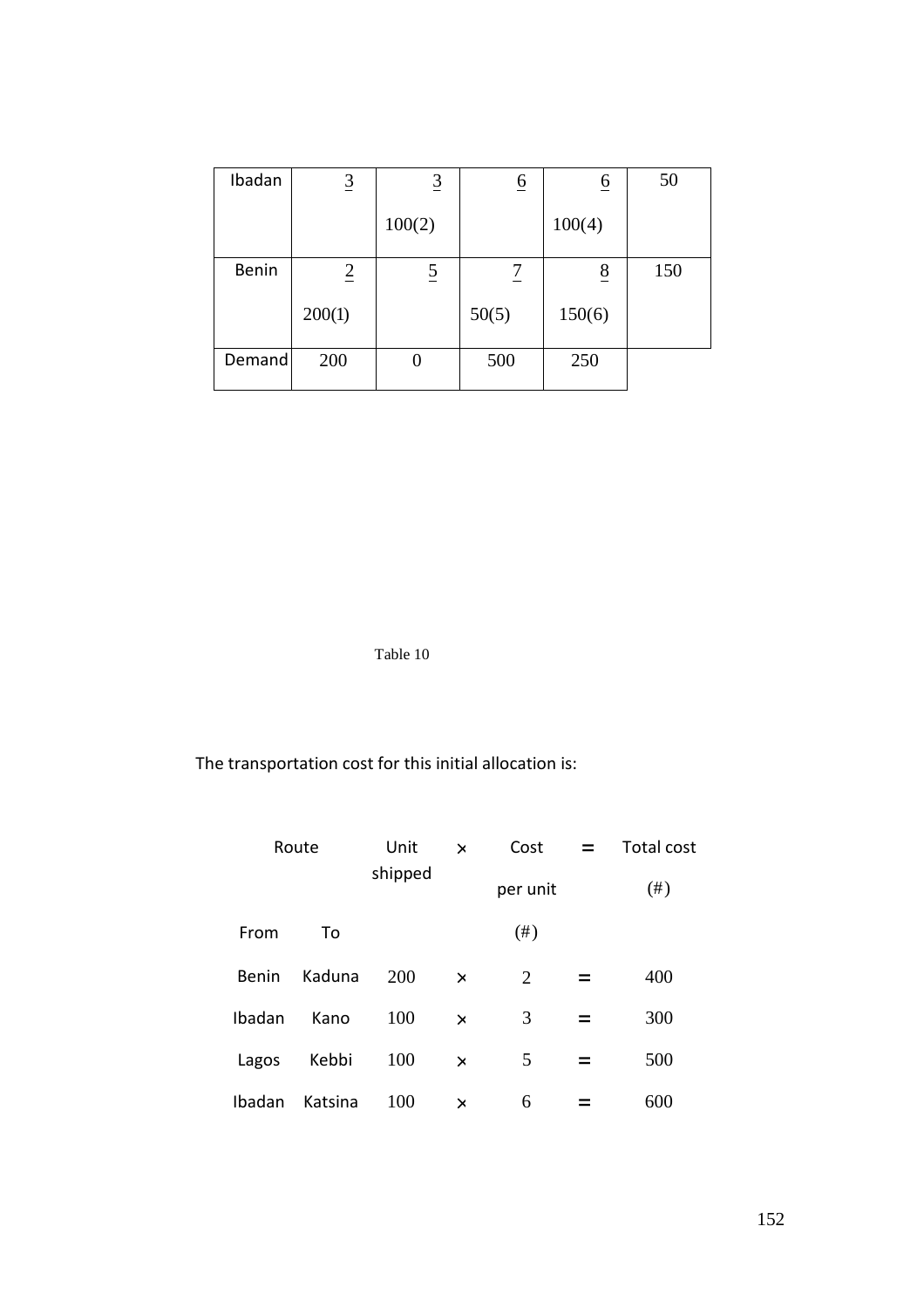| Benin Kebbi 50 $\times$ 7 $=$  |  |  | 350  |
|--------------------------------|--|--|------|
| Benin Katsina $150 \times 8 =$ |  |  | 1200 |
|                                |  |  | 3350 |

#### Vogel's Approximation Method

In his consideration, Vogel felt that rather than basing allocation on least cost alone; the penalty or opportunity cost one we pay by taking a wrong decision would have been an additional criterion for allocation. Hence, he felt a combination of least cost and opportunity cost would be better for allocation purpose and thus, he introduce the idea of row and column penalties or opportunity cost. The row or column penalty cost is computed by identifying the two  $(2)$  least cost in each row and each column and then find the difference.

Whatever result obtained is taking as penalty for that row or column. If two costs in a row or column are tied for the rank of least cost, the penalty is zero.

The algorithms for Vogel's approximation are:

- i. Determine the penalty for each row and column.
- ii. After the penalties have been calculated for all rows and columns, locate the greatest; whether a row or a column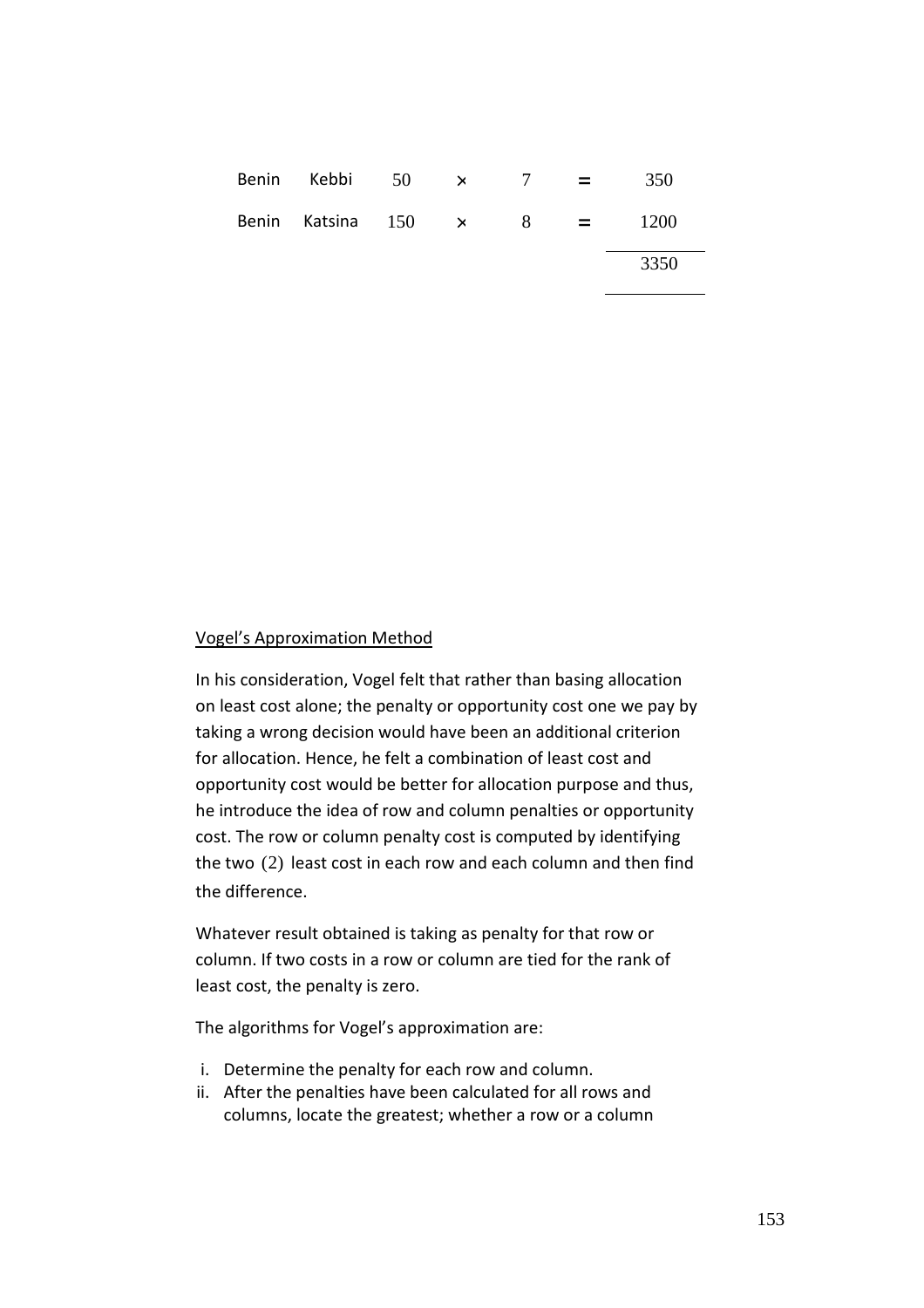penalty and place the variable in the cell that has the least cost in the row or column with the greatest penalty. The value of the variable is set equal to the smaller of the row and column requirements corresponding to the variable being brought into the solution. The row or column whose requirement is satisfied is deleted from further consideration and the requirement of the other (row or column) is reduced by the value assigned to the variable entering the solution.

- iii. If a row requirement has been satisfied, the column penalties must be recomputed because the elements of the cost matrix corresponding to the row deleted are no longer considered in the calculation of column penalties.
- iv. If a column requirement has been satisfied, the row penalties must be recomputed because the element of the cost matrix corresponding to the column deleted are no longer considered in the calculation of row penalties.
- v. If a tie develops between two or more row or column penalties, select the least cost cell among these two or more rows and columns. If however, a further tie occurs among the least cost cell, then, select arbitrary (using good judgment) which among the tied cost cell will be used.
- vi. Repeat steps *I* through *VI* until the solution is completed.

Although, it cannot be proved mathematically that Vogel's method yields a near optimal solution. Frequently, the North-west corner method and the least cost first method yields an initial solution which is far from optimal.

Application of this method will be demonstrated with the problem of Example 4.

### **EXAMPLE 6**

| Storage | Demand points | Supply   |
|---------|---------------|----------|
|         |               | capacity |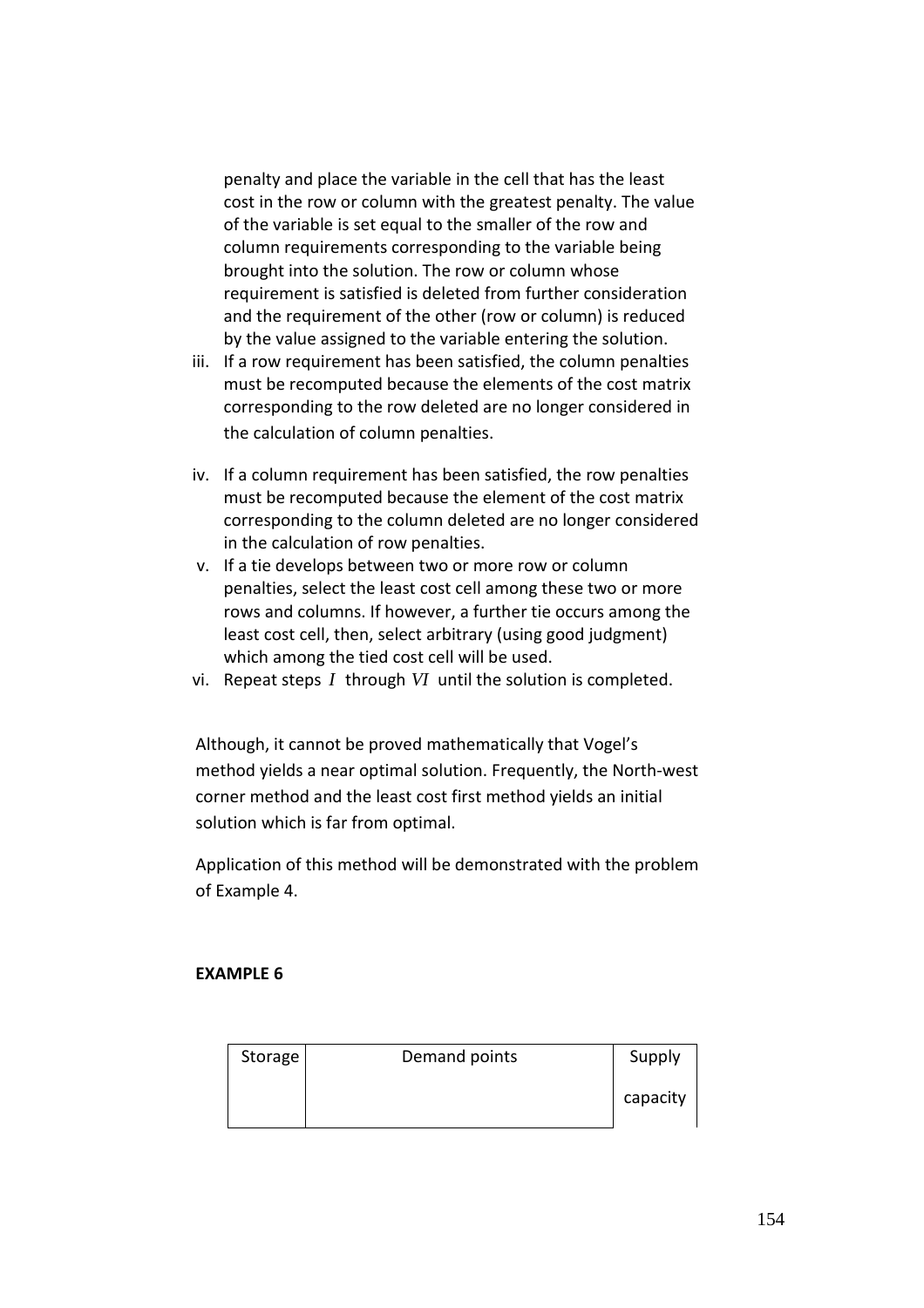|        | Kaduna         | Kano            | Kebbi           | Katsina         |     |
|--------|----------------|-----------------|-----------------|-----------------|-----|
| Lagos  | $\overline{2}$ | $\overline{4}$  | $\overline{2}$  | $\underline{6}$ | 100 |
| Ibadan | $\overline{3}$ | $\underline{3}$ | $\underline{6}$ | $\underline{6}$ | 200 |
| Benin  | $\overline{2}$ | $\overline{2}$  | $\overline{1}$  | $\underline{8}$ | 400 |
| Demand | 200            | 100             | 150             | 250             |     |

#### Table 11

## **SOLUTION**

## Cycle<sub>1</sub>

Step1: Compute the row and column penalties on the cost matrix.

| Storage |                | Row            |                |                 |               |
|---------|----------------|----------------|----------------|-----------------|---------------|
|         |                |                |                |                 | penaltie<br>S |
|         | (200)          | (100)          | (150)          | (250)           |               |
|         | Kaduna         | Kano           | Kebbi          | Katsina         |               |
| Lagos   | $\overline{5}$ | $\overline{4}$ | $\overline{2}$ | $\underline{6}$ |               |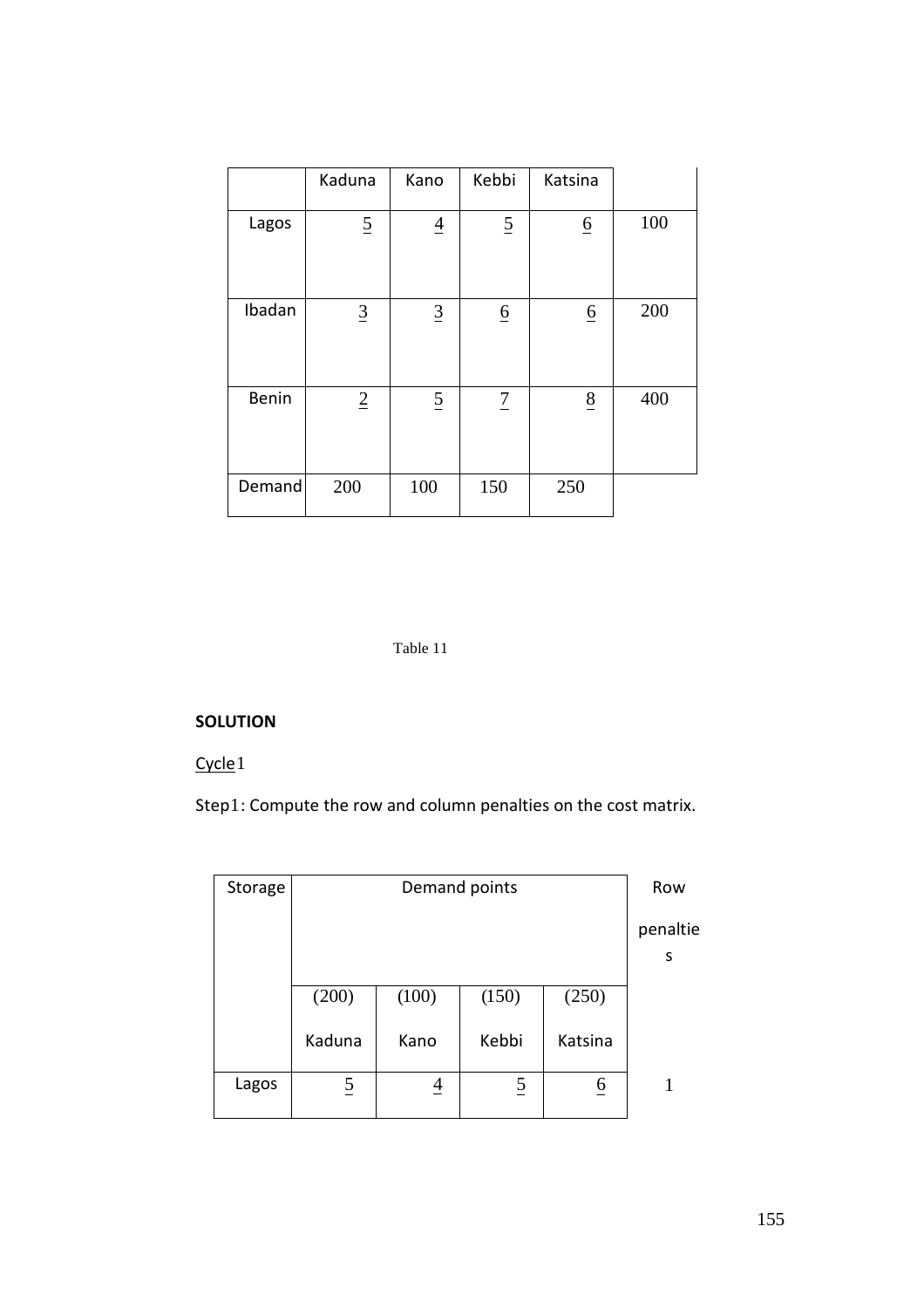

Table 12

The greatest penalty is 3 (marked with arrow). This occurs in the 3*rd* row (i.e. Benin row). Therefore, the first variable will be entered in the 3*rd* row of the cell with least cost in this row.

Step<sub>2</sub>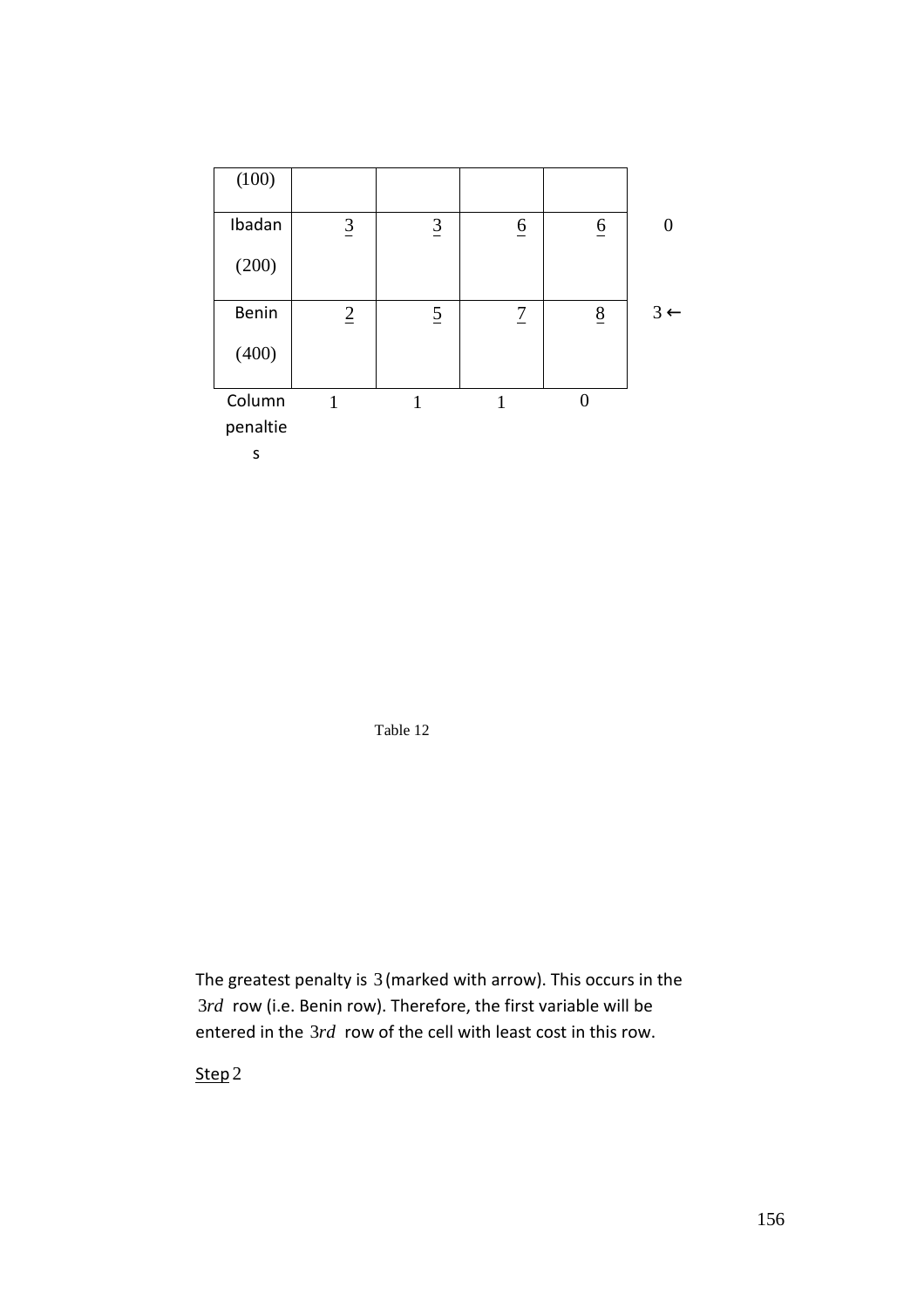With reference to the distribution table of cycle1, we assign a maximum value from row3 (Benin) to column1(Kaduna). Here, demand is 200 units and supply is 400 units, so that maximum value is 200 units with excess supply of 200 units to be shipped to another destination. Thus, we have:

| Storage         | Demand points                |                |                 |                 |  |  |  |  |
|-----------------|------------------------------|----------------|-----------------|-----------------|--|--|--|--|
|                 | (0)                          | (100)          | (150)           | (250)           |  |  |  |  |
|                 | Kaduna                       | Kano           | Kebbi           | Katsina         |  |  |  |  |
| Lagos<br>(100)  | $\overline{2}$               | $\overline{4}$ | $\overline{2}$  | $\underline{6}$ |  |  |  |  |
| Ibadan<br>(200) | $\overline{3}$               | $\overline{3}$ | $\underline{6}$ | $\underline{6}$ |  |  |  |  |
| Benin<br>(200)  | (1)<br>$\overline{2}$<br>200 | $\overline{5}$ | $\overline{1}$  | $\underline{8}$ |  |  |  |  |



Note that Kaduna (i.e. column1) demand has been satisfied. Therefore, it is eliminated from further consideration.

Rows1, 2 and 3 penalties must be recomputed.

Cycle 2

Step1: Compute new row penalties.

| Storage | Demand points | Row |
|---------|---------------|-----|
|         |               |     |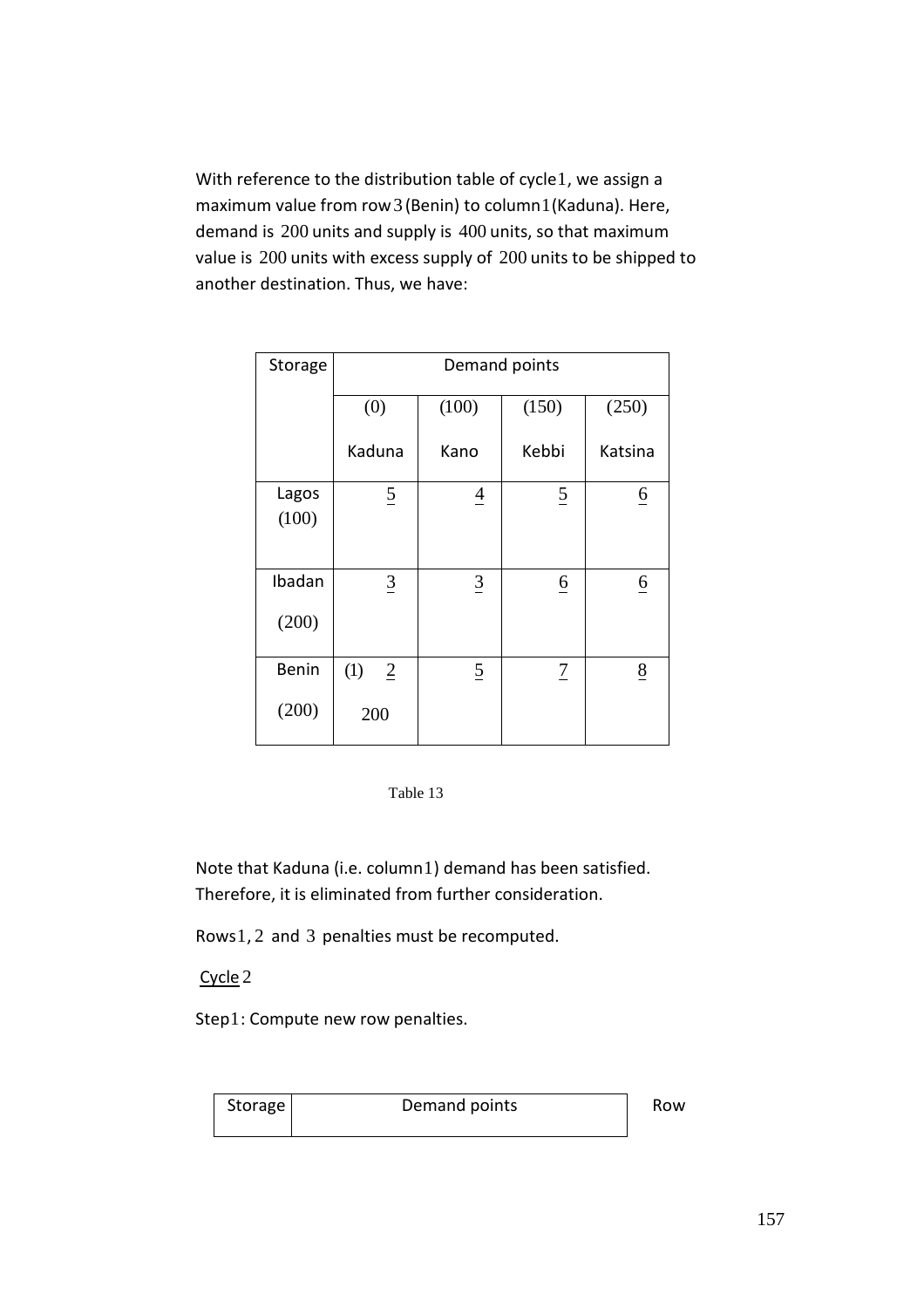|                         |                       |                 |                 |                 | penaltie       |
|-------------------------|-----------------------|-----------------|-----------------|-----------------|----------------|
|                         |                       |                 |                 |                 | S              |
|                         | (0)                   | (100)           | (150)           | (250)           |                |
|                         | Kaduna                | Kano            | Kebbi           | Katsina         |                |
| Lagos<br>(100)          | $\overline{2}$        | $\overline{4}$  | $\overline{2}$  | $\underline{6}$ | $\mathbf{1}$   |
|                         |                       |                 |                 |                 |                |
| Ibadan                  | $\underline{3}$       | $\underline{3}$ | $\underline{6}$ | $\underline{6}$ | $3 \leftarrow$ |
| (200)                   |                       |                 |                 |                 |                |
| Benin                   | (1)<br>$\overline{2}$ | $\overline{2}$  | $\overline{1}$  | $\underline{8}$ | $\mathfrak{2}$ |
| (200)                   | 200                   |                 |                 |                 |                |
| Column<br>penaltie<br>S |                       | $\mathbf{1}$    | $\mathbf{1}$    | $\overline{0}$  |                |



The greatest penalty is 3 (marked with arrow). This occurs in the 2*nd* row (i.e. Ibadan). Therefore, the second variable will be entered in the 2*nd* row of the cell with least cost in this row.

#### Step 2

With reference to the distribution table of cycle 2 , we have two least cost in the 2*nd* row (i.e. Ibadan). They are: column1 (Kaduna) and column 2 (Kano). But, the demand at column1 (Kaduna) has been satisfied which now leave us with column 2 (Kano) only. We now assign a maximum value from Row 2 (Ibadan) to column 2 (Kano). Here, demand is 100 units and supply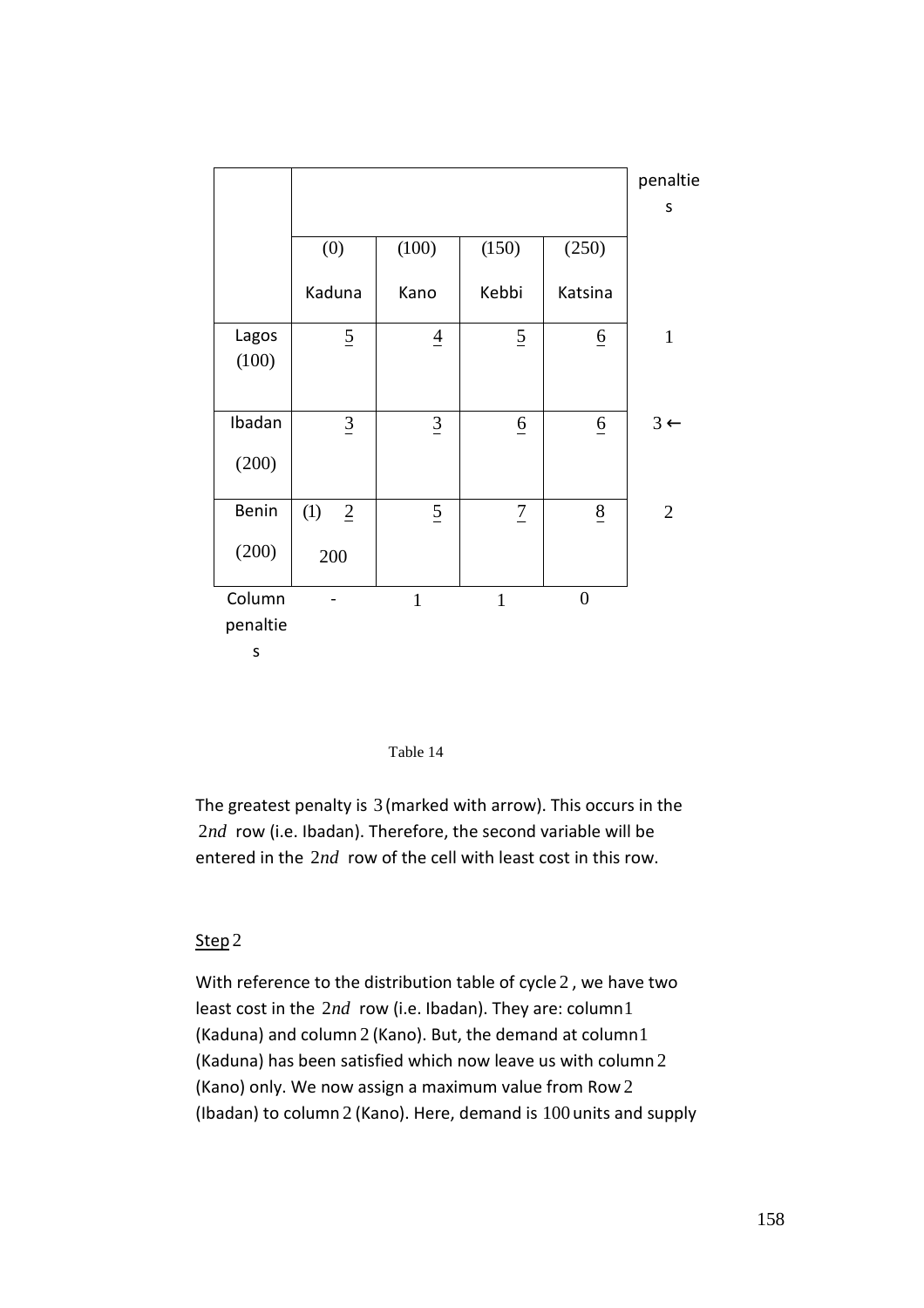is 200 units, so the maximum value is 100 units (demand) with excess supply of 100 units to be shipped to another destination. Thus, we have:

| Storage | Demand points         |  |                       |                 |                 |  |  |  |  |
|---------|-----------------------|--|-----------------------|-----------------|-----------------|--|--|--|--|
|         | (0)                   |  | (0)                   | (150)           | (250)           |  |  |  |  |
|         | Kaduna                |  | Kano                  | Kebbi           | Katsina         |  |  |  |  |
| Lagos   | $\overline{2}$        |  | $\overline{4}$        | $\overline{2}$  | $\underline{6}$ |  |  |  |  |
| (100)   |                       |  |                       |                 |                 |  |  |  |  |
|         |                       |  |                       |                 |                 |  |  |  |  |
| Ibadan  | $\underline{3}$       |  | (2)<br>$\overline{3}$ | $\underline{6}$ | $\underline{6}$ |  |  |  |  |
| (100)   |                       |  | 100                   |                 |                 |  |  |  |  |
| Benin   | (1)<br>$\overline{2}$ |  | $\overline{5}$        | $\overline{1}$  | $\underline{8}$ |  |  |  |  |
| (200)   | 200                   |  |                       |                 |                 |  |  |  |  |
|         |                       |  |                       |                 |                 |  |  |  |  |

### Table 15

Note that Kano (i.e. column 2 ) demand has been met. Hence, we eliminated it from further consideration.

Rows1, 2 and 3 penalties must be recomputed.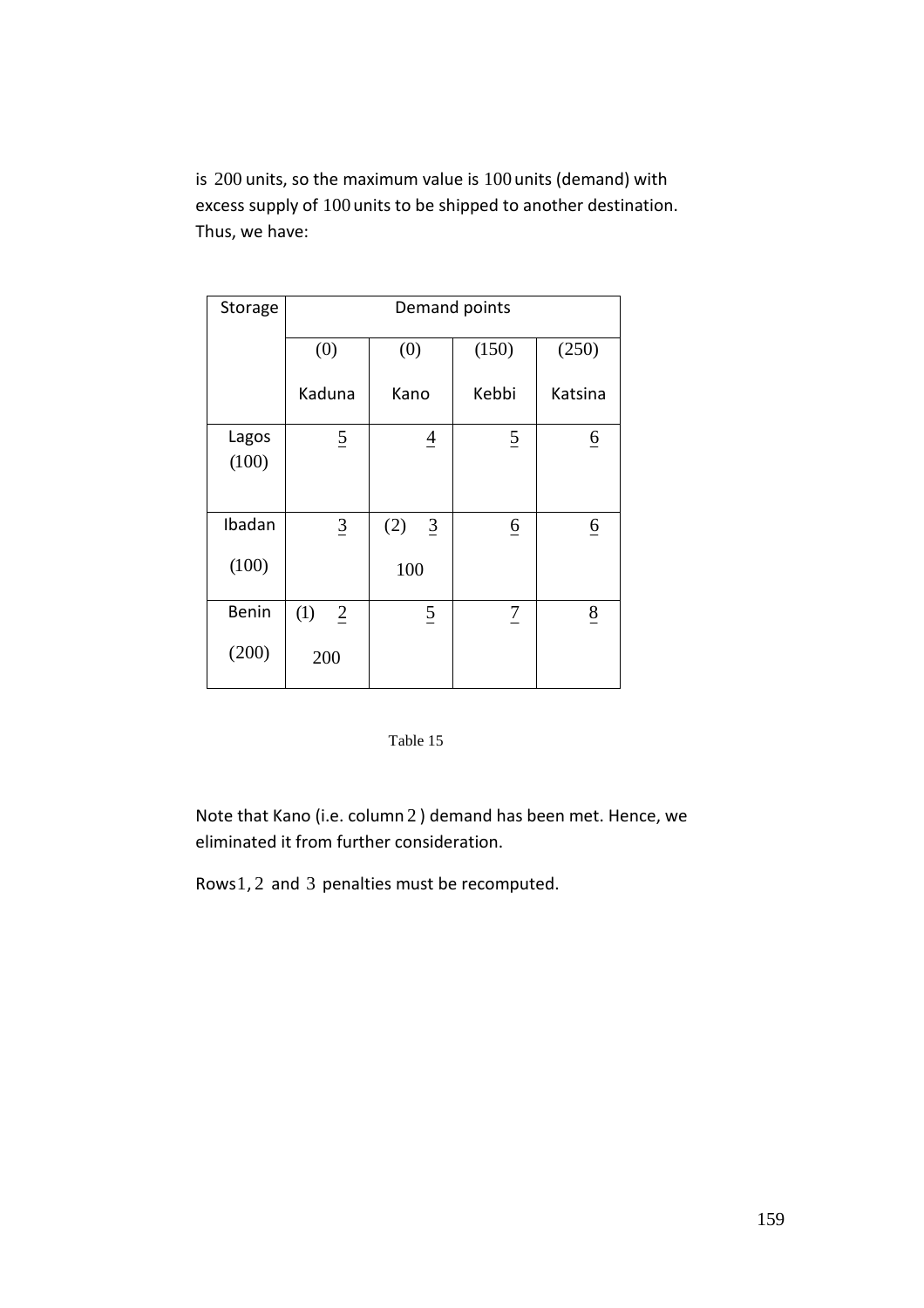# Cycle 3

Step1: Compute new row penalties.

| Storage        |                       | Demand points         |                 |                 |                  |  |  |  |  |
|----------------|-----------------------|-----------------------|-----------------|-----------------|------------------|--|--|--|--|
|                |                       | penaltie              |                 |                 |                  |  |  |  |  |
|                |                       |                       |                 |                 | S                |  |  |  |  |
|                | (0)                   | (0)                   | (150)           | (250)           |                  |  |  |  |  |
|                | Kaduna                | Kano                  | Kebbi           | Katsina         |                  |  |  |  |  |
| Lagos<br>(100) | $\overline{2}$        | $\underline{4}$       | $\overline{2}$  | $\underline{6}$ | $1 \leftarrow$   |  |  |  |  |
| Ibadan         | $\underline{3}$       | (2)<br>$\overline{3}$ | $\underline{6}$ | $\underline{6}$ | $\boldsymbol{0}$ |  |  |  |  |
| (100)          |                       | 100                   |                 |                 |                  |  |  |  |  |
| Benin          | (1)<br>$\overline{2}$ | $\overline{5}$        | $\overline{1}$  | 8               | $1 \leftarrow$   |  |  |  |  |
| (200)          | 200                   |                       |                 |                 |                  |  |  |  |  |
| Column         |                       |                       | $\mathbf{1}$    | $\overline{0}$  |                  |  |  |  |  |
| penaltie       |                       |                       | ↑               |                 |                  |  |  |  |  |
| S              |                       |                       |                 |                 |                  |  |  |  |  |



A tie has occur here; the penalties in column 3, rows1 and 3.

We now look at the cells in each of these column and rows altogether and select the cell with the least cost.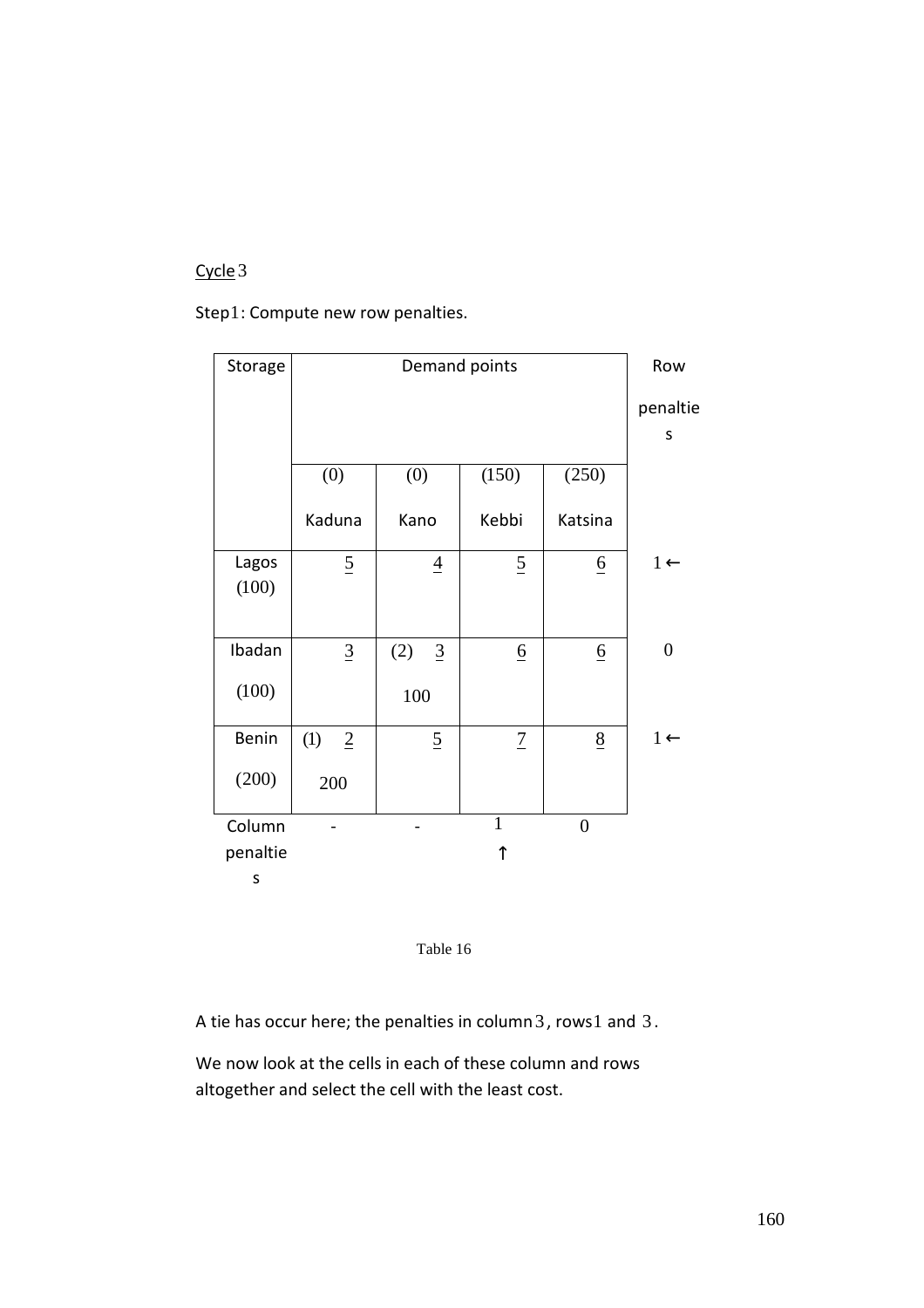This occurs in row1(Lagos) intersection column3 (Kebbi). Therefore, the third variable will be entered in the 1*st* row, 3*rd* column.

### Step 2

With reference to the distribution table of cycle 3, the third variable is entered in the 1*st* row (Lagos), 3*rd* column (Kebbi).

The demand here is 150 units and supply is 100 units. We assign 100 units with excess demand of 50 units to be supplied from another source. Thus, we have:

| Storage      | Demand points         |                        |                       |                 |  |  |  |  |  |
|--------------|-----------------------|------------------------|-----------------------|-----------------|--|--|--|--|--|
|              | (0)                   | (0)                    | (50)                  | (250)           |  |  |  |  |  |
|              | Kaduna                | Kano                   | Kebbi                 | Katsina         |  |  |  |  |  |
| Lagos<br>(0) | $\overline{2}$        | $\overline{4}$         | (3)<br>$\overline{2}$ | $\underline{6}$ |  |  |  |  |  |
|              |                       |                        | 100                   |                 |  |  |  |  |  |
| Ibadan       | $\underline{3}$       | (2)<br>$\underline{3}$ | $\underline{6}$       | $\underline{6}$ |  |  |  |  |  |
| (100)        |                       | 100                    |                       |                 |  |  |  |  |  |
| Benin        | (1)<br>$\overline{2}$ | $\overline{2}$         | $\overline{1}$        | $\underline{8}$ |  |  |  |  |  |
| (200)        | 200                   |                        |                       |                 |  |  |  |  |  |



Note that Lagos (row1) supply has been exhausted. We eliminated this row from further consideration.

Columns3 and 4 penalties must be recomputed.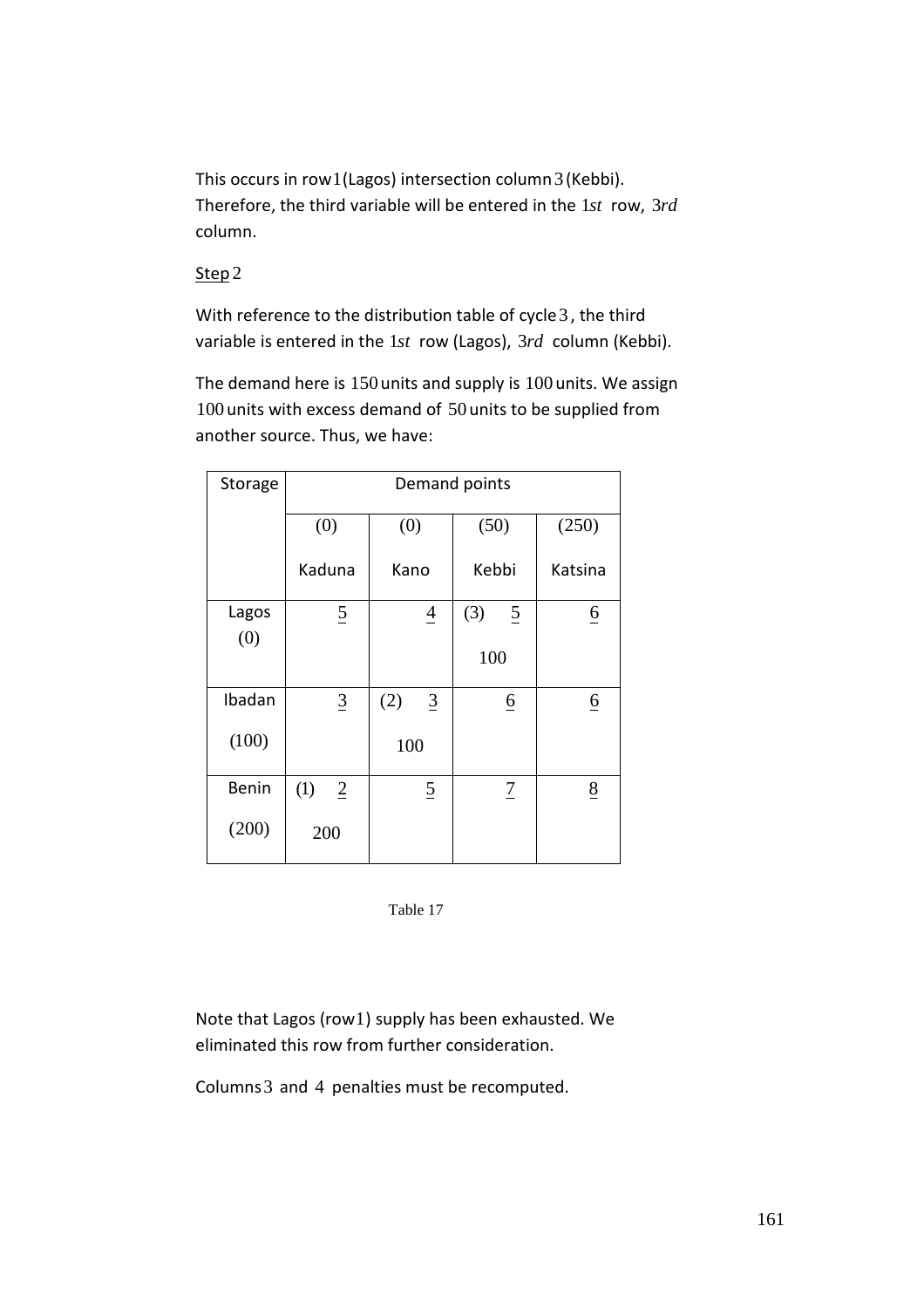# Cycle 4

Step1: Compute new column penalties.

| Storage  |                       |                       | Demand points |                 |                 | Row              |
|----------|-----------------------|-----------------------|---------------|-----------------|-----------------|------------------|
|          |                       | penaltie              |               |                 |                 |                  |
|          |                       |                       |               |                 |                 | S                |
|          | (0)                   | (0)                   | (50)          |                 | (250)           |                  |
|          | Kaduna                | Kano                  | Kebbi         |                 | Katsina         |                  |
| Lagos    | $\overline{2}$        | $\overline{4}$        | (3)           | $\overline{2}$  | $\underline{6}$ |                  |
| (0)      |                       |                       | 100           |                 |                 |                  |
| Ibadan   | $\underline{3}$       | (2)<br>$\overline{3}$ |               | $\underline{6}$ | $\underline{6}$ | $\boldsymbol{0}$ |
| (100)    |                       | 100                   |               |                 |                 |                  |
| Benin    | (1)<br>$\overline{2}$ | $\overline{5}$        |               | $\overline{1}$  | 8               | $\mathbf{1}$     |
| (200)    | 200                   |                       |               |                 |                 |                  |
| Column   |                       |                       | $\mathbf{1}$  |                 | $\mathbf{2}$    |                  |
| penaltie |                       |                       |               |                 | ↑               |                  |
| S        |                       |                       |               |                 |                 |                  |



The greatest penalty is 2 (marked with arrow). This occurs in the 4*th* column (Katsina). Therefore, the fourth variable will be entered in the fourth column of the cell with least cost in this column.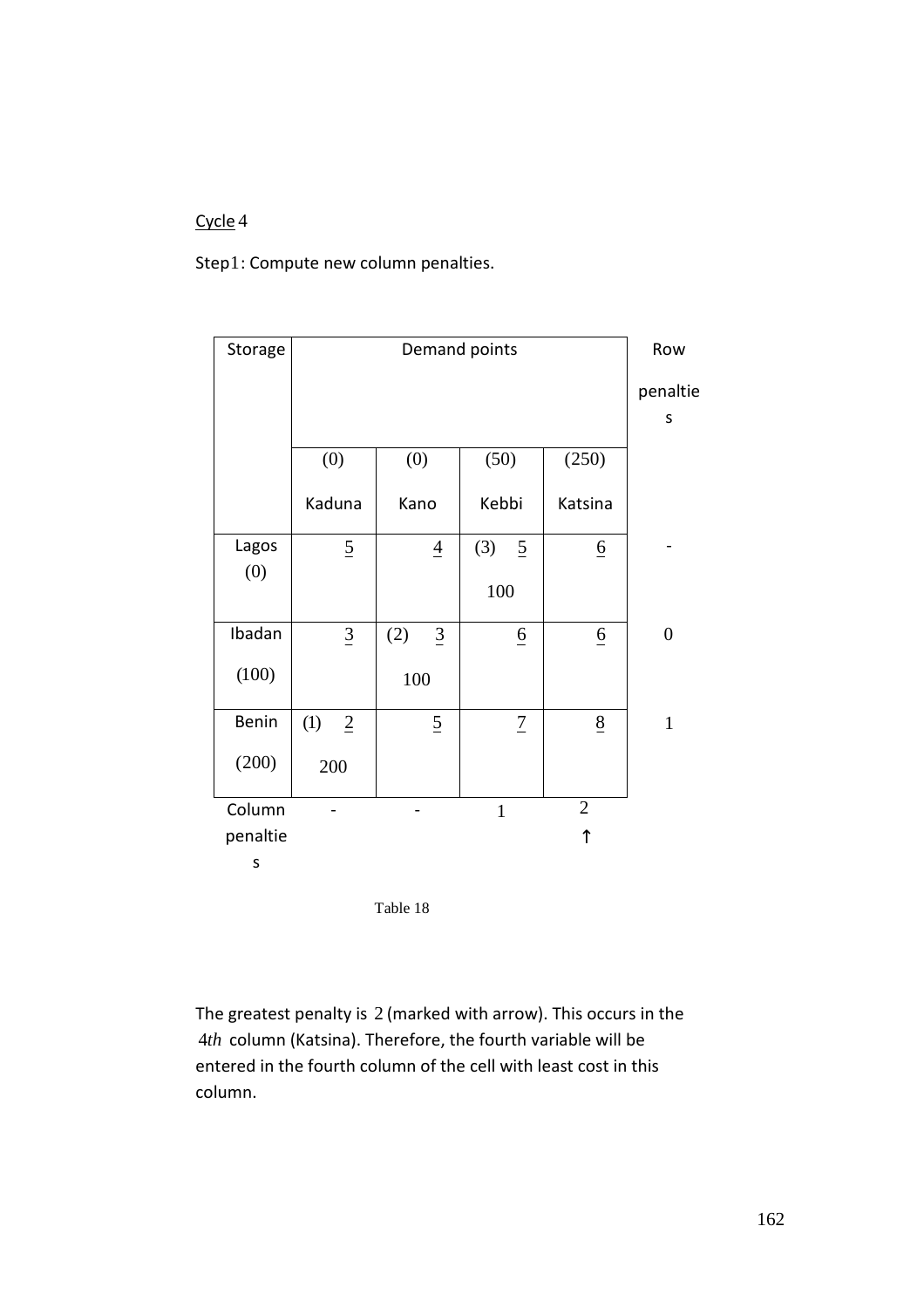## Step<sub>2</sub>

With reference to the distribution table of cycle 4 , the 4*th* variable is entered in the 4*th* column, 2*nd* row.

The demand here is 250 units and supply is 100 units. We assign 100 units with excess demand of 150 units to be supplied from another source. Thus, we have: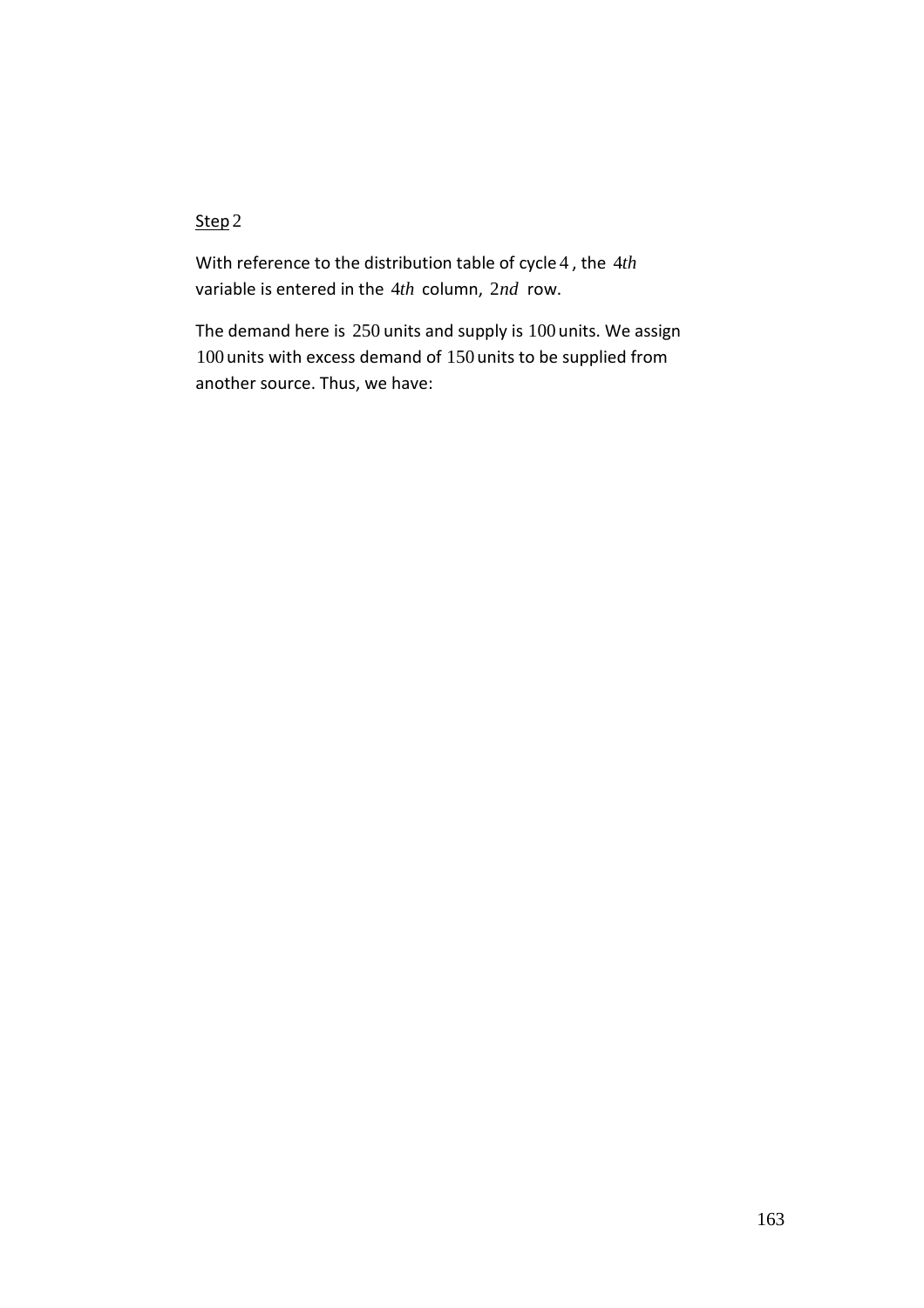| Storage      | Demand points         |                       |                       |                 |  |  |  |  |  |
|--------------|-----------------------|-----------------------|-----------------------|-----------------|--|--|--|--|--|
|              | (0)                   | (0)                   | (50)                  | (150)           |  |  |  |  |  |
|              | Kaduna                | Kano                  | Kebbi                 | Katsina         |  |  |  |  |  |
| Lagos<br>(0) | $\overline{2}$        | $\overline{4}$        | (3)<br>$\overline{2}$ | $\underline{6}$ |  |  |  |  |  |
|              |                       |                       | 100                   |                 |  |  |  |  |  |
| Ibadan       | $\underline{3}$       | (2)<br>$\overline{3}$ | $\underline{6}$       | (4)<br>6        |  |  |  |  |  |
| (0)          |                       | 100                   |                       | 100             |  |  |  |  |  |
| Benin        | (1)<br>$\overline{2}$ | $\overline{2}$        | $\overline{1}$        | $\frac{8}{5}$   |  |  |  |  |  |
| (200)        | 200                   |                       |                       |                 |  |  |  |  |  |



Note that Ibadan (row 2 ) supply has been exhausted.

We eliminated this row from further consideration. Supply can only be from Benin (row3 ) at this stage. Demands are from Kebbi (columns3 ) and Katsina (columns 4 ) only. Based on this, we do not need to calculate penalties anymore. We now allocate to the least cost first. With reference to table in step 2 of cycle 4 , we supply from Benin (row 3) to Kebbi (columns 3) and Katsina (columns 4 ) 50 units and 150 units respectively. Thus, we have the final table which looks like this:

| Storage | Demand points |
|---------|---------------|
|         |               |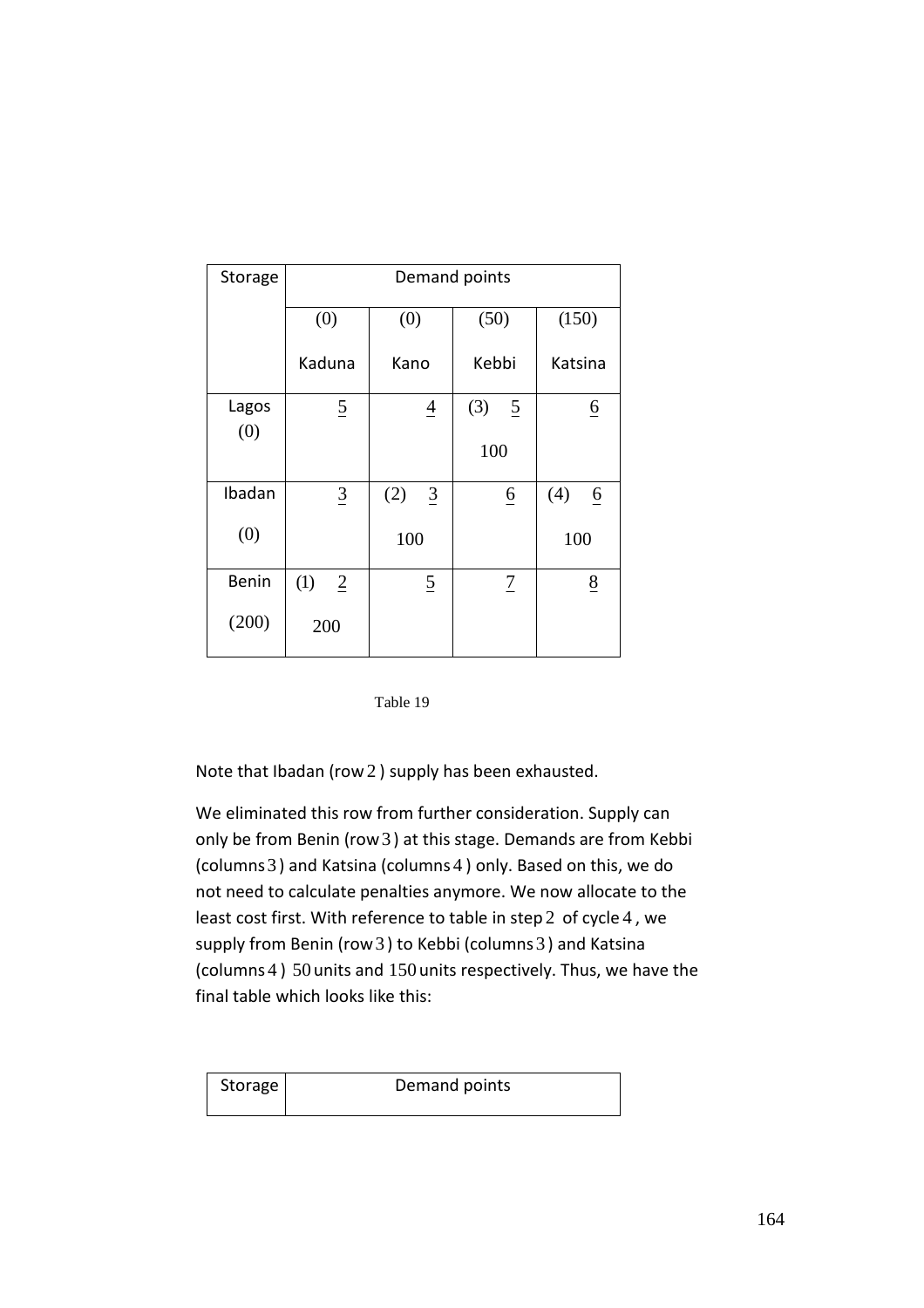|              | (0)                   | (0)                   | (0)                   | (0)                    |
|--------------|-----------------------|-----------------------|-----------------------|------------------------|
|              | Kaduna                | Kano                  | Kebbi                 | Katsina                |
| Lagos        | $\overline{2}$        | $\overline{4}$        | (3)<br>$\overline{2}$ | $\underline{6}$        |
| (0)          |                       |                       | 100                   |                        |
|              |                       |                       |                       |                        |
| Ibadan       | $\overline{3}$        | (2)<br>$\overline{3}$ | $\underline{6}$       | (4)<br>$\underline{6}$ |
| (0)          |                       | 100                   |                       | 100                    |
| <b>Benin</b> | (1)<br>$\overline{2}$ | $\overline{2}$        | $\overline{1}$        | (5)<br>8               |
| (0)          | 200                   |                       | 50                    | 150                    |

Table 20

Transportation cost for this initial allocation is: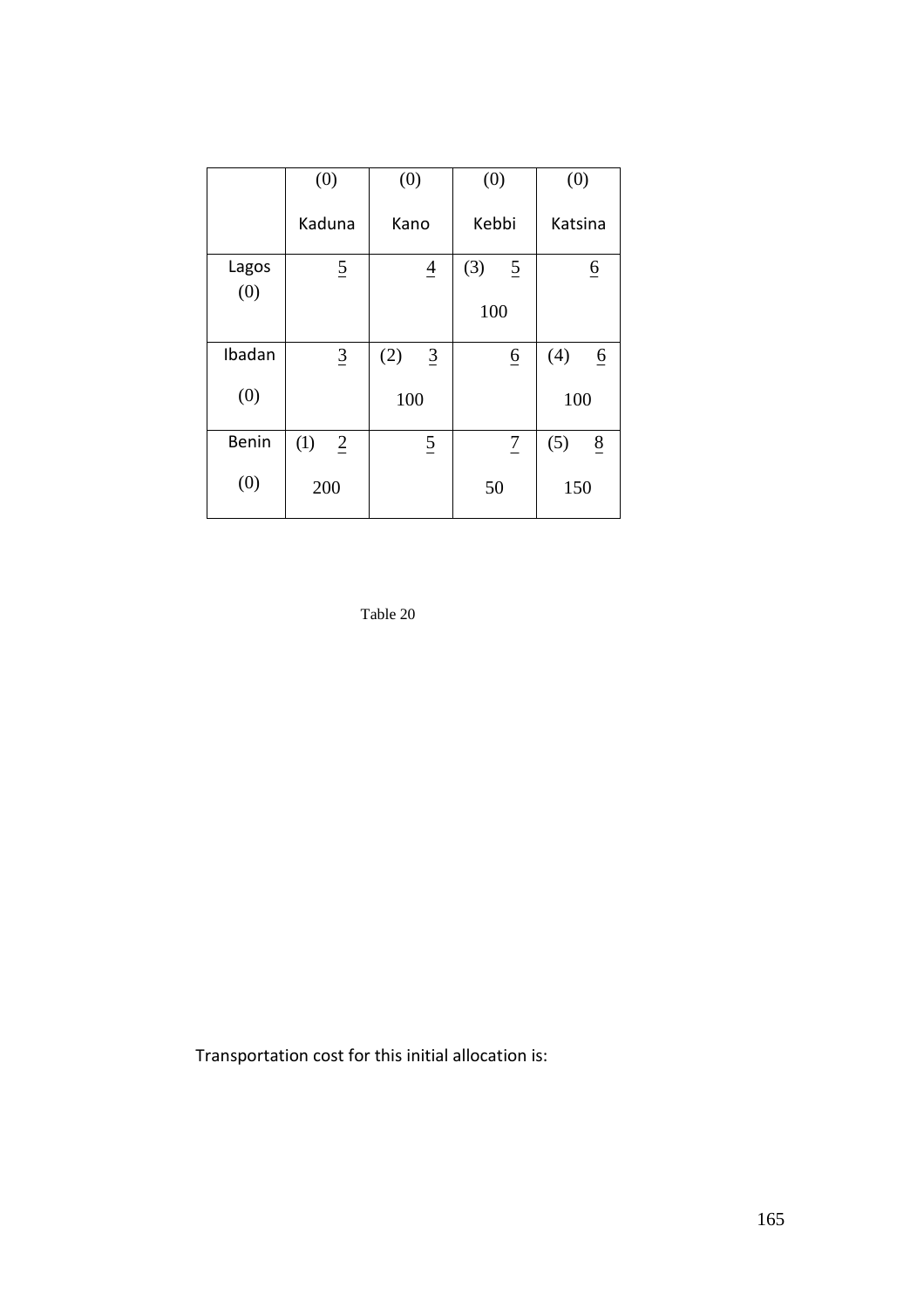| Route        |         | Unit<br>shipped | $\times$ | Cost<br>$=$    |     | <b>Total cost</b> |
|--------------|---------|-----------------|----------|----------------|-----|-------------------|
|              |         |                 |          | per unit       |     | $(\#)$            |
| From         | To      |                 |          | $(\#)$         |     |                   |
| Lagos        | Kebbi   | 100             | $\times$ | 5              | $=$ | 500               |
| Ibadan       | Kano    | 100             | $\times$ | 3              | $=$ | 300               |
| Ibadan       | Katsina | 100             | $\times$ | 6              | $=$ | 600               |
| <b>Benin</b> | Kaduna  | 200             | $\times$ | $\overline{2}$ | $=$ | 400               |
| <b>Benin</b> | Kebbi   | 50              | $\times$ | 7              | $=$ | 350               |
| <b>Benin</b> | Katsina | 150             | $\times$ | 8              | $=$ | 1200              |
|              |         |                 |          |                |     | 3,350             |

We should note here that, the methods (i.e. North-west corner, Least cost first and Vogel's approximation) that we have just discuss are only meant for the initial allocation.

They might not give us the optimal allocation. In most cases, they do not. This now lead us to getting the optimal solution; but, before then, we shall discuss degeneracy.

## **3.6 Degeneracy and the Transportation Problem**

The total number of allocation to be made in a transportation problem should be equal to one less than the number of rows added to the number of column i.e. Total number of allocation  $=$ Number of rows + Number of columns  $-1$ .

On the occasions, the number of allocations turns out to be less than this (i.e. rows + columns  $-1$ ). The condition is known as degeneracy.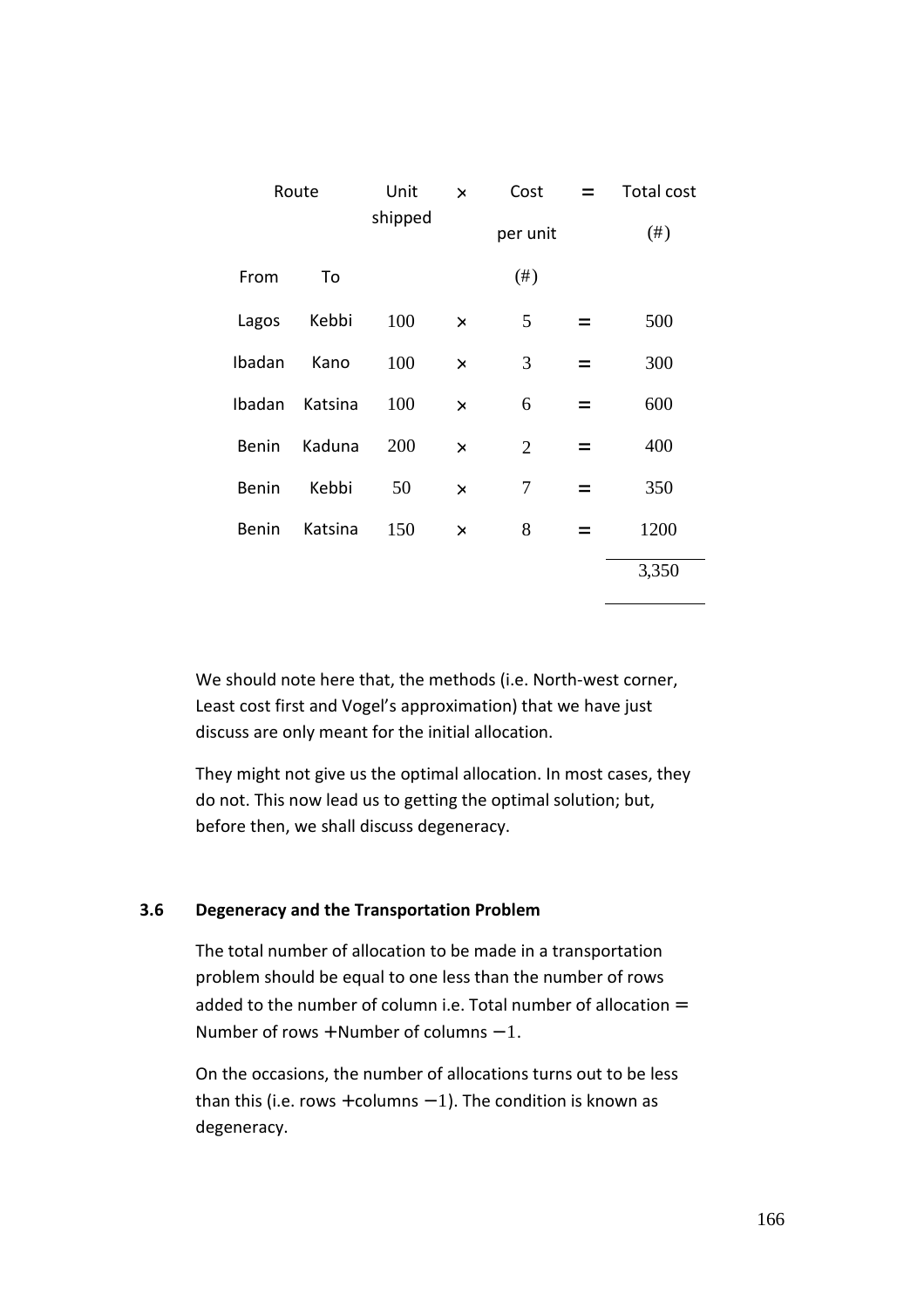### Dealing with Degeneracy

If degeneracy occurs in the allocation of a transportation problem, then it is necessary to make one or more zero allocations to routes to bring up the number of allocation to ROWS + COLUMNS  $-1.$ 

## **3.7 Testing the Solution for Optimality**

By optimality test, we want to check the initial feasible solution obtained representing the minimum cost possible. This is done by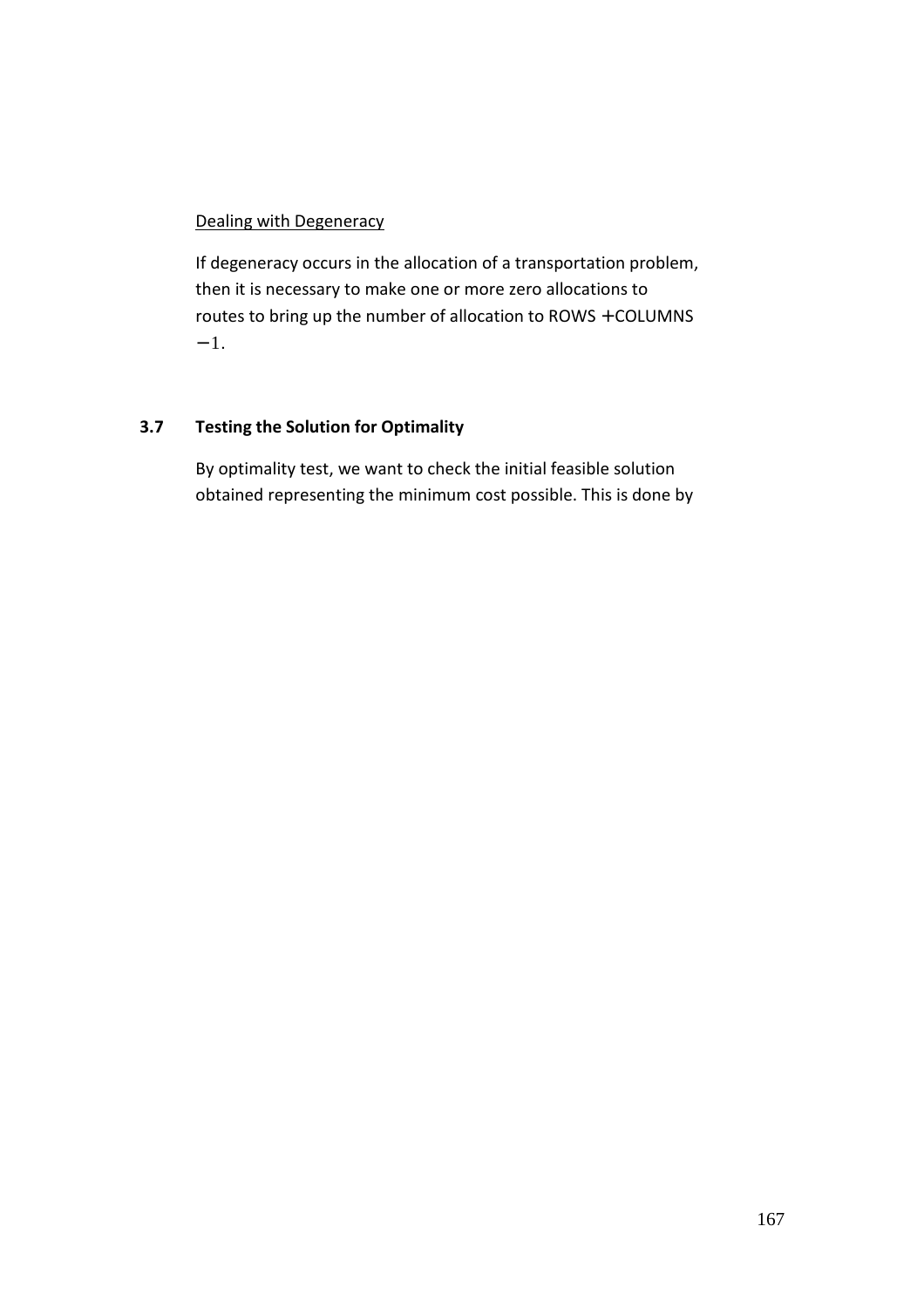calculating what are known as 'shadow costs' (i.e. an imputed cost of not using a particular route) and comparing these with the real transport costs to see whether a change of allocation is desirable. This is done as follows with reference to the initial feasible solution of the table below:

| Source |                 | Supply          |                  |                 |                |
|--------|-----------------|-----------------|------------------|-----------------|----------------|
|        | $D_{1}$         | $\mathcal{D}_2$ | $D_3$            | ${\cal D}_4$    |                |
| $S_1$  | $\underline{8}$ | $\underline{6}$ | 10               | 15              | $\overline{4}$ |
|        | $\overline{4}$  |                 |                  |                 |                |
| $S_2$  | 12              | $\overline{9}$  | $\overline{1}$   | $\underline{8}$ | 12             |
|        |                 | $\sqrt{6}$      | $\boldsymbol{6}$ |                 |                |
| $S_3$  | 13              | 13              | 10               | $\overline{1}$  | 14             |
|        | $\sqrt{2}$      |                 | $\sqrt{2}$       | 10              |                |
| Demand | 6               | 6               | 8                | 10              |                |

Table 21

## Step1

Check that number of allocation is  $ROWS + COLUMN - 1$ .

Else, treat as degeneracy.

For this solution; Rows =  $3$  and Column =  $4$ .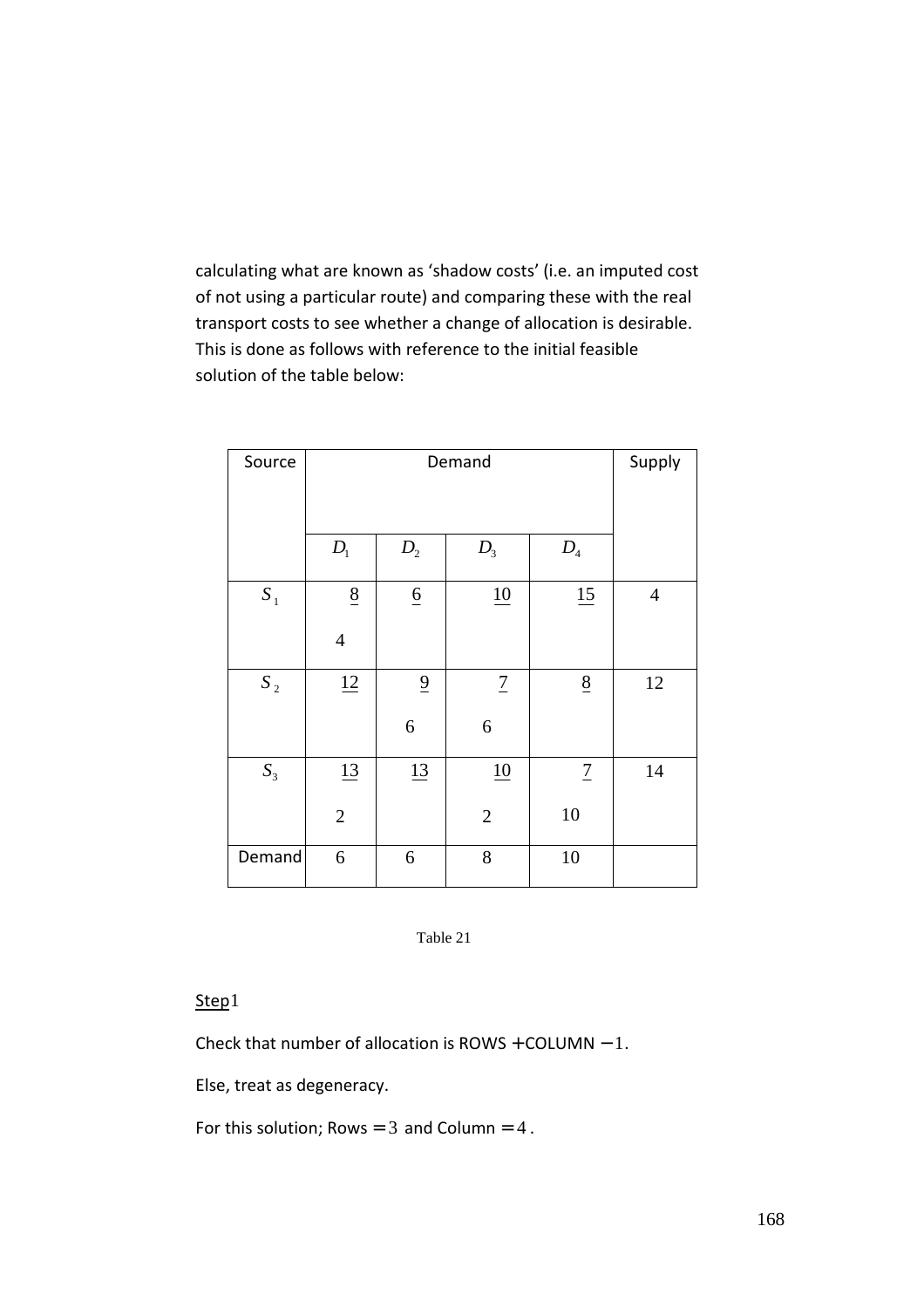∴Number of allocation =  $3 + 4 - 1 = 6$ , which is the same as the number of allocation made.

### Step 2

Calculate a nominal 'Sending' and 'Receiving' cost for each occupied cell by making assumption that, the transport cost per unit is capable of being split between Sending and Receiving costs i.e.

 $S_1 + D_1 = 8$  $S_2 + D_2 = 9$  $S_2 + D_3 = 7$  $S_3 + D_1 = 13$  $S_3 + D_3 = 10$  $S_3 + D_4 = 7$ 

Where  $S_1$ ,  $S_2$  and  $S_3$  represent sending cost from source  $S_1$ ,  $S_2$ and  $S_3$  and  $D_1$ ,  $D_2$ ,  $D_3$  and  $D_4$  represent receiving cost at destination  $D_1$ ,  $D_2$ ,  $D_3$  and  $D_4$ .

By convention, the first source is assigned the value of zero i.e.  $S<sub>1</sub> = 0$  and this value is substituted in the first equation and then all the other values can be obtained thus:

 $D_1 = 8$ ,  $D_2 = 7$ ,  $D_3 = 5$ ,  $D_4 = 2$ .

Using these values, the shadow costs of the unoccupied cells can be calculated. The unoccupied cells are:  $S_1D_2$ ,  $S_1D_3$ ,  $S_1D_4$ ,

$$
S_2D_1, S_2D_4 \text{ and } S_3D_2.
$$

Therefore;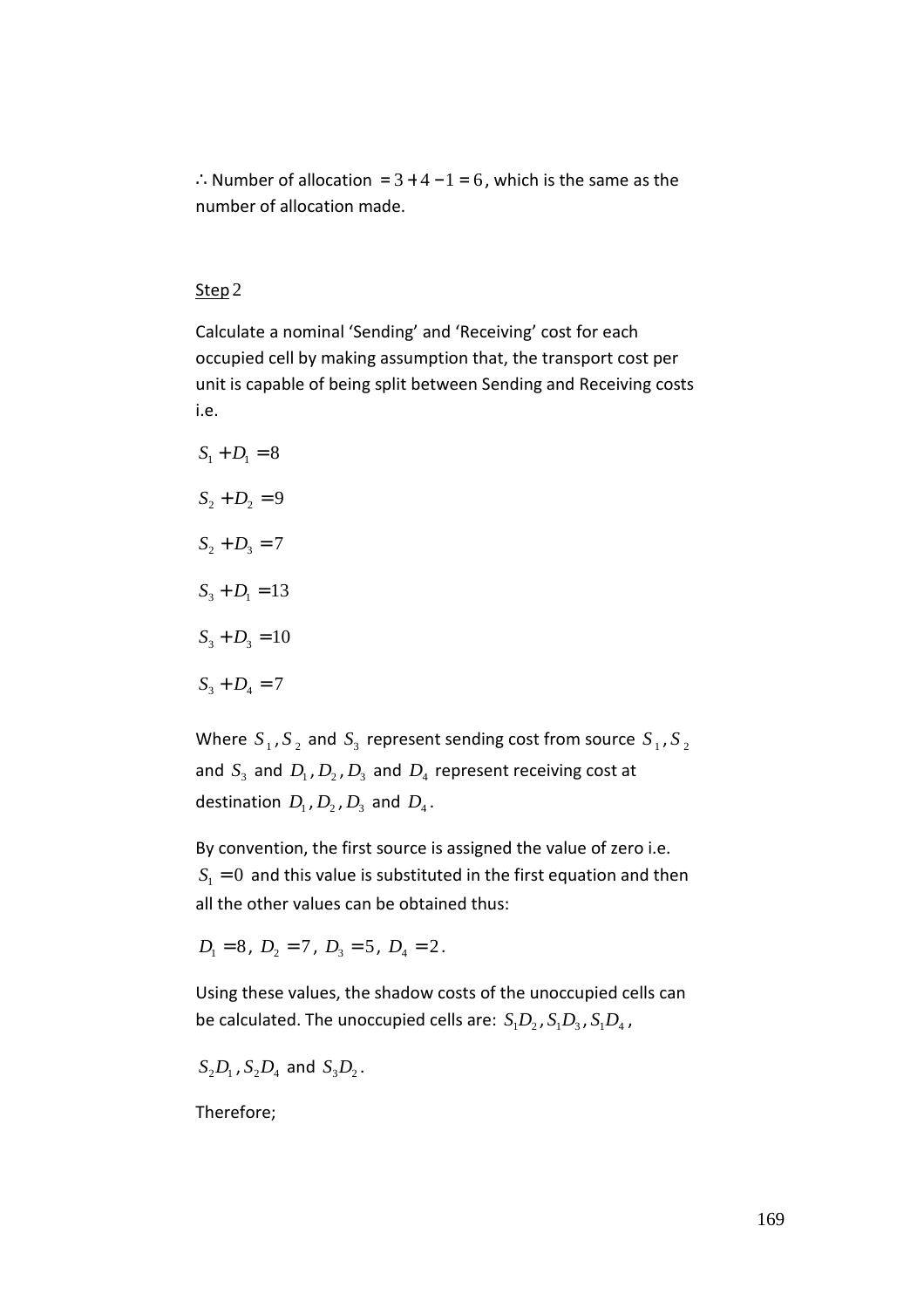| Cell             | Shadow cost              |
|------------------|--------------------------|
| $S_1D_2$ :       | $S_1 + D_2 = 0 + 7 = 7$  |
| $S_1D_3$ :       | $S_1 + D_3 = 0 + 5 = 5$  |
| $S_1D_4$ :       | $S_1 + D_4 = 0 + 2 = 2$  |
| $S_2D_1$ :       | $S_2 + D_1 = 2 + 8 = 10$ |
| $S^{}_2D^{}_4$ : | $S_2 + D_4 = 2 + 2 = 4$  |
| $S_3D_2$ :       | $S_3 + D_2 = 5 + 7 = 12$ |

These computed shadow costs are compared with the actual transport costs (from table ..). Where the ACTUAL costs are less than SHADOW costs, overall costs can be reduced by allocating units into that cell.

By comparison, we mean the difference between Actual cost and Shadow cost. This difference is sometimes referred to as the improvement index i.e.

IMPROVEMENT INDEX = ACTUAL COST − SHADOW COST.

| Cell       | Actual cos Shadow | cost           | Improvement<br>index |
|------------|-------------------|----------------|----------------------|
| $S_1D_2$ : | 6                 | 7              | $-1$                 |
| $S_1D_3$ : | 10                | 5              | 5                    |
| $S_1D_4$ : | 15                | $\overline{2}$ | 13                   |
| $S_2D_1$ : | 12                | 10             | 2                    |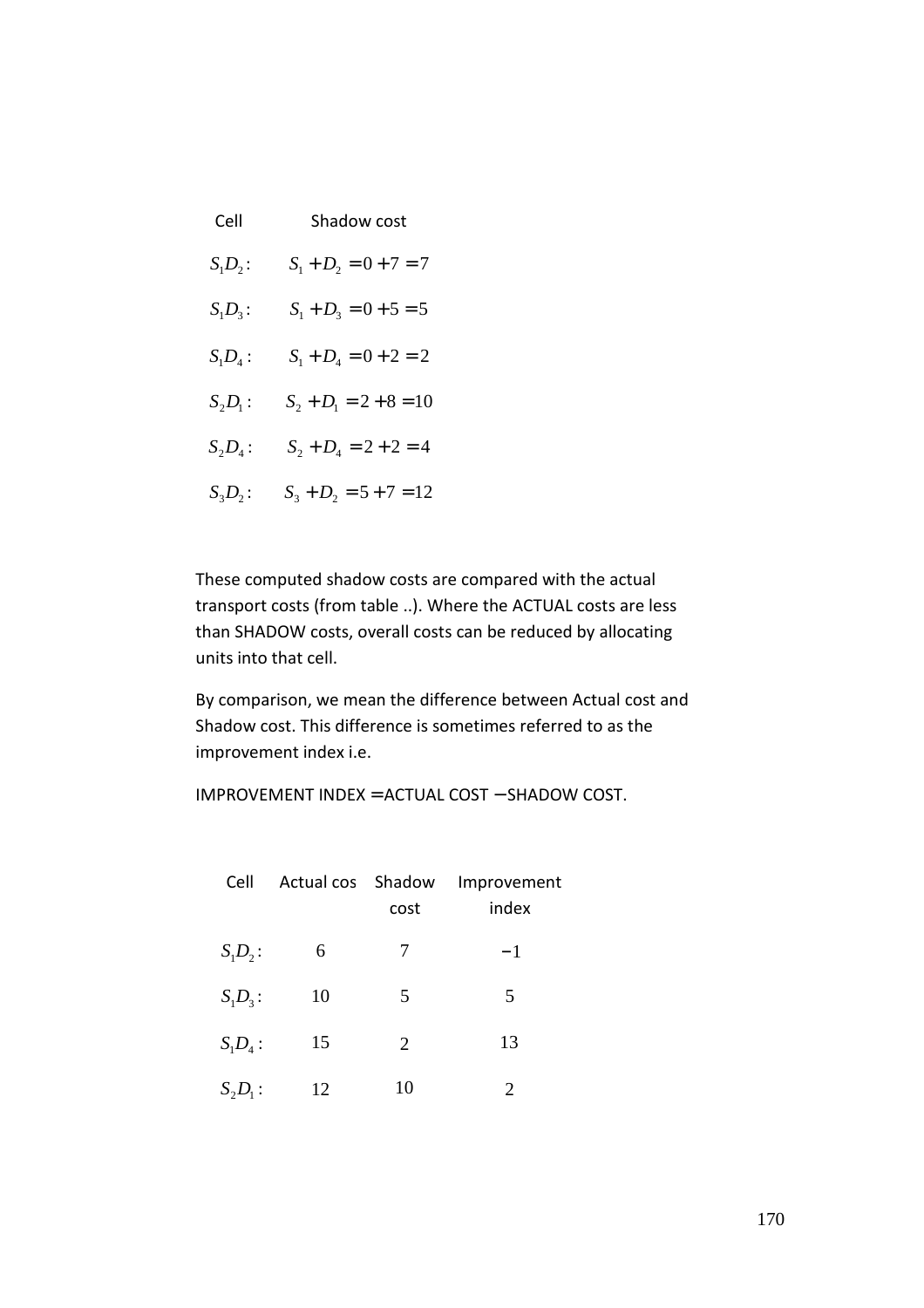$S_2 D_4$ : 8 4 4

 $S_3D_2$ : 13 9 4

The meaning of this is that, if all the improvement indices computed is greater than or equal to zero, an optimal solution has been reached. If not, it is possible to improve the current solution and decrease total transportation costs. In other words, if any of the indices is negative, an improved solution is possible. If however, there are more than one negative improvement index, our strategy would be to choose the route (unused route) with the largest negative index. Situations do arise when the largest negative index is not unique. Now, let us continue with our illustration example. The total cost could be reduced by #1 for every unit that can be transferred into cell  $S_1D_2$ . As there is a cost reduction that can be made, the solution in Table 21 is not optimum.

### Step3

Make the maximum possible allocation of deliveries into the cell with the (largest) negative improvement index using occupied cells i.e.  $S_1D_2$  from step 2 . The number that can be allocated is governed by the need to keep within the row and column totals. This is done as follows: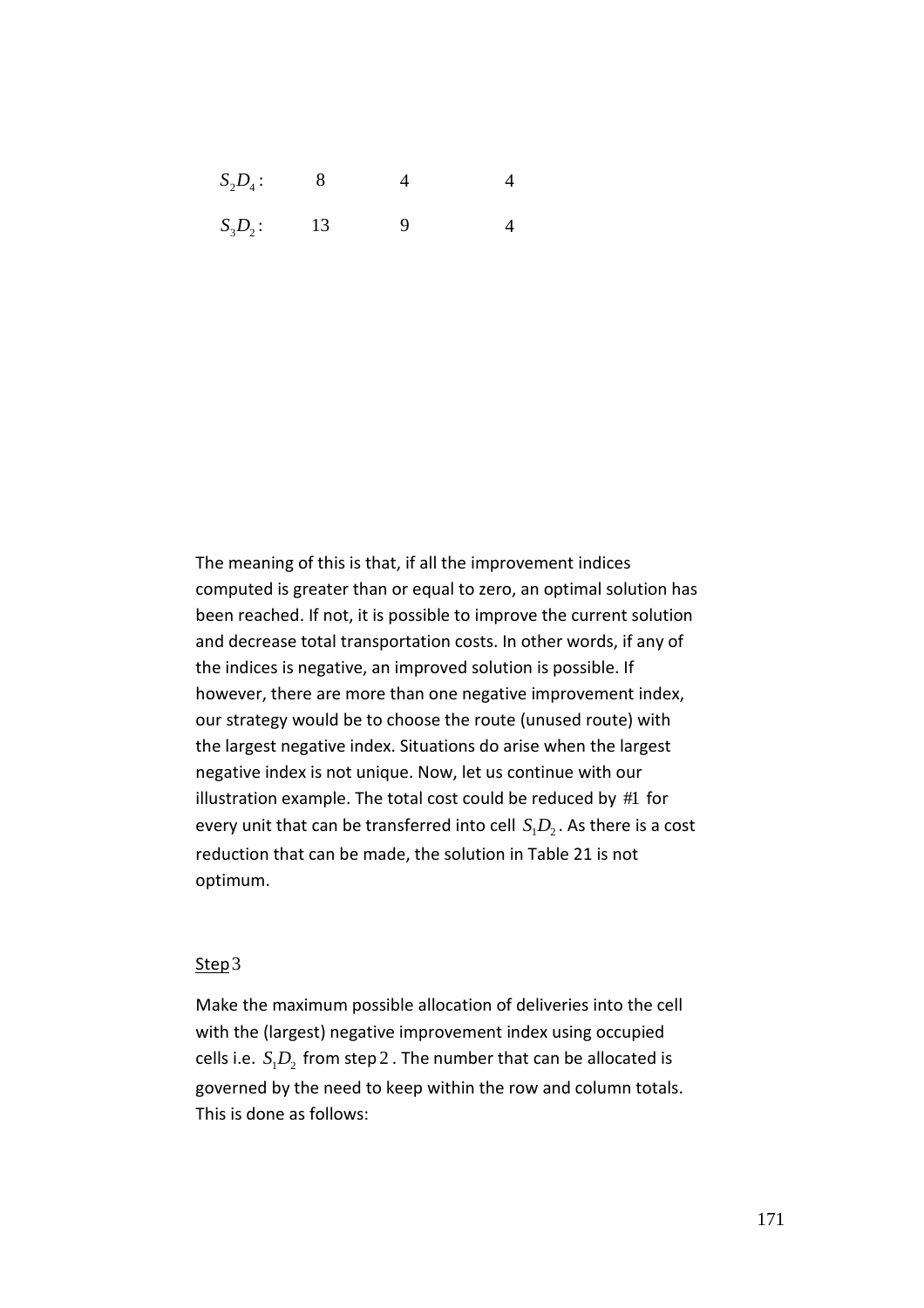| Source         |                          | Supply         |                        |                 |                |
|----------------|--------------------------|----------------|------------------------|-----------------|----------------|
|                |                          |                |                        |                 |                |
|                | D <sub>1</sub>           | D <sub>2</sub> | $D_3$                  | $D_4$           |                |
| $S_{1}$        | $\underline{8}$<br>$(-)$ | $(+)$ 6        | 10                     | 15              | $\overline{4}$ |
|                | $\overline{4}$           |                |                        |                 |                |
| $S_2$          | 12                       | $(-) 9$        | $(+)$<br>$\frac{7}{2}$ | $8\overline{)}$ | 12             |
|                |                          | 6              | 6                      |                 |                |
| S <sub>3</sub> | $(+)$<br>13              | 13             | $(-)$<br>10            | $\overline{1}$  | 14             |
|                | $\overline{2}$           |                | $\mathfrak{2}$         | 10              |                |
| Demand         | 6                        | 6              | 8                      | 10              |                |



Table 22 is a reproduction of Table 21 with a number of + and − inserted. These were inserted for the following reasons:

Cell  $S_1D_2$ : + indicates a transfer IN as indicated in step 2.

Cell  $S_1D_1$ : – indicates a transfer OUT to maintain Row  $S_1$  total.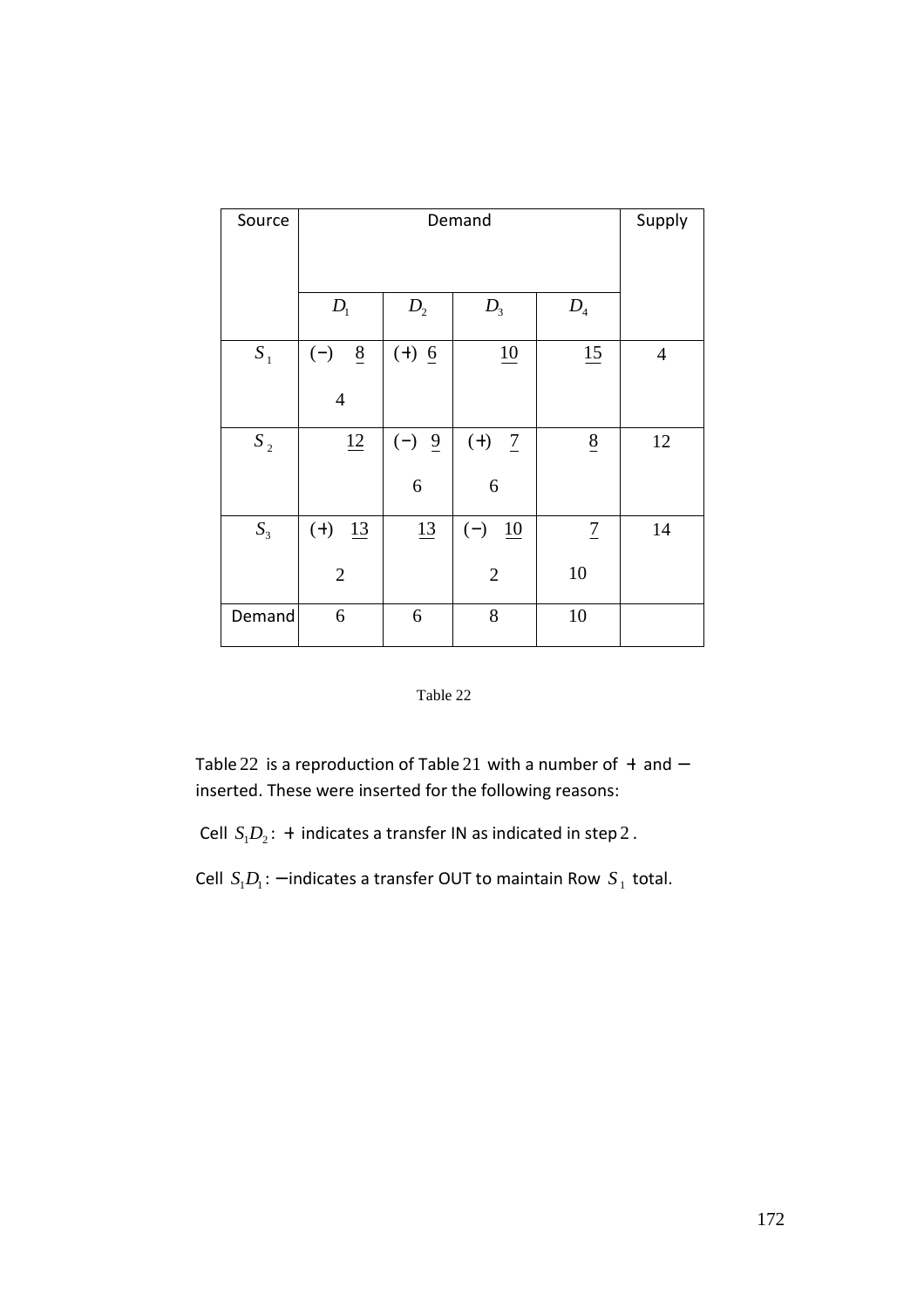Cell  $S_2D_2$ : − indicates a transfer OUT to maintain Row column

 $D_2$  total.

Cell  $S_2D_3$ : + indicates a transfer IN to maintain Row  $S_2$  total.

Cell  $S_3D_1$ : + indicates a transfer IN to maintain column  $D_1$  total.

Cell  $S_3D_3$ : − indicates a transfer OUT to maintain Row  $S_3$  and

 $\mathsf{column}\ D_{3}\ \mathsf{balance}.$ 

The maximum number that can be transferred into cell  $S_1D_2$  is the lowest number in the minus cells i.e. cells  $S_1D_1$ ,  $S_2D_2$  and  $S_3D_3$  which is 2 units.

∴ 2 units is transferred in the + and − sequence described above resulting in the following table:

| Source    |                | Supply          |                |                            |                |  |  |  |  |
|-----------|----------------|-----------------|----------------|----------------------------|----------------|--|--|--|--|
|           | $D_{1}$        | $D_{3}$         |                |                            |                |  |  |  |  |
|           |                | $\mathcal{D}_2$ |                | $D_{\scriptscriptstyle 4}$ |                |  |  |  |  |
| $S_1$     | 8              | $\underline{6}$ | 10             | 15                         | $\overline{4}$ |  |  |  |  |
|           | $\sqrt{2}$     | $\overline{2}$  |                |                            |                |  |  |  |  |
| $S_{\,2}$ | 12             | $\overline{9}$  | $\overline{7}$ | $\underline{8}$            | $12\,$         |  |  |  |  |
|           |                | $\overline{4}$  | 8              |                            |                |  |  |  |  |
| $S_3$     | 13             | 13              | 10             | $\boldsymbol{7}$           | 14             |  |  |  |  |
|           | $\overline{4}$ |                 |                | 10                         |                |  |  |  |  |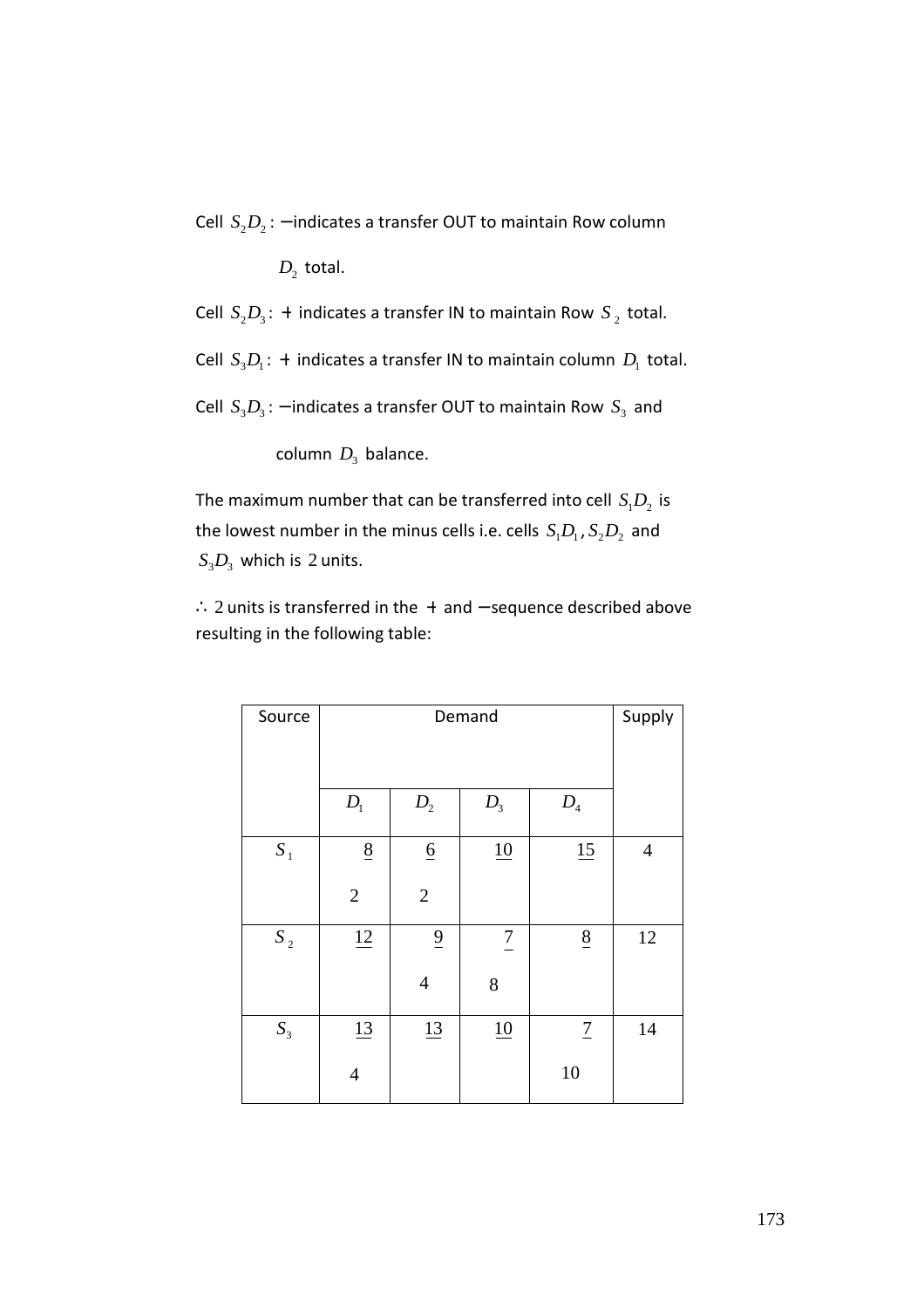| Demand |  |  |  |
|--------|--|--|--|
|        |  |  |  |

Table 23

The total cost of this solution is:

- Cell  $S_1 D_2$  2 units  $\times$  # 6 = # 12
- Cell  $S_2 D_2$  4 units  $\times$  # 9 = # 36
- Cell  $S_2D_3$  8 units  $\times$  # 7 = # 56
- Cell  $S_3D_1$  4 units  $\times$  # 13 = # 52
- Cell  $S_3 D_4$  10 units  $\times$  # 7 = # 70

# 242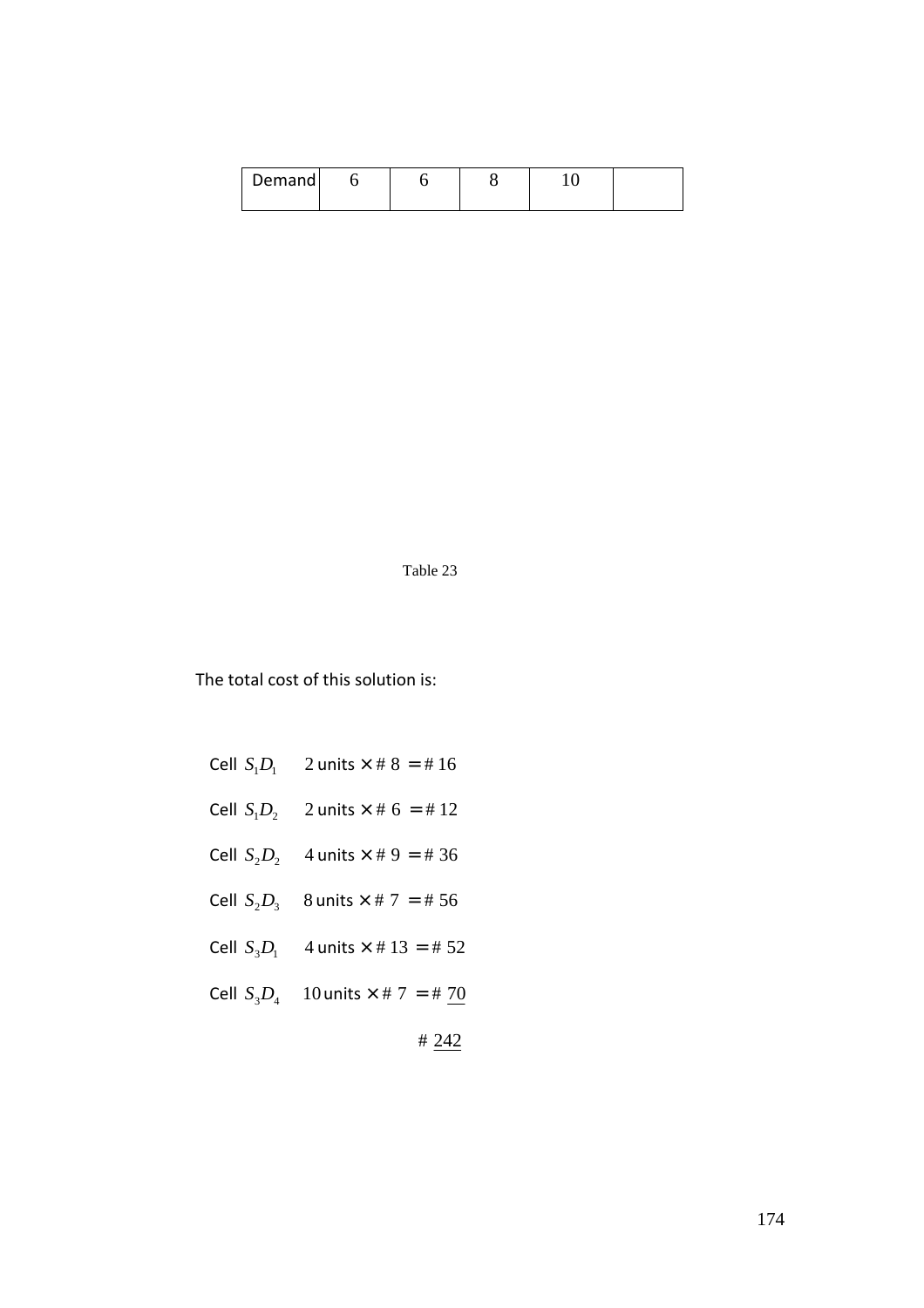The new total cost is  $# 2$  less than the total cost established in step1. This is the result expected because it was established in step 2 that #1 would be saved for every units we were able to transfer to cell  $S_1D_2$  and we were able to transfer 2 units only.

Note: Always commence the  $(+)$  and  $(-)$  sequence with a  $(+)$  in the cell indicated by the improvement index (actual cost − shadow cost) calculation. Then, put a  $(-)$  in the occupied cell in the same row which has an occupied cell in its column. Proceed until a  $(-)$  appears in the same column as the original  $(+)$ .

### Step 4

Repeat step 2 i.e. check that solution represents minimum cost (optimal). Each of the process in step 2 are repeated using the latest solution (Table 23) as a basis, thus:

Nominal dispatch and reception costs for each occupied cell.

$$
S_1 + D_1 = 8
$$
  
\n
$$
S_1 + D_2 = 6
$$
  
\n
$$
S_2 + D_2 = 9
$$
  
\n
$$
S_2 + D_3 = 7
$$
  
\n
$$
S_3 + D_1 = 13
$$
  
\n
$$
S_3 + D_4 = 7
$$

Setting  $S_1$  at zero, the following values are obtained:

$$
D_1 = 8
$$
,  $D_2 = 6$ ,  $D_3 = 4$ ,  $D_4 = 2$ ,  $S_1 = 0$ ,  $S_2 = 3$ ,  $S_3 = 5$ .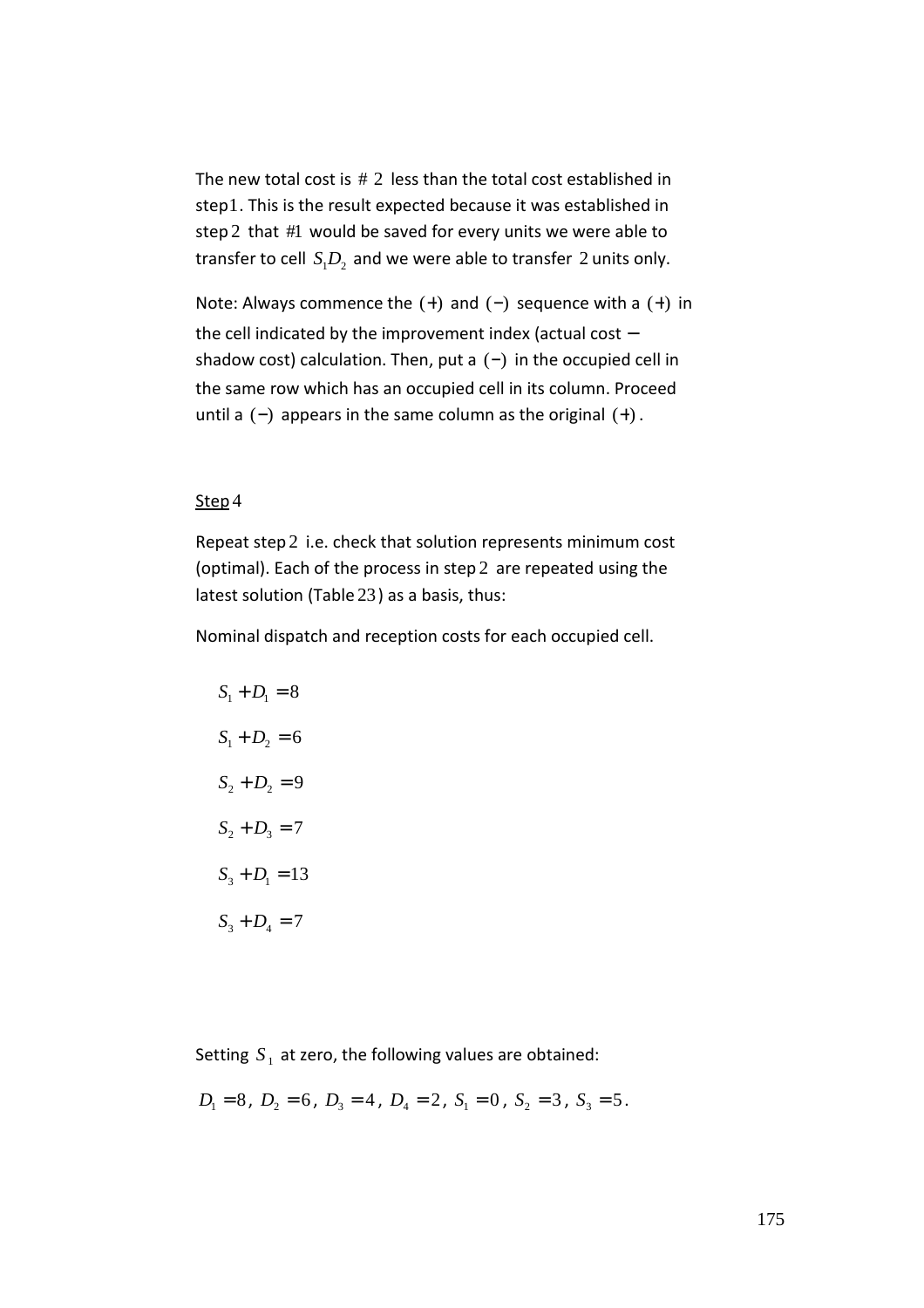Using these values, the shadow costs of the unoccupied cells are calculated. The unoccupied cells are:  $S_1D_3$  ,  $S_1D_4$  ,  $S_2D_1$  ,  $S_2D_4$  ,  $S_3D_2$ and  $S_3D_3$ .

|                                 | Cell       | Shadow cost              |                            |
|---------------------------------|------------|--------------------------|----------------------------|
|                                 | $S_1D_3$ : | $S_1 + D_2 = 0 + 4 = 4$  |                            |
| The computed<br>costs are       | $S_1D_4$ : | $S_1 + D_4 = 0 + 2 = 2$  | shadow<br>compared         |
| with actual<br>if any reduction | $S_2D_1$ : | $S_2 + D_1 = 3 + 8 = 11$ | costs to see<br>in cost is |
| possible.                       | $S_2D_4$ : | $S_2 + D_4 = 3 + 2 = 5$  |                            |

| Cell     |    |                                                    | Actual cost $D_3$ : $-$ Shadow cost $6 = 1$ mprovement index |
|----------|----|----------------------------------------------------|--------------------------------------------------------------|
| $S_1D_3$ |    | $^{10}S_3D_3$ : $S_3 + D_3 = 5 + \overline{4} = 9$ | $+6$                                                         |
| $S_1D_4$ | 15 | $\overline{2}$                                     | $+13$                                                        |
| $S_2D_1$ | 12 |                                                    | $+11$                                                        |
| $S_2D_4$ | 8  | 5                                                  | $+3$                                                         |
| $S_3D_2$ | 13 | 1                                                  | $+12$                                                        |
| $S_3D_3$ | 10 | 9                                                  | $+1$                                                         |

It will be seen that all the … are positive, therefore no further cost reduction is possible and optimum has been reached.

Optimum Solution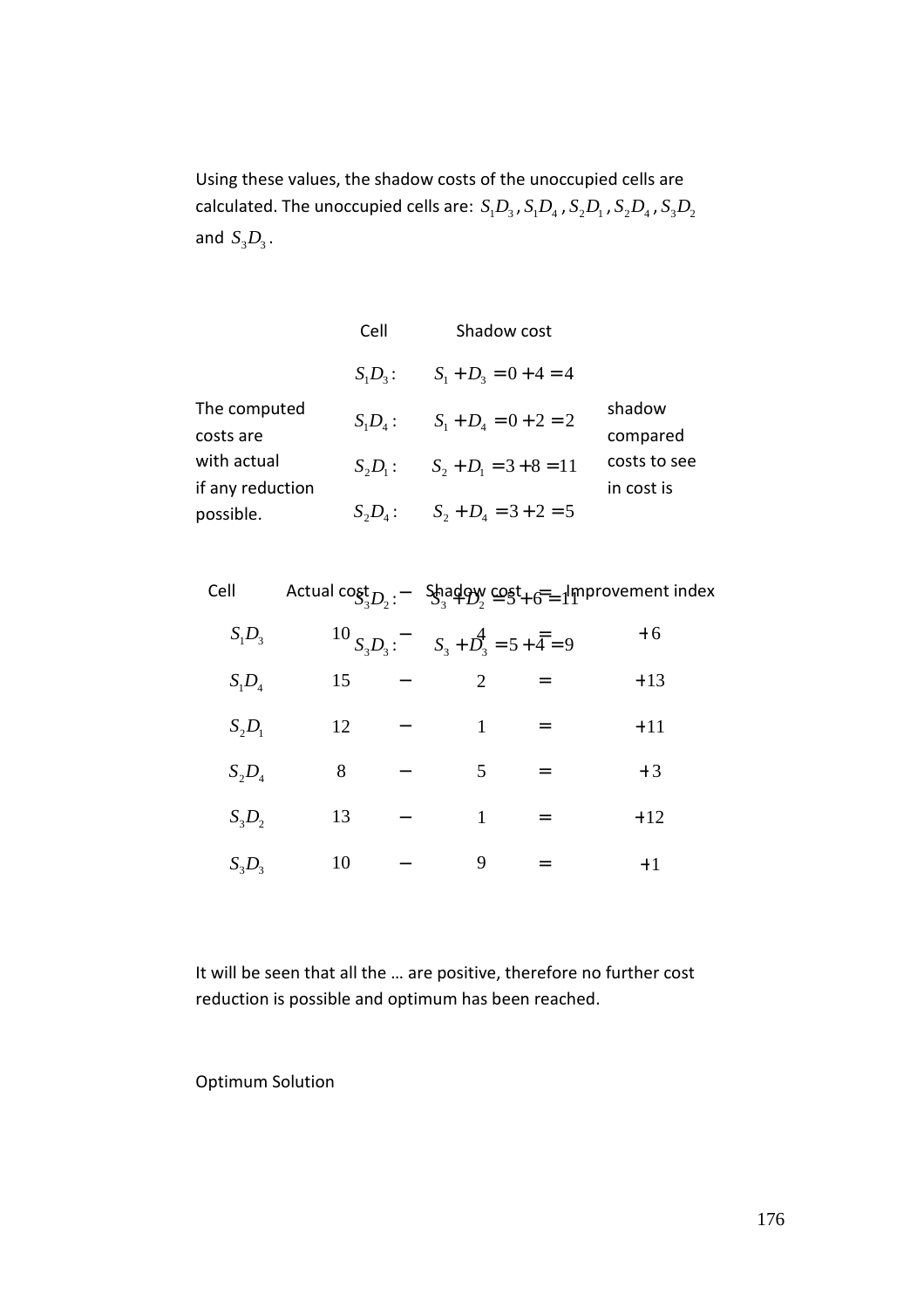

This solution is shown in the following tableau:



Table 24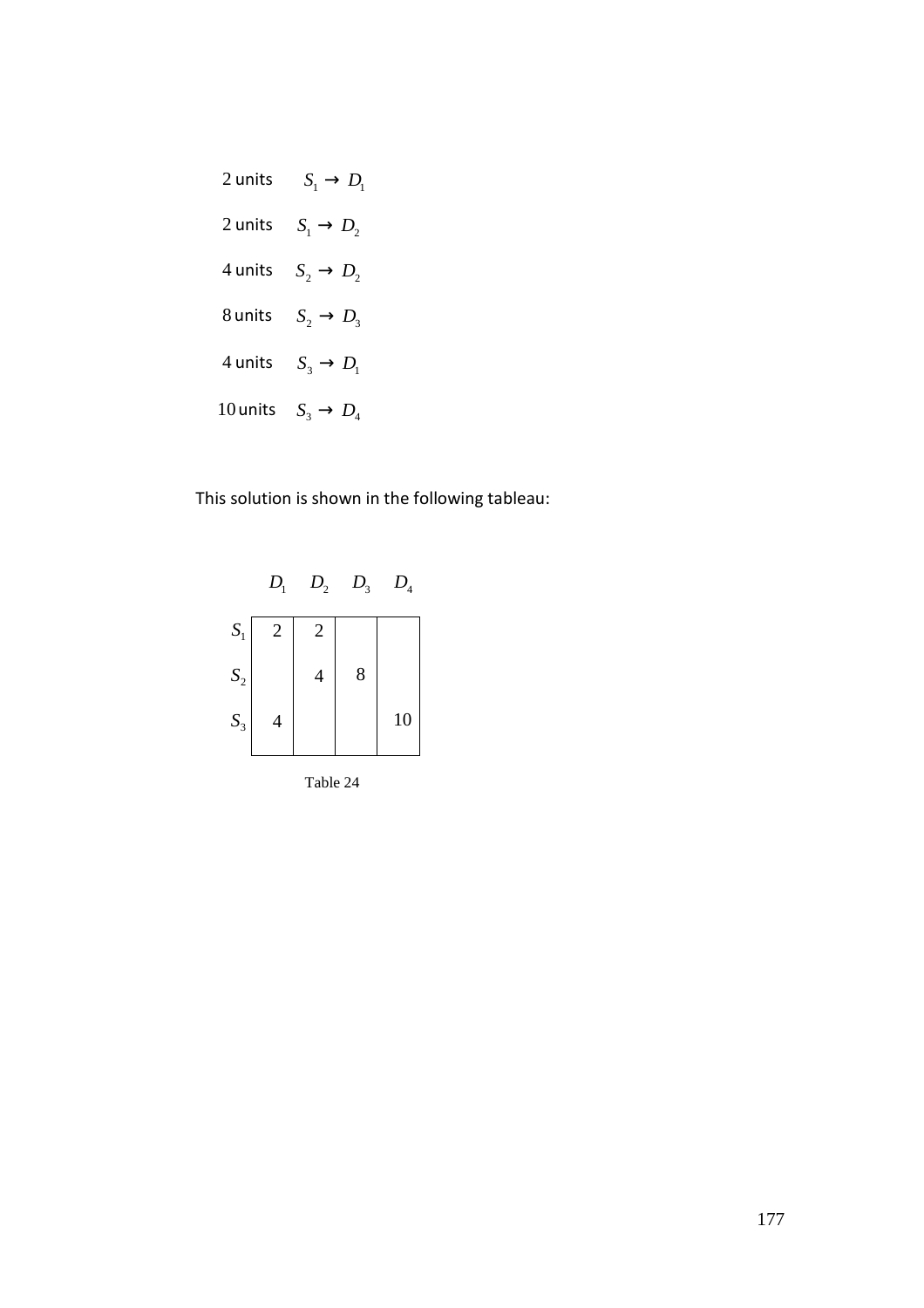### **Note**

In this example, only one iteration was necessary to produce an optimum solution mainly because a good initial solution was chosen. The principles explained above would, of course, be equally suitable for many iterations.

The total cost of this solution is:

|               | ##                       |
|---------------|--------------------------|
| Cell $S_1D_1$ | 4 units $\times$ 8 = 32  |
| Cell $S_2D_2$ | 6 units $\times$ 9 = 54  |
| Cell $S_2D_3$ | 6 units $\times$ 7 = 42  |
| Cell $S_3D_1$ | 2 units $\times$ 13 = 26 |
| Cell $S_3D_4$ | 2 units $\times$ 10 = 20 |
| Cell $S_4D_4$ | 10 units $\times$ 7 = 70 |
|               | 244                      |

### **3.8 Solution of Unbalanced Transportation Problem**

Unbalanced transportation problem are solved in the same way a balanced transportation problem is handled. The method of finding an initial solution and improving on the solution by calculating Shadow cost and Actual cost are the same.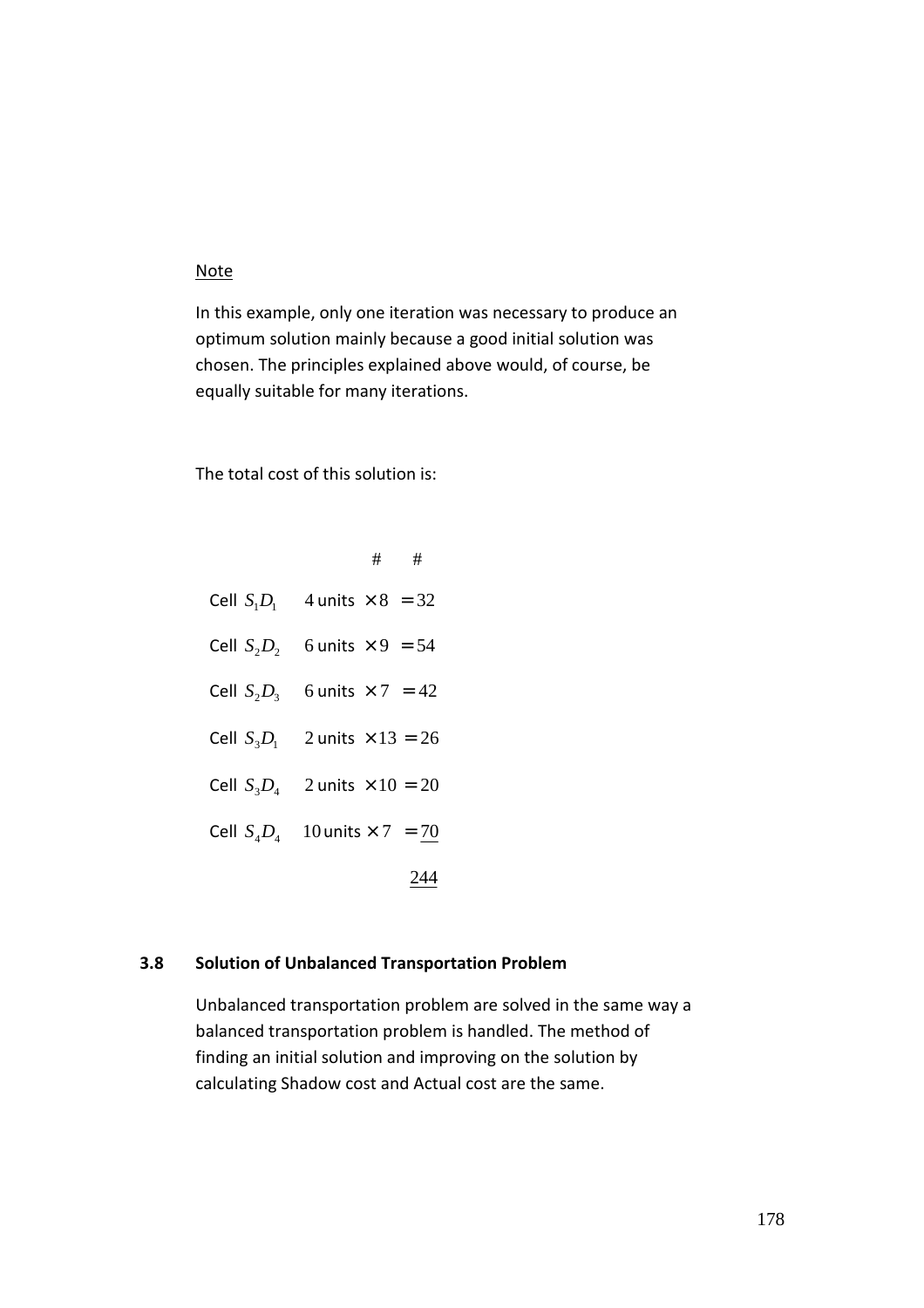The only difference is the order in which the allocations are made. Usually, irrespective of whether you have a dummy row or column, allocation are first made to real cells according to the rules of the method of solution in used. It is after the allocation of the real cells have been taking care of, that the excess supply are allocated to the dummy column cell or excess demand allocated to dummy row cell.

#### **EXAMPLE 5**

A company presently operates three manufacturing plants that distribute a product to four warehouses. Currently, the capacity of the plants and the demands of the warehouses are stable. These are listed with the unit shipping costs in the following table.

Find the optimal distribution plan for the company.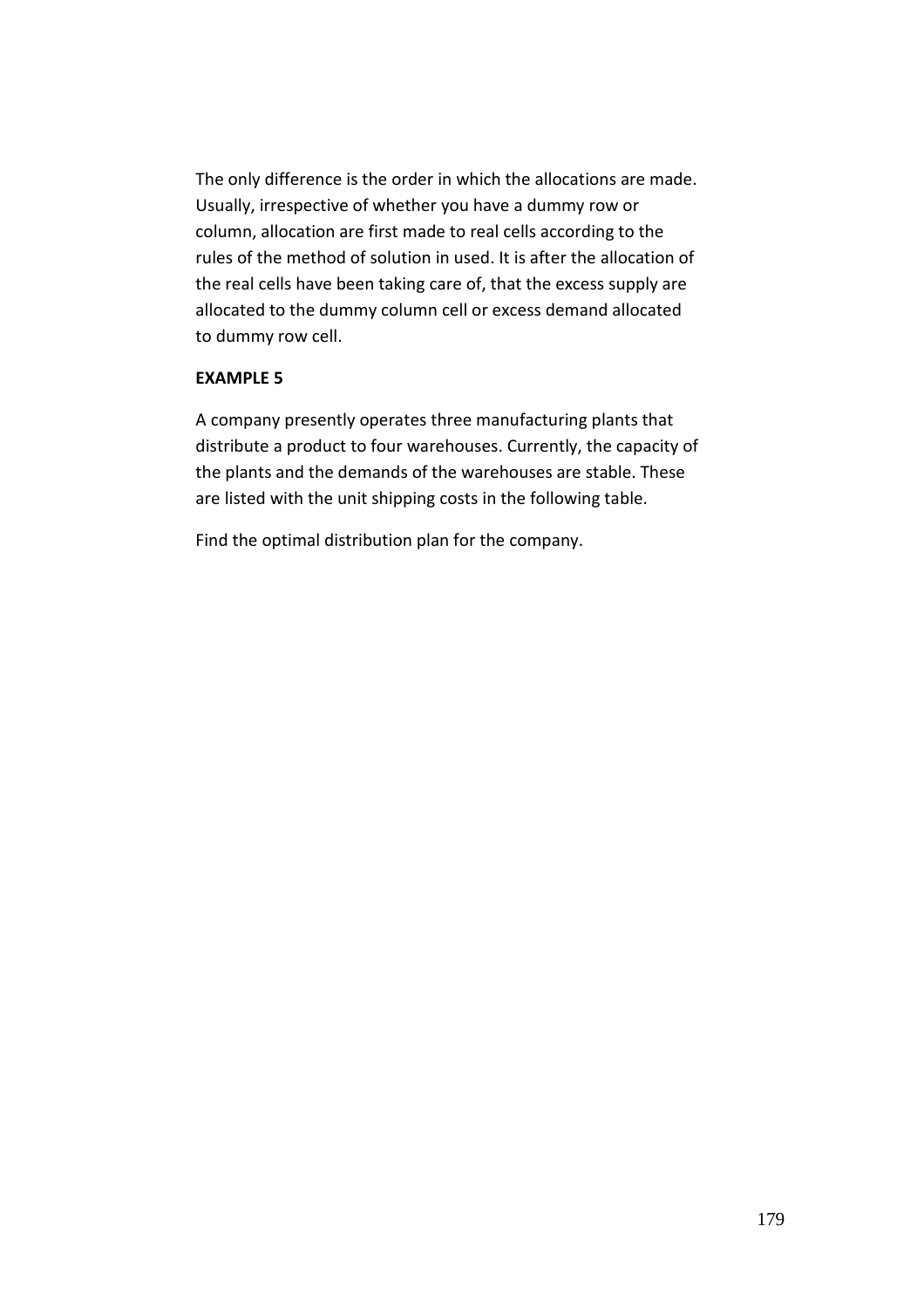| Plants            |                  |                       | Warehouses      |                  | Monthly    |
|-------------------|------------------|-----------------------|-----------------|------------------|------------|
|                   |                  |                       | capacity        |                  |            |
|                   |                  |                       |                 |                  |            |
|                   | $\boldsymbol{A}$ | $\boldsymbol{B}$      | $\cal C$        | $\boldsymbol{D}$ |            |
| $\boldsymbol{X}$  | $\underline{3}$  | $\underline{16}$      | $\overline{6}$  | $\overline{2}$   | $40\,$     |
| $\boldsymbol{Y}$  | $\frac{1}{1}$    | $\overline{\partial}$ | $\underline{3}$ | $\frac{8}{1}$    | 20         |
| $\boldsymbol{Z}$  | $\frac{4}{1}$    | $\frac{5}{1}$         | $\underline{2}$ | $\frac{5}{1}$    | 50         |
| Monthly<br>demand | 25               | 25                    | 42              | $8\,$            | 110<br>100 |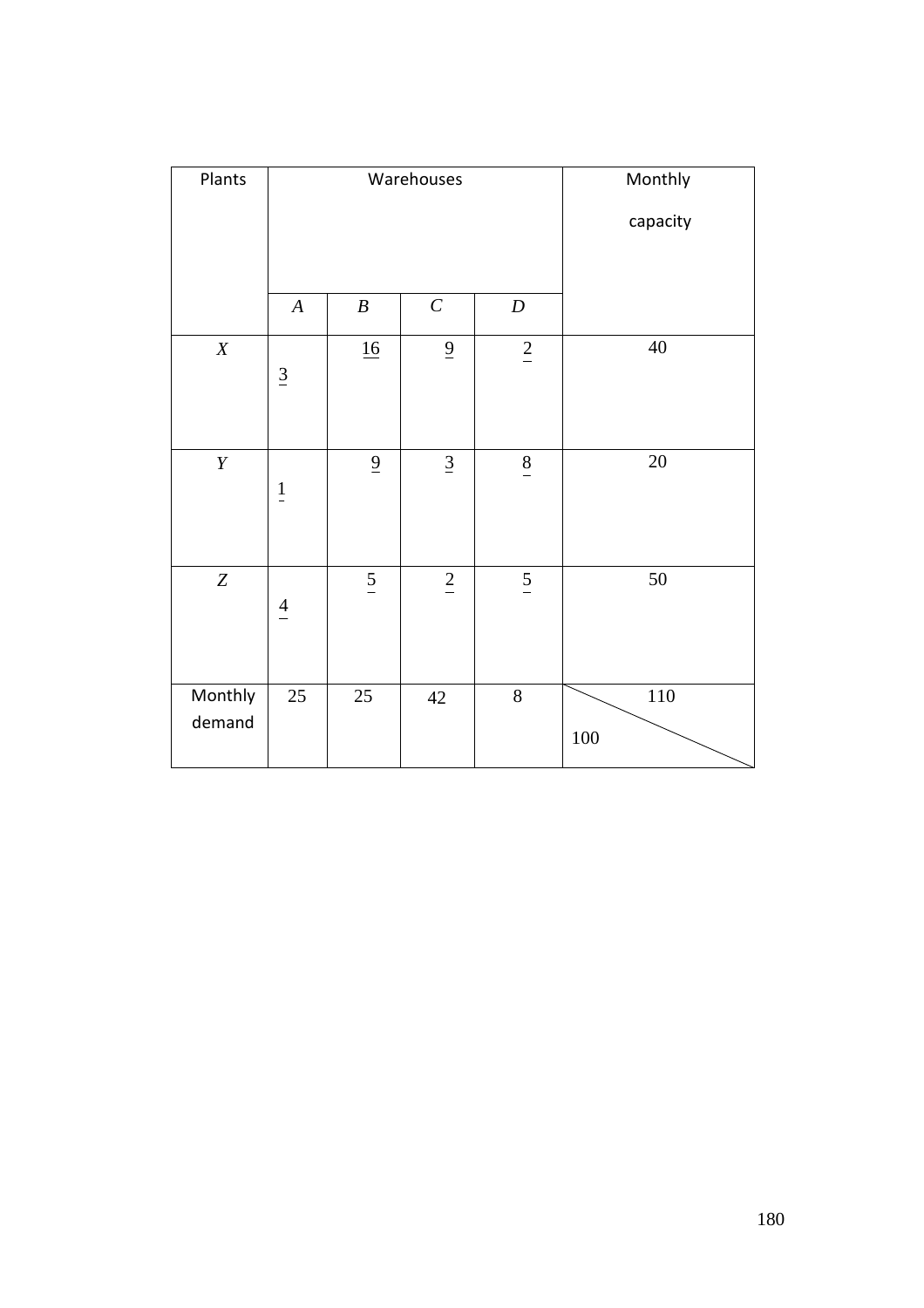#### **SOLUTION**

Table 25

Step1

Add a DUMMY destination to Table 25 with a zero transport costs and a requirement equal to the surplus availability.

∴Dummy requirement =  $110 - 100 = 10$  products

| Plants           | Warehouses       |                  |          |                  |       |    |
|------------------|------------------|------------------|----------|------------------|-------|----|
|                  | $\boldsymbol{A}$ | $\boldsymbol{B}$ | $\cal C$ | $\boldsymbol{D}$ | Dummy |    |
| X                |                  |                  |          |                  |       | 40 |
| Y                |                  |                  |          |                  |       | 20 |
| $\boldsymbol{Z}$ |                  |                  |          |                  |       | 50 |
|                  | 25               | 25               | 42       | 8                | 10    |    |

#### Step 2

Now, that the quantity available equals the quantity required (because of the insertion of the dummy), we then select one of the methods for initial feasible solution.

For the purpose of this book, the three methods described in this book will be demonstrated.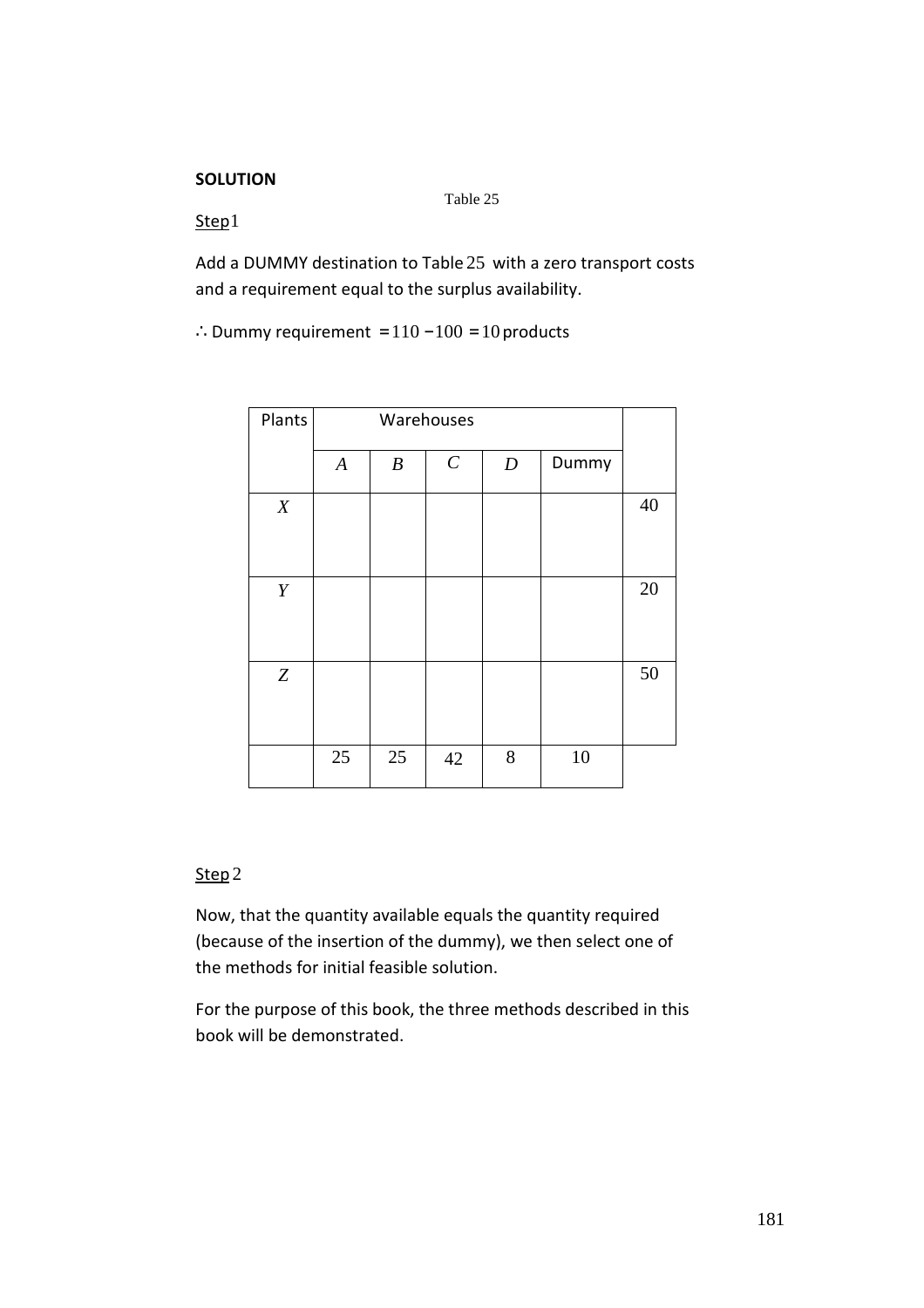Hence, an initial feasible solution for

| Plants | Warehouses       |                  |                      |                  |                 |    |
|--------|------------------|------------------|----------------------|------------------|-----------------|----|
|        | $\boldsymbol{A}$ | $\boldsymbol{B}$ | $\cal C$             | $\boldsymbol{D}$ | Dummy           |    |
| X      | $\underline{3}$  | 16               | $\overline{9}$       | $\frac{2}{\pi}$  | $\underline{0}$ | 40 |
|        | 25(1)            | 15(2)            |                      |                  |                 |    |
| Y      | $\frac{1}{1}$    | $\overline{6}$   | $\overline{3}$       | $\underline{8}$  | $\overline{0}$  | 20 |
|        |                  | 10(3)            | 10(4)                |                  |                 |    |
| Z      | $\overline{4}$   | $\overline{2}$   | $\frac{2}{\sqrt{2}}$ | $\overline{2}$   | $\underline{0}$ | 50 |
|        |                  |                  | 32(5)                | 8(6)             | 10(7)           |    |
|        | 25               | 25               | 42                   | 8                | 10              |    |

# **i. North-west Corner Method**

The numbers in the table represent the allocations made and the numbers in the brackets represent the sequence they were inserted based on the top left corner (North-west corner) necessity to maintain row/column totals. The residue of 10 was allocated to the dummy.

**The costs of this allocation are**:

# #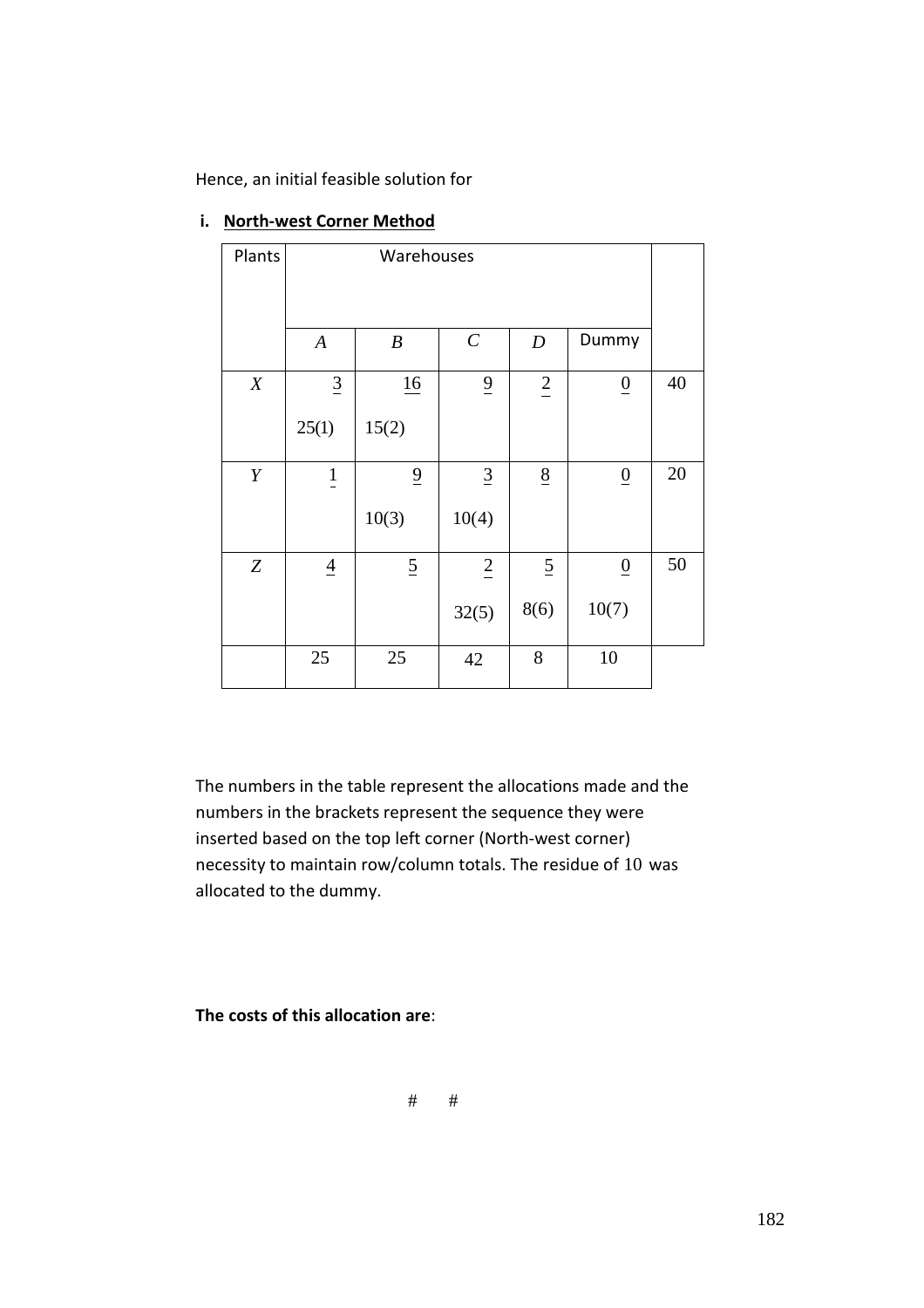| $X \rightarrow A$ | 25 units $\times$ 3 = 75 |  |
|-------------------|--------------------------|--|
|                   |                          |  |

- $X \rightarrow B$  15 units  $\times 16 = 240$
- $Y \rightarrow B$  10 units  $\times 9$  = 90
- $Y \rightarrow C$  10 units  $\times$  3 = 30
- $Z \rightarrow C$  32 units  $\times 2 = 64$
- $Z \rightarrow D$  8 units  $\times 5 = 40$

 $Z \rightarrow$  Dummy 10 units  $\times 0 = 0$ 

539

#### **ii. Least Cost First Method**

| Plants |                  | Warehouses       |               |                  |       |    |  |
|--------|------------------|------------------|---------------|------------------|-------|----|--|
|        | $\boldsymbol{A}$ | $\boldsymbol{B}$ | $\mathcal{C}$ | $\boldsymbol{D}$ | Dummy |    |  |
| X      | 5(4)             | 17(6)            |               | 8(3)             | 10(7) | 40 |  |
| Y      | 20(1)            |                  |               |                  |       | 20 |  |
| Z      |                  | 8(5)             | 42(2)         |                  |       | 50 |  |
|        | 25               | 25               | 42            | 8                | 10    |    |  |

The numbers in the table represent the allocations made and the numbers in the brackets represent the sequence they were inserted based on lowest cost and the necessity to maintain row/column totals. The residue of 10 was allocated to the dummy.

#### **The costs of this allocation are**: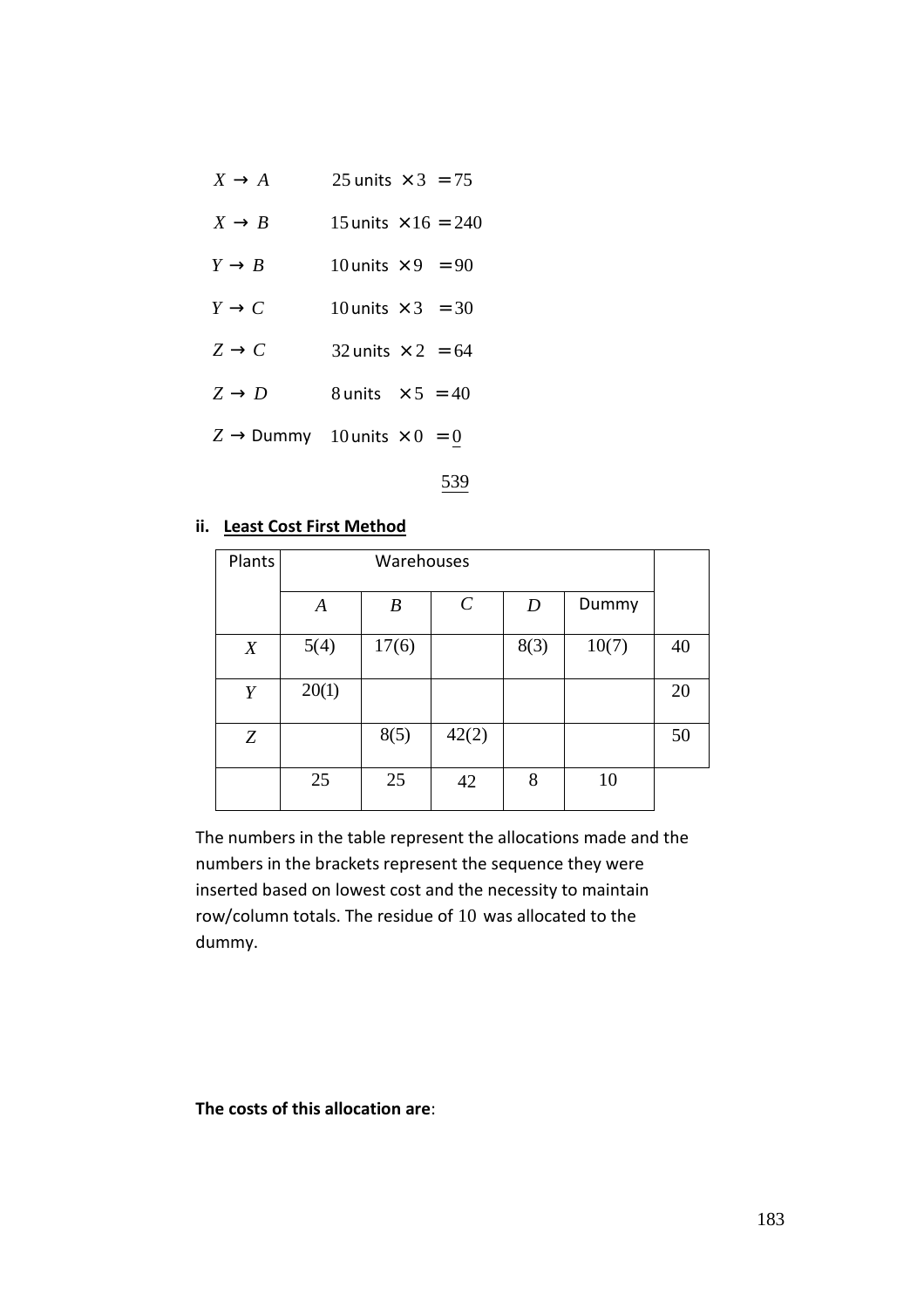| $X \rightarrow A$                             | 5 units $\times$ 3 = 15    |  |
|-----------------------------------------------|----------------------------|--|
| $X \rightarrow B$                             | 17 units $\times$ 16 = 272 |  |
| $X \rightarrow D$                             | 8 units $\times 2 = 16$    |  |
| $X \rightarrow$ Dummy 10 units $\times 0 = 0$ |                            |  |
| $Y \rightarrow A$                             | 20 units $\times$ 1 = 20   |  |
| $Z \rightarrow B$                             | 8 units $\times 5 = 40$    |  |
| $Z \rightarrow C$                             | 42 units $\times 2 = 84$   |  |
|                                               |                            |  |

| Plants | Warehouses       |                  |                       |                  |       |  |  |
|--------|------------------|------------------|-----------------------|------------------|-------|--|--|
|        | $\boldsymbol{A}$ | $\boldsymbol{B}$ | $\mathcal{C}_{0}^{0}$ | $\boldsymbol{D}$ | Dummy |  |  |
| X      | 25(3)            |                  |                       | 8(2)             | 7(7)  |  |  |
| Y      |                  |                  | 17(5)                 |                  | 3(6)  |  |  |
| Z      |                  | 25(1)            | 25(4)                 |                  |       |  |  |
|        |                  |                  |                       |                  |       |  |  |

#### **iii. Vogel's Approximation Method**

The numbers in the table represent the allocations made and the numbers in the brackets represent the sequence they were inserted based on the penalties (greatest) and lowest cost in the row/column penalty selected necessity to maintain row/column totals. The residue of 10 was allocated partially to the dummies in row *X* and *Y* respectively.

# #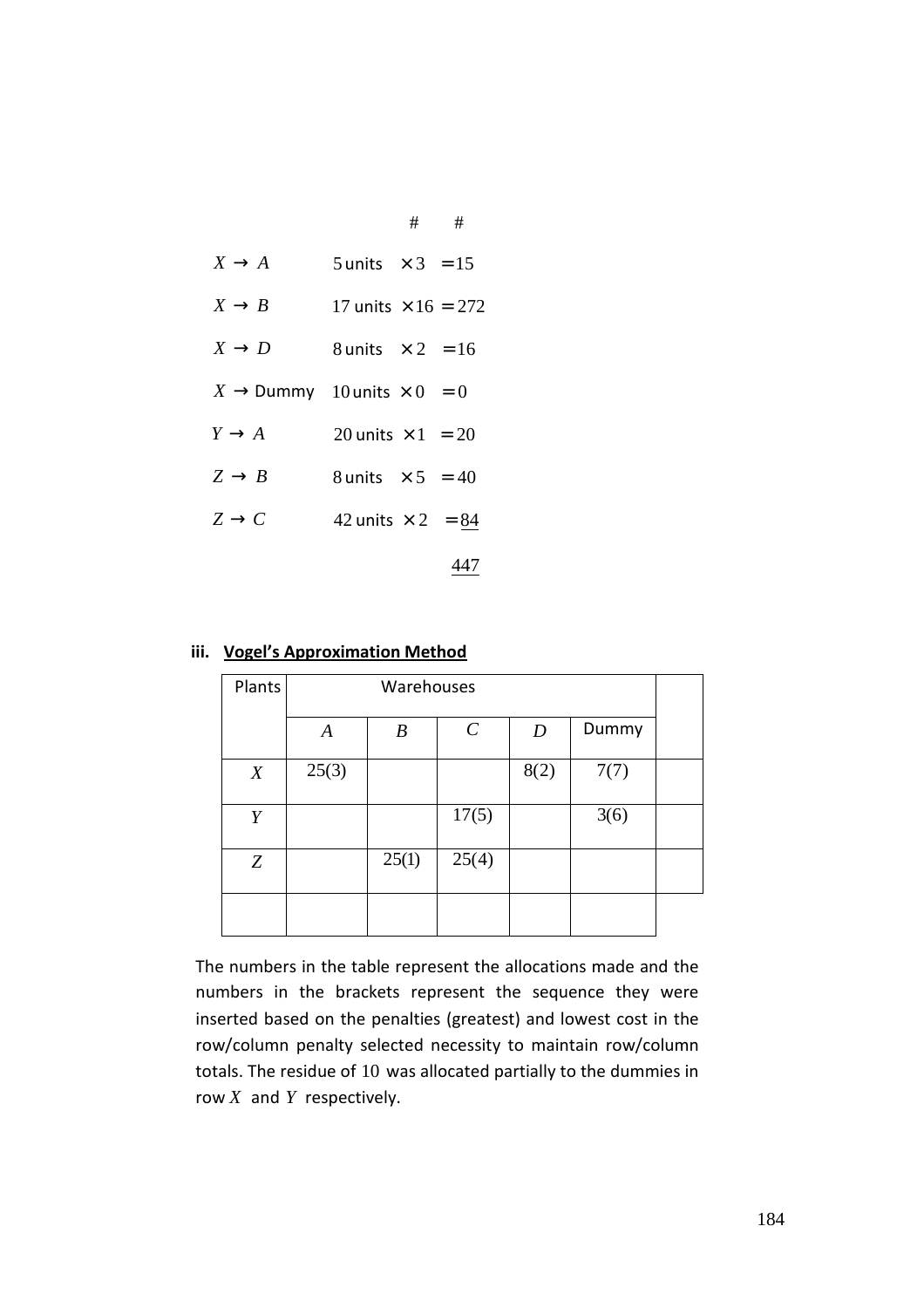**The costs of this allocation are**:

|                                              |                           | $\#$ $\#$ |     |
|----------------------------------------------|---------------------------|-----------|-----|
| $X \rightarrow A$                            | 25 units $\times$ 3 = 75  |           |     |
| $X \to D$                                    | 8 units $\times 2 = 16$   |           |     |
| $X \rightarrow$ Dummy 7 units $\times 0 = 0$ |                           |           |     |
| $Y \to C$                                    | 17 units $\times$ 3 = 51  |           |     |
| $Y \rightarrow$ Dummy 3 units $\times 0 = 0$ |                           |           |     |
| $Z \rightarrow B$                            | 25 units $\times 5 = 125$ |           |     |
| $Z \rightarrow C$                            | 25 units $\times 2 = 50$  |           |     |
|                                              |                           |           | 317 |

#### **3.9 Maximization and the Transportation Techniques**

Although, transportation problems are usually minimizing problems, on occasions, problems are framed so that the objective is to make the allocations from sources to destinations in a manner which maximizes contribution or profit. These problems are dealt with relatively easily as follows.

#### Initial Allocation

- a) North-west Corner Method The procedure is exactly the same as that of minimization problem, because allocation is based on geographical location.
- b) Least Cost First Method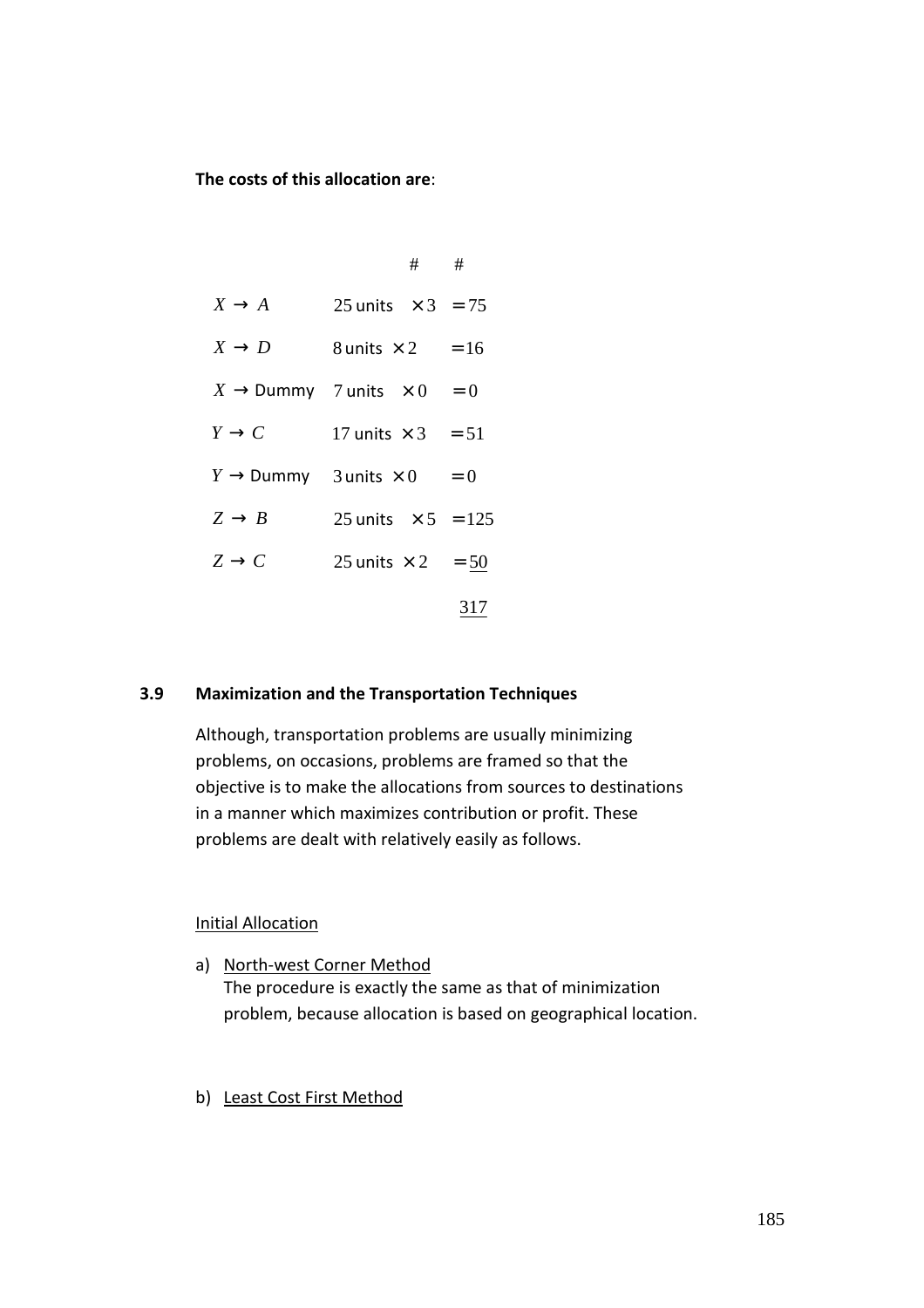For a maximization problem, this method will now be known as the greatest profit/contribution first method. The initial feasible allocation is made on basis of maximum profit/contribution first, then next highest and so on.

c) Vogel's Approximation

For a maximization problem, the penalty is the difference between the two greatest profit/contribution in rows/columns. Then select the least penalty and allocate to the cell with the greatest profit/contribution of the row/column with the least penalty selected.

#### Optimality Test

For optimum, the difference between the actual and the shadow profit/contribution for the unused routes should be ALL NEGATIVE. If not, make allocation into cell with the GREATEST positive improvement index.

#### **EXAMPLE 6 (Maximization Problem)**

A ladies fashion shop wishes to purchase the following quantities of winter dresses:

| Dress size |            |     | Ш   | TV  |
|------------|------------|-----|-----|-----|
| Quantity   | $100^{-1}$ | 200 | 450 | 150 |

Three manufacturers are willing to supply dresses. The quantities given below are the maximum they are able to supply of any given combination of orders for dresses:

| Manufacturer   | А   | В   |     |
|----------------|-----|-----|-----|
| Total quantity | 150 | 450 | 250 |

The shop expects the profit per dress to vary with the manufacturer as given below: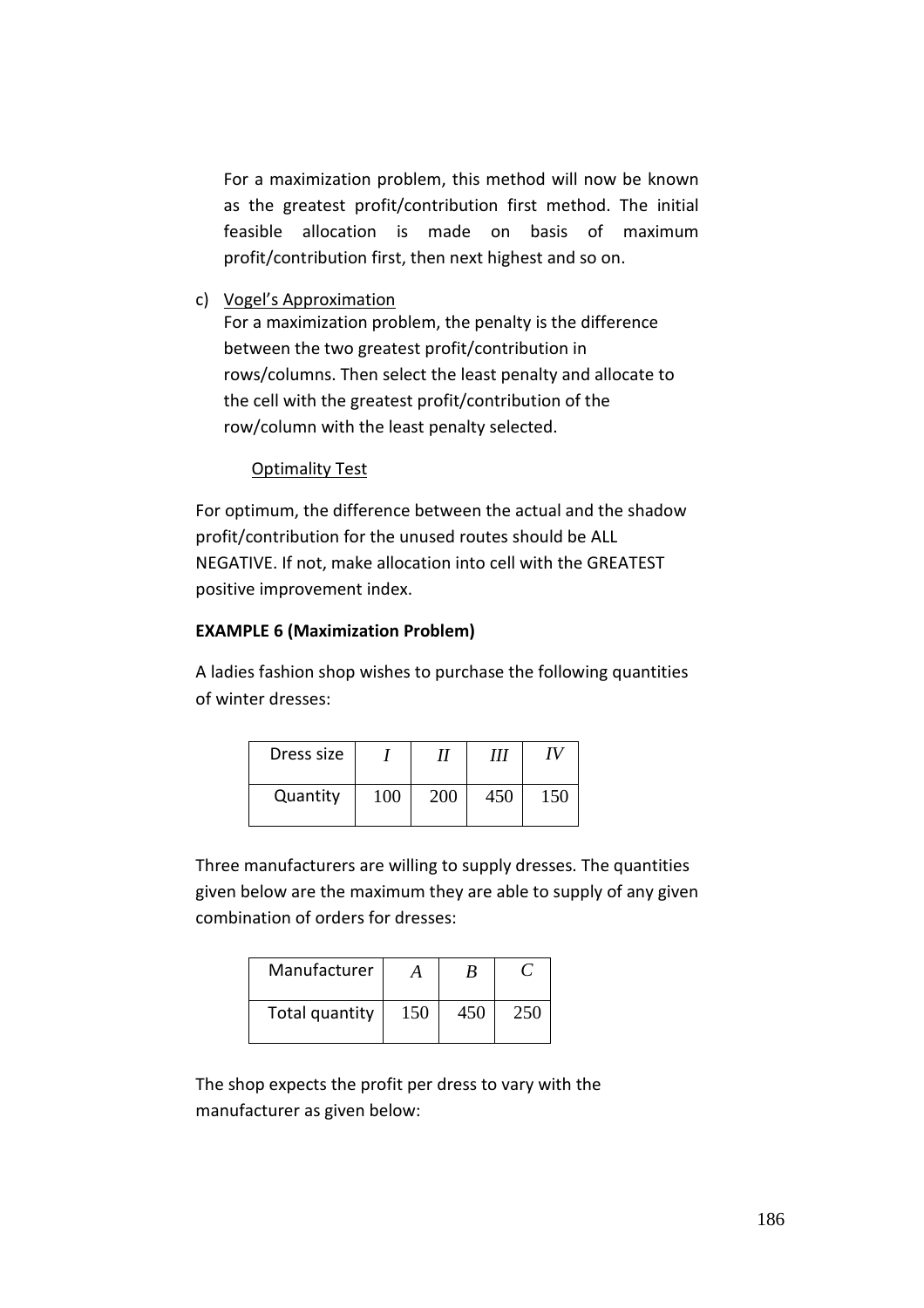| Manufacturer                | <b>Sizes</b> |          |       |       |  |  |
|-----------------------------|--------------|----------|-------|-------|--|--|
|                             |              | $\it II$ | Ш     | IV    |  |  |
| A                           | #2.50        | #4.00    | #5.00 | #2.00 |  |  |
| B                           | #3.00        | #3.50    | #5.50 | #1.50 |  |  |
| $\mathcal{C}_{\mathcal{C}}$ | #2.00        | #4.50    | #4.50 | #2.50 |  |  |

You are required to:

- a) Use the transportation technique to solve the problem of how the orders should be placed on the manufacturers by the fashion shop in order to maximize profit and,
- b) Explain how you know that there is no further improvement possible, showing your workings.

#### **SOLUTION**

a) The total requirements of the shop are:  $100 + 200 + 450 + 150 = 900$  dresses,

but the total availability is only

 $150 + 450 + 250 = 850$  dresses.

Accordingly, a DUMMY manufacturer capable of providing 50 dresses must be included so that the table balances. The DUMMY will be given zero profit per dress. In this example, the initial allocation is made to give maximum profit and this results in the following table.

| Manufacturer | <b>Sizes</b> | Quantity  |
|--------------|--------------|-----------|
|              |              | available |
|              |              |           |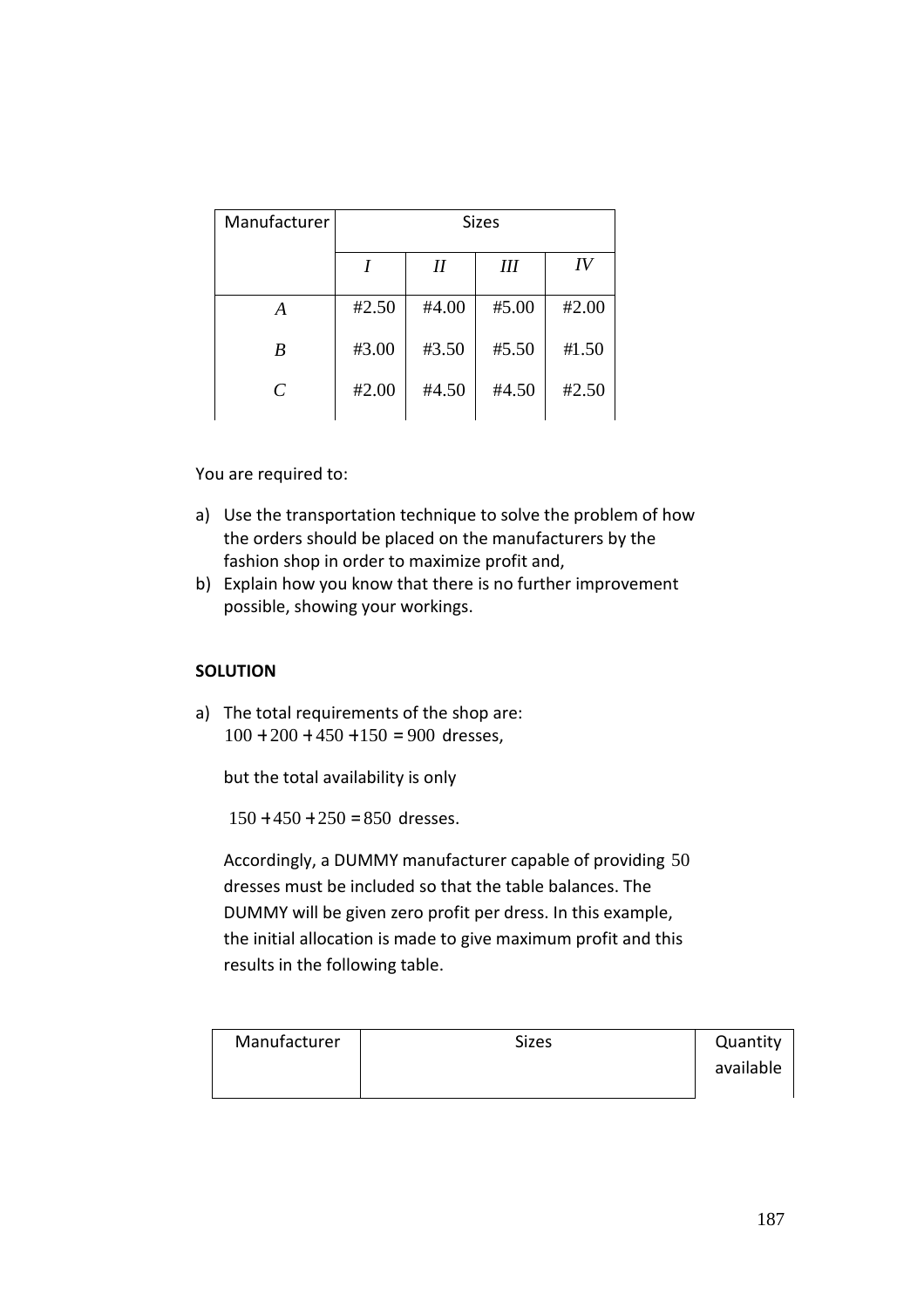|                   | $\boldsymbol{I}$ | $I\!I$          | III             | IV                    |     |
|-------------------|------------------|-----------------|-----------------|-----------------------|-----|
| $\boldsymbol{A}$  | 2.5<br>(3)       | $\underline{4}$ | $\overline{2}$  | (4)<br>$\overline{2}$ | 150 |
|                   | 100              |                 |                 | 50                    |     |
| $\boldsymbol{B}$  | $\underline{3}$  | 3.5             | (1)<br>5.5      | 1.5                   | 450 |
|                   |                  |                 | 50              |                       |     |
| $\cal C$          | $\underline{2}$  | (2)<br>4.5      | 4.5             | (3)<br>2.5            | 250 |
|                   |                  | 200             |                 | 50                    |     |
| Dummy             | $\underline{0}$  | $\underline{0}$ | $\underline{0}$ | (5)<br>$\overline{0}$ | 50  |
|                   |                  |                 |                 | 50                    |     |
| Quantity required | 100              | 200             | 450             | 150                   | 900 |
| by shop           |                  |                 |                 |                       | 900 |

Table 26

# Note

- a. The top right hand figure in each square represents the actual profits as given in the question.
- b. The number in the middle of each square represents the allocation of dress sizes to manufacturers and the small bracket number represents the sequence of allocation e.g.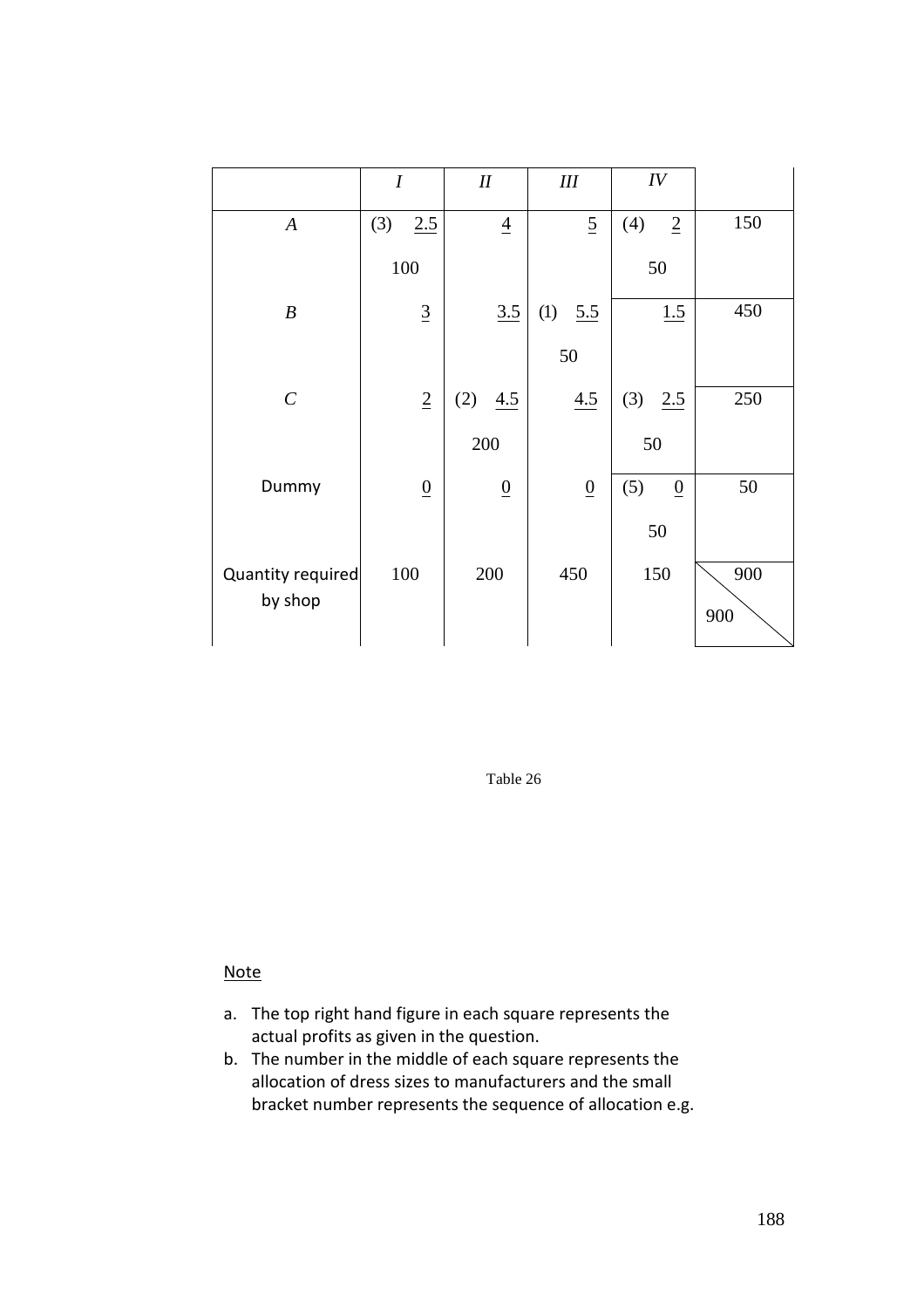Cell B/III shows  $450(1)$  i.e. an allocation of  $450$  dresses made first because it has the highest profit per dress,  $#5.50$ 

c. It will be seen that six allocations have been made. It will be recalled that a DEGENERATE situation exists if the number of allocations is less than (number of column + number of rows − 1). A DEGENERATE situation exists in this example because there should be 7 allocations i.e.

 $(4 + 4 - 1)$  but only 6 have been made. Accordingly, a zero allocation must be made and so that the shadow profits can be calculated. Cell A/III will be deemed to be occupied with a zero allocation.

d. As stated, the zero allocation must be made so that the shadow profits can be calculated. Shadow profits can be calculated when there is a linkage in the shadow profit calculations. It will be seen from the Table 26 that there is no overlapping allocation with Cell B/III from the A row. Accordingly, the zero allocation is made in Cell A/III, so Cell B/III can be evaluated. If, for example, the zero allocation had been made in Cell A/II, Cell B/III could be have been evaluated because neither B nor III was linked.

 The next step is to test the initial allocation for optimality by calculating the shadow profits and comparing these with actual profits to see whether any improvement to the initial allocation can be made.

#### **Shadow Profit Calculation**

Occupied Cells

| Cell | A/I   | $\equiv$ | $#2.5$ profit |
|------|-------|----------|---------------|
| Cell | A/III | $\equiv$ | $#5$ profit   |
| Cell | A/IV  | $=$      | $#2$ profit   |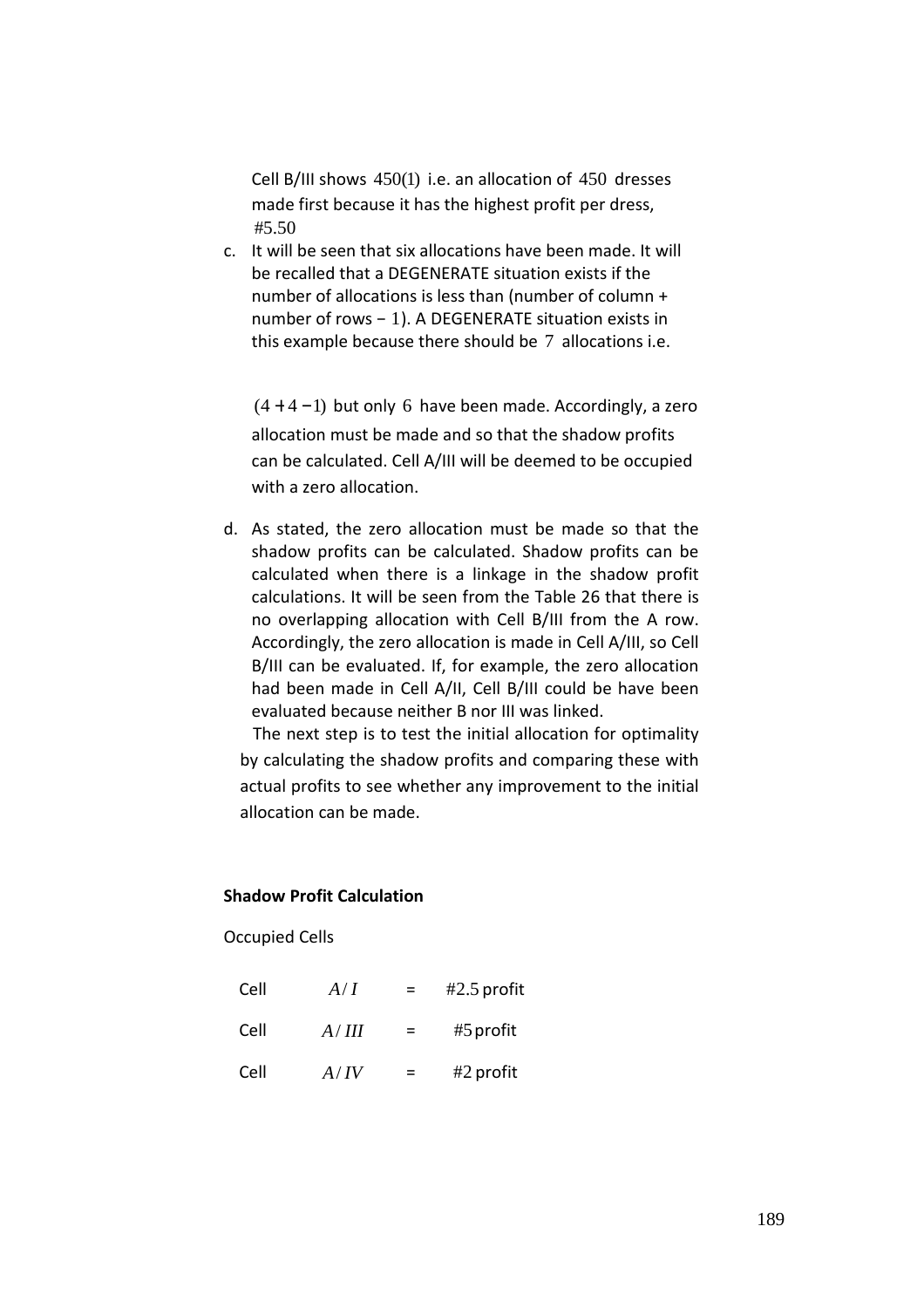|                                           | $#5.5$ profit |                           | B/III         | Cell |
|-------------------------------------------|---------------|---------------------------|---------------|------|
| (i.e. the zero allocation cell)           | $#4.5$ profit | $=$                       | C/H           | Cell |
|                                           | $#2.5$ profit | $\mathbf{r} = \mathbf{r}$ | C/IV          | Cell |
| Setting $A = 0$ , the<br>following values | $\Omega$      |                           | Dummy/ $IV =$ | Cell |

can be calculated:

 $A = 0$ ,  $B = 0.5$ ,  $C = 0.5$ , Dummy =  $-2$ ,  $I = 2.5$ ,  $II = 4$ ,  $III = 5$ ,  $IV = 2$ .

These values are used to calculate the shadow profits of the unused routes i.e.

| Cell | A/I        |     | #4   |
|------|------------|-----|------|
|      | B/I        | Ξ   | #3   |
|      | B/H        | Ξ   | #4.5 |
|      | C/I        | =   | #3   |
|      | C/III      | Ξ   | #5.5 |
|      | Dummy/ $I$ | $=$ | #0.5 |
|      | Dummy/II   | $=$ | #2   |
|      | Dummy/III  | =   | #3   |

The shadow profits are compared with the actual profits resulting in the following table.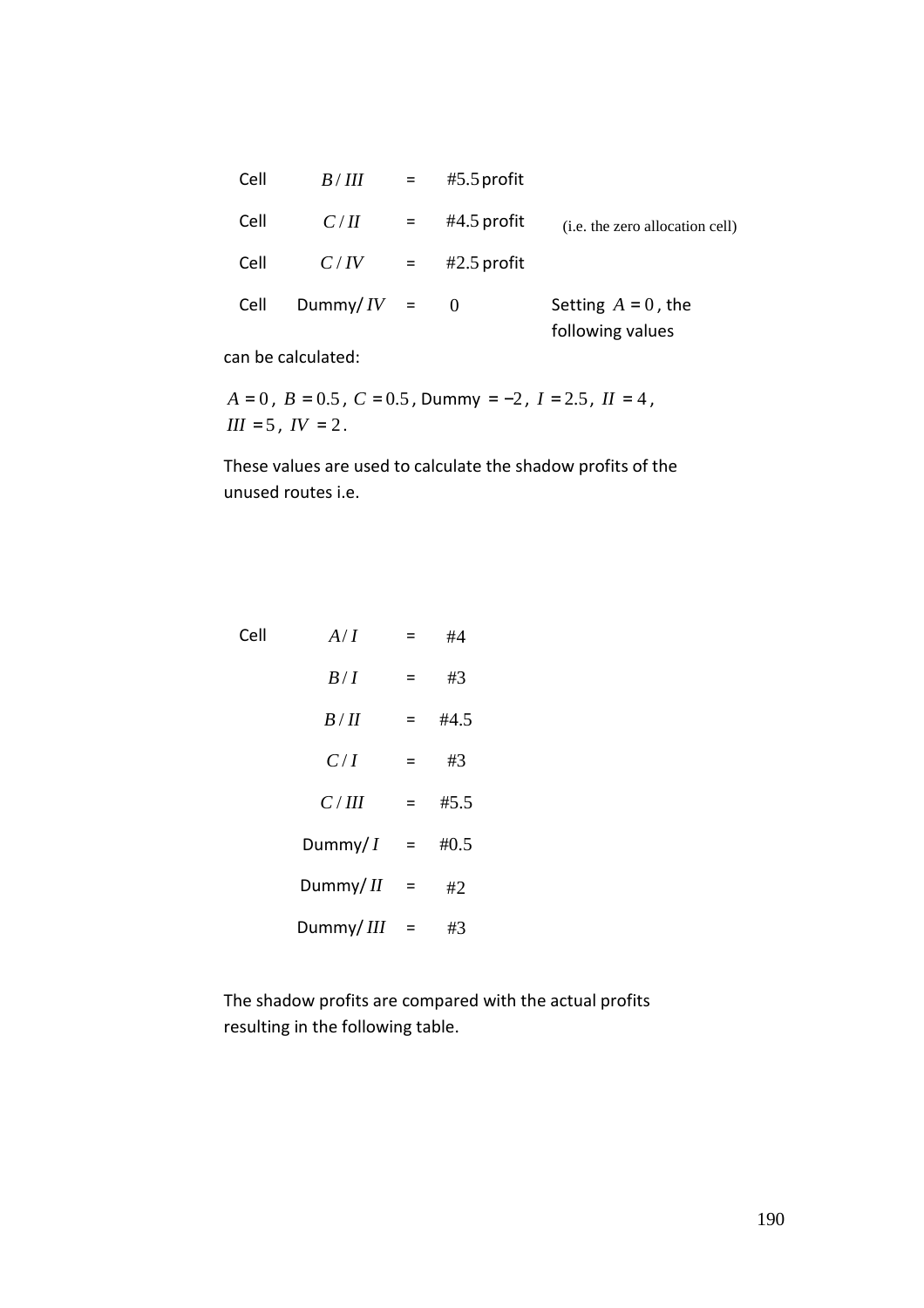| Manufacturer                                                  |                                    | <b>Sizes</b>                      |                                   |                | Quantity<br>available |
|---------------------------------------------------------------|------------------------------------|-----------------------------------|-----------------------------------|----------------|-----------------------|
|                                                               | $\boldsymbol{I}$                   | $I\!I$                            | III                               | IV             |                       |
| $\boldsymbol{A}$                                              | 2.5                                | $\overline{4}$<br>$\overline{4}$  | $\overline{2}$                    | $\overline{2}$ | 150                   |
|                                                               | 100                                | $\underline{0}$                   | $\overline{0}$                    | 50             |                       |
| $\boldsymbol{B}$                                              | $\underline{3}$<br>$\underline{3}$ | 3.5<br>4.5                        | 5.5                               | $2.5 - 1.0$    | 450                   |
| $\underline{\mathsf{N}}$                                      | $\underline{0}$                    | Table 27<br>$-1.0$                | 450                               |                |                       |
| $\overline{o}$<br>$\cal C$<br>$\underline{\mathsf{t}}$        | $\overline{2}$<br>$\underline{3}$  | 4.5                               | 5.5<br>4.5                        | 2.5            | 250                   |
| $\underline{\mathsf{e}}$                                      | $-1.0$                             | 200                               | $-1.0$                            | 50             |                       |
| $\underline{\underline{\mathsf{S}}}$<br>Dummy<br>i.<br>$\top$ | 0.5<br>$\underline{0}$             | $\underline{2}$<br>$\overline{0}$ | $\overline{3}$<br>$\underline{0}$ | $\overline{0}$ | 50                    |
| h<br>e                                                        | $-0.5$                             | $-2.0$                            | $\frac{-3}{2}$                    | 50             |                       |
| Quantity required<br>by shop<br>O                             | 100                                | 200                               | 450                               | 150            | 900<br>900            |
| р                                                             |                                    |                                   |                                   |                |                       |

right hand figure in each square represents actual profit.

ii. The top left hand figure in each square represents the shadow profit as calculated.

#### **The allocations which yield maximum profit are**:

| Manufacturer A $100$ size I Dresses Profit = #250      |  |  |
|--------------------------------------------------------|--|--|
| 50 size IV Dresses Profit $=$ #100                     |  |  |
| Manufacturer B 450 size III Dresses Profit = $\#2,475$ |  |  |

iii. The bottom right hand figures in each square are the differences between actual and shadow profits.

iv. A study of the profit differences shows that the initial allocation is optimum.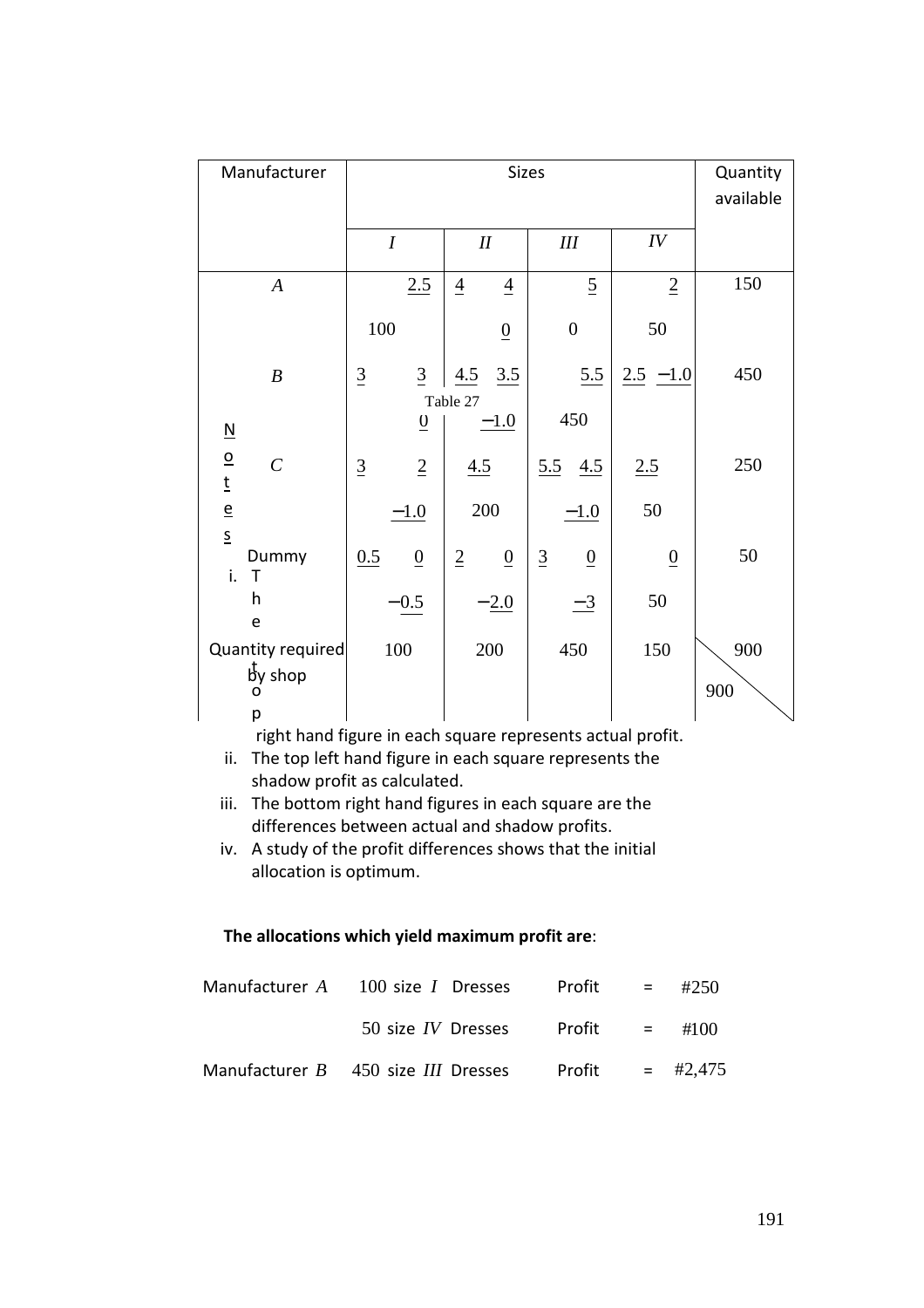| Manufacturer C 200 size II Dresses | $Profit =$               | #900 |
|------------------------------------|--------------------------|------|
| 50 size <i>IV</i> Dresses          | $Profit =$               | #125 |
|                                    | Total Profit = $\#3,850$ |      |

b) No improvement to this profit is possible because of the Actual/shadow profit comparisons given in Table 27. However, where there is a zero difference between actual and shadow profit, this indicates that an alternative solution exists giving the same profits. For example, some dresses could be ordered from Manufacturer *A* in Sizes II and III and from Manufacturer *B* in Size I.

#### **4.0. CONCLUSION**

The transportation problem is a linear programming problem that determination of the minimum cost plan for transporting goods and services from multiple sources to multiple destinations**.** Three methods have been used to find the initial feasible solution namely (i) the north west corner method (ii) The least cost methods (iii) The Vogel's approximation method.

#### **5.0. SUMMARY**

1. The North West corner method is the easiest method and the least cost method is the improvement of it while the Vogel's approximation method is the best.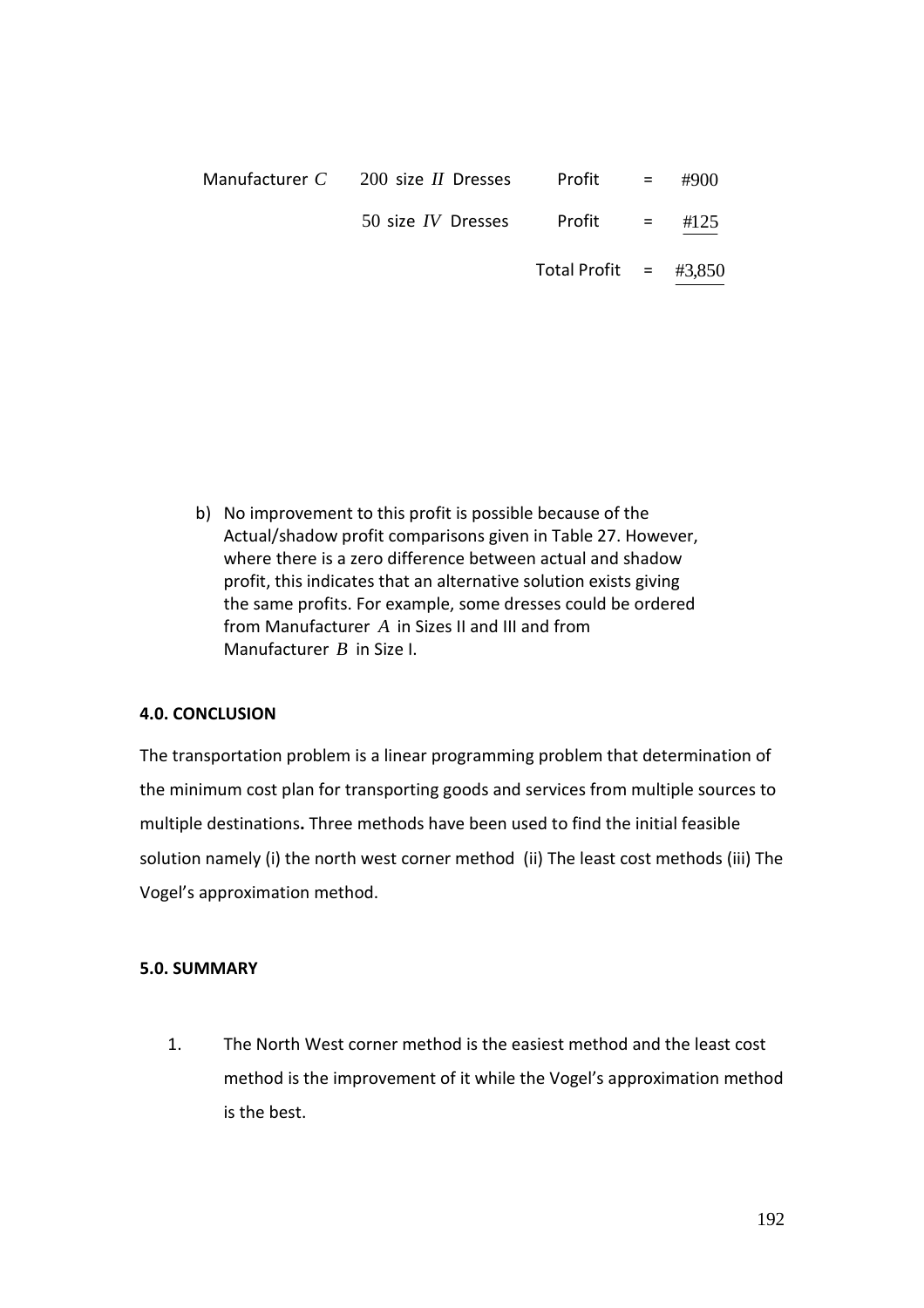- 2. The second phase produces optimum solution to the transportation problem.
- 3. It is desired that the number of cells having items allocated to them in the initial feasible solution be equal to  $M + N - 1$  where M is the number of rows and N is the number of columns. If this criterion is not met then degeneracy occurs.
- 4. For the unbalance case we usually add a dummy variable to make up for the short fall in total supply or total demand. The cost in the dummy calls is given O values.
- 5. The objective of the transportation problems is to minimize total transportation cost.
- 6. There are linear programme packages that can be used in solving a transportation problem after a formulation of the mathematical model must have been done.
- 7. The Optimum solution can be found using the stepping stone method and the modified distribution (MODI) method.

# **6.0. TUTOR MARKED ASSIGNMENT**

**1.** A firm of office equipment suppliers has three depots located in various towns. It receives orders for a total of 150 special filing cabinets available and the management wishes to minimize delivery costs by dispatching the filing cabinets from the appropriate depot for each customer. Details of the availabilities, requirements and transport costs per filing cabinet are given in the table below:

| Depot |     | Total |                       |     |    |
|-------|-----|-------|-----------------------|-----|----|
|       | A   | B     | $\mathcal{C}_{0}^{0}$ | D   |    |
| X     | #13 | #11   | #15                   | #20 | 20 |
| V     | #17 | #14   | #12                   | #13 | 60 |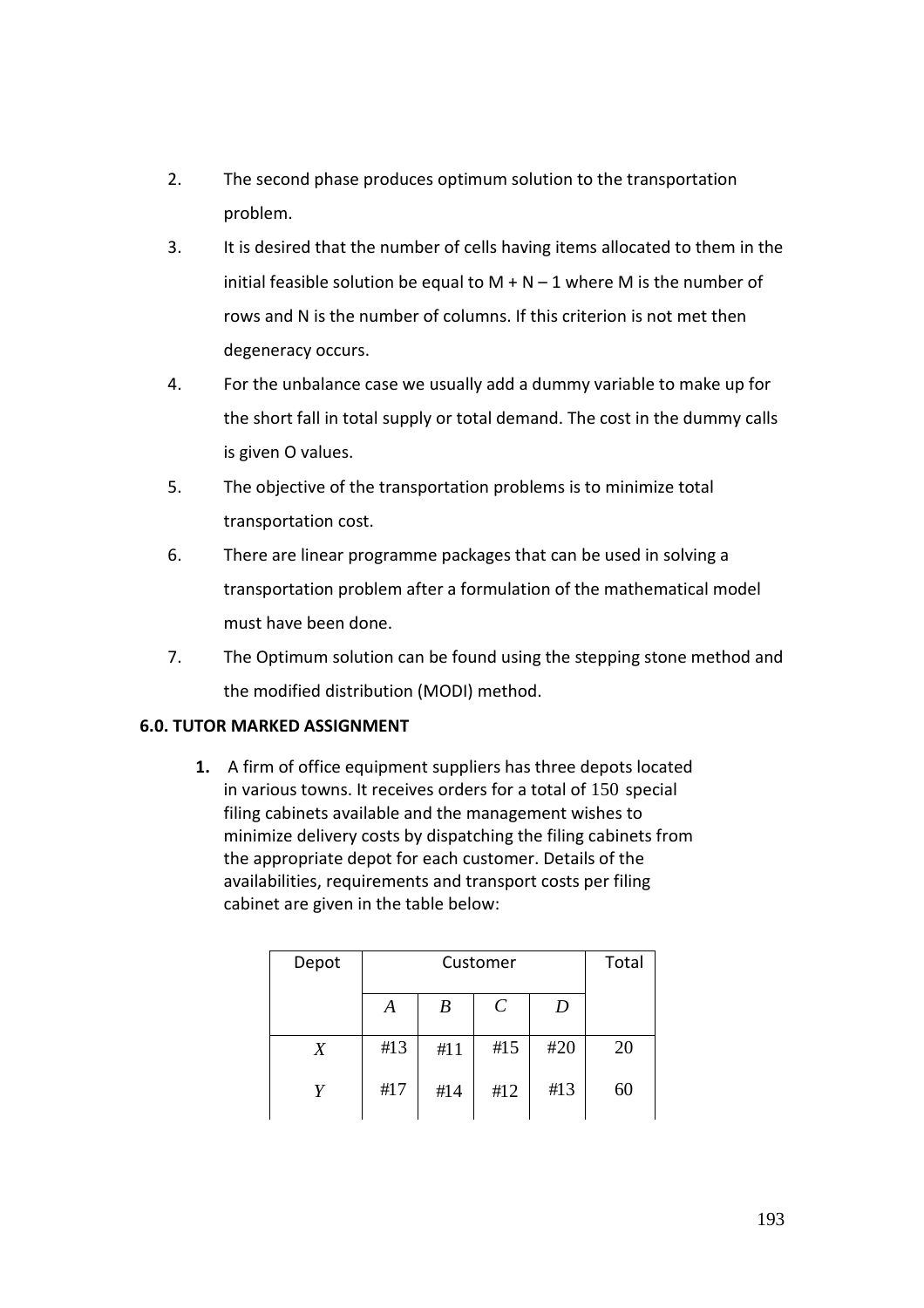|       | #18 | #18 | #15 | #12 | 70  |
|-------|-----|-----|-----|-----|-----|
| Total | 30  | 30  | 40  | 50  | 150 |

Determine the total number of filing cabinets that should be supplied from each depot and its distribution to minimize total transportation costs.

**2.** The weekly output figures for four factories I, II, III and IV are 220 , 100 , 65 and 40 units respectively. Five distributors A, B, C, D and E requires 190 , 80 , 55 , 60 and 40 units respectively per

week. Transport cost (in # per unit) from each factory to each

distributor are given by the following table.

|           | A              | $\boldsymbol{B}$ | $\cal C$       | $\boldsymbol{D}$ | $E\,$          |
|-----------|----------------|------------------|----------------|------------------|----------------|
| I         |                | 3                | $\overline{2}$ | 4                | 5              |
| $I\!I$    | $\overline{4}$ | 1                | $\mathbf{2}$   | 3                | 5              |
| $I\!I\!I$ | $\mathfrak{S}$ | 4                | 1              | $\mathfrak{Z}$   | $\overline{2}$ |
| IV        | $\mathbf{2}$   | 4                | 5              | 6                | 6              |

- a. Using the 'Least Cost First Method' to give the first solution, obtain the allocation which minimizes transport cost
- b. Comment on the uniqueness of the solution. What is the alternative solution?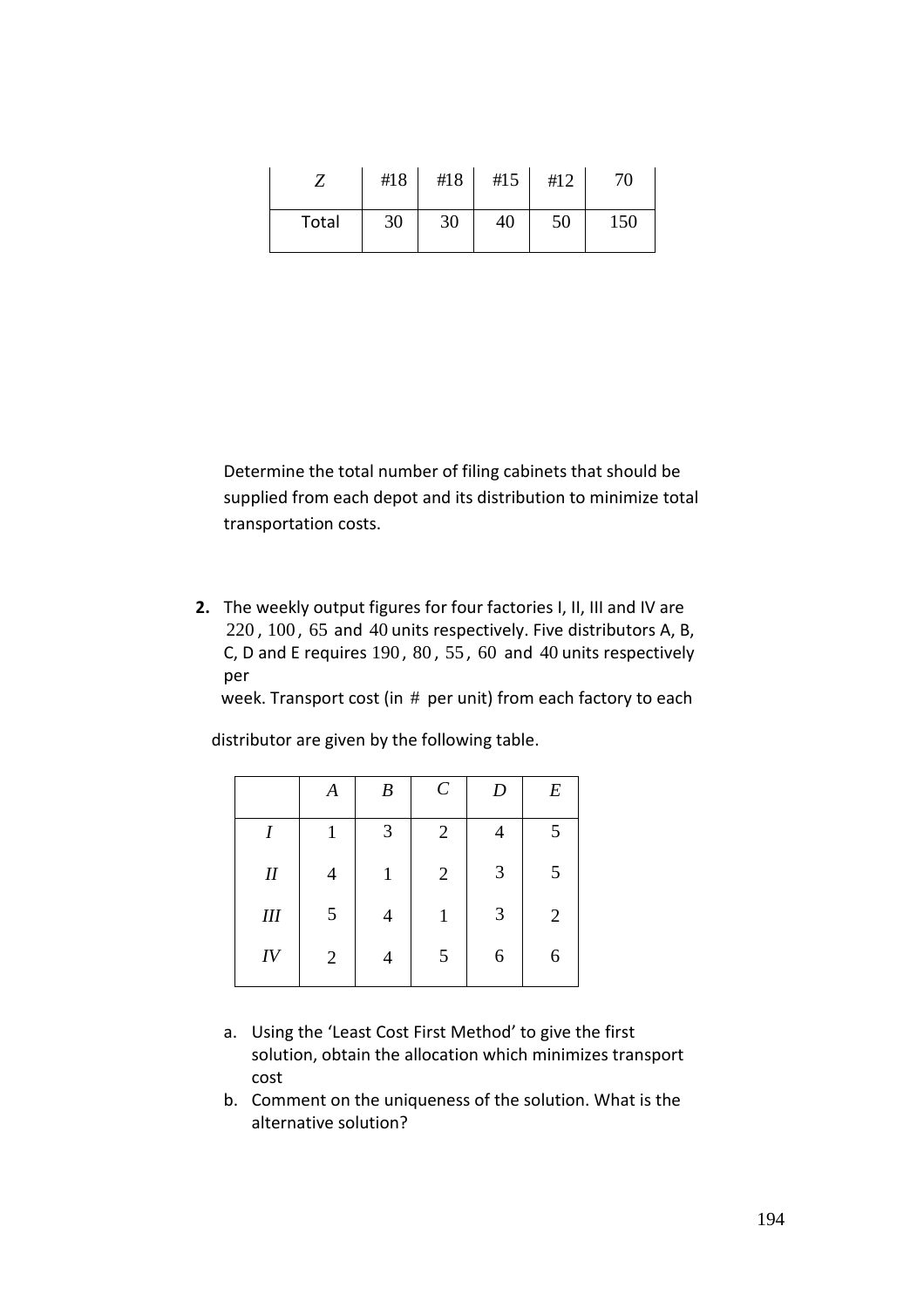## **7.0. REFERENCES/FURTHER READINGS**

- 1. Operations Research. By Prem Kumar Gupta and D.S. Hira
- 2. Operations Research. ( Problem Solvers) By Research and Education Association.
- 16. Statistics and Operations Research. By Debashis Dutta
- 17. Operations Research by O.T. Arowolo and G.O. Lawal
- 18. Arowolo .O. (2010), Operations Research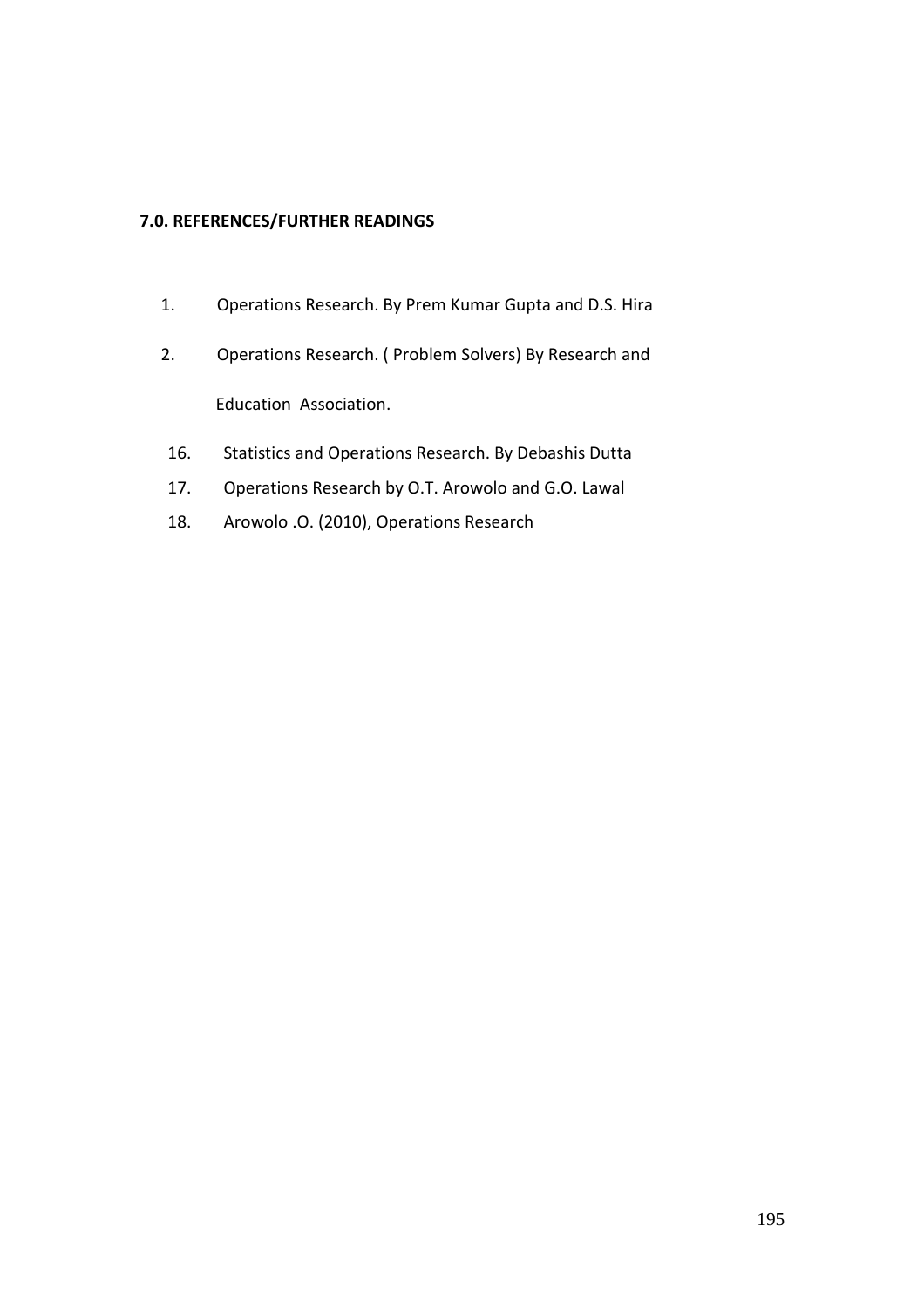## **UNIT 2 : ASSIGNMENT MODEL**

- 1.0 Introduction
- 2.0 Objective
- 3.0. Main Content
	- 3.1. Assignment Table
		- 3.2. Method of Solving Assignment Problems
		- 3.3. Dummy Rows and Dummy Columns
- 4.0. Conclusion 5.0. Summary 6.0.Tutor Marked Assignment 7.0.Reference/ Further Readings

# **4. INTRODUCTION**

 An important variation of the transportation problem is the assignment problem. The assignment problem refers to a special class of linear programming problems that involve determining the most efficient assignment of people to projects, salesmen to territories, contracts to bidders, jobs to machines and so on. The objective is most often to minimize total costs or total time of performing the task at hand. One important characteristic of assignment problem is that only one job (or work) is assigned to one machine or project. Because of its simple structure, the assignment problem can be solved most efficiently by its own unique method rather than by the previously described transportation methods.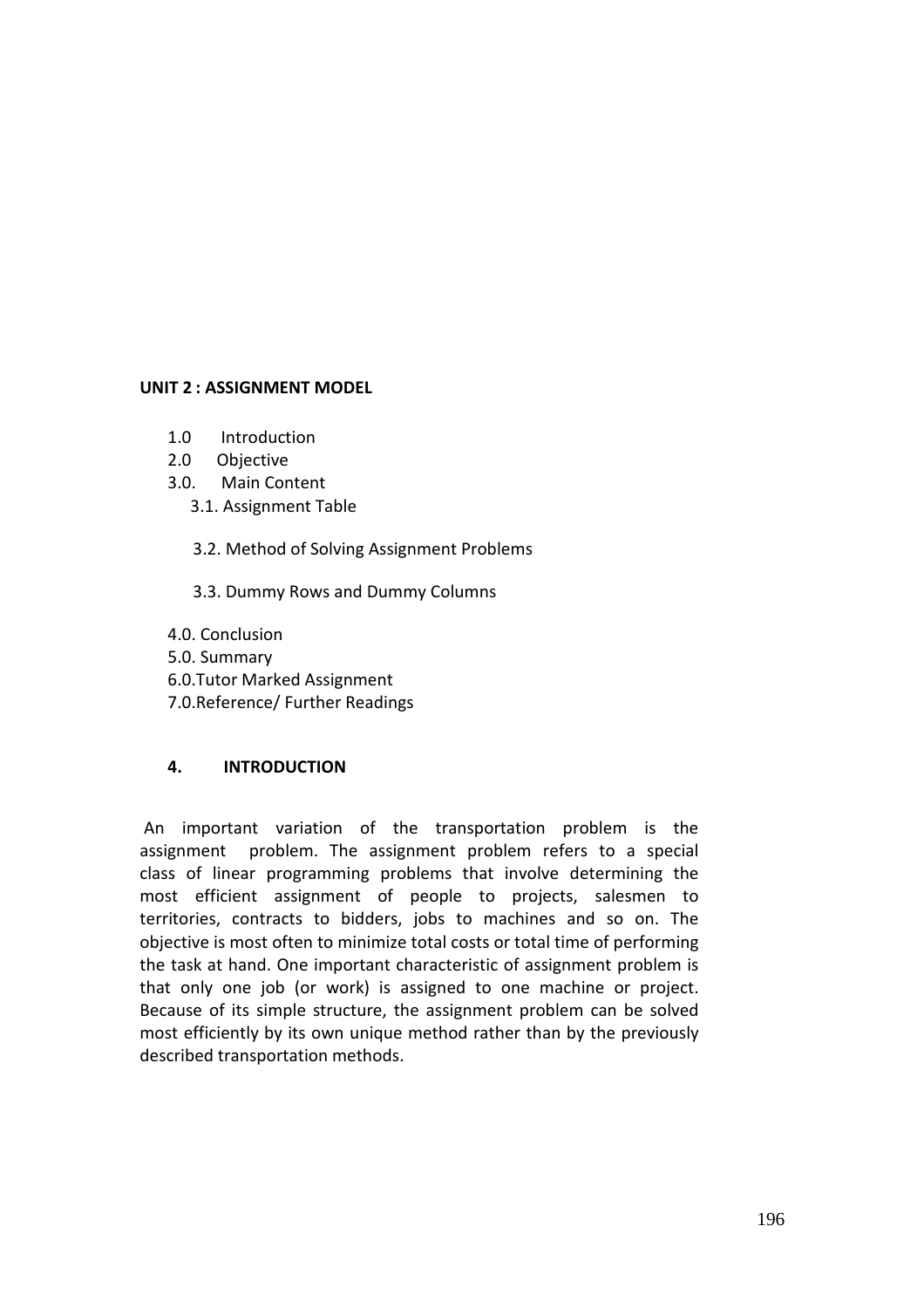#### **5. OBJECTIVE**

- $\checkmark$  Understand the concept of assignment model
- $\checkmark$  Solve assignment by enumeration method
- $\checkmark$  Solve assignment by Hungarian method

## **3.0. MAIN TEXT**

## **3.1 Assignment Table**

The first step in solving an assignment problem is to develop an opportunity cost table or matrix associated with it. Generally, the rows will contain the objects or people we wish to assign and the columns comprise the tasks or things we want them assigned to. The numbers in the table are costs associated with each particular assignment.

# **3.2 Method of Solving Assignment Problems**

There are basically two methods of solving the assignment problems:

i. Enumeration of Solution Method The Enumeration method solve assignment problem by trying to see different permutation (arrangement) possible. Thereafter, we select the arrangement that gives the minimum cost. In case of a maximization problem, the arrangement that gives the maximum contribution will be selected. This method is better described by example. Below is an example to illustrate the Enumeration method.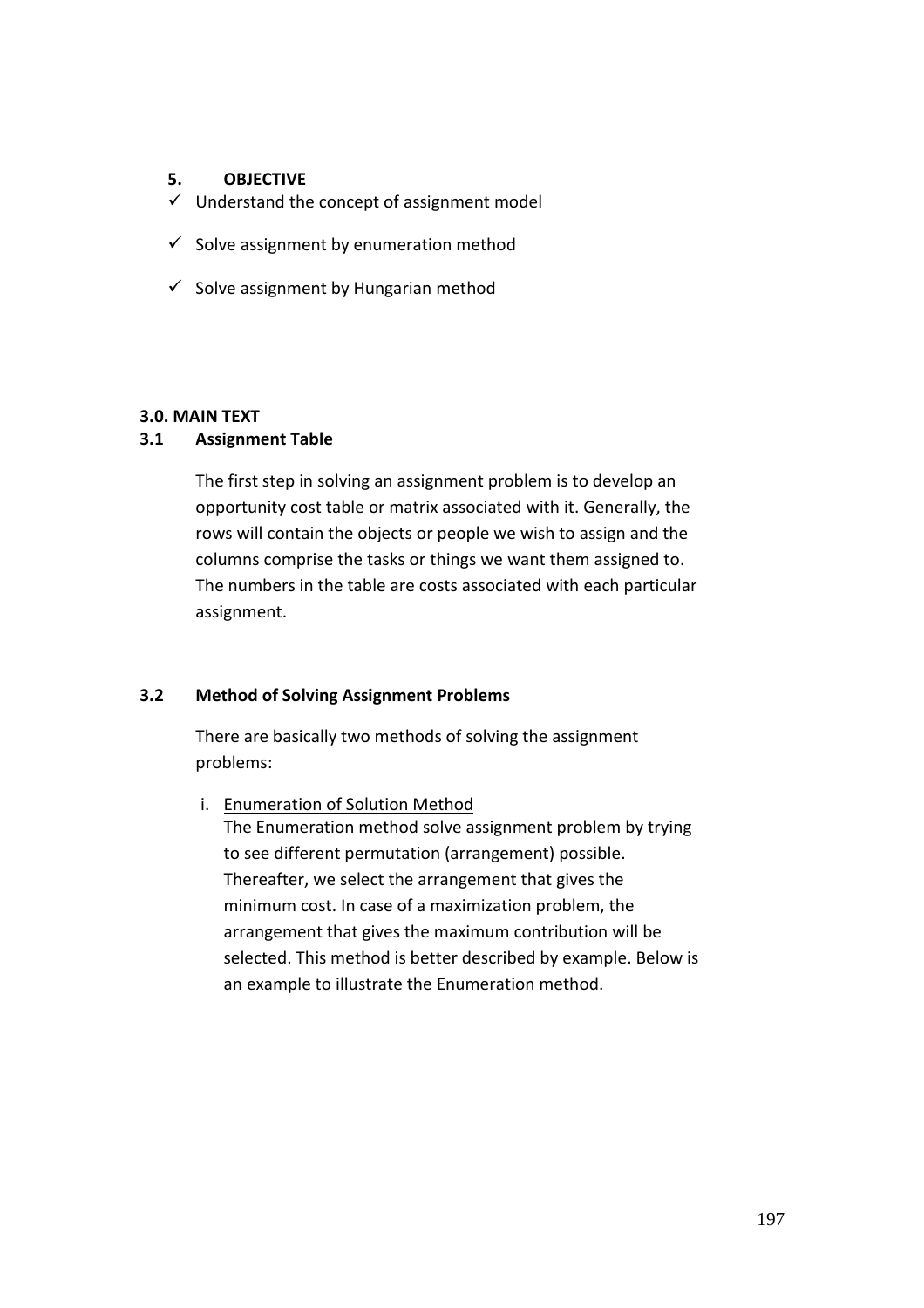#### **EXAMPLE 1**

A company employs service engineers based at various locations throughout the country to service and repair their equipment installed in customers' premises. Four requests for service have been received and the company finds that four engineers are available. The distance each of the engineers is from the various customers is given in the following table and the company wishes to assign engineers to customers to minimize the total distance to be traveled.

| Service          | Customers |    |    |    |  |
|------------------|-----------|----|----|----|--|
| Engineers        | W         | X  | Y  | Ζ  |  |
| $\boldsymbol{A}$ | 25        | 18 | 23 | 14 |  |
| B                | 38        | 15 | 53 | 23 |  |
| $\mathcal{C}$    | 15        | 17 | 41 | 30 |  |
| D                | 26        | 28 | 36 | 29 |  |

Table 1

#### **SOLUTION**

#### Step<sub>1</sub>

Reduce each column by the smallest figure in that column. The smallest figures are 15 , 15 , 23 and 14 and deducting these values from each element in the columns produces the following table.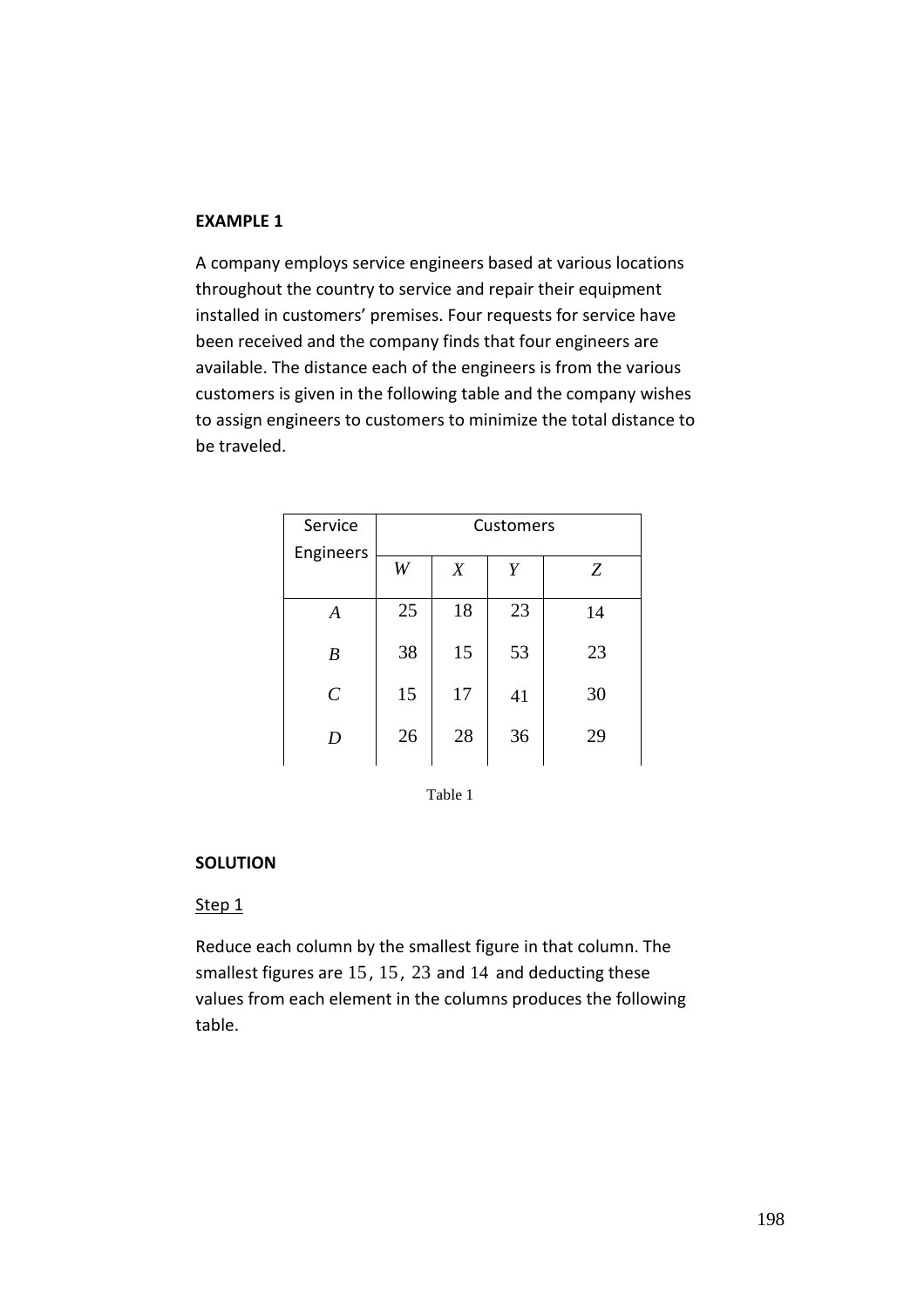|                  | W                | X                | Y                | Z  |
|------------------|------------------|------------------|------------------|----|
| $\boldsymbol{A}$ | 10               | 3                | $\boldsymbol{0}$ | 0  |
| $\boldsymbol{B}$ | 23               | $\boldsymbol{0}$ | 30               | 9  |
| $\cal C$         | $\boldsymbol{0}$ | $\mathbf{2}$     | 18               | 16 |
| $\boldsymbol{D}$ | 11               | 13               | 13               | 15 |

# Step 2

Reduce each row by the smallest figure in that row. The smallest figures are  $0$ ,  $0$ ,  $0$  and  $11$  and deducting these values gives the following table.

|                  | W                | $\boldsymbol{X}$ | Y                | Z  |  |  |
|------------------|------------------|------------------|------------------|----|--|--|
| $\boldsymbol{A}$ | 10               | 3                | $\boldsymbol{0}$ | 0  |  |  |
| $\boldsymbol{B}$ | 23               | $\boldsymbol{0}$ | 30               | 9  |  |  |
| $\boldsymbol{C}$ | $\boldsymbol{0}$ | $\overline{2}$   | 18               | 16 |  |  |
| $\boldsymbol{D}$ | $\boldsymbol{0}$ | $\overline{2}$   | $\mathbf{2}$     | 4  |  |  |
| Table 3          |                  |                  |                  |    |  |  |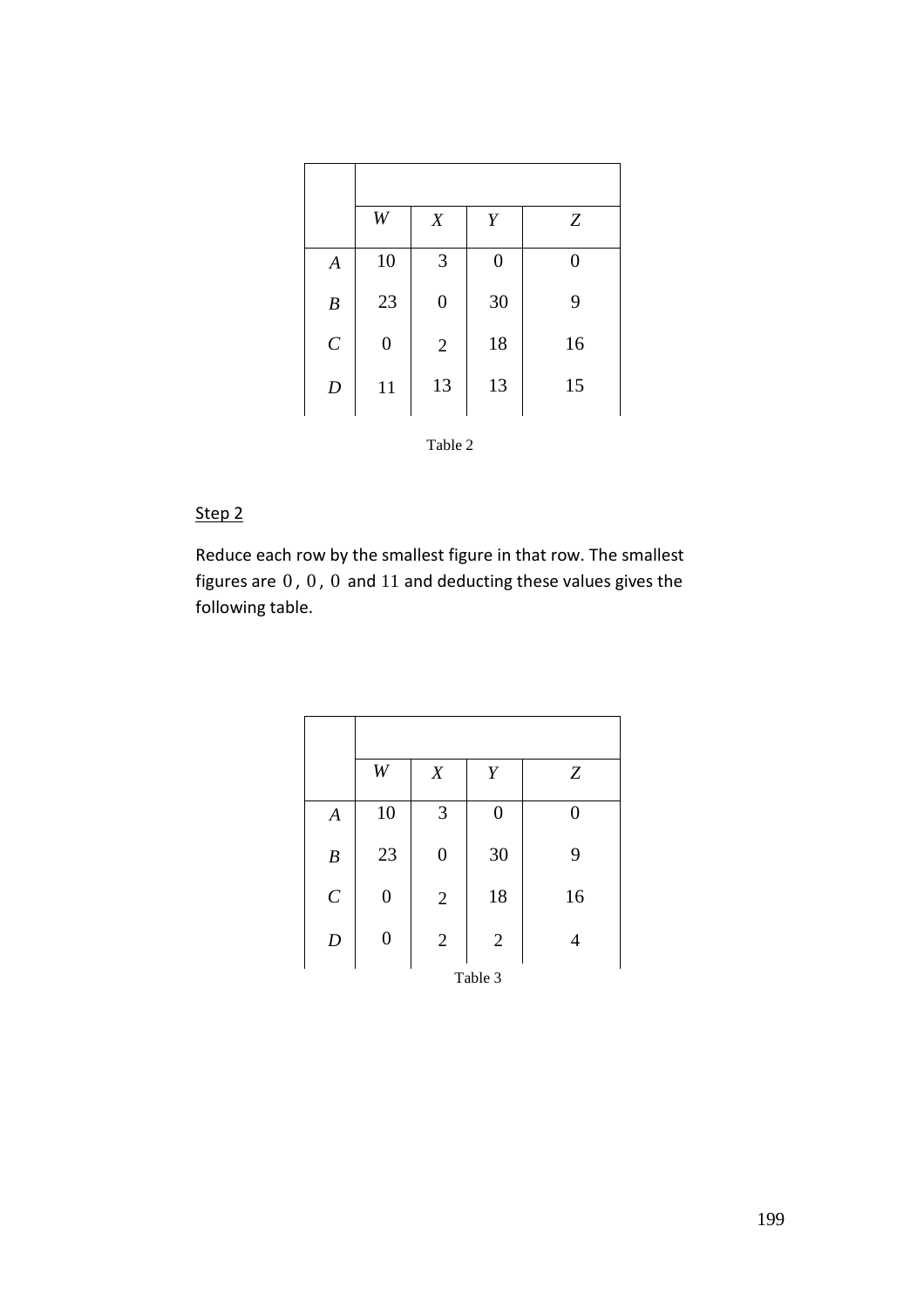#### Note

Where the smallest value in a row is zero (i.e. as in rows A, B and C above) the row is, of course, unchanged.

#### Step 3

Cover all the zeros in Table 3 by the MINIMUM POSSIBLE number of lines. The lines may be horizontal or vertical.

|                  | ₩              | $\boldsymbol{X}$ | Y               | $\boldsymbol{Z}$ |        |
|------------------|----------------|------------------|-----------------|------------------|--------|
| $\boldsymbol{A}$ | $\theta$       | $\rightarrow$    | $\theta$        | $\theta$         | Line 2 |
| $\boldsymbol{B}$ | $\frac{23}{5}$ | $\theta$         | $\overline{30}$ | 乎                | Line 3 |
| $\boldsymbol{C}$ | $\theta$       | $\overline{2}$   | 18              | 16               |        |
| $\boldsymbol{D}$ | $\theta$       | $\mathbf{2}$     | $\overline{2}$  | 4                |        |
|                  | Line 1         |                  | Table 4         |                  |        |

# **Note**

Line 3, covering row B, could equally well have been drawn covering column X.

# Step 4

Compare the number of lines with the number of assignments to be made (in this example, there are 3 lines and 4 assignments). If the number of lines EQUALS the number of assignments to be made, go to Step 6. If the number of lines is LESS than the number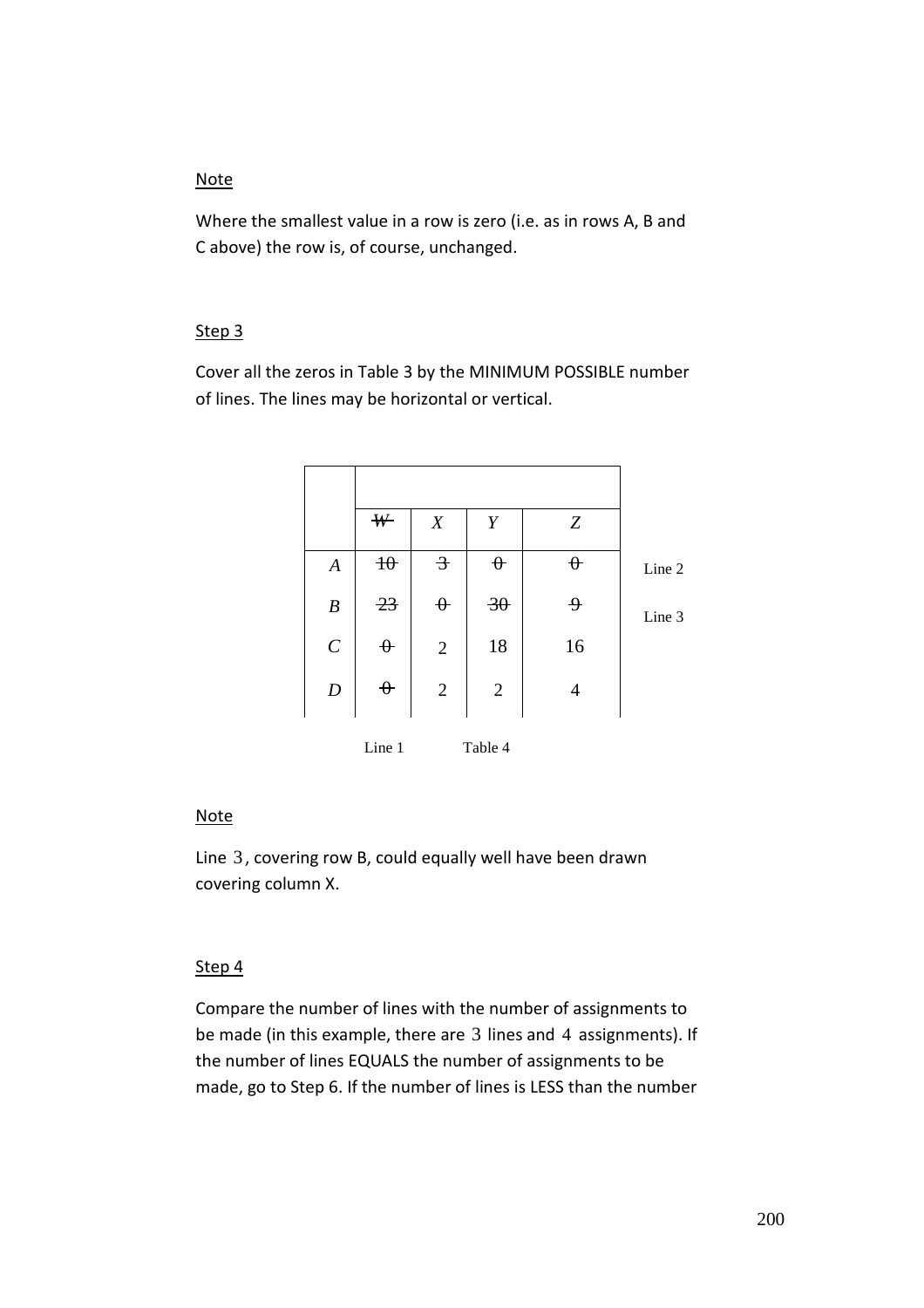of assignments to be made (i.e. as in this example which has three lines and four assignments) then:

- i. Find the smallest UNCOVERED element from Step 3, called  $x$  (in Table 4, this value is 2).
- ii. Subtract *x* from every element in the matrix.
- iii. Add back  $x$  to every element covered by a line. If an element is covered by two lines, for example, cell A: W in Table 4, *x* is added twice.

#### Note

The effect of these steps is that *x* is subtracted from all uncovered elements, elements covered by one line remain unchanged, and elements covered by two lines are increased by *x* .

Carrying out this procedure on Table 4 produces the following result:

In Table 4, smallest element is 2 . The new table is:

|                  | W                | X                | Y                | Z              |
|------------------|------------------|------------------|------------------|----------------|
| $\boldsymbol{A}$ | 12               | 3                | 0                | 0              |
| $\boldsymbol{B}$ | 25               | $\boldsymbol{0}$ | 30               | 9              |
| $\boldsymbol{C}$ | $\boldsymbol{0}$ | $\boldsymbol{0}$ | 16               | 14             |
| $\boldsymbol{D}$ | $\boldsymbol{0}$ | $\boldsymbol{0}$ | $\boldsymbol{0}$ | $\overline{2}$ |

Table 5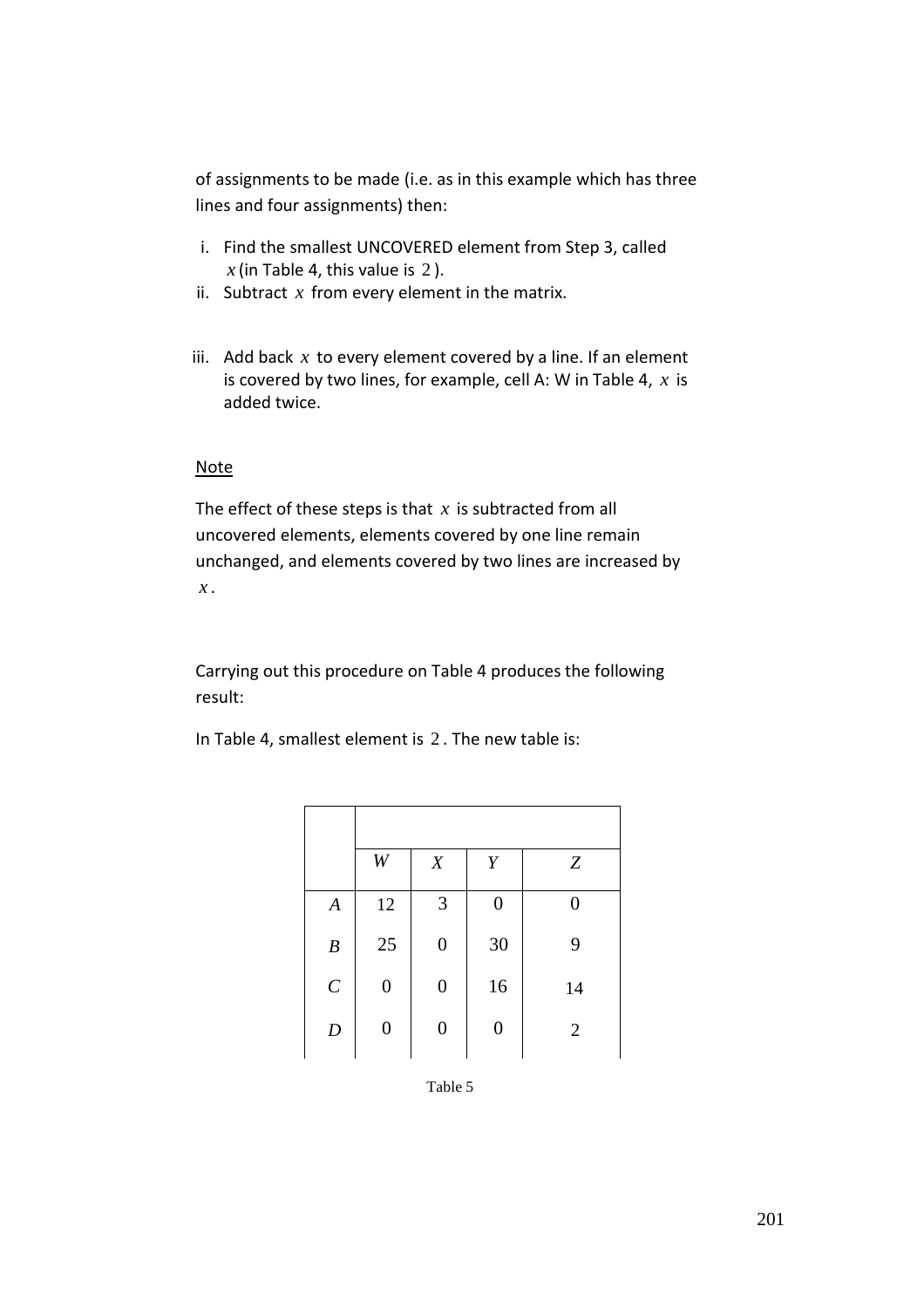# Note

It will be seen that cells A:W and B:W have been increased by 2; cells A:X, A:Y, A:Z, B:X, B:Y, B:Z, C:W and D:W are unchanged, and all other cells have been reduced by 2 .

#### Step 5

Repeat Steps 3 and 4 until the number of lines covering the zeros equals the number of assignments to be made. In this example, covering the zeros in Table 5 by the minimum number of lines equals the number of assignments without any further repetition, thus:

|                  | W          | X                                                              | Y               | Z            | Line 1 |
|------------------|------------|----------------------------------------------------------------|-----------------|--------------|--------|
| $\boldsymbol{A}$ | $\ddagger$ | $\overline{\mathcal{F}}$                                       | $\theta$        | $\theta$     |        |
| $\boldsymbol{B}$ | 25         | $\theta$                                                       | $\overline{30}$ | <del>9</del> | Line 2 |
| $\mathcal{C}$    | $\theta$   | $\theta$                                                       | $+6$            | $\ddagger$   | Line 4 |
| $\boldsymbol{D}$ | $\theta$   | Table 6<br>$\mathbf{\mathbf{\mathbf{\mathbf{\mathbf{\Psi}}}}}$ | $\theta$        | $\hat{z}$    |        |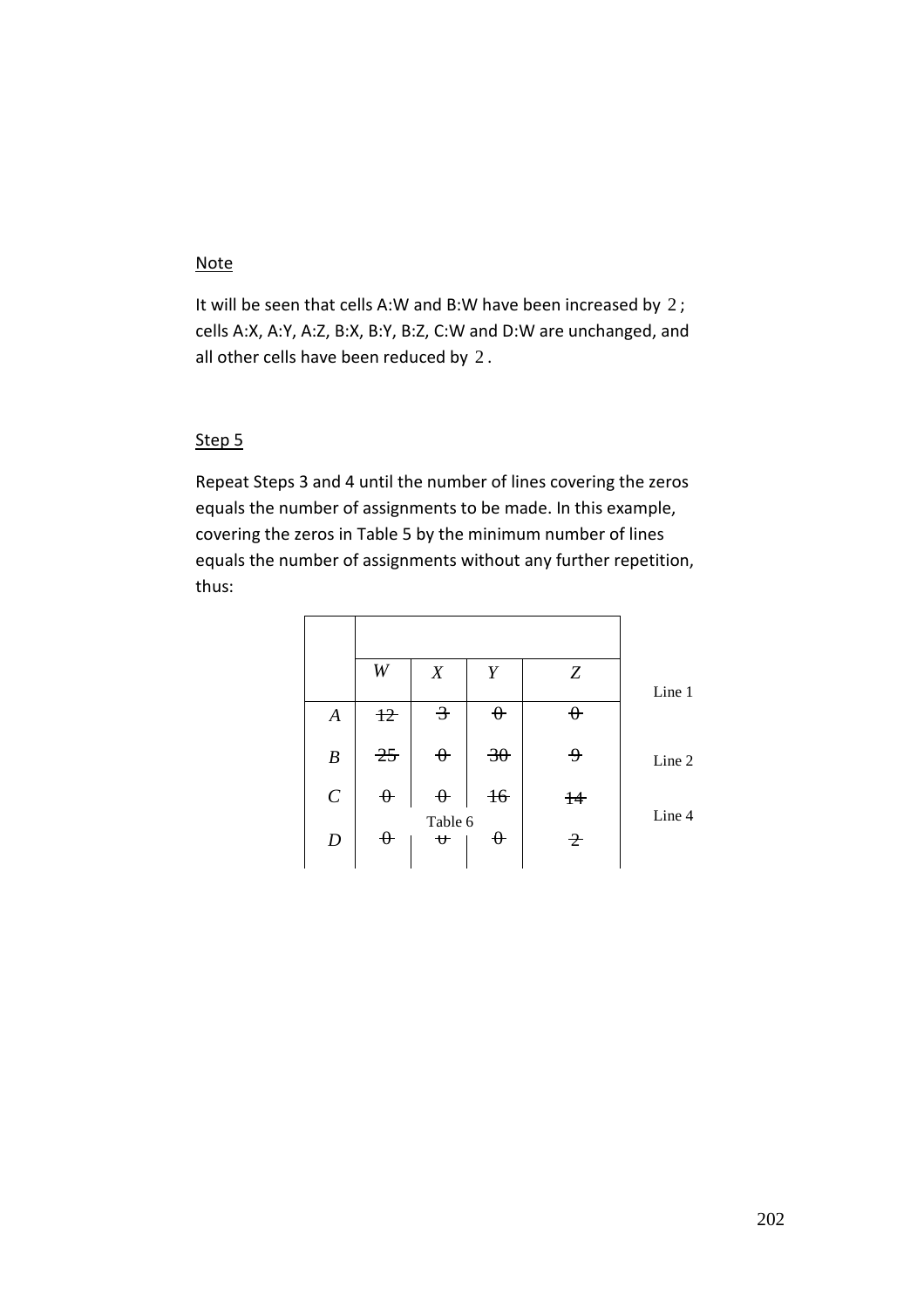# Step 6

When the number of lines EQUALS the number of assignments to be made, the actual assignments can be made using the following rules:

- i. Assign to any zero which is unique to BOTH a column and a row.
- ii. Assign to any zero which is unique to a column OR a row.
- iii. Ignoring assignments already made, repeat rule (ii) until all assignments are made.

Carrying out this procedure for our example, results in the following:

- i. (Zero unique to BOTH a column and a row). None in this example.
- ii. (Zero unique to column OR row). Assign B to X and A to Z.

The position is now as follows:

|                                                                      |                  | W                | X                   | Y                | Z                   |       |
|----------------------------------------------------------------------|------------------|------------------|---------------------|------------------|---------------------|-------|
|                                                                      | $\boldsymbol{A}$ | row              | Satisfied           |                  | satisfied<br>Column |       |
|                                                                      | $\boldsymbol{B}$ | row              | Satisfied           |                  | satisfied<br>Column |       |
|                                                                      | $\cal C$         | Table 7          | satisfied<br>Colur  | 16               | Column<br>satisfied |       |
| iii.<br>Repeat rule (ii),<br>results in<br>assigning D to Y<br>to W. | $\boldsymbol{D}$ | $\boldsymbol{0}$ | satisfied<br>Column | $\boldsymbol{0}$ | satisfied<br>Column | and C |

#### Notes

- i. Should the final assignment not be to a zero, then more lines than necessary were used in Step 3.
- ii. If a block of 4 or more zero's is left for the final assignment, then a choice of assignments exists with the same distance.

Step 7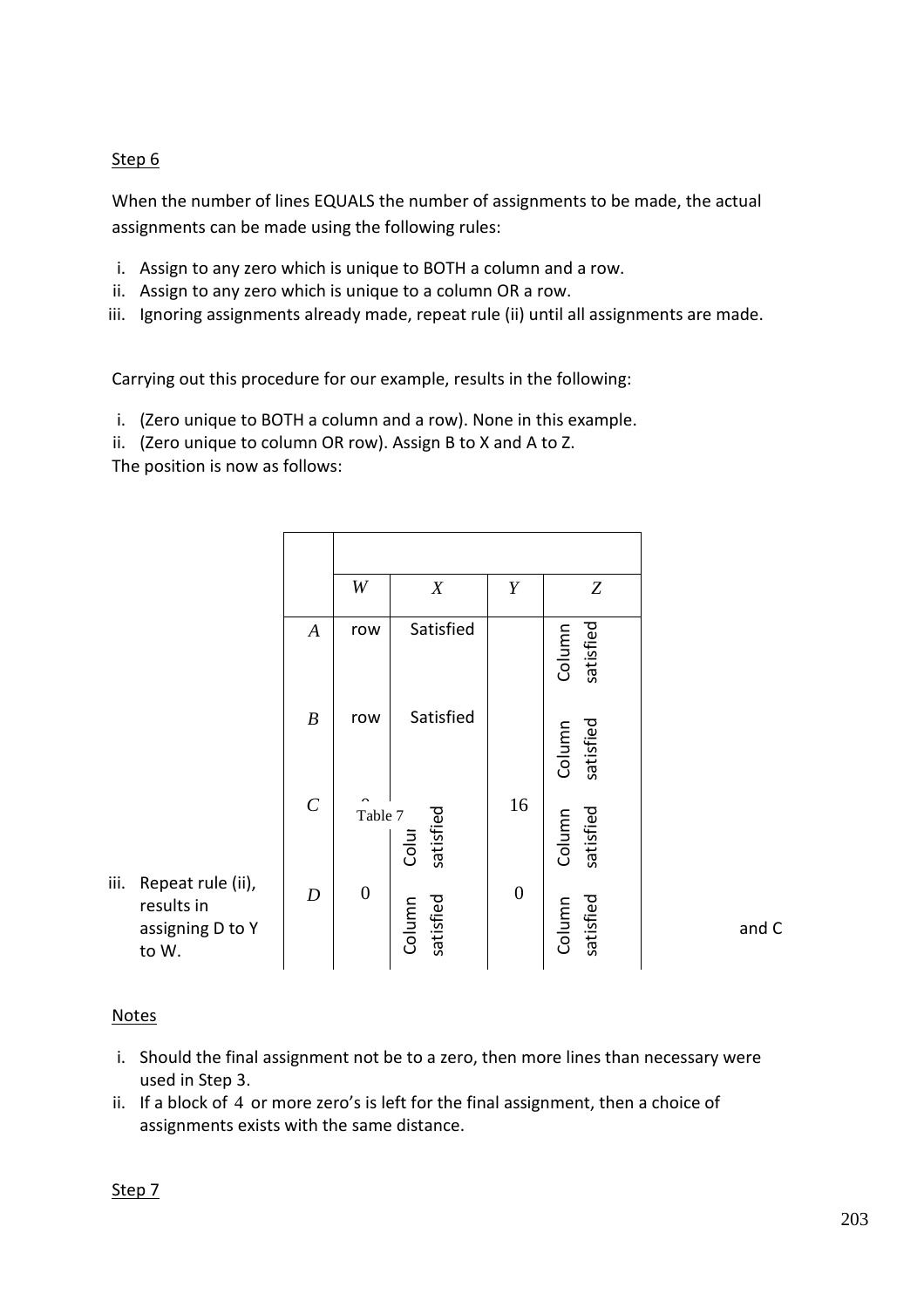Calculate the total distance of the final assignment.

| A to Z     | Distance     | 14 |
|------------|--------------|----|
| $B$ to $X$ | $\iota$      | 15 |
| $C$ to $W$ | $\iota$      | 15 |
| $D$ to $Y$ | $\mathbf{u}$ | 36 |
|            |              |    |

## **EXAMPLE 2**

Example 1 will be used with the changed assumption that the figures relate to contribution and not distance and that it is required to maximize contribution.

#### **SOLUTION**

In each case, the Step number corresponds to the solution given for Example 1).

Original data.

| Contributions to |
|------------------|
| be gained        |
|                  |
|                  |

Table 8

# Step<sub>1</sub>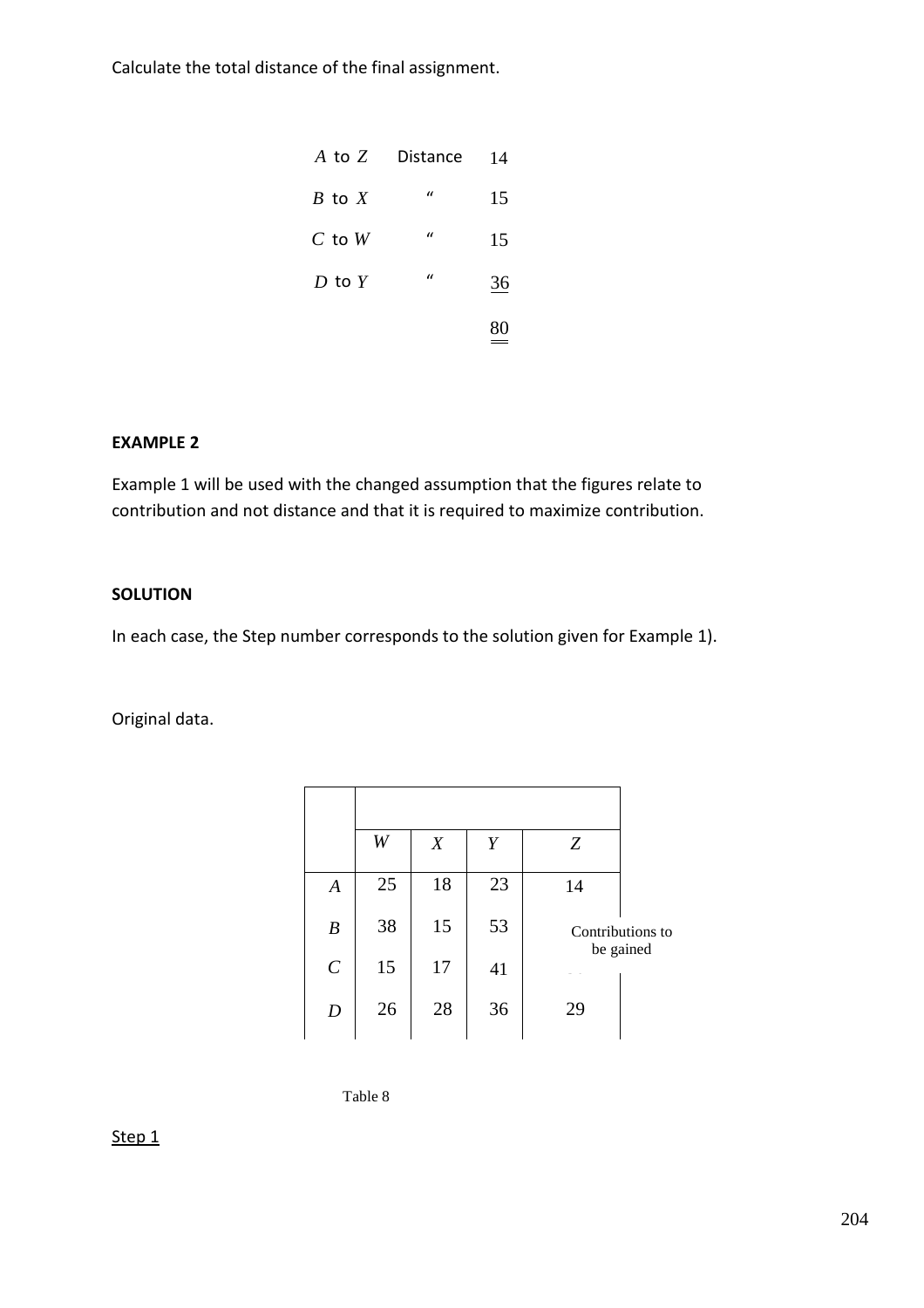Reduce each column by LARGEST figure in that column and ignore the resulting minus signs.

|                  | W                | X                | Y                | Z                |
|------------------|------------------|------------------|------------------|------------------|
| $\boldsymbol{A}$ | 13               | 10               | 30               | 16               |
| $\boldsymbol{B}$ | $\boldsymbol{0}$ | 13               | $\boldsymbol{0}$ | 7                |
| $\cal C$         | 23               | 11               | 12               | $\boldsymbol{0}$ |
| $\boldsymbol{D}$ | 12               | $\boldsymbol{0}$ | 17               | 1                |

Table 9

# Step 2

Reduce each row by SMALLEST figure in that row.

|                    | W                          | X                | Y                | Z                |
|--------------------|----------------------------|------------------|------------------|------------------|
| $\boldsymbol{A}$   | 3                          | 0                | 20               | 6                |
| $\boldsymbol{B}$   | $\boldsymbol{0}$           | 13               | $\boldsymbol{0}$ | 7                |
| $\curvearrowright$ | 2 <sub>2</sub><br>Table 10 | 11               | 12               | $\boldsymbol{0}$ |
| $\boldsymbol{D}$   | 12                         | $\boldsymbol{0}$ | 17               | 1                |
|                    |                            |                  |                  |                  |

# Step 3

Cover zeros by minimum possible number of lines.

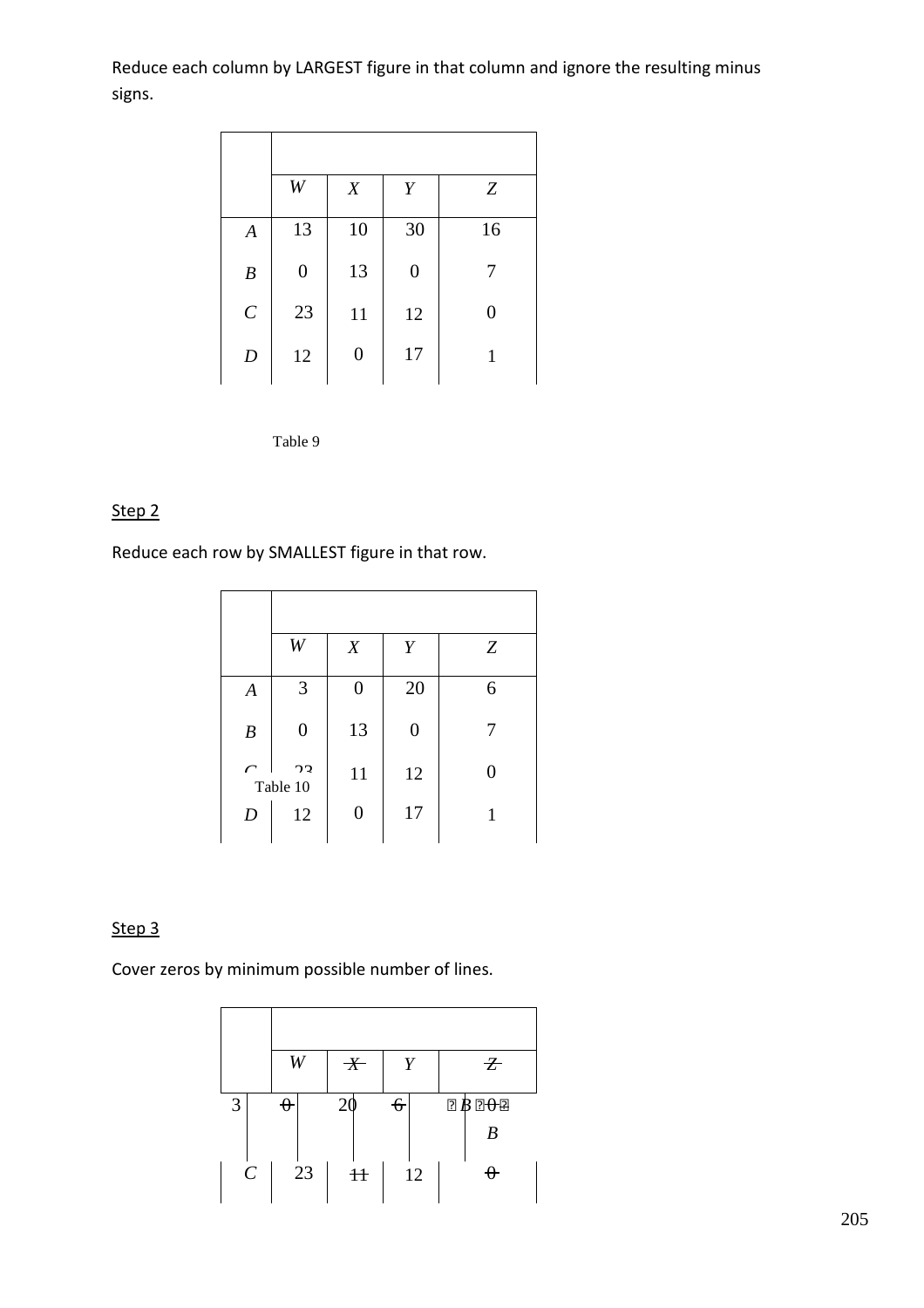# $\begin{array}{|c|c|c|c|c|c|} \hline \end{array}$  *D* | 12 |  $\theta$  | 17 |  $\theta$

Table 11

# Step 4

If the number of lines equals the number of assignments to be made, go to Step 6. If less (as in example), carry out the 'uncovered element' procedure previously described. This results in the following table:

|                  | W                | X                | Y                | Z  |
|------------------|------------------|------------------|------------------|----|
| $\overline{A}$   | 0                | $\overline{0}$   | 17               | 6  |
| $\boldsymbol{B}$ | $\boldsymbol{0}$ | 16               | $\boldsymbol{0}$ | 10 |
| $\cal C$         | 20               | 11               | 9                | 0  |
| I                | Table 12         | $\boldsymbol{0}$ | 14               | 1  |

## Step 5

Repeat Steps 3 and 4 until number of lines equals the number of assignments to be made. In this example, this occurs without further repetition, thus:

| <b>TT7</b> |  |  |
|------------|--|--|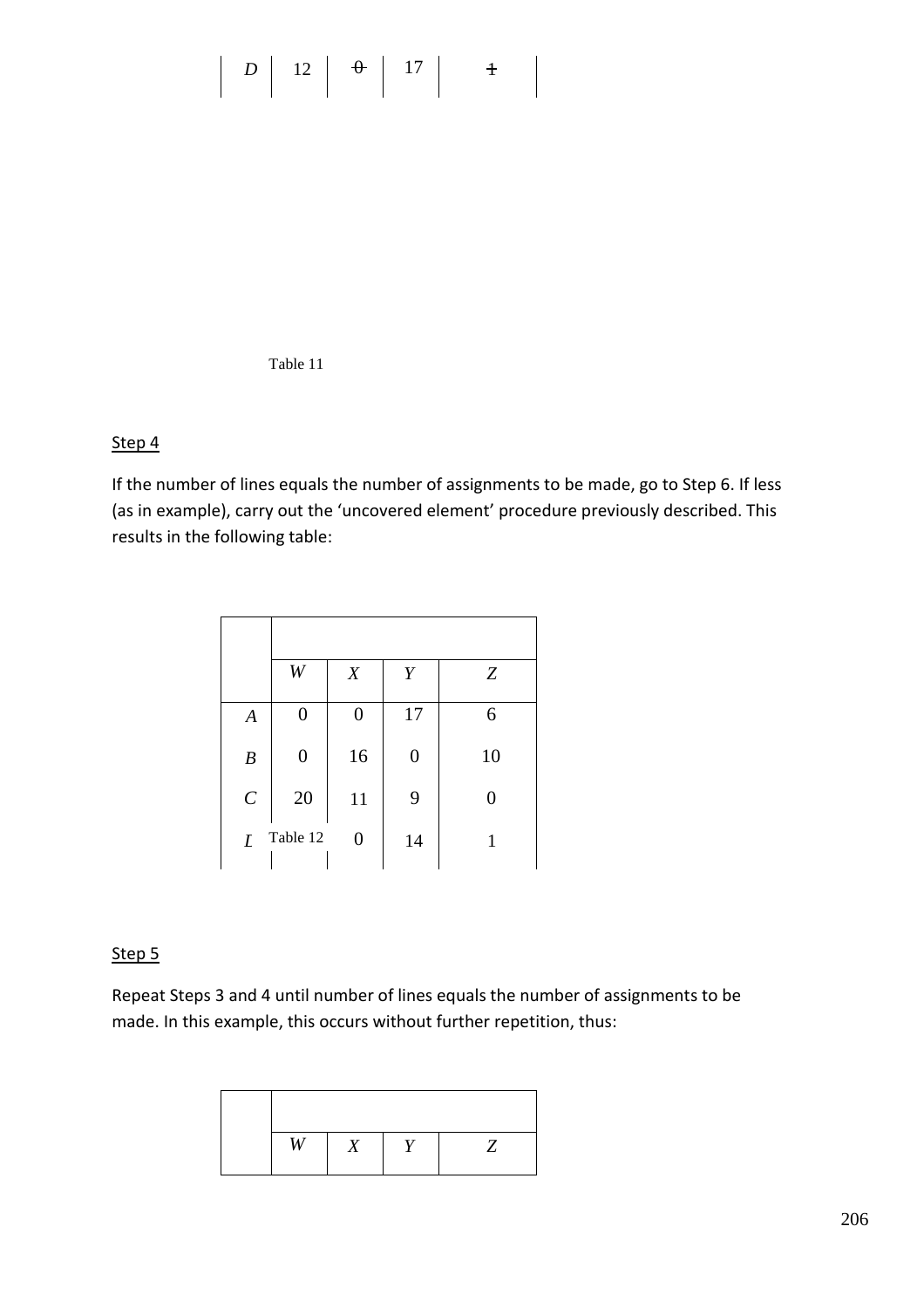| Α                     | $\theta$        | $\theta$              | $+7$         | $\epsilon$ |
|-----------------------|-----------------|-----------------------|--------------|------------|
| $\boldsymbol{B}$      | $\theta$        | $+6$                  | $\theta$     | $\theta$   |
| $\mathcal{C}_{0}^{0}$ | $\overline{20}$ | H                     | <del>۹</del> | ↔          |
| $\boldsymbol{D}$      | و               | $\boldsymbol{\theta}$ | $+4$         | t          |
|                       |                 |                       |              |            |

Table 13

## Step 6

Make assignments in accordance with the rules previously described which result in the following assignments:

| $\emph{C}$ to $\emph{Z}$ |  |
|--------------------------|--|
| $D$ to $X$               |  |
| $A$ to $W$               |  |
| $B$ to $Y$               |  |

#### Step 7

Calculate contribution to be gained from the assignments.

|            | #136 |
|------------|------|
| $B$ to $Y$ | 53   |
| $A$ to $W$ | 25   |
| $D$ to $X$ | 28   |
| $C$ to $Z$ | 30   |

#### **Notes**

- i. It will be apparent that maximizing assignment problems can be solved in virtually the same manner as minimizing problems.
- ii. The solution methods given are suitable for any size of matrix. If a problem is as small as the illustration used in this chapter, it can probably be solved merely by inspection.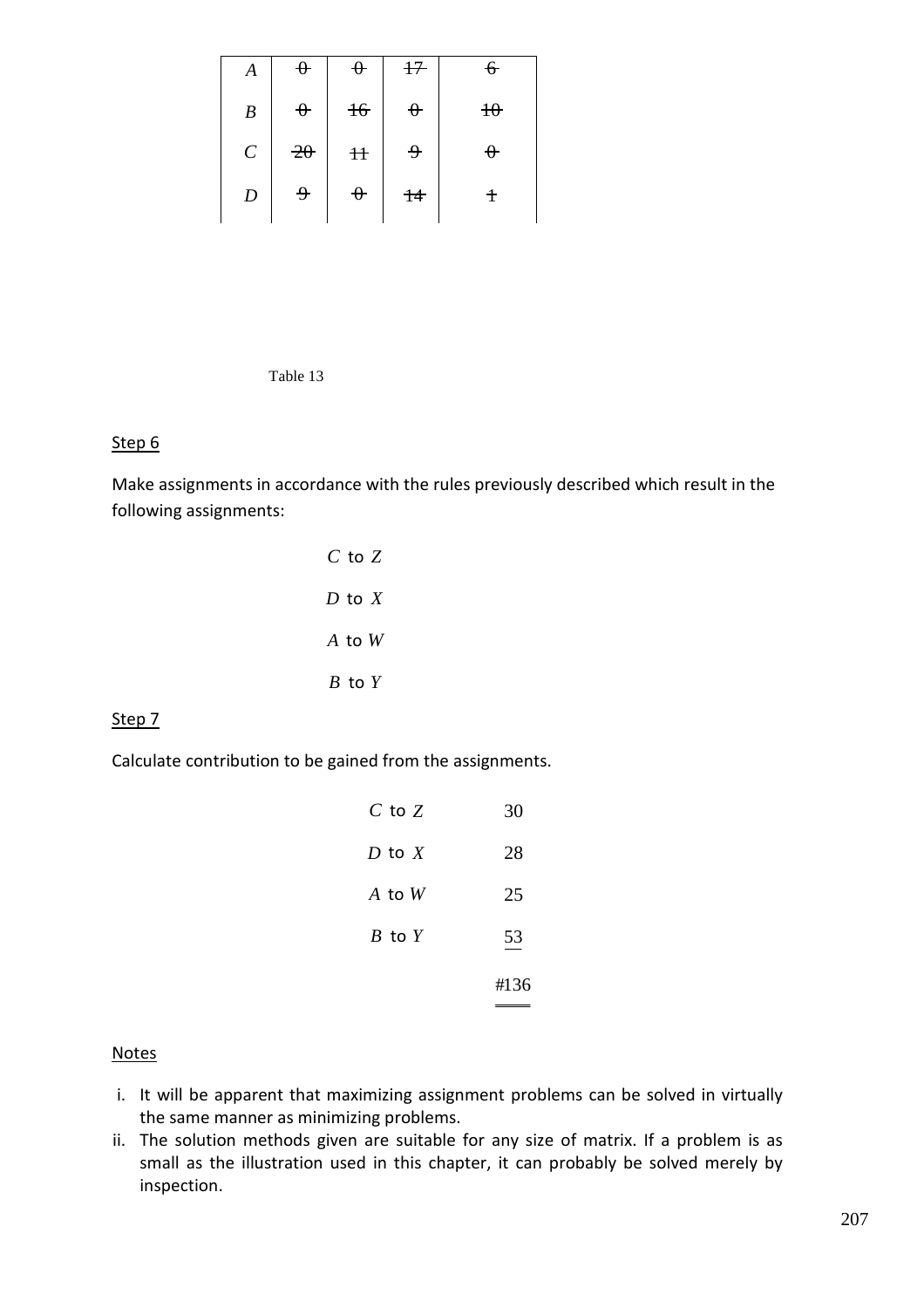# **3.3 Dummy Rows and Dummy Columns**

The solution procedure to assignment problems requires that the number of rows in the table equal the number of columns. However, when the number of people or objects to be assigned does not equal the number of tasks or clients or machine listed in the columns, we have more rows and columns. We simply add a dummy column. If the number of tasks that need to be done exceeds the number of people available, we add a dummy row. This creates matrix of equal dimensions and allows us to solve the problem as before. Since the dummy tasks or person is really non-existent, it is reasonable to enter zeros in its row or column.

| Person                | Projects |    |     |                 |  |
|-----------------------|----------|----|-----|-----------------|--|
|                       | I        | I  | III | Dummy $($ # $)$ |  |
| $\boldsymbol{A}$      | 11       | 14 | 6   |                 |  |
| $\boldsymbol{B}$      | 8        | 10 | 11  |                 |  |
| $\mathcal{C}_{0}^{0}$ | 9        | 12 | 7   |                 |  |
| D                     | 10       | 13 | 8   |                 |  |

#### **4.0. CONCLUSION**

The linear programming models, the complete enumeration method, the Hungarian method as well as the zero-one integer programming method are used to solve assignment problems.

# **5.0. SUMMARY**

- 1. Assignment problems, like the transportation problems are allocation problem as well as linear programming problems.
- 2. Assignment problem is a type of transportation problem.
- 3. Assignment problem can be used to minimize cost when executing N jobs from N sources, assigned to N individual at N locations.
- 4. If we have unequal rows or column we introduce dummy row or column to balance up the problem.